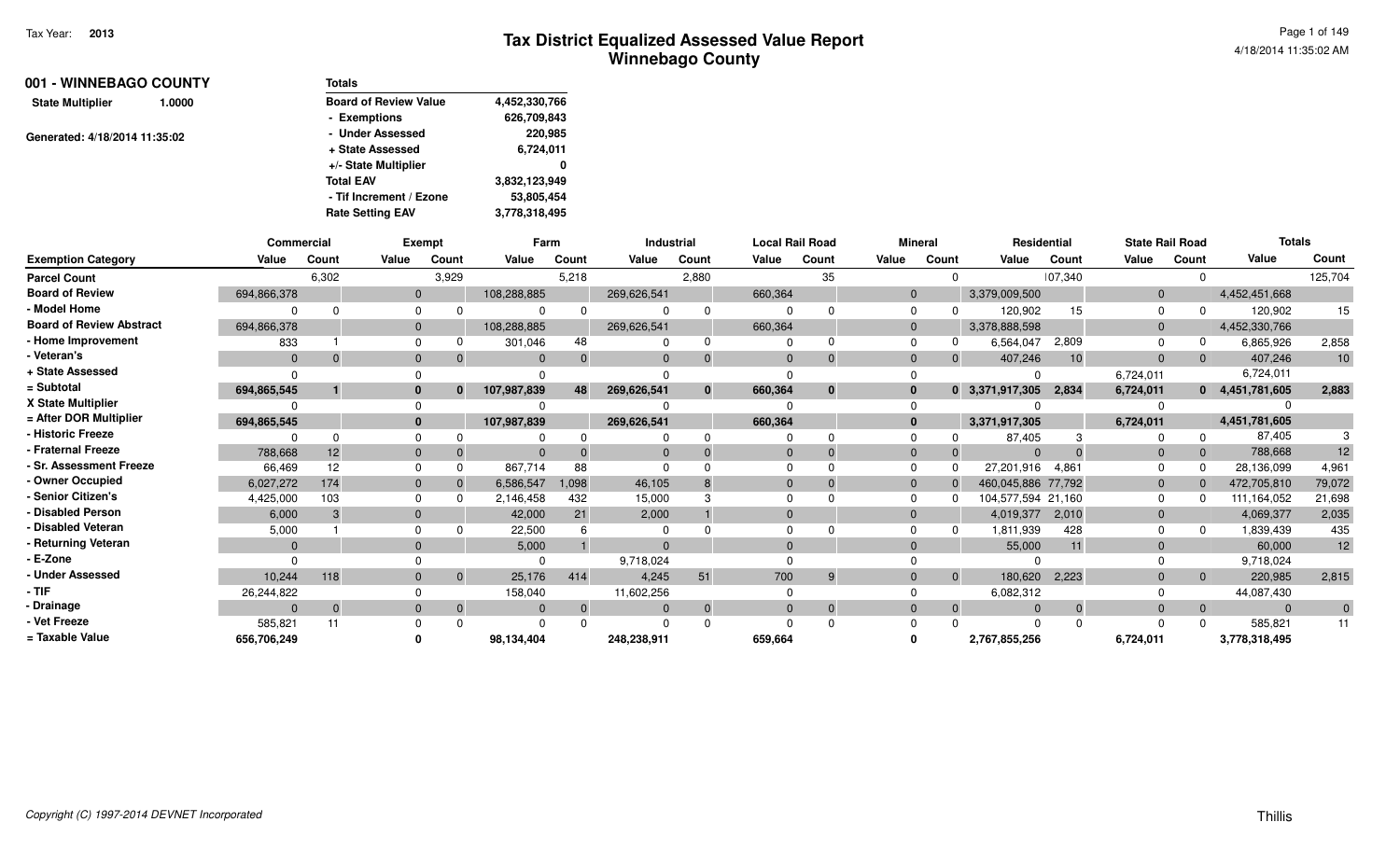| <b>Totals</b>                |               |
|------------------------------|---------------|
| <b>Board of Review Value</b> | 4,452,330,766 |
| - Exemptions                 | 626,709,843   |
| - Under Assessed             | 220,985       |
| + State Assessed             | 6,724,011     |
| +/- State Multiplier         | 0             |
| <b>Total EAV</b>             | 3,832,123,949 |
| - Tif Increment / Ezone      | 44,087,430    |
| <b>Rate Setting EAV</b>      | 3,788,036,519 |
|                              |               |

|                                 | Commercial  |          |          | <b>Exempt</b> | Farm        |          |             | <b>Industrial</b> |          | <b>Local Rail Road</b> |                | <b>Mineral</b> |                    | Residential |                | <b>State Rail Road</b> | <b>Totals</b>   |                 |
|---------------------------------|-------------|----------|----------|---------------|-------------|----------|-------------|-------------------|----------|------------------------|----------------|----------------|--------------------|-------------|----------------|------------------------|-----------------|-----------------|
| <b>Exemption Category</b>       | Value       | Count    | Value    | Count         | Value       | Count    | Value       | Count             | Value    | Count                  | Value          | Count          | Value              | Count       | Value          | Count                  | Value           | Count           |
| <b>Parcel Count</b>             |             | 6,302    |          | 3,929         |             | 5,218    |             | 2,880             |          | 35                     |                |                |                    | 07,340      |                | $\Omega$               |                 | 125,704         |
| <b>Board of Review</b>          | 694,866,378 |          | $\Omega$ |               | 108,288,885 |          | 269,626,541 |                   | 660,364  |                        | $\overline{0}$ |                | 3,379,009,500      |             | $\mathbf 0$    |                        | 4,452,451,668   |                 |
| - Model Home                    |             |          |          |               |             |          |             |                   |          |                        | $\Omega$       |                | 120,902            | 15          |                |                        | 120,902         | 15              |
| <b>Board of Review Abstract</b> | 694,866,378 |          | $\Omega$ |               | 108,288,885 |          | 269,626,541 |                   | 660,364  |                        | $\Omega$       |                | 3,378,888,598      |             | $\Omega$       |                        | 4,452,330,766   |                 |
| - Home Improvement              | 833         |          |          |               | 301,046     | 48       |             |                   |          |                        |                |                | 6,564,047          | 2,809       |                |                        | 6,865,926       | 2,858           |
| - Veteran's                     | $\Omega$    | $\Omega$ |          | $\Omega$      | $\Omega$    |          |             | $\Omega$          | $\Omega$ | $\Omega$               | $\Omega$       |                | 407,246            | 10          | $\Omega$       | $\overline{0}$         | 407,246         | 10              |
| + State Assessed                |             |          |          |               |             |          |             |                   |          |                        |                |                |                    |             | 6,724,011      |                        | 6,724,011       |                 |
| = Subtotal                      | 694,865,545 |          |          | 0             | 107,987,839 | 48       | 269,626,541 | $\mathbf{0}$      | 660,364  | $\bf{0}$               | - 0            |                | 0 3,371,917,305    | 2,834       | 6,724,011      |                        | 0 4,451,781,605 | 2,883           |
| X State Multiplier              |             |          |          |               |             |          |             |                   |          |                        |                |                |                    |             |                |                        |                 |                 |
| = After DOR Multiplier          | 694,865,545 |          |          |               | 107,987,839 |          | 269,626,541 |                   | 660,364  |                        | $\mathbf{0}$   |                | 3,371,917,305      |             | 6,724,011      |                        | 4,451,781,605   |                 |
| - Historic Freeze               |             | $\Omega$ |          |               |             |          |             |                   |          |                        |                |                | 87,405             |             |                |                        | 87,405          |                 |
| - Fraternal Freeze              | 788,668     | 12       |          |               | $\Omega$    |          |             | $\Omega$          | $\Omega$ |                        | $\Omega$       |                | $\Omega$           |             | $\Omega$       | $\overline{0}$         | 788,668         | 12 <sup>2</sup> |
| - Sr. Assessment Freeze         | 66,469      | 12       |          |               | 867,714     | 88       |             |                   |          |                        |                |                | 27,201,916         | 4,861       |                |                        | 28,136,099      | 4,961           |
| - Owner Occupied                | 6,027,272   | 174      |          | $\Omega$      | 6,586,547   | 1,098    | 46,105      |                   |          |                        | $\Omega$       |                | 460,045,886 77,792 |             | $\overline{0}$ |                        | 472,705,810     | 79,072          |
| - Senior Citizen's              | 4,425,000   | 103      |          | $\Omega$      | 2,146,458   | 432      | 15,000      |                   |          |                        | $\Omega$       |                | 104,577,594 21,160 |             | 0              |                        | 111,164,052     | 21,698          |
| - Disabled Person               | 6,000       |          |          |               | 42,000      | 21       | 2,000       |                   |          |                        | $\Omega$       |                | 4,019,377          | 2,010       | $\Omega$       |                        | 4,069,377       | 2,035           |
| - Disabled Veteran              | 5,000       |          |          |               | 22,500      |          |             |                   |          |                        |                |                | 1,811,939          | 428         |                |                        | 1,839,439       | 435             |
| - Returning Veteran             | $\Omega$    |          |          |               | 5,000       |          |             |                   |          |                        | $\Omega$       |                | 55,000             | 11          |                |                        | 60,000          | 12              |
| - E-Zone                        |             |          |          |               |             |          |             |                   |          |                        |                |                |                    |             |                |                        |                 |                 |
| - Under Assessed                | 10,244      | 118      |          | $\Omega$      | 25,176      | 414      | 4,245       | 51                | 700      | 9                      | $\Omega$       | $\overline{0}$ | 180,620            | 2.223       | $\Omega$       | $\overline{0}$         | 220,985         | 2,815           |
| - TIF-                          | 26,244,822  |          |          |               | 158,040     |          | 11,602,256  |                   |          |                        |                |                | 6,082,312          |             |                |                        | 44,087,430      |                 |
| - Drainage                      | $\Omega$    | $\Omega$ | $\Omega$ | $\Omega$      | $\Omega$    | $\Omega$ |             | $\mathbf 0$       | $\Omega$ | $\Omega$               | $\Omega$       |                | $\Omega$           |             | $\Omega$       | $\Omega$               | $\Omega$        | $\overline{0}$  |
| - Vet Freeze                    | 585,821     | 11       |          |               |             |          |             | $\Omega$          |          |                        |                |                | $\Omega$           |             |                |                        | 585,821         | 11              |
| = Taxable Value                 | 656,706,249 |          |          |               | 98,134,404  |          | 257,956,935 |                   | 659,664  |                        |                |                | 2,767,855,256      |             | 6,724,011      |                        | 3,788,036,519   |                 |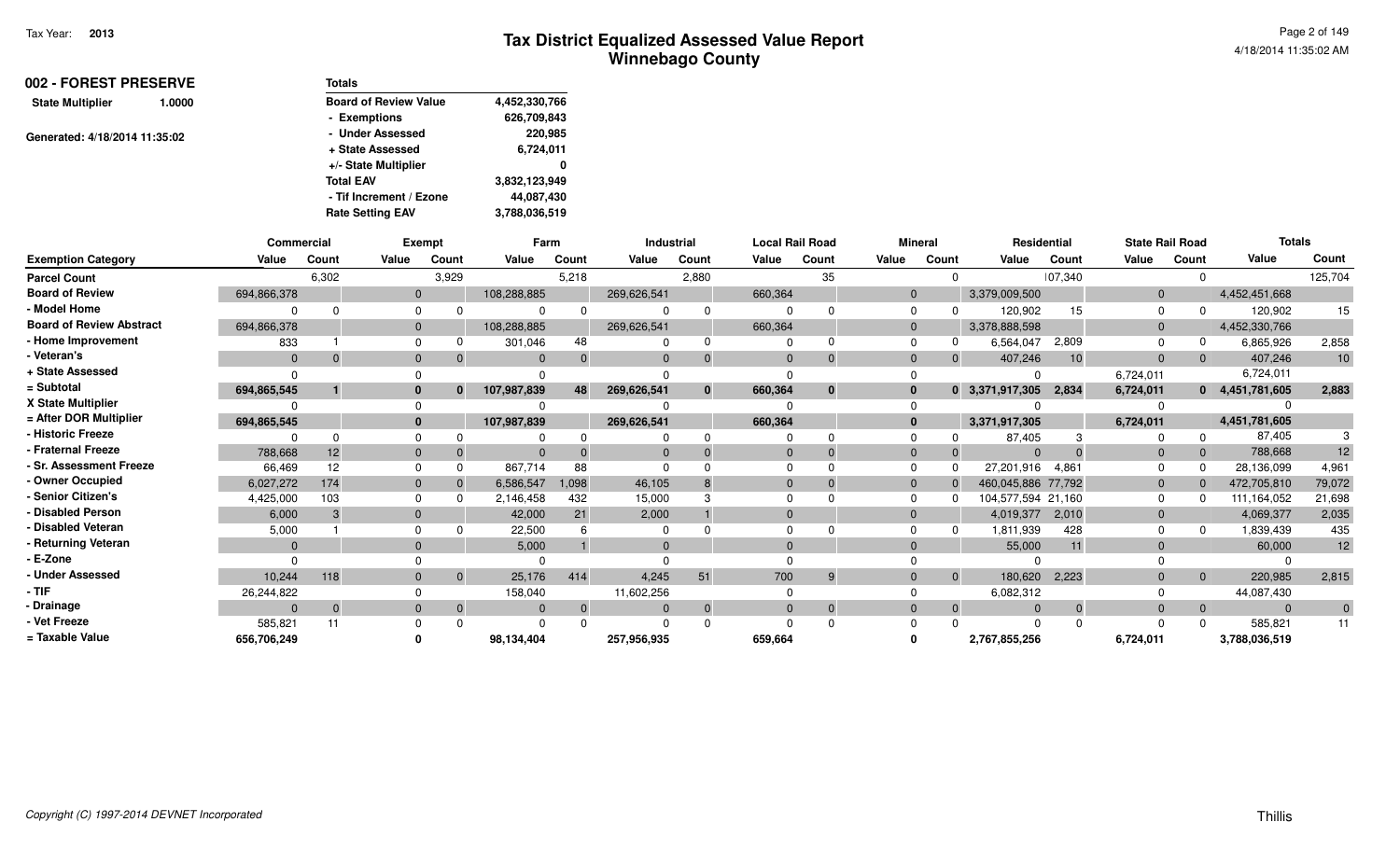| 003 - BURRITT TOWNSHIP<br>1.0000 | <b>Totals</b>                |            |
|----------------------------------|------------------------------|------------|
| <b>State Multiplier</b>          | <b>Board of Review Value</b> | 27,413,383 |
|                                  | - Exemptions                 | 3,332,205  |
| Generated: 4/18/2014 11:35:02    | - Under Assessed             | 6,397      |
|                                  | + State Assessed             | 0          |
|                                  | +/- State Multiplier         | 0          |
|                                  | <b>Total EAV</b>             | 24,074,781 |
|                                  | - Tif Increment / Ezone      | 0          |
|                                  | <b>Rate Setting EAV</b>      | 24,074,781 |

|                                 | Commercial   |              |              | Exempt       |              | Farm  |              | Industrial | <b>Local Rail Road</b> |          |              | <b>Mineral</b> |              | Residential    |              | <b>State Rail Road</b> | <b>Totals</b> |                |
|---------------------------------|--------------|--------------|--------------|--------------|--------------|-------|--------------|------------|------------------------|----------|--------------|----------------|--------------|----------------|--------------|------------------------|---------------|----------------|
| <b>Exemption Category</b>       | Value        | Count        | Value        | Count        | Value        | Count | Value        | Count      | Value                  | Count    | Value        | Count          | Value        | Count          | Value        | Count                  | Value         | Count          |
| <b>Parcel Count</b>             |              | 15           |              | 30           |              | 483   |              |            |                        | $\cap$   |              | $\Omega$       |              | 352            |              | O                      |               | 880            |
| <b>Board of Review</b>          | 1,491,322    |              | $\mathbf{0}$ |              | 11,990,762   |       | $\mathbf{0}$ |            |                        |          | $\mathbf{0}$ |                | 13,931,299   |                | 0            |                        | 27,413,383    |                |
| - Model Home                    |              |              | $\Omega$     |              |              |       |              |            |                        |          |              |                |              |                | 0            |                        |               |                |
| <b>Board of Review Abstract</b> | 1,491,322    |              | $\mathbf{0}$ |              | 11,990,762   |       |              |            |                        |          | 0            |                | 13,931,299   |                | 0            |                        | 27,413,383    |                |
| - Home Improvement              |              |              | 0            |              | 42,677       |       |              |            |                        |          |              |                | 88,823       | 16             | 0            |                        | 131,500       | 23             |
| Veteran's                       | $\mathbf{0}$ | $\Omega$     | $\mathbf{0}$ |              | $\mathbf{0}$ |       |              | $\Omega$   |                        | $\Omega$ |              | $\overline{0}$ | $\mathbf{0}$ | $\mathbf{0}$   | $\mathbf{0}$ | $\mathbf 0$            | $\Omega$      |                |
| + State Assessed                | $\Omega$     |              |              |              |              |       |              |            |                        |          |              |                |              |                |              |                        |               |                |
| = Subtotal                      | 1,491,322    | $\mathbf{0}$ | $\bf{0}$     | $\mathbf{0}$ | 11,948,085   |       |              | $\bf{0}$   |                        | 0        |              | $\bf{0}$       | 13,842,476   | 16             |              | $\mathbf{0}$           | 27,281,883    | 23             |
| X State Multiplier              |              |              |              |              |              |       |              |            |                        |          |              |                |              |                |              |                        |               |                |
| = After DOR Multiplier          | 1,491,322    |              | $\bf{0}$     |              | 11,948,085   |       |              |            |                        |          |              |                | 13,842,476   |                |              |                        | 27,281,883    |                |
| <b>Historic Freeze</b>          |              |              |              |              |              |       |              |            |                        |          |              |                |              |                |              |                        |               |                |
| Fraternal Freeze                | $\Omega$     |              | $\Omega$     |              | $\Omega$     |       |              |            |                        |          |              | $\overline{0}$ | $\Omega$     | $\mathbf{0}$   | 0            | $\mathbf 0$            | $\Omega$      |                |
| <b>Sr. Assessment Freeze</b>    | $\Omega$     |              |              |              | 82,737       |       |              |            |                        |          |              | $\Omega$       | 343,968      | 17             |              | $\Omega$               | 426,705       | 25             |
| - Owner Occupied                | 6,000        |              | $\mathbf{0}$ |              | 774,000      | 129   |              |            |                        |          |              | $\overline{0}$ | 1,407,000    | 235            | 0            | $\mathbf{0}$           | 2,187,000     | 365            |
| Senior Citizen's                | $\Omega$     |              | $\Omega$     |              | 265,000      | 53    |              |            |                        |          |              | $\Omega$       | 300,000      | 60             | 0            |                        | 565,000       | 113            |
| <b>Disabled Person</b>          | $\Omega$     |              | $\Omega$     |              | 8,000        |       |              |            |                        |          | $\Omega$     |                | 4,000        | $\overline{2}$ | $\Omega$     |                        | 12,000        |                |
| - Disabled Veteran              |              |              |              |              | 2,500        |       |              |            |                        |          |              |                | 7,500        |                |              |                        | 10,000        |                |
| Returning Veteran               | $\Omega$     |              | $\Omega$     |              | $\Omega$     |       |              |            |                        |          |              |                | $\Omega$     |                | 0            |                        | $\Omega$      |                |
| · E-Zone                        |              |              |              |              |              |       |              |            |                        |          |              |                |              |                |              |                        |               |                |
| <b>Under Assessed</b>           | $\mathbf{0}$ | $\mathbf{0}$ | $\mathbf{0}$ | $\mathbf{0}$ | 1,162        | 29    |              | $\Omega$   |                        | $\Omega$ |              | $\overline{0}$ | 5,235        | 61             | 0            | $\mathbf{0}$           | 6,397         | 90             |
| - TIF                           |              |              |              |              |              |       |              |            |                        |          |              |                |              |                |              |                        |               |                |
| · Drainage                      | $\Omega$     | $\mathbf{0}$ | $\Omega$     | $\Omega$     | $\Omega$     |       |              | $\Omega$   |                        | $\Omega$ |              | $\overline{0}$ | $\Omega$     | $\overline{0}$ | $\Omega$     | $\mathbf{0}$           | $\Omega$      | $\overline{0}$ |
| Vet Freeze                      |              |              |              |              |              |       |              |            |                        |          |              |                |              |                |              |                        |               | $\mathbf 0$    |
| = Taxable Value                 | 1,485,322    |              |              |              | 10,814,686   |       |              |            |                        |          |              |                | 11,774,773   |                |              |                        | 24,074,781    |                |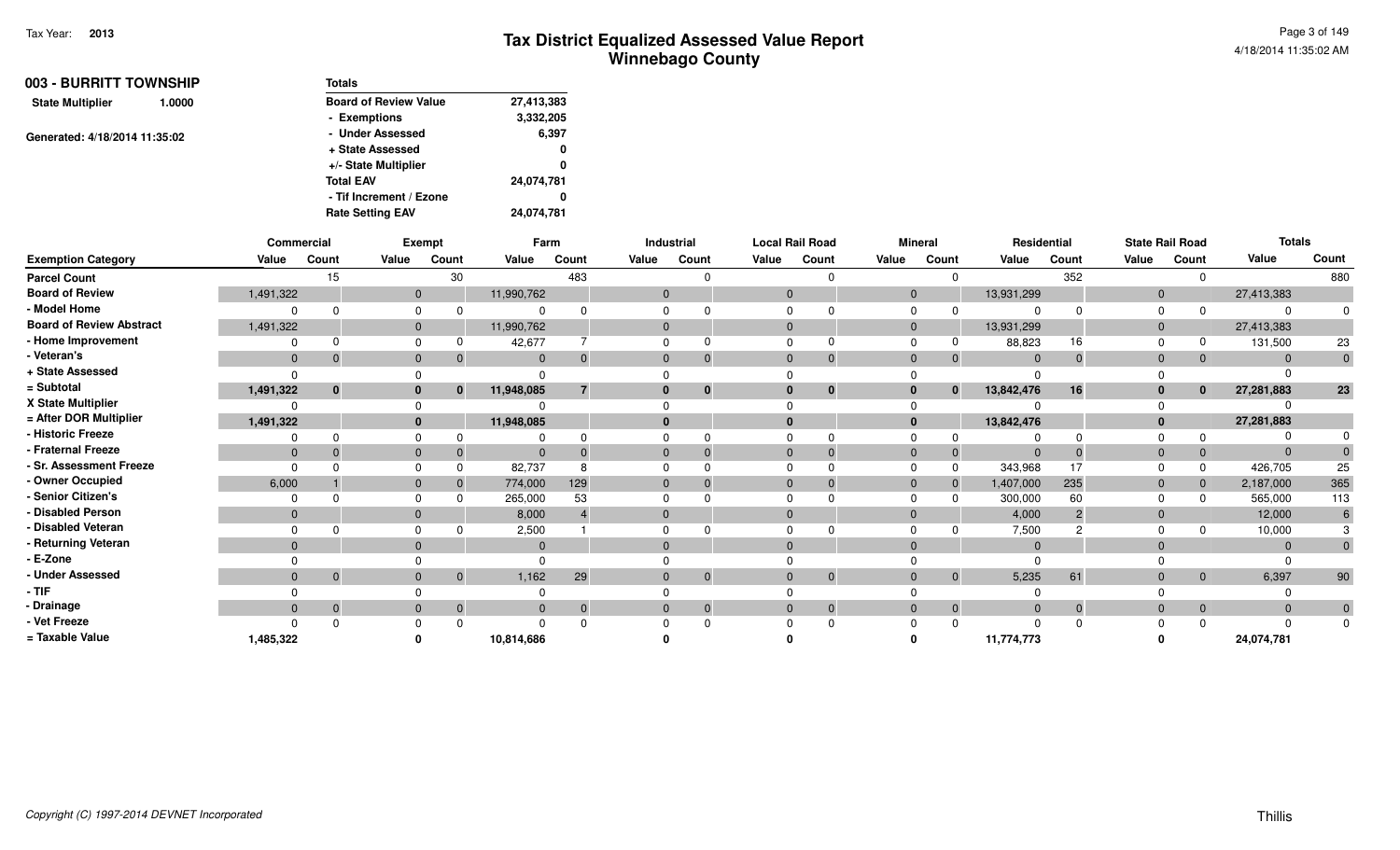| 004 - CHERRY VALLEY TOWNSHIP      | <b>Totals</b>                |             |
|-----------------------------------|------------------------------|-------------|
| <b>State Multiplier</b><br>1.0000 | <b>Board of Review Value</b> | 307,223,780 |
|                                   | - Exemptions                 | 41,186,664  |
| Generated: 4/18/2014 11:35:02     | - Under Assessed             | 18,426      |
|                                   | + State Assessed             | 1,101,657   |
|                                   | +/- State Multiplier         | 0           |
|                                   | <b>Total EAV</b>             | 267,120,347 |
|                                   | - Tif Increment / Ezone      | 20.419      |
|                                   | <b>Rate Setting EAV</b>      | 267,099,928 |

|                                 | Commercial   |              |              | <b>Exempt</b> | Farm         |              |            | Industrial     |              | <b>Local Rail Road</b> |                | <b>Mineral</b> | Residential |       | <b>State Rail Road</b> |                | <b>Totals</b> |                |
|---------------------------------|--------------|--------------|--------------|---------------|--------------|--------------|------------|----------------|--------------|------------------------|----------------|----------------|-------------|-------|------------------------|----------------|---------------|----------------|
| <b>Exemption Category</b>       | Value        | Count        | Value        | Count         | Value        | Count        | Value      | Count          | Value        | Count                  | Value          | Count          | Value       | Count | Value                  | Count          | Value         | Count          |
| <b>Parcel Count</b>             |              | 315          |              | 186           |              | 242          |            | 334            |              |                        |                |                |             | 6,136 |                        | $\Omega$       |               | 7,213          |
| <b>Board of Review</b>          | 37,235,299   |              | $\mathbf{0}$ |               | 4,445,304    |              | 42,219,055 |                | $\mathbf{0}$ |                        | $\overline{0}$ |                | 223,324,122 |       | $\mathbf{0}$           |                | 307,223,780   |                |
| - Model Home                    |              |              | $\Omega$     |               |              | 0            |            |                |              |                        | $\Omega$       |                |             |       | $\Omega$               |                | $\Omega$      |                |
| <b>Board of Review Abstract</b> | 37,235,299   |              | $\mathbf{0}$ |               | 4,445,304    |              | 42,219,055 |                | $\Omega$     |                        | $\Omega$       |                | 223,324,122 |       | $\Omega$               |                | 307,223,780   |                |
| - Home Improvement              |              |              | $\Omega$     |               | 24,884       |              |            |                | $\Omega$     |                        | $\Omega$       |                | 465,725     | 187   |                        |                | 490,609       | 191            |
| - Veteran's                     | $\Omega$     |              | $\Omega$     |               | $\Omega$     | $\Omega$     |            | $\Omega$       | $\Omega$     | $\Omega$               | $\Omega$       | 0              | 25,582      |       | $\Omega$               | $\overline{0}$ | 25,582        |                |
| + State Assessed                |              |              | $\Omega$     |               |              |              |            |                |              |                        |                |                |             |       | 1,101,657              |                | 1,101,657     |                |
| $=$ Subtotal                    | 37,235,299   | $\mathbf{0}$ | $\bf{0}$     |               | 4,420,420    | 4            | 42,219,055 | $\bf{0}$       | $\bf{0}$     | 0                      | 0              |                | 222,832,815 | 189   | 1,101,657              | $\mathbf{0}$   | 307,809,246   | 193            |
| X State Multiplier              |              |              | $\Omega$     |               |              |              |            |                |              |                        |                |                |             |       |                        |                |               |                |
| = After DOR Multiplier          | 37,235,299   |              | $\bf{0}$     |               | 4,420,420    |              | 42,219,055 |                | $\Omega$     |                        |                |                | 222,832,815 |       | 1,101,657              |                | 307,809,246   |                |
| - Historic Freeze               |              |              |              |               |              |              |            | n              |              |                        |                |                |             |       |                        |                |               |                |
| - Fraternal Freeze              | 7,497        |              | $\Omega$     |               | $\Omega$     |              |            |                | $\Omega$     |                        | $\Omega$       |                | $\Omega$    |       | $\Omega$               | $\overline{0}$ | 7,497         |                |
| - Sr. Assessment Freeze         | 628          |              |              |               | 43,396       |              |            |                |              |                        | $\Omega$       |                | 1,675,034   | 255   |                        |                | 1,719,058     | 262            |
| - Owner Occupied                | 12,000       |              | $\mathbf{0}$ |               | 288,000      | 48           | 6,000      |                | $\Omega$     |                        | $\Omega$       |                | 31,029,979  | 5,180 | $\mathbf 0$            |                | 31,335,979    | 5,231          |
| - Senior Citizen's              | 5,000        |              | $\Omega$     |               | 105,000      | 21           | 5,000      |                |              |                        | $\Omega$       |                | 7,114,939   | 1,427 | $\Omega$               |                | 7,229,939     | 1,450          |
| - Disabled Person               | $\Omega$     |              | $\Omega$     |               |              |              |            |                | $\Omega$     |                        | $\Omega$       |                | 258,000     | 129   | $\Omega$               |                | 258,000       | 129            |
| - Disabled Veteran              |              |              |              |               |              |              |            |                |              |                        |                |                | 120,000     | 26    |                        |                | 120,000       | 26             |
| - Returning Veteran             | $\Omega$     |              | $\Omega$     |               |              |              |            |                | $\Omega$     |                        | $\Omega$       |                | $\Omega$    |       |                        |                | $\Omega$      | $\overline{0}$ |
| - E-Zone                        |              |              |              |               |              |              |            |                |              |                        |                |                |             |       |                        |                |               |                |
| - Under Assessed                | 848          | 8            | $\Omega$     | $\Omega$      | 1,048        | 17           | 940        | 10             | $\Omega$     | $\Omega$               |                | $\Omega$       | 15,590      | 172   | $\Omega$               | $\overline{0}$ | 18,426        | 207            |
| - TIF                           | 8,384        |              |              |               | 12,035       |              |            |                |              |                        |                |                |             |       |                        |                | 20,419        |                |
| - Drainage                      | $\mathbf{0}$ |              | $\Omega$     | $\mathbf 0$   | $\mathbf{0}$ | $\mathbf{0}$ |            | $\overline{0}$ | $\Omega$     | $\Omega$               | $\Omega$       |                | $\Omega$    |       | $\Omega$               | $\overline{0}$ | $\Omega$      | $\mathbf{0}$   |
| - Vet Freeze                    |              |              |              |               |              |              |            |                |              |                        |                |                | $\Omega$    |       |                        |                | $\Omega$      | $\Omega$       |
| = Taxable Value                 | 37,200,942   |              |              |               | 3,970,941    |              | 42,207,115 |                |              |                        |                |                | 182,619,273 |       | 1,101,657              |                | 267,099,928   |                |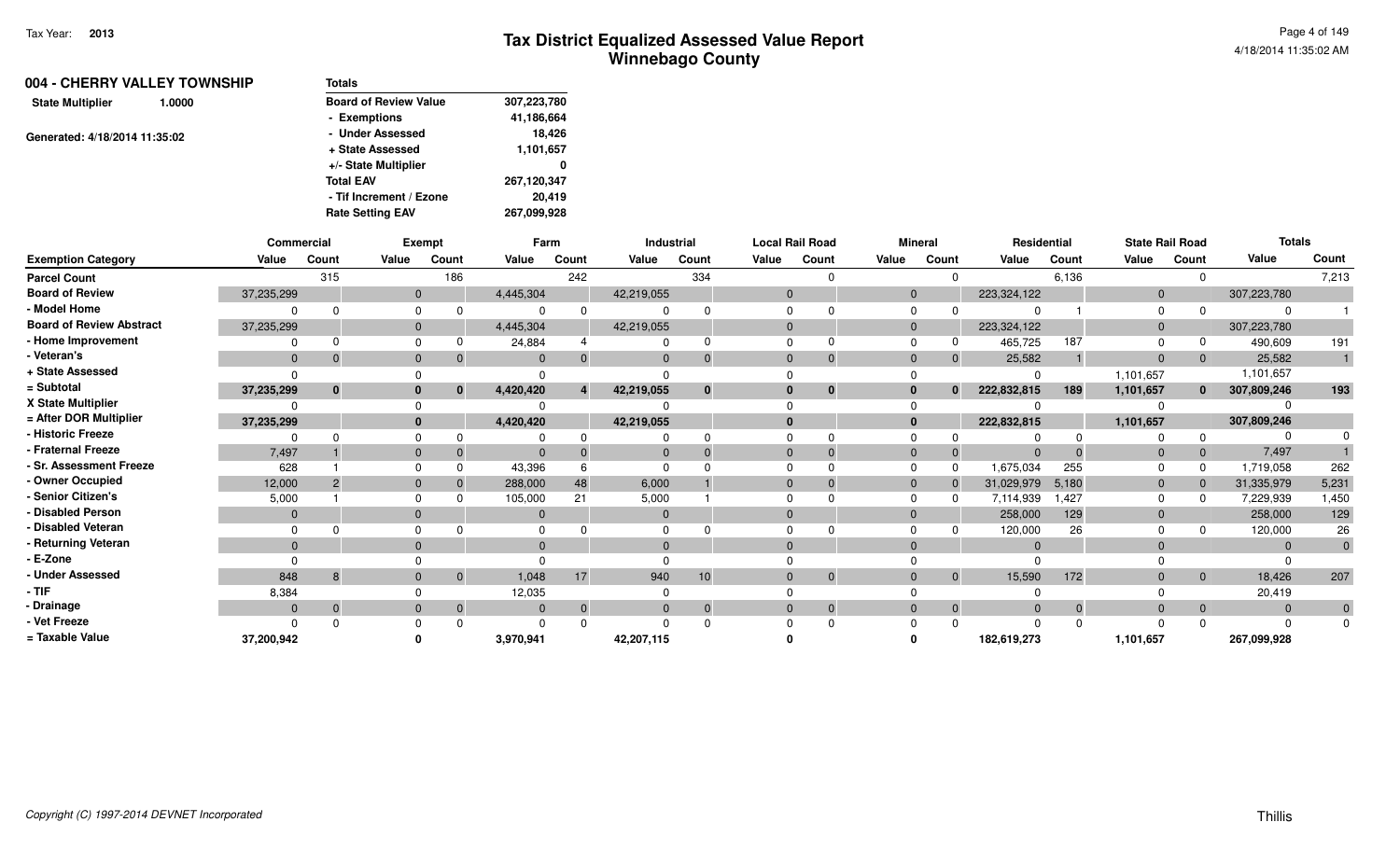| 005 - DURAND TOWNSHIP<br>1.0000 | <b>Totals</b>                |            |
|---------------------------------|------------------------------|------------|
| <b>State Multiplier</b>         | <b>Board of Review Value</b> | 44,476,234 |
|                                 | - Exemptions                 | 6,011,549  |
| Generated: 4/18/2014 11:35:02   | - Under Assessed             | 4,479      |
|                                 | + State Assessed             | 0          |
|                                 | +/- State Multiplier         | 0          |
|                                 | <b>Total EAV</b>             | 38,460,206 |
|                                 | - Tif Increment / Ezone      | 325,989    |
|                                 | <b>Rate Setting EAV</b>      | 38,134,217 |

|                                 | Commercial     |          |              | <b>Exempt</b>  |              | Farm      |                | <b>Industrial</b> |             |              | <b>Local Rail Road</b> |                | <b>Mineral</b> | Residential |                | <b>State Rail Road</b> |                | <b>Totals</b>  |                |
|---------------------------------|----------------|----------|--------------|----------------|--------------|-----------|----------------|-------------------|-------------|--------------|------------------------|----------------|----------------|-------------|----------------|------------------------|----------------|----------------|----------------|
| <b>Exemption Category</b>       | Value          | Count    | Value        | Count          |              | Value     | Count          | Value             | Count       | Value        | Count                  | Value          | Count          | Value       | Count          | Value                  | Count          | Value          | Count          |
| <b>Parcel Count</b>             |                | 85       |              |                | 45           |           | 406            |                   | 17          |              |                        |                |                |             | 1,169          |                        | $\Omega$       |                | 1,722          |
| <b>Board of Review</b>          | 4,180,469      |          |              | $\mathbf 0$    |              | 8,601,266 |                | 299,774           |             | $\Omega$     |                        | $\Omega$       |                | 31,394,725  |                | $\mathbf 0$            |                | 44,476,234     |                |
| - Model Home                    | O              |          | <sup>0</sup> |                |              |           | $\Omega$       |                   |             |              |                        | $\Omega$       |                |             |                | $\Omega$               |                | $\Omega$       |                |
| <b>Board of Review Abstract</b> | 4,180,469      |          |              | $\mathbf{0}$   |              | 8,601,266 |                | 299,774           |             | $\Omega$     |                        | $\overline{0}$ |                | 31,394,725  |                | $\mathbf{0}$           |                | 44,476,234     |                |
| - Home Improvement              | $\Omega$       |          | $\Omega$     |                |              |           |                |                   |             | $\Omega$     |                        | $\Omega$       |                | 16,057      |                |                        |                | 16,057         |                |
| - Veteran's                     | $\mathbf{0}$   |          |              | $\mathbf{0}$   | $\mathbf 0$  | $\Omega$  | $\Omega$       | $\Omega$          | 0           | $\Omega$     |                        | $\Omega$       | $\mathbf{0}$   | $\Omega$    | $\Omega$       | $\Omega$               | $\overline{0}$ | $\mathbf{0}$   |                |
| + State Assessed                |                |          |              |                |              |           |                |                   |             |              |                        |                |                |             |                |                        |                |                |                |
| = Subtotal                      | 4,180,469      | $\bf{0}$ | $\bf{0}$     |                | $\bf{0}$     | 8,601,266 | $\mathbf{0}$   | 299,774           | $\bf{0}$    | $\bf{0}$     | $\bf{0}$               |                | $\bf{0}$       | 31,378,668  | 2 <sup>1</sup> | 0                      | $\mathbf{0}$   | 44,460,177     | $\overline{2}$ |
| X State Multiplier              |                |          |              |                |              |           |                |                   |             |              |                        |                |                |             |                |                        |                |                |                |
| = After DOR Multiplier          | 4,180,469      |          |              | $\mathbf{0}$   |              | 8,601,266 |                | 299,774           |             | $\mathbf{0}$ |                        |                |                | 31,378,668  |                |                        |                | 44,460,177     |                |
| - Historic Freeze               | $\Omega$       |          |              |                |              |           | $\Omega$       |                   |             |              |                        |                |                |             |                |                        |                | $\Omega$       |                |
| - Fraternal Freeze              | 26,575         |          | $\mathbf{0}$ |                |              | $\Omega$  | $\Omega$       |                   |             | $\Omega$     |                        |                | $\Omega$       | $\Omega$    |                | $\mathbf 0$            | $\mathbf{0}$   | 26,575         |                |
| - Sr. Assessment Freeze         | $\Omega$       |          |              |                |              | 87,334    |                |                   |             |              |                        |                |                | 328,853     | 39             |                        | $\Omega$       | 416,187        | 47             |
| - Owner Occupied                | 6,000          |          | $\Omega$     |                |              | 538,547   | 90             |                   |             | $\Omega$     |                        |                | $\Omega$       | 3,810,000   | 635            | $\mathbf{0}$           | $\overline{0}$ | 4,354,547      | 726            |
| - Senior Citizen's              | 5,000          |          | $\Omega$     |                |              | 175,000   | 35             |                   |             | $\Omega$     |                        |                |                | 950,320     | 191            | $\Omega$               |                | 1,130,320      | 227            |
| - Disabled Person               | $\overline{0}$ |          |              | $\mathbf{0}$   |              | 2,000     |                |                   |             | $\Omega$     |                        | $\Omega$       |                | 22,000      | 11             | $\Omega$               |                | 24,000         | 12             |
| - Disabled Veteran              | $\Omega$       |          | $\Omega$     |                |              |           |                |                   |             |              |                        |                |                | 5,000       |                |                        |                | 5,000          |                |
| - Returning Veteran             | $\Omega$       |          |              | $\Omega$       |              | $\Omega$  |                | $\Omega$          |             | $\Omega$     |                        |                |                | $\Omega$    |                |                        |                | $\Omega$       | $\overline{0}$ |
| - E-Zone                        |                |          |              |                |              |           |                |                   |             |              |                        |                |                |             |                |                        |                |                |                |
| - Under Assessed                | $\Omega$       | $\Omega$ |              | $\overline{0}$ | $\mathbf{0}$ | 495       | 13             |                   | $\Omega$    | $\Omega$     | $\Omega$               |                | $\overline{0}$ | 3,984       | 58             | $\Omega$               | $\overline{0}$ | 4,479          | 71             |
| - TIF                           | 214,880        |          |              |                |              |           |                | 46,129            |             |              |                        |                |                | 64,980      |                |                        |                | 325,989        |                |
| - Drainage                      | $\overline{0}$ | $\Omega$ |              | $\mathbf{0}$   | $\mathbf 0$  | $\Omega$  | $\overline{0}$ |                   | $\mathbf 0$ | $\Omega$     | $\Omega$               | $\Omega$       | $\mathbf{0}$   | $\Omega$    | $\Omega$       | $\Omega$               | $\overline{0}$ | $\overline{0}$ | $\mathbf{0}$   |
| - Vet Freeze                    | 38,863         |          |              |                |              |           | $\Omega$       |                   |             |              |                        |                |                |             |                |                        | $\Omega$       | 38,863         |                |
| = Taxable Value                 | 3,889,151      |          |              |                |              | 7,797,890 |                | 253,645           |             |              |                        |                |                | 26,193,531  |                |                        |                | 38,134,217     |                |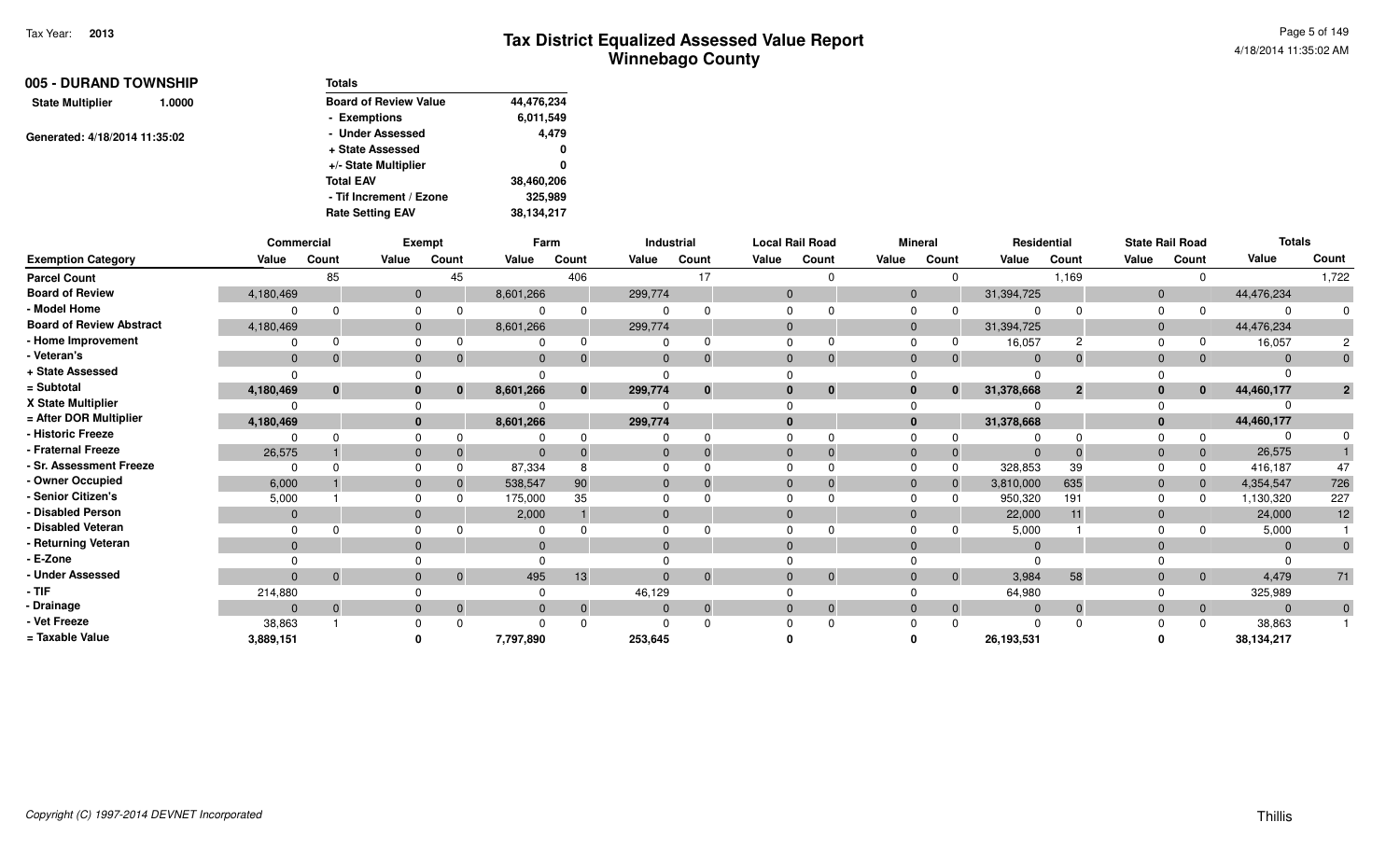| 006 - HARLEM TOWNSHIP         |        | <b>Totals</b>                |             |
|-------------------------------|--------|------------------------------|-------------|
| <b>State Multiplier</b>       | 1.0000 | <b>Board of Review Value</b> | 655,215,699 |
|                               |        | - Exemptions                 | 90,875,613  |
| Generated: 4/18/2014 11:35:02 |        | - Under Assessed             | 25,496      |
|                               |        | + State Assessed             | 0           |
|                               |        | +/- State Multiplier         | 0           |
|                               |        | <b>Total EAV</b>             | 564,314,590 |
|                               |        | - Tif Increment / Ezone      | 10,536,441  |
|                               |        | <b>Rate Setting EAV</b>      | 553,778,149 |

|                                 | <b>Commercial</b> |               |              | <b>Exempt</b> |                       | Farm           |            | <b>Industrial</b> | <b>Local Rail Road</b> |          |          | <b>Mineral</b> | Residential   |          | <b>State Rail Road</b> |                | <b>Totals</b> |                |
|---------------------------------|-------------------|---------------|--------------|---------------|-----------------------|----------------|------------|-------------------|------------------------|----------|----------|----------------|---------------|----------|------------------------|----------------|---------------|----------------|
| <b>Exemption Category</b>       | Value             | Count         | Value        | Count         | Value                 | Count          | Value      | Count             | Value                  | Count    | Value    | Count          | Value         | Count    | Value                  | Count          | Value         | Count          |
| <b>Parcel Count</b>             |                   | 528           |              | 328           |                       | 195            |            | 435               |                        |          |          |                |               | 14,921   |                        | $\Omega$       |               | 16,407         |
| <b>Board of Review</b>          | 73,495,554        |               |              | $\mathbf 0$   | 3,003,022             |                | 41,694,886 |                   | $\Omega$               |          | $\Omega$ |                | 537, 143, 139 |          | $\mathbf 0$            |                | 655,336,601   |                |
| - Model Home                    | $\Omega$          |               | <sup>0</sup> |               |                       | $\Omega$       |            |                   |                        |          | $\Omega$ |                | 120,902       |          | $\Omega$               |                | 120,902       |                |
| <b>Board of Review Abstract</b> | 73,495,554        |               |              | $\mathbf{0}$  | 3,003,022             |                | 41,694,886 |                   | $\Omega$               |          | $\Omega$ |                | 537,022,237   |          | $\mathbf{0}$           |                | 655,215,699   |                |
| - Home Improvement              | $\Omega$          |               | $\Omega$     |               |                       |                |            |                   | $\Omega$               |          | $\Omega$ |                | 934,544       | 395      |                        |                | 934,544       | 395            |
| - Veteran's                     | $\mathbf{0}$      |               | $\Omega$     |               | $\Omega$              | $\Omega$       |            | 0                 | $\Omega$               |          | $\Omega$ | $\overline{0}$ | 53,663        |          | $\Omega$               | $\overline{0}$ | 53,663        |                |
| + State Assessed                |                   |               |              |               |                       |                |            |                   |                        |          |          |                |               |          |                        |                |               |                |
| = Subtotal                      | 73,495,554        | $\bf{0}$      | $\bf{0}$     |               | 3,003,022<br>$\bf{0}$ | $\bf{0}$       | 41,694,886 | $\mathbf{0}$      | $\mathbf{0}$           | $\bf{0}$ |          | $\Omega$       | 536,034,030   | 401      | 0                      | $\mathbf{0}$   | 654,227,492   | 401            |
| X State Multiplier              |                   |               |              |               |                       |                |            |                   |                        |          |          |                |               |          |                        |                |               |                |
| = After DOR Multiplier          | 73,495,554        |               |              | $\mathbf{0}$  | 3,003,022             |                | 41,694,886 |                   | $\mathbf{0}$           |          |          |                | 536,034,030   |          |                        |                | 654,227,492   |                |
| - Historic Freeze               | $\Omega$          |               |              |               |                       | $\Omega$       |            |                   |                        |          |          |                |               |          |                        |                |               |                |
| - Fraternal Freeze              | 51,370            |               | $\mathbf{0}$ |               |                       |                |            |                   | $\Omega$               |          |          | $\Omega$       | $\Omega$      |          | 0                      | $\overline{0}$ | 51,370        |                |
| - Sr. Assessment Freeze         | $\Omega$          |               |              |               |                       |                |            |                   |                        |          |          |                | 4,368,448     | 670      |                        |                | 4,368,448     | 670            |
| - Owner Occupied                | 60,000            | 10            | $\Omega$     |               | 168,000               | 28             | 6,000      |                   | $\Omega$               |          | $\Omega$ |                | 70,849,221    | 11,836   | $\mathbf{0}$           |                | 71,083,221    | 11,875         |
| - Senior Citizen's              |                   |               |              |               | 65,000                | 13             |            |                   | $\Omega$               |          | $\Omega$ |                | 13,328,771    | 2,684    | $\Omega$               |                | 13,393,771    | 2,697          |
| - Disabled Person               | $\mathbf{0}$      |               |              | $\mathbf{0}$  | 2,000                 |                |            |                   | $\Omega$               |          | $\Omega$ |                | 606,000       | 303      | $\Omega$               |                | 608,000       | 304            |
| - Disabled Veteran              | $\Omega$          |               |              |               |                       |                |            |                   |                        |          |          |                | 315,000       | 75       |                        |                | 315,000       | 75             |
| - Returning Veteran             | $\Omega$          |               | $\Omega$     |               |                       | $\Omega$       | $\Omega$   |                   | $\Omega$               |          |          |                | 5,000         |          |                        |                | 5,000         |                |
| - E-Zone                        |                   |               |              |               |                       |                |            |                   |                        |          |          |                |               |          |                        |                |               |                |
| - Under Assessed                | 1,824             | 20            |              | $\mathbf{0}$  | 1,667<br>$\mathbf 0$  | 23             | 1,778      | 21                | $\Omega$               | $\Omega$ |          | $\overline{0}$ | 20,227        | 253      | $\Omega$               | $\overline{0}$ | 25,496        | 317            |
| - TIF                           | 8,577,324         |               |              |               | 33,847                |                | 1,762,702  |                   |                        |          |          |                | 162,568       |          |                        |                | 10,536,441    |                |
| - Drainage                      | $\Omega$          | $\Omega$      |              | $\mathbf{0}$  | $\mathbf 0$           | $\overline{0}$ |            | $\overline{0}$    | $\Omega$               | $\Omega$ | $\Omega$ | $\mathbf{0}$   | $\Omega$      | $\Omega$ | $\Omega$               | $\overline{0}$ | $\Omega$      | $\overline{0}$ |
| - Vet Freeze                    | 62,596            | $\mathcal{P}$ |              |               |                       |                |            |                   |                        |          |          |                |               |          |                        | $\Omega$       | 62,596        | $\overline{2}$ |
| = Taxable Value                 | 64,742,440        |               |              |               | 2,732,508             |                | 39,924,406 |                   |                        |          |          |                | 446,378,795   |          |                        |                | 553,778,149   |                |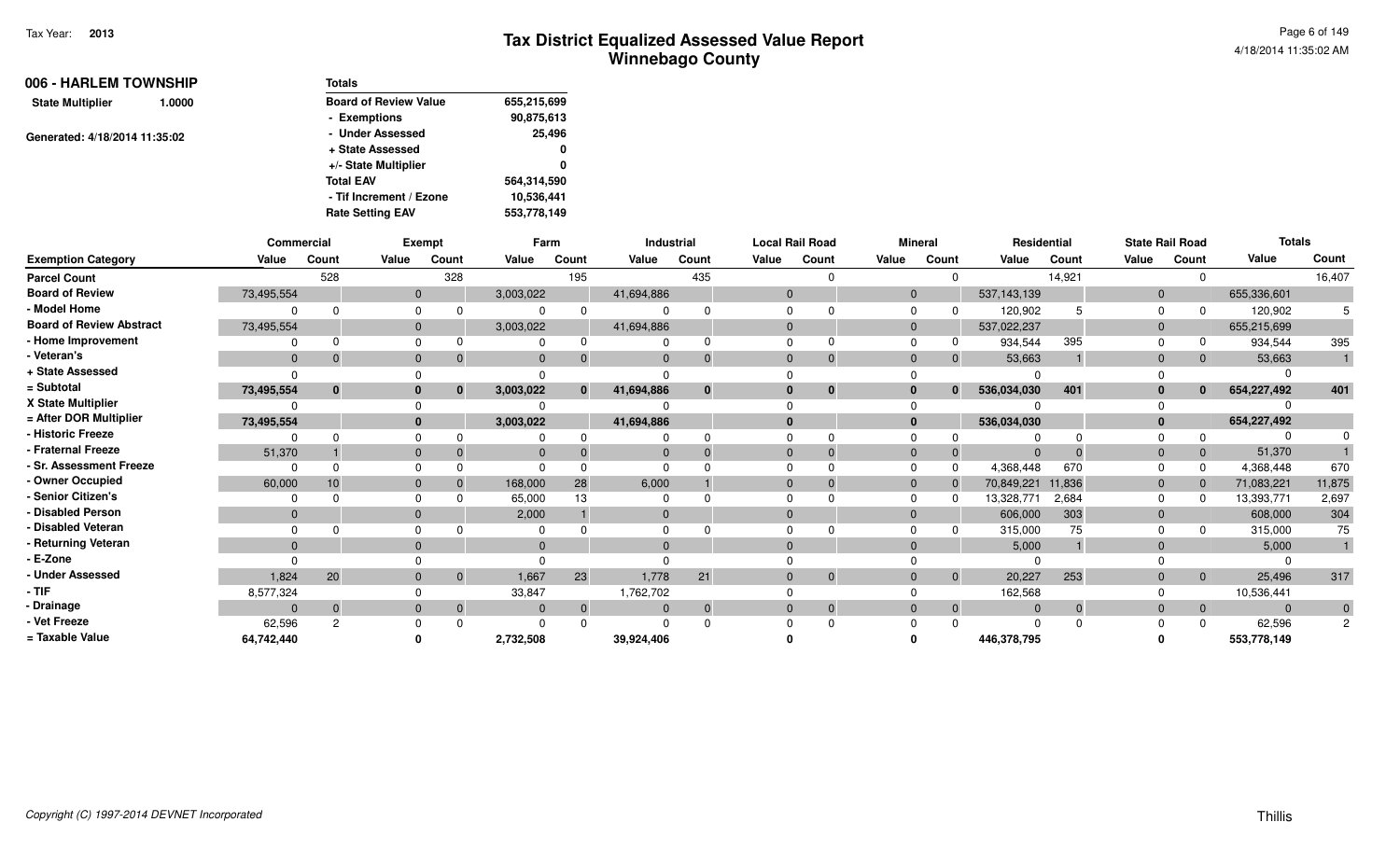| 007 - HARRISON TOWNSHIP<br>1.0000 | Totals                       |            |
|-----------------------------------|------------------------------|------------|
| <b>State Multiplier</b>           | <b>Board of Review Value</b> | 15,312,343 |
|                                   | - Exemptions                 | 1,826,310  |
| Generated: 4/18/2014 11:35:02     | - Under Assessed             | 1,366      |
|                                   | + State Assessed             | 0          |
|                                   | +/- State Multiplier         | 0          |
|                                   | <b>Total EAV</b>             | 13,484,667 |
|                                   | - Tif Increment / Ezone      | 0          |
|                                   | <b>Rate Setting EAV</b>      | 13,484,667 |

|                                 |              | Commercial     |              | Exempt         |              | Farm     |              | Industrial |              | <b>Local Rail Road</b> |                | <b>Mineral</b> |              | Residential |              | <b>State Rail Road</b> | <b>Totals</b> |              |
|---------------------------------|--------------|----------------|--------------|----------------|--------------|----------|--------------|------------|--------------|------------------------|----------------|----------------|--------------|-------------|--------------|------------------------|---------------|--------------|
| <b>Exemption Category</b>       | Value        | Count          | Value        | Count          | Value        | Count    | Value        | Count      | Value        | Count                  | Value          | Count          | Value        | Count       | Value        | Count                  | Value         | Count        |
| <b>Parcel Count</b>             |              |                |              |                |              | 322      |              | $\Omega$   |              | $\Omega$               |                |                |              | 236         |              |                        |               | 572          |
| <b>Board of Review</b>          | 362,451      |                | $\mathbf 0$  |                | 5,335,339    |          | $\mathbf 0$  |            | $\mathbf{0}$ |                        |                | $\mathbf{0}$   | 9,614,553    |             | $\mathbf 0$  |                        | 15,312,343    |              |
| - Model Home                    |              |                | $\Omega$     |                | $\Omega$     |          | $\Omega$     |            | $\Omega$     | $\Omega$               | $\Omega$       |                |              |             | $\Omega$     |                        |               | $\Omega$     |
| <b>Board of Review Abstract</b> | 362,451      |                | $\mathbf 0$  |                | 5,335,339    |          | $\mathbf{0}$ |            | $\mathbf{0}$ |                        |                | $\mathbf{0}$   | 9,614,553    |             | $\mathbf 0$  |                        | 15,312,343    |              |
| - Home Improvement              | $\Omega$     |                | $\Omega$     |                | 0            |          | $\Omega$     |            |              | $\Omega$               | $\Omega$       |                | 25,071       |             | $\Omega$     |                        | 25,071        |              |
| - Veteran's                     | $\mathbf{0}$ | $\Omega$       | $\mathbf{0}$ | $\Omega$       | $\mathbf{0}$ |          | $\mathbf{0}$ | $\Omega$   | $\mathbf{0}$ | $\mathbf{0}$           | $\mathbf{0}$   | $\Omega$       | $\mathbf{0}$ |             | $\mathbf{0}$ | $\overline{0}$         | $\Omega$      | $\Omega$     |
| + State Assessed                |              |                | $\Omega$     |                | $\Omega$     |          |              |            |              |                        | $\Omega$       |                |              |             |              |                        |               |              |
| = Subtotal                      | 362,451      | 0              | $\mathbf{0}$ | 0              | 5,335,339    | $\bf{0}$ | $\bf{0}$     | $\bf{0}$   | 0            | $\bf{0}$               | $\bf{0}$       | $\mathbf{0}$   | 9,589,482    |             | $\bf{0}$     | $\bf{0}$               | 15,287,272    |              |
| X State Multiplier              |              |                | 0            |                | $\Omega$     |          |              |            |              |                        | $\Omega$       |                |              |             |              |                        |               |              |
| = After DOR Multiplier          | 362,451      |                | $\mathbf{0}$ |                | 5,335,339    |          | $\bf{0}$     |            | $\bf{0}$     |                        |                | $\mathbf{0}$   | 9,589,482    |             | $\mathbf{0}$ |                        | 15,287,272    |              |
| - Historic Freeze               |              |                | $\Omega$     |                | $\Omega$     |          | 0            |            |              | ∩                      | $\Omega$       |                |              |             |              |                        |               |              |
| - Fraternal Freeze              | $\mathbf{0}$ |                | $\mathbf{0}$ | $\Omega$       | $\mathbf{0}$ |          | $\mathbf{0}$ |            | $\mathbf{0}$ | $\Omega$               | $\overline{0}$ |                | $\Omega$     |             | $\Omega$     | $\Omega$               |               |              |
| - Sr. Assessment Freeze         | $\Omega$     |                | $\Omega$     |                | 48,394       |          | 0            |            |              |                        | $\Omega$       |                | 135,078      | 10          |              |                        | 183,472       | 13           |
| - Owner Occupied                | $\mathbf{0}$ |                | $\mathbf{0}$ |                | 324,000      | 54       | $\mathbf{0}$ |            | $\mathbf{0}$ | $\mathbf 0$            | $\mathbf{0}$   |                | 954,000      | 159         | $\mathbf 0$  | $\mathbf{0}$           | 1,278,000     | 213          |
| - Senior Citizen's              |              |                | $\Omega$     |                | 80,000       | 16       | $\Omega$     |            |              | $\Omega$               | $\Omega$       |                | 245,767      | 50          | $\Omega$     |                        | 325,767       | 66           |
| - Disabled Person               | $\mathbf{0}$ |                | $\mathbf 0$  |                | 2,000        |          | $\mathbf{0}$ |            | $\Omega$     |                        |                | $\overline{0}$ | 12,000       |             | $\mathbf{0}$ |                        | 14,000        |              |
| - Disabled Veteran              |              |                | $\Omega$     |                | 0            |          | 0            |            |              |                        | $\Omega$       |                |              |             |              |                        |               |              |
| - Returning Veteran             | $\Omega$     |                | $\mathbf{0}$ |                | $\mathbf{0}$ |          | $\mathbf{0}$ |            |              |                        | $\mathbf{0}$   |                | $\Omega$     |             | $\Omega$     |                        |               | $\mathbf{0}$ |
| - E-Zone                        |              |                |              |                | $\Omega$     |          |              |            |              |                        |                |                |              |             |              |                        |               |              |
| - Under Assessed                | $\mathbf{0}$ | $\overline{0}$ | $\mathbf{0}$ | $\overline{0}$ | 1,366        | 21       | $\mathbf 0$  | $\Omega$   | $\mathbf{0}$ | $\mathbf 0$            | $\mathbf{0}$   | $\Omega$       | $\mathbf{0}$ | $\mathbf 0$ | $\mathbf 0$  | $\overline{0}$         | 1,366         | 21           |
| $-$ TIF                         |              |                |              |                |              |          |              |            |              |                        |                |                |              |             |              |                        |               |              |
| - Drainage                      | $\Omega$     | $\Omega$       | $\mathbf{0}$ | $\overline{0}$ | $\Omega$     | $\Omega$ | $\Omega$     | $\Omega$   | $\Omega$     | $\mathbf{0}$           | $\Omega$       | $\Omega$       | $\Omega$     |             |              | $\overline{0}$         |               | $\mathbf{0}$ |
| - Vet Freeze                    |              |                |              |                | $\Omega$     |          |              | $\Omega$   |              | $\Omega$               |                |                |              |             |              |                        |               |              |
| = Taxable Value                 | 362,451      |                |              |                | 4,879,579    |          |              |            |              |                        |                |                | 8,242,637    |             |              |                        | 13,484,667    |              |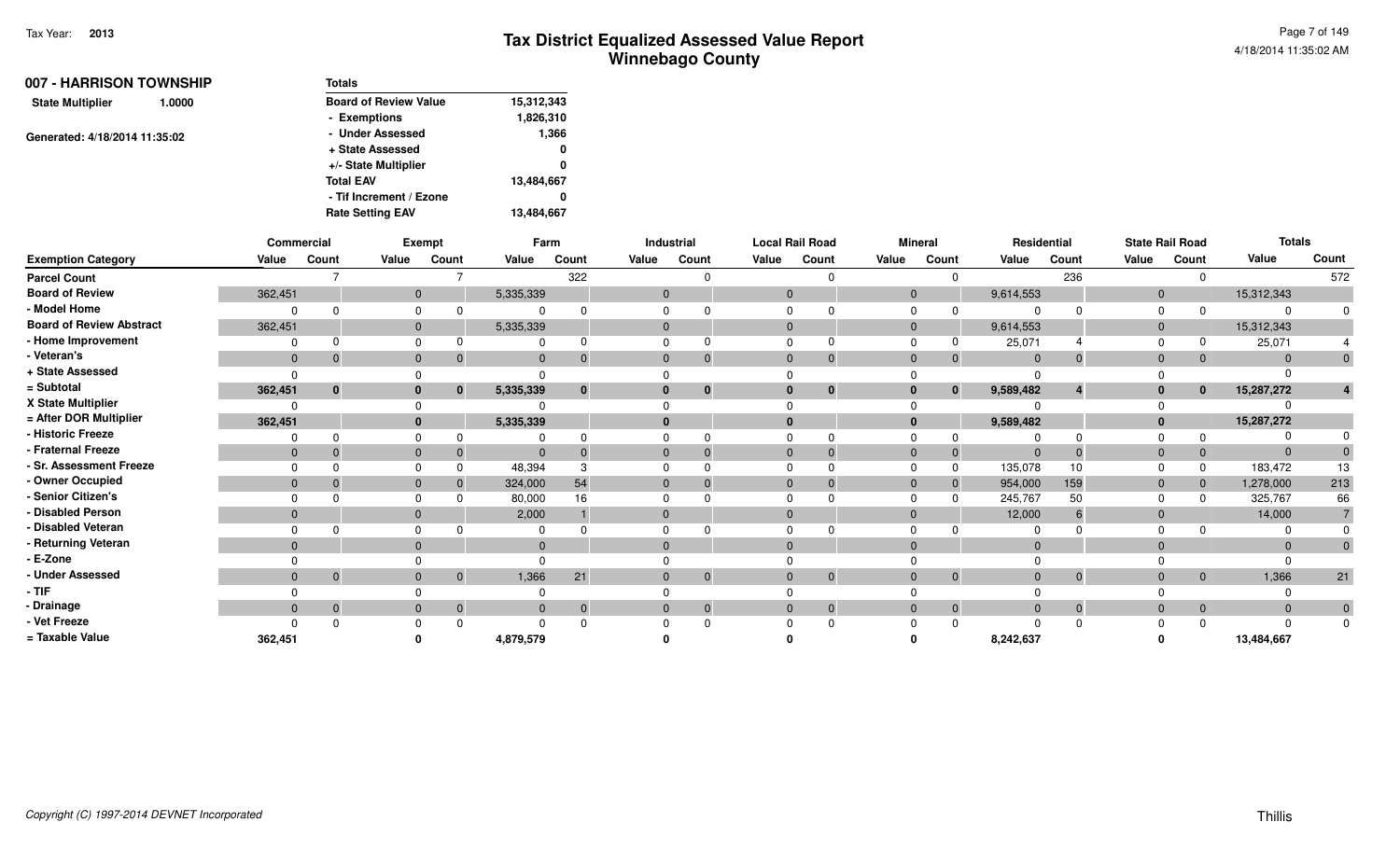| 008 - LAONA TOWNSHIP              | <b>Totals</b>                |            |
|-----------------------------------|------------------------------|------------|
| <b>State Multiplier</b><br>1.0000 | <b>Board of Review Value</b> | 38,626,507 |
|                                   | - Exemptions                 | 4,428,317  |
| Generated: 4/18/2014 11:35:02     | - Under Assessed             | 2,930      |
|                                   | + State Assessed             | 0          |
|                                   | +/- State Multiplier         | 0          |
|                                   | <b>Total EAV</b>             | 34,195,260 |
|                                   | - Tif Increment / Ezone      | 0          |
|                                   | <b>Rate Setting EAV</b>      | 34,195,260 |

|                                 |              | Commercial |              | Exempt      |             | Farm           |              | Industrial   |              | <b>Local Rail Road</b> |              | <b>Mineral</b> | Residential  |                |                | <b>State Rail Road</b> | <b>Totals</b> |                |
|---------------------------------|--------------|------------|--------------|-------------|-------------|----------------|--------------|--------------|--------------|------------------------|--------------|----------------|--------------|----------------|----------------|------------------------|---------------|----------------|
| <b>Exemption Category</b>       | Value        | Count      | Value        | Count       | Value       | Count          | Value        | Count        | Value        | Count                  | Value        | Count          | Value        | Count          | Value          | Count                  | Value         | Count          |
| <b>Parcel Count</b>             |              |            |              | 20          |             | 389            |              |              |              |                        |              | $\Omega$       |              | 893            |                | $\Omega$               |               | 1,308          |
| <b>Board of Review</b>          | 395,811      |            | $\mathbf 0$  |             | 6,514,612   |                | 9,731        |              | $\mathbf{0}$ |                        | $\mathbf{0}$ |                | 31,706,353   |                | 0              |                        | 38,626,507    |                |
| - Model Home                    |              |            | $\Omega$     |             |             |                | <sup>n</sup> |              |              |                        |              |                |              | $\Omega$       | $\Omega$       |                        |               |                |
| <b>Board of Review Abstract</b> | 395,811      |            | $\mathbf{0}$ |             | 6,514,612   |                | 9,731        |              | $\Omega$     |                        | $\mathbf{0}$ |                | 31,706,353   |                | $\overline{0}$ |                        | 38,626,507    |                |
| - Home Improvement              |              |            |              |             | 5,522       |                |              |              |              |                        |              |                | 45,119       |                | $\Omega$       |                        | 50,641        |                |
| - Veteran's                     | $\mathbf{0}$ |            | $\mathbf{0}$ |             | $\mathbf 0$ | $\Omega$       | $\mathbf{0}$ | $\mathbf{0}$ | $\mathbf{0}$ |                        |              | $\Omega$       | $\mathbf{0}$ | $\overline{0}$ | $\mathbf{0}$   | $\mathbf{0}$           | $\Omega$      |                |
| + State Assessed                |              |            |              |             |             |                |              |              |              |                        |              |                |              |                |                |                        |               |                |
| = Subtotal                      | 395,811      | $\bf{0}$   |              | $\bf{0}$    | 6,509,090   |                | 9,731        | $\mathbf{0}$ | 0            | 0                      |              | 0              | 31,661,234   | 8              |                | $\mathbf{0}$           | 38,575,866    |                |
| X State Multiplier              |              |            |              |             |             |                |              |              |              |                        |              |                |              |                |                |                        |               |                |
| = After DOR Multiplier          | 395,811      |            | $\bf{0}$     |             | 6,509,090   |                | 9,731        |              | $\bf{0}$     |                        |              |                | 31,661,234   |                |                |                        | 38,575,866    |                |
| - Historic Freeze               |              |            |              |             |             |                |              |              |              |                        |              |                |              |                |                |                        |               |                |
| - Fraternal Freeze              | $\Omega$     |            |              |             | $\Omega$    |                | $\Omega$     |              | $\Omega$     |                        |              |                |              | $\Omega$       | $\Omega$       | $\mathbf{0}$           | $\Omega$      |                |
| - Sr. Assessment Freeze         |              |            |              |             | 88,802      | 10             |              |              |              |                        |              |                | 396,401      | 33             |                | $\Omega$               | 485,203       | 43             |
| - Owner Occupied                | $\mathbf{0}$ |            | $\mathbf{0}$ |             | 534,000     | 89             | $\mathbf{0}$ |              | $\mathbf{0}$ |                        |              | $\overline{0}$ | 2,250,000    | 375            | $\mathbf{0}$   | $\mathbf{0}$           | 2,784,000     | 464            |
| - Senior Citizen's              |              |            |              |             | 176,473     | 36             | $\Omega$     |              | <sup>0</sup> |                        |              |                | 875,000      | 175            | 0              | 0                      | 1,051,473     | 211            |
| - Disabled Person               | $\mathbf{0}$ |            | $\mathbf{0}$ |             | 4,000       | $\overline{2}$ | $\Omega$     |              | $\Omega$     |                        |              |                | 28,000       | 14             | $\Omega$       |                        | 32,000        | 16             |
| - Disabled Veteran              |              |            |              |             | 5,000       |                | $\Omega$     |              |              |                        |              |                | 20,000       |                |                |                        | 25,000        |                |
| - Returning Veteran             | $\Omega$     |            | $\Omega$     |             | $\Omega$    |                | $\Omega$     |              | $\Omega$     |                        |              |                |              |                | 0              |                        | $\Omega$      |                |
| - E-Zone                        |              |            |              |             |             |                |              |              |              |                        |              |                |              |                |                |                        |               |                |
| - Under Assessed                | $\Omega$     | $\Omega$   | $\Omega$     | $\mathbf 0$ | 2,891       | 44             | $\Omega$     | $\mathbf{0}$ | $\Omega$     | $\Omega$               |              | $\Omega$       | 39           | 39             | 0              | $\overline{0}$         | 2,930         | 83             |
| - TIF                           |              |            |              |             |             |                |              |              |              |                        |              |                |              |                |                |                        |               |                |
| - Drainage                      | $\Omega$     |            |              |             | $\Omega$    | $\overline{0}$ | $\Omega$     | $\mathbf{0}$ | $\mathbf{0}$ | $\Omega$               |              | $\Omega$       | $\mathbf{0}$ | $\overline{0}$ | $\Omega$       | $\mathbf{0}$           | $\Omega$      | $\overline{0}$ |
| - Vet Freeze                    |              |            |              |             |             |                |              |              |              |                        |              |                |              |                |                |                        |               | $\Omega$       |
| = Taxable Value                 | 395,811      |            |              |             | 5,697,924   |                | 9,731        |              |              |                        |              |                | 28,091,794   |                |                |                        | 34,195,260    |                |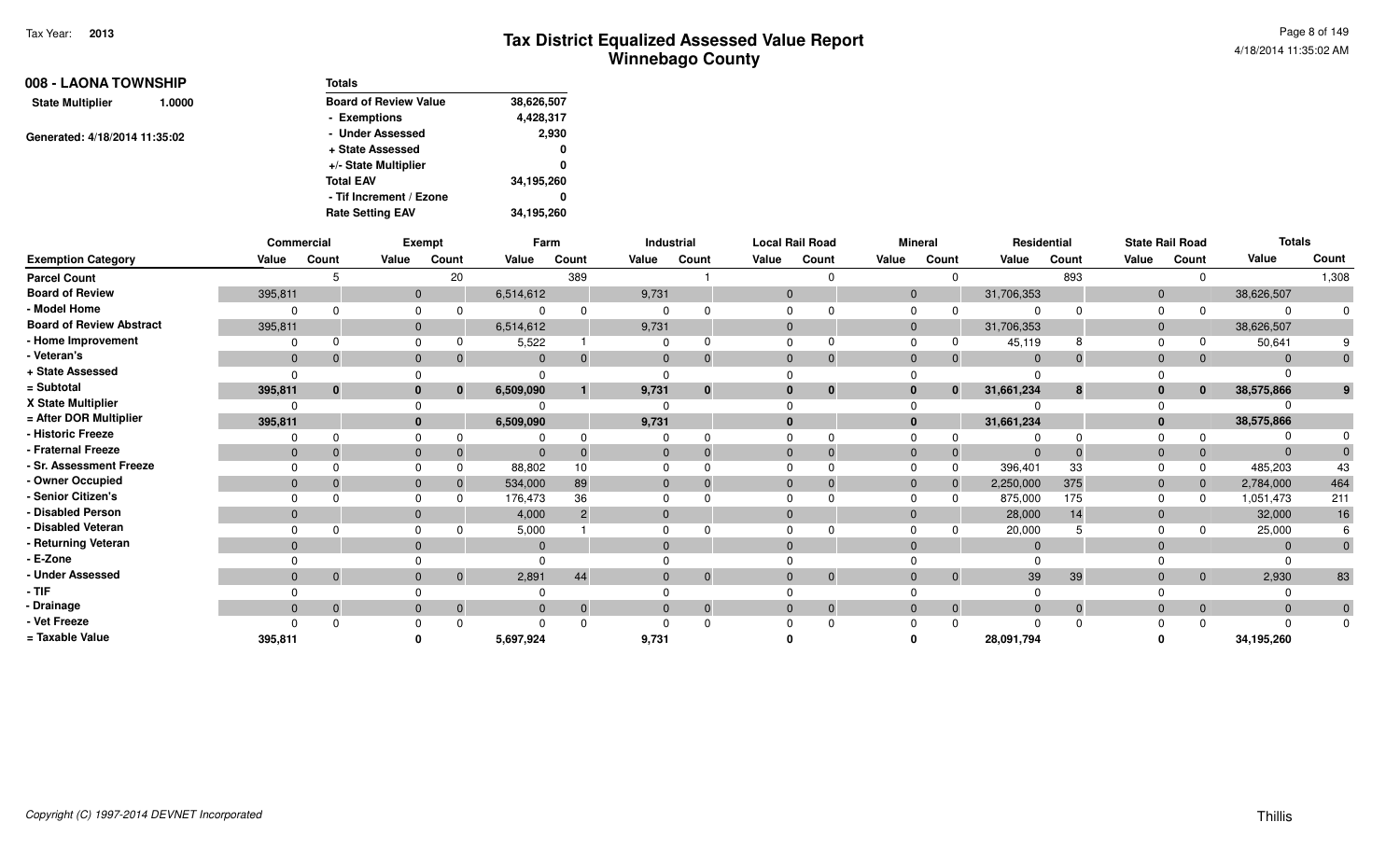| 009 - OWEN TOWNSHIP           |        | <b>Totals</b>                |            |
|-------------------------------|--------|------------------------------|------------|
| <b>State Multiplier</b>       | 1.0000 | <b>Board of Review Value</b> | 88,647,705 |
|                               |        | - Exemptions                 | 11,218,559 |
| Generated: 4/18/2014 11:35:02 |        | - Under Assessed             | 4.571      |
|                               |        | + State Assessed             | 313,494    |
|                               |        | +/- State Multiplier         | 0          |
|                               |        | <b>Total EAV</b>             | 77,738,069 |
|                               |        | - Tif Increment / Ezone      | 0          |
|                               |        | <b>Rate Setting EAV</b>      | 77,738,069 |

|                                 |              | Commercial   |              | Exempt       |             | Farm           |              | Industrial   |              | <b>Local Rail Road</b> |              | <b>Mineral</b> |            | Residential    | <b>State Rail Road</b> |                | <b>Totals</b> |                |
|---------------------------------|--------------|--------------|--------------|--------------|-------------|----------------|--------------|--------------|--------------|------------------------|--------------|----------------|------------|----------------|------------------------|----------------|---------------|----------------|
| <b>Exemption Category</b>       | Value        | Count        | Value        | Count        | Value       | Count          | Value        | Count        | Value        | Count                  | Value        | Count          | Value      | Count          | Value                  | Count          | Value         | Count          |
| <b>Parcel Count</b>             |              | 31           |              | 51           |             | 394            |              | 45           |              |                        |              | $\Omega$       |            | 1,678          |                        | $\Omega$       |               | 2,199          |
| <b>Board of Review</b>          | 1,678,221    |              |              | $\mathbf{0}$ | 7,428,630   |                | 11,606,837   |              | $\Omega$     |                        | 0            |                | 67,934,017 |                | $\mathbf{0}$           |                | 88,647,705    |                |
| - Model Home                    |              | $\Omega$     | $\Omega$     |              |             |                |              |              |              |                        |              |                |            |                |                        |                |               |                |
| <b>Board of Review Abstract</b> | 1,678,221    |              | $\mathbf{0}$ |              | 7,428,630   |                | 11,606,837   |              | $\mathbf{0}$ |                        | $\mathbf{0}$ |                | 67,934,017 |                | $\mathbf{0}$           |                | 88,647,705    |                |
| - Home Improvement              |              | $\Omega$     | $\Omega$     |              | 6,014       |                |              |              |              |                        |              |                | 34,619     | 22             |                        |                | 40,633        | 24             |
| - Veteran's                     | $\mathbf{0}$ | $\Omega$     | $\mathbf 0$  | $\mathbf 0$  | $\mathbf 0$ |                | $\Omega$     | $\mathbf{0}$ | $\Omega$     |                        |              | $\overline{0}$ | 36,711     |                | $\mathbf{0}$           | $\overline{0}$ | 36,711        |                |
| + State Assessed                |              |              |              |              |             |                |              |              |              |                        |              |                |            |                | 313,494                |                | 313,494       |                |
| = Subtotal                      | 1,678,221    | $\bf{0}$     | 0            | $\bf{0}$     | 7,422,616   | 2 <sup>1</sup> | 11,606,837   | $\bf{0}$     |              | $\bf{0}$               |              | $\mathbf{0}$   | 67,862,687 | 23             | 313,494                | $\mathbf{0}$   | 88,883,855    | 25             |
| X State Multiplier              |              |              | $\Omega$     |              |             |                |              |              |              |                        |              |                |            |                |                        |                |               |                |
| = After DOR Multiplier          | 1,678,221    |              |              | $\mathbf{0}$ | 7,422,616   |                | 11,606,837   |              | $\bf{0}$     |                        |              |                | 67,862,687 |                | 313,494                |                | 88,883,855    |                |
| - Historic Freeze               |              | $\Omega$     | $\Omega$     |              |             |                |              |              |              |                        |              |                |            |                |                        | $\Omega$       |               |                |
| - Fraternal Freeze              | $\mathbf{0}$ |              | $\mathbf{0}$ |              | $\Omega$    |                | $\mathbf{0}$ |              | $\mathbf{0}$ |                        |              | $\overline{0}$ | $\Omega$   |                |                        | $\mathbf{0}$   |               |                |
| - Sr. Assessment Freeze         |              |              | $\Omega$     |              | 32,150      |                |              |              |              |                        |              | $\Omega$       | 641,033    | 65             |                        | $\Omega$       | 673,183       | 70             |
| - Owner Occupied                | $\mathbf{0}$ | $\Omega$     | $\mathbf{0}$ |              | 420,000     | 70             | $\mathbf{0}$ |              | $\Omega$     |                        |              | $\mathbf{0}$   | 7,763,306  | 1,295          |                        | $\overline{0}$ | 8,183,306     | 1,365          |
| - Senior Citizen's              |              |              | $\Omega$     |              | 150,000     | 30             | $\Omega$     |              |              |                        |              | $\Omega$       | 1,983,726  | 398            |                        | $\Omega$       | 2,133,726     | 428            |
| - Disabled Person               | $\Omega$     |              | $\mathbf{0}$ |              | $\Omega$    |                | $\Omega$     |              |              |                        |              |                | 96,000     | 48             | $\Omega$               |                | 96,000        | 48             |
| - Disabled Veteran              |              |              | $\Omega$     |              | 2,500       |                |              |              |              |                        |              |                | 52,500     |                |                        |                | 55,000        | 12             |
| - Returning Veteran             | $\Omega$     |              | $\mathbf{0}$ |              | $\Omega$    |                | $\Omega$     |              | $\Omega$     |                        |              |                | $\Omega$   |                | $\Omega$               |                |               |                |
| - E-Zone                        |              |              |              |              |             |                |              |              |              |                        |              |                |            |                |                        |                |               |                |
| - Under Assessed                | 159          | 3            | $\Omega$     | $\mathbf{0}$ | 1,620       | 28             | 49           |              | $\Omega$     |                        |              | $\overline{0}$ | 2,743      | 45             |                        | $\overline{0}$ | 4,571         | $77\,$         |
| - TIF                           |              |              |              |              |             |                |              |              |              |                        |              |                |            |                |                        |                |               |                |
| - Drainage                      | $\mathbf{0}$ | $\mathbf{0}$ | $\mathbf{0}$ | $\Omega$     | $\Omega$    | $\Omega$       | $\mathbf{0}$ | $\mathbf{0}$ | $\Omega$     | $\Omega$               |              | $\overline{0}$ | $\Omega$   | $\overline{0}$ |                        | $\overline{0}$ |               | $\overline{0}$ |
| - Vet Freeze                    |              | $\Omega$     |              |              |             |                | $\Omega$     |              |              |                        |              |                |            |                |                        |                |               | $\Omega$       |
| = Taxable Value                 | 1,678,062    |              |              |              | 6,816,346   |                | 11,606,788   |              |              |                        |              |                | 57,323,379 |                | 313,494                |                | 77,738,069    |                |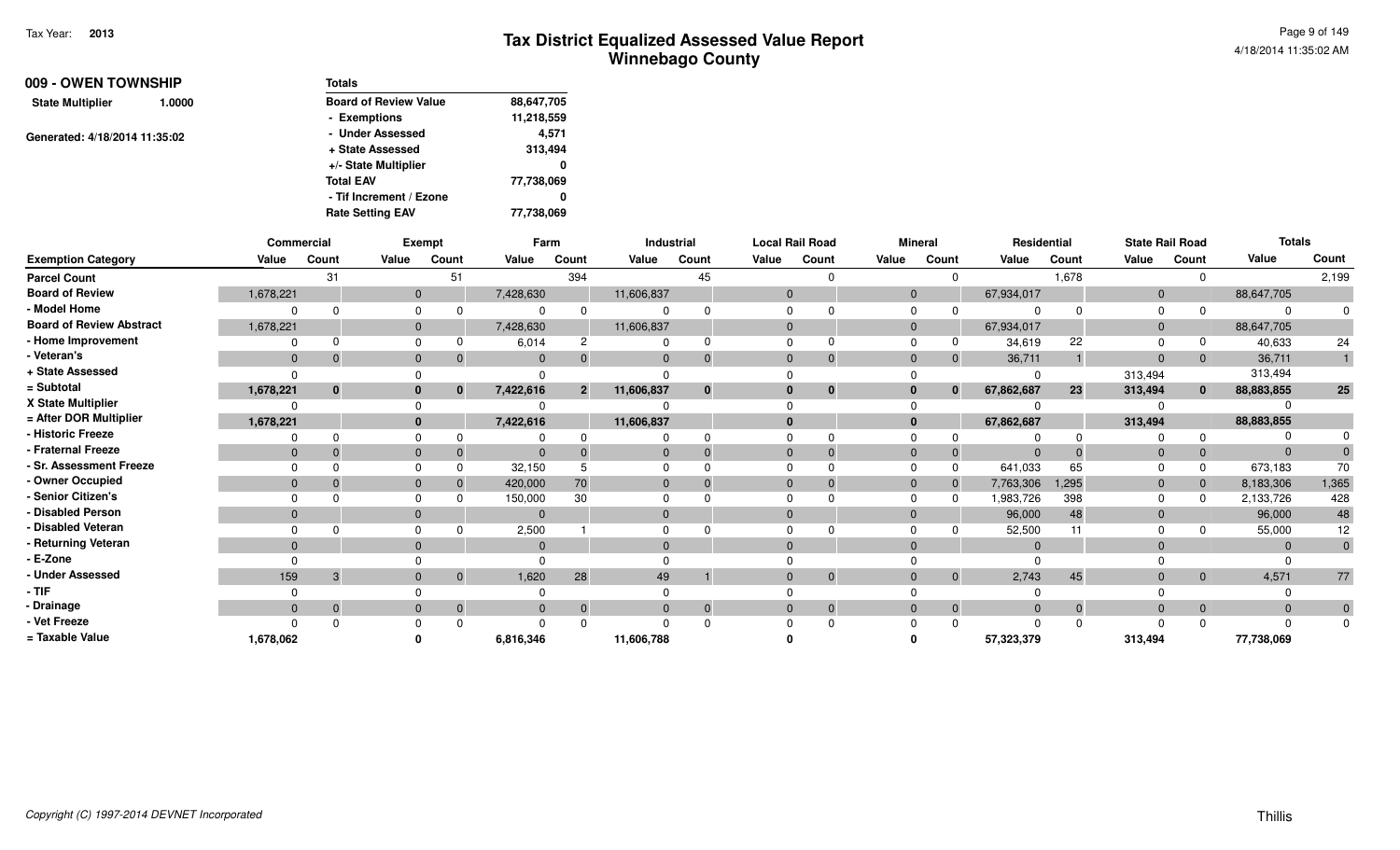| 010 - PECATONICA TOWNSHIP         | <b>Totals</b>                |            |
|-----------------------------------|------------------------------|------------|
| <b>State Multiplier</b><br>1.0000 | <b>Board of Review Value</b> | 77,388,783 |
|                                   | - Exemptions                 | 10,604,518 |
| Generated: 4/18/2014 11:35:02     | - Under Assessed             | 15,731     |
|                                   | + State Assessed             | 0          |
|                                   | +/- State Multiplier         | 0          |
|                                   | <b>Total EAV</b>             | 66,768,534 |
|                                   | - Tif Increment / Ezone      | 0          |
|                                   | <b>Rate Setting EAV</b>      | 66,768,534 |

|                                 | Commercial   |             |              | <b>Exempt</b> | Farm         |          |           | Industrial     |          | <b>Local Rail Road</b> |                | <b>Mineral</b> | Residential |       |              | <b>State Rail Road</b> | <b>Totals</b> |                |
|---------------------------------|--------------|-------------|--------------|---------------|--------------|----------|-----------|----------------|----------|------------------------|----------------|----------------|-------------|-------|--------------|------------------------|---------------|----------------|
| <b>Exemption Category</b>       | Value        | Count       | Value        | Count         | Value        | Count    | Value     | Count          | Value    | Count                  | Value          | Count          | Value       | Count | Value        | Count                  | Value         | Count          |
| <b>Parcel Count</b>             |              | 94          |              | 73            |              | 442      |           | 46             |          |                        |                |                |             | 1,682 |              | $\Omega$               |               | 2,337          |
| <b>Board of Review</b>          | 3,637,893    |             | $\mathbf{0}$ |               | 8,908,819    |          | 2,066,343 |                | $\Omega$ |                        | $\overline{0}$ |                | 62,775,728  |       | $\mathbf{0}$ |                        | 77,388,783    |                |
| - Model Home                    |              | U           |              | $\Omega$      |              |          |           |                |          |                        | $\Omega$       |                | $\Omega$    |       | $\Omega$     |                        | $\Omega$      |                |
| <b>Board of Review Abstract</b> | 3,637,893    |             |              |               | 8,908,819    |          | 2,066,343 |                |          |                        | $\overline{0}$ |                | 62,775,728  |       | 0            |                        | 77,388,783    |                |
| - Home Improvement              |              |             |              |               | 57,748       |          |           |                |          |                        | <sup>0</sup>   |                | 137,672     | 62    |              |                        | 195,420       | 71             |
| - Veteran's                     | $\Omega$     | $\Omega$    |              |               | $\Omega$     |          |           | $\mathbf{0}$   | $\Omega$ | $\Omega$               | $\Omega$       |                | $\Omega$    |       | $\Omega$     | $\overline{0}$         | $\Omega$      | $\overline{0}$ |
| + State Assessed                |              |             |              |               |              |          |           |                |          |                        |                |                | $\Omega$    |       |              |                        |               |                |
| = Subtotal                      | 3,637,893    | $\mathbf 0$ |              | 0             | 8,851,071    | 9        | 2,066,343 | $\bf{0}$       |          | $\bf{0}$               | 0              |                | 62,638,056  | 62    | 0            | $\bf{0}$               | 77,193,363    | 71             |
| X State Multiplier              |              |             |              |               |              |          |           |                |          |                        |                |                |             |       |              |                        |               |                |
| = After DOR Multiplier          | 3,637,893    |             |              |               | 8,851,071    |          | 2,066,343 |                |          |                        | $\mathbf{0}$   |                | 62,638,056  |       |              |                        | 77,193,363    |                |
| - Historic Freeze               |              | U           |              |               |              |          |           |                |          |                        |                |                |             |       |              |                        |               |                |
| - Fraternal Freeze              | 7,819        |             |              |               | $\Omega$     |          |           |                | $\Omega$ |                        | $\Omega$       |                | $\Omega$    |       |              | $\mathbf{0}$           | 7,819         |                |
| - Sr. Assessment Freeze         | $\Omega$     |             |              |               | 35,850       |          |           |                |          |                        |                |                | 403,969     | 57    |              | $\Omega$               | 439,819       | 62             |
| - Owner Occupied                | 6,000        |             |              |               | 666,000      | 111      |           |                |          |                        | $\overline{0}$ |                | 7,394,456   | 1,233 | $\mathbf{0}$ |                        | 8,066,456     | 1,345          |
| - Senior Citizen's              |              |             |              |               | 175,844      | 36       |           |                |          |                        | $\Omega$       |                | 1,637,889   | 331   |              |                        | 1,813,733     | 367            |
| - Disabled Person               | $\mathbf{0}$ |             |              |               | 4,000        | 2        | $\Omega$  |                |          |                        | $\Omega$       |                | 34,000      | 17    |              |                        | 38,000        | 19             |
| - Disabled Veteran              |              |             |              |               | 2,500        |          |           |                |          |                        |                |                | 27,500      |       |              |                        | 30,000        |                |
| - Returning Veteran             | $\Omega$     |             |              |               | $\Omega$     |          | $\Omega$  |                |          |                        | $\Omega$       |                | $\Omega$    |       |              |                        | $\Omega$      |                |
| - E-Zone                        |              |             |              |               |              |          |           |                |          |                        |                |                | $\Omega$    |       |              |                        |               |                |
| - Under Assessed                | 289          | 3           |              | $\Omega$      | 2,199        | 33       |           | $\mathbf{0}$   | $\Omega$ | $\Omega$               | $\Omega$       | $\Omega$       | 13,243      | 165   | $\Omega$     | $\overline{0}$         | 15,731        | 201            |
| - TIF                           |              |             |              |               |              |          |           |                |          |                        |                |                |             |       |              |                        |               |                |
| - Drainage                      | $\Omega$     | $\Omega$    |              | $\Omega$      | $\mathbf{0}$ | $\Omega$ |           | $\overline{0}$ | $\Omega$ | $\mathbf{0}$           | $\Omega$       |                | $\Omega$    |       | $\Omega$     | $\overline{0}$         | $\Omega$      | $\overline{0}$ |
| - Vet Freeze                    | 13,271       |             |              |               |              |          |           |                |          |                        |                |                | $\Omega$    |       |              | $\Omega$               | 13,271        |                |
| = Taxable Value                 | 3,610,514    |             |              |               | 7,964,678    |          | 2,066,343 |                |          |                        |                |                | 53,126,999  |       |              |                        | 66,768,534    |                |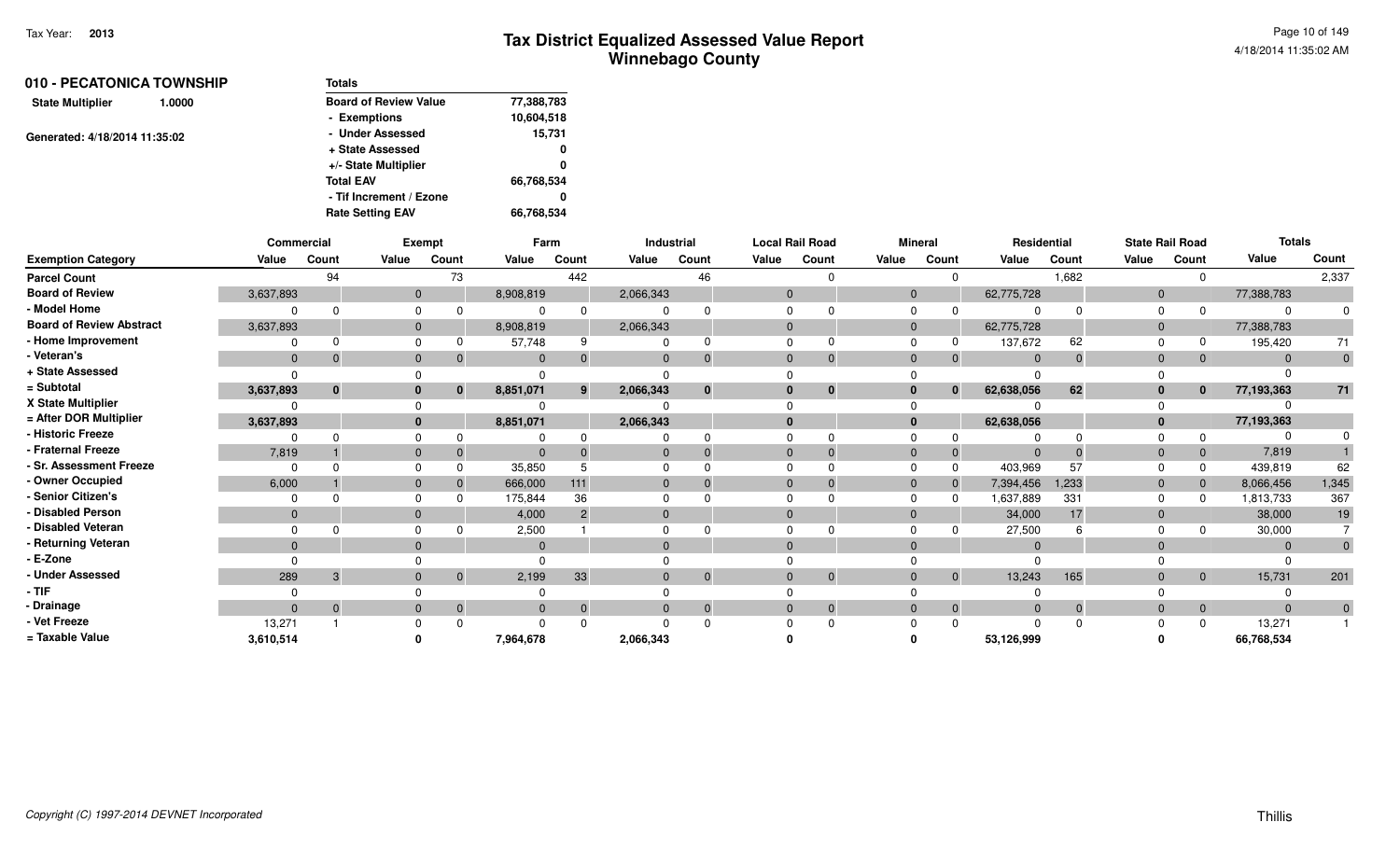| 011 - ROCKFORD TOWNSHIP<br>1.0000 | <b>Totals</b>                |               |  |  |  |
|-----------------------------------|------------------------------|---------------|--|--|--|
| <b>State Multiplier</b>           | <b>Board of Review Value</b> | 2,310,086,586 |  |  |  |
|                                   | - Exemptions                 | 357,176,751   |  |  |  |
| Generated: 4/18/2014 11:35:02     | - Under Assessed             | 54.544        |  |  |  |
|                                   | + State Assessed             | 3,126,351     |  |  |  |
|                                   | +/- State Multiplier         | 0             |  |  |  |
|                                   | <b>Total EAV</b>             | 1,955,981,642 |  |  |  |
|                                   | - Tif Increment / Ezone      | 39,752,193    |  |  |  |
|                                   | <b>Rate Setting EAV</b>      | 1,916,229,449 |  |  |  |
|                                   |                              |               |  |  |  |

|                                 | <b>Commercial</b> |                |              | Exempt       | Farm       |                | Industrial  |                | <b>Local Rail Road</b> |              | <b>Mineral</b> |              | Residential        |          | <b>State Rail Road</b> |                | <b>Totals</b>   |              |
|---------------------------------|-------------------|----------------|--------------|--------------|------------|----------------|-------------|----------------|------------------------|--------------|----------------|--------------|--------------------|----------|------------------------|----------------|-----------------|--------------|
| <b>Exemption Category</b>       | Value             | Count          | Value        | Count        | Value      | Count          | Value       | Count          | Value                  | Count        | Value          | Count        | Value              | Count    | Value                  | Count          | Value           | Count        |
| <b>Parcel Count</b>             |                   | 4,347          |              | 2,704        |            | 699            |             | 1,700          |                        | 31           |                |              |                    | 63,491   |                        |                |                 | 72,972       |
| <b>Board of Review</b>          | 480,696,863       |                | $\mathbf 0$  |              | 10,473,587 |                | 137,970,014 |                | 120,371                |              | $\Omega$       |              | 1,680,825,751      |          | $\overline{0}$         |                | 2,310,086,586   |              |
| - Model Home                    |                   | $\Omega$       |              |              | $\Omega$   |                |             | $\Omega$       |                        |              | $\Omega$       |              |                    |          | $\Omega$               |                |                 |              |
| <b>Board of Review Abstract</b> | 480,696,863       |                | $\mathbf 0$  |              | 10,473,587 |                | 137,970,014 |                | 120,371                |              | $\Omega$       |              | 1,680,825,751      |          | $\Omega$               |                | 2,310,086,586   |              |
| - Home Improvement              |                   | $\Omega$       |              |              | 13,986     |                |             | $\Omega$       |                        |              | $\Omega$       |              | 2,686,583          | 1,467    |                        |                | 2,700,569       | 1,472        |
| - Veteran's                     | $\overline{0}$    | $\mathbf{0}$   | $\mathbf{0}$ |              | $\Omega$   |                |             | $\overline{0}$ | $\Omega$               |              | $\Omega$       | $\mathbf{0}$ | 154,117            |          | $\Omega$               | $\overline{0}$ | 154,117         |              |
| + State Assessed                |                   |                |              |              |            |                |             |                |                        |              |                |              |                    |          | 3,126,351              |                | 3,126,351       |              |
| = Subtotal                      | 480,696,863       | $\bf{0}$       |              | 0            | 10,459,601 | 5 <sup>1</sup> | 137,970,014 | $\mathbf{0}$   | 120,371                | $\mathbf{0}$ | $\bf{0}$       |              | 0 1,677,985,051    | 1,474    | 3,126,351              |                | 0 2,310,358,251 | 1,479        |
| X State Multiplier              |                   |                |              |              |            |                |             |                |                        |              | $\Omega$       |              |                    |          |                        |                |                 |              |
| = After DOR Multiplier          | 480,696,863       |                | $\bf{0}$     |              | 10,459,601 |                | 137,970,014 |                | 120,371                |              | $\bf{0}$       |              | 1,677,985,051      |          | 3,126,351              |                | 2,310,358,251   |              |
| - Historic Freeze               |                   | $\Omega$       |              |              |            |                |             | 0              |                        |              |                |              | 87,405             |          |                        |                | 87,405          |              |
| - Fraternal Freeze              | 668,300           | 6              | $\mathbf{0}$ |              | $\Omega$   |                |             | $\Omega$       | $\mathbf{0}$           |              | $\Omega$       |              | $\Omega$           |          | $\overline{0}$         | $\mathbf{0}$   | 668,300         |              |
| - Sr. Assessment Freeze         | 57,231            | 9              |              |              | 74,159     |                |             |                |                        |              |                |              | 14,491,988         | 3,135    |                        |                | 14,623,378      | 3,151        |
| - Owner Occupied                | 5,823,272         | 140            | $\mathbf{0}$ |              | 582,000    | 97             | 22,105      |                |                        |              | $\Omega$       |              | 259,599,200 44,324 |          | $\overline{0}$         |                | 266,026,577     | 44,565       |
| - Senior Citizen's              | 4,400,000         | 98             |              |              | 175,000    | 35             | 10,000      | C              |                        |              | $\Omega$       |              | 64,678,785 13,128  |          | $\Omega$               |                | 69,263,785      | 13,263       |
| - Disabled Person               | 4,000             | $\overline{2}$ | $\mathbf{0}$ |              | 4,000      |                | 2,000       |                |                        |              | $\Omega$       |              | 2,553,377          | 1,277    | $\Omega$               |                | 2,563,377       | 1,282        |
| - Disabled Veteran              |                   |                |              |              | 5,000      |                |             |                |                        |              |                |              | 946,939            | 224      |                        |                | 951,939         | 225          |
| - Returning Veteran             | $\Omega$          |                | $\Omega$     |              | $\Omega$   |                |             |                |                        |              | $\Omega$       |              | 30,000             | 6        | $\Omega$               |                | 30,000          | 6            |
| - E-Zone                        |                   |                |              |              |            |                | 9,872,984   |                |                        |              |                |              |                    |          |                        |                | 9,872,984       |              |
| - Under Assessed                | 4,671             | 57             | $\mathbf{0}$ | $\mathbf{0}$ | 4,874      | 70             | 1,362       | 17             | 560                    | 8            | $\Omega$       | $\mathbf 0$  | 43,077             | 542      | $\overline{0}$         | $\mathbf{0}$   | 54,544          | 694          |
| - TIF                           | 16,301,551        |                |              |              | 112,158    |                | 7,616,326   |                |                        |              |                |              | 5,849,174          |          |                        |                | 29,879,209      |              |
| - Drainage                      | $\Omega$          | $\mathbf 0$    | $\mathbf{0}$ |              | $\Omega$   | $\mathbf{0}$   |             | $\mathbf 0$    | $\mathbf{0}$           |              | $\Omega$       | $\mathbf{0}$ |                    | $\Omega$ | $\overline{0}$         | $\overline{0}$ | $\mathsf{C}$    | $\mathbf{0}$ |
| - Vet Freeze                    | 107,304           |                |              |              |            |                |             | 0              |                        |              |                |              |                    |          |                        |                | 107,304         |              |
| = Taxable Value                 | 453,330,534       |                |              |              | 9,502,410  |                | 120,445,237 |                | 119,811                |              |                |              | 1,329,705,106      |          | 3,126,351              |                | 1,916,229,449   |              |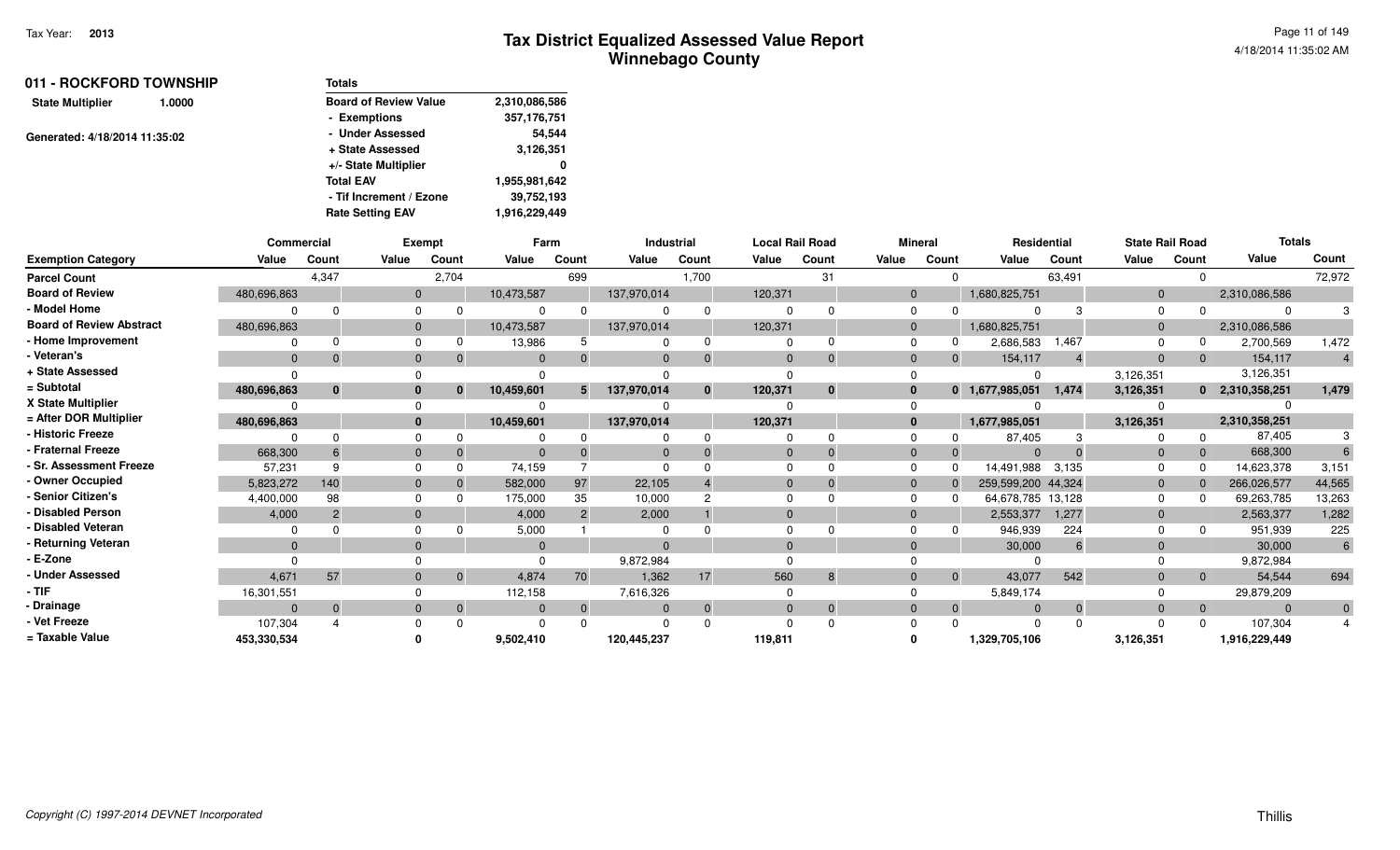| 012 - ROCKTON TOWNSHIP<br>1.0000 | <b>Totals</b>                |             |
|----------------------------------|------------------------------|-------------|
| <b>State Multiplier</b>          | <b>Board of Review Value</b> | 276,709,897 |
|                                  | - Exemptions                 | 36,953,170  |
| Generated: 4/18/2014 11:35:02    | - Under Assessed             | 6.997       |
|                                  | + State Assessed             | 743,835     |
|                                  | +/- State Multiplier         | 0           |
|                                  | <b>Total EAV</b>             | 240,493,565 |
|                                  | - Tif Increment / Ezone      | 3,314,895   |
|                                  | <b>Rate Setting EAV</b>      | 237,178,670 |

|                                 | Commercial   |       |              | <b>Exempt</b> |           | Farm         |            | Industrial  |              | <b>Local Rail Road</b> |                | <b>Mineral</b> | Residential |               | <b>State Rail Road</b> |                | <b>Totals</b> |                |
|---------------------------------|--------------|-------|--------------|---------------|-----------|--------------|------------|-------------|--------------|------------------------|----------------|----------------|-------------|---------------|------------------------|----------------|---------------|----------------|
| <b>Exemption Category</b>       | Value        | Count | Value        | Count         | Value     | Count        | Value      | Count       | Value        | Count                  | Value          | Count          | Value       | Count         | Value                  | Count          | Value         | Count          |
| <b>Parcel Count</b>             |              | 371   |              | 208           |           | 325          |            | 151         |              |                        |                |                |             | 6,029         |                        | $\Omega$       |               | 7,084          |
| <b>Board of Review</b>          | 23,807,524   |       | $\mathbf{0}$ |               | 8,222,488 |              | 15,233,890 |             | $\Omega$     |                        | $\overline{0}$ |                | 229,445,995 |               | $\mathbf 0$            |                | 276,709,897   |                |
| - Model Home                    |              |       | $\Omega$     |               |           | $\Omega$     |            |             | <sup>n</sup> |                        | $\Omega$       |                |             |               | $\Omega$               |                | $\Omega$      |                |
| <b>Board of Review Abstract</b> | 23,807,524   |       | $\Omega$     |               | 8,222,488 |              | 15,233,890 |             | $\Omega$     |                        | $\overline{0}$ |                | 229,445,995 |               | $\Omega$               |                | 276,709,897   |                |
| - Home Improvement              | 833          |       | $\Omega$     |               | 51,546    |              |            |             | $\Omega$     |                        | $\Omega$       |                | 707,839     | 267           |                        |                | 760,218       | 276            |
| - Veteran's                     | $\mathbf{0}$ |       | $\Omega$     |               |           | $\Omega$     |            | $\Omega$    | $\Omega$     |                        |                | $\mathbf{0}$   | 137,173     |               | $\Omega$               | $\overline{0}$ | 137,173       | $3^{\circ}$    |
| + State Assessed                |              |       |              |               |           |              |            |             |              |                        |                |                |             |               | 743,835                |                | 743,835       |                |
| = Subtotal                      | 23,806,691   |       | $\bf{0}$     | 0             | 8,170,942 | 8            | 15,233,890 | $\bf{0}$    | $\bf{0}$     | $\bf{0}$               |                |                | 228,600,983 | 273           | 743,835                | $\mathbf{0}$   | 276,556,341   | 282            |
| X State Multiplier              |              |       |              |               |           |              |            |             |              |                        |                |                |             |               |                        |                |               |                |
| = After DOR Multiplier          | 23,806,691   |       | $\mathbf{0}$ |               | 8,170,942 |              | 15,233,890 |             | $\mathbf{0}$ |                        |                |                | 228,600,983 |               | 743,835                |                | 276,556,341   |                |
| - Historic Freeze               |              |       |              |               |           |              |            |             |              |                        |                |                |             |               |                        |                |               |                |
| - Fraternal Freeze              | $\Omega$     |       | $\Omega$     |               |           | $\Omega$     |            |             | $\Omega$     |                        | $\Omega$       |                | $\Omega$    |               | $\Omega$               | $\mathbf{0}$   | $\Omega$      |                |
| - Sr. Assessment Freeze         | 7,145        |       |              |               | 43,822    |              |            |             |              |                        |                |                | 1,987,480   | 256           |                        |                | 2,038,447     | 262            |
| - Owner Occupied                | 60,000       | 10    | $\Omega$     |               | 534,000   | 89           | 6,000      |             | $\Omega$     |                        |                |                | 27,068,811  | 4,525         | $\mathbf 0$            |                | 27,668,811    | 4,625          |
| - Senior Citizen's              | 10,000       | c     | $\Omega$     |               | 175,000   | 35           |            |             | $\Omega$     |                        | $\Omega$       |                | 5,610,182   | 1,137         | $\Omega$               |                | 5,795,182     | 1,174          |
| - Disabled Person               | $\mathbf{0}$ |       | $\Omega$     |               | $\Omega$  |              |            |             | $\Omega$     |                        | $\Omega$       |                | 146,000     | 73            | $\Omega$               |                | 146,000       | 73             |
| - Disabled Veteran              |              |       | $\Omega$     |               |           |              |            |             |              |                        |                |                | 115,000     | 28            |                        |                | 115,000       | 28             |
| - Returning Veteran             | $\Omega$     |       | $\Omega$     |               |           |              |            |             | $\Omega$     |                        |                |                | 10,000      | $\mathcal{P}$ |                        |                | 10,000        | $2^{\circ}$    |
| - E-Zone                        |              |       |              |               |           |              |            |             |              |                        |                |                |             |               |                        |                |               |                |
| - Under Assessed                | $\Omega$     |       | $\Omega$     | $\mathbf{0}$  | 2,484     | 47           | 106        |             | $\Omega$     | $\Omega$               |                | $\overline{0}$ | 4,407       | 83            | $\mathbf 0$            | $\overline{0}$ | 6,997         | 131            |
| - TIF                           | 1,142,683    |       |              |               |           |              | 2,166,622  |             |              |                        |                |                | 5,590       |               |                        |                | 3,314,895     |                |
| - Drainage                      | $\Omega$     |       | $\Omega$     | $\mathbf{0}$  |           | $\mathbf{0}$ |            | $\mathbf 0$ | $\Omega$     | $\Omega$               | $\Omega$       | $\Omega$       | $\Omega$    |               | $\Omega$               | $\overline{0}$ | $\Omega$      | $\mathbf{0}$   |
| - Vet Freeze                    | 282,339      | 2     |              |               |           | $\Omega$     |            |             |              |                        |                |                | $\Omega$    |               |                        | $\Omega$       | 282,339       | $\overline{2}$ |
| = Taxable Value                 | 22,304,524   |       |              |               | 7,415,636 |              | 13,061,162 |             |              |                        |                |                | 193,653,513 |               | 743,835                |                | 237,178,670   |                |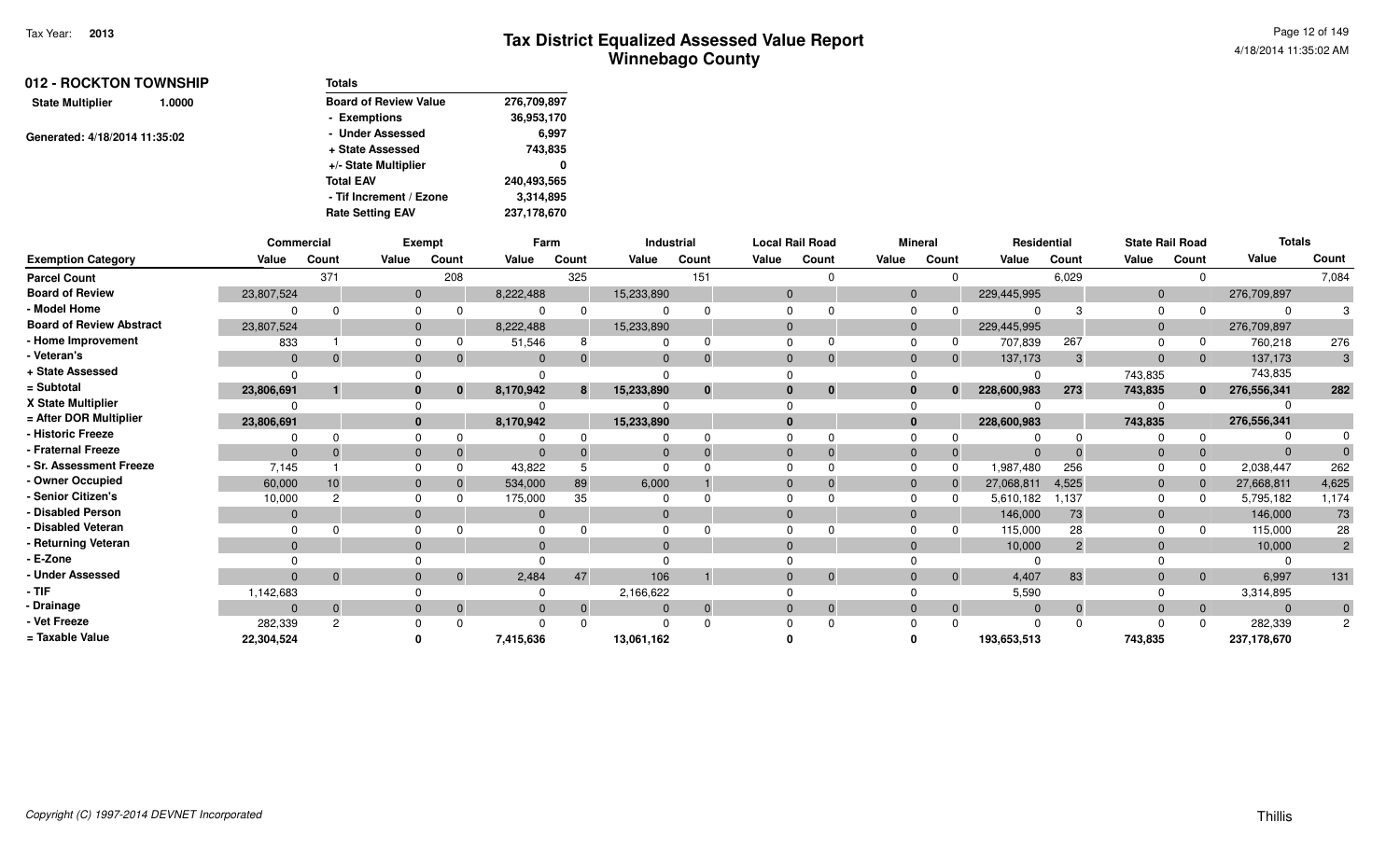| 013 - ROSCOE TOWNSHIP             | <b>Totals</b>                |             |
|-----------------------------------|------------------------------|-------------|
| <b>State Multiplier</b><br>1.0000 | <b>Board of Review Value</b> | 456,710,767 |
|                                   | - Exemptions                 | 45,102,877  |
| Generated: 4/18/2014 11:35:02     | - Under Assessed             | 61,727      |
|                                   | + State Assessed             | 505,730     |
|                                   | +/- State Multiplier         | 0           |
|                                   | <b>Total EAV</b>             | 412,051,893 |
|                                   | - Tif Increment / Ezone      | 10.477      |
|                                   | <b>Rate Setting EAV</b>      | 412,041,416 |

|                                 | Commercial   |          |          | <b>Exempt</b> | Farm      |                |            | Industrial   |          | <b>Local Rail Road</b> |                | <b>Mineral</b> | Residential |       | <b>State Rail Road</b> |                | <b>Totals</b>  |                |
|---------------------------------|--------------|----------|----------|---------------|-----------|----------------|------------|--------------|----------|------------------------|----------------|----------------|-------------|-------|------------------------|----------------|----------------|----------------|
| <b>Exemption Category</b>       | Value        | Count    | Value    | Count         | Value     | Count          | Value      | Count        | Value    | Count                  | Value          | Count          | Value       | Count | Value                  | Count          | Value          | Count          |
| <b>Parcel Count</b>             |              | 356      |          | 145           |           | 262            |            | 121          |          |                        |                |                |             | 7,884 |                        | $\Omega$       |                | 8,768          |
| <b>Board of Review</b>          | 57,106,113   |          | $\Omega$ |               | 5,448,317 |                | 15,673,201 |              | $\Omega$ |                        | $\overline{0}$ |                | 378,483,136 |       | $\mathbf 0$            |                | 456,710,767    |                |
| - Model Home                    |              |          |          |               |           |                |            |              |          |                        | $\Omega$       |                | $\Omega$    |       | $\Omega$               |                | $\Omega$       |                |
| <b>Board of Review Abstract</b> | 57,106,113   |          |          |               | 5,448,317 |                | 15,673,201 |              |          |                        | $\overline{0}$ |                | 378,483,136 |       | $\mathbf{0}$           |                | 456,710,767    |                |
| - Home Improvement              |              |          |          |               | 23,242    |                |            |              |          |                        |                |                | 1,007,368   | 292   |                        |                | 1,030,610      | 295            |
| Veteran's                       | $\Omega$     | $\Omega$ | $\Omega$ | $\Omega$      | $\Omega$  |                |            | $\mathbf{0}$ | $\Omega$ | $\Omega$               | $\Omega$       |                | $\Omega$    |       | $\Omega$               | $\overline{0}$ | $\overline{0}$ | $\overline{0}$ |
| + State Assessed                |              |          |          |               |           |                |            |              |          |                        |                |                | $\Omega$    |       | 505,730                |                | 505,730        |                |
| = Subtotal                      | 57,106,113   | $\bf{0}$ |          | $\bf{0}$      | 5,425,075 | 3              | 15,673,201 | $\bf{0}$     |          | $\bf{0}$               | 0              |                | 377,475,768 | 294   | 505,730                | $\mathbf{0}$   | 456,185,887    | 297            |
| X State Multiplier              |              |          |          |               |           |                |            |              |          |                        | $\Omega$       |                |             |       |                        |                |                |                |
| = After DOR Multiplier          | 57,106,113   |          |          |               | 5,425,075 |                | 15,673,201 |              |          |                        | $\mathbf{0}$   |                | 377,475,768 |       | 505,730                |                | 456,185,887    |                |
| - Historic Freeze               |              | U        |          |               |           |                |            |              |          |                        |                |                | $\Omega$    |       |                        |                |                |                |
| - Fraternal Freeze              | 14,151       |          |          |               | $\Omega$  |                |            |              | $\Omega$ |                        | $\Omega$       |                | $\Omega$    |       | 0                      | $\mathbf{0}$   | 14,151         |                |
| - Sr. Assessment Freeze         | 1,465        |          |          |               | 26,010    |                |            |              |          |                        |                |                | 1,493,512   | 213   |                        |                | 1,520,987      | 218            |
| - Owner Occupied                | 30,000       |          |          |               | 324,000   | 54             | 6,000      |              |          |                        | $\Omega$       |                | 35,908,678  | 5,991 | $\overline{0}$         |                | 36,268,678     | 6,051          |
| - Senior Citizen's              | 5,000        |          |          |               | 110,000   | 22             |            |              |          |                        | $\Omega$       |                | 5,716,503   | 1,150 |                        |                | 5,831,503      | 1,173          |
| - Disabled Person               | $\mathbf{0}$ |          |          |               | 4,000     | 2              | $\Omega$   |              |          |                        | $\Omega$       |                | 194,000     | 97    | $\Omega$               |                | 198,000        | 99             |
| - Disabled Veteran              |              |          |          |               |           |                |            |              |          |                        |                |                | 142,500     | 36    |                        |                | 142,500        | 36             |
| - Returning Veteran             | $\Omega$     |          |          |               | 5,000     |                | $\Omega$   |              | $\Omega$ |                        | $\Omega$       |                | 10,000      | 2     |                        |                | 15,000         | $3^{\circ}$    |
| - E-Zone                        |              |          |          |               |           |                |            |              |          |                        |                |                |             |       |                        |                |                |                |
| - Under Assessed                | 2,274        | 25       |          | $\Omega$      | 2,251     | 37             | 10         |              |          | $\Omega$               | $\Omega$       | $\mathbf{0}$   | 57,192      | 644   | $\Omega$               | $\overline{0}$ | 61,727         | 707            |
| - TIF                           |              |          |          |               |           |                | 10,477     |              |          |                        |                |                |             |       |                        |                | 10,477         |                |
| - Drainage                      | $\Omega$     | $\Omega$ |          | $\Omega$      | $\Omega$  | $\overline{0}$ | $\Omega$   | $\mathbf 0$  |          | $\Omega$               | $\Omega$       |                | $\Omega$    |       | $\Omega$               | $\overline{0}$ | $\Omega$       | $\mathbf{0}$   |
| - Vet Freeze                    | 81,448       |          |          |               |           |                |            |              |          | $\Omega$               |                |                | $\Omega$    |       |                        | $\Omega$       | 81,448         |                |
| = Taxable Value                 | 56,971,775   |          |          |               | 4,953,814 |                | 15,656,714 |              |          |                        |                |                | 333,953,383 |       | 505,730                |                | 412,041,416    |                |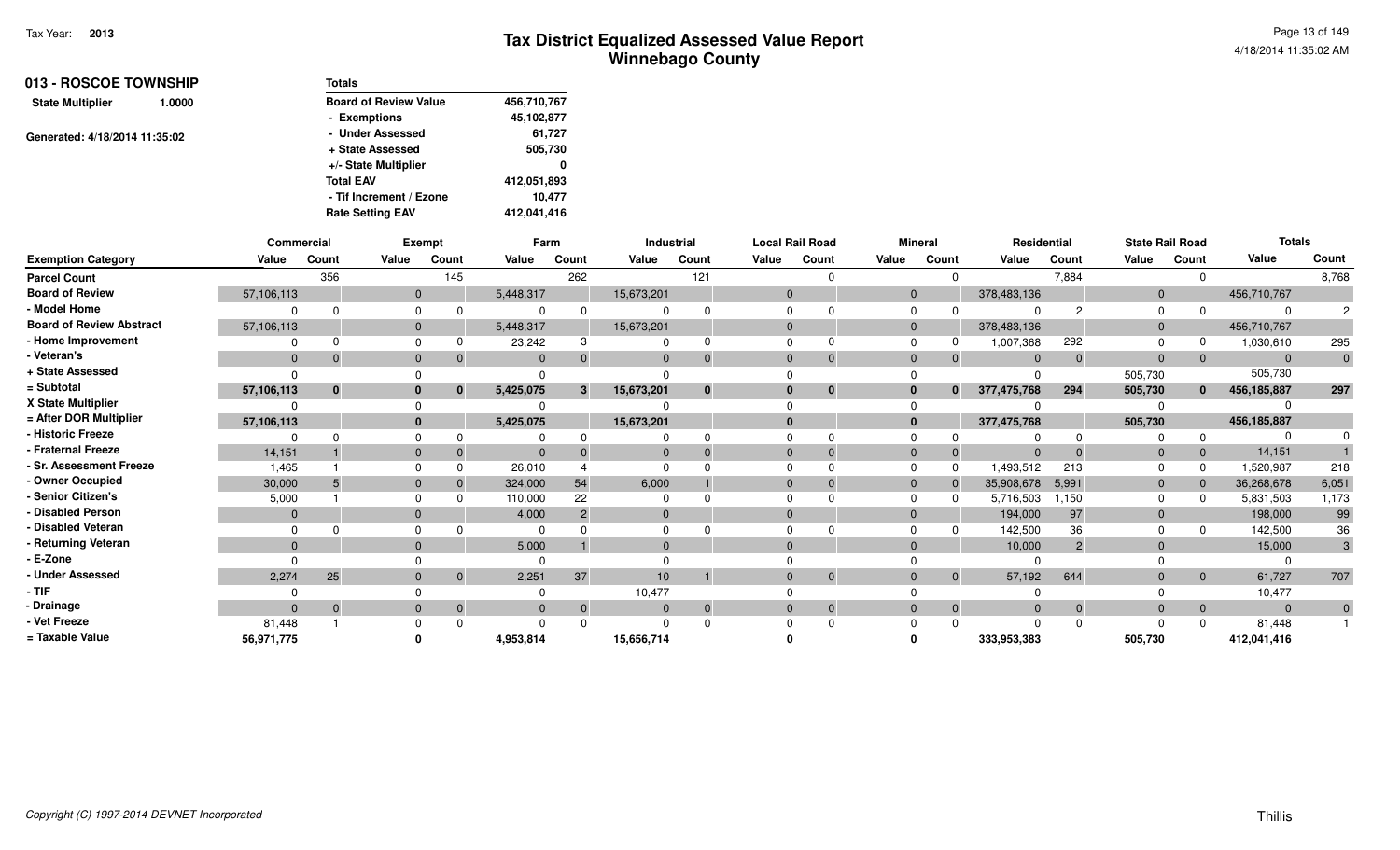| 014 - SEWARD TOWNSHIP             | <b>Totals</b>                |            |
|-----------------------------------|------------------------------|------------|
| <b>State Multiplier</b><br>1.0000 | <b>Board of Review Value</b> | 24,415,152 |
|                                   | - Exemptions                 | 2,296,457  |
| Generated: 4/18/2014 11:35:02     | - Under Assessed             | 995        |
|                                   | + State Assessed             | 502,013    |
|                                   | +/- State Multiplier         | 0          |
|                                   | <b>Total EAV</b>             | 22,619,713 |
|                                   | - Tif Increment / Ezone      | 0          |
|                                   | <b>Rate Setting EAV</b>      | 22,619,713 |

|                                 | <b>Commercial</b> |          |              | <b>Exempt</b>  | Farm       |              |          | Industrial  |                | <b>Local Rail Road</b> |                | <b>Mineral</b> | Residential  |                 | <b>State Rail Road</b> |                | <b>Totals</b> |              |
|---------------------------------|-------------------|----------|--------------|----------------|------------|--------------|----------|-------------|----------------|------------------------|----------------|----------------|--------------|-----------------|------------------------|----------------|---------------|--------------|
| <b>Exemption Category</b>       | Value             | Count    | Value        | Count          | Value      | Count        | Value    | Count       | Value          | Count                  | Value          | Count          | Value        | Count           | Value                  | Count          | Value         | Count        |
| <b>Parcel Count</b>             |                   | 50       |              | 33             |            | 429          |          |             |                | ົ                      |                |                |              | 242             |                        | <sup>n</sup>   |               | 760          |
| <b>Board of Review</b>          | 3,314,232         |          | $\mathbf{0}$ |                | 11,841,564 |              | 183,357  |             | 606            |                        | $\overline{0}$ |                | 9,075,393    |                 | $\mathbf{0}$           |                | 24,415,152    |              |
| - Model Home                    |                   |          |              |                |            |              |          |             |                |                        |                |                | $\Omega$     |                 |                        |                | $\Omega$      |              |
| <b>Board of Review Abstract</b> | 3,314,232         |          |              |                | 11,841,564 |              | 183,357  |             | 606            |                        | $\overline{0}$ |                | 9,075,393    |                 | $\mathbf{0}$           |                | 24,415,152    |              |
| - Home Improvement              |                   |          |              |                | 16,495     |              |          |             |                |                        |                |                | 54,712       |                 |                        |                | 71,207        |              |
| - Veteran's                     | $\mathbf{0}$      |          |              | $\overline{0}$ | $\Omega$   |              | $\Omega$ | $\Omega$    | $\Omega$       | $\Omega$               | $\Omega$       |                | $\Omega$     |                 | $\Omega$               | $\mathbf{0}$   | $\mathbf{0}$  | $\mathbf{0}$ |
| + State Assessed                | <sup>n</sup>      |          |              |                |            |              |          |             |                |                        |                |                | $\Omega$     |                 | 502,013                |                | 502,013       |              |
| = Subtotal                      | 3,314,232         | $\bf{0}$ |              | $\bf{0}$       | 11,825,069 | $\mathbf{3}$ | 183,357  | $\bf{0}$    | 606            | $\bf{0}$               |                |                | 9,020,681    | 10 <sup>1</sup> | 502,013                | $\mathbf{0}$   | 24,845,958    | 13           |
| X State Multiplier              |                   |          |              |                |            |              |          |             |                |                        |                |                |              |                 |                        |                |               |              |
| = After DOR Multiplier          | 3,314,232         |          |              |                | 11,825,069 |              | 183,357  |             | 606            |                        | $\mathbf{0}$   |                | 9,020,681    |                 | 502,013                |                | 24,845,958    |              |
| - Historic Freeze               |                   |          |              |                |            |              |          |             |                |                        |                |                | $\Omega$     |                 |                        |                |               |              |
| - Fraternal Freeze              | $\mathbf{0}$      |          |              | $\Omega$       | $\Omega$   |              | $\Omega$ |             | $\Omega$       | $\Omega$               | $\Omega$       |                | $\mathbf{0}$ |                 |                        | $\mathbf{0}$   | $\Omega$      |              |
| - Sr. Assessment Freeze         | $\Omega$          |          |              | <sup>0</sup>   | 75,537     |              |          |             |                |                        |                |                | 135,023      | 14              |                        | $\Omega$       | 210,560       | 23           |
| - Owner Occupied                | 6,000             |          |              | $\mathbf 0$    | 522,000    | 87           |          |             |                |                        | $\Omega$       |                | 1,100,690    | 185             | 0                      | $\Omega$       | 1,628,690     | 273          |
| - Senior Citizen's              |                   |          |              |                | 165,000    | 33           |          |             |                |                        |                |                | 215,000      | 43              |                        |                | 380,000       | 76           |
| - Disabled Person               | 2,000             |          |              |                | 2,000      |              | $\Omega$ |             |                |                        | $\Omega$       |                | 2,000        |                 |                        |                | 6,000         | 3            |
| - Disabled Veteran              | $\Omega$          |          |              |                |            |              |          |             |                |                        |                |                | $\Omega$     |                 |                        |                |               |              |
| - Returning Veteran             | $\Omega$          |          |              |                | $\Omega$   |              | $\Omega$ |             |                |                        | $\Omega$       |                | $\Omega$     |                 |                        |                | $\Omega$      |              |
| - E-Zone                        |                   |          |              |                |            |              |          |             |                |                        |                |                | $\Omega$     |                 |                        |                |               |              |
| - Under Assessed                | 86                |          |              | $\Omega$       | 662        | 11           | $\Omega$ | $\Omega$    | 140            |                        | $\Omega$       | $\overline{0}$ | 107          |                 |                        | $\overline{0}$ | 995           | 14           |
| - TIF                           |                   |          |              |                |            |              |          |             |                |                        |                |                | $\Omega$     |                 |                        |                | $\Omega$      |              |
| · Drainage                      | $\mathbf{0}$      | $\Omega$ |              | $\overline{0}$ | $\Omega$   | $\mathbf 0$  | $\Omega$ | $\mathbf 0$ | $\overline{0}$ | $\mathbf{0}$           | $\Omega$       | $\overline{0}$ | $\Omega$     |                 | $\Omega$               | $\overline{0}$ | $\Omega$      | $\mathbf{0}$ |
| - Vet Freeze                    |                   |          |              |                |            |              |          |             |                |                        |                |                | $\Omega$     |                 |                        |                | $\Omega$      | $\mathbf{0}$ |
| = Taxable Value                 | 3,306,146         |          |              |                | 11,059,870 |              | 183,357  |             | 466            |                        |                |                | 7,567,861    |                 | 502,013                |                | 22,619,713    |              |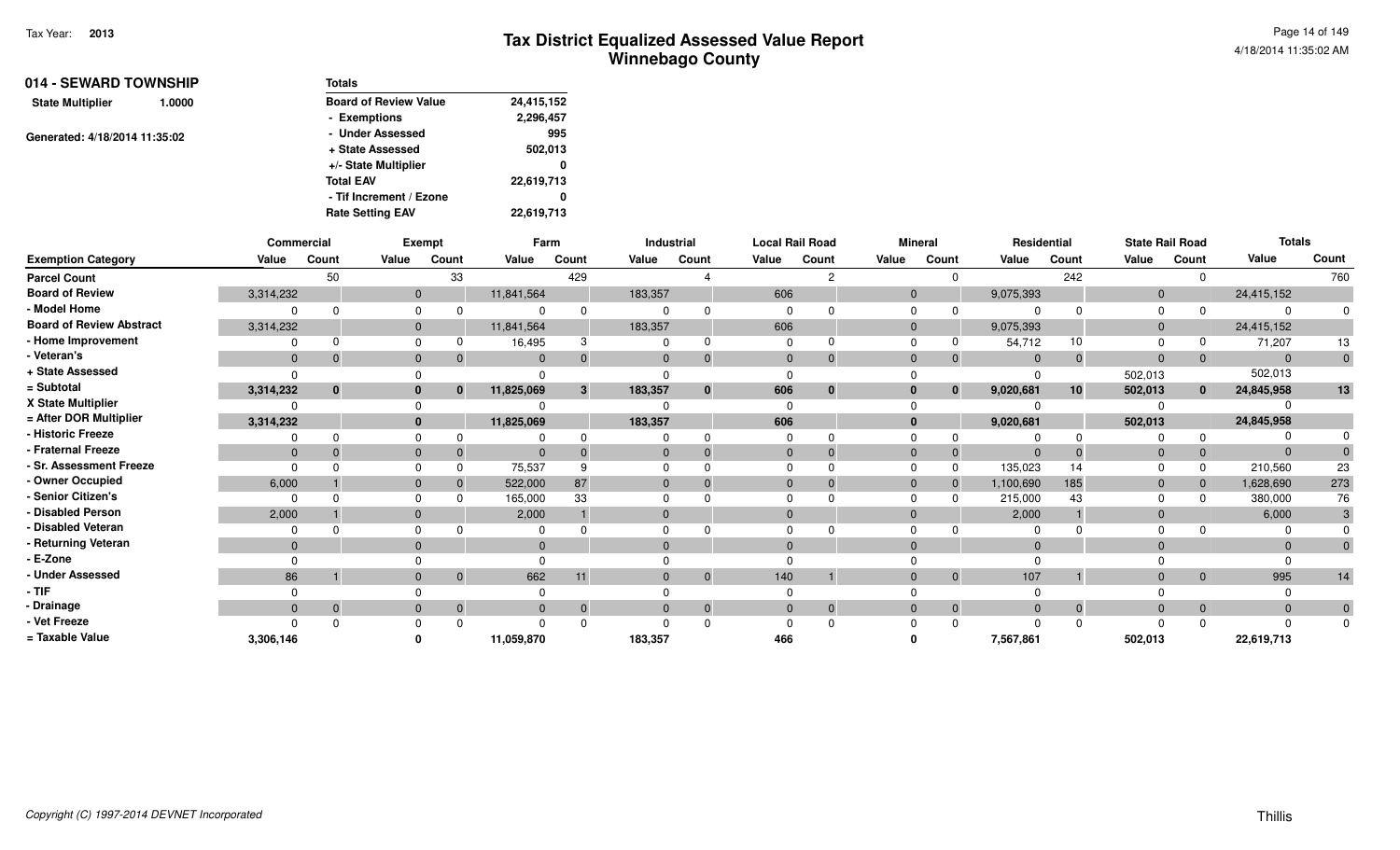| <b>Totals</b>                |            |  |  |  |
|------------------------------|------------|--|--|--|
| <b>Board of Review Value</b> | 25,234,985 |  |  |  |
| - Exemptions                 | 2,952,286  |  |  |  |
| - Under Assessed             | 2,516      |  |  |  |
| + State Assessed             | 0          |  |  |  |
| +/- State Multiplier         | 0          |  |  |  |
| <b>Total EAV</b>             | 22,280,183 |  |  |  |
| - Tif Increment / Ezone      | 0          |  |  |  |
| <b>Rate Setting EAV</b>      | 22,280,183 |  |  |  |
|                              |            |  |  |  |

|                                 | Commercial     |                |              | Exempt       |           | Farm           |              | Industrial  | <b>Local Rail Road</b> |          |              | <b>Mineral</b> | Residential  |              |              | <b>State Rail Road</b> | <b>Totals</b> |                |
|---------------------------------|----------------|----------------|--------------|--------------|-----------|----------------|--------------|-------------|------------------------|----------|--------------|----------------|--------------|--------------|--------------|------------------------|---------------|----------------|
| <b>Exemption Category</b>       | Value          | Count          | Value        | Count        | Value     | Count          | Value        | Count       | Value                  | Count    | Value        | Count          | Value        | Count        | Value        | Count                  | Value         | Count          |
| <b>Parcel Count</b>             |                | 19             |              | 34           |           | 258            |              |             |                        | $\Omega$ |              | $\Omega$       |              | 529          |              | $\Omega$               |               | 840            |
| <b>Board of Review</b>          | 874,917        |                | $\mathbf{0}$ |              | 6,296,000 |                | $\mathbf{0}$ |             | $\overline{0}$         |          | $\mathbf{0}$ |                | 18,064,068   |              | $\mathbf{0}$ |                        | 25,234,985    |                |
| - Model Home                    | 0              |                |              |              |           | ŋ              |              |             |                        |          | $\Omega$     |                |              |              |              |                        |               |                |
| <b>Board of Review Abstract</b> | 874,917        |                | $\mathbf{0}$ |              | 6,296,000 |                | $\mathbf{0}$ |             |                        |          | $\mathbf 0$  |                | 18,064,068   |              | $\mathbf{0}$ |                        | 25,234,985    |                |
| - Home Improvement              | 0              |                |              |              | 11,675    | 2              |              |             |                        |          | $\Omega$     |                | 68,652       | 11           | $\Omega$     |                        | 80,327        | 13             |
| - Veteran's                     | $\mathbf{0}$   | $\mathbf 0$    | $\mathbf{0}$ |              | $\Omega$  | $\overline{0}$ | $\mathbf{0}$ |             |                        | $\Omega$ | $\mathbf{0}$ | $\mathbf{0}$   | $\Omega$     | $\mathbf 0$  | $\mathbf{0}$ | $\mathbf{0}$           |               |                |
| + State Assessed                | $\Omega$       |                |              |              |           |                |              |             |                        |          |              |                |              |              |              |                        |               |                |
| = Subtotal                      | 874,917        | $\mathbf{0}$   |              | $\bf{0}$     | 6,284,325 | 2 <sup>1</sup> | $\bf{0}$     | $\bf{0}$    |                        | $\bf{0}$ |              | $\mathbf{0}$   | 17,995,416   | 11           |              | $\bf{0}$               | 25, 154, 658  | 13             |
| X State Multiplier              |                |                |              |              |           |                |              |             |                        |          |              |                |              |              |              |                        |               |                |
| = After DOR Multiplier          | 874,917        |                | $\bf{0}$     |              | 6,284,325 |                | $\bf{0}$     |             |                        |          |              |                | 17,995,416   |              |              |                        | 25, 154, 658  |                |
| - Historic Freeze               | $\Omega$       |                |              |              |           |                |              |             |                        |          |              |                |              |              |              |                        |               |                |
| - Fraternal Freeze              | $\mathbf{0}$   |                | $\mathbf{0}$ |              | $\Omega$  | $\mathbf{0}$   | $\Omega$     |             |                        |          |              | $\mathbf{0}$   | $\Omega$     |              | $\Omega$     | $\overline{0}$         |               |                |
| - Sr. Assessment Freeze         | $\Omega$       |                |              |              | 144,301   | 12             |              |             |                        |          |              | 0              | 225,517      | 16           |              | $\Omega$               | 369,818       | 28             |
| - Owner Occupied                | 12,000         | $\overline{2}$ | $\mathbf{0}$ |              | 492,000   | 82             | $\mathbf{0}$ |             |                        |          |              | $\mathbf{0}$   | 1,500,000    | 250          |              | $\mathbf{0}$           | 2,004,000     | 334            |
| - Senior Citizen's              | $\Omega$       |                |              |              | 154,141   | 32             |              |             |                        |          | $\Omega$     | 0              | 315,000      | 63           | $\Omega$     | $\Omega$               | 469,141       | 95             |
| - Disabled Person               | $\overline{0}$ |                | $\mathbf{0}$ |              | 4,000     | $\overline{2}$ | $\Omega$     |             |                        |          | $\mathbf{0}$ |                | 10,000       | 5            | $\Omega$     |                        | 14,000        |                |
| - Disabled Veteran              | 5,000          |                |              |              |           |                |              |             |                        |          |              |                | 10,000       |              |              |                        | 15,000        |                |
| - Returning Veteran             | $\Omega$       |                | $\Omega$     |              | $\Omega$  |                | $\Omega$     |             |                        |          | $\Omega$     |                |              |              | $\Omega$     |                        |               |                |
| - E-Zone                        |                |                |              |              |           |                |              |             |                        |          |              |                |              |              |              |                        |               |                |
| - Under Assessed                | $\mathbf{0}$   | $\mathbf{0}$   | $\mathbf{0}$ | $\mathbf{0}$ | 2,113     | 35             | $\Omega$     | $\Omega$    |                        | $\Omega$ |              | $\overline{0}$ | 403          |              |              | $\overline{0}$         | 2,516         | $39\,$         |
| - TIF                           |                |                |              |              |           |                |              |             |                        |          |              |                |              |              |              |                        |               |                |
| - Drainage                      | $\mathbf{0}$   | $\mathbf{0}$   | $\Omega$     |              | $\Omega$  | $\mathbf 0$    | $\mathbf{0}$ | $\mathbf 0$ |                        | $\Omega$ | $\Omega$     | $\overline{0}$ | $\mathbf{0}$ | $\mathbf{0}$ | $\Omega$     | $\overline{0}$         |               | $\overline{0}$ |
| - Vet Freeze                    |                |                |              |              |           |                |              |             |                        | $\Omega$ |              |                |              |              |              |                        |               |                |
| = Taxable Value                 | 857,917        |                |              |              | 5,487,770 |                |              |             |                        |          |              |                | 15,934,496   |              |              |                        | 22,280,183    |                |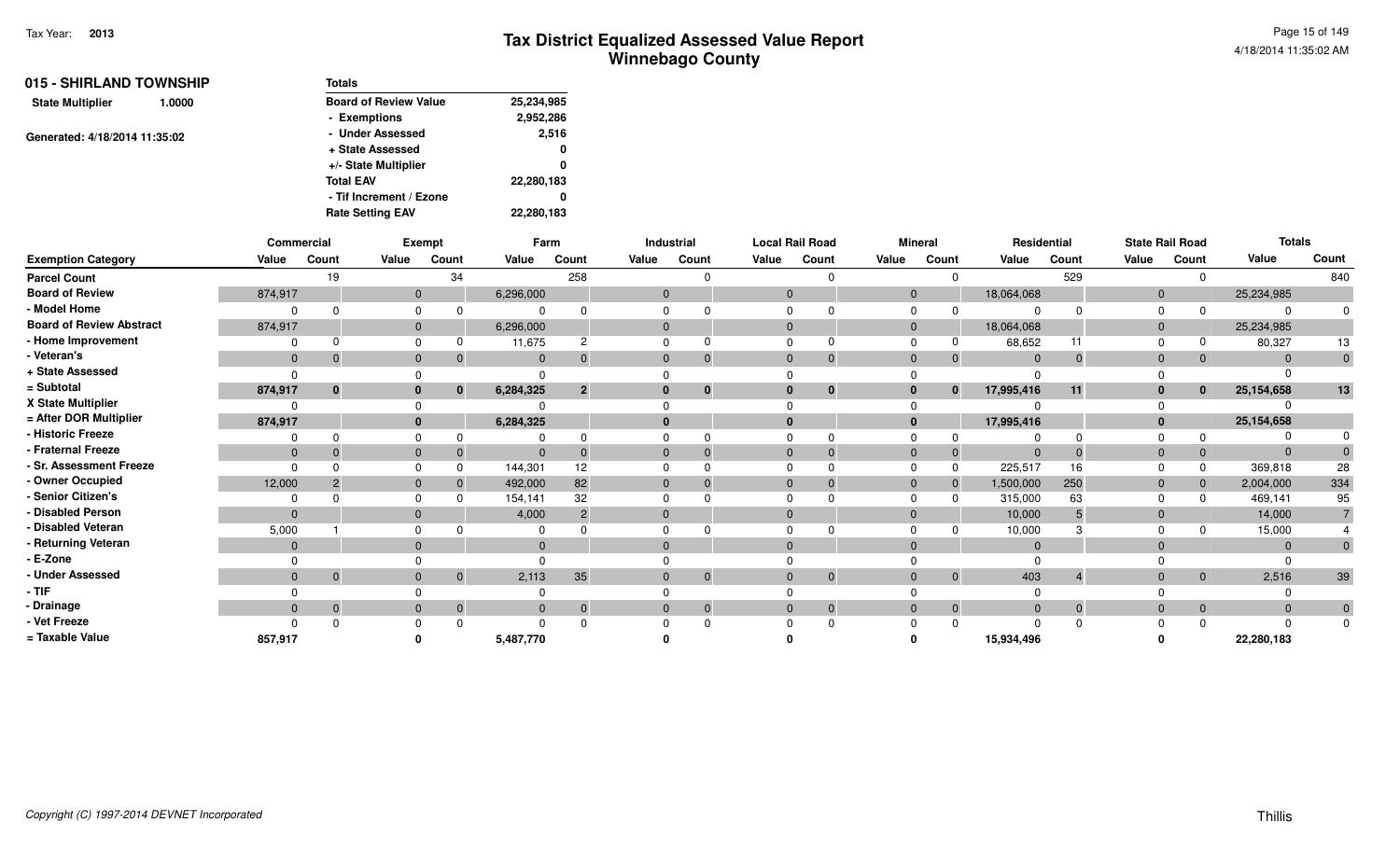| 016 - WINNEBAGO TOWNSHIP          | <b>Totals</b>                |             |
|-----------------------------------|------------------------------|-------------|
| <b>State Multiplier</b><br>1.0000 | <b>Board of Review Value</b> | 104,868,945 |
|                                   | - Exemptions                 | 12,744,567  |
| Generated: 4/18/2014 11:35:02     | - Under Assessed             | 14.810      |
|                                   | + State Assessed             | 430,931     |
|                                   | +/- State Multiplier         | 0           |
|                                   | <b>Total EAV</b>             | 92,540,499  |
|                                   | - Tif Increment / Ezone      | 0           |
|                                   | <b>Rate Setting EAV</b>      | 92,540,499  |

|                                 | <b>Commercial</b> |          |              | <b>Exempt</b> | Farm           |                  |           | <b>Industrial</b> |          | <b>Local Rail Road</b> |                | <b>Mineral</b> | Residential |          | <b>State Rail Road</b> |                | <b>Totals</b>  |                 |
|---------------------------------|-------------------|----------|--------------|---------------|----------------|------------------|-----------|-------------------|----------|------------------------|----------------|----------------|-------------|----------|------------------------|----------------|----------------|-----------------|
| <b>Exemption Category</b>       | Value             | Count    | Value        | Count         | Value          | Count            | Value     | Count             | Value    | Count                  | Value          | Count          | Value       | Count    | Value                  | Count          | Value          | Count           |
| <b>Parcel Count</b>             |                   | 79       |              | 65            |                | 372              |           | 26                |          |                        |                |                |             | 2,098    |                        |                |                | 2,642           |
| <b>Board of Review</b>          | 6,589,709         |          | $\mathbf 0$  |               | 9,779,175      |                  | 2,669,453 |                   | 539,387  |                        | $\Omega$       |                | 85,291,221  |          | $\boldsymbol{0}$       |                | 104,868,945    |                 |
| - Model Home                    | $\Omega$          |          |              |               |                | $\Omega$         |           |                   |          |                        | $\Omega$       |                |             |          | $\Omega$               |                |                |                 |
| <b>Board of Review Abstract</b> | 6,589,709         |          | $\mathbf 0$  |               | 9,779,175      |                  | 2,669,453 |                   | 539,387  |                        | $\overline{0}$ |                | 85,291,221  |          | $\mathbf 0$            |                | 104,868,945    |                 |
| - Home Improvement              | $\Omega$          |          | $\Omega$     |               | 47,257         |                  |           |                   |          |                        | $\Omega$       |                | 291,263     | 66       |                        |                | 338,520        | 70              |
| - Veteran's                     | $\mathbf{0}$      |          | $\mathbf 0$  | $\Omega$      | $\overline{0}$ | $\Omega$         |           | $\Omega$          | $\Omega$ |                        | $\Omega$       | $\Omega$       | $\Omega$    | $\Omega$ | $\Omega$               | $\overline{0}$ | $\overline{0}$ | $\overline{0}$  |
| + State Assessed                | $\Omega$          |          |              |               |                |                  |           |                   |          |                        |                |                |             |          | 430,931                |                | 430,931        |                 |
| = Subtotal                      | 6,589,709         | $\bf{0}$ | $\bf{0}$     | $\bf{0}$      | 9,731,918      | $\boldsymbol{4}$ | 2,669,453 | $\bf{0}$          | 539,387  | 0                      |                | $\Omega$       | 84,999,958  | 67       | 430,931                | $\mathbf{0}$   | 104,961,356    | 71              |
| X State Multiplier              |                   |          |              |               |                |                  |           |                   |          |                        |                |                |             |          |                        |                |                |                 |
| = After DOR Multiplier          | 6,589,709         |          | $\mathbf{0}$ |               | 9,731,918      |                  | 2,669,453 |                   | 539,387  |                        |                |                | 84,999,958  |          | 430,931                |                | 104,961,356    |                 |
| - Historic Freeze               | 0                 |          |              |               |                | $\Omega$         |           | $\Omega$          |          |                        |                |                |             |          |                        | $\Omega$       |                |                 |
| - Fraternal Freeze              | 12,956            |          | $\Omega$     |               |                |                  |           |                   | $\Omega$ |                        |                |                | $\Omega$    |          |                        | $\overline{0}$ | 12,956         |                 |
| - Sr. Assessment Freeze         | $\Omega$          |          |              |               | 85,222         |                  |           |                   |          |                        |                |                | 575,612     | 81       |                        | $\Omega$       | 660,834        | 87              |
| - Owner Occupied                | 6,000             |          | $\Omega$     |               | 420,000        | 70               |           |                   | $\Omega$ |                        | $\Omega$       | $\Omega$       | 9,410,545   | 1,569    | $\mathbf{0}$           | $\Omega$       | 9,836,545      | 1,640           |
| - Senior Citizen's              | 0                 |          | $\Omega$     |               | 175,000        | 35               |           |                   | $\Omega$ |                        |                |                | 1,605,712   | 323      | $\Omega$               |                | 1,780,712      | 358             |
| - Disabled Person               | $\mathbf{0}$      |          | $\mathbf{0}$ |               | 6,000          | 3                |           |                   | $\Omega$ |                        | $\Omega$       |                | 54,000      | 27       | $\mathbf 0$            |                | 60,000         | 30 <sup>°</sup> |
| - Disabled Veteran              | $\Omega$          |          | $\Omega$     |               | 5,000          |                  |           |                   |          |                        |                |                | 50,000      |          |                        |                | 55,000         | 12              |
| - Returning Veteran             | $\Omega$          |          | $\Omega$     |               |                |                  | $\Omega$  |                   | $\Omega$ |                        |                |                | $\Omega$    |          |                        |                | $\Omega$       | $\overline{0}$  |
| - E-Zone                        |                   |          |              |               |                |                  |           |                   |          |                        |                |                |             |          |                        |                |                |                 |
| - Under Assessed                | 93                |          | $\mathbf{0}$ | $\mathbf 0$   | 344            | 6                |           | $\overline{0}$    | $\Omega$ | $\Omega$               |                | $\Omega$       | 14,373      | 156      | $\Omega$               | $\overline{0}$ | 14,810         | 163             |
| $-$ TIF                         |                   |          |              |               |                |                  |           |                   |          |                        |                |                |             |          |                        |                |                |                 |
| - Drainage                      | $\mathbf{0}$      | $\Omega$ | $\mathbf{0}$ | $\mathbf 0$   | $\mathbf{0}$   | $\overline{0}$   |           | $\overline{0}$    | $\Omega$ | $\Omega$               | $\Omega$       | $\mathbf{0}$   | $\Omega$    |          | $\Omega$               | $\overline{0}$ | $\Omega$       | $\overline{0}$  |
| - Vet Freeze                    |                   |          |              |               |                | $\Omega$         |           |                   |          |                        |                |                |             |          |                        |                |                | $\mathbf 0$     |
| = Taxable Value                 | 6,570,660         |          |              |               | 9,040,352      |                  | 2,669,453 |                   | 539,387  |                        |                |                | 73,289,716  |          | 430,931                |                | 92,540,499     |                 |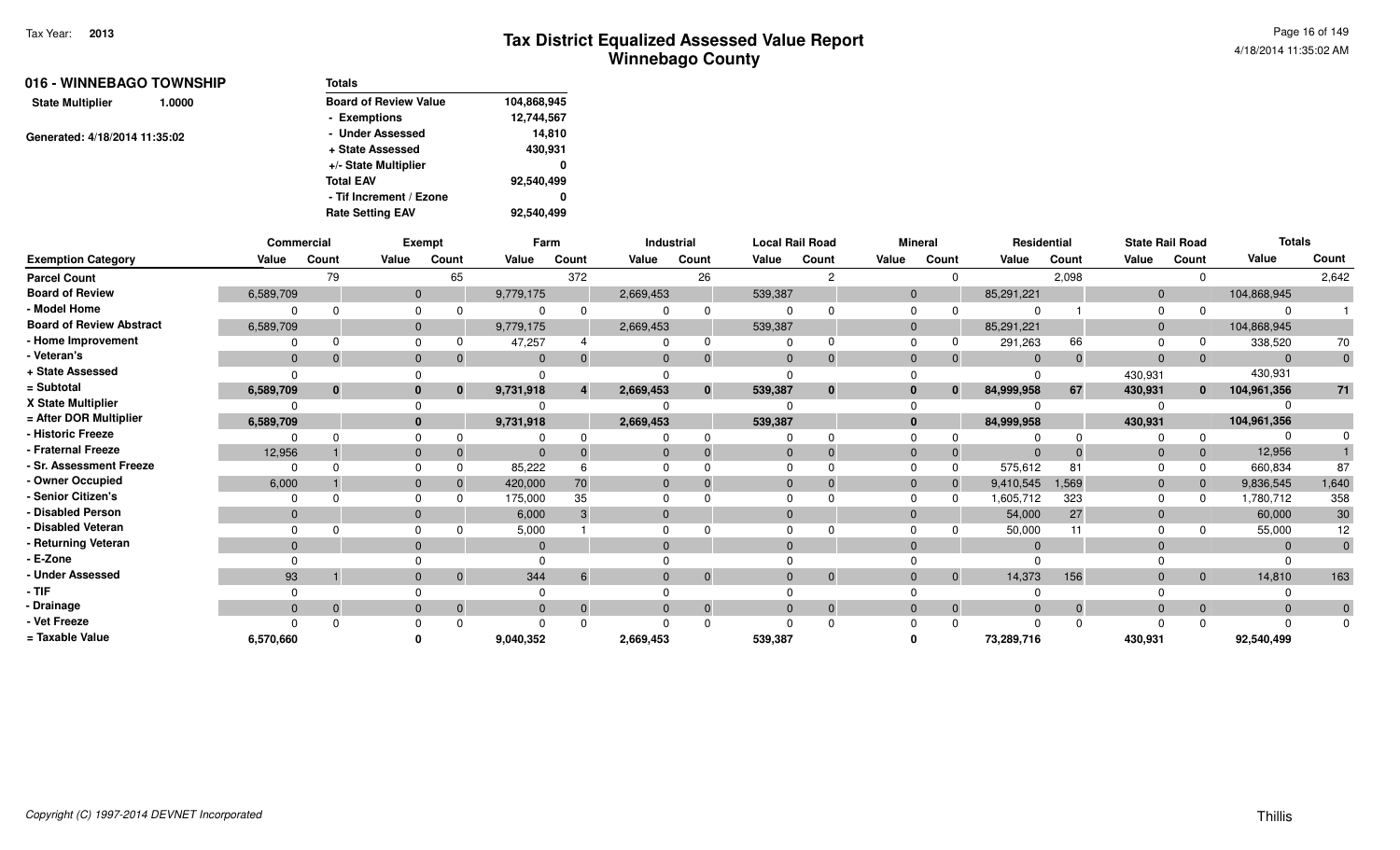| 017 - CHERRY VALLEY VILLAGE<br>1.0000 | Totals                       |            |  |  |  |  |  |  |  |
|---------------------------------------|------------------------------|------------|--|--|--|--|--|--|--|
| <b>State Multiplier</b>               | <b>Board of Review Value</b> | 76,519,593 |  |  |  |  |  |  |  |
|                                       | - Exemptions                 | 6,854,789  |  |  |  |  |  |  |  |
| Generated: 4/18/2014 11:35:02         | - Under Assessed             | 842        |  |  |  |  |  |  |  |
|                                       | + State Assessed             | 131,310    |  |  |  |  |  |  |  |
|                                       | +/- State Multiplier         | 0          |  |  |  |  |  |  |  |
|                                       | <b>Total EAV</b>             | 69,795,272 |  |  |  |  |  |  |  |
|                                       | - Tif Increment / Ezone      | 27.981     |  |  |  |  |  |  |  |
|                                       | <b>Rate Setting EAV</b>      | 69,767,291 |  |  |  |  |  |  |  |

|                                 | Commercial   |                |              | Exempt         |              | Farm           |           | Industrial     | <b>Local Rail Road</b> |              |                | <b>Mineral</b> |            | Residential | <b>State Rail Road</b> |                | <b>Totals</b>  |                |
|---------------------------------|--------------|----------------|--------------|----------------|--------------|----------------|-----------|----------------|------------------------|--------------|----------------|----------------|------------|-------------|------------------------|----------------|----------------|----------------|
| <b>Exemption Category</b>       | Value        | Count          | Value        | Count          | Value        | Count          | Value     | Count          | Value                  | Count        | Value          | Count          | Value      | Count       | Value                  | Count          | Value          | Count          |
| <b>Parcel Count</b>             |              | 147            |              | 91             |              | 45             |           |                |                        |              |                |                |            | 991         |                        | $\Omega$       |                | 1,282          |
| <b>Board of Review</b>          | 34,754,143   |                | $\mathbf{0}$ |                | 477,549      |                | 2,696,585 |                | $\Omega$               |              | $\Omega$       |                | 38,591,316 |             | $\mathbf{0}$           |                | 76,519,593     |                |
| - Model Home                    |              | $\Omega$       |              |                |              |                |           |                |                        |              |                |                |            |             | $\Omega$               |                |                |                |
| <b>Board of Review Abstract</b> | 34,754,143   |                | $\mathbf{0}$ |                | 477,549      |                | 2,696,585 |                | $\Omega$               |              | $\overline{0}$ |                | 38,591,316 |             | $\mathbf{0}$           |                | 76,519,593     |                |
| - Home Improvement              |              | <sup>0</sup>   |              |                |              |                |           |                | $\Omega$               |              |                |                | 53,787     | 29          | $\Omega$               |                | 53,787         | 29             |
| - Veteran's                     | $\mathbf 0$  | $\mathbf{0}$   | $\mathbf 0$  |                | $\Omega$     |                | $\Omega$  |                | $\Omega$               | 0            | $\Omega$       | $\overline{0}$ | $\Omega$   |             | $\Omega$               | $\overline{0}$ | $\overline{0}$ | $\overline{0}$ |
| + State Assessed                |              |                |              |                |              |                |           |                |                        |              |                |                |            |             | 131,310                |                | 131,310        |                |
| = Subtotal                      | 34,754,143   | $\mathbf{0}$   |              | $\bf{0}$       | 477,549      | $\mathbf{0}$   | 2,696,585 | $\mathbf{0}$   | $\mathbf{0}$           | $\bf{0}$     |                | $\bf{0}$       | 38,537,529 | 29          | 131,310                | $\mathbf{0}$   | 76,597,116     | 29             |
| X State Multiplier              |              |                |              |                |              |                |           |                |                        |              |                |                |            |             |                        |                |                |                |
| = After DOR Multiplier          | 34,754,143   |                |              |                | 477,549      |                | 2,696,585 |                |                        |              |                |                | 38,537,529 |             | 131,310                |                | 76,597,116     |                |
| - Historic Freeze               |              | $\Omega$       |              |                |              |                |           |                |                        |              |                |                |            |             |                        | $\Omega$       | $\Omega$       |                |
| - Fraternal Freeze              | 392,585      |                | $\mathbf 0$  |                | $\Omega$     |                | $\Omega$  |                | $\Omega$               |              |                | $\mathbf{0}$   | $\Omega$   |             | $\Omega$               | $\overline{0}$ | 392,585        |                |
| - Sr. Assessment Freeze         |              |                |              |                | 9,738        |                |           |                |                        |              |                | $\Omega$       | 185,438    | 26          |                        |                | 195,176        | 27             |
| - Owner Occupied                | 6,000        |                | $\Omega$     |                | 12,000       |                |           |                |                        |              |                | $\Omega$       | 4,967,432  | 828         | $\Omega$               | $\Omega$       | 4,985,432      | 831            |
| - Senior Citizen's              | 5,000        |                |              |                | 5,000        |                |           |                |                        |              |                |                | 1,160,809  | 234         | 0                      |                | 1,170,809      | 236            |
| - Disabled Person               | $\mathbf{0}$ |                | $\mathbf{0}$ |                | $\mathbf{0}$ |                | $\Omega$  |                | $\Omega$               |              | $\Omega$       |                | 32,000     | 16          | $\mathbf 0$            |                | 32,000         | 16             |
| - Disabled Veteran              |              |                |              |                |              |                |           |                | $\Omega$               |              |                |                | 25,000     |             |                        |                | 25,000         |                |
| - Returning Veteran             | $\Omega$     |                | $\Omega$     |                | $\Omega$     |                | $\Omega$  |                | $\Omega$               |              |                |                | $\Omega$   |             |                        |                | $\Omega$       |                |
| - E-Zone                        |              |                |              |                |              |                |           |                |                        |              |                |                |            |             |                        |                |                |                |
| - Under Assessed                | 163          | $\overline{2}$ | $\mathbf{0}$ | $\overline{0}$ | 252          | $\overline{a}$ | $\Omega$  | $\overline{0}$ | $\mathbf{0}$           | $\mathbf{0}$ |                | $\overline{0}$ | 427        | 8           | $\Omega$               | $\overline{0}$ | 842            | 14             |
| $-$ TIF                         | 8,384        |                |              |                | 19,597       |                |           |                |                        |              |                |                |            |             |                        |                | 27,981         |                |
| - Drainage                      | $\mathbf 0$  | $\mathbf{0}$   | $\Omega$     |                | $\Omega$     | $\Omega$       | $\Omega$  | $\overline{0}$ | $\Omega$               | $\mathbf 0$  | $\Omega$       | $\mathbf{0}$   | $\Omega$   |             | $\Omega$               | $\overline{0}$ | $\Omega$       | $\mathbf{0}$   |
| - Vet Freeze                    |              | $\Omega$       |              |                |              |                |           |                |                        |              |                |                |            |             |                        | $\Omega$       | $\Omega$       | $\Omega$       |
| = Taxable Value                 | 34,342,011   |                |              |                | 430,962      |                | 2,696,585 |                |                        |              |                |                | 32,166,423 |             | 131,310                |                | 69,767,291     |                |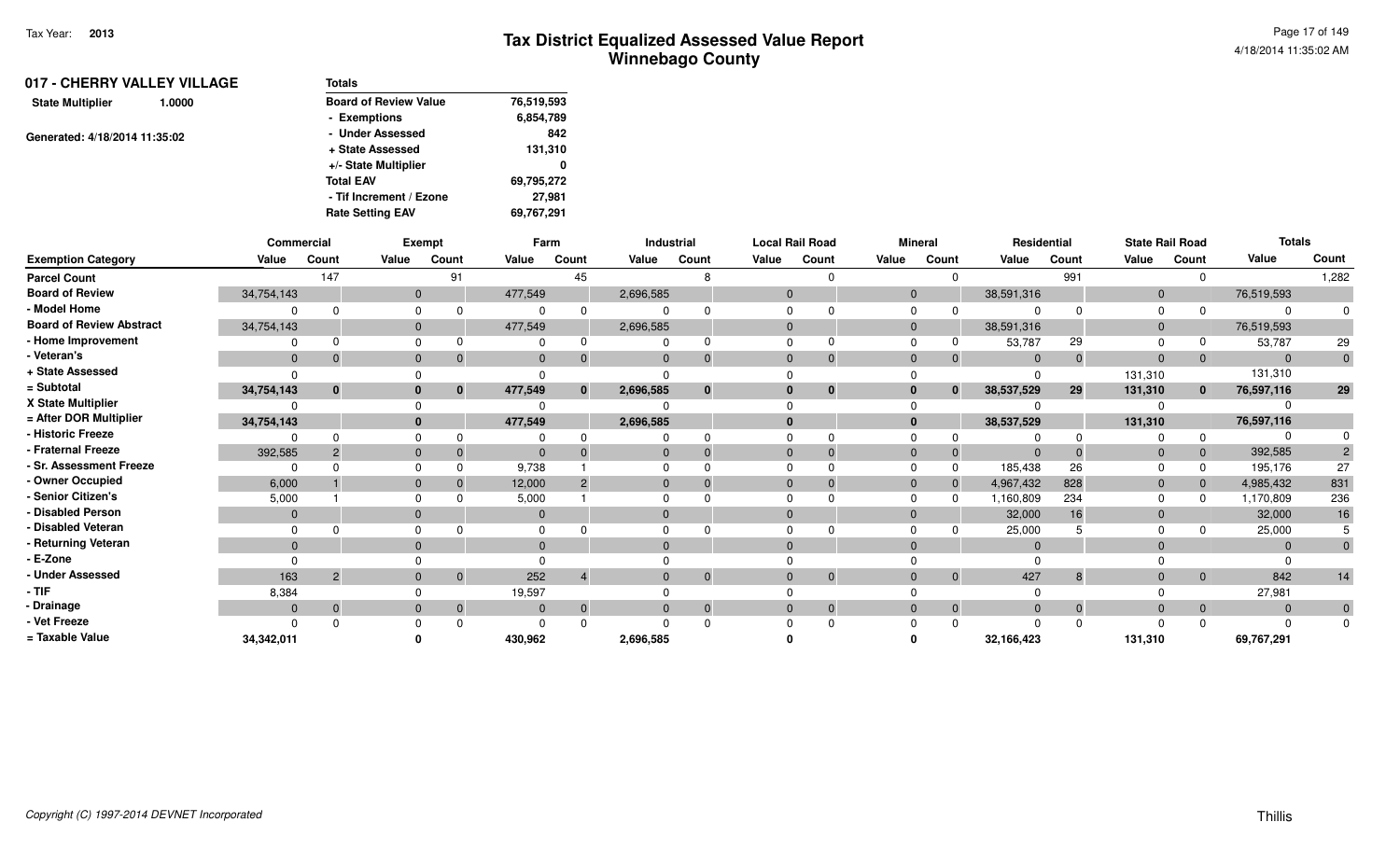| 018 - DURAND VILLAGE          |        | <b>Totals</b>                |            |
|-------------------------------|--------|------------------------------|------------|
| <b>State Multiplier</b>       | 1.0000 | <b>Board of Review Value</b> | 20,884,674 |
|                               |        | - Exemptions                 | 3,095,792  |
| Generated: 4/18/2014 11:35:02 |        | - Under Assessed             | 3,980      |
|                               |        | + State Assessed             | 0          |
|                               |        | +/- State Multiplier         | 0          |
|                               |        | <b>Total EAV</b>             | 17,784,902 |
|                               |        | - Tif Increment / Ezone      | 325,989    |
|                               |        | <b>Rate Setting EAV</b>      | 17,458,913 |

|                                 | Commercial     |          |          | <b>Exempt</b> |                    | Farm                             |         | Industrial     | <b>Local Rail Road</b> |          |                | <b>Mineral</b> | Residential    |              |             | <b>State Rail Road</b> | <b>Totals</b>  |              |
|---------------------------------|----------------|----------|----------|---------------|--------------------|----------------------------------|---------|----------------|------------------------|----------|----------------|----------------|----------------|--------------|-------------|------------------------|----------------|--------------|
| <b>Exemption Category</b>       | Value          | Count    | Value    | Count         | Value              | Count                            | Value   | Count          | Value                  | Count    | Value          | Count          | Value          | Count        | Value       | Count                  | Value          | Count        |
| <b>Parcel Count</b>             |                | 75       |          |               | 31                 |                                  |         | 16             |                        |          |                |                |                | 605          |             |                        |                | 734          |
| <b>Board of Review</b>          | 3,709,080      |          |          | $\mathbf{0}$  | 56,913             |                                  | 237,771 |                | $\Omega$               |          | $\overline{0}$ |                | 16,880,910     |              | $\mathbf 0$ |                        | 20,884,674     |              |
| - Model Home                    | U              |          |          | $\Omega$      |                    | $\Omega$                         |         |                | $\Omega$               |          | $\Omega$       |                |                |              | $\Omega$    |                        | $\Omega$       |              |
| <b>Board of Review Abstract</b> | 3,709,080      |          |          | $\mathbf{0}$  | 56,913             |                                  | 237,771 |                | $\mathbf{0}$           |          | $\overline{0}$ |                | 16,880,910     |              | $\mathbf 0$ |                        | 20,884,674     |              |
| - Home Improvement              |                |          |          | $\Omega$      |                    |                                  |         |                | $\Omega$               |          | $\Omega$       |                |                |              | $\Omega$    |                        |                |              |
| - Veteran's                     | $\mathbf{0}$   |          |          | $\mathbf{0}$  |                    | $\overline{0}$<br>$\overline{0}$ |         | $\Omega$       | $\mathbf{0}$           |          | $\Omega$       | $\Omega$       | $\overline{0}$ | $\Omega$     | $\mathbf 0$ | $\overline{0}$         | $\Omega$       |              |
| + State Assessed                |                |          |          |               |                    |                                  |         |                |                        |          |                |                |                |              |             |                        |                |              |
| = Subtotal                      | 3,709,080      | $\bf{0}$ |          | $\bf{0}$      | 56,913<br>$\bf{0}$ | $\mathbf 0$                      | 237,771 | $\bf{0}$       | $\bf{0}$               | 0        | $\Omega$       | 0              | 16,880,910     | $\mathbf{0}$ | 0           | $\mathbf{0}$           | 20,884,674     | $\bf{0}$     |
| X State Multiplier              |                |          |          |               |                    |                                  |         |                | <sup>0</sup>           |          |                |                |                |              |             |                        |                |              |
| = After DOR Multiplier          | 3,709,080      |          |          | $\bf{0}$      | 56,913             |                                  | 237,771 |                | $\bf{0}$               |          |                |                | 16,880,910     |              |             |                        | 20,884,674     |              |
| - Historic Freeze               |                |          |          |               |                    | $\Omega$                         |         |                |                        |          |                |                |                |              |             |                        | $\Omega$       |              |
| - Fraternal Freeze              | 26,575         |          |          | $\Omega$      |                    | $\Omega$                         |         |                | $\Omega$               |          |                |                | $\Omega$       |              | $\mathbf 0$ | $\overline{0}$         | 26,575         |              |
| - Sr. Assessment Freeze         |                |          |          |               | 12,841             |                                  |         |                | <sup>n</sup>           |          |                |                | 194,549        | 25           |             | $\Omega$               | 207,390        | 26           |
| - Owner Occupied                | 6,000          |          |          | $\Omega$      | 6,000              |                                  |         | 0              | $\Omega$               |          | $\Omega$       |                | 2,358,000      | 393          | $\mathbf 0$ | $\overline{0}$         | 2,370,000      | 395          |
| - Senior Citizen's              | 5,000          |          |          |               | 5,000              |                                  |         |                |                        |          |                |                | 434,964        | 87           |             |                        | 444,964        | 89           |
| - Disabled Person               | $\mathbf{0}$   |          |          | $\Omega$      |                    |                                  |         |                | $\Omega$               |          | $\Omega$       |                | 8,000          |              | $\Omega$    |                        | 8,000          |              |
| - Disabled Veteran              |                |          | $\Omega$ |               |                    |                                  |         |                | $\Omega$               |          |                |                |                |              |             |                        |                |              |
| - Returning Veteran             | $\Omega$       |          |          | $\Omega$      |                    |                                  |         |                | $\Omega$               |          |                |                | $\Omega$       |              |             |                        | $\Omega$       |              |
| - E-Zone                        |                |          |          |               |                    |                                  |         |                |                        |          |                |                |                |              |             |                        |                |              |
| - Under Assessed                | $\Omega$       | $\Omega$ |          | $\mathbf{0}$  | $\mathbf{0}$       | 9                                |         | $\overline{0}$ | $\Omega$               | $\Omega$ | $\Omega$       | $\overline{0}$ | 3,971          | 45           | $\Omega$    | $\overline{0}$         | 3,980          | 46           |
| - TIF                           | 214,880        |          |          |               |                    |                                  | 46,129  |                |                        |          |                |                | 64,980         |              |             |                        | 325,989        |              |
| - Drainage                      | $\overline{0}$ | $\Omega$ |          | $\mathbf{0}$  | $\mathbf{0}$       | $\mathbf{0}$<br>$\overline{0}$   |         | $\overline{0}$ | $\mathbf{0}$           | $\Omega$ | $\Omega$       | $\mathbf{0}$   | $\overline{0}$ | $\Omega$     | $\mathbf 0$ | $\overline{0}$         | $\overline{0}$ | $\mathbf{0}$ |
| - Vet Freeze                    | 38,863         |          |          |               |                    | $\Omega$                         |         |                |                        |          |                |                |                |              |             | $\Omega$               | 38,863         |              |
| = Taxable Value                 | 3,417,762      |          |          |               | 33,063             |                                  | 191,642 |                |                        |          |                |                | 13,816,446     |              |             |                        | 17,458,913     |              |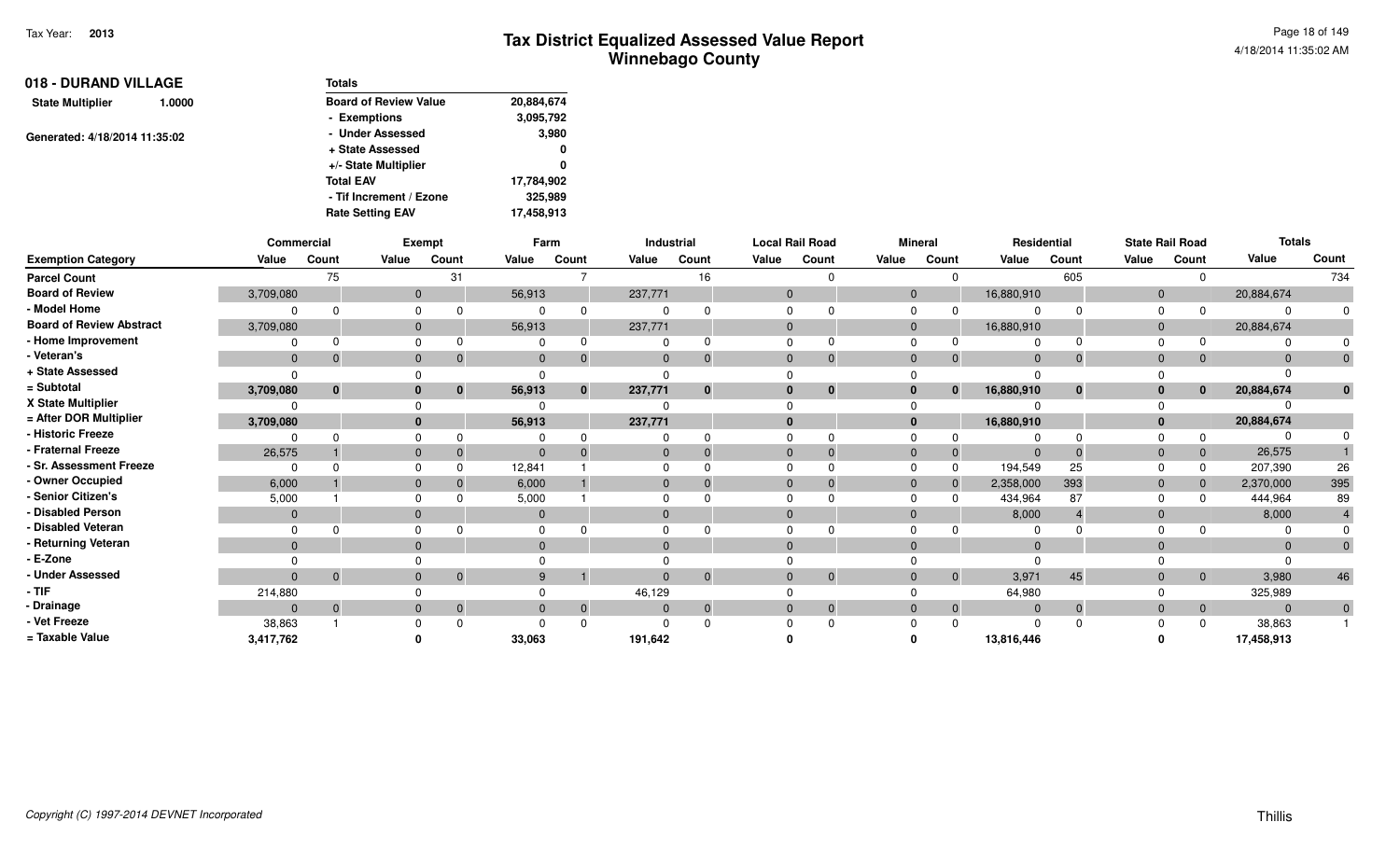| 019 - LOVES PARK CITY             | <b>Totals</b>                |             |
|-----------------------------------|------------------------------|-------------|
| <b>State Multiplier</b><br>1.0000 | <b>Board of Review Value</b> | 376,133,070 |
|                                   | - Exemptions                 | 48,402,744  |
| Generated: 4/18/2014 11:35:02     | - Under Assessed             | 16,519      |
|                                   | + State Assessed             | 0           |
|                                   | +/- State Multiplier         | 0           |
|                                   | <b>Total EAV</b>             | 327,713,807 |
|                                   | - Tif Increment / Ezone      | 2,337,632   |
|                                   | <b>Rate Setting EAV</b>      | 325,376,175 |

|                                 | Commercial |                |              | <b>Exempt</b> | Farm         |              |            | Industrial     |          | <b>Local Rail Road</b> |                | <b>Mineral</b> | Residential |       |                | <b>State Rail Road</b> | <b>Totals</b> |                |
|---------------------------------|------------|----------------|--------------|---------------|--------------|--------------|------------|----------------|----------|------------------------|----------------|----------------|-------------|-------|----------------|------------------------|---------------|----------------|
| <b>Exemption Category</b>       | Value      | Count          | Value        | Count         | Value        | Count        | Value      | Count          | Value    | Count                  | Value          | Count          | Value       | Count | Value          | Count                  | Value         | Count          |
| <b>Parcel Count</b>             |            | 749            |              | 316           |              | 75           |            | 373            |          |                        |                |                |             | 7,934 |                | $\Omega$               |               | 9,447          |
| <b>Board of Review</b>          | 74,564,908 |                | $\mathbf{0}$ |               | 505,550      |              | 36,433,477 |                | $\Omega$ |                        | $\overline{0}$ |                | 264,692,311 |       | $\mathbf{0}$   |                        | 376,196,246   |                |
| - Model Home                    |            |                |              |               |              |              |            |                |          |                        | $\Omega$       |                | 63,176      |       | $\Omega$       |                        | 63,176        |                |
| <b>Board of Review Abstract</b> | 74,564,908 |                |              |               | 505,550      |              | 36,433,477 |                | $\Omega$ |                        | $\overline{0}$ |                | 264,629,135 |       | $\mathbf 0$    |                        | 376,133,070   |                |
| - Home Improvement              |            |                |              |               |              |              |            |                |          |                        | $\Omega$       |                | 451,048     | 211   |                |                        | 451,048       | 211            |
| - Veteran's                     | $\Omega$   | $\Omega$       |              | $\Omega$      | $\Omega$     |              | $\Omega$   | $\mathbf{0}$   | $\Omega$ | $\Omega$               | $\Omega$       |                | 24,687      |       | $\Omega$       | $\overline{0}$         | 24,687        |                |
| + State Assessed                |            |                |              |               |              |              |            |                |          |                        |                |                |             |       |                |                        |               |                |
| = Subtotal                      | 74,564,908 | $\mathbf{0}$   |              | $\bf{0}$      | 505,550      | $\mathbf{0}$ | 36,433,477 | $\bf{0}$       |          | $\bf{0}$               | 0              |                | 264,153,400 | 215   | 0              | $\mathbf{0}$           | 375,657,335   | 215            |
| X State Multiplier              |            |                |              |               |              |              |            |                |          |                        | $\Omega$       |                |             |       |                |                        |               |                |
| = After DOR Multiplier          | 74,564,908 |                |              |               | 505,550      |              | 36,433,477 |                |          |                        | $\mathbf{0}$   |                | 264,153,400 |       |                |                        | 375,657,335   |                |
| - Historic Freeze               |            | $\Omega$       |              |               |              |              |            |                |          |                        |                |                | $\Omega$    |       |                |                        |               |                |
| - Fraternal Freeze              | 51,370     |                |              |               | $\mathbf{0}$ |              | $\Omega$   |                | $\Omega$ | $\Omega$               | $\Omega$       |                | $\Omega$    |       | $\Omega$       | $\overline{0}$         | 51,370        |                |
| - Sr. Assessment Freeze         | 1,570      |                |              |               |              |              |            |                |          |                        |                |                | 2,326,412   | 416   |                |                        | 2,327,982     | 417            |
| - Owner Occupied                | 78,000     | 13             |              |               | 18,000       |              | 6,000      |                |          |                        | $\overline{0}$ |                | 37,282,587  | 6,224 | $\mathbf{0}$   |                        | 37,384,587    | 6,241          |
| - Senior Citizen's              | 15,000     | З              |              |               | 5,000        |              |            |                |          |                        | $\Omega$       |                | 7,721,974   | 1,555 | $\Omega$       |                        | 7,741,974     | 1,559          |
| - Disabled Person               | $\Omega$   |                |              |               | $\Omega$     |              | $\Omega$   |                |          |                        | $\Omega$       |                | 256,000     | 128   | $\Omega$       |                        | 256,000       | 128            |
| - Disabled Veteran              |            |                |              |               |              |              |            |                |          |                        |                |                | 102,500     | 26    |                |                        | 102,500       | 26             |
| - Returning Veteran             | $\Omega$   |                | $\Omega$     |               | $\Omega$     |              | $\Omega$   |                | $\Omega$ |                        | $\Omega$       |                | $\Omega$    |       |                |                        | $\Omega$      | $\overline{0}$ |
| - E-Zone                        |            |                |              |               |              |              |            |                |          |                        |                |                | $\Omega$    |       |                |                        |               |                |
| - Under Assessed                | 1,779      | 19             |              | $\Omega$      | 748          | 11           | 756        | 9              |          | $\Omega$               | $\Omega$       | $\overline{0}$ | 13,236      | 173   | $\Omega$       | $\overline{0}$         | 16,519        | 212            |
| - TIF                           | 235,153    |                |              |               | 31,590       |              | 2,021,212  |                |          |                        |                |                | 49,677      |       |                |                        | 2,337,632     |                |
| - Drainage                      | $\Omega$   | $\mathbf 0$    |              | $\mathbf{0}$  | $\mathbf{0}$ | $\mathbf{0}$ | $\Omega$   | $\overline{0}$ | $\Omega$ | $\Omega$               | $\overline{0}$ |                | $\Omega$    |       | $\overline{0}$ | $\overline{0}$         | $\Omega$      | $\overline{0}$ |
| - Vet Freeze                    | 62,596     | $\overline{c}$ |              | $\Omega$      |              |              |            |                |          | $\Omega$               |                |                | $\Omega$    |       |                | $\Omega$               | 62,596        | $\overline{2}$ |
| = Taxable Value                 | 74,119,440 |                |              |               | 450,212      |              | 34,405,509 |                |          |                        |                |                | 216,401,014 |       |                |                        | 325,376,175   |                |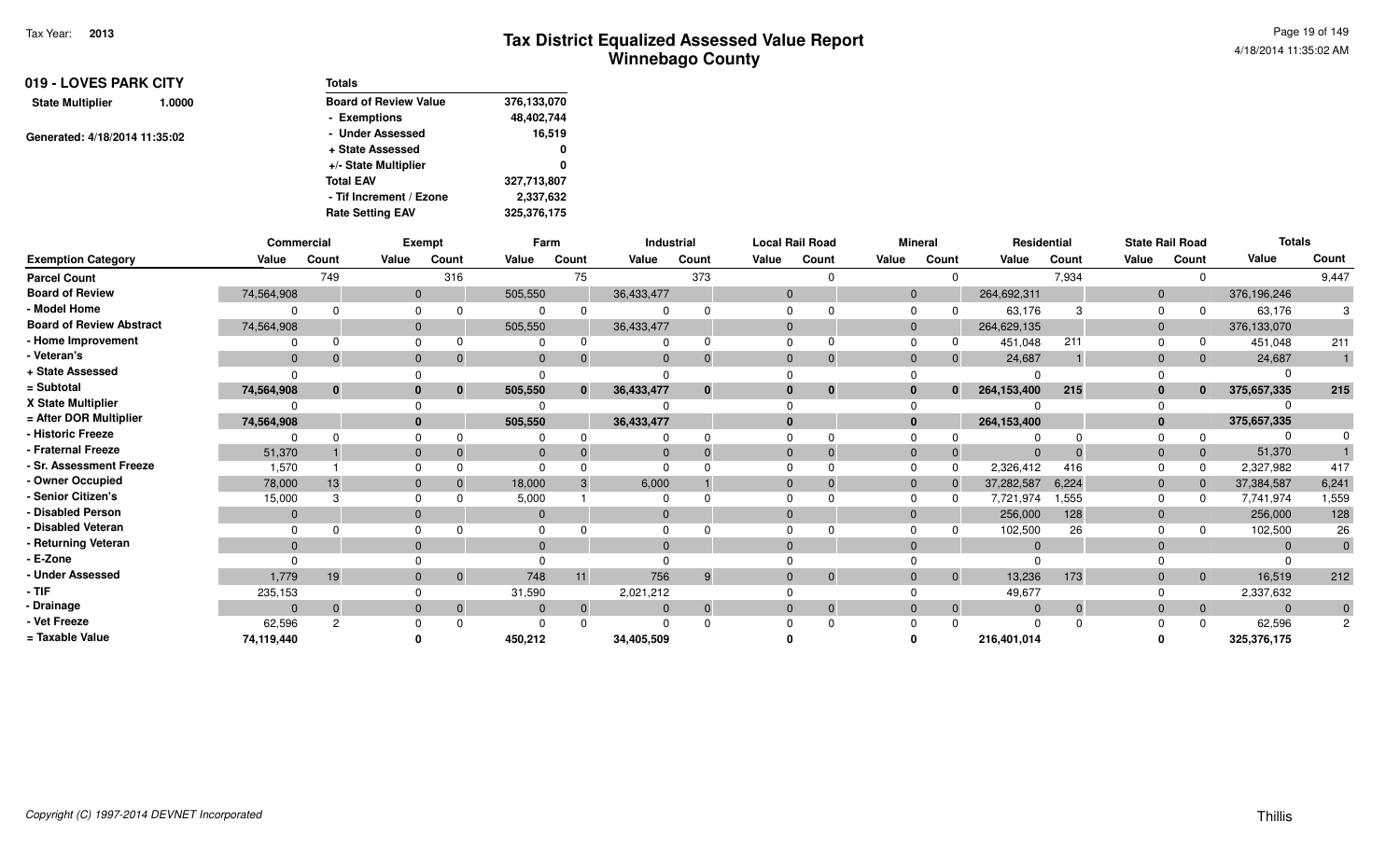| Totals                       |             |  |  |
|------------------------------|-------------|--|--|
| <b>Board of Review Value</b> | 375,788,935 |  |  |
| - Exemptions                 | 57,032,008  |  |  |
| - Under Assessed             | 7.447       |  |  |
| + State Assessed             | 0           |  |  |
| +/- State Multiplier         | 0           |  |  |
| <b>Total EAV</b>             | 318,749,480 |  |  |
| - Tif Increment / Ezone      | 9,075,646   |  |  |
| <b>Rate Setting EAV</b>      | 309,673,834 |  |  |
|                              |             |  |  |

|                                 | Commercial   |              |              | Exempt   | Farm         |                | Industrial |                |          | <b>Local Rail Road</b> |                | <b>Mineral</b> | Residential |          |                | <b>State Rail Road</b> | <b>Totals</b>  |              |
|---------------------------------|--------------|--------------|--------------|----------|--------------|----------------|------------|----------------|----------|------------------------|----------------|----------------|-------------|----------|----------------|------------------------|----------------|--------------|
| <b>Exemption Category</b>       | Value        | Count        | Value        | Count    | Value        | Count          | Value      | Count          | Value    | Count                  | Value          | Count          | Value       | Count    | Value          | Count                  | Value          | Count        |
| <b>Parcel Count</b>             |              | 260          |              | 165      |              | 40             |            | 196            |          |                        |                |                |             | 9,448    |                | $\Omega$               |                | 10,109       |
| <b>Board of Review</b>          | 45,054,015   |              | $\mathbf{0}$ |          | 273,869      |                | 21,780,525 |                | $\Omega$ |                        | $\overline{0}$ |                | 308,738,252 |          | $\mathbf{0}$   |                        | 375,846,661    |              |
| - Model Home                    |              |              |              |          |              |                |            |                |          |                        | $\Omega$       |                | 57,726      |          | 0              |                        | 57,726         |              |
| <b>Board of Review Abstract</b> | 45,054,015   |              | $\Omega$     |          | 273,869      |                | 21,780,525 |                | $\Omega$ |                        | $\Omega$       |                | 308,680,526 |          | $\overline{0}$ |                        | 375,788,935    |              |
| - Home Improvement              |              |              |              |          |              |                |            |                |          |                        | $\Omega$       |                | 591,256     | 263      | $\Omega$       |                        | 591,256        | 263          |
| - Veteran's                     | $\mathbf{0}$ |              | $\mathbf{0}$ |          | $\mathbf{0}$ |                | $\Omega$   | $\mathbf{0}$   | $\Omega$ | $\Omega$               | $\Omega$       |                | 53,663      |          | 0              | $\overline{0}$         | 53,663         |              |
| + State Assessed                |              |              |              |          |              |                |            |                |          |                        |                |                | $\Omega$    |          |                |                        |                |              |
| = Subtotal                      | 45,054,015   | $\mathbf{0}$ | $\bf{0}$     | $\bf{0}$ | 273,869      | $\mathbf{0}$   | 21,780,525 | $\bf{0}$       | $\Omega$ | $\bf{0}$               | $\bf{0}$       |                | 308,035,607 | 266      | $\bf{0}$       | $\mathbf{0}$           | 375,144,016    | 266          |
| X State Multiplier              |              |              |              |          |              |                |            |                |          |                        |                |                |             |          |                |                        |                |              |
| = After DOR Multiplier          | 45,054,015   |              | $\bf{0}$     |          | 273,869      |                | 21,780,525 |                |          |                        |                |                | 308,035,607 |          |                |                        | 375,144,016    |              |
| - Historic Freeze               |              | $\bigcap$    |              |          |              |                |            | <sup>0</sup>   |          |                        |                |                | $\Omega$    |          |                |                        | $\Omega$       |              |
| - Fraternal Freeze              | $\Omega$     |              | $\Omega$     |          | $\Omega$     |                |            | $\Omega$       | $\Omega$ |                        | $\Omega$       |                | $\Omega$    |          | $\Omega$       | $\mathbf{0}$           | $\Omega$       |              |
| - Sr. Assessment Freeze         |              |              |              |          |              |                |            |                |          |                        | $\Omega$       |                | 3,177,638   | 491      |                |                        | 3,177,638      | 491          |
| - Owner Occupied                | 30,000       |              | $\Omega$     |          | 6,000        |                |            | $\Omega$       | $\Omega$ |                        | $\Omega$       |                | 43,798,304  | 7,327    | $\mathbf 0$    | $\Omega$               | 43,834,304     | 7,333        |
| - Senior Citizen's              |              |              |              |          |              |                |            |                |          |                        | $\Omega$       |                | 8,700,647   | 1,754    | $\Omega$       |                        | 8,700,647      | 1,754        |
| <b>Disabled Person</b>          | $\Omega$     |              | $\Omega$     |          | $\Omega$     |                | $\Omega$   |                | $\Omega$ |                        | $\Omega$       |                | 442,000     | 221      | $\mathbf{0}$   |                        | 442,000        | 221          |
| - Disabled Veteran              |              |              |              |          |              |                |            |                |          |                        | $\Omega$       |                | 227,500     | 54       |                |                        | 227,500        | 54           |
| - Returning Veteran             | $\Omega$     |              | $\Omega$     |          | $\Omega$     |                | $\Omega$   |                | $\Omega$ |                        | $\Omega$       |                | 5,000       |          |                |                        | 5,000          |              |
| - E-Zone                        |              |              |              |          |              |                |            |                |          |                        |                |                |             |          |                |                        |                |              |
| - Under Assessed                | 427          | 5            | $\Omega$     | $\Omega$ | 878          | 11             | 1,022      | 12             | $\Omega$ | $\Omega$               | $\Omega$       | $\mathbf{0}$   | 5,120       | 68       | $\Omega$       | $\overline{0}$         | 7,447          | 96           |
| $-$ TIF                         | 8,577,324    |              |              |          | 2,710        |                | 333,044    |                |          |                        |                |                | 162,568     |          |                |                        | 9,075,646      |              |
| - Drainage                      | $\Omega$     | $\Omega$     | $\Omega$     | $\Omega$ | $\mathbf{0}$ | $\overline{0}$ |            | $\overline{0}$ | $\Omega$ | $\Omega$               | $\overline{0}$ | $\Omega$       | $\Omega$    | $\Omega$ | $\Omega$       | $\overline{0}$         | $\overline{0}$ | $\mathbf{0}$ |
| - Vet Freeze                    |              |              |              |          |              |                |            |                |          |                        |                |                | $\Omega$    |          |                |                        | $\Omega$       | $\mathbf{0}$ |
| = Taxable Value                 | 36,446,264   |              |              |          | 264,281      |                | 21,446,459 |                |          |                        |                |                | 251,516,830 |          |                |                        | 309,673,834    |              |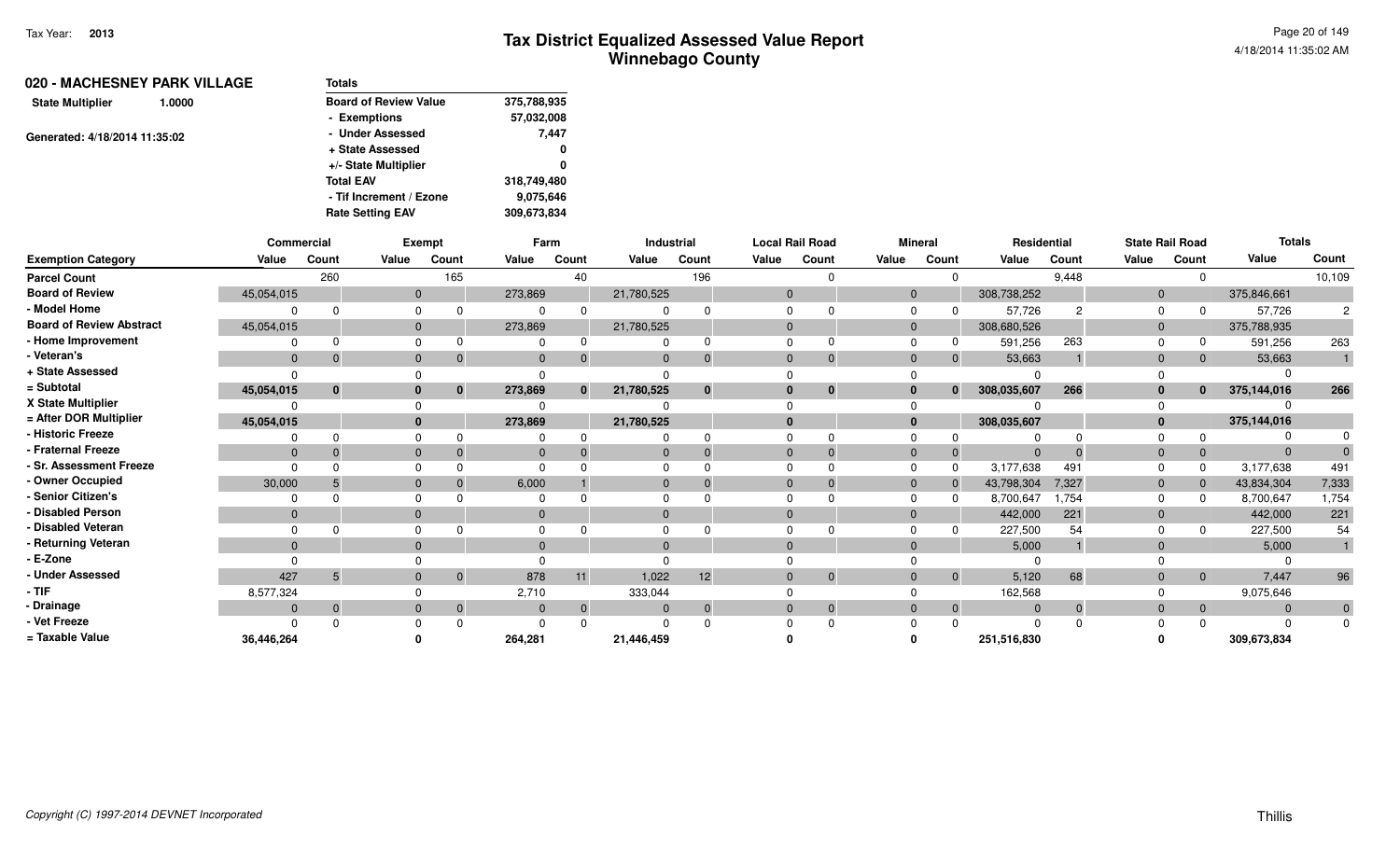| 021 - NEW MILFORD VILLAGE<br>1.0000 | <b>Totals</b>                |            |
|-------------------------------------|------------------------------|------------|
| <b>State Multiplier</b>             | <b>Board of Review Value</b> | 10,104,911 |
|                                     | - Exemptions                 | 1,370,560  |
| Generated: 4/18/2014 11:35:02       | - Under Assessed             | 1,136      |
|                                     | + State Assessed             | 0          |
|                                     | +/- State Multiplier         | 0          |
|                                     | <b>Total EAV</b>             | 8,733,215  |
|                                     | - Tif Increment / Ezone      | 13.106     |
|                                     | <b>Rate Setting EAV</b>      | 8,720,109  |

|                                 | Commercial     |              |          | <b>Exempt</b> |              | Farm         |              | Industrial     |          | <b>Local Rail Road</b> |                | <b>Mineral</b> | Residential    |          |                | <b>State Rail Road</b> | <b>Totals</b>  |                |
|---------------------------------|----------------|--------------|----------|---------------|--------------|--------------|--------------|----------------|----------|------------------------|----------------|----------------|----------------|----------|----------------|------------------------|----------------|----------------|
| <b>Exemption Category</b>       | Value          | Count        | Value    | Count         | Value        | Count        | Value        | Count          | Value    | Count                  | Value          | Count          | Value          | Count    | Value          | Count                  | Value          | Count          |
| <b>Parcel Count</b>             |                | 15           |          | 15            |              | 16           |              |                |          |                        |                |                |                | 526      |                | $\Omega$               |                | 576            |
| <b>Board of Review</b>          | 765,579        |              | $\Omega$ |               | 127,901      |              | 155,760      |                | $\Omega$ |                        | $\overline{0}$ |                | 9,055,671      |          | $\mathbf 0$    |                        | 10,104,911     |                |
| - Model Home                    |                | U            |          |               |              |              |              |                |          |                        | $\Omega$       |                | $\Omega$       |          | $\Omega$       |                        | $\Omega$       |                |
| <b>Board of Review Abstract</b> | 765,579        |              | $\Omega$ |               | 127,901      |              | 155,760      |                | $\Omega$ |                        | $\mathbf{0}$   |                | 9,055,671      |          | $\mathbf 0$    |                        | 10,104,911     |                |
| - Home Improvement              |                |              |          |               |              |              |              |                |          |                        | $\Omega$       |                | 15,121         | 13       |                |                        | 15,121         |                |
| - Veteran's                     | $\overline{0}$ | $\Omega$     |          | $\Omega$      | $\mathbf{0}$ |              | $\mathbf{0}$ | $\mathbf 0$    | $\Omega$ | $\Omega$               | $\Omega$       |                | $\mathbf{0}$   | $\Omega$ | $\mathbf{0}$   | $\overline{0}$         | $\Omega$       | $\overline{0}$ |
| + State Assessed                |                |              |          |               |              |              |              |                |          |                        |                |                | $\Omega$       |          |                |                        |                |                |
| = Subtotal                      | 765,579        | $\mathbf{0}$ |          | $\bf{0}$      | 127,901      | $\mathbf{0}$ | 155,760      | $\bf{0}$       | $\bf{0}$ | $\bf{0}$               | 0              |                | 9,040,550      | 13       | 0              | $\mathbf{0}$           | 10,089,790     | 13             |
| X State Multiplier              |                |              |          |               |              |              |              |                |          |                        | $\Omega$       |                |                |          |                |                        |                |                |
| = After DOR Multiplier          | 765,579        |              |          |               | 127,901      |              | 155,760      |                |          |                        | $\bf{0}$       |                | 9,040,550      |          |                |                        | 10,089,790     |                |
| - Historic Freeze               |                | 0            |          |               |              |              |              |                |          |                        |                |                | $\Omega$       |          |                |                        |                |                |
| - Fraternal Freeze              | $\mathbf{0}$   |              |          |               | $\mathbf{0}$ |              | $\Omega$     | $\Omega$       | $\Omega$ | $\Omega$               | $\Omega$       |                | $\Omega$       |          |                | $\mathbf{0}$           | $\Omega$       |                |
| - Sr. Assessment Freeze         | $\Omega$       |              |          |               | 15,769       |              |              |                |          |                        | <sup>0</sup>   |                | 46,732         |          |                | $\Omega$               | 62,501         |                |
| - Owner Occupied                | 12,000         |              |          |               | 6,000        |              |              | 0              |          |                        | $\overline{0}$ |                | 1,039,039      | 182      | 0              | $\overline{0}$         | 1,057,039      | 185            |
| - Senior Citizen's              | 5,000          |              |          |               | 5,000        |              |              |                |          |                        | $\Omega$       |                | 210,960        | 44       |                |                        | 220,960        | 46             |
| - Disabled Person               | $\mathbf{0}$   |              | $\Omega$ |               | $\mathbf{0}$ |              | $\Omega$     |                |          |                        | $\Omega$       |                | 8,000          |          | $\overline{0}$ |                        | 8,000          |                |
| - Disabled Veteran              |                |              |          |               |              |              |              |                |          |                        |                |                | 6,939          |          |                |                        | 6,939          |                |
| - Returning Veteran             | $\mathbf{0}$   |              |          |               | $\Omega$     |              | $\Omega$     |                |          |                        | $\Omega$       |                | $\overline{0}$ |          |                |                        | $\overline{0}$ |                |
| - E-Zone                        |                |              |          |               |              |              |              |                |          |                        |                |                | $\Omega$       |          |                |                        |                |                |
| <b>Under Assessed</b>           | $\overline{0}$ | $\Omega$     | $\Omega$ | $\Omega$      | 31           |              | $\Omega$     | $\overline{0}$ | $\Omega$ | $\Omega$               | $\overline{0}$ | $\overline{0}$ | 1,105          | 13       | $\mathbf{0}$   | $\overline{0}$         | 1,136          | 14             |
| - TIF                           |                |              |          |               | 135          |              |              |                |          |                        |                |                | 12,971         |          |                |                        | 13,106         |                |
| - Drainage                      | $\Omega$       | $\mathbf{0}$ |          | $\Omega$      | $\mathbf 0$  |              |              | $\overline{0}$ | $\Omega$ | $\Omega$               | $\overline{0}$ |                | $\Omega$       |          | $\Omega$       | $\overline{0}$         | $\overline{0}$ | $\overline{0}$ |
| - Vet Freeze                    |                |              |          |               |              |              |              |                |          |                        |                |                | $\Omega$       |          |                | $\Omega$               | $\Omega$       | $\Omega$       |
| = Taxable Value                 | 748,579        |              |          |               | 100,966      |              | 155,760      |                |          |                        |                |                | 7,714,804      |          |                |                        | 8,720,109      |                |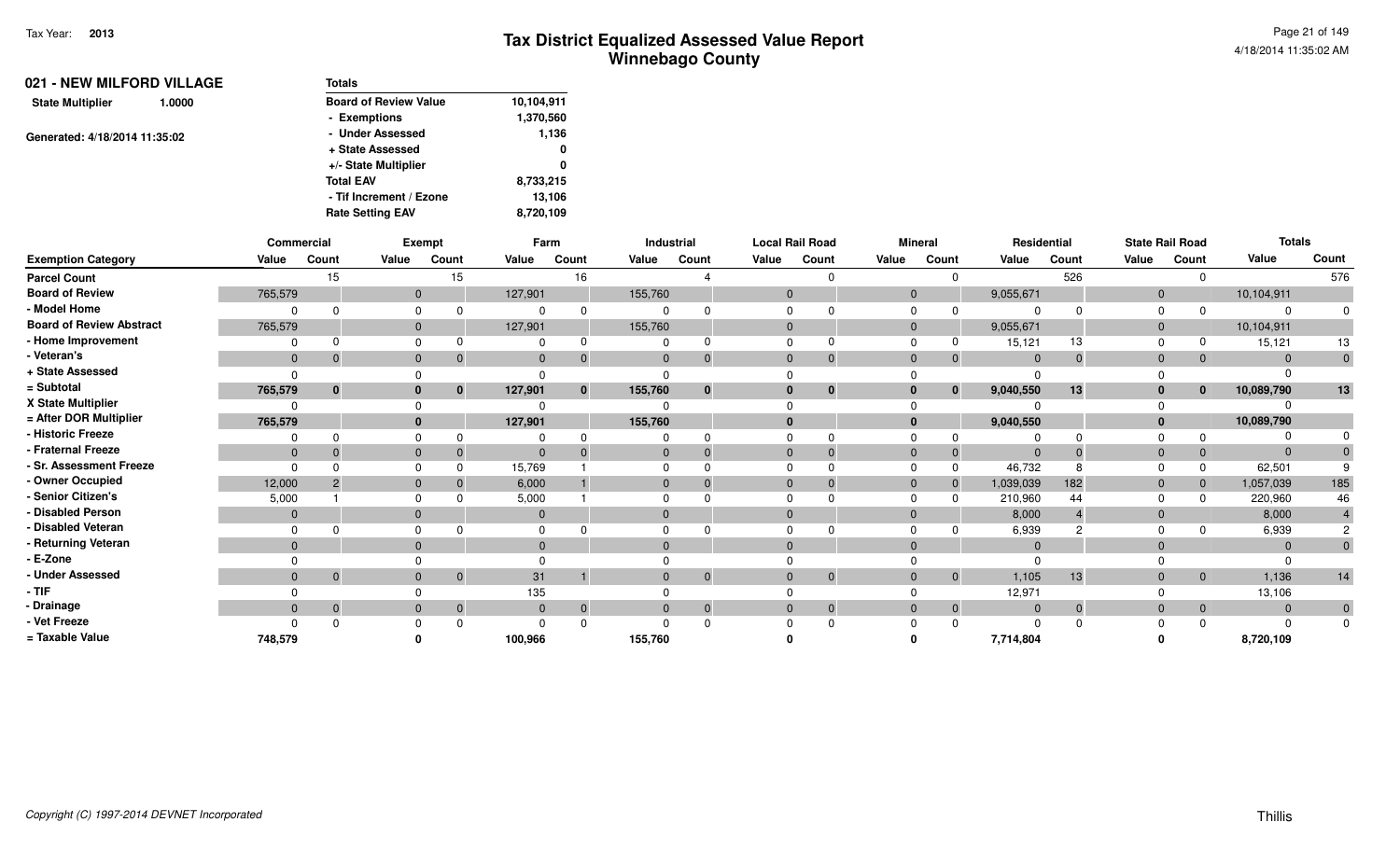| 022 - PECATONICA VILLAGE<br>1.0000 | <b>Totals</b>                |            |
|------------------------------------|------------------------------|------------|
| <b>State Multiplier</b>            | <b>Board of Review Value</b> | 32,752,760 |
|                                    | - Exemptions                 | 5,479,087  |
| Generated: 4/18/2014 11:35:02      | - Under Assessed             | 3,022      |
|                                    | + State Assessed             | 0          |
|                                    | +/- State Multiplier         | 0          |
|                                    | <b>Total EAV</b>             | 27,270,651 |
|                                    | - Tif Increment / Ezone      | 0          |
|                                    | <b>Rate Setting EAV</b>      | 27.270.651 |

|                                 |              | Commercial     |       | Exempt       |                        | Farm                 |           | Industrial |       | <b>Local Rail Road</b> |              | <b>Mineral</b> |            | Residential    |              | <b>State Rail Road</b> | <b>Totals</b> |                |
|---------------------------------|--------------|----------------|-------|--------------|------------------------|----------------------|-----------|------------|-------|------------------------|--------------|----------------|------------|----------------|--------------|------------------------|---------------|----------------|
| <b>Exemption Category</b>       | Value        | Count          | Value | Count        | Value                  | Count                | Value     | Count      | Value | Count                  | Value        | Count          | Value      | Count          | Value        | Count                  | Value         | Count          |
| <b>Parcel Count</b>             |              | 81             |       |              | 34                     | 9                    |           | 33         |       | $\Omega$               |              | $\Omega$       |            | 889            |              | ∩                      |               | 1,046          |
| <b>Board of Review</b>          | 2,809,697    |                |       | $\mathbf 0$  | 31,488                 |                      | 1,755,528 |            | 0     |                        | 0            |                | 28,156,047 |                | $\mathbf{0}$ |                        | 32,752,760    |                |
| - Model Home                    |              |                |       | $\Omega$     | 0                      |                      |           |            |       |                        | 0            |                |            |                | $\Omega$     |                        |               |                |
| <b>Board of Review Abstract</b> | 2,809,697    |                |       | $\mathbf 0$  | 31,488                 |                      | 1,755,528 |            |       |                        | $\mathbf{0}$ |                | 28,156,047 |                | $\Omega$     |                        | 32,752,760    |                |
| - Home Improvement              |              |                |       | $\Omega$     |                        |                      |           |            |       |                        |              |                | 82,490     | 33             |              |                        | 82,490        | 33             |
| - Veteran's                     | $\mathbf{0}$ |                |       | $\mathbf{0}$ | $\mathbf 0$            | $\Omega$             |           | $\Omega$   |       | $\Omega$               | $\mathbf{0}$ |                |            | -0             | $\Omega$     | $\overline{0}$         |               |                |
| + State Assessed                |              |                |       |              |                        |                      |           |            |       |                        |              |                |            |                |              |                        |               |                |
| = Subtotal                      | 2,809,697    | $\mathbf{0}$   |       | $\bf{0}$     | 31,488<br>$\mathbf{0}$ | $\mathbf{0}$         | 1,755,528 | $\bf{0}$   |       | $\mathbf 0$            |              | $\bf{0}$       | 28,073,557 | 33             |              | $\mathbf{0}$           | 32,670,270    | 33             |
| X State Multiplier              |              |                |       |              |                        |                      |           |            |       |                        |              |                |            |                |              |                        |               |                |
| = After DOR Multiplier          | 2,809,697    |                |       | $\bf{0}$     | 31,488                 |                      | 1,755,528 |            |       |                        | 0            |                | 28,073,557 |                | $\mathbf{0}$ |                        | 32,670,270    |                |
| - Historic Freeze               |              |                |       |              |                        |                      |           |            |       |                        |              |                |            |                |              |                        |               |                |
| - Fraternal Freeze              | 7,819        |                |       | $\Omega$     |                        | $\mathbf{0}$         |           |            |       | $\Omega$               | 0            |                | $\Omega$   |                | $\Omega$     | $\overline{0}$         | 7,819         |                |
| - Sr. Assessment Freeze         |              |                |       |              |                        |                      |           |            |       |                        |              | $\Omega$       | 352,943    | 50             |              | $\Omega$               | 352,943       | 50             |
| - Owner Occupied                | 6,000        |                |       | $\Omega$     |                        | $\Omega$             |           |            |       |                        | $\mathbf{0}$ | $\Omega$       | 4,024,702  | 671            |              | $\overline{0}$         | 4,030,702     | 672            |
| - Senior Citizen's              |              |                |       |              |                        |                      |           |            |       |                        |              |                | 960,862    | 195            | $\Omega$     |                        | 960,862       | 195            |
| - Disabled Person               | $\Omega$     |                |       | $\mathbf{0}$ |                        | $\Omega$             |           |            |       |                        | $\Omega$     |                | 16,000     | 8              | $\Omega$     |                        | 16,000        |                |
| - Disabled Veteran              |              |                |       |              |                        |                      |           |            |       |                        |              |                | 15,000     |                |              |                        | 15,000        |                |
| - Returning Veteran             | $\Omega$     |                |       | $\Omega$     |                        | $\Omega$             |           |            |       |                        | $\Omega$     |                |            |                | $\Omega$     |                        |               |                |
| - E-Zone                        |              |                |       |              |                        |                      |           |            |       |                        |              |                |            |                |              |                        |               |                |
| - Under Assessed                | 189          | $\overline{2}$ |       | $\mathbf{0}$ | 61<br>$\overline{0}$   | $\overline{2}$       |           | $\Omega$   | 0     | $\mathbf{0}$           | $\Omega$     | $\mathbf{0}$   | 2,772      | 28             |              | $\overline{0}$         | 3,022         | $32\,$         |
| - TIF                           |              |                |       |              |                        |                      |           |            |       |                        |              |                |            |                |              |                        |               |                |
| - Drainage                      |              | $\Omega$       |       | $\Omega$     | $\overline{0}$         | $\Omega$<br>$\Omega$ |           | $\Omega$   |       | $\mathbf{0}$           | $\Omega$     | $\mathbf{0}$   |            | $\overline{0}$ | $\Omega$     | $\overline{0}$         |               | $\overline{0}$ |
| - Vet Freeze                    | 13,271       |                |       |              |                        |                      |           |            |       | $\Omega$               |              |                |            |                |              | $\Omega$               | 13,271        |                |
| = Taxable Value                 | 2,782,418    |                |       |              | 31,427                 |                      | 1,755,528 |            |       |                        |              |                | 22,701,278 |                |              |                        | 27,270,651    |                |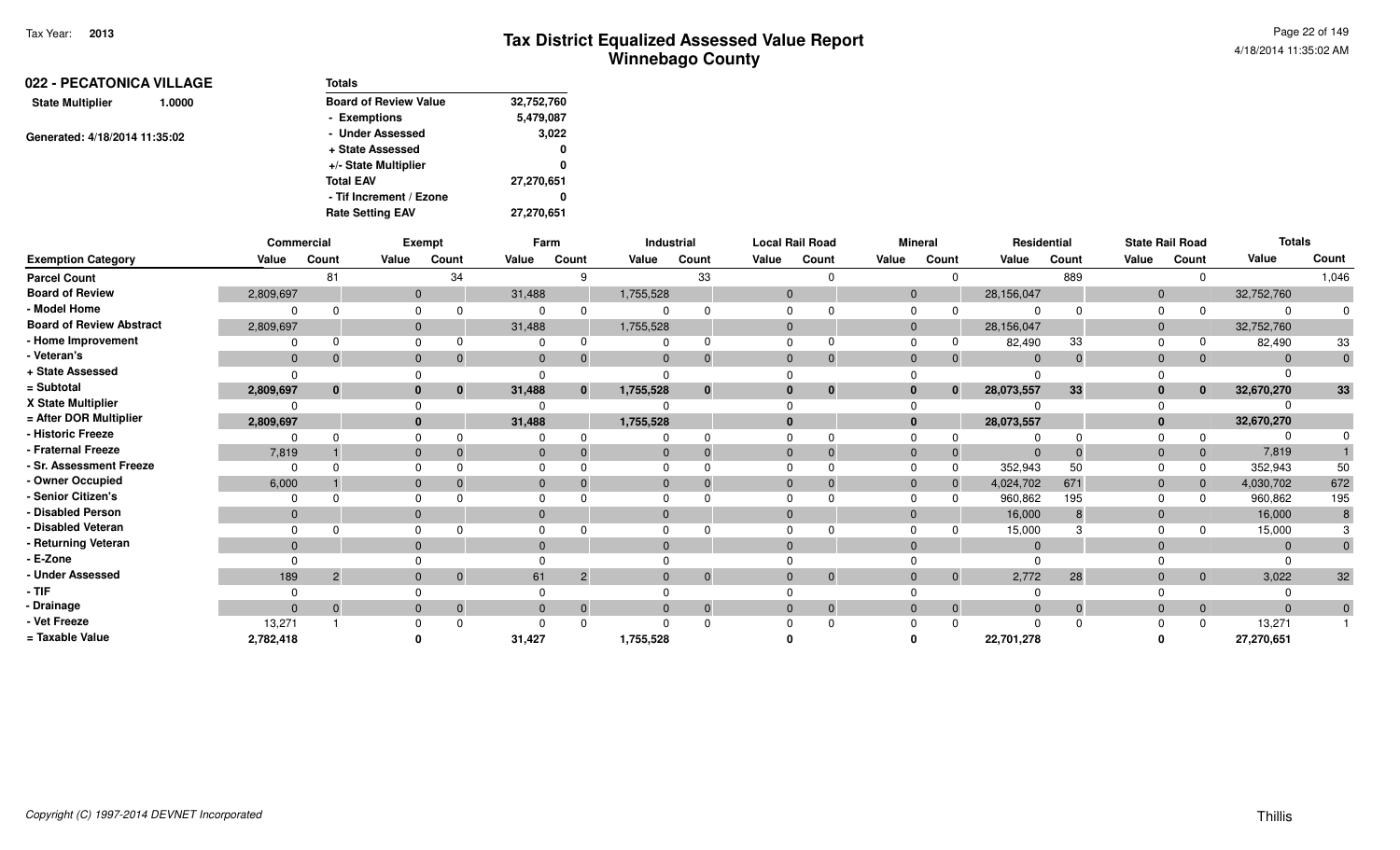| 023 - ROCKFORD CITY           |        | <b>Totals</b>                |               |
|-------------------------------|--------|------------------------------|---------------|
| <b>State Multiplier</b>       | 1.0000 | <b>Board of Review Value</b> | 1,868,616,425 |
|                               |        | - Exemptions                 | 280,484,956   |
| Generated: 4/18/2014 11:35:02 |        | - Under Assessed             | 55,055        |
|                               |        | + State Assessed             | 2,610,161     |
|                               |        | +/- State Multiplier         | 0             |
|                               |        | <b>Total EAV</b>             | 1,590,686,575 |
|                               |        | - Tif Increment / Ezone      | 38,844,569    |
|                               |        | <b>Rate Setting EAV</b>      | 1,551,842,006 |

|                                 | Commercial  |          |              | <b>Exempt</b> |                | Farm           |              | Industrial |          | <b>Local Rail Road</b> |                | <b>Mineral</b> |                    | Residential | <b>State Rail Road</b> |                | <b>Totals</b>   |              |
|---------------------------------|-------------|----------|--------------|---------------|----------------|----------------|--------------|------------|----------|------------------------|----------------|----------------|--------------------|-------------|------------------------|----------------|-----------------|--------------|
| <b>Exemption Category</b>       | Value       | Count    | Value        | Count         | Value          | Count          | Value        | Count      | Value    | Count                  | Value          | Count          | Value              | Count       | Value                  | Count          | Value           | Count        |
| <b>Parcel Count</b>             |             | 3.742    |              | 2,393         |                | 166            |              | 1,712      |          | 30                     |                | $\Omega$       |                    | 50,376      |                        | $\Omega$       |                 | 58,419       |
| <b>Board of Review</b>          | 410,686,242 |          | $\mathbf{0}$ |               | 1,025,363      |                | 158,016,409  |            | 120,341  |                        | $\mathbf 0$    |                | 1,298,768,070      |             | $\mathbf{0}$           |                | 1,868,616,425   |              |
| - Model Home                    |             |          | 0            |               | $\Omega$       |                | $\Omega$     |            |          |                        | $\Omega$       |                |                    | З           | $\Omega$               |                |                 | 3            |
| <b>Board of Review Abstract</b> | 410,686,242 |          | $\mathbf{0}$ |               | 1,025,363      |                | 158,016,409  |            | 120,341  |                        | $\mathbf 0$    |                | 1,298,768,070      |             | $\mathbf{0}$           |                | 1,868,616,425   |              |
| - Home Improvement              |             |          | 0            |               | $\Omega$       |                | O            |            |          |                        | $\Omega$       |                | 1,795,801          | 1.110       | $\Omega$               |                | 1,795,801       | 1,110        |
| - Veteran's                     | $\Omega$    |          | $\Omega$     | $\Omega$      | $\Omega$       | $\mathbf{0}$   | $\Omega$     |            | $\Omega$ |                        | $\mathbf{0}$   | $\Omega$       | 102,962            | -3          | $\Omega$               | $\overline{0}$ | 102,962         | 3            |
| + State Assessed                |             |          |              |               |                |                |              |            |          |                        |                |                | $\Omega$           |             | 2,610,161              |                | 2,610,161       |              |
| = Subtotal                      | 410,686,242 | $\bf{0}$ | 0            | $\bf{0}$      | 1,025,363      | $\bf{0}$       | 158,016,409  | $\bf{0}$   | 120,341  | $\mathbf{0}$           | $\mathbf{0}$   | $\mathbf{0}$   | 1,296,869,307      | 1,116       | 2,610,161              |                | 0 1,869,327,823 | 1,116        |
| X State Multiplier              |             |          |              |               |                |                |              |            |          |                        |                |                |                    |             |                        |                |                 |              |
| = After DOR Multiplier          | 410,686,242 |          | $\bf{0}$     |               | 1,025,363      |                | 158,016,409  |            | 120,341  |                        | $\mathbf{0}$   |                | 1,296,869,307      |             | 2,610,161              |                | 1,869,327,823   |              |
| - Historic Freeze               | 0           |          | 0            |               | $\Omega$       |                | $\Omega$     |            |          |                        | $\Omega$       |                | 87,405             | 3           |                        |                | 87,405          |              |
| - Fraternal Freeze              | 283,212     |          | $\mathbf 0$  |               | $\Omega$       |                | $\mathbf{0}$ |            | $\Omega$ |                        | $\mathbf{0}$   |                | $\Omega$           |             | $\mathbf{0}$           |                | 283,212         |              |
| - Sr. Assessment Freeze         | 56,289      | 9        | 0            |               | 8,289          |                | $\Omega$     |            |          |                        |                |                | 9,215,912 2,225    |             |                        |                | 9,280,490       | 2,235        |
| - Owner Occupied                | 5,715,272   | 122      | $\mathbf{0}$ |               | 18,000         | 3              | 10,105       |            |          |                        | $\overline{0}$ |                | 206,771,249 35,393 |             | $\mathbf{0}$           |                | 212,514,626     | 35,520       |
| - Senior Citizen's              | 4,365,000   | 91       | 0            |               | 15,000         | 3              | 5,000        |            |          |                        | $\Omega$       |                | 49,100,156         | 9,970       | 0                      |                | 53,485,156      | 10,065       |
| - Disabled Person               | 4,000       |          | $\Omega$     |               | $\overline{0}$ |                | $\Omega$     |            |          |                        | $\mathbf{0}$   |                | 2,044,000          | 1,022       | $\Omega$               |                | 2,048,000       | 1,024        |
| - Disabled Veteran              |             |          |              |               | $\Omega$       |                |              |            |          |                        | $\Omega$       |                | 750,000            | 175         |                        |                | 750,000         | 175          |
| - Returning Veteran             | $\Omega$    |          | $\Omega$     |               | $\Omega$       |                | $\Omega$     |            | $\Omega$ |                        | $\Omega$       |                | 30,000             | 6           | $\Omega$               |                | 30,000          | 6            |
| - E-Zone                        |             |          |              |               |                |                | 9,872,984    |            |          |                        |                |                |                    |             |                        |                | 9,872,984       |              |
| - Under Assessed                | 4,778       | 58       | $\Omega$     | $\Omega$      | 1,427          | 19             | 2,320        | 27         | 530      | $\overline{7}$         | $\overline{0}$ | $\mathbf 0$    | 46,000             | 568         | $\Omega$               | $\mathbf{0}$   | 55,055          | 679          |
| - TIF                           | 16,066,398  |          |              |               | 94,282         |                | 7,024,772    |            |          |                        | $\Omega$       |                | 5,786,133          |             |                        |                | 28,971,585      |              |
| - Drainage                      | $\Omega$    | $\Omega$ | $\mathbf 0$  | $\Omega$      | $\overline{0}$ | $\overline{0}$ | $\mathbf{0}$ | $\Omega$   | $\Omega$ | $\Omega$               | $\mathbf 0$    | $\overline{0}$ | $\Omega$           | $\Omega$    | $\Omega$               | $\mathbf{0}$   | $\Omega$        | $\mathbf{0}$ |
| - Vet Freeze                    | 107,304     |          |              | $\Omega$      | $\Omega$       |                | $\Omega$     |            |          |                        |                |                | $\Omega$           |             | $\Omega$               | $\Omega$       | 107,304         |              |
| = Taxable Value                 | 384,083,989 |          |              |               | 888,365        |                | 141,101,228  |            | 119,811  |                        |                |                | 1,023,038,452      |             | 2,610,161              |                | 1,551,842,006   |              |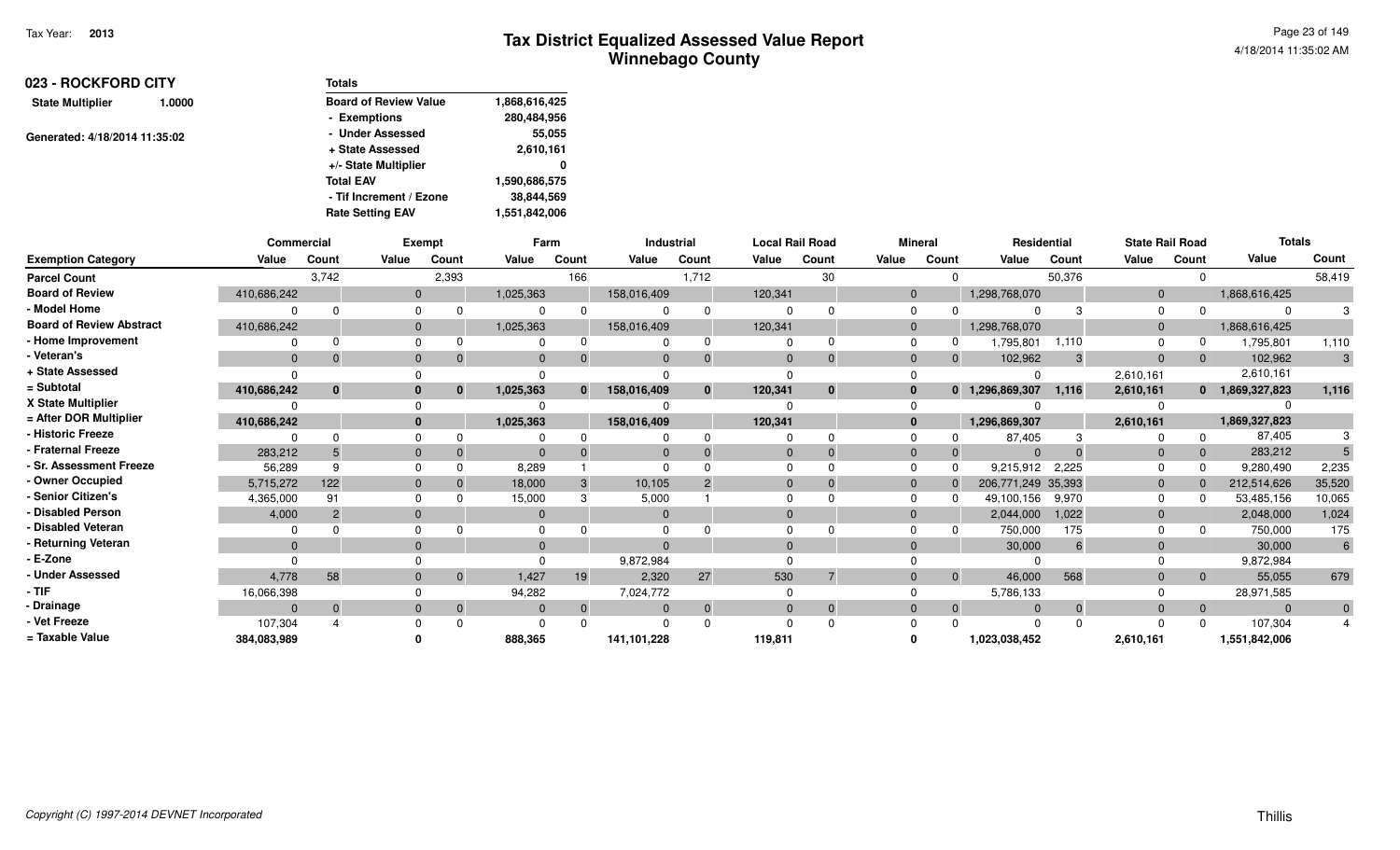| 024 - ROCKTON VILLAGE             | Totals                       |             |
|-----------------------------------|------------------------------|-------------|
| <b>State Multiplier</b><br>1.0000 | <b>Board of Review Value</b> | 158,976,666 |
|                                   | - Exemptions                 | 18,810,133  |
| Generated: 4/18/2014 11:35:02     | - Under Assessed             | 5.293       |
|                                   | + State Assessed             | 89,494      |
|                                   | +/- State Multiplier         | 0           |
|                                   | <b>Total EAV</b>             | 140,250,734 |
|                                   | - Tif Increment / Ezone      | 3,314,895   |
|                                   | <b>Rate Setting EAV</b>      | 136,935,839 |

|                                 | Commercial   |                |              | <b>Exempt</b> |          | Farm         |           | Industrial     |              | <b>Local Rail Road</b> |              | <b>Mineral</b> | Residential |          | <b>State Rail Road</b> |                | <b>Totals</b> |                |
|---------------------------------|--------------|----------------|--------------|---------------|----------|--------------|-----------|----------------|--------------|------------------------|--------------|----------------|-------------|----------|------------------------|----------------|---------------|----------------|
| <b>Exemption Category</b>       | Value        | Count          | Value        | Count         | Value    | Count        | Value     | Count          | Value        | Count                  | Value        | Count          | Value       | Count    | Value                  | Count          | Value         | Count          |
| <b>Parcel Count</b>             |              | 164            |              | 85            |          | 26           |           | 24             |              |                        |              |                |             | 2,903    |                        |                |               | 3,202          |
| <b>Board of Review</b>          | 19,588,094   |                | $\mathbf{0}$ |               | 479,429  |              | 5,513,973 |                | $\mathbf{0}$ |                        | $\Omega$     |                | 133,395,170 |          | $\mathbf 0$            |                | 158,976,666   |                |
| - Model Home                    |              |                | $\Omega$     |               |          | $\Omega$     |           |                |              |                        | $\Omega$     |                |             |          | $\Omega$               |                | $\Omega$      |                |
| <b>Board of Review Abstract</b> | 19,588,094   |                | $\mathbf{0}$ |               | 479,429  |              | 5,513,973 |                | $\Omega$     |                        | $\Omega$     |                | 133,395,170 |          | $\Omega$               |                | 158,976,666   |                |
| - Home Improvement              | 833          |                | $\cap$       |               | 25,000   |              |           |                | $\cap$       |                        |              |                | 360,795     | 140      |                        |                | 386,628       | 142            |
| - Veteran's                     | $\mathbf{0}$ |                | $\mathbf{0}$ |               |          | $\Omega$     |           | 0              | $\Omega$     |                        | $\Omega$     | $\Omega$       | 116,545     | 2        | $\Omega$               | 0 <sup>1</sup> | 116,545       | $2^{\circ}$    |
| + State Assessed                | $\Omega$     |                |              |               |          |              |           |                |              |                        |              |                |             |          | 89,494                 |                | 89,494        |                |
| = Subtotal                      | 19,587,261   |                | $\bf{0}$     | $\bf{0}$      | 454,429  |              | 5,513,973 | $\bf{0}$       | $\bf{0}$     | 0                      |              |                | 132,917,830 | 142      | 89,494                 |                | 158,562,987   | 144            |
| X State Multiplier              |              |                |              |               |          |              |           |                |              |                        |              |                |             |          |                        |                |               |                |
| = After DOR Multiplier          | 19,587,261   |                | $\bf{0}$     |               | 454,429  |              | 5,513,973 |                | $\mathbf{0}$ |                        | $\mathbf{0}$ |                | 132,917,830 |          | 89,494                 |                | 158,562,987   |                |
| - Historic Freeze               |              |                |              |               |          |              |           |                |              |                        |              |                |             |          |                        |                |               |                |
| - Fraternal Freeze              | $\mathbf{0}$ |                | $\Omega$     |               |          |              |           |                | $\Omega$     |                        |              |                | $\Omega$    |          |                        | $\Omega$       | $\Omega$      |                |
| - Sr. Assessment Freeze         |              |                |              |               |          |              |           |                |              |                        |              |                | 767,344     | 97       |                        |                | 767,344       | 97             |
| - Owner Occupied                | 18,000       |                | $\mathbf{0}$ |               | 18,000   |              |           |                | $\mathbf 0$  |                        |              |                | 14,282,036  | 2,384    | $\mathbf 0$            |                | 14,318,036    | 2,390          |
| - Senior Citizen's              |              |                | $\Omega$     |               | 5,000    |              |           |                | $\Omega$     |                        | $\Omega$     |                | 2,872,273   | 579      |                        |                | 2,877,273     | 580            |
| - Disabled Person               | $\mathbf{0}$ |                | $\Omega$     |               |          |              |           |                | $\Omega$     |                        | $\Omega$     |                | 64,000      | 32       | $\mathbf 0$            |                | 64,000        | 32             |
| - Disabled Veteran              |              |                |              |               |          |              |           |                |              |                        |              |                | 70,000      |          |                        |                | 70,000        | 18             |
| - Returning Veteran             | $\Omega$     |                | $\Omega$     |               |          |              |           |                | $\Omega$     |                        |              |                | 5,000       |          |                        |                | 5,000         |                |
| - E-Zone                        |              |                |              |               |          |              |           |                |              |                        |              |                |             |          |                        |                |               |                |
| - Under Assessed                | 182          | $\overline{2}$ | $\Omega$     | $\mathbf{0}$  | 253      |              |           | $\overline{0}$ | $\Omega$     | $\Omega$               |              | $\overline{0}$ | 4,858       | 77       | $\Omega$               | $\overline{0}$ | 5,293         | 83             |
| - TIF                           | 1,142,683    |                |              |               |          |              | 2,166,622 |                |              |                        |              |                | 5,590       |          |                        |                | 3,314,895     |                |
| - Drainage                      | $\Omega$     |                | $\mathbf{0}$ | $\mathbf{0}$  | $\Omega$ | $\mathbf{0}$ |           | $\overline{0}$ | $\Omega$     | $\Omega$               | $\Omega$     | $\mathbf{0}$   | $\Omega$    | $\Omega$ | $\Omega$               | $\overline{0}$ | $\Omega$      | $\overline{0}$ |
| - Vet Freeze                    | 205,307      |                |              |               |          | $\Omega$     |           |                |              |                        |              |                |             |          |                        | $\Omega$       | 205,307       |                |
| = Taxable Value                 | 18,221,089   |                |              |               | 431,176  |              | 3,347,351 |                |              |                        |              |                | 114,846,729 |          | 89,494                 |                | 136,935,839   |                |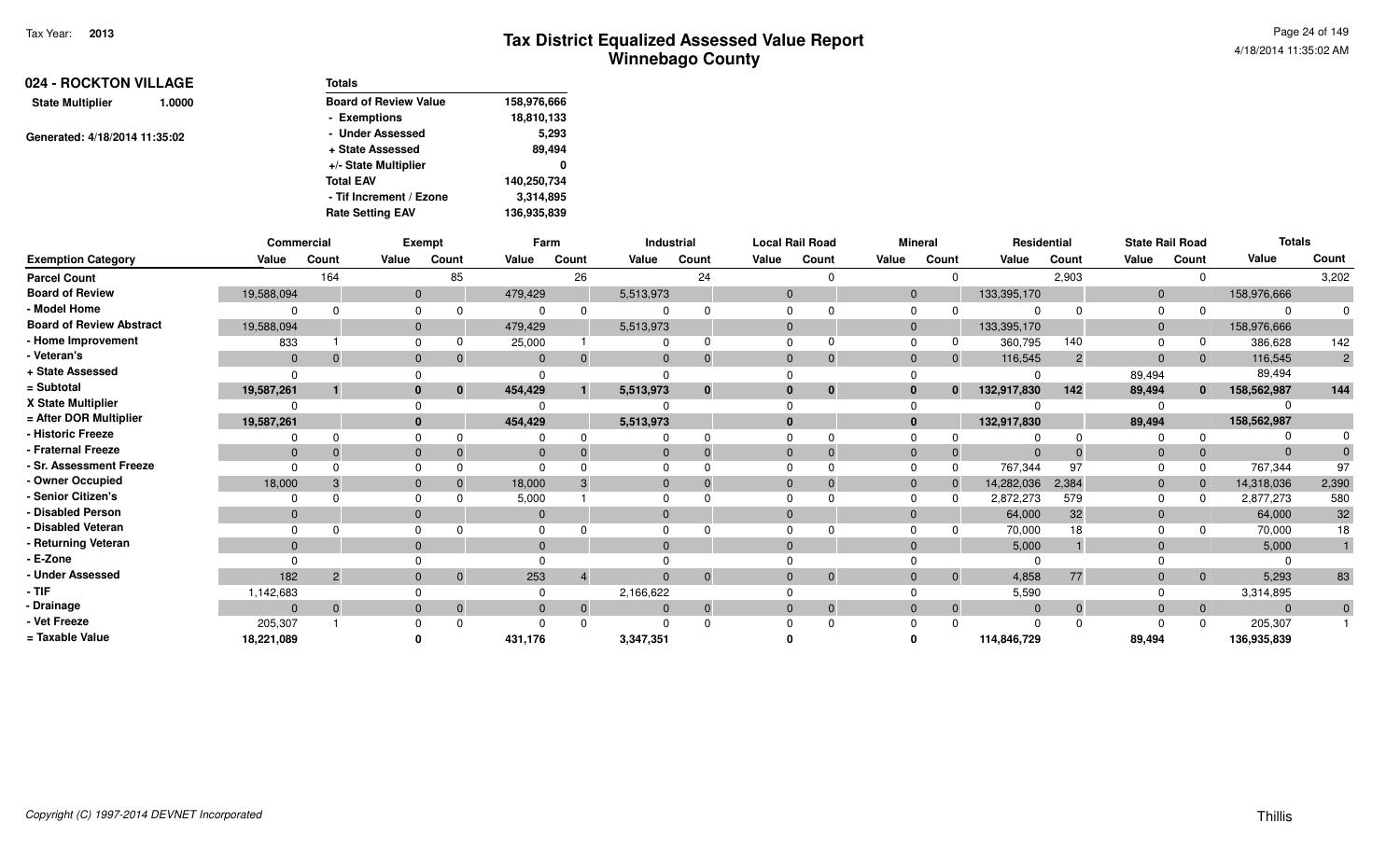| 025 - ROSCOE VILLAGE          |        | <b>Totals</b>                |             |
|-------------------------------|--------|------------------------------|-------------|
| <b>State Multiplier</b>       | 1.0000 | <b>Board of Review Value</b> | 212,628,307 |
|                               |        | - Exemptions                 | 19,920,362  |
| Generated: 4/18/2014 11:35:02 |        | - Under Assessed             | 47,548      |
|                               |        | + State Assessed             | 0           |
|                               |        | +/- State Multiplier         | 0           |
|                               |        | <b>Total EAV</b>             | 192,660,397 |
|                               |        | - Tif Increment / Ezone      | 10.477      |
|                               |        | <b>Rate Setting EAV</b>      | 192,649,920 |

|                                 | Commercial   |          |              | Exempt | Farm         |              |           | Industrial     |                | <b>Local Rail Road</b> |              | <b>Mineral</b> | Residential |          | <b>State Rail Road</b> |                | <b>Totals</b> |              |
|---------------------------------|--------------|----------|--------------|--------|--------------|--------------|-----------|----------------|----------------|------------------------|--------------|----------------|-------------|----------|------------------------|----------------|---------------|--------------|
| <b>Exemption Category</b>       | Value        | Count    | Value        | Count  | Value        | Count        | Value     | Count          | Value          | Count                  | Value        | Count          | Value       | Count    | Value                  | Count          | Value         | Count        |
| <b>Parcel Count</b>             |              | 194      |              | 86     |              | 61           |           | 84             |                |                        |              |                |             | 3,875    |                        |                |               | 4,300        |
| <b>Board of Review</b>          | 37,040,866   |          | $\mathbf 0$  |        | 482,714      |              | 6,992,087 |                | $\Omega$       |                        | $\mathbf{0}$ |                | 168,112,640 |          | $\overline{0}$         |                | 212,628,307   |              |
| - Model Home                    |              | $\Omega$ | $\Omega$     |        |              |              |           |                |                |                        | $\Omega$     |                |             |          | $\Omega$               |                |               |              |
| <b>Board of Review Abstract</b> | 37,040,866   |          | $\mathbf 0$  |        | 482,714      |              | 6,992,087 |                | $\Omega$       |                        | $\mathbf{0}$ |                | 168,112,640 |          | $\overline{0}$         |                | 212,628,307   |              |
| - Home Improvement              |              | $\Omega$ | $\Omega$     |        |              |              |           |                | $\Omega$       |                        | $\Omega$     |                | 295,296     | 114      | $\Omega$               |                | 295,296       | 114          |
| - Veteran's                     | $\mathbf{0}$ | $\Omega$ | $\mathbf{0}$ |        | $\Omega$     | $\Omega$     |           | $\Omega$       | $\mathbf{0}$   |                        | $\Omega$     | $\mathbf{0}$   | $\Omega$    | $\Omega$ | $\overline{0}$         | $\mathbf{0}$   |               |              |
| + State Assessed                |              |          |              |        |              |              |           |                |                |                        |              |                |             |          |                        |                |               |              |
| = Subtotal                      | 37,040,866   | $\bf{0}$ | $\bf{0}$     | 0      | 482,714      | $\mathbf{0}$ | 6,992,087 | $\bf{0}$       | $\bf{0}$       | 0                      | $\bf{0}$     | $\mathbf{0}$   | 167,817,344 | 116      | -0                     | 0              | 212,333,011   | 116          |
| X State Multiplier              |              |          | $\Omega$     |        |              |              |           |                |                |                        |              |                |             |          | $\Omega$               |                |               |              |
| = After DOR Multiplier          | 37,040,866   |          | $\mathbf{0}$ |        | 482,714      |              | 6,992,087 |                |                |                        | $\bf{0}$     |                | 167,817,344 |          | $\mathbf 0$            |                | 212,333,011   |              |
| - Historic Freeze               |              | $\Omega$ | $\Omega$     |        |              |              |           | $\cap$         |                |                        |              |                |             | $\Omega$ |                        |                |               |              |
| - Fraternal Freeze              | 14,151       |          | $\mathbf 0$  |        | $\Omega$     |              |           |                | $\Omega$       |                        | $\Omega$     | $\mathbf 0$    | $\Omega$    | $\Omega$ | $\Omega$               | $\overline{0}$ | 14,151        |              |
| - Sr. Assessment Freeze         | 1,465        |          | $\Omega$     |        | 1,501        |              |           |                |                |                        |              |                | 456,809     | 69       | $\cap$                 |                | 459,775       | 71           |
| - Owner Occupied                | 24,000       |          | $\mathbf{0}$ |        | 24,000       |              |           |                | $\Omega$       |                        |              | 0              | 16,650,000  | 2,775    | - 0                    |                | 16,698,000    | 2,783        |
| - Senior Citizen's              | 5,000        |          | $\Omega$     |        | 15,000       |              |           |                |                |                        |              |                | 2,199,192   | 442      | $\Omega$               |                | 2,219,192     | 446          |
| - Disabled Person               | $\mathbf{0}$ |          | $\mathbf{0}$ |        | $\mathbf{0}$ |              |           |                | $\Omega$       |                        | $\Omega$     |                | 90,000      | 45       | $\overline{0}$         |                | 90,000        | 45           |
| - Disabled Veteran              |              |          | $\Omega$     |        | $\Omega$     |              |           |                |                |                        | $\Omega$     |                | 62,500      | 16       |                        |                | 62,500        | 16           |
| - Returning Veteran             | $\Omega$     |          | $\mathbf{0}$ |        | $\Omega$     |              |           |                | $\Omega$       |                        | $\Omega$     |                |             |          | $\Omega$               |                |               |              |
| - E-Zone                        |              |          |              |        |              |              |           |                |                |                        |              |                |             |          |                        |                |               |              |
| - Under Assessed                | 1,309        | 14       | $\mathbf{0}$ |        | 700          | 14           |           | $\overline{0}$ | $\overline{0}$ | $\Omega$               | $\Omega$     | $\overline{0}$ | 45,539      | 510      | $\overline{0}$         | $\overline{0}$ | 47,548        | 538          |
| $-$ TIF                         |              |          |              |        |              |              | 10,477    |                |                |                        |              |                |             |          |                        |                | 10,477        |              |
| - Drainage                      | $\Omega$     | $\Omega$ | $\mathbf{0}$ |        | $\Omega$     | $\mathbf 0$  |           | $\Omega$       | $\mathbf{0}$   |                        | $\Omega$     | $\overline{0}$ | $\Omega$    | $\Omega$ | $\overline{0}$         | $\overline{0}$ | $\mathsf{C}$  | $\mathbf{0}$ |
| - Vet Freeze                    | 81,448       |          |              |        |              |              |           |                |                |                        |              |                |             |          |                        |                | 81,448        |              |
| = Taxable Value                 | 36,913,493   |          |              |        | 441,513      |              | 6,981,610 |                |                |                        |              |                | 148,313,304 |          |                        |                | 192,649,920   |              |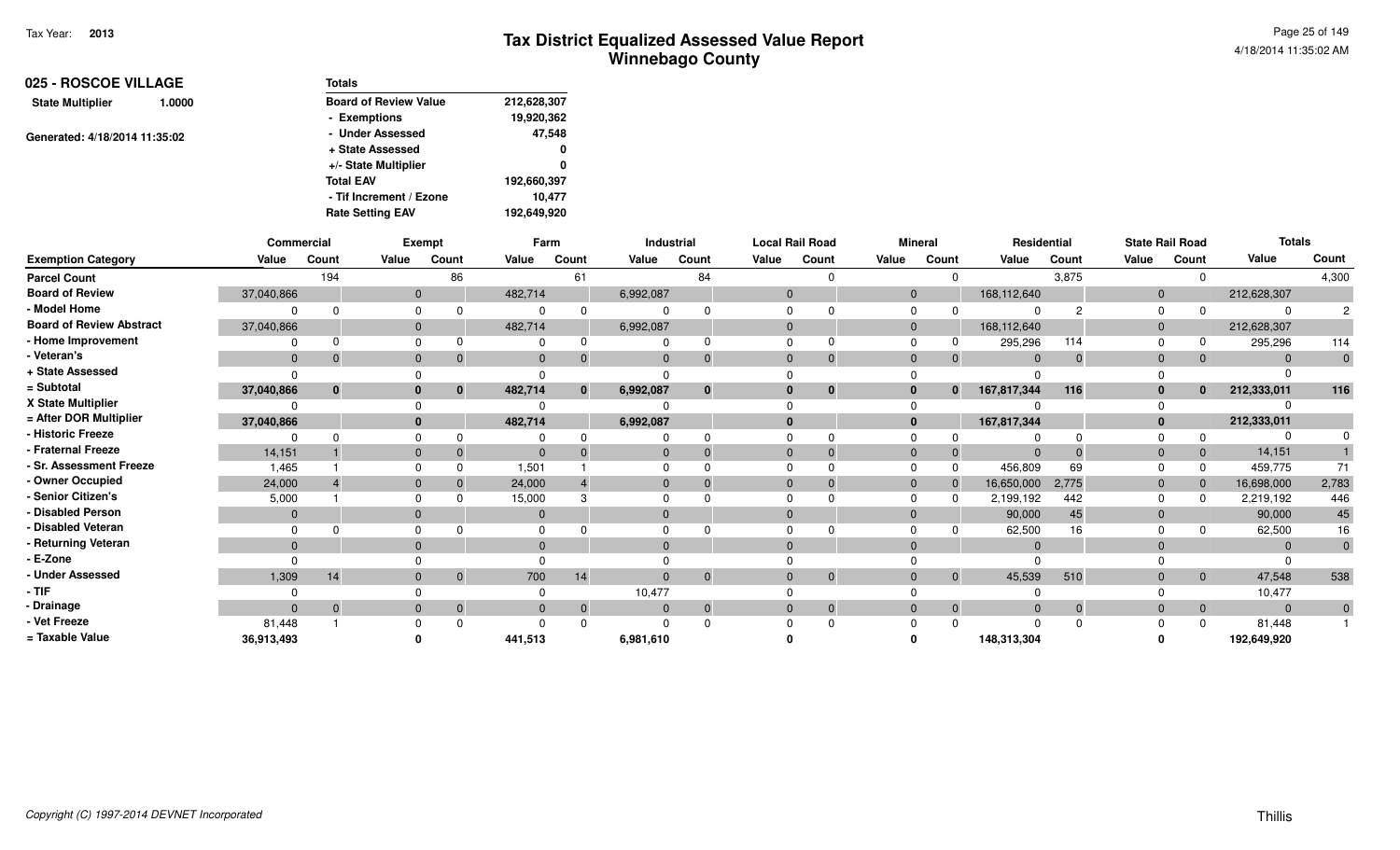| 026 - SOUTH BELOIT CITY           | <b>Totals</b>                |             |
|-----------------------------------|------------------------------|-------------|
| <b>State Multiplier</b><br>1.0000 | <b>Board of Review Value</b> | 119,581,433 |
|                                   | - Exemptions                 | 14,851,724  |
| Generated: 4/18/2014 11:35:02     | - Under Assessed             | 11.594      |
|                                   | + State Assessed             | 804,347     |
|                                   | +/- State Multiplier         | 0           |
|                                   | <b>Total EAV</b>             | 105,522,462 |
|                                   | - Tif Increment / Ezone      | 0           |
|                                   | <b>Rate Setting EAV</b>      | 105.522.462 |

|                                 | Commercial   |              |              | <b>Exempt</b> | Farm         |              |            | Industrial     |              | <b>Local Rail Road</b> |                | <b>Mineral</b> | Residential |       | <b>State Rail Road</b> |                | <b>Totals</b> |                |
|---------------------------------|--------------|--------------|--------------|---------------|--------------|--------------|------------|----------------|--------------|------------------------|----------------|----------------|-------------|-------|------------------------|----------------|---------------|----------------|
| <b>Exemption Category</b>       | Value        | Count        | Value        | Count         | Value        | Count        | Value      | Count          | Value        | Count                  | Value          | Count          | Value       | Count | Value                  | Count          | Value         | Count          |
| <b>Parcel Count</b>             |              | 284          |              | 84            |              | 43           |            | 144            |              |                        |                |                |             | 3,074 |                        | $\Omega$       |               | 3,629          |
| <b>Board of Review</b>          | 20,390,456   |              | $\mathbf{0}$ |               | 186,861      |              | 12,783,961 |                | $\mathbf{0}$ |                        | $\overline{0}$ |                | 86,220,155  |       | $\mathbf{0}$           |                | 119,581,433   |                |
| - Model Home                    |              |              | $\Omega$     |               |              | 0            |            |                | $\Omega$     |                        | $\Omega$       |                |             |       | $\Omega$               |                | $\Omega$      |                |
| <b>Board of Review Abstract</b> | 20,390,456   |              | $\Omega$     |               | 186,861      |              | 12,783,961 |                | $\Omega$     |                        | $\Omega$       |                | 86,220,155  |       | $\mathbf 0$            |                | 119,581,433   |                |
| - Home Improvement              |              |              | $\Omega$     |               |              |              |            |                | $\Omega$     |                        | $\Omega$       |                | 149,692     | 79    |                        |                | 149,692       | 79             |
| - Veteran's                     | $\mathbf{0}$ |              | $\Omega$     |               | $\mathbf{0}$ | $\Omega$     |            | $\overline{0}$ | $\mathbf{0}$ | $\Omega$               | $\Omega$       | 0              | 20,628      |       | $\Omega$               | $\overline{0}$ | 20,628        |                |
| + State Assessed                |              |              |              |               |              |              |            |                |              |                        |                |                |             |       | 804,347                |                | 804,347       |                |
| = Subtotal                      | 20,390,456   | $\mathbf{0}$ | $\bf{0}$     | $\bf{0}$      | 186,861      | $\mathbf{0}$ | 12,783,961 | $\bf{0}$       | $\bf{0}$     | 0                      | $\bf{0}$       |                | 86,049,835  | 83    | 804,347                | $\mathbf{0}$   | 120,215,460   | 83             |
| X State Multiplier              |              |              | $\Omega$     |               |              |              |            |                |              |                        |                |                |             |       |                        |                |               |                |
| = After DOR Multiplier          | 20,390,456   |              | $\bf{0}$     |               | 186,861      |              | 12,783,961 |                | $\Omega$     |                        |                |                | 86,049,835  |       | 804,347                |                | 120,215,460   |                |
| - Historic Freeze               |              |              |              |               |              |              |            | $\Omega$       |              |                        |                |                |             |       |                        |                |               |                |
| - Fraternal Freeze              | $\Omega$     |              | $\Omega$     |               |              |              |            | $\Omega$       | $\Omega$     |                        | $\Omega$       |                | $\Omega$    |       |                        | $\mathbf{0}$   | $\Omega$      |                |
| - Sr. Assessment Freeze         |              |              |              |               |              |              |            |                |              |                        |                |                | 499,859     | 100   |                        |                | 499,859       | 100            |
| - Owner Occupied                | 24,000       |              | $\mathbf{0}$ |               | 6,000        |              |            |                | $\Omega$     |                        | $\Omega$       |                | 12,133,588  | 2,036 | $\mathbf 0$            |                | 12,163,588    | 2,041          |
| - Senior Citizen's              | 5,000        |              |              |               | 5,000        |              |            |                |              |                        | $\Omega$       |                | 1,803,925   | 371   | $\Omega$               |                | 1,813,925     | 373            |
| - Disabled Person               | $\Omega$     |              | $\Omega$     |               |              |              |            |                | $\Omega$     |                        | $\Omega$       |                | 72,000      | 36    | $\Omega$               |                | 72,000        | 36             |
| - Disabled Veteran              |              |              |              |               |              |              |            |                |              |                        | ∩              |                | 50,000      | 12    |                        |                | 50,000        | 12             |
| - Returning Veteran             | $\Omega$     |              | $\Omega$     |               |              |              |            |                | $\Omega$     |                        | $\Omega$       |                | 5,000       |       |                        |                | 5,000         |                |
| - E-Zone                        |              |              |              |               |              |              |            |                |              |                        |                |                |             |       |                        |                |               |                |
| - Under Assessed                | 824          | 9            | $\Omega$     |               | 573          | 14           | 116        | $\overline{2}$ | $\Omega$     | $\Omega$               |                | $\mathbf{0}$   | 10,081      | 131   | $\Omega$               | $\overline{0}$ | 11,594        | 156            |
| - TIF                           |              |              |              |               |              |              |            |                |              |                        |                |                |             |       |                        |                |               |                |
| - Drainage                      |              | $\Omega$     | $\Omega$     |               |              | $\mathbf{0}$ |            | $\mathbf{0}$   | $\Omega$     | $\Omega$               | $\Omega$       |                | $\Omega$    |       | $\Omega$               | $\overline{0}$ | $\Omega$      | $\overline{0}$ |
| - Vet Freeze                    | 77,032       |              |              |               |              | <sup>0</sup> |            |                |              |                        |                |                | $\Omega$    |       |                        | $\Omega$       | 77,032        |                |
| = Taxable Value                 | 20,283,600   |              |              |               | 175,288      |              | 12,783,845 |                |              |                        |                |                | 71,475,382  |       | 804,347                |                | 105,522,462   |                |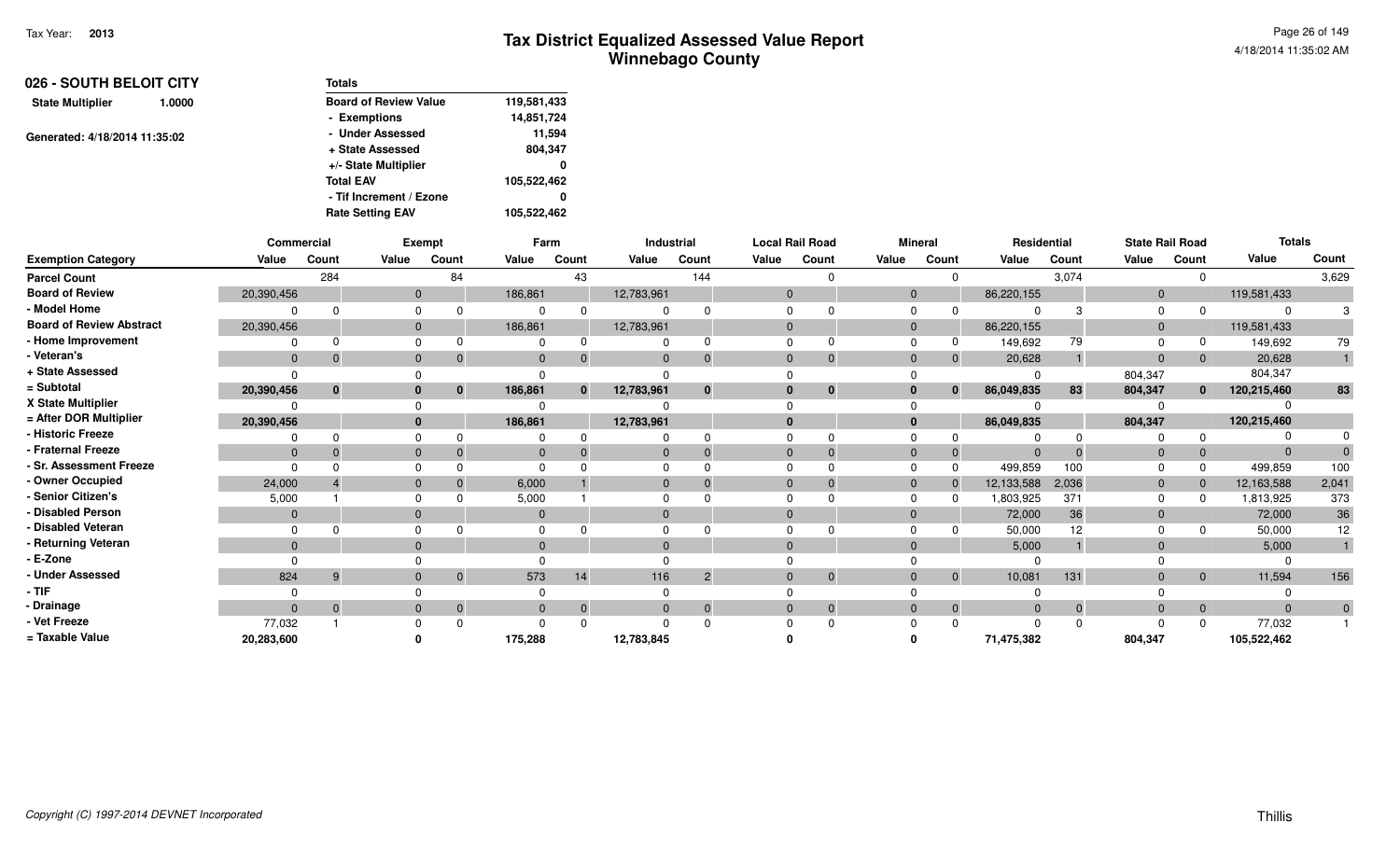| 027 - WINNEBAGO VILLAGE<br>1.0000 | <b>Totals</b>                |            |
|-----------------------------------|------------------------------|------------|
| <b>State Multiplier</b>           | <b>Board of Review Value</b> | 53,541,215 |
|                                   | - Exemptions                 | 7,241,794  |
| Generated: 4/18/2014 11:35:02     | - Under Assessed             | 6,865      |
|                                   | + State Assessed             | 0          |
|                                   | +/- State Multiplier         | 0          |
|                                   | <b>Total EAV</b>             | 46,292,556 |
|                                   | - Tif Increment / Ezone      | 0          |
|                                   | <b>Rate Setting EAV</b>      | 46.292.556 |

|                                 | Commercial   |          |       | Exempt         |          | Farm           |          | Industrial  |          | <b>Local Rail Road</b> |                | <b>Mineral</b> | Residential |       |              | <b>State Rail Road</b> | <b>Totals</b> |                |
|---------------------------------|--------------|----------|-------|----------------|----------|----------------|----------|-------------|----------|------------------------|----------------|----------------|-------------|-------|--------------|------------------------|---------------|----------------|
| <b>Exemption Category</b>       | Value        | Count    | Value | Count          | Value    | Count          | Value    | Count       | Value    | Count                  | Value          | Count          | Value       | Count | Value        | Count                  | Value         | Count          |
| <b>Parcel Count</b>             |              | 57       |       | 40             |          | 30             |          |             |          |                        |                |                |             | 1,274 |              | $\Omega$               |               | 1,409          |
| <b>Board of Review</b>          | 4,933,573    |          | 0     |                | 156,990  |                | 678,222  |             | $\Omega$ |                        | $\mathbf{0}$   |                | 47,772,430  |       | $\mathbf{0}$ |                        | 53,541,215    |                |
| - Model Home                    |              |          |       | <sup>0</sup>   |          |                |          |             |          |                        |                |                | $\Omega$    |       | $\Omega$     |                        |               |                |
| <b>Board of Review Abstract</b> | 4,933,573    |          |       |                | 156,990  |                | 678,222  |             |          |                        | $\overline{0}$ |                | 47,772,430  |       | $\mathbf 0$  |                        | 53,541,215    |                |
| - Home Improvement              |              |          |       |                |          |                |          |             |          |                        |                |                | 145,405     | 38    |              |                        | 145,405       | 38             |
| - Veteran's                     | $\mathbf{0}$ |          |       | $\overline{0}$ | $\Omega$ |                | $\Omega$ |             | $\Omega$ | $\Omega$               | $\Omega$       |                | $\Omega$    |       | $\Omega$     | $\mathbf{0}$           | $\Omega$      |                |
| + State Assessed                | n            |          |       |                |          |                |          |             |          |                        |                |                | $\Omega$    |       |              |                        |               |                |
| = Subtotal                      | 4,933,573    | $\bf{0}$ |       | $\bf{0}$       | 156,990  | $\bf{0}$       | 678,222  | $\bf{0}$    |          | $\bf{0}$               |                |                | 47,627,025  | 38    | 0            | $\mathbf{0}$           | 53,395,810    | 38             |
| X State Multiplier              |              |          |       |                |          |                |          |             |          |                        |                |                |             |       |              |                        |               |                |
| = After DOR Multiplier          | 4,933,573    |          |       |                | 156,990  |                | 678,222  |             |          |                        | $\mathbf{0}$   |                | 47,627,025  |       |              |                        | 53,395,810    |                |
| - Historic Freeze               |              |          |       |                |          |                |          |             |          |                        |                |                |             |       |              |                        |               |                |
| - Fraternal Freeze              | 12,956       |          |       | $\Omega$       |          |                | $\Omega$ |             | $\Omega$ | $\Omega$               | $\Omega$       |                | $\Omega$    |       |              | $\mathbf{0}$           | 12,956        |                |
| - Sr. Assessment Freeze         |              |          |       |                |          |                |          |             |          |                        |                |                | 334,176     | 56    |              | <sup>0</sup>           | 334,176       | 56             |
| - Owner Occupied                | $\Omega$     |          |       | $\Omega$       | 6,000    |                |          |             |          |                        | $\Omega$       |                | 5,690,545   | 949   | $\mathbf{0}$ | $\mathbf{0}$           | 5,696,545     | 950            |
| - Senior Citizen's              |              |          |       |                |          |                |          |             |          |                        |                |                | 985,712     | 199   |              |                        | 985,712       | 199            |
| - Disabled Person               | $\Omega$     |          |       |                |          |                | $\Omega$ |             |          |                        | $\Omega$       |                | 32,000      | 16    |              |                        | 32,000        | 16             |
| - Disabled Veteran              |              |          |       |                |          |                |          |             |          |                        |                |                | 35,000      |       |              |                        | 35,000        |                |
| - Returning Veteran             | $\Omega$     |          |       |                |          |                | $\Omega$ |             |          |                        | $\Omega$       |                | $\Omega$    |       |              |                        | $\Omega$      | $\overline{0}$ |
| - E-Zone                        |              |          |       |                |          |                |          |             |          |                        |                |                |             |       |              |                        |               |                |
| - Under Assessed                | $\Omega$     | $\Omega$ |       | $\overline{0}$ | 36       | $\overline{2}$ | $\Omega$ | $\Omega$    | $\Omega$ | $\Omega$               | $\Omega$       | $\mathbf{0}$   | 6,829       | 74    | $\Omega$     | $\mathbf{0}$           | 6,865         | 76             |
| - TIF                           |              |          |       |                |          |                |          |             |          |                        |                |                |             |       |              |                        |               |                |
| - Drainage                      | $\mathbf{0}$ |          |       | $\overline{0}$ |          | $\mathbf 0$    | $\Omega$ | $\mathbf 0$ | $\Omega$ | $\mathbf{0}$           | $\Omega$       |                | $\Omega$    |       | $\Omega$     | $\mathbf{0}$           | $\mathbf{0}$  | $\mathbf{0}$   |
| - Vet Freeze                    |              |          |       |                |          |                |          |             |          |                        |                |                | $\Omega$    |       |              |                        | $\Omega$      | $\mathbf{0}$   |
| = Taxable Value                 | 4,920,617    |          |       |                | 150,954  |                | 678,222  |             |          |                        |                |                | 40,542,763  |       |              |                        | 46,292,556    |                |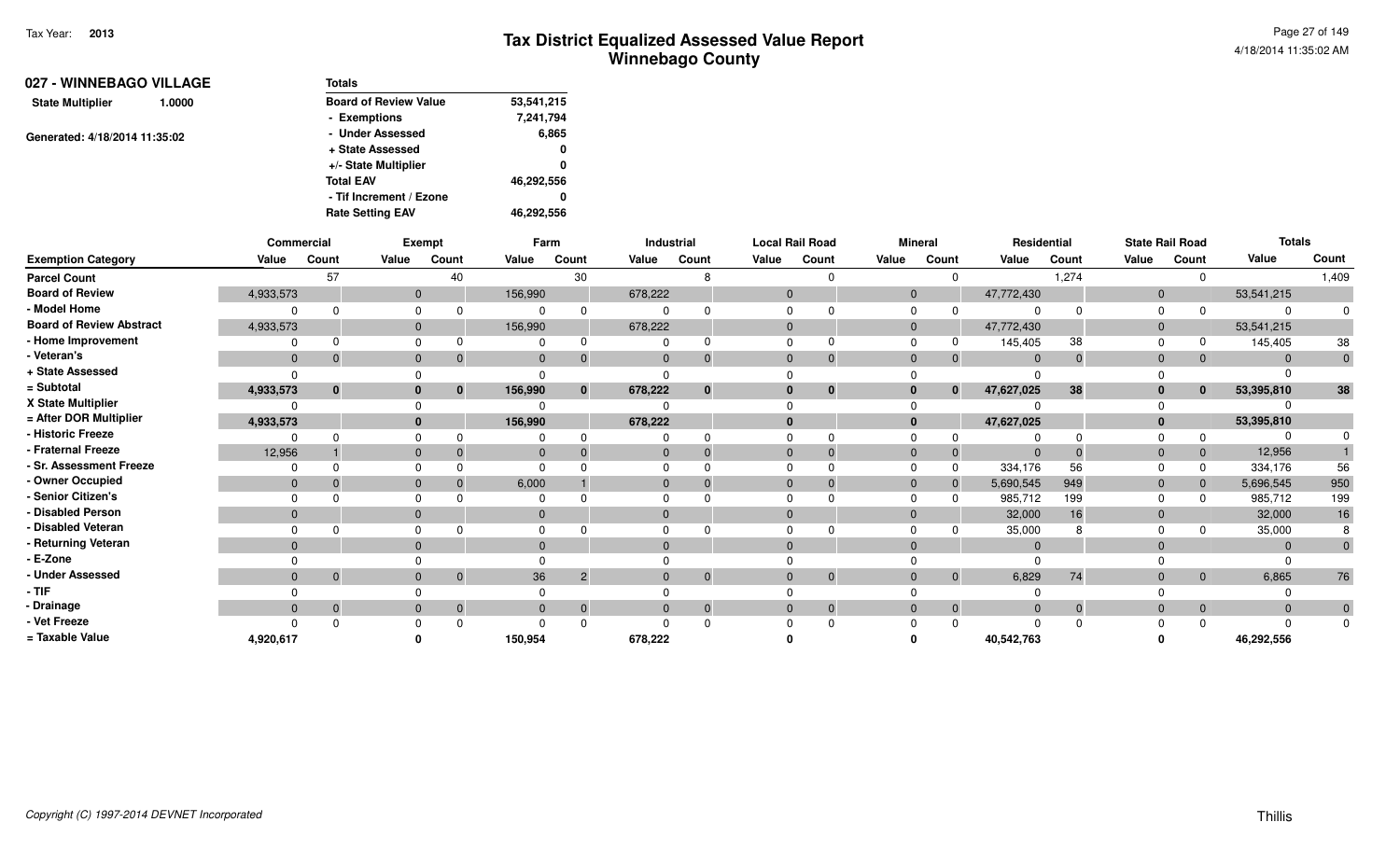|                         | 030 - BLACKHAWK FIRE<br>1.0000<br>Generated: 4/18/2014 11:35:02 | <b>Totals</b>                |            |  |  |  |  |  |  |  |
|-------------------------|-----------------------------------------------------------------|------------------------------|------------|--|--|--|--|--|--|--|
| <b>State Multiplier</b> |                                                                 | <b>Board of Review Value</b> | 52,190,829 |  |  |  |  |  |  |  |
|                         |                                                                 | - Exemptions                 | 8,885,774  |  |  |  |  |  |  |  |
|                         |                                                                 | - Under Assessed             | 4,965      |  |  |  |  |  |  |  |
|                         |                                                                 | + State Assessed             | 169,535    |  |  |  |  |  |  |  |
|                         |                                                                 | +/- State Multiplier         | 0          |  |  |  |  |  |  |  |
|                         |                                                                 | <b>Total EAV</b>             | 43,469,625 |  |  |  |  |  |  |  |
|                         |                                                                 | - Tif Increment / Ezone      | 0          |  |  |  |  |  |  |  |
|                         |                                                                 | <b>Rate Setting EAV</b>      | 43,469,625 |  |  |  |  |  |  |  |

|                                 | Commercial   |              |              | <b>Exempt</b> | Farm         |          |           | Industrial   |          | <b>Local Rail Road</b> |                | <b>Mineral</b> | Residential |       | <b>State Rail Road</b> |                | <b>Totals</b>  |                |
|---------------------------------|--------------|--------------|--------------|---------------|--------------|----------|-----------|--------------|----------|------------------------|----------------|----------------|-------------|-------|------------------------|----------------|----------------|----------------|
| <b>Exemption Category</b>       | Value        | Count        | Value        | Count         | Value        | Count    | Value     | Count        | Value    | Count                  | Value          | Count          | Value       | Count | Value                  | Count          | Value          | Count          |
| <b>Parcel Count</b>             |              | 51           |              | 46            |              | 187      |           | 19           |          |                        |                |                |             | 1,901 |                        | $\Omega$       |                | 2,204          |
| <b>Board of Review</b>          | 2,122,482    |              | $\mathbf{0}$ |               | 3,573,302    |          | 1,131,243 |              | $\Omega$ |                        | $\overline{0}$ |                | 45,363,802  |       | $\mathbf{0}$           |                | 52,190,829     |                |
| - Model Home                    |              |              |              |               |              |          |           |              |          |                        | $\Omega$       |                | $\Omega$    |       | $\Omega$               |                | $\Omega$       |                |
| <b>Board of Review Abstract</b> | 2,122,482    |              | $\Omega$     |               | 3,573,302    |          | 1,131,243 |              | $\Omega$ |                        | $\overline{0}$ |                | 45,363,802  |       | $\mathbf 0$            |                | 52,190,829     |                |
| - Home Improvement              |              |              |              |               | 522          |          |           |              |          |                        | $\Omega$       |                | 161,208     |       |                        |                | 161,730        | 49             |
| - Veteran's                     | $\mathbf{0}$ | $\Omega$     |              | $\Omega$      | $\mathbf{0}$ |          | $\Omega$  | $\mathbf{0}$ | $\Omega$ | $\Omega$               | $\Omega$       |                | $\Omega$    |       | $\Omega$               | $\overline{0}$ | $\overline{0}$ | $\mathbf{0}$   |
| + State Assessed                |              |              |              |               |              |          |           |              |          |                        |                |                | $\Omega$    |       | 169,535                |                | 169,535        |                |
| = Subtotal                      | 2,122,482    | $\mathbf{0}$ |              | $\bf{0}$      | 3,572,780    |          | 1,131,243 | $\bf{0}$     |          | $\bf{0}$               | 0              |                | 45,202,594  | 48    | 169,535                | $\mathbf{0}$   | 52,198,634     | 49             |
| X State Multiplier              |              |              |              |               |              |          |           |              |          |                        |                |                |             |       |                        |                |                |                |
| = After DOR Multiplier          | 2,122,482    |              |              |               | 3,572,780    |          | 1,131,243 |              |          |                        | $\mathbf{0}$   |                | 45,202,594  |       | 169,535                |                | 52,198,634     |                |
| - Historic Freeze               |              | ŋ            |              |               |              |          |           |              |          |                        |                |                | $\Omega$    |       |                        |                |                |                |
| - Fraternal Freeze              | $\Omega$     |              |              |               | $\mathbf{0}$ |          |           |              | $\Omega$ | $\Omega$               | $\Omega$       |                | $\Omega$    |       |                        | $\mathbf{0}$   | $\Omega$       |                |
| - Sr. Assessment Freeze         |              |              |              |               | 6,373        |          |           |              |          |                        |                |                | 758,617     | 99    |                        |                | 764,990        | 100            |
| - Owner Occupied                | 18,000       |              |              |               | 204,000      | 34       | 6,000     |              |          |                        | $\overline{0}$ |                | 6,089,200   | 1,030 | $\mathbf{0}$           |                | 6,317,200      | 1,068          |
| - Senior Citizen's              | 5,000        |              |              |               | 60,000       | 12       | 5,000     |              |          |                        | $\Omega$       |                | 1,458,477   | 296   |                        |                | 1,528,477      | 310            |
| - Disabled Person               | $\Omega$     |              |              |               | $\Omega$     |          | $\Omega$  |              |          |                        | $\Omega$       |                | 83,377      | 42    |                        |                | 83,377         | 42             |
| - Disabled Veteran              |              |              |              |               |              |          |           |              |          |                        |                |                | 30,000      |       |                        |                | 30,000         |                |
| - Returning Veteran             | $\Omega$     |              | $\Omega$     |               | $\Omega$     |          | $\Omega$  |              | $\Omega$ |                        | $\Omega$       |                | $\Omega$    |       |                        |                | $\Omega$       | $\overline{0}$ |
| - E-Zone                        |              |              |              |               |              |          |           |              |          |                        |                |                |             |       |                        |                |                |                |
| - Under Assessed                | $\Omega$     | $\Omega$     |              | $\Omega$      | 1,049        | 17       |           | $\mathbf 0$  | $\Omega$ | $\Omega$               | $\Omega$       |                | 3,916       | 35    |                        | $\mathbf{0}$   | 4,965          | 52             |
| - TIF                           |              |              |              |               |              |          |           |              |          |                        |                |                |             |       |                        |                |                |                |
| - Drainage                      | $\mathbf{0}$ | $\mathbf{0}$ |              | $\Omega$      | $\Omega$     | $\Omega$ | $\Omega$  | $\mathbf 0$  |          | $\Omega$               | $\Omega$       |                | $\Omega$    |       | $\Omega$               | $\mathbf{0}$   | $\Omega$       | $\mathbf{0}$   |
| - Vet Freeze                    |              | ŋ            |              |               |              |          |           |              |          | $\Omega$               |                |                | $\Omega$    |       |                        |                | $\Omega$       | $\Omega$       |
| = Taxable Value                 | 2,099,482    |              |              |               | 3,301,358    |          | 1,120,243 |              |          |                        |                |                | 36,779,007  |       | 169,535                |                | 43,469,625     |                |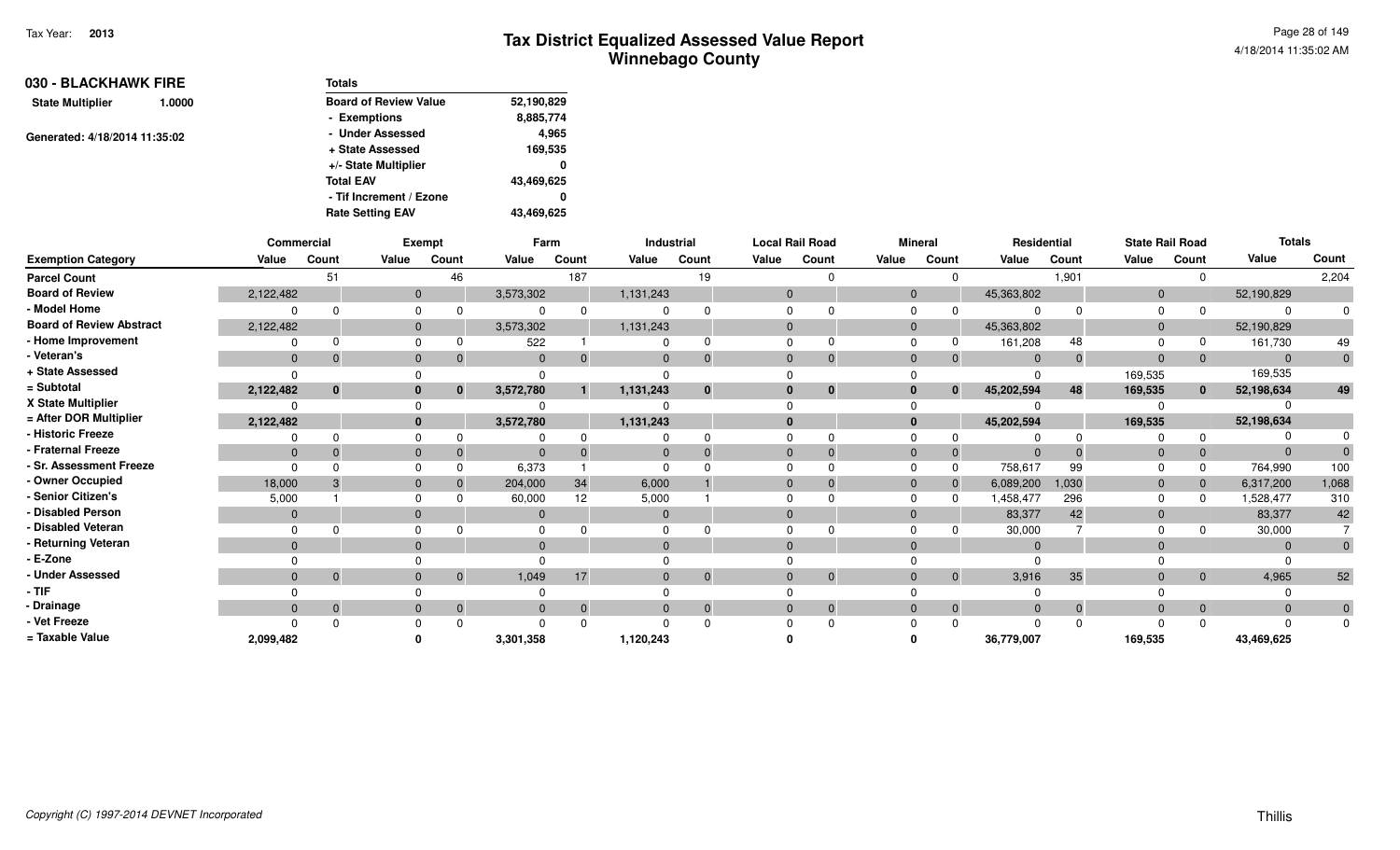| Totals                       |             |
|------------------------------|-------------|
| <b>Board of Review Value</b> | 366,786,203 |
| - Exemptions                 | 54,952,605  |
| - Under Assessed             | 6,852       |
| + State Assessed             | 579,802     |
| +/- State Multiplier         | 0           |
| <b>Total EAV</b>             | 312,406,548 |
| - Tif Increment / Ezone      | 26.916      |
| <b>Rate Setting EAV</b>      | 312,379,632 |
|                              |             |

|                                 | Commercial     |                |          | <b>Exempt</b>              |                | Farm     |                | <b>Industrial</b> |              | <b>Local Rail Road</b> |                | <b>Mineral</b> | Residential |                |              | <b>State Rail Road</b> | <b>Totals</b>  |              |
|---------------------------------|----------------|----------------|----------|----------------------------|----------------|----------|----------------|-------------------|--------------|------------------------|----------------|----------------|-------------|----------------|--------------|------------------------|----------------|--------------|
| <b>Exemption Category</b>       | Value          | Count          | Value    | Count                      | Value          | Count    | Value          | Count             | Value        | Count                  | Value          | Count          | Value       | Count          | Value        | Count                  | Value          | Count        |
| <b>Parcel Count</b>             |                | 235            |          | 186                        |                | 278      |                | 42                |              |                        |                | $\Omega$       |             | 7,607          |              | $\Omega$               |                | 8,348        |
| <b>Board of Review</b>          | 50,580,663     |                |          | $\mathbf 0$                | 5,083,469      |          | 4,322,978      |                   | $\mathbf{0}$ |                        | $\overline{0}$ |                | 306,799,093 |                | $\mathbf{0}$ |                        | 366,786,203    |              |
| - Model Home                    | $\Omega$       |                |          | $\Omega$                   |                | $\Omega$ | $\Omega$       |                   | $\Omega$     |                        | $\Omega$       |                |             |                | 0            |                        |                |              |
| <b>Board of Review Abstract</b> | 50,580,663     |                |          | $\overline{0}$             | 5,083,469      |          | 4,322,978      |                   | $\Omega$     |                        | $\overline{0}$ |                | 306,799,093 |                | $\mathbf{0}$ |                        | 366,786,203    |              |
| - Home Improvement              | $\Omega$       |                |          | $\Omega$                   | 24,884         |          | 0              |                   |              |                        |                |                | 603,220     | 242            | 0            |                        | 628,104        | 246          |
| - Veteran's                     | $\overline{0}$ | $\Omega$       |          | $\mathbf{0}$               | $\Omega$       | $\Omega$ | $\mathbf{0}$   | $\Omega$          | $\Omega$     |                        | $\mathbf{0}$   |                | $\Omega$    | $\overline{0}$ | $\mathbf{0}$ | $\overline{0}$         | $\overline{0}$ | $\mathbf{0}$ |
| + State Assessed                | $\Omega$       |                |          | $\Omega$                   |                |          |                |                   |              |                        |                |                |             |                | 579,802      |                        | 579,802        |              |
| = Subtotal                      | 50,580,663     | $\bf{0}$       |          | $\mathbf{0}$               | 5,058,585      | 4        | 4,322,978      | $\bf{0}$          | $\bf{0}$     | $\bf{0}$               |                | $\bf{0}$       | 306,195,873 | 243            | 579,802      | $\mathbf{0}$           | 366,737,901    | 247          |
| X State Multiplier              |                |                |          | $\mathbf 0$                |                |          |                |                   |              |                        |                |                |             |                |              |                        |                |              |
| = After DOR Multiplier          | 50,580,663     |                |          | $\mathbf{0}$               | 5,058,585      |          | 4,322,978      |                   | $\mathbf{0}$ |                        | $\mathbf{0}$   |                | 306,195,873 |                | 579,802      |                        | 366,737,901    |              |
| - Historic Freeze               | $\Omega$       |                |          | $\Omega$                   |                | $\Omega$ | $\Omega$       |                   |              |                        |                |                |             | O              |              |                        |                | $\Omega$     |
| - Fraternal Freeze              | 392,585        |                |          | $\mathbf 0$                | $\Omega$       | $\Omega$ | $\overline{0}$ |                   | $\mathbf{0}$ |                        | $\mathbf{0}$   |                | $\Omega$    |                | $\mathbf{0}$ |                        | 392,585        |              |
| - Sr. Assessment Freeze         | $\Omega$       |                |          | $\Omega$                   | 35,107         |          | $\Omega$       |                   |              |                        |                |                | 2,672,854   | 443            |              | $\Omega$               | 2,707,961      | 448          |
| - Owner Occupied                | 12,000         |                |          | $\mathbf 0$                | 300,000        | 50       | $\mathbf{0}$   |                   | $\mathbf{0}$ |                        | $\mathbf{0}$   |                | 39,284,406  | 6,556          | $\mathbf{0}$ | $\mathbf{0}$           | 39,596,406     | 6,608        |
| - Senior Citizen's              | 5,000          |                |          | $\Omega$                   | 100,000        | 20       | $\Omega$       |                   |              |                        | $\Omega$       |                | 11,051,549  | 2,216          | 0            | $\Omega$               | 11,156,549     | 2,237        |
| - Disabled Person               | $\Omega$       |                |          | $\mathbf{0}$               | $\mathbf{0}$   |          | $\mathbf{0}$   |                   | $\Omega$     |                        | $\mathbf{0}$   |                | 296,000     | 148            | $\mathbf{0}$ |                        | 296,000        | 148          |
| - Disabled Veteran              | $\Omega$       |                | $\Omega$ |                            |                |          | $\Omega$       |                   |              |                        | $\Omega$       |                | 175,000     | 38             |              |                        | 175,000        | 38           |
| - Returning Veteran             | $\Omega$       |                |          | $\mathbf{0}$               | $\Omega$       |          | $\mathbf{0}$   |                   | $\Omega$     |                        | $\Omega$       |                | $\Omega$    |                | $\Omega$     |                        | $\Omega$       | $\mathbf{0}$ |
| - E-Zone                        |                |                |          |                            |                |          |                |                   |              |                        |                |                |             |                |              |                        |                |              |
| - Under Assessed                | 248            | 3              |          | $\overline{0}$<br>$\Omega$ | 1,242          | 20       | $\mathbf{0}$   | $\Omega$          | $\Omega$     | $\Omega$               | $\Omega$       | $\mathbf{0}$   | 5,362       | 60             | $\Omega$     | $\overline{0}$         | 6,852          | 83           |
| - TIF                           | 8,384          |                |          | 0                          | 18,532         |          | $\Omega$       |                   |              |                        |                |                |             |                |              |                        | 26,916         |              |
| - Drainage                      | $\Omega$       | $\overline{0}$ |          | $\mathbf{0}$               | $\overline{0}$ | $\Omega$ | $\mathbf{0}$   | $\mathbf{0}$      | $\mathbf{0}$ | 0                      | $\mathbf{0}$   |                | $\Omega$    | $\mathbf{0}$   | $\mathbf{0}$ | $\overline{0}$         | $\Omega$       | $\mathbf{0}$ |
| - Vet Freeze                    | $\Omega$       |                |          | $\Omega$                   | O              | $\Omega$ | $\Omega$       |                   |              |                        |                |                |             | $\Omega$       |              |                        |                | $\Omega$     |
| = Taxable Value                 | 50,162,446     |                |          |                            | 4,603,704      |          | 4,322,978      |                   |              |                        |                |                | 252,710,702 |                | 579,802      |                        | 312,379,632    |              |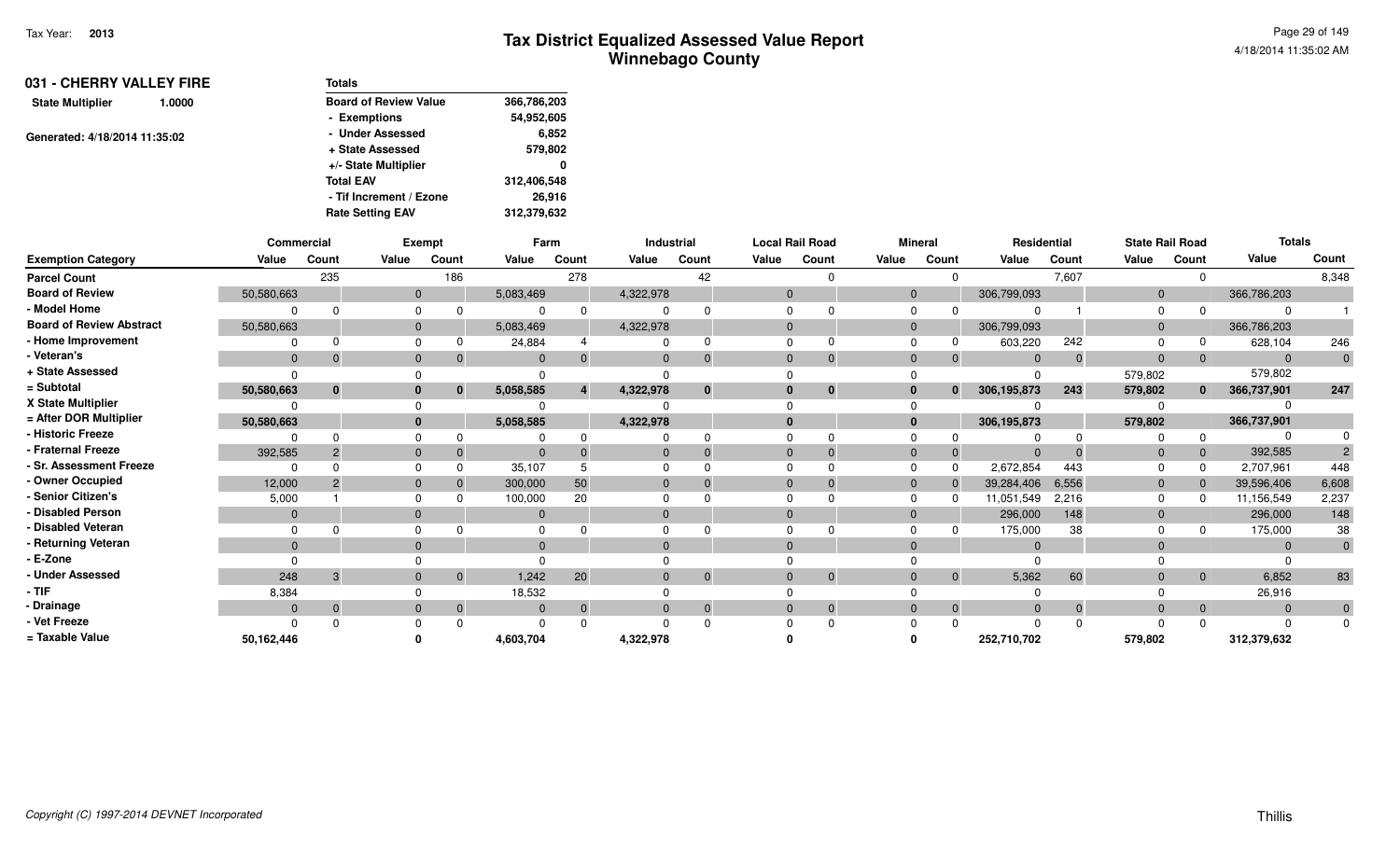| $033 - FIRE$ 1                    | <b>Totals</b>                               |
|-----------------------------------|---------------------------------------------|
| <b>State Multiplier</b><br>1.0000 | <b>Board of Review Value</b><br>116,100,519 |
|                                   | 14,496,496<br>- Exemptions                  |
| Generated: 4/18/2014 11:35:02     | - Under Assessed<br>10,630                  |
|                                   | + State Assessed<br>0                       |
|                                   | +/- State Multiplier<br>0                   |
|                                   | <b>Total EAV</b><br>101,593,393             |
|                                   | - Tif Increment / Ezone<br>325,989          |
|                                   | 101,267,404<br><b>Rate Setting EAV</b>      |

|                                 |                | Commercial |              | <b>Exempt</b> |              | Farm     |              | <b>Industrial</b> |          | <b>Local Rail Road</b> |       | <b>Mineral</b> |                | Residential  |              |       | <b>State Rail Road</b>         | <b>Totals</b> |              |
|---------------------------------|----------------|------------|--------------|---------------|--------------|----------|--------------|-------------------|----------|------------------------|-------|----------------|----------------|--------------|--------------|-------|--------------------------------|---------------|--------------|
| <b>Exemption Category</b>       | Value          | Count      | Value        | Count         | Value        | Count    | Value        | Count             | Value    | Count                  | Value | Count          |                | Value        | Count        | Value | Count                          | Value         | Count        |
| <b>Parcel Count</b>             |                | 113        |              | 106           |              | 1,312    |              | 18                |          |                        |       |                | 0              |              | 2,730        |       | $\Omega$                       |               | 4,279        |
| <b>Board of Review</b>          | 5,363,535      |            | $\mathbf 0$  |               | 24,841,670   |          | 309,505      |                   | $\Omega$ |                        |       | $\mathbf 0$    |                | 85,585,809   |              |       | $\mathbf{0}$                   | 116,100,519   |              |
| - Model Home                    |                | $\Omega$   | $\mathbf 0$  | $\Omega$      | $\Omega$     |          |              |                   |          |                        |       | $\Omega$       |                | $\Omega$     |              |       | 0                              |               | $\Omega$     |
| <b>Board of Review Abstract</b> | 5,363,535      |            | $\mathbf 0$  |               | 24,841,670   |          | 309,505      |                   |          |                        |       | $\mathbf{0}$   |                | 85,585,809   |              |       | $\mathbf{0}$                   | 116,100,519   |              |
| - Home Improvement              |                |            | $\Omega$     |               | 17,197       | З        |              |                   |          |                        |       | $\Omega$       |                | 145,558      | 23           |       |                                | 162,755       | 26           |
| - Veteran's                     | $\mathbf{0}$   | $\Omega$   | $\mathbf{0}$ | $\Omega$      | $\mathbf{0}$ | $\Omega$ | $\Omega$     |                   | $\Omega$ |                        |       | $\mathbf{0}$   | $\Omega$       | $\mathbf{0}$ | $\Omega$     |       | $\overline{0}$<br>$\mathbf{0}$ | $\Omega$      | $\mathbf{0}$ |
| + State Assessed                | U              |            |              |               | $\Omega$     |          |              |                   |          |                        |       |                |                |              |              |       |                                |               |              |
| = Subtotal                      | 5,363,535      | $\bf{0}$   | $\mathbf{0}$ | $\bf{0}$      | 24,824,473   | 3        | 309,505      | $\bf{0}$          |          | $\bf{0}$               |       | $\bf{0}$       | $\bf{0}$       | 85,440,251   | 23           |       | $\mathbf{0}$                   | 115,937,764   | 26           |
| X State Multiplier              |                |            | $\Omega$     |               |              |          |              |                   |          |                        |       | $\Omega$       |                |              |              |       |                                |               |              |
| = After DOR Multiplier          | 5,363,535      |            | $\mathbf{0}$ |               | 24,824,473   |          | 309,505      |                   |          |                        |       | $\mathbf{0}$   |                | 85,440,251   |              |       | $\bf{0}$                       | 115,937,764   |              |
| - Historic Freeze               |                | $\Omega$   | $\Omega$     |               | $\Omega$     |          |              |                   |          |                        |       |                |                |              |              |       |                                |               |              |
| - Fraternal Freeze              | 26,575         |            | $\mathbf{0}$ | $\Omega$      | $\Omega$     |          | $\mathbf{0}$ |                   |          |                        |       | $\mathbf{0}$   |                | $\Omega$     |              |       | $\mathbf 0$<br>$\mathbf{0}$    | 26,575        |              |
| - Sr. Assessment Freeze         |                |            |              |               | 358,481      | 32       |              |                   |          |                        |       |                |                | 1,042,547    | 94           |       | $\Omega$                       | 1,401,028     | 126          |
| - Owner Occupied                | 18,000         |            | $\mathbf{0}$ | $\Omega$      | 1,768,547    | 295      | $\mathbf{0}$ |                   |          |                        |       | $\mathbf 0$    |                | 8,088,000    | 1,348        |       | $\mathbf{0}$<br>$\mathbf{0}$   | 9,874,547     | 1,646        |
| - Senior Citizen's              | 5,000          |            | $\mathbf 0$  |               | 574,641      | 116      |              |                   |          |                        |       | $\Omega$       |                | 2,291,087    | 460          |       | 0<br>$\Omega$                  | 2,870,728     | 577          |
| - Disabled Person               | $\overline{0}$ |            | $\mathbf{0}$ |               | 12,000       |          | $\mathbf{0}$ |                   | $\Omega$ |                        |       | $\mathbf{0}$   |                | 70,000       | 35           |       | $\Omega$                       | 82,000        | 41           |
| - Disabled Veteran              | 5,000          |            |              |               | 5,000        |          |              |                   |          |                        |       |                |                | 30,000       |              |       |                                | 40,000        | 10           |
| - Returning Veteran             | $\Omega$       |            | $\mathbf{0}$ |               | $\Omega$     |          | $\Omega$     |                   |          |                        |       | $\Omega$       |                | $\Omega$     |              |       | $\Omega$                       | $\Omega$      | $\mathbf{0}$ |
| - E-Zone                        |                |            |              |               |              |          |              |                   |          |                        |       |                |                |              |              |       |                                |               |              |
| <b>Under Assessed</b>           | $\Omega$       | $\Omega$   | $\mathbf{0}$ | $\mathbf{0}$  | 6,351        | 100      | $\Omega$     |                   |          | $\mathbf 0$            |       | $\mathbf{0}$   | $\mathbf{0}$   | 4,279        | 100          |       | $\overline{0}$<br>$\mathbf{0}$ | 10,630        | 200          |
| - TIF                           | 214,880        |            |              |               | $\Omega$     |          | 46,129       |                   |          |                        |       |                |                | 64,980       |              |       |                                | 325,989       |              |
| - Drainage                      | $\mathbf{0}$   | $\Omega$   | $\mathbf{0}$ | $\mathbf{0}$  | $\mathbf 0$  | $\Omega$ | $\mathbf{0}$ | $\Omega$          | $\Omega$ | $\Omega$               |       | $\mathbf 0$    | $\overline{0}$ | $\Omega$     | $\mathbf{0}$ |       | $\mathbf{0}$<br>$\mathbf{0}$   | $\Omega$      | $\Omega$     |
| - Vet Freeze                    | 38,863         |            |              | $\Omega$      | $\Omega$     |          |              |                   |          |                        |       |                |                | $\Omega$     |              |       |                                | 38,863        |              |
| = Taxable Value                 | 5,055,217      |            |              |               | 22,099,453   |          | 263,376      |                   |          |                        |       |                |                | 73,849,358   |              |       |                                | 101,267,404   |              |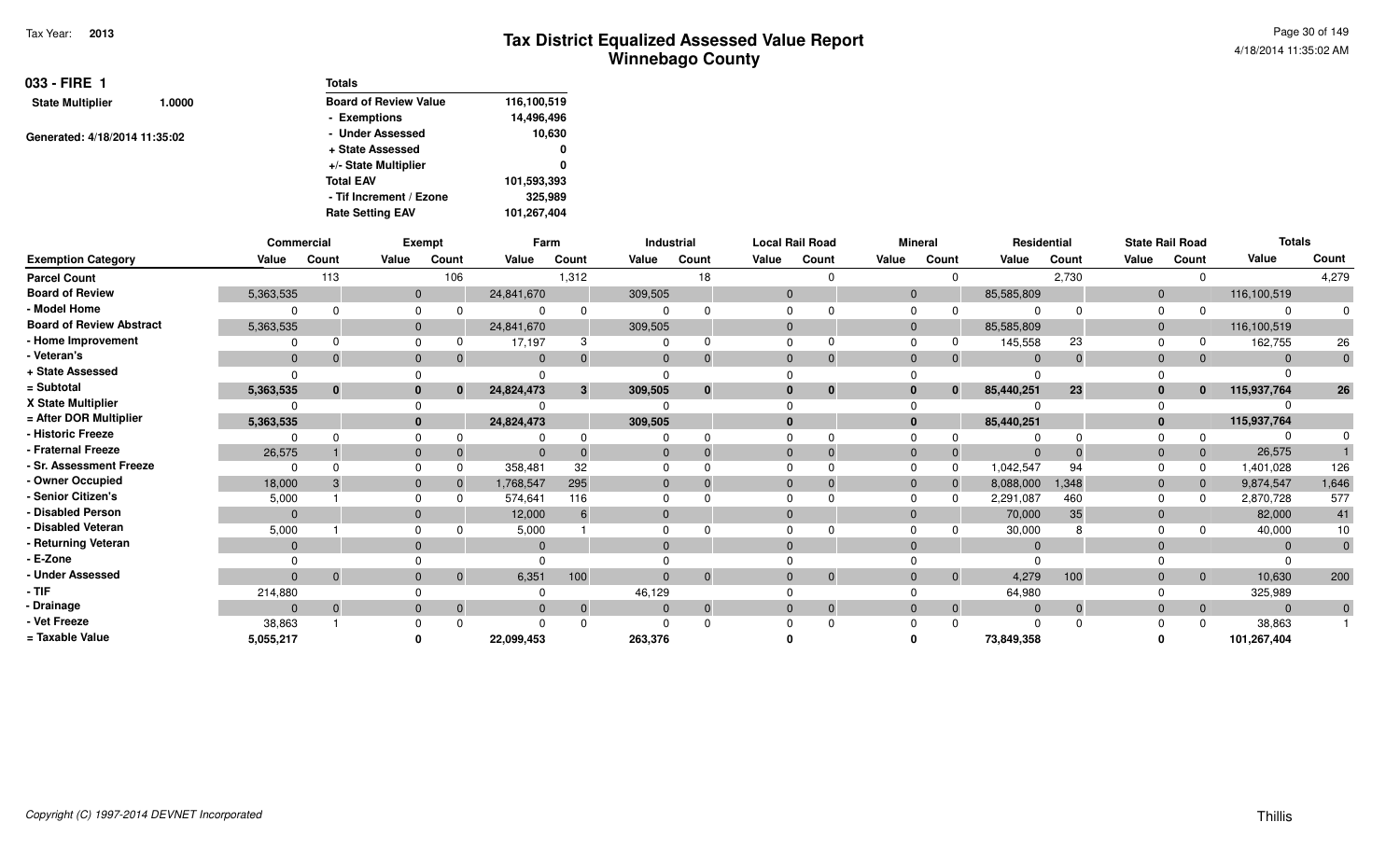| 034 - GERMAN VALLEY FIRE          | <b>Totals</b>                |           |
|-----------------------------------|------------------------------|-----------|
| <b>State Multiplier</b><br>1.0000 | <b>Board of Review Value</b> | 1,367,404 |
|                                   | - Exemptions                 | 89,724    |
| Generated: 4/18/2014 11:35:02     | - Under Assessed             | 0         |
|                                   | + State Assessed             | 0         |
|                                   | +/- State Multiplier         | 0         |
|                                   | <b>Total EAV</b>             | 1,277,680 |
|                                   | - Tif Increment / Ezone      | 0         |
|                                   | <b>Rate Setting EAV</b>      | 1,277,680 |

|                                 |                | Commercial   |       | Exempt                     |                | Farm           |              | Industrial     | <b>Local Rail Road</b> |              |                | <b>Mineral</b> | Residential    |              |              | <b>State Rail Road</b> | <b>Totals</b>  |                 |
|---------------------------------|----------------|--------------|-------|----------------------------|----------------|----------------|--------------|----------------|------------------------|--------------|----------------|----------------|----------------|--------------|--------------|------------------------|----------------|-----------------|
| <b>Exemption Category</b>       | Value          | Count        | Value | Count                      | Value          | Count          | Value        | Count          | Value                  | Count        | Value          | Count          | Value          | Count        | Value        | Count                  | Value          | Count           |
| <b>Parcel Count</b>             |                |              |       |                            |                | 42             |              |                |                        |              |                |                |                |              |              |                        |                | 48              |
| <b>Board of Review</b>          | $\mathbf{0}$   |              |       | $\mathbf{0}$               | 1,171,825      |                | $\mathbf{0}$ |                | $\mathbf 0$            |              | $\overline{0}$ |                | 195,579        |              | $\mathbf 0$  |                        | 1,367,404      |                 |
| - Model Home                    |                |              |       |                            |                |                |              |                |                        |              | $\Omega$       |                | $\Omega$       |              | n            |                        | $\Omega$       |                 |
| <b>Board of Review Abstract</b> | $\mathbf 0$    |              |       | $\mathbf{0}$               | 1,171,825      |                | $\mathbf{0}$ |                | $\mathbf 0$            |              | $\mathbf{0}$   |                | 195,579        |              | $\mathbf{0}$ |                        | 1,367,404      |                 |
| - Home Improvement              | $\Omega$       |              |       |                            |                |                | $\Omega$     |                |                        |              | $\Omega$       |                | $\Omega$       |              |              |                        |                |                 |
| - Veteran's                     | $\mathbf 0$    | $\Omega$     |       | $\mathbf{0}$<br>$\Omega$   | $\mathbf{0}$   |                | $\mathbf{0}$ | $\mathbf{0}$   | $\mathbf{0}$           | $\Omega$     | $\overline{0}$ |                | $\overline{0}$ | 0            | $\mathbf{0}$ | $\overline{0}$         | $\Omega$       |                 |
| + State Assessed                |                |              |       |                            |                |                |              |                |                        |              |                |                | $\Omega$       |              |              |                        |                |                 |
| = Subtotal                      | $\bf{0}$       | $\bf{0}$     |       | $\mathbf 0$                | 1,171,825      | $\bf{0}$       |              | $\bf{0}$       | $\bf{0}$               | $\bf{0}$     | $\mathbf{0}$   | $\mathbf{0}$   | 195,579        | $\mathbf{0}$ | 0            | $\mathbf{0}$           | 1,367,404      | $\bf{0}$        |
| X State Multiplier              |                |              |       |                            |                |                |              |                |                        |              |                |                |                |              |              |                        |                |                 |
| = After DOR Multiplier          | $\bf{0}$       |              |       |                            | 1,171,825      |                |              |                |                        |              | $\bf{0}$       |                | 195,579        |              |              |                        | 1,367,404      |                 |
| - Historic Freeze               |                |              |       |                            |                |                |              |                |                        |              |                |                | $\Omega$       |              |              |                        |                |                 |
| - Fraternal Freeze              | $\mathbf{0}$   |              |       |                            | $\overline{0}$ |                |              |                | $\Omega$               | $\Omega$     | $\overline{0}$ |                | $\mathbf{0}$   |              |              | $\overline{0}$         | $\Omega$       |                 |
| - Sr. Assessment Freeze         |                |              |       |                            | 14,724         |                |              |                |                        |              |                |                | $\Omega$       |              |              | $\Omega$               | 14,724         |                 |
| - Owner Occupied                | $\Omega$       |              |       |                            | 30,000         | 5              |              | $\Omega$       | $\Omega$               | $\Omega$     | $\Omega$       |                | 30,000         |              | $\Omega$     | $\mathbf{0}$           | 60,000         | 10 <sup>1</sup> |
| - Senior Citizen's              |                |              |       |                            | 10,000         |                |              |                |                        |              | $\Omega$       |                | 5,000          |              |              |                        | 15,000         |                 |
| - Disabled Person               | $\overline{0}$ |              |       |                            | $\mathbf{0}$   |                | $\Omega$     |                |                        |              | $\Omega$       |                | $\Omega$       |              |              |                        | $\Omega$       |                 |
| - Disabled Veteran              |                |              |       |                            | 0              |                |              |                |                        |              |                |                | $\Omega$       |              |              |                        | $\Omega$       |                 |
| - Returning Veteran             | $\Omega$       |              |       | $\Omega$                   | $\Omega$       |                | $\Omega$     |                |                        |              | $\Omega$       |                | $\Omega$       |              |              |                        | $\Omega$       |                 |
| - E-Zone                        |                |              |       |                            |                |                |              |                |                        |              |                |                |                |              |              |                        |                |                 |
| - Under Assessed                | $\overline{0}$ | $\mathbf{0}$ |       | $\Omega$                   | $\mathbf{0}$   | $\mathbf{0}$   | $\Omega$     | $\overline{0}$ | $\Omega$               | $\Omega$     | $\overline{0}$ | $\mathbf{0}$   | $\overline{0}$ | $\Omega$     | $\Omega$     | $\overline{0}$         | $\overline{0}$ | $\overline{0}$  |
| $-$ TIF                         |                |              |       |                            |                |                |              |                |                        |              |                |                | $\Omega$       |              |              |                        |                |                 |
| - Drainage                      | $\mathbf{0}$   | $\mathbf 0$  |       | $\Omega$<br>$\overline{0}$ | $\mathbf{0}$   | $\overline{0}$ | $\Omega$     | $\overline{0}$ | $\Omega$               | $\mathbf{0}$ | $\overline{0}$ | $\overline{0}$ | $\mathbf{0}$   | $\Omega$     | $\mathbf{0}$ | $\overline{0}$         | $\mathbf{0}$   | $\overline{0}$  |
| - Vet Freeze                    |                |              |       |                            |                |                |              |                |                        | $\Omega$     |                |                | $\Omega$       |              |              |                        | $\Omega$       | $\mathbf 0$     |
| = Taxable Value                 |                |              |       |                            | 1,117,101      |                |              |                |                        |              |                |                | 160,579        |              |              |                        | 1,277,680      |                 |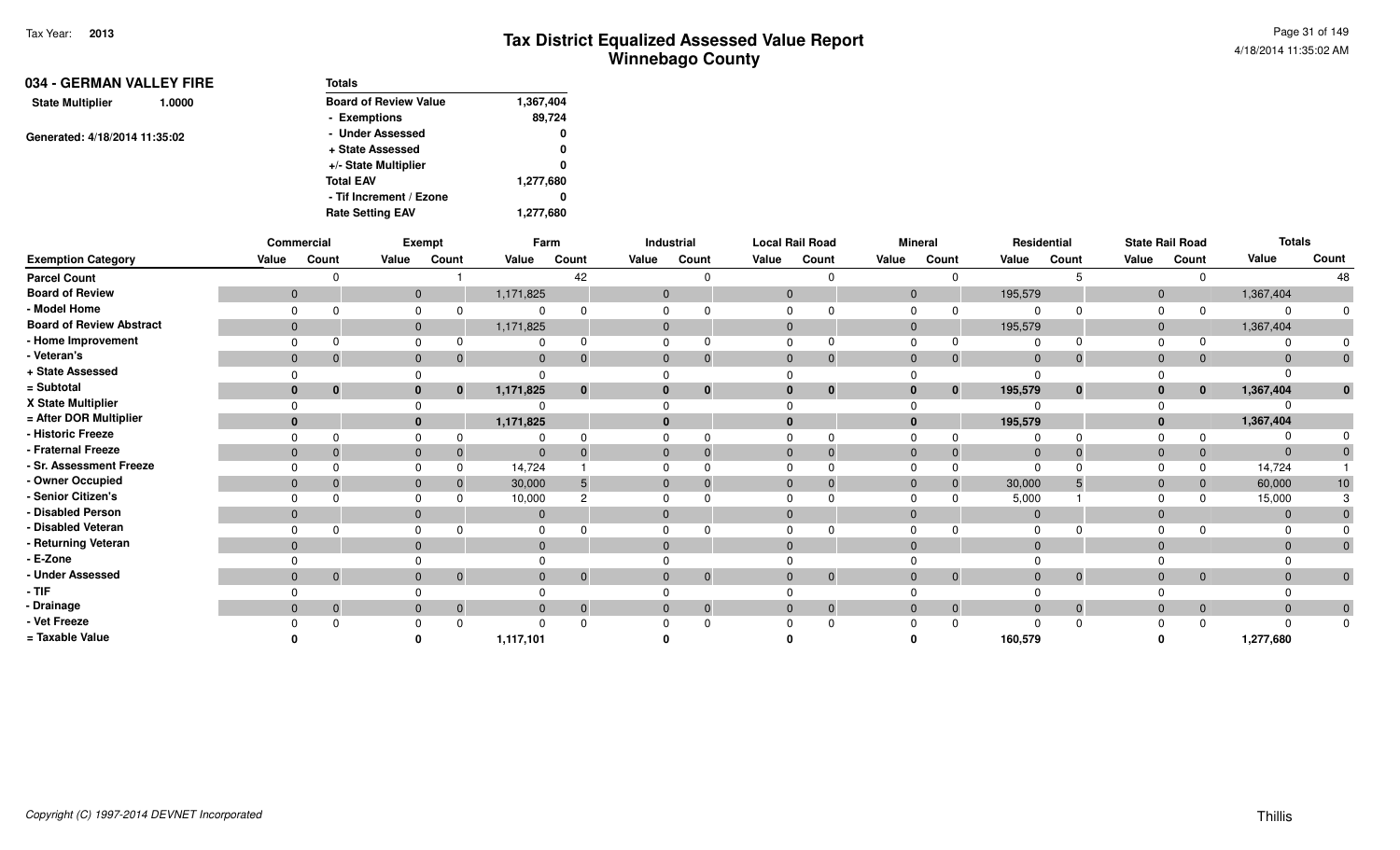| 035 - HARLEM-ROSCOE FIRE<br>1.0000 | <b>Totals</b>                |             |
|------------------------------------|------------------------------|-------------|
| <b>State Multiplier</b>            | <b>Board of Review Value</b> | 706,655,054 |
|                                    | - Exemptions                 | 74,321,688  |
| Generated: 4/18/2014 11:35:02      | - Under Assessed             | 64,953      |
|                                    | + State Assessed             | 278,584     |
|                                    | +/- State Multiplier         | 0           |
|                                    | <b>Total EAV</b>             | 632,546,997 |
|                                    | - Tif Increment / Ezone      | 8,614,378   |
|                                    | <b>Rate Setting EAV</b>      | 623,932,619 |

|                                 | Commercial |          |              | <b>Exempt</b> |           | Farm           |            | Industrial     |              | <b>Local Rail Road</b> |                | <b>Mineral</b> | Residential |               | <b>State Rail Road</b> |                | <b>Totals</b> |                |
|---------------------------------|------------|----------|--------------|---------------|-----------|----------------|------------|----------------|--------------|------------------------|----------------|----------------|-------------|---------------|------------------------|----------------|---------------|----------------|
| <b>Exemption Category</b>       | Value      | Count    | Value        | Count         | Value     | Count          | Value      | Count          | Value        | Count                  | Value          | Count          | Value       | Count         | Value                  | Count          | Value         | Count          |
| <b>Parcel Count</b>             |            | 396      |              | 200           |           | 366            |            | 343            |              |                        |                |                |             | 12,368        |                        | $\Omega$       |               | 13,673         |
| <b>Board of Review</b>          | 85,488,529 |          | $\mathbf{0}$ |               | 7,362,278 |                | 37,730,404 |                | $\mathbf{0}$ |                        | $\overline{0}$ |                | 576,131,569 |               | $\mathbf 0$            |                | 706,712,780   |                |
| - Model Home                    |            |          | $\Omega$     |               |           | $\Omega$       |            |                | $\Omega$     |                        | $\Omega$       |                | 57,726      |               | $\Omega$               |                | 57,726        |                |
| <b>Board of Review Abstract</b> | 85,488,529 |          | $\mathbf{0}$ |               | 7,362,278 |                | 37,730,404 |                | $\Omega$     |                        | $\Omega$       |                | 576,073,843 |               | $\Omega$               |                | 706,655,054   |                |
| - Home Improvement              |            |          | $\Omega$     |               | 23,242    |                |            |                | $\Omega$     |                        | $\Omega$       |                | 1,391,781   | 413           |                        |                | 1,415,023     | 416            |
| - Veteran's                     | $\Omega$   |          | $\Omega$     |               |           | $\overline{0}$ |            | $\Omega$       | $\Omega$     |                        | $\Omega$       | $\mathbf{0}$   | 53,663      |               | $\Omega$               | $\overline{0}$ | 53,663        |                |
| + State Assessed                |            |          |              |               |           |                |            |                |              |                        |                |                |             |               | 278,584                |                | 278,584       |                |
| $=$ Subtotal                    | 85,488,529 | $\bf{0}$ | $\bf{0}$     | $\bf{0}$      | 7,339,036 | $\mathbf{3}$   | 37,730,404 | $\bf{0}$       | $\bf{0}$     | $\bf{0}$               |                |                | 574,628,399 | 418           | 278,584                | $\mathbf{0}$   | 705,464,952   | 421            |
| X State Multiplier              |            |          | $\Omega$     |               |           |                |            |                |              |                        |                |                |             |               |                        |                |               |                |
| = After DOR Multiplier          | 85,488,529 |          | $\mathbf{0}$ |               | 7,339,036 |                | 37,730,404 |                | $\mathbf{0}$ |                        |                |                | 574,628,399 |               | 278,584                |                | 705,464,952   |                |
| - Historic Freeze               |            |          |              |               |           | $\Omega$       |            | $\cap$         |              |                        |                |                |             |               |                        |                |               |                |
| - Fraternal Freeze              | 14,151     |          | $\Omega$     |               | $\Omega$  | $\Omega$       |            |                | $\Omega$     |                        | $\Omega$       |                | $\Omega$    |               | $\Omega$               | $\overline{0}$ | 14,151        |                |
| - Sr. Assessment Freeze         | 1,465      |          |              |               | 26,010    |                |            |                |              |                        | $\Omega$       |                | 2,603,077   | 364           |                        |                | 2,630,552     | 369            |
| - Owner Occupied                | 42,000     |          | $\Omega$     |               | 450,000   | 75             | 6,000      |                | $\Omega$     |                        | $\Omega$       |                | 58,834,221  | 9,808         | $\mathbf 0$            |                | 59,332,221    | 9,891          |
| - Senior Citizen's              | 5,000      |          | $\Omega$     |               | 155,000   | 31             |            |                |              |                        | $\Omega$       |                | 9,997,630   | 2,007         | $\Omega$               |                | 10,157,630    | 2,039          |
| - Disabled Person               | $\Omega$   |          | $\Omega$     |               | 4,000     | $\overline{2}$ |            |                | $\Omega$     |                        | $\Omega$       |                | 358,000     | 179           | $\Omega$               |                | 362,000       | 181            |
| - Disabled Veteran              |            |          |              |               |           |                |            |                |              |                        | ∩              |                | 260,000     | 62            |                        |                | 260,000       | 62             |
| - Returning Veteran             | $\Omega$   |          | $\Omega$     |               | 5,000     |                |            |                | $\Omega$     |                        | $\Omega$       |                | 10,000      | $\mathcal{P}$ |                        |                | 15,000        | $\mathbf{3}$   |
| - E-Zone                        |            |          |              |               |           |                |            |                |              |                        |                |                |             |               |                        |                |               |                |
| - Under Assessed                | 2,147      | 24       | $\Omega$     | $\mathbf{0}$  | 3,276     | 49             | 1,022      | 12             | $\Omega$     | $\Omega$               |                | $\overline{0}$ | 58,508      | 668           | $\Omega$               | $\overline{0}$ | 64,953        | 753            |
| - TIF                           | 8,224,747  |          |              |               | 3,923     |                | 343,521    |                |              |                        |                |                | 42,187      |               |                        |                | 8,614,378     |                |
| - Drainage                      | $\Omega$   |          | $\Omega$     | $\mathbf{0}$  |           | $\overline{0}$ |            | $\overline{0}$ | $\Omega$     | $\Omega$               | $\Omega$       | $\Omega$       | $\Omega$    | $\Omega$      | $\Omega$               | $\overline{0}$ | $\Omega$      | $\overline{0}$ |
| - Vet Freeze                    | 81,448     |          |              |               |           | $\Omega$       |            |                |              |                        |                |                | $\Omega$    |               |                        | $\Omega$       | 81,448        |                |
| = Taxable Value                 | 77,117,571 |          |              |               | 6,691,827 |                | 37,379,861 |                |              |                        |                |                | 502,464,776 |               | 278,584                |                | 623,932,619   |                |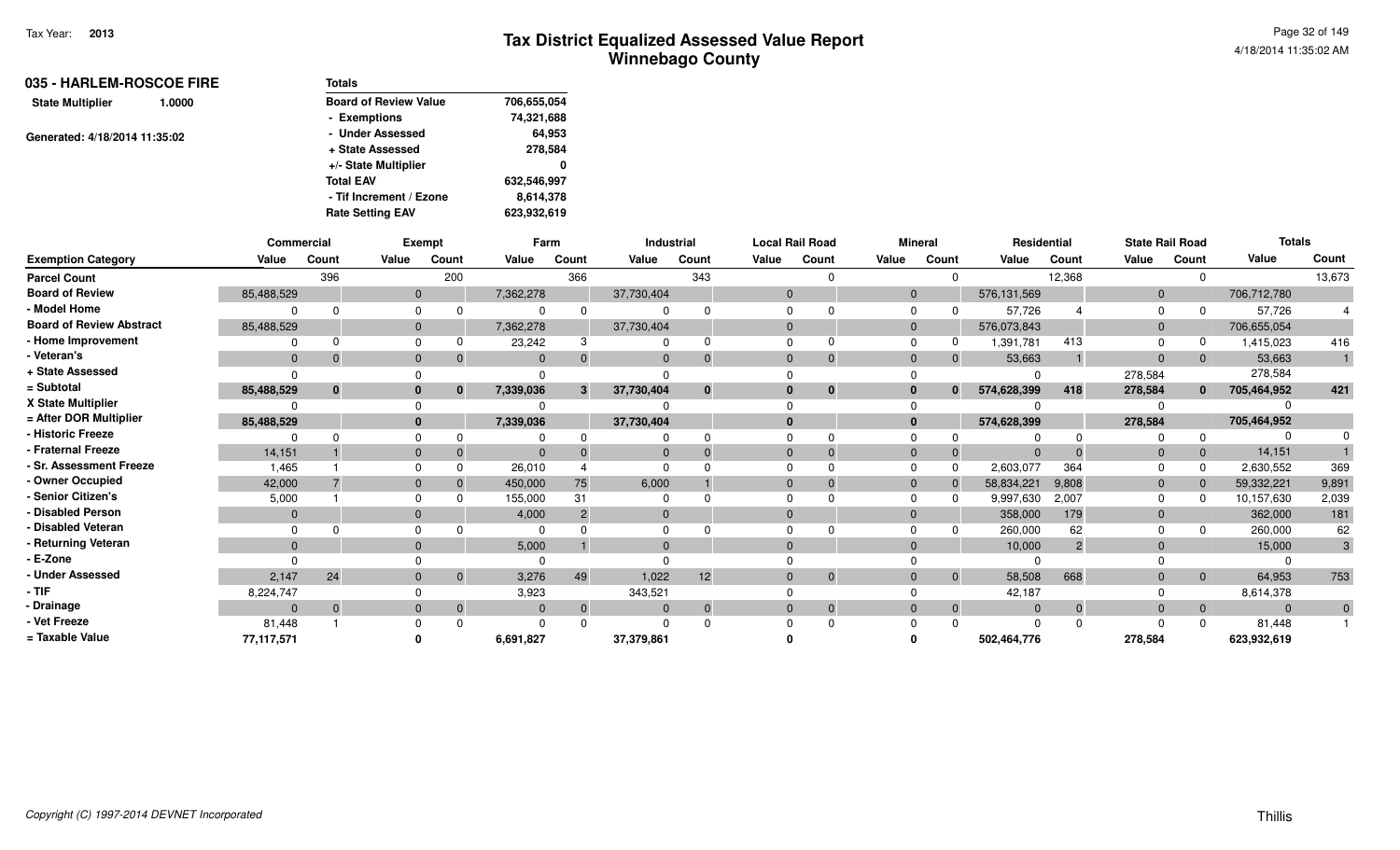| 036 - NEW MILFORD FIRE        |        | <b>Totals</b>                |            |
|-------------------------------|--------|------------------------------|------------|
| <b>State Multiplier</b>       | 1.0000 | <b>Board of Review Value</b> | 44,252,749 |
|                               |        | - Exemptions                 | 7,717,485  |
| Generated: 4/18/2014 11:35:02 |        | - Under Assessed             | 2,625      |
|                               |        | + State Assessed             | 43,474     |
|                               |        | +/- State Multiplier         | 0          |
|                               |        | <b>Total EAV</b>             | 36,576,113 |
|                               |        | - Tif Increment / Ezone      | 23,077     |
|                               |        | <b>Rate Setting EAV</b>      | 36,553,036 |

|                                 | Commercial   |              |              | <b>Exempt</b> |              | Farm  |              | Industrial   |              | <b>Local Rail Road</b> |              | <b>Mineral</b> |              | Residential |              | <b>State Rail Road</b> | <b>Totals</b>  |              |
|---------------------------------|--------------|--------------|--------------|---------------|--------------|-------|--------------|--------------|--------------|------------------------|--------------|----------------|--------------|-------------|--------------|------------------------|----------------|--------------|
| <b>Exemption Category</b>       | Value        | Count        | Value        | Count         | Value        | Count | Value        | Count        | Value        | Count                  | Value        | Count          | Value        | Count       | Value        | Count                  | Value          | Count        |
| <b>Parcel Count</b>             |              | 41           |              | 31            |              | 116   |              | 37           |              |                        |              |                |              | 1,410       |              | $\Omega$               |                | 1,635        |
| <b>Board of Review</b>          | 2,292,692    |              | $\mathbf 0$  |               | 2,031,107    |       | 1,937,094    |              | $\mathbf{0}$ |                        | $\mathbf{0}$ |                | 37,991,856   |             | $\mathbf{0}$ |                        | 44,252,749     |              |
| - Model Home                    |              |              | $\Omega$     |               |              |       |              |              | $\Omega$     |                        | $\Omega$     |                |              |             |              |                        |                | $\Omega$     |
| <b>Board of Review Abstract</b> | 2,292,692    |              | $\mathbf{0}$ |               | 2,031,107    |       | 1,937,094    |              | $\mathbf{0}$ |                        | $\mathbf{0}$ |                | 37,991,856   |             | $\mathbf{0}$ |                        | 44,252,749     |              |
| - Home Improvement              |              |              |              |               | 1,434        |       |              |              |              |                        | $\Omega$     |                | 80,175       | 33          |              |                        | 81,609         | 34           |
| - Veteran's                     | $\mathbf 0$  | $\Omega$     | $\mathbf{0}$ |               | $\Omega$     |       | $\Omega$     |              | $\Omega$     | $\Omega$               | $\Omega$     | $\Omega$       | $\mathbf{0}$ |             | $\Omega$     | $\overline{0}$         | $\overline{0}$ | $\mathbf{0}$ |
| + State Assessed                | $\Omega$     |              |              |               |              |       |              |              |              |                        |              |                |              |             | 43,474       |                        | 43,474         |              |
| = Subtotal                      | 2,292,692    | $\bf{0}$     | 0            | 0             | 2,029,673    |       | 1,937,094    | $\mathbf{0}$ | $\bf{0}$     | $\bf{0}$               | $\bf{0}$     | $\bf{0}$       | 37,911,681   | 33          | 43,474       | $\mathbf{0}$           | 44,214,614     | 34           |
| X State Multiplier              |              |              |              |               |              |       |              |              |              |                        | $\Omega$     |                |              |             |              |                        |                |              |
| = After DOR Multiplier          | 2,292,692    |              | $\mathbf{0}$ |               | 2,029,673    |       | 1,937,094    |              | $\mathbf{0}$ |                        | $\mathbf{0}$ |                | 37,911,681   |             | 43,474       |                        | 44,214,614     |              |
| - Historic Freeze               |              |              |              |               |              |       |              |              |              |                        |              |                |              |             |              |                        |                |              |
| - Fraternal Freeze              | $\mathbf{0}$ |              | $\mathbf{0}$ |               | $\Omega$     |       | $\Omega$     |              | $\Omega$     |                        | $\mathbf{0}$ |                | $\Omega$     |             |              | $\mathbf{0}$           | $\Omega$       | $\Omega$     |
| - Sr. Assessment Freeze         | $\Omega$     |              |              |               | 56,529       |       |              |              |              |                        |              |                | 553,044      | 83          |              | $\Omega$               | 609,573        | 88           |
| - Owner Occupied                | 18,000       |              | $\mathbf{0}$ |               | 144,000      | 24    | $\mathbf{0}$ |              | $\Omega$     |                        | $\Omega$     |                | 5,229,404    | 881         |              | $\mathbf{0}$           | 5,391,404      | 908          |
| - Senior Citizen's              | 5,000        |              |              |               | 50,000       | 10    |              |              |              |                        | $\Omega$     |                | 1,475,960    | 297         |              | $\Omega$               | 1,530,960      | 308          |
| - Disabled Person               | $\mathbf{0}$ |              | $\Omega$     |               | 2,000        |       | $\Omega$     |              | $\Omega$     |                        | $\Omega$     |                | 80,000       | 40          | $\Omega$     |                        | 82,000         | 41           |
| - Disabled Veteran              |              |              |              |               | 5,000        |       |              |              |              |                        | $\Omega$     |                | 16,939       |             |              |                        | 21,939         |              |
| - Returning Veteran             | $\Omega$     |              | $\Omega$     |               | $\Omega$     |       | $\Omega$     |              | $\Omega$     |                        | $\Omega$     |                | $\Omega$     |             |              |                        | $\Omega$       | $\mathbf{0}$ |
| - E-Zone                        |              |              |              |               |              |       |              |              |              |                        |              |                |              |             |              |                        |                |              |
| - Under Assessed                | $\mathbf{0}$ | $\Omega$     | $\mathbf{0}$ | $\Omega$      | 1,102        | 15    | $\mathbf{0}$ | $\Omega$     | $\Omega$     | $\Omega$               | $\Omega$     | $\overline{0}$ | 1,523        | 18          | $\Omega$     | $\overline{0}$         | 2,625          | 33           |
| - TIF                           |              |              |              |               | 9,713        |       |              |              |              |                        |              |                | 13,364       |             |              |                        | 23,077         |              |
| Drainage                        | $\mathbf{0}$ | $\mathbf{0}$ | $\mathbf{0}$ |               | $\mathbf{0}$ |       | $\mathbf{0}$ | $\Omega$     | $\mathbf{0}$ | $\mathbf{0}$           | $\mathbf{0}$ | $\mathbf{0}$   | $\mathbf{0}$ |             | $\Omega$     | $\mathbf{0}$           | $\Omega$       | $\mathbf{0}$ |
| - Vet Freeze                    |              |              |              |               |              |       |              |              |              |                        |              |                |              |             |              |                        |                | $\Omega$     |
| = Taxable Value                 | 2,269,692    |              |              |               | 1,761,329    |       | 1,937,094    |              |              |                        |              |                | 30,541,447   |             | 43,474       |                        | 36,553,036     |              |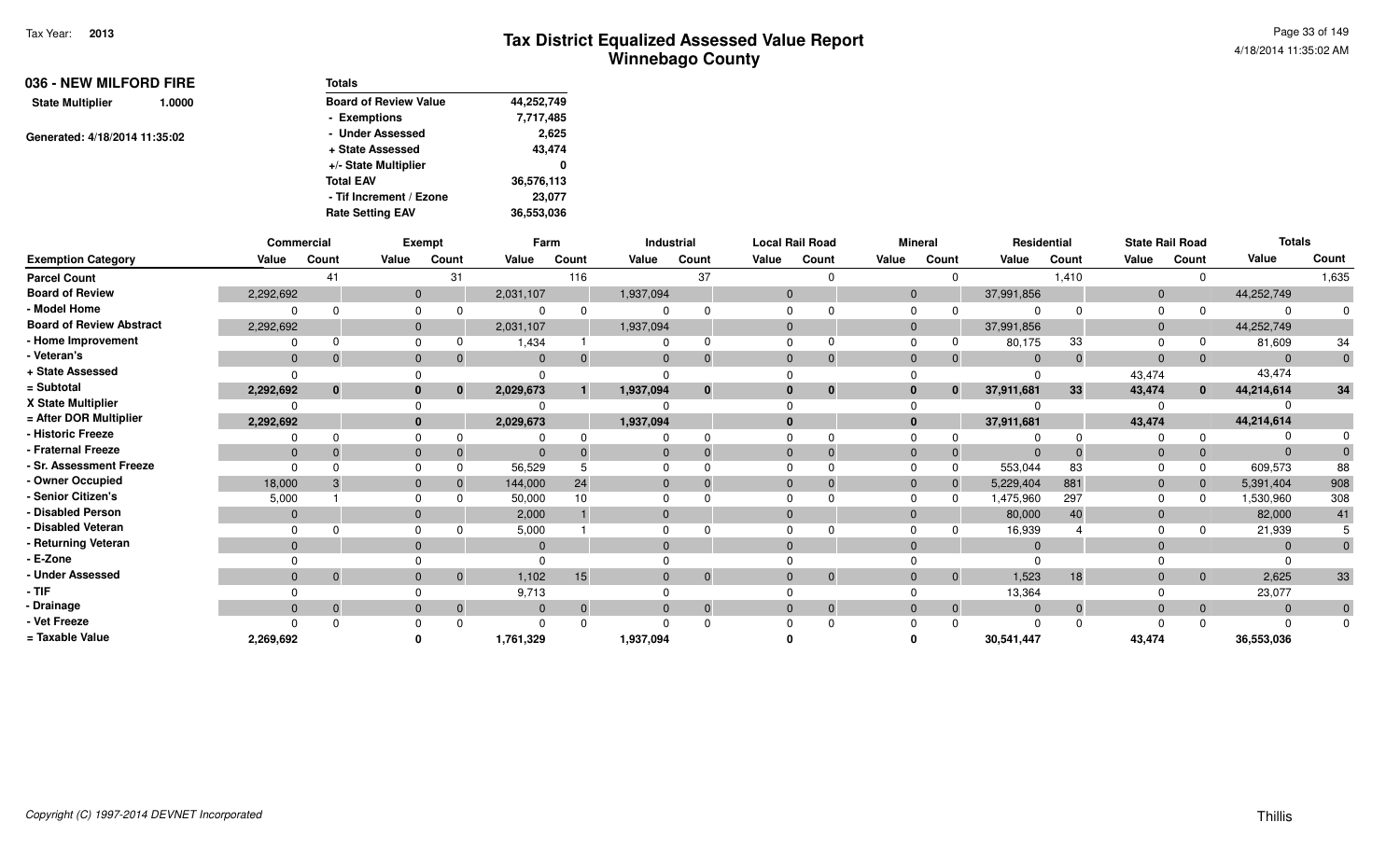| 037 - NORTH PARK FIRE         |        | <b>Totals</b>                |             |
|-------------------------------|--------|------------------------------|-------------|
| <b>State Multiplier</b>       | 1.0000 | <b>Board of Review Value</b> | 210,175,590 |
|                               |        | - Exemptions                 | 39,904,948  |
| Generated: 4/18/2014 11:35:02 |        | - Under Assessed             | 597         |
|                               |        | + State Assessed             | 338,673     |
|                               |        | +/- State Multiplier         | 0           |
|                               |        | <b>Total EAV</b>             | 170,608,718 |
|                               |        | - Tif Increment / Ezone      | 472.958     |
|                               |        | <b>Rate Setting EAV</b>      | 170,135,760 |

|                                 | Commercial   |                |              | <b>Exempt</b>  |              | Farm           |           | Industrial |          | <b>Local Rail Road</b> |                | <b>Mineral</b> | Residential |       | <b>State Rail Road</b> |                | <b>Totals</b> |                |
|---------------------------------|--------------|----------------|--------------|----------------|--------------|----------------|-----------|------------|----------|------------------------|----------------|----------------|-------------|-------|------------------------|----------------|---------------|----------------|
| <b>Exemption Category</b>       | Value        | Count          | Value        | Count          | Value        | Count          | Value     | Count      | Value    | Count                  | Value          | Count          | Value       | Count | Value                  | Count          | Value         | Count          |
| <b>Parcel Count</b>             |              | 145            |              | 132            |              | 48             |           |            |          |                        |                |                |             | 6,362 |                        | <sup>n</sup>   |               | 6,697          |
| <b>Board of Review</b>          | 9,754,579    |                | $\mathbf{0}$ |                | 913,913      |                | 3,491,882 |            | 30       |                        | $\overline{0}$ |                | 196,015,186 |       | $\mathbf 0$            |                | 210,175,590   |                |
| - Model Home                    |              |                |              | $\Omega$       |              |                |           |            |          |                        |                |                | $\Omega$    |       | O                      |                | $\Omega$      |                |
| <b>Board of Review Abstract</b> | 9,754,579    |                |              |                | 913,913      |                | 3,491,882 |            | 30       |                        | $\overline{0}$ |                | 196,015,186 |       | $\mathbf 0$            |                | 210,175,590   |                |
| - Home Improvement              |              |                |              |                | 9,499        |                |           |            |          |                        |                |                | 400,277     | 187   |                        |                | 409,776       | 188            |
| - Veteran's                     | $\mathbf{0}$ |                |              | $\overline{0}$ | $\mathbf{0}$ |                | $\Omega$  | $\Omega$   | $\Omega$ | $\Omega$               | $\Omega$       |                | $\Omega$    |       | $\mathbf{0}$           | $\mathbf{0}$   | $\mathbf{0}$  | $\overline{0}$ |
| + State Assessed                | <sup>n</sup> |                |              |                |              |                |           |            |          |                        |                |                | $\Omega$    |       | 338,673                |                | 338,673       |                |
| = Subtotal                      | 9,754,579    | $\bf{0}$       |              | $\bf{0}$       | 904,414      |                | 3,491,882 | $\bf{0}$   | 30       | $\bf{0}$               |                | 0              | 195,614,909 | 187   | 338,673                | $\mathbf{0}$   | 210,104,487   | 188            |
| X State Multiplier              |              |                |              |                |              |                |           |            |          |                        |                |                |             |       |                        |                |               |                |
| = After DOR Multiplier          | 9,754,579    |                |              |                | 904,414      |                | 3,491,882 |            | 30       |                        | $\bf{0}$       |                | 195,614,909 |       | 338,673                |                | 210,104,487   |                |
| - Historic Freeze               |              |                |              | 0              |              |                |           |            |          |                        |                |                | $\Omega$    |       |                        |                |               |                |
| - Fraternal Freeze              | $\mathbf{0}$ |                |              | $\Omega$       |              |                | $\Omega$  |            |          | $\Omega$               | $\Omega$       |                | $\Omega$    |       |                        | $\mathbf{0}$   | $\Omega$      |                |
| - Sr. Assessment Freeze         |              |                |              |                |              |                |           |            |          |                        |                |                | 2,783,588   | 425   |                        |                | 2,783,588     | 425            |
| - Owner Occupied                | 12,000       |                |              | 0              | 36,000       |                | $\Omega$  |            |          | $\Omega$               | $\overline{0}$ |                | 29,451,512  | 4,934 | $\mathbf 0$            |                | 29,499,512    | 4,942          |
| - Senior Citizen's              |              |                |              |                | 10,000       |                |           |            |          |                        |                |                | 6,736,072   | 1,357 |                        |                | 6,746,072     | 1,359          |
| - Disabled Person               | $\mathbf{0}$ |                |              |                | 2,000        |                | $\Omega$  |            |          |                        | $\Omega$       |                | 324,000     | 162   | $\mathbf{0}$           |                | 326,000       | 163            |
| - Disabled Veteran              |              |                |              |                |              |                |           |            |          |                        |                |                | 135,000     | 35    |                        |                | 135,000       | 35             |
| - Returning Veteran             | $\Omega$     |                |              |                |              |                | $\Omega$  |            |          |                        | $\Omega$       |                | 5,000       |       |                        |                | 5,000         |                |
| - E-Zone                        |              |                |              |                |              |                |           |            |          |                        |                |                |             |       |                        |                |               |                |
| - Under Assessed                | $\Omega$     | $\overline{0}$ |              | $\overline{0}$ | $\Omega$     | $\overline{0}$ | 31        |            | 30       |                        | $\Omega$       | $\overline{0}$ | 536         |       | $\Omega$               | $\overline{0}$ | 597           | 9              |
| - TIF                           | 352,577      |                |              |                |              |                |           |            |          |                        |                |                | 120,381     |       |                        |                | 472,958       |                |
| · Drainage                      | $\mathbf{0}$ |                |              | $\overline{0}$ |              |                | $\Omega$  | $\Omega$   | $\Omega$ | $\mathbf{0}$           | $\Omega$       |                | $\Omega$    |       | $\Omega$               | $\mathbf{0}$   | $\Omega$      | $\overline{0}$ |
| - Vet Freeze                    |              |                |              | <sup>0</sup>   |              |                |           |            |          |                        |                |                | $\Omega$    |       |                        |                | $\Omega$      | $\Omega$       |
| = Taxable Value                 | 9,390,002    |                |              |                | 856,414      |                | 3,491,851 |            |          |                        |                |                | 156,058,820 |       | 338,673                |                | 170,135,760   |                |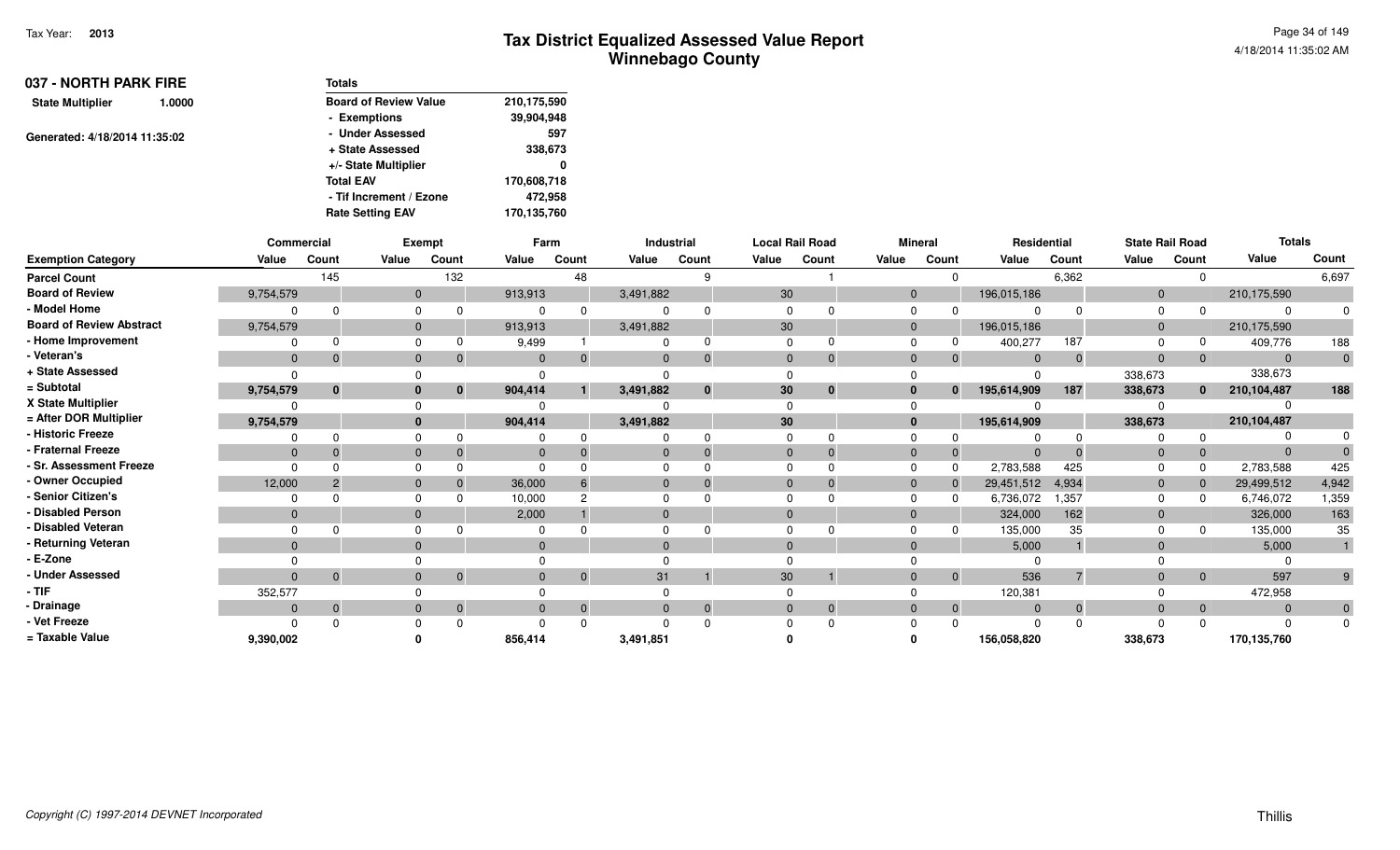| 038 - NORTHWEST FIRE<br>1.0000 | <b>Totals</b>                              |
|--------------------------------|--------------------------------------------|
| <b>State Multiplier</b>        | <b>Board of Review Value</b><br>66,703,053 |
|                                | 10,846,213<br>- Exemptions                 |
| Generated: 4/18/2014 11:35:02  | - Under Assessed<br>1,296                  |
|                                | + State Assessed<br>243,593                |
|                                | +/- State Multiplier<br>0                  |
|                                | <b>Total EAV</b><br>56,099,137             |
|                                | - Tif Increment / Ezone<br>0               |
|                                | <b>Rate Setting EAV</b><br>56,099,137      |

|                                 | Commercial   |          |              | <b>Exempt</b> |           | Farm           |         | Industrial     |              | <b>Local Rail Road</b> |                | <b>Mineral</b> | Residential |       | <b>State Rail Road</b> |                | <b>Totals</b> |                |
|---------------------------------|--------------|----------|--------------|---------------|-----------|----------------|---------|----------------|--------------|------------------------|----------------|----------------|-------------|-------|------------------------|----------------|---------------|----------------|
| <b>Exemption Category</b>       | Value        | Count    | Value        | Count         | Value     | Count          | Value   | Count          | Value        | Count                  | Value          | Count          | Value       | Count | Value                  | Count          | Value         | Count          |
| <b>Parcel Count</b>             |              | 23       |              | 38            |           | 223            |         | 18             |              |                        |                |                |             | 1,678 |                        | $\Omega$       |               | 1,980          |
| <b>Board of Review</b>          | 980,593      |          | $\mathbf{0}$ |               | 4,097,319 |                | 591,613 |                | $\mathbf{0}$ |                        | $\overline{0}$ |                | 61,033,528  |       | $\mathbf 0$            |                | 66,703,053    |                |
| - Model Home                    |              |          | $\Omega$     |               |           | $\Omega$       |         |                | $\Omega$     |                        | $\Omega$       |                |             |       | $\Omega$               |                | $\Omega$      |                |
| <b>Board of Review Abstract</b> | 980,593      |          | $\mathbf{0}$ |               | 4,097,319 |                | 591,613 |                | $\Omega$     |                        | $\Omega$       |                | 61,033,528  |       | $\Omega$               |                | 66,703,053    |                |
| - Home Improvement              |              |          | $\Omega$     |               | 2,531     |                |         |                | $\Omega$     |                        | $\Omega$       |                | 65,647      | 37    |                        |                | 68,178        | 39             |
| - Veteran's                     | $\mathbf{0}$ |          | $\mathbf{0}$ |               | 0         | $\overline{0}$ |         | $\Omega$       | $\mathbf{0}$ |                        |                | $\Omega$       | 36,711      |       | $\Omega$               | $\mathbf{0}$   | 36,711        |                |
| + State Assessed                |              |          |              |               |           |                |         |                |              |                        |                |                |             |       | 243,593                |                | 243,593       |                |
| = Subtotal                      | 980,593      | $\bf{0}$ | $\bf{0}$     | $\bf{0}$      | 4,094,788 | $\overline{2}$ | 591,613 | $\bf{0}$       | $\bf{0}$     | 0                      |                | 0              | 60,931,170  | 38    | 243,593                | $\mathbf{0}$   | 66,841,757    | 40             |
| X State Multiplier              |              |          |              |               |           |                |         |                |              |                        |                |                |             |       |                        |                |               |                |
| = After DOR Multiplier          | 980,593      |          | $\mathbf{0}$ |               | 4,094,788 |                | 591,613 |                | $\mathbf{0}$ |                        |                |                | 60,931,170  |       | 243,593                |                | 66,841,757    |                |
| - Historic Freeze               |              |          |              |               |           | $\Omega$       |         |                |              |                        |                |                |             |       |                        |                |               |                |
| - Fraternal Freeze              | $\mathbf{0}$ |          | $\Omega$     |               |           | $\Omega$       |         |                | $\Omega$     |                        |                |                | $\Omega$    |       |                        | $\mathbf{0}$   | $\Omega$      |                |
| - Sr. Assessment Freeze         | $\Omega$     |          |              |               | 32,749    |                |         |                |              |                        |                |                | 741,494     | 94    |                        |                | 774,243       | 98             |
| - Owner Occupied                | 6,000        |          | $\mathbf{0}$ |               | 252,000   | 42             | 6,000   |                | $\mathbf 0$  |                        | $\overline{0}$ |                | 7,336,236   | 1,225 | $\mathbf 0$            | $\mathbf{0}$   | 7,600,236     | 1,269          |
| - Senior Citizen's              |              |          | $\Omega$     |               | 100,000   | 20             | 5,000   |                | $\Omega$     |                        | $\Omega$       |                | 2,124,345   | 427   | 0                      |                | 2,229,345     | 448            |
| - Disabled Person               | $\mathbf{0}$ |          | $\Omega$     |               |           |                | 2,000   |                | $\Omega$     |                        | $\Omega$       |                | 88,000      | 44    | $\Omega$               |                | 90,000        | 45             |
| - Disabled Veteran              |              |          |              |               |           |                |         |                |              |                        |                |                | 47,500      |       |                        |                | 47,500        | 11             |
| - Returning Veteran             | $\Omega$     |          | $\Omega$     |               |           |                |         |                | $\Omega$     |                        |                |                | $\Omega$    |       |                        |                | $\Omega$      | $\overline{0}$ |
| - E-Zone                        |              |          |              |               |           |                |         |                |              |                        |                |                |             |       |                        |                |               |                |
| - Under Assessed                | $\Omega$     |          | $\Omega$     | $\Omega$      | 923       | 16             |         | $\Omega$       | $\Omega$     | $\Omega$               |                | $\Omega$       | 373         | 15    | $\Omega$               | $\overline{0}$ | 1,296         | 31             |
| - TIF                           |              |          |              |               |           |                |         |                |              |                        |                |                |             |       |                        |                |               |                |
| - Drainage                      | $\mathbf{0}$ |          | $\Omega$     | $\mathbf{0}$  | $\Omega$  | $\overline{0}$ |         | $\overline{0}$ | $\Omega$     | $\Omega$               | $\Omega$       | $\mathbf{0}$   | $\Omega$    |       | $\Omega$               | $\overline{0}$ | $\Omega$      | $\mathbf{0}$   |
| - Vet Freeze                    |              |          |              |               |           | $\Omega$       |         |                |              |                        |                |                |             |       |                        |                |               | $\mathbf{0}$   |
| = Taxable Value                 | 974,593      |          |              |               | 3,709,116 |                | 578,613 |                |              |                        |                |                | 50,593,222  |       | 243,593                |                | 56,099,137    |                |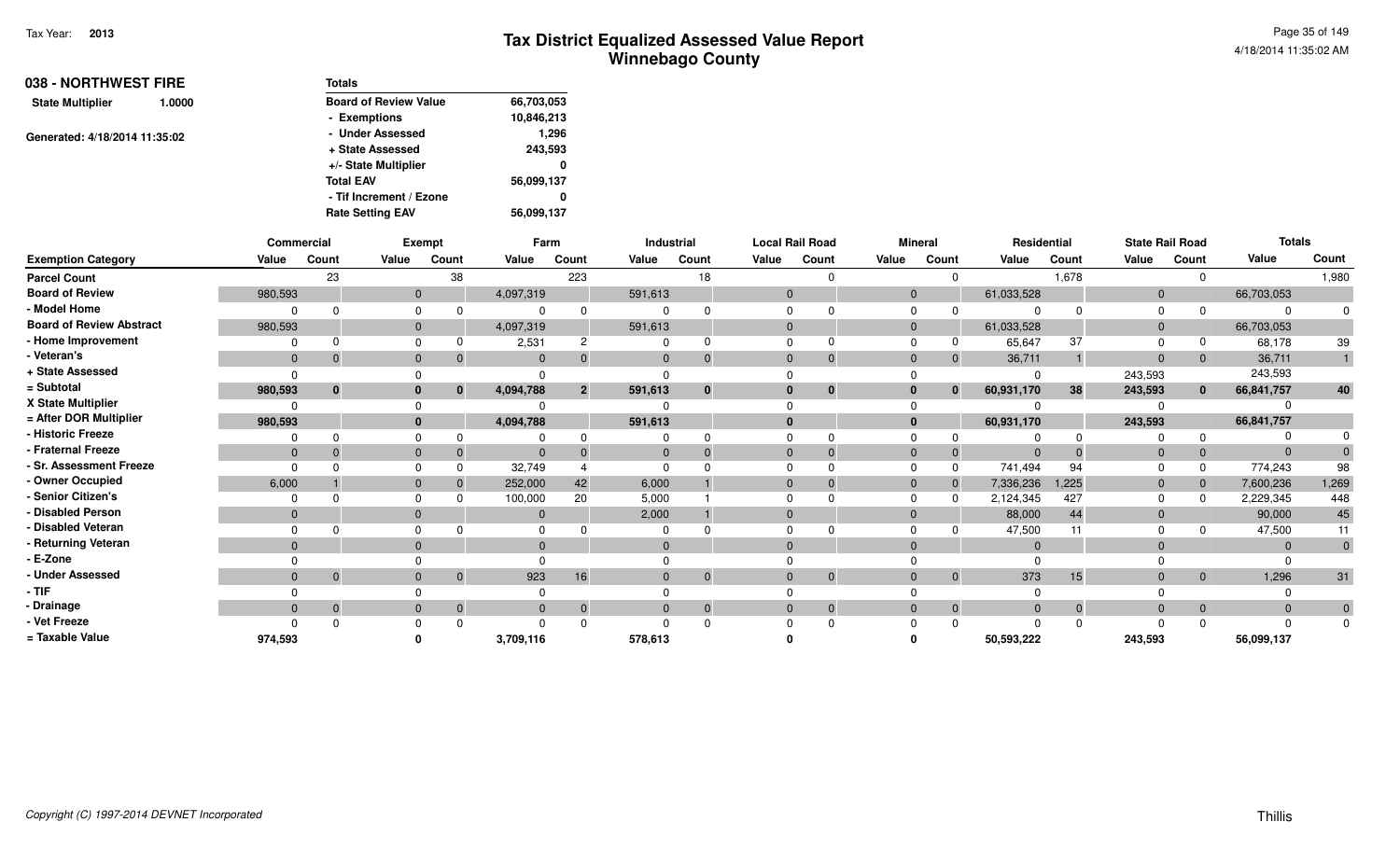| 039 - PECATONICA FIRE             | <b>Totals</b>                               |
|-----------------------------------|---------------------------------------------|
| <b>State Multiplier</b><br>1.0000 | <b>Board of Review Value</b><br>101,260,063 |
|                                   | 12,986,746<br>- Exemptions                  |
| Generated: 4/18/2014 11:35:02     | - Under Assessed<br>17,525                  |
|                                   | 432,282<br>+ State Assessed                 |
|                                   | +/- State Multiplier<br>0                   |
|                                   | <b>Total EAV</b><br>88,688,074              |
|                                   | - Tif Increment / Ezone<br>0                |
|                                   | <b>Rate Setting EAV</b><br>88,688,074       |

|                                 | Commercial   |          | <b>Exempt</b> |          |              | Farm     |           | Industrial     |          | <b>Local Rail Road</b> |                | <b>Mineral</b> | Residential |       | <b>State Rail Road</b> |                | <b>Totals</b>  |                |
|---------------------------------|--------------|----------|---------------|----------|--------------|----------|-----------|----------------|----------|------------------------|----------------|----------------|-------------|-------|------------------------|----------------|----------------|----------------|
| <b>Exemption Category</b>       | Value        | Count    | Value         | Count    | Value        | Count    | Value     | Count          | Value    | Count                  | Value          | Count          | Value       | Count | Value                  | Count          | Value          | Count          |
| <b>Parcel Count</b>             |              | 143      |               | 108      |              | 861      |           | 50             |          | റ                      |                |                |             | 1,939 |                        | $\Omega$       |                | 3,103          |
| <b>Board of Review</b>          | 6,923,567    |          | $\mathbf{0}$  |          | 19,601,751   |          | 2,249,700 |                | 606      |                        | $\overline{0}$ |                | 72,484,439  |       | $\mathbf{0}$           |                | 101,260,063    |                |
| - Model Home                    |              | ŋ        |               |          |              |          |           |                |          |                        | $\Omega$       |                | $\Omega$    |       | $\Omega$               |                | $\Omega$       |                |
| <b>Board of Review Abstract</b> | 6,923,567    |          | $\mathbf 0$   |          | 19,601,751   |          | 2,249,700 |                | 606      |                        | $\overline{0}$ |                | 72,484,439  |       | $\mathbf 0$            |                | 101,260,063    |                |
| - Home Improvement              |              |          |               |          | 75,143       |          |           |                |          |                        | <sup>0</sup>   |                | 172,724     | 69    |                        |                | 247,867        | 82             |
| - Veteran's                     | $\Omega$     | $\Omega$ |               |          | $\Omega$     |          |           | $\mathbf{0}$   | $\Omega$ | $\Omega$               | $\Omega$       |                | $\Omega$    |       | $\Omega$               | $\overline{0}$ | $\overline{0}$ | $\overline{0}$ |
| + State Assessed                |              |          |               |          |              |          |           |                |          |                        |                |                | $\Omega$    |       | 432,282                |                | 432,282        |                |
| = Subtotal                      | 6,923,567    | $\bf{0}$ |               | 0        | 19,526,608   | 13       | 2,249,700 | $\mathbf 0$    | 606      | $\bf{0}$               | 0              |                | 72,311,715  | 69    | 432,282                | $\mathbf{0}$   | 101,444,478    | 82             |
| X State Multiplier              |              |          |               |          |              |          |           |                |          |                        |                |                |             |       |                        |                |                |                |
| = After DOR Multiplier          | 6,923,567    |          |               |          | 19,526,608   |          | 2,249,700 |                | 606      |                        | $\bf{0}$       |                | 72,311,715  |       | 432,282                |                | 101,444,478    |                |
| - Historic Freeze               |              | U        |               |          |              |          |           |                |          |                        |                |                |             |       |                        |                |                |                |
| - Fraternal Freeze              | 7,819        |          |               |          | $\Omega$     |          |           |                | $\Omega$ |                        | $\Omega$       |                | $\Omega$    |       |                        | $\mathbf{0}$   | 7,819          |                |
| - Sr. Assessment Freeze         | <sup>n</sup> |          |               | $\Omega$ | 101,540      | 12       |           |                |          |                        |                |                | 591,870     | 73    |                        | $\Omega$       | 693,410        | 85             |
| - Owner Occupied                | 12,000       |          |               |          | 1,176,000    | 196      |           |                |          |                        | $\overline{0}$ |                | 8,501,146   | 1,419 | $\mathbf{0}$           |                | 9,689,146      | 1,617          |
| - Senior Citizen's              |              |          |               |          | 345,844      | 70       |           |                |          |                        | $\Omega$       |                | 1,912,889   | 386   |                        |                | 2,258,733      | 456            |
| - Disabled Person               | 2,000        |          |               |          | 6,000        | 3        | $\Omega$  |                |          |                        | $\Omega$       |                | 36,000      | 18    |                        |                | 44,000         | 22             |
| - Disabled Veteran              |              |          |               |          | 5,000        |          |           |                |          |                        |                |                | 27,500      |       |                        |                | 32,500         |                |
| - Returning Veteran             | $\Omega$     |          |               |          | $\Omega$     |          | $\Omega$  |                |          |                        | $\Omega$       |                | $\Omega$    |       |                        |                | $\Omega$       |                |
| - E-Zone                        |              |          |               |          |              |          |           |                |          |                        |                |                | $\Omega$    |       |                        |                | $\Omega$       |                |
| <b>Under Assessed</b>           | 375          |          |               | $\Omega$ | 3,444        | 60       |           | $\Omega$       | 140      |                        | $\Omega$       | $\Omega$       | 13,566      | 167   | $\Omega$               | $\overline{0}$ | 17,525         | 232            |
| - TIF                           |              |          |               |          |              |          |           |                |          |                        |                |                |             |       |                        |                |                |                |
| - Drainage                      | $\Omega$     | $\Omega$ |               | $\Omega$ | $\mathbf{0}$ | $\Omega$ |           | $\overline{0}$ | $\Omega$ | $\mathbf{0}$           | $\Omega$       |                | $\Omega$    |       | $\Omega$               | $\overline{0}$ | $\Omega$       | $\overline{0}$ |
| Vet Freeze                      | 13,271       |          |               |          |              |          |           |                |          |                        |                |                | $\Omega$    |       |                        | $\Omega$       | 13,271         |                |
| = Taxable Value                 | 6,888,102    |          |               |          | 17,888,780   |          | 2,249,700 |                | 466      |                        |                |                | 61,228,744  |       | 432,282                |                | 88,688,074     |                |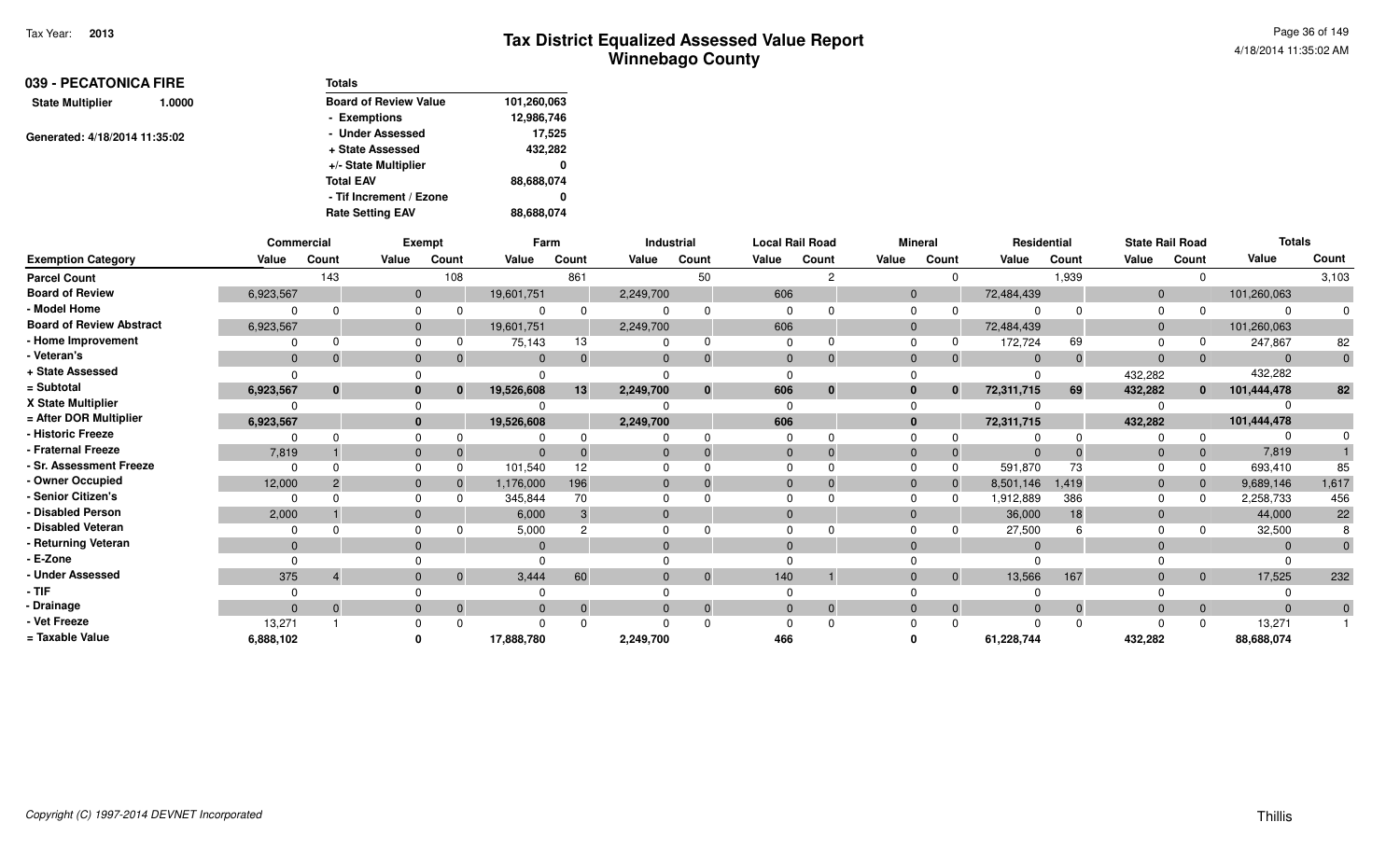| 040 - ROCK RIVER FIRE         |        | <b>Totals</b>                |           |
|-------------------------------|--------|------------------------------|-----------|
| <b>State Multiplier</b>       | 1.0000 | <b>Board of Review Value</b> | 3,501,308 |
|                               |        | - Exemptions                 | 646,676   |
| Generated: 4/18/2014 11:35:02 |        | - Under Assessed             | 0         |
|                               |        | + State Assessed             | 0         |
|                               |        | +/- State Multiplier         | 0         |
|                               |        | <b>Total EAV</b>             | 2,854,632 |
|                               |        | - Tif Increment / Ezone      | 0         |
|                               |        | <b>Rate Setting EAV</b>      | 2.854.632 |

|                                 |              | Commercial   |          | Exempt                      |              | Farm           |              | Industrial   |              | <b>Local Rail Road</b> |              | <b>Mineral</b> |              | Residential |       | <b>State Rail Road</b> | <b>Totals</b> |              |
|---------------------------------|--------------|--------------|----------|-----------------------------|--------------|----------------|--------------|--------------|--------------|------------------------|--------------|----------------|--------------|-------------|-------|------------------------|---------------|--------------|
| <b>Exemption Category</b>       | Value        | Count        | Value    | Count                       | Value        | Count          | Value        | Count        | Value        | Count                  | Value        | Count          | Value        | Count       | Value | Count                  | Value         | Count        |
| <b>Parcel Count</b>             |              |              |          |                             |              | 3              |              |              |              |                        |              | $\Omega$       |              | 100         |       | $\Omega$               |               | 121          |
| <b>Board of Review</b>          | 45,611       |              |          | $\mathbf{0}$                | 6,640        |                | 612,790      |              | $\mathbf{0}$ |                        | $\mathbf{0}$ |                | 2,836,267    |             | 0     |                        | 3,501,308     |              |
| - Model Home                    |              |              |          |                             | $\Omega$     | ∩              | $\Omega$     |              | $\Omega$     |                        |              |                |              |             |       |                        |               | <sup>0</sup> |
| <b>Board of Review Abstract</b> | 45,611       |              |          | $\mathbf{0}$                | 6,640        |                | 612,790      |              | $\Omega$     |                        | $\mathbf{0}$ |                | 2,836,267    |             |       |                        | 3,501,308     |              |
| - Home Improvement              |              |              |          |                             |              |                |              |              | $\Omega$     |                        |              |                | 8,105        |             |       |                        | 8,105         |              |
| - Veteran's                     | $\mathbf{0}$ |              |          | $\mathbf 0$                 | $\mathbf{0}$ | $\Omega$       | $\mathbf{0}$ | $\Omega$     | $\mathbf{0}$ |                        | $\mathbf{0}$ |                | $\mathbf 0$  |             |       | $\overline{0}$         |               | $\mathbf{0}$ |
| + State Assessed                |              |              |          |                             |              |                |              |              |              |                        |              |                |              |             |       |                        |               |              |
| = Subtotal                      | 45,611       | $\mathbf{0}$ |          | $\mathbf{0}$                | 6,640        | $\mathbf{0}$   | 612,790      | $\bf{0}$     | $\bf{0}$     | $\bf{0}$               |              | $\bf{0}$       | 2,828,162    | 5           |       | $\mathbf{0}$           | 3,493,203     |              |
| X State Multiplier              |              |              |          |                             |              |                |              |              |              |                        |              |                |              |             |       |                        |               |              |
| = After DOR Multiplier          | 45,611       |              | $\bf{0}$ |                             | 6,640        |                | 612,790      |              | $\mathbf{0}$ |                        |              |                | 2,828,162    |             |       |                        | 3,493,203     |              |
| <b>Historic Freeze</b>          |              |              |          |                             |              |                |              |              |              |                        |              |                |              |             |       |                        |               |              |
| - Fraternal Freeze              | $\mathbf 0$  |              | $\Omega$ |                             | $\Omega$     |                | $\Omega$     |              | $\mathbf{0}$ |                        |              |                |              |             |       | $\mathbf{0}$           |               | 0            |
| - Sr. Assessment Freeze         |              |              |          |                             |              |                |              |              |              |                        |              |                | 36,395       |             |       | $\Omega$               | 36,395        |              |
| - Owner Occupied                |              |              | $\Omega$ |                             | $\Omega$     |                | 6,000        |              | $\Omega$     |                        | $\Omega$     |                | 464,176      | 78          |       | $\overline{0}$         | 470,176       | 79           |
| <b>Senior Citizen's</b>         |              |              |          |                             | $\Omega$     |                |              |              |              |                        |              |                | 130,000      | 26          |       | $\cap$                 | 130,000       | 26           |
| <b>Disabled Person</b>          | $\mathbf{0}$ |              |          | $\mathbf{0}$                | $\Omega$     |                | $\mathbf{0}$ |              | $\Omega$     |                        |              |                | 2,000        |             | 0     |                        | 2,000         |              |
| Disabled Veteran                |              |              |          |                             |              |                | <sup>0</sup> |              |              |                        |              |                |              |             |       |                        |               |              |
| Returning Veteran               | $\Omega$     |              |          | $\Omega$                    | $\Omega$     |                | $\Omega$     |              | $\Omega$     |                        | $\Omega$     |                |              |             |       |                        |               | $\mathbf{0}$ |
| · E-Zone                        |              |              |          |                             |              |                |              |              |              |                        |              |                |              |             |       |                        |               |              |
| <b>Under Assessed</b>           | $\mathbf{0}$ | $\mathbf 0$  |          | $\mathbf{0}$<br>$\mathbf 0$ | $\mathbf{0}$ | $\mathbf{0}$   | $\mathbf{0}$ | $\mathbf{0}$ | $\mathbf{0}$ | $\mathbf 0$            | $\mathbf{0}$ |                | $\mathbf{0}$ | $\Omega$    |       | $\overline{0}$         |               | $\mathbf{0}$ |
| - TIF                           |              |              |          |                             |              |                |              |              |              |                        |              |                |              |             |       |                        |               |              |
| - Drainage                      | $\Omega$     |              |          | $\Omega$<br>$\Omega$        | $\Omega$     | $\overline{0}$ | $\Omega$     | $\Omega$     | $\Omega$     | $\Omega$               | $\Omega$     |                |              | $\Omega$    |       | $\overline{0}$         |               | $\mathbf{0}$ |
| - Vet Freeze                    |              |              |          |                             |              |                |              |              |              |                        |              |                |              | $\Omega$    |       |                        |               | $\mathbf 0$  |
| = Taxable Value                 | 45,611       |              |          |                             | 6,640        |                | 606,790      |              |              |                        |              |                | 2,195,591    |             |       |                        | 2,854,632     |              |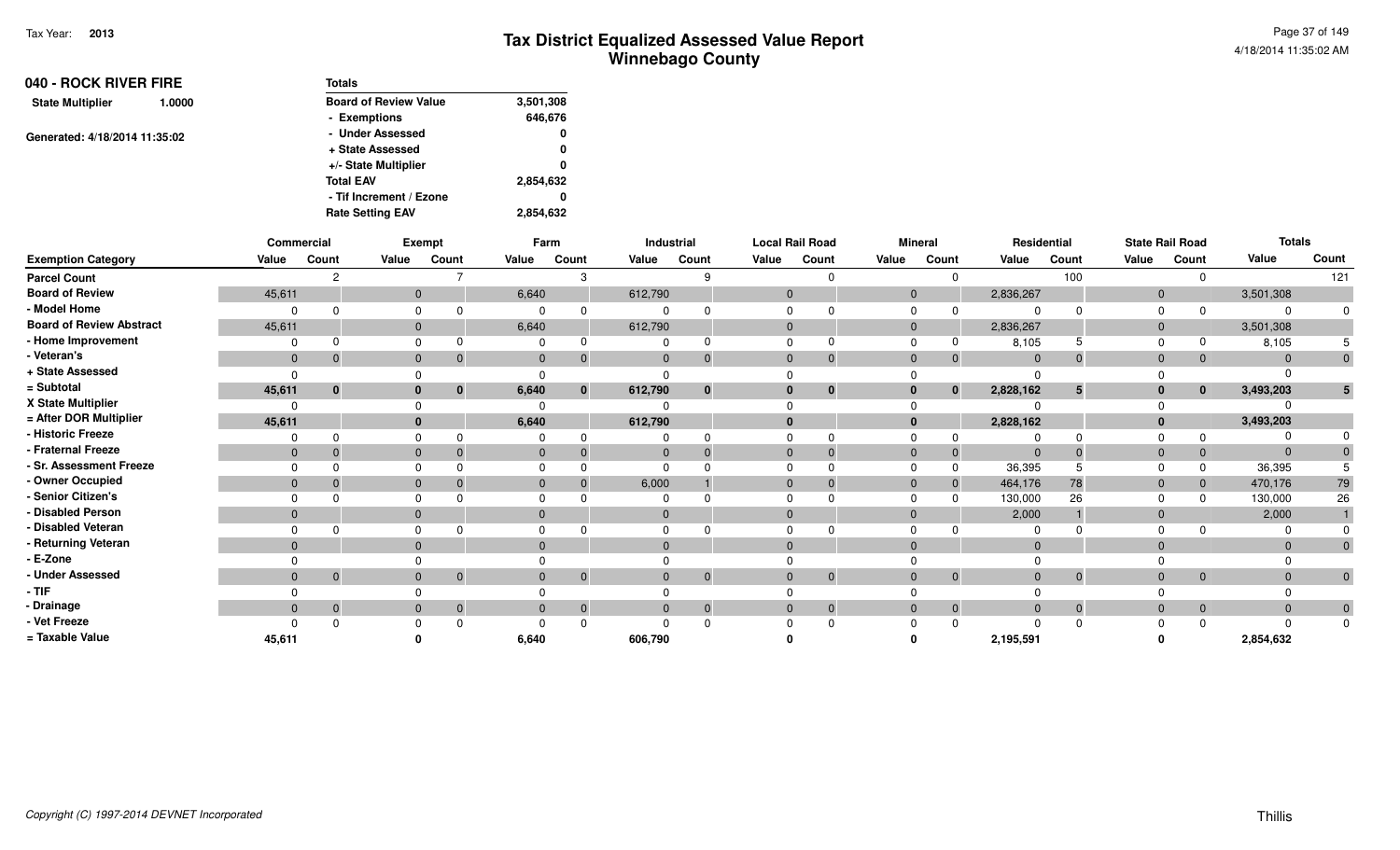| 041 - ROCKTON FIRE            |                         | <b>Totals</b>                |             |
|-------------------------------|-------------------------|------------------------------|-------------|
| <b>State Multiplier</b>       | 1.0000                  | <b>Board of Review Value</b> | 243,515,784 |
|                               |                         | - Exemptions                 | 32,225,081  |
| Generated: 4/18/2014 11:35:02 |                         | - Under Assessed             | 6.590       |
|                               |                         | + State Assessed             | 363,272     |
|                               |                         | +/- State Multiplier         | 0           |
|                               |                         | <b>Total EAV</b>             | 211,647,385 |
|                               | - Tif Increment / Ezone | 3,314,895                    |             |
|                               |                         | <b>Rate Setting EAV</b>      | 208,332,490 |

|                                 | Commercial     |          |              | <b>Exempt</b> | Farm       |                |           | Industrial   |              | <b>Local Rail Road</b> |                | <b>Mineral</b> | Residential |                | <b>State Rail Road</b> |                | <b>Totals</b> |              |
|---------------------------------|----------------|----------|--------------|---------------|------------|----------------|-----------|--------------|--------------|------------------------|----------------|----------------|-------------|----------------|------------------------|----------------|---------------|--------------|
| <b>Exemption Category</b>       | Value          | Count    | Value        | Count         | Value      | Count          | Value     | Count        | Value        | Count                  | Value          | Count          | Value       | Count          | Value                  | Count          | Value         | Count        |
| <b>Parcel Count</b>             |                | 209      |              | 153           |            | 568            |           | 32           |              |                        |                |                |             | 4,768          |                        | $\Omega$       |               | 5,730        |
| <b>Board of Review</b>          | 14,585,247     |          | $\mathbf{0}$ |               | 14,384,509 |                | 5,742,768 |              | $\Omega$     |                        | $\overline{0}$ |                | 208,803,260 |                | $\mathbf{0}$           |                | 243,515,784   |              |
| - Model Home                    | $\Omega$       |          | $\Omega$     |               |            | $\Omega$       |           |              |              |                        | $\Omega$       |                |             |                | $\Omega$               |                | $\Omega$      |              |
| <b>Board of Review Abstract</b> | 14,585,247     |          | $\mathbf 0$  |               | 14,384,509 |                | 5,742,768 |              | $\Omega$     |                        | $\Omega$       |                | 208,803,260 |                | $\Omega$               |                | 243,515,784   |              |
| - Home Improvement              | 833            |          | $\Omega$     |               | 57,560     | 10             |           |              | $\Omega$     |                        |                |                | 622,692     | 228            |                        |                | 681,085       | 239          |
| - Veteran's                     | $\overline{0}$ |          | $\Omega$     | $\mathbf{0}$  | $\Omega$   | $\overline{0}$ |           |              | $\Omega$     |                        |                | $\mathbf{0}$   | 116,545     | $\overline{2}$ | $\Omega$               | $\overline{0}$ | 116,545       | $2^{\circ}$  |
| + State Assessed                | $\Omega$       |          |              |               |            |                |           |              |              |                        |                |                |             |                | 363,272                |                | 363,272       |              |
| = Subtotal                      | 14,584,414     |          | $\bf{0}$     | $\mathbf{0}$  | 14,326,949 | 10             | 5,742,768 | $\mathbf{0}$ | $\bf{0}$     | $\bf{0}$               |                | $\bf{0}$       | 208,064,023 | 230            | 363,272                | $\mathbf{0}$   | 243,081,426   | 241          |
| X State Multiplier              |                |          |              |               |            |                |           |              |              |                        |                |                |             |                |                        |                |               |              |
| = After DOR Multiplier          | 14,584,414     |          | $\mathbf{0}$ |               | 14,326,949 |                | 5,742,768 |              | $\mathbf{0}$ |                        |                |                | 208,064,023 |                | 363,272                |                | 243,081,426   |              |
| - Historic Freeze               | $\Omega$       |          |              |               |            | $\Omega$       |           |              |              |                        |                |                |             |                |                        |                |               |              |
| - Fraternal Freeze              | $\Omega$       |          | $\Omega$     |               | $\Omega$   |                |           |              | $\Omega$     |                        | $\Omega$       |                | $\Omega$    |                | $\Omega$               | $\overline{0}$ | $\Omega$      |              |
| - Sr. Assessment Freeze         | 7,145          |          |              |               | 64,830     | 8              |           |              |              |                        |                |                | 1,827,963   | 208            |                        |                | 1,899,938     | 217          |
| - Owner Occupied                | 42,000         |          | $\mathbf{0}$ |               | 912,000    | 152            | 6,000     |              | $\Omega$     |                        |                |                | 22,727,158  | 3,794          | $\mathbf 0$            |                | 23,687,158    | 3,954        |
| - Senior Citizen's              | 5,000          |          | $\Omega$     |               | 270,973    | 55             |           |              |              |                        | $\Omega$       |                | 5,102,075   | 1,030          | $\Omega$               |                | 5,378,048     | 1,086        |
| - Disabled Person               | $\Omega$       |          | $\Omega$     |               |            |                |           |              | $\Omega$     |                        | $\Omega$       |                | 142,000     | 71             | $\Omega$               |                | 142,000       | 71           |
| - Disabled Veteran              | $\Omega$       |          |              |               | 2,500      |                |           |              |              |                        |                |                | 107,500     | 26             |                        |                | 110,000       | 27           |
| - Returning Veteran             | $\Omega$       |          | $\Omega$     |               |            |                | $\Omega$  |              | $\Omega$     |                        |                |                | 5,000       |                |                        |                | 5,000         |              |
| - E-Zone                        |                |          |              |               |            |                |           |              |              |                        |                |                |             |                |                        |                |               |              |
| - Under Assessed                | $\Omega$       | $\Omega$ | $\mathbf{0}$ | $\mathbf{0}$  | 3,826      | 68             |           | $\Omega$     | $\Omega$     | $\Omega$               |                | $\overline{0}$ | 2,764       | 52             | $\Omega$               | $\overline{0}$ | 6,590         | 120          |
| - TIF                           | 1,142,683      |          |              |               |            |                | 2,166,622 |              |              |                        |                |                | 5,590       |                |                        |                | 3,314,895     |              |
| - Drainage                      | $\Omega$       | $\Omega$ | $\mathbf{0}$ | $\mathbf{0}$  | $\Omega$   | $\overline{0}$ |           | $\mathbf 0$  | $\Omega$     | $\Omega$               | $\Omega$       | $\mathbf{0}$   | $\Omega$    |                | $\Omega$               | $\overline{0}$ | $\Omega$      | $\mathbf{0}$ |
| - Vet Freeze                    | 205,307        |          |              |               |            | $\Omega$       |           |              |              |                        |                |                |             |                |                        | $\Omega$       | 205,307       |              |
| = Taxable Value                 | 13,182,279     |          |              |               | 13,072,820 |                | 3,570,146 |              |              |                        |                |                | 178,143,973 |                | 363,272                |                | 208,332,490   |              |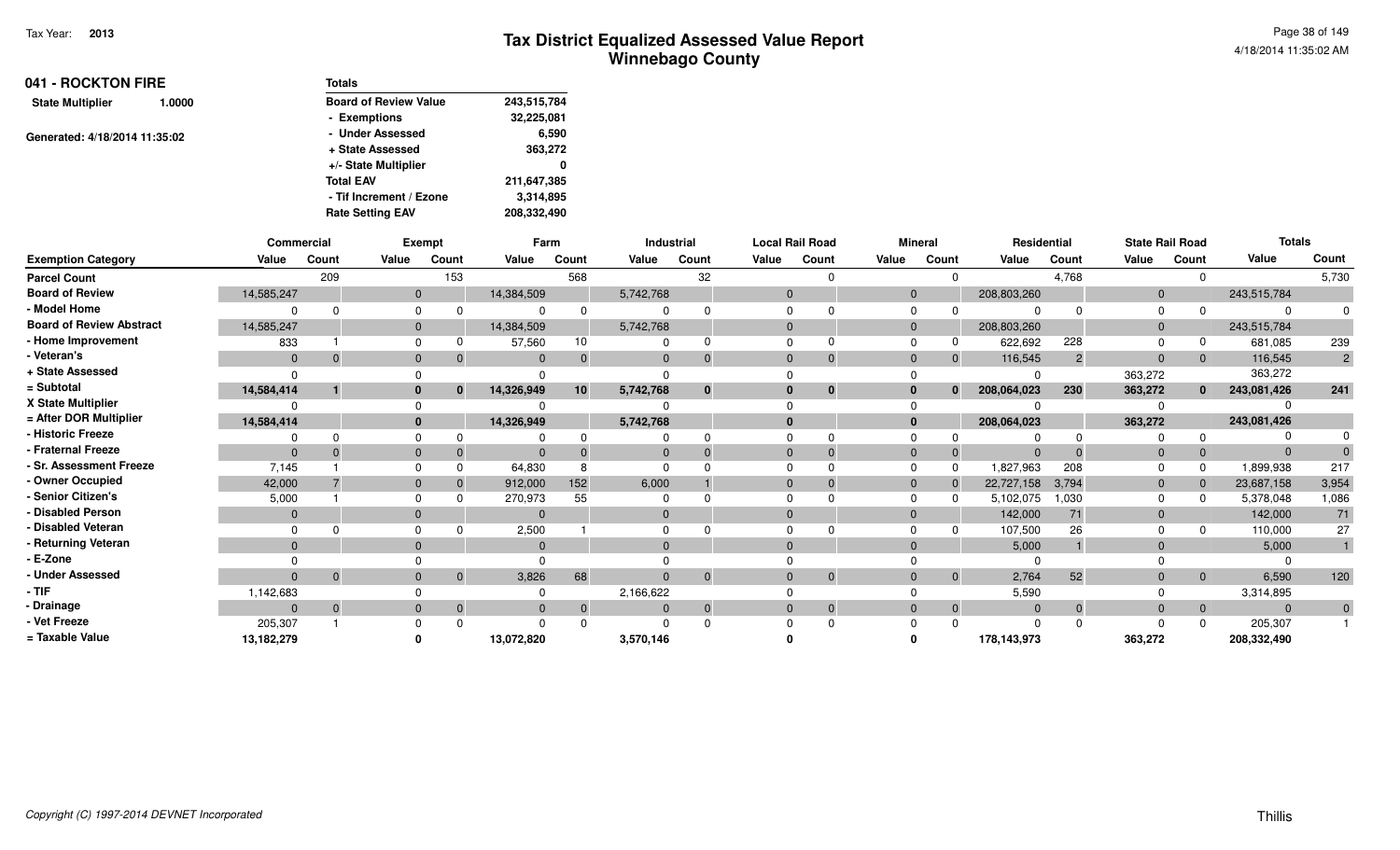| 042 - STILLMAN FIRE           |        | Totals                       |            |
|-------------------------------|--------|------------------------------|------------|
| <b>State Multiplier</b>       | 1.0000 | <b>Board of Review Value</b> | 10,542,213 |
|                               |        | - Exemptions                 | 1,250,363  |
| Generated: 4/18/2014 11:35:02 |        | - Under Assessed             | 8          |
|                               |        | + State Assessed             | 0          |
|                               |        | +/- State Multiplier         | 0          |
|                               |        | <b>Total EAV</b>             | 9,291,842  |
|                               |        | - Tif Increment / Ezone      | 0          |
|                               |        | <b>Rate Setting EAV</b>      | 9,291,842  |

|                                 |              | Commercial   |              | Exempt                       |              | Farm           |       | Industrial     | <b>Local Rail Road</b> |                |                | <b>Mineral</b> |                | Residential    |              | <b>State Rail Road</b> | <b>Totals</b> |                |
|---------------------------------|--------------|--------------|--------------|------------------------------|--------------|----------------|-------|----------------|------------------------|----------------|----------------|----------------|----------------|----------------|--------------|------------------------|---------------|----------------|
| <b>Exemption Category</b>       | Value        | Count        | Value        | Count                        | Value        | Count          | Value | Count          | Value                  | Count          | Value          | Count          | Value          | Count          | Value        | Count                  | Value         | Count          |
| <b>Parcel Count</b>             |              |              |              |                              |              | 66             |       |                |                        | <sup>0</sup>   |                |                |                | 184            |              |                        |               | 260            |
| <b>Board of Review</b>          | 119,732      |              |              | $\mathbf{0}$                 | 1,243,328    |                | 0     |                | $\mathbf{0}$           |                | $\mathbf{0}$   |                | 9,179,153      |                | $\mathbf{0}$ |                        | 10,542,213    |                |
| - Model Home                    |              |              | $\Omega$     |                              |              |                |       |                |                        |                |                |                |                |                | $\Omega$     |                        |               |                |
| <b>Board of Review Abstract</b> | 119,732      |              |              | $\mathbf{0}$                 | 1,243,328    |                |       |                | $\mathbf{0}$           |                | $\mathbf{0}$   |                | 9,179,153      |                | $\mathbf{0}$ |                        | 10,542,213    |                |
| - Home Improvement              |              |              | $\Omega$     |                              |              |                |       |                |                        |                |                |                | 20,933         |                | $\Omega$     |                        | 20,933        |                |
| - Veteran's                     | $\mathbf{0}$ | $\Omega$     | $\mathbf{0}$ |                              | $\mathbf{0}$ |                |       | $\overline{0}$ | $\mathbf{0}$           | $\Omega$       | $\mathbf{0}$   | $\mathbf 0$    | $\overline{0}$ | $\Omega$       | $\Omega$     | $\overline{0}$         |               |                |
| + State Assessed                | $\Omega$     |              | <sup>n</sup> |                              |              |                |       |                |                        |                |                |                |                |                |              |                        |               |                |
| = Subtotal                      | 119,732      | $\bf{0}$     |              | $\mathbf{0}$<br>$\mathbf{0}$ | 1,243,328    | $\bf{0}$       |       | $\bf{0}$       | 0                      | $\mathbf 0$    |                | $\bf{0}$       | 9,158,220      | 4              | $\Omega$     | $\bf{0}$               | 10,521,280    |                |
| X State Multiplier              |              |              | $\Omega$     |                              |              |                |       |                |                        |                |                |                |                |                |              |                        |               |                |
| = After DOR Multiplier          | 119,732      |              |              | $\mathbf{0}$                 | 1,243,328    |                |       |                |                        |                |                |                | 9,158,220      |                | $\bf{0}$     |                        | 10,521,280    |                |
| - Historic Freeze               |              | ŋ            |              |                              |              | <sup>n</sup>   |       |                |                        |                |                |                |                | $\Omega$       |              |                        |               |                |
| Fraternal Freeze                | $\mathbf{0}$ |              | $\Omega$     |                              | $\Omega$     |                |       |                | $\mathbf{0}$           |                | $\mathbf{0}$   |                | $\Omega$       | 0              | $\Omega$     | $\overline{0}$         |               |                |
| - Sr. Assessment Freeze         |              |              |              |                              |              |                |       |                |                        |                |                |                | 111,430        |                |              | $\Omega$               | 111,430       |                |
| - Owner Occupied                | $\Omega$     |              | $\Omega$     |                              | 42,000       |                |       |                |                        |                | 0              | 0              | 867,000        | 145            | $\Omega$     | $\overline{0}$         | 909,000       | 152            |
| - Senior Citizen's              |              |              |              |                              |              |                |       |                |                        |                |                |                | 195,000        | 39             |              |                        | 195,000       | 39             |
| <b>Disabled Person</b>          | $\mathbf{0}$ |              | $\Omega$     |                              |              |                |       |                | $\Omega$               |                | $\Omega$       |                | 4,000          | $\overline{2}$ | $\Omega$     |                        | 4,000         |                |
| Disabled Veteran                |              |              | $\Omega$     |                              |              |                |       |                |                        |                |                |                | 10,000         |                | $\Omega$     |                        | 10,000        |                |
| Returning Veteran               | $\Omega$     |              | $\Omega$     |                              |              |                |       |                |                        |                | $\Omega$       |                |                |                | $\Omega$     |                        |               |                |
| - E-Zone                        |              |              |              |                              |              |                |       |                |                        |                |                |                |                |                |              |                        |               |                |
| <b>Under Assessed</b>           | $\mathbf{0}$ | $\mathbf{0}$ |              | $\mathbf{0}$<br>$\mathbf{0}$ | 8            | $\overline{2}$ |       | $\overline{0}$ | $\overline{0}$         | $\mathbf{0}$   | $\overline{0}$ | $\overline{0}$ | $\mathbf{0}$   | $\overline{0}$ | $\Omega$     | $\overline{0}$         |               | $\overline{2}$ |
| - TIF                           |              |              |              |                              |              |                |       |                |                        |                |                |                |                |                |              |                        |               |                |
| - Drainage                      | $\mathbf{0}$ | $\mathbf{0}$ | $\mathbf{0}$ | $\mathbf{0}$                 | $\Omega$     | $\Omega$       |       | $\overline{0}$ | $\overline{0}$         | $\overline{0}$ | $\mathbf{0}$   | $\overline{0}$ | $\Omega$       | $\overline{0}$ | $\Omega$     | $\overline{0}$         |               | $\overline{0}$ |
| Vet Freeze                      |              |              |              |                              |              |                |       |                |                        |                |                |                |                |                |              |                        |               | $\mathbf{0}$   |
| = Taxable Value                 | 119,732      |              |              |                              | 1,201,320    |                |       |                |                        |                |                |                | 7,970,790      |                |              |                        | 9,291,842     |                |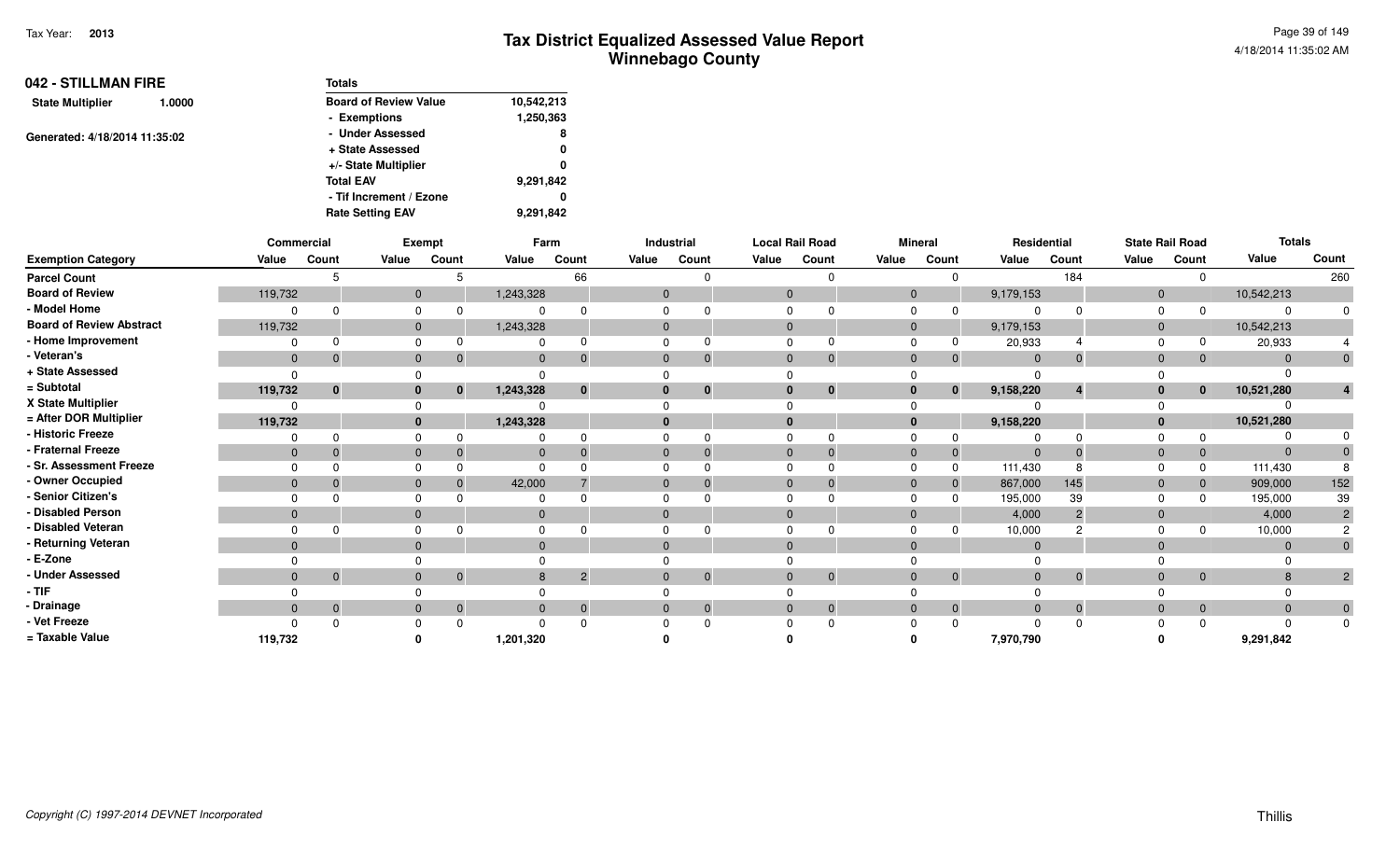| 043 - WEST SUBURBAN FIRE          | <b>Totals</b>                |            |
|-----------------------------------|------------------------------|------------|
| <b>State Multiplier</b><br>1.0000 | <b>Board of Review Value</b> | 33,086,454 |
|                                   | - Exemptions                 | 8,708,406  |
| Generated: 4/18/2014 11:35:02     | - Under Assessed             | 1,368      |
|                                   | + State Assessed             | 21,614     |
|                                   | +/- State Multiplier         | 0          |
|                                   | <b>Total EAV</b>             | 24,398,294 |
|                                   | - Tif Increment / Ezone      | 0          |
|                                   | <b>Rate Setting EAV</b>      | 24,398,294 |

|                                 |                | Commercial   |                | Exempt       |              | Farm         |              | <b>Industrial</b> |              | <b>Local Rail Road</b> |       | <b>Mineral</b>             |            | Residential | <b>State Rail Road</b> |                | <b>Totals</b> |              |
|---------------------------------|----------------|--------------|----------------|--------------|--------------|--------------|--------------|-------------------|--------------|------------------------|-------|----------------------------|------------|-------------|------------------------|----------------|---------------|--------------|
| <b>Exemption Category</b>       | Value          | Count        | Value          | Count        | Value        | Count        | Value        | Count             | Value        | Count                  | Value | Count                      | Value      | Count       | Value                  | Count          | Value         | Count        |
| <b>Parcel Count</b>             |                | 68           |                | 44           |              | 40           |              | 45                |              |                        |       | $\Omega$                   |            | 2,469       |                        | $\Omega$       |               | 2,666        |
| <b>Board of Review</b>          | 2,825,159      |              | $\mathbf{0}$   |              | 502,591      |              | 1,576,537    |                   | $\mathbf{0}$ |                        |       | $\overline{0}$             | 28,182,167 |             | $\mathbf{0}$           |                | 33,086,454    |              |
| - Model Home                    | O              |              | $\Omega$       |              | O            |              |              |                   |              |                        |       | U                          |            |             | $\Omega$               |                |               |              |
| <b>Board of Review Abstract</b> | 2,825,159      |              | $\overline{0}$ |              | 502,591      |              | 1,576,537    |                   |              |                        |       | $\overline{0}$             | 28,182,167 |             | $\mathbf{0}$           |                | 33,086,454    |              |
| - Home Improvement              |                |              | $\Omega$       |              |              |              |              |                   |              |                        |       |                            | 90,607     | 34          | $\Omega$               |                | 90,607        | 34           |
| - Veteran's                     | $\mathbf{0}$   | $\mathbf{0}$ | $\mathbf{0}$   | $\Omega$     | $\mathbf{0}$ |              | $\Omega$     |                   | $\Omega$     |                        |       | $\Omega$                   | 52,050     |             | $\mathbf{0}$           | $\overline{0}$ | 52,050        |              |
| + State Assessed                | $\Omega$       |              |                |              |              |              |              |                   |              |                        |       |                            |            |             | 21,614                 |                | 21,614        |              |
| = Subtotal                      | 2,825,159      | $\mathbf{0}$ | $\bf{0}$       | $\bf{0}$     | 502,591      | $\mathbf{0}$ | 1,576,537    | $\bf{0}$          |              | $\bf{0}$               |       | $\bf{0}$<br>$\bf{0}$       | 28,039,510 | 35          | 21,614                 | $\mathbf{0}$   | 32,965,411    | 35           |
| X State Multiplier              |                |              |                |              |              |              |              |                   |              |                        |       |                            |            |             |                        |                |               |              |
| = After DOR Multiplier          | 2,825,159      |              |                | $\mathbf{0}$ | 502,591      |              | 1,576,537    |                   |              |                        |       | $\mathbf{0}$               | 28,039,510 |             | 21,614                 |                | 32,965,411    |              |
| - Historic Freeze               | 0              |              | $\Omega$       |              |              |              |              |                   |              |                        |       |                            |            |             |                        |                |               |              |
| - Fraternal Freeze              | $\overline{0}$ | $\Omega$     | $\mathbf{0}$   |              | $\Omega$     |              | $\mathbf 0$  |                   |              |                        |       |                            | $\Omega$   |             | $\Omega$               | $\Omega$       |               |              |
| - Sr. Assessment Freeze         |                |              |                |              |              |              |              |                   |              |                        |       |                            | 566,048    | 127         |                        |                | 566,048       | 127          |
| - Owner Occupied                | 18,000         | 3            | $\mathbf{0}$   |              | 54,000       |              | $\mathbf 0$  |                   | $\mathbf{0}$ |                        |       | $\mathbf{0}$               | 6,156,458  | 1,115       | $\mathbf{0}$           | $\mathbf{0}$   | 6,228,458     | 1,127        |
| - Senior Citizen's              | 10,000         | 2            | $\Omega$       |              | 20,000       |              |              |                   |              |                        |       | $\Omega$                   | 1,620,743  | 350         | 0                      |                | 1,650,743     | 356          |
| - Disabled Person               | $\mathbf{0}$   |              | $\overline{0}$ |              | 2,000        |              | $\mathbf{0}$ |                   | $\Omega$     |                        |       | $\mathbf{0}$               | 106,000    | 53          | $\mathbf{0}$           |                | 108,000       | 54           |
| - Disabled Veteran              |                |              | $\Omega$       |              |              |              |              |                   |              |                        |       |                            | 12,500     |             | $\Omega$               |                | 12,500        |              |
| - Returning Veteran             | $\mathbf{0}$   |              | $\mathbf{0}$   |              | $\Omega$     |              | $\mathbf{0}$ |                   |              |                        |       | $\Omega$                   | $\Omega$   |             | $\Omega$               |                |               | $\Omega$     |
| - E-Zone                        |                |              |                |              |              |              |              |                   |              |                        |       |                            |            |             |                        |                |               |              |
| - Under Assessed                | $\mathbf{0}$   | $\mathbf{0}$ | $\mathbf{0}$   | $\Omega$     | 284          |              | $\Omega$     |                   | $\Omega$     | $\Omega$               |       | $\Omega$<br>$\overline{0}$ | 1,084      | 13          | $\mathbf{0}$           | $\overline{0}$ | 1,368         | 17           |
| - TIF                           |                |              |                |              |              |              |              |                   |              |                        |       |                            |            |             |                        |                |               |              |
| - Drainage                      | $\mathbf{0}$   | $\mathbf{0}$ | $\mathbf{0}$   | $\mathbf 0$  | $\mathbf 0$  |              | $\Omega$     |                   | $\Omega$     |                        |       |                            | $\Omega$   | $\Omega$    | $\Omega$               | $\overline{0}$ |               | $\mathbf{0}$ |
| - Vet Freeze                    |                | $\Omega$     |                |              |              |              |              |                   |              |                        |       |                            |            |             |                        |                |               |              |
| = Taxable Value                 | 2,797,159      |              |                |              | 426,307      |              | 1,576,537    |                   |              |                        |       |                            | 19,576,677 |             | 21,614                 |                | 24,398,294    |              |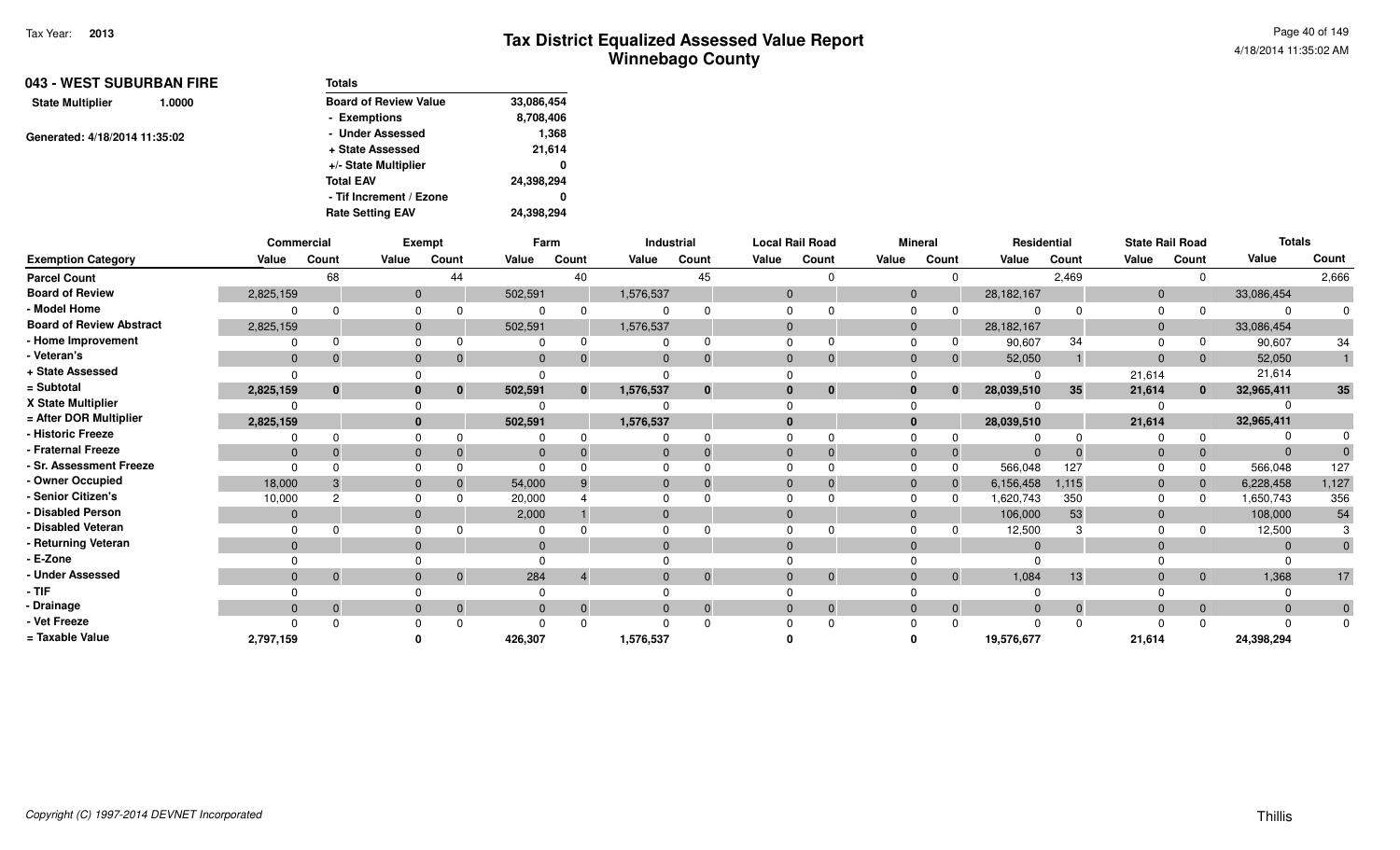Page 41 of 1494/18/2014 11:35:02 AM

| 044 - W B S FIRE              |        | <b>Totals</b>                |             |
|-------------------------------|--------|------------------------------|-------------|
| <b>State Multiplier</b>       | 1.0000 | <b>Board of Review Value</b> | 131,458,796 |
|                               |        | - Exemptions                 | 15,901,277  |
| Generated: 4/18/2014 11:35:02 |        | - Under Assessed             | 20,408      |
|                               |        | + State Assessed             | 500,662     |
|                               |        | +/- State Multiplier         | 0           |
|                               |        | <b>Total EAV</b>             | 116,037,773 |
|                               |        | - Tif Increment / Ezone      | 0           |
|                               |        | <b>Rate Setting EAV</b>      | 116,037,773 |

|                                 |                | <b>Commercial</b> |                | Exempt |              | Farm     |                | <b>Industrial</b> |                | <b>Local Rail Road</b> |       | <b>Mineral</b> |            | Residential |              | <b>State Rail Road</b> | <b>Totals</b> |              |
|---------------------------------|----------------|-------------------|----------------|--------|--------------|----------|----------------|-------------------|----------------|------------------------|-------|----------------|------------|-------------|--------------|------------------------|---------------|--------------|
| <b>Exemption Category</b>       | Value          | Count             | Value          | Count  | Value        | Count    | Value          | Count             | Value          | Count                  | Value | Count          | Value      | Count       | Value        | Count                  | Value         | Count        |
| <b>Parcel Count</b>             |                | 95                |                | 76     |              | 823      |                | 26                |                | 2                      |       | 0              |            | 2,430       |              | $\Omega$               |               | 3,452        |
| <b>Board of Review</b>          | 8,109,589      |                   | $\mathbf 0$    |        | 21,746,744   |          | 2,669,453      |                   | 539,387        |                        |       | $\mathbf{0}$   | 98,393,623 |             | $\mathbf{0}$ |                        | 131,458,796   |              |
| - Model Home                    | $\Omega$       |                   | $\mathbf 0$    |        |              | $\Omega$ | $\Omega$       |                   | O              |                        |       | $\Omega$       |            |             | 0            |                        |               |              |
| <b>Board of Review Abstract</b> | 8,109,589      |                   | $\mathbf 0$    |        | 21,746,744   |          | 2,669,453      |                   | 539,387        |                        |       | $\mathbf{0}$   | 98,393,623 |             | $\mathbf{0}$ |                        | 131,458,796   |              |
| - Home Improvement              |                |                   | $\Omega$       |        | 89,034       | 10       |                |                   |                |                        |       |                | 399,746    | 85          | 0            |                        | 488,780       | 95           |
| - Veteran's                     | $\overline{0}$ | $\Omega$          | $\overline{0}$ |        | $\Omega$     | $\Omega$ | $\Omega$       |                   | $\Omega$       |                        |       | $\mathbf{0}$   | $\Omega$   | $\Omega$    | $\mathbf{0}$ | $\overline{0}$         | $\Omega$      | $\mathbf{0}$ |
| + State Assessed                | $\Omega$       |                   | $\Omega$       |        |              |          |                |                   |                |                        |       |                |            |             | 500,662      |                        | 500,662       |              |
| = Subtotal                      | 8,109,589      | $\bf{0}$          | $\mathbf{0}$   |        | 21,657,710   | 10       | 2,669,453      | $\bf{0}$          | 539,387        | $\bf{0}$               |       | 0              | 97,993,877 | 86          | 500,662      | $\mathbf{0}$           | 131,470,678   | 96           |
| X State Multiplier              |                |                   | $\Omega$       |        |              |          |                |                   |                |                        |       |                |            |             |              |                        |               |              |
| = After DOR Multiplier          | 8,109,589      |                   | $\mathbf{0}$   |        | 21,657,710   |          | 2,669,453      |                   | 539,387        |                        |       | $\mathbf{0}$   | 97,993,877 |             | 500,662      |                        | 131,470,678   |              |
| - Historic Freeze               | $\Omega$       |                   | $\Omega$       |        |              | $\Omega$ | $\Omega$       |                   |                |                        |       |                |            |             |              |                        |               |              |
| - Fraternal Freeze              | 12,956         |                   | $\overline{0}$ |        | $\Omega$     |          | $\mathbf 0$    |                   | $\Omega$       |                        |       |                | $\Omega$   |             | $\mathbf{0}$ |                        | 12,956        |              |
| - Sr. Assessment Freeze         | $\Omega$       |                   | $\Omega$       |        | 163,082      | 15       |                |                   |                |                        |       |                | 866,702    | 96          |              |                        | 1,029,784     | 111          |
| - Owner Occupied                | 12,000         |                   | $\mathbf{0}$   |        | 1,176,000    | 196      | $\mathbf 0$    |                   | $\overline{0}$ |                        |       | $\mathbf{0}$   | 10,781,545 | 1,798       | $\mathbf{0}$ | $\mathbf{0}$           | 11,969,545    | 1,996        |
| - Senior Citizen's              | $\Omega$       |                   | $\Omega$       |        | 425,000      | 85       | $\Omega$       |                   |                |                        |       | $\Omega$       | 1,840,712  | 370         | 0            |                        | 2,265,712     | 455          |
| - Disabled Person               | $\Omega$       |                   | $\mathbf{0}$   |        | 14,000       |          | $\overline{0}$ |                   | $\Omega$       |                        |       | $\mathbf{0}$   | 58,000     | 29          | $\Omega$     |                        | 72,000        | 36           |
| - Disabled Veteran              |                |                   | $\Omega$       |        | 5,000        |          | $\Omega$       |                   |                |                        |       |                | 57,500     |             |              |                        | 62,500        | 14           |
| - Returning Veteran             | $\Omega$       |                   | $\mathbf{0}$   |        | $\Omega$     |          | $\Omega$       |                   | $\Omega$       |                        |       | $\Omega$       | $\Omega$   |             | $\Omega$     |                        | $\Omega$      | $\mathbf{0}$ |
| - E-Zone                        |                |                   |                |        |              |          |                |                   |                |                        |       |                |            |             |              |                        |               |              |
| - Under Assessed                | 93             |                   | $\overline{0}$ |        | 923          | 19       | $\mathbf{0}$   | $\mathbf{0}$      | $\Omega$       |                        |       | $\mathbf{0}$   | 19,392     | 216         | $\Omega$     | $\overline{0}$         | 20,408        | 236          |
| - TIF                           | $\Omega$       |                   |                |        |              |          |                |                   |                |                        |       |                |            |             |              |                        |               |              |
| - Drainage                      | $\Omega$       | $\Omega$          | $\mathbf 0$    |        | $\mathbf{0}$ | $\Omega$ | $\mathbf{0}$   | $\Omega$          | $\overline{0}$ |                        |       | $\Omega$       | $\Omega$   | $\Omega$    | $\Omega$     | $\mathbf{0}$           | $\Omega$      | $\mathbf{0}$ |
| - Vet Freeze                    |                |                   | $\Omega$       |        | ŋ            | $\Omega$ | $\Omega$       |                   | ∩              |                        |       |                |            | $\Omega$    |              |                        |               | $\Omega$     |
| = Taxable Value                 | 8,084,540      |                   |                |        | 19,873,705   |          | 2,669,453      |                   | 539,387        |                        |       |                | 84,370,026 |             | 500,662      |                        | 116,037,773   |              |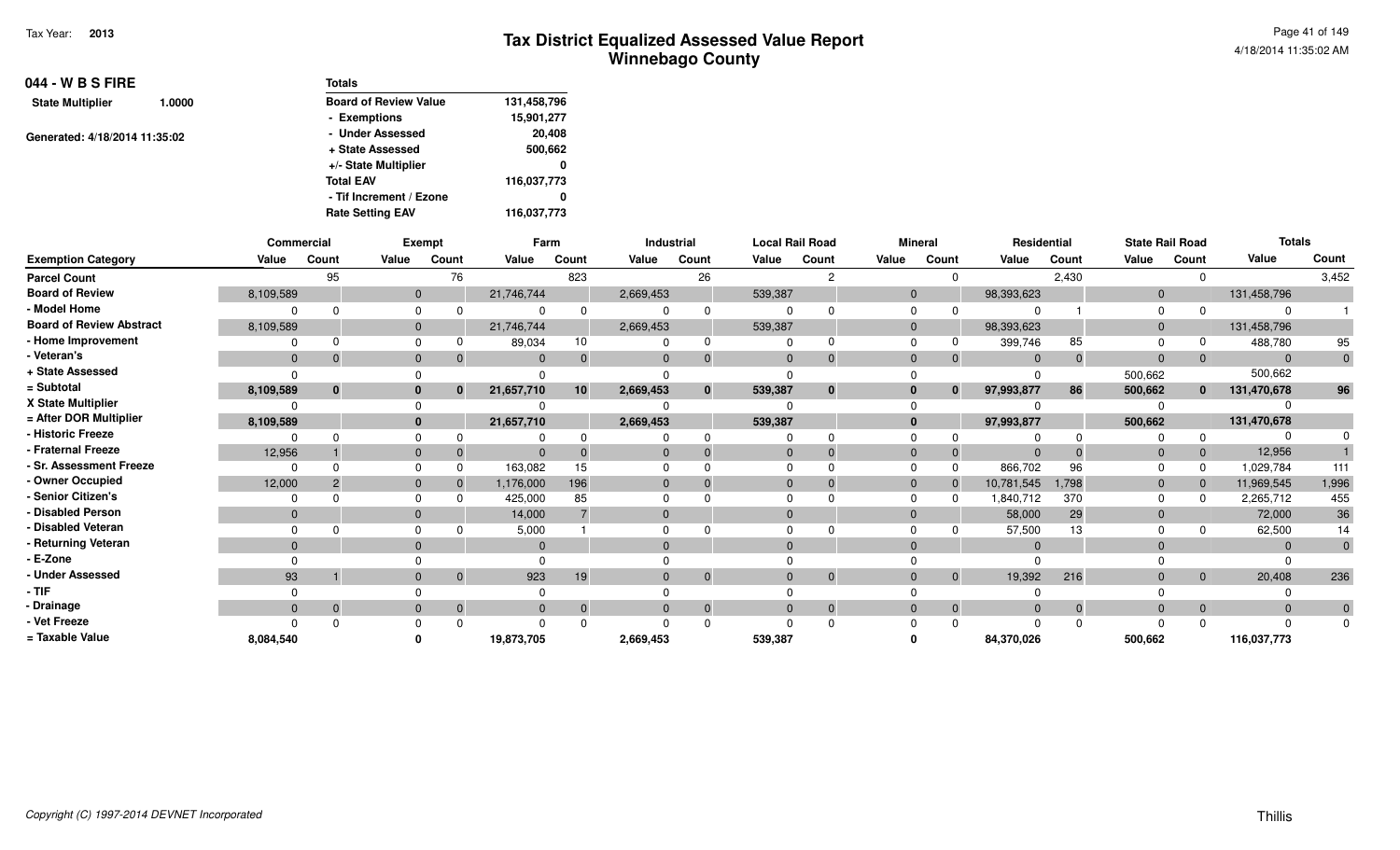| 046 - ROCKFORD PARK DISTRICT      | <b>Totals</b>                |               |  |  |  |
|-----------------------------------|------------------------------|---------------|--|--|--|
| <b>State Multiplier</b><br>1.0000 | <b>Board of Review Value</b> | 2,651,008,133 |  |  |  |
|                                   | - Exemptions                 | 397,410,199   |  |  |  |
| Generated: 4/18/2014 11:35:02     | - Under Assessed             | 80,025        |  |  |  |
|                                   | + State Assessed             | 3,294,952     |  |  |  |
|                                   | +/- State Multiplier         | 0             |  |  |  |
|                                   | <b>Total EAV</b>             | 2,256,812,861 |  |  |  |
|                                   | - Tif Increment / Ezone      | 41,163,117    |  |  |  |
|                                   | <b>Rate Setting EAV</b>      | 2,215,649,744 |  |  |  |

|                                 | Commercial  |          |              | <b>Exempt</b> | Farm      |                | Industrial  |                |          | <b>Local Rail Road</b> | <b>Mineral</b> |              | Residential        |        | <b>State Rail Road</b> |                | <b>Totals</b>     |              |
|---------------------------------|-------------|----------|--------------|---------------|-----------|----------------|-------------|----------------|----------|------------------------|----------------|--------------|--------------------|--------|------------------------|----------------|-------------------|--------------|
| <b>Exemption Category</b>       | Value       | Count    | Value        | Count         | Value     | Count          | Value       | Count          | Value    | Count                  | Value          | Count        | Value              | Count  | Value                  | Count          | Value             | Count        |
| <b>Parcel Count</b>             |             | 4,807    |              | 2,912         |           | 599            |             | 2,189          |          | 31                     |                |              |                    | 69,889 |                        | $\Omega$       |                   | 80,427       |
| <b>Board of Review</b>          | 532,956,730 |          | $\Omega$     |               | 7,934,015 |                | 203,253,689 |                | 120,371  |                        | $\overline{0}$ |              | 1,906,806,504      |        | $\mathbf 0$            |                | 2,651,071,309     |              |
| - Model Home                    |             |          |              |               |           |                |             | <sup>0</sup>   |          |                        | $\Omega$       |              | 63,176             |        | $\Omega$               |                | 63,176            |              |
| <b>Board of Review Abstract</b> | 532,956,730 |          | $\Omega$     |               | 7,934,015 |                | 203,253,689 |                | 120,371  |                        | $\Omega$       |              | 1,906,743,328      |        | $\Omega$               |                | 2,651,008,133     |              |
| - Home Improvement              |             |          |              |               | 12,552    |                |             |                |          |                        | $\Omega$       |              | 2,979,544          | 1,635  |                        |                | 2,992,096         | 1,639        |
| - Veteran's                     | $\Omega$    |          | $\mathbf{0}$ |               | $\Omega$  |                |             | $\overline{0}$ | $\Omega$ | $\Omega$               | $\Omega$       |              | 179,699            |        | $\Omega$               | $\overline{0}$ | 179,699           | $5^{\circ}$  |
| + State Assessed                |             |          |              |               |           |                |             |                |          |                        |                |              | $\Omega$           |        | 3,294,952              |                | 3,294,952         |              |
| = Subtotal                      | 532,956,730 | $\bf{0}$ |              | 0             | 7,921,463 | 4              | 203,253,689 | $\mathbf{0}$   | 120,371  | 0                      | 0              |              | 0 1,903,584,085    | 1,644  | 3,294,952              |                | $0$ 2,651,131,290 | 1,648        |
| X State Multiplier              |             |          |              |               |           |                |             |                |          |                        | $\Omega$       |              |                    |        |                        |                |                   |              |
| = After DOR Multiplier          | 532,956,730 |          | $\bf{0}$     |               | 7,921,463 |                | 203,253,689 |                | 120,371  |                        | $\mathbf{0}$   |              | 1,903,584,085      |        | 3,294,952              |                | 2,651,131,290     |              |
| - Historic Freeze               |             | ∩        |              |               |           |                |             | $\Omega$       |          |                        |                |              | 87,405             |        |                        | $\Omega$       | 87,405            |              |
| - Fraternal Freeze              | 668,300     |          | $\Omega$     |               |           |                |             | $\Omega$       | $\Omega$ |                        | $\Omega$       |              | $\Omega$           |        | 0                      | $\Omega$       | 668,300           |              |
| - Sr. Assessment Freeze         | 57,859      | 10       |              |               | 25,919    |                |             |                |          |                        | $\Omega$       |              | 15,566,604         | 3,348  |                        |                | 15,650,382        | 3,361        |
| - Owner Occupied                | 5,865,272   | 147      | $\Omega$     |               | 432,000   | 72             | 28,105      |                |          |                        | $\Omega$       |              | 292,179,862 49,752 |        | $\Omega$               |                | 298,505,239       | 49,976       |
| - Senior Citizen's              | 4,405,000   | 99       |              |               | 140,000   | 28             | 10,000      |                |          |                        | $\Omega$       |              | 70,706,801         | 14,338 | $\Omega$               |                | 75,261,801        | 14,467       |
| <b>Disabled Person</b>          | 4,000       | 2        | $\Omega$     |               | 4,000     | $\overline{2}$ | 2,000       |                |          |                        | $\Omega$       |              | 2,805,377          | 1,403  | $\mathbf 0$            |                | 2,815,377         | 1,408        |
| Disabled Veteran                |             |          |              |               |           |                |             |                |          |                        |                |              | 1,050,000          | 248    |                        |                | 1,050,000         | 248          |
| Returning Veteran               | $\Omega$    |          | $\Omega$     |               | $\Omega$  |                |             |                | $\Omega$ |                        | $\Omega$       |              | 30,000             |        |                        |                | 30,000            | 6            |
| - E-Zone                        |             |          |              |               |           |                | 9,872,984   |                |          |                        |                |              |                    |        |                        |                | 9,872,984         |              |
| <b>Under Assessed</b>           | 6,980       | 82       | $\mathbf{0}$ |               | 4,354     | 61             | 3,107       | 37             | 560      | 8                      | $\Omega$       | $\mathbf{0}$ | 65,024             | 803    | $\overline{0}$         | $\overline{0}$ | 80,025            | 991          |
| - TIF                           | 16,301,551  |          |              |               | 106,788   |                | 9,045,984   |                |          |                        |                |              | 5,835,810          |        |                        |                | 31,290,133        |              |
| - Drainage                      | $\Omega$    | $\Omega$ | $\Omega$     | $\Omega$      |           | $\Omega$       |             | $\overline{0}$ | $\Omega$ | $\Omega$               | $\overline{0}$ |              | $\Omega$           |        | $\Omega$               | $\overline{0}$ | $\Omega$          | $\mathbf{0}$ |
| Vet Freeze                      | 169,900     | 6        |              |               |           |                |             | $\Omega$       |          | $\Omega$               |                |              | $\Omega$           |        |                        | $\Omega$       | 169,900           |              |
| = Taxable Value                 | 505,477,868 |          |              |               | 7,208,402 |                | 184,291,509 |                | 119,811  |                        |                |              | 1,515,257,202      |        | 3,294,952              |                | 2,215,649,744     |              |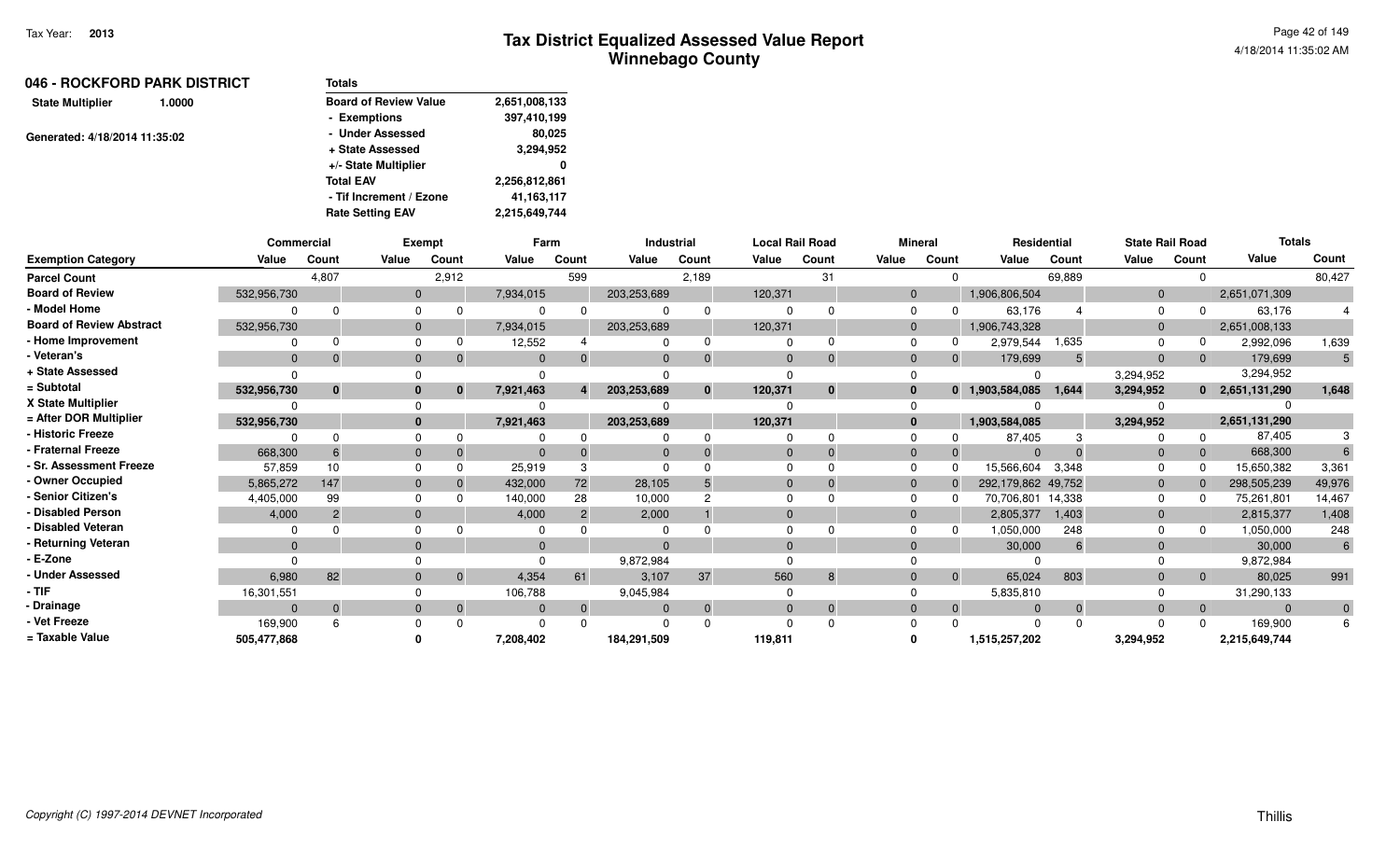| 047 - SUMNER PARK                 | Totals                       |            |
|-----------------------------------|------------------------------|------------|
| <b>State Multiplier</b><br>1.0000 | <b>Board of Review Value</b> | 84,976,825 |
|                                   | - Exemptions                 | 11,235,510 |
| Generated: 4/18/2014 11:35:02     | - Under Assessed             | 15,906     |
|                                   | + State Assessed             | 0          |
|                                   | +/- State Multiplier         | 0          |
|                                   | <b>Total EAV</b>             | 73,725,409 |
|                                   | - Tif Increment / Ezone      | 0          |
|                                   | <b>Rate Setting EAV</b>      | 73.725.409 |

|                                 | Commercial |              |              | <b>Exempt</b>  |              | Farm     |           | Industrial |          | <b>Local Rail Road</b> |                | <b>Mineral</b> |            | Residential |              | <b>State Rail Road</b> | <b>Totals</b> |                |
|---------------------------------|------------|--------------|--------------|----------------|--------------|----------|-----------|------------|----------|------------------------|----------------|----------------|------------|-------------|--------------|------------------------|---------------|----------------|
| <b>Exemption Category</b>       | Value      | Count        | Value        | Count          | Value        | Count    | Value     | Count      | Value    | Count                  | Value          | Count          | Value      | Count       | Value        | Count                  | Value         | Count          |
| <b>Parcel Count</b>             |            | 104          |              | 94             |              | 588      |           | 46         |          | <sup>n</sup>           |                | 0              |            | 1,752       |              |                        |               | 2,584          |
| <b>Board of Review</b>          | 4,222,189  |              | $\mathbf 0$  |                | 12,832,185   |          | 2,066,343 |            |          |                        | $\overline{0}$ |                | 65,856,108 |             | $\mathbf{0}$ |                        | 84,976,825    |                |
| - Model Home                    |            |              | $\Omega$     |                | $\Omega$     |          |           |            |          |                        | 0              |                |            |             | $\Omega$     |                        |               |                |
| <b>Board of Review Abstract</b> | 4,222,189  |              | $\mathbf 0$  |                | 12,832,185   |          | 2,066,343 |            |          |                        | $\overline{0}$ |                | 65,856,108 |             | $\Omega$     |                        | 84,976,825    |                |
| - Home Improvement              |            |              | $\Omega$     |                | 57,748       |          |           |            |          |                        |                |                | 147,293    | 64          |              |                        | 205,041       | 73             |
| - Veteran's                     | $\Omega$   |              | $\mathbf{0}$ | $\Omega$       | $\mathbf{0}$ |          |           | $\Omega$   |          | $\Omega$               | $\overline{0}$ | $\Omega$       | $\Omega$   | $\Omega$    | $\Omega$     | $\overline{0}$         |               |                |
| + State Assessed                |            |              |              |                |              |          |           |            |          |                        |                |                |            |             |              |                        |               |                |
| = Subtotal                      | 4,222,189  | $\mathbf{0}$ | 0            | $\bf{0}$       | 12,774,437   | 9        | 2,066,343 | $\bf{0}$   |          | $\bf{0}$               |                | $\bf{0}$       | 65,708,815 | 64          |              | $\mathbf{0}$           | 84,771,784    | 73             |
| X State Multiplier              |            |              |              |                |              |          |           |            |          |                        |                |                |            |             |              |                        |               |                |
| = After DOR Multiplier          | 4,222,189  |              | $\mathbf{0}$ |                | 12,774,437   |          | 2,066,343 |            |          |                        | $\bf{0}$       |                | 65,708,815 |             |              |                        | 84,771,784    |                |
| - Historic Freeze               |            |              |              |                |              |          |           |            |          |                        |                |                |            |             |              |                        |               |                |
| - Fraternal Freeze              | 7,819      |              | $\Omega$     |                | $\Omega$     |          |           |            |          | $\Omega$               | 0              |                | $\Omega$   |             | $\Omega$     | $\overline{0}$         | 7,819         |                |
| - Sr. Assessment Freeze         |            |              |              |                | 38,828       |          |           |            |          |                        |                | 0              | 420,362    | 60          |              | $\Omega$               | 459,190       | 66             |
| - Owner Occupied                | 6,000      |              | $\Omega$     |                | 828,000      | 138      |           |            |          |                        | 0              | $\bf{0}$       | 7,727,456  | 1,289       |              | $\overline{0}$         | 8,561,456     | 1,428          |
| - Senior Citizen's              |            |              |              |                | 210,844      | 43       |           |            |          |                        |                |                | 1,707,889  | 345         |              |                        | 1,918,733     | 388            |
| - Disabled Person               | $\Omega$   |              | $\mathbf{0}$ |                | 6,000        |          |           |            |          |                        | $\Omega$       |                | 34,000     | 17          | $\Omega$     |                        | 40,000        | 20             |
| - Disabled Veteran              |            |              | $\Omega$     |                | 2,500        |          |           |            |          |                        | 0              |                | 27,500     |             |              |                        | 30,000        |                |
| - Returning Veteran             | $\Omega$   |              | $\Omega$     |                | $\Omega$     |          |           |            |          |                        | $\Omega$       |                |            |             | $\Omega$     |                        |               |                |
| - E-Zone                        |            |              |              |                |              |          |           |            |          |                        |                |                |            |             |              |                        |               |                |
| - Under Assessed                | 289        | 3            | $\Omega$     | $\overline{0}$ | 2,374        | 38       |           | $\Omega$   | $\Omega$ | $\Omega$               | $\Omega$       | $\Omega$       | 13,243     | 165         |              | $\overline{0}$         | 15,906        | 206            |
| - TIF                           |            |              |              |                |              |          |           |            |          |                        |                |                |            |             |              |                        |               |                |
| · Drainage                      | $\Omega$   | $\Omega$     | $\mathbf{0}$ | $\mathbf 0$    | $\Omega$     | $\Omega$ |           | $\Omega$   |          | $\mathbf{0}$           | $\Omega$       | $\mathbf{0}$   |            | $\mathbf 0$ |              | $\overline{0}$         |               | $\overline{0}$ |
| - Vet Freeze                    | 13,271     |              |              |                |              |          |           |            |          |                        |                |                |            |             |              | $\Omega$               | 13,271        |                |
| = Taxable Value                 | 4,194,810  |              |              |                | 11,685,891   |          | 2,066,343 |            |          |                        |                |                | 55,778,365 |             |              |                        | 73,725,409    |                |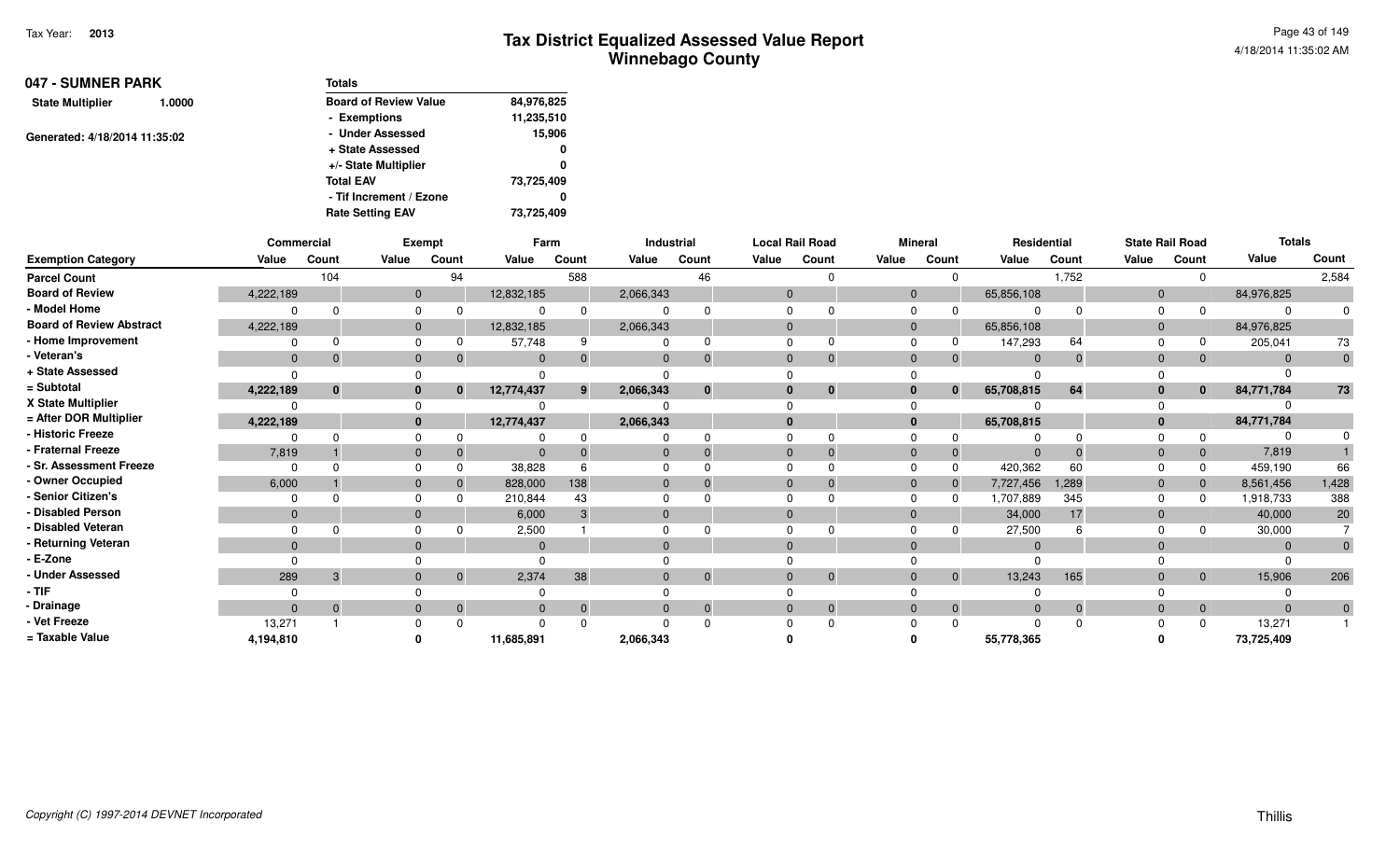| 048 - WINNEBAGO PARK DISTRICT     | <b>Totals</b>                |             |
|-----------------------------------|------------------------------|-------------|
| <b>State Multiplier</b><br>1.0000 | <b>Board of Review Value</b> | 104,868,945 |
|                                   | - Exemptions                 | 12,744,567  |
| Generated: 4/18/2014 11:35:02     | - Under Assessed             | 14,810      |
|                                   | + State Assessed             | 430,931     |
|                                   | +/- State Multiplier         | 0           |
|                                   | <b>Total EAV</b>             | 92,540,499  |
|                                   | - Tif Increment / Ezone      | 0           |
|                                   | <b>Rate Setting EAV</b>      | 92,540,499  |
|                                   |                              |             |

|                                 | Commercial   |          |              | Exempt |              | Farm           |           | Industrial     |                | <b>Local Rail Road</b> | <b>Mineral</b> |          | Residential |       | <b>State Rail Road</b> |                | <b>Totals</b>  |                 |
|---------------------------------|--------------|----------|--------------|--------|--------------|----------------|-----------|----------------|----------------|------------------------|----------------|----------|-------------|-------|------------------------|----------------|----------------|-----------------|
| <b>Exemption Category</b>       | Value        | Count    | Value        | Count  | Value        | Count          | Value     | Count          | Value          | Count                  | Value          | Count    | Value       | Count | Value                  | Count          | Value          | Count           |
| <b>Parcel Count</b>             |              | 79       |              | 65     |              | 372            |           | 26             |                |                        |                |          |             | 2,098 |                        | $\Omega$       |                | 2,642           |
| <b>Board of Review</b>          | 6,589,709    |          | $\mathbf{0}$ |        | 9,779,175    |                | 2,669,453 |                | 539,387        |                        | $\mathbf{0}$   |          | 85,291,221  |       | $\mathbf 0$            |                | 104,868,945    |                 |
| - Model Home                    |              |          | $\Omega$     |        |              |                |           | $\Omega$       |                |                        | $\Omega$       |          |             |       | $\Omega$               |                | $\Omega$       |                 |
| <b>Board of Review Abstract</b> | 6,589,709    |          | $\Omega$     |        | 9,779,175    |                | 2,669,453 |                | 539,387        |                        | $\Omega$       |          | 85,291,221  |       | $\Omega$               |                | 104,868,945    |                 |
| - Home Improvement              |              |          | $\Omega$     |        | 47,257       |                |           |                |                |                        | $\Omega$       |          | 291,263     | 66    |                        |                | 338,520        | 70              |
| - Veteran's                     | $\mathbf{0}$ |          | $\mathbf{0}$ |        | $\mathbf{0}$ | $\Omega$       |           | $\Omega$       | $\mathbf{0}$   | $\Omega$               | $\Omega$       |          | $\Omega$    |       | $\Omega$               | $\mathbf{0}$   | $\overline{0}$ | $\overline{0}$  |
| + State Assessed                |              |          |              |        |              |                |           |                |                |                        |                |          |             |       | 430,931                |                | 430,931        |                 |
| = Subtotal                      | 6,589,709    | $\bf{0}$ | $\bf{0}$     |        | 9,731,918    |                | 2,669,453 | $\bf{0}$       | 539,387        | 0                      |                |          | 84,999,958  | 67    | 430,931                | $\mathbf{0}$   | 104,961,356    | 71              |
| X State Multiplier              |              |          |              |        |              |                |           |                |                |                        |                |          |             |       |                        |                |                |                 |
| = After DOR Multiplier          | 6,589,709    |          | $\bf{0}$     |        | 9,731,918    |                | 2,669,453 |                | 539,387        |                        |                |          | 84,999,958  |       | 430,931                |                | 104,961,356    |                 |
| - Historic Freeze               |              |          |              |        |              |                |           | $\Omega$       |                |                        |                |          |             |       |                        | $\Omega$       |                |                 |
| - Fraternal Freeze              | 12,956       |          | $\Omega$     |        |              |                |           | $\Omega$       | $\overline{0}$ |                        | $\Omega$       |          | $\Omega$    |       |                        | $\overline{0}$ | 12,956         |                 |
| - Sr. Assessment Freeze         |              |          |              |        | 85,222       |                |           |                |                |                        |                |          | 575,612     | 81    |                        |                | 660,834        | 87              |
| - Owner Occupied                | 6,000        |          | $\mathbf{0}$ |        | 420,000      | 70             |           |                | $\mathbf{0}$   |                        | $\overline{0}$ |          | 9,410,545   | 1,569 | $\overline{0}$         | $\overline{0}$ | 9,836,545      | 1,640           |
| - Senior Citizen's              |              |          | $\Omega$     |        | 175,000      | 35             |           |                |                |                        | $\Omega$       |          | 1,605,712   | 323   | $\Omega$               |                | 1,780,712      | 358             |
| - Disabled Person               | $\Omega$     |          | $\Omega$     |        | 6,000        | 3              |           |                | $\Omega$       |                        | $\Omega$       |          | 54,000      | 27    |                        |                | 60,000         | 30 <sub>o</sub> |
| - Disabled Veteran              |              |          | $\Omega$     |        | 5,000        |                |           |                |                |                        |                |          | 50,000      |       |                        |                | 55,000         | 12              |
| - Returning Veteran             | $\Omega$     |          | $\Omega$     |        |              |                |           |                | $\Omega$       |                        |                |          | $\Omega$    |       |                        |                | $\Omega$       | $\overline{0}$  |
| - E-Zone                        |              |          |              |        |              |                |           |                |                |                        |                |          |             |       |                        |                |                |                 |
| - Under Assessed                | 93           |          | $\Omega$     |        | 344          | 6              |           | $\overline{0}$ | $\Omega$       | $\Omega$               |                | $\Omega$ | 14,373      | 156   | $\Omega$               | $\overline{0}$ | 14,810         | 163             |
| $-$ TIF                         |              |          |              |        |              |                |           |                |                |                        |                |          |             |       |                        |                |                |                 |
| - Drainage                      | $\Omega$     | $\Omega$ | $\Omega$     |        | $\mathbf{0}$ | $\overline{0}$ |           | $\mathbf{0}$   | $\mathbf{0}$   | $\Omega$               | $\Omega$       | $\Omega$ | $\Omega$    |       | $\Omega$               | $\overline{0}$ | $\Omega$       | $\mathbf{0}$    |
| - Vet Freeze                    |              |          |              |        |              |                |           |                |                |                        |                |          |             |       |                        |                |                | $\mathbf{0}$    |
| = Taxable Value                 | 6,570,660    |          |              |        | 9,040,352    |                | 2,669,453 |                | 539,387        |                        |                |          | 73,289,716  |       | 430,931                |                | 92,540,499     |                 |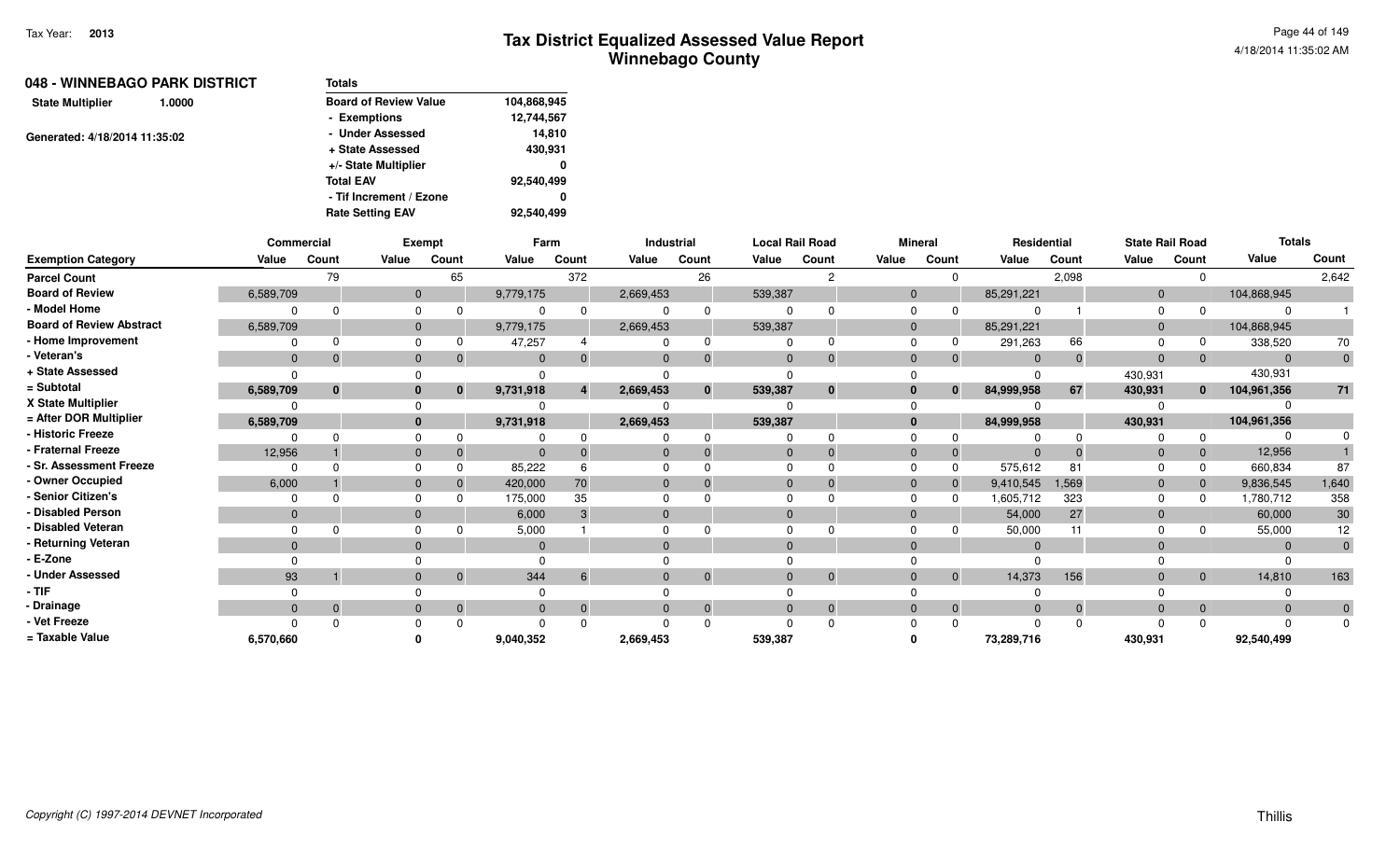| 049 - SEWARD PARK DISTRICT        | <b>Totals</b>                |            |
|-----------------------------------|------------------------------|------------|
| <b>State Multiplier</b><br>1.0000 | <b>Board of Review Value</b> | 16,827,110 |
|                                   | - Exemptions                 | 1,665,465  |
| Generated: 4/18/2014 11:35:02     | - Under Assessed             | 820        |
|                                   | + State Assessed             | 502,013    |
|                                   | +/- State Multiplier         | 0          |
|                                   | <b>Total EAV</b>             | 15,662,838 |
|                                   | - Tif Increment / Ezone      | 0          |
|                                   | <b>Rate Setting EAV</b>      | 15,662,838 |

|                                 | Commercial   |          |              | Exempt         | Farm         |              |          | Industrial  |                | <b>Local Rail Road</b> |             | <b>Mineral</b> | Residential  |       | <b>State Rail Road</b> |                | <b>Totals</b> |                |
|---------------------------------|--------------|----------|--------------|----------------|--------------|--------------|----------|-------------|----------------|------------------------|-------------|----------------|--------------|-------|------------------------|----------------|---------------|----------------|
| <b>Exemption Category</b>       | Value        | Count    | Value        | Count          | Value        | Count        | Value    | Count       | Value          | Count                  | Value       | Count          | Value        | Count | Value                  | Count          | Value         | Count          |
| <b>Parcel Count</b>             |              | 40       |              | 12             |              | 283          |          |             |                |                        |             |                |              | 172   |                        | <sup>n</sup>   |               | 513            |
| <b>Board of Review</b>          | 2,729,936    |          | $\mathbf{0}$ |                | 7,918,198    |              | 183,357  |             | 606            |                        | $\mathbf 0$ |                | 5,995,013    |       | $\mathbf{0}$           |                | 16,827,110    |                |
| - Model Home                    |              |          |              |                |              |              |          |             |                |                        |             |                | $\Omega$     |       | n                      |                | $\Omega$      |                |
| <b>Board of Review Abstract</b> | 2,729,936    |          |              |                | 7,918,198    |              | 183,357  |             | 606            |                        | $\Omega$    |                | 5,995,013    |       | $\mathbf 0$            |                | 16,827,110    |                |
| - Home Improvement              |              |          |              |                | 16,495       |              |          |             |                |                        |             |                | 45,091       |       |                        |                | 61,586        |                |
| - Veteran's                     | $\mathbf{0}$ |          |              | $\overline{0}$ | $\mathbf{0}$ |              | $\Omega$ | $\Omega$    | $\overline{0}$ | $\mathbf{0}$           | $\Omega$    |                | $\mathbf{0}$ |       | $\mathbf{0}$           | $\overline{0}$ | $\mathbf 0$   | $\overline{0}$ |
| + State Assessed                | <sup>n</sup> |          |              |                |              |              |          |             |                |                        |             |                | $\Omega$     |       | 502,013                |                | 502,013       |                |
| = Subtotal                      | 2,729,936    | $\bf{0}$ |              | $\bf{0}$       | 7,901,703    | $\mathbf{3}$ | 183,357  | $\bf{0}$    | 606            | $\bf{0}$               |             |                | 5,949,922    | 8     | 502,013                | $\mathbf{0}$   | 17,267,537    | 11             |
| X State Multiplier              |              |          |              |                |              |              |          |             |                |                        |             |                |              |       |                        |                |               |                |
| = After DOR Multiplier          | 2,729,936    |          |              |                | 7,901,703    |              | 183,357  |             | 606            |                        | $\bf{0}$    |                | 5,949,922    |       | 502,013                |                | 17,267,537    |                |
| - Historic Freeze               |              |          |              |                |              |              |          |             |                |                        |             |                |              |       |                        |                |               |                |
| - Fraternal Freeze              | $\mathbf{0}$ |          |              | $\overline{0}$ | $\Omega$     |              | $\Omega$ |             | $\Omega$       | $\Omega$               | $\Omega$    |                | $\mathbf{0}$ |       |                        | $\mathbf{0}$   | $\mathbf{0}$  |                |
| - Sr. Assessment Freeze         | <sup>n</sup> |          |              | <sup>0</sup>   | 72,559       |              |          |             |                |                        |             |                | 118,630      | 11    |                        | <sup>n</sup>   | 191,189       | 19             |
| - Owner Occupied                | 6,000        |          |              | $\mathbf 0$    | 360,000      | 60           |          |             |                |                        | $\mathbf 0$ |                | 767,690      | 129   | $\mathbf{0}$           | $\mathbf{0}$   | 1,133,690     | 190            |
| - Senior Citizen's              |              |          |              |                | 130,000      | 26           |          |             |                |                        |             |                | 145,000      | 29    |                        |                | 275,000       | 55             |
| - Disabled Person               | 2,000        |          |              |                | $\Omega$     |              | $\Omega$ |             |                |                        | $\Omega$    |                | 2,000        |       |                        |                | 4,000         |                |
| - Disabled Veteran              |              |          |              |                |              |              |          |             |                |                        |             |                | 0            |       |                        |                |               |                |
| - Returning Veteran             | $\Omega$     |          |              |                | $\Omega$     |              | $\Omega$ |             | $\Omega$       |                        | $\Omega$    |                | $\Omega$     |       |                        |                | $\Omega$      |                |
| - E-Zone                        |              |          |              |                |              |              |          |             |                |                        |             |                |              |       |                        |                |               |                |
| - Under Assessed                | 86           |          |              | $\overline{0}$ | 487          | 6            | $\Omega$ | $\Omega$    | 140            |                        | $\Omega$    | $\mathbf{0}$   | 107          |       |                        | $\mathbf{0}$   | 820           | $9^{\circ}$    |
| - TIF                           |              |          |              |                |              |              |          |             |                |                        |             |                | $\Omega$     |       |                        |                |               |                |
| - Drainage                      | $\mathbf{0}$ | $\Omega$ |              | $\overline{0}$ | $\Omega$     | $\mathbf 0$  | $\Omega$ | $\mathbf 0$ | $\overline{0}$ | $\mathbf{0}$           | $\Omega$    | $\overline{0}$ | $\Omega$     |       |                        | $\overline{0}$ | $\Omega$      | $\mathbf{0}$   |
| - Vet Freeze                    |              |          |              |                |              |              |          |             |                |                        |             |                | $\Omega$     |       |                        |                | $\Omega$      | $\mathbf{0}$   |
| = Taxable Value                 | 2,721,850    |          |              |                | 7,338,657    |              | 183,357  |             | 466            |                        |             |                | 4,916,495    |       | 502,013                |                | 15,662,838    |                |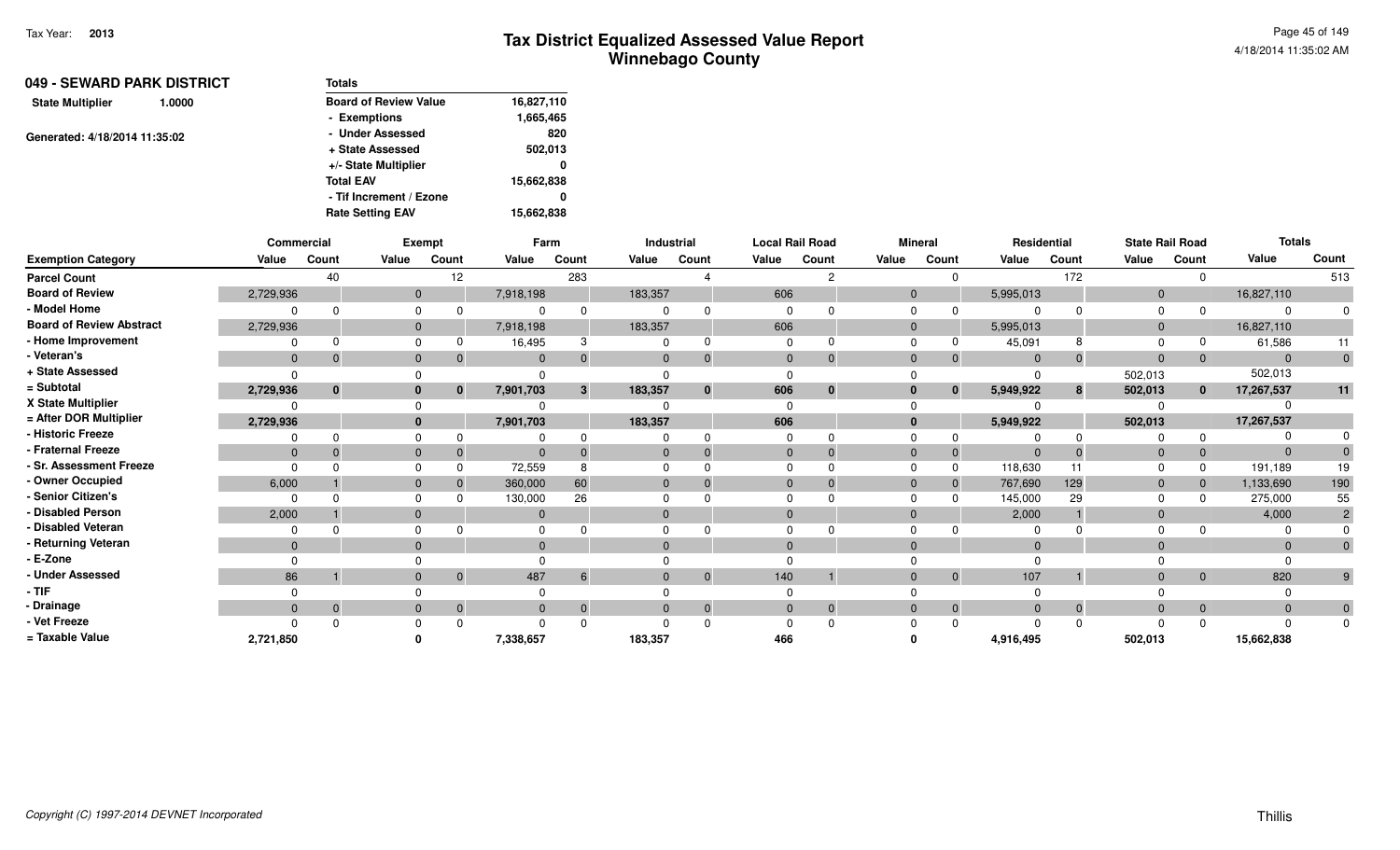| 050 - DURAND SANITARY         |        | <b>Totals</b>                |            |
|-------------------------------|--------|------------------------------|------------|
| <b>State Multiplier</b>       | 1.0000 | <b>Board of Review Value</b> | 19,236,528 |
|                               |        | - Exemptions                 | 2,851,915  |
| Generated: 4/18/2014 11:35:02 |        | - Under Assessed             | 239        |
|                               |        | + State Assessed             | 0          |
|                               |        | +/- State Multiplier         | 0          |
|                               |        | <b>Total EAV</b>             | 16,384,374 |
|                               |        | - Tif Increment / Ezone      | 325,989    |
|                               |        | <b>Rate Setting EAV</b>      | 16,058,385 |

|                                 | Commercial   |          |              | Exempt       |          | Farm         |                | Industrial |                |       | <b>Local Rail Road</b>   |       | <b>Mineral</b> |              | Residential |             | <b>State Rail Road</b> |                | <b>Totals</b>  |                |
|---------------------------------|--------------|----------|--------------|--------------|----------|--------------|----------------|------------|----------------|-------|--------------------------|-------|----------------|--------------|-------------|-------------|------------------------|----------------|----------------|----------------|
| <b>Exemption Category</b>       | Value        | Count    | Value        | Count        | Value    |              | Count          | Value      | Count          | Value | Count                    | Value | Count          |              | Value       | Count       | Value                  | Count          | Value          | Count          |
| <b>Parcel Count</b>             |              | 75       |              |              | 27       |              | 13             |            | 16             |       |                          |       |                |              |             | 521         |                        |                |                | 652            |
| <b>Board of Review</b>          | 3,709,080    |          | $\mathbf{0}$ |              |          | 81,668       |                | 237,771    |                |       | $\mathbf{0}$             |       | $\mathbf{0}$   |              | 15,208,009  |             | 0                      |                | 19,236,528     |                |
| - Model Home                    |              |          | $\Omega$     |              |          |              | $\Omega$       |            |                |       | $\Omega$                 |       | $\Omega$       |              | $\Omega$    |             | $\Omega$               |                | $\Omega$       |                |
| <b>Board of Review Abstract</b> | 3,709,080    |          | $\mathbf{0}$ |              |          | 81,668       |                | 237,771    |                |       | $\mathbf{0}$             |       | $\overline{0}$ |              | 15,208,009  |             | $\mathbf 0$            |                | 19,236,528     |                |
| - Home Improvement              |              |          | $\Omega$     |              |          |              |                |            |                |       | $\Omega$                 |       | $\Omega$       |              |             |             |                        |                |                |                |
| - Veteran's                     | $\mathbf{0}$ |          | $\mathbf{0}$ |              |          | $\mathbf{0}$ | $\Omega$       | $\Omega$   | $\overline{0}$ |       | $\mathbf{0}$<br>$\Omega$ |       | $\Omega$       | $\Omega$     | $\mathbf 0$ | 0           | $\mathbf 0$            | $\overline{0}$ | $\Omega$       |                |
| + State Assessed                |              |          | $\Omega$     |              |          |              |                |            |                |       |                          |       |                |              |             |             |                        |                |                |                |
| = Subtotal                      | 3,709,080    | $\bf{0}$ | $\bf{0}$     |              | 0        | 81,668       | $\mathbf{0}$   | 237,771    | $\bf{0}$       |       | $\bf{0}$<br>0            |       | $\bf{0}$       |              | 15,208,009  | 0           | 0                      | $\mathbf{0}$   | 19,236,528     | $\mathbf{0}$   |
| X State Multiplier              |              |          | $\Omega$     |              |          |              |                |            |                |       | <sup>0</sup>             |       |                |              |             |             |                        |                |                |                |
| = After DOR Multiplier          | 3,709,080    |          | $\bf{0}$     |              |          | 81,668       |                | 237,771    |                |       | $\bf{0}$                 |       |                |              | 15,208,009  |             |                        |                | 19,236,528     |                |
| - Historic Freeze               |              |          |              |              |          |              | 0              |            | 0              |       |                          |       |                |              |             |             |                        |                | $\Omega$       |                |
| - Fraternal Freeze              | 26,575       |          | $\Omega$     |              |          | $\mathbf{0}$ |                |            | $\Omega$       |       | $\Omega$                 |       | $\Omega$       |              | $\Omega$    |             | $\overline{0}$         | $\overline{0}$ | 26,575         |                |
| - Sr. Assessment Freeze         |              |          |              |              |          | 12,841       |                |            |                |       |                          |       | $\Omega$       |              | 203,672     | 26          |                        | $\Omega$       | 216,513        | 27             |
| - Owner Occupied                | 6,000        |          | $\Omega$     |              |          | 6,000        |                |            | -0             |       | $\Omega$                 |       | $\Omega$       |              | 2,112,000   | 352         | $\mathbf 0$            | $\overline{0}$ | 2,124,000      | 354            |
| - Senior Citizen's              | 5,000        |          |              |              |          | 5,000        |                |            |                |       | $\Omega$                 |       | $\Omega$       |              | 424,964     | 85          |                        |                | 434,964        | 87             |
| - Disabled Person               | $\mathbf{0}$ |          | $\Omega$     |              |          | $\Omega$     |                |            |                |       | $\Omega$                 |       | $\Omega$       |              | 6,000       |             | $\Omega$               |                | 6,000          | 3              |
| - Disabled Veteran              |              |          | $\Omega$     |              |          |              |                |            |                |       |                          |       | $\Omega$       |              | 5,000       |             |                        |                | 5,000          |                |
| - Returning Veteran             | $\Omega$     |          | $\Omega$     |              |          |              |                |            |                |       | $\Omega$                 |       | $\Omega$       |              | $\Omega$    |             |                        |                | $\Omega$       |                |
| - E-Zone                        |              |          |              |              |          |              |                |            |                |       |                          |       |                |              |             |             |                        |                |                |                |
| - Under Assessed                |              | $\Omega$ |              | $\mathbf{0}$ | $\Omega$ | 9            |                |            | $\overline{0}$ |       | $\mathbf{0}$<br>$\Omega$ |       | $\Omega$       | $\mathbf{0}$ | 230         | $2^{\circ}$ | $\Omega$               | $\overline{0}$ | 239            | 3 <sup>5</sup> |
| $-$ TIF                         | 214,880      |          |              |              |          |              |                | 46,129     |                |       |                          |       |                |              | 64,980      |             |                        |                | 325,989        |                |
| - Drainage                      | $\Omega$     | $\Omega$ |              | $\mathbf{0}$ | $\Omega$ | $\mathbf{0}$ | $\overline{0}$ |            | $\mathbf{0}$   |       | $\mathbf{0}$<br>$\Omega$ |       | $\overline{0}$ | $\mathbf{0}$ | $\mathbf 0$ | $\Omega$    | $\overline{0}$         | $\overline{0}$ | $\overline{0}$ | $\overline{0}$ |
| - Vet Freeze                    | 38,863       |          |              |              |          |              |                |            |                |       |                          |       |                |              |             |             |                        | $\Omega$       | 38,863         |                |
| = Taxable Value                 | 3,417,762    |          |              |              |          | 57,818       |                | 191,642    |                |       |                          |       |                |              | 12,391,163  |             |                        |                | 16,058,385     |                |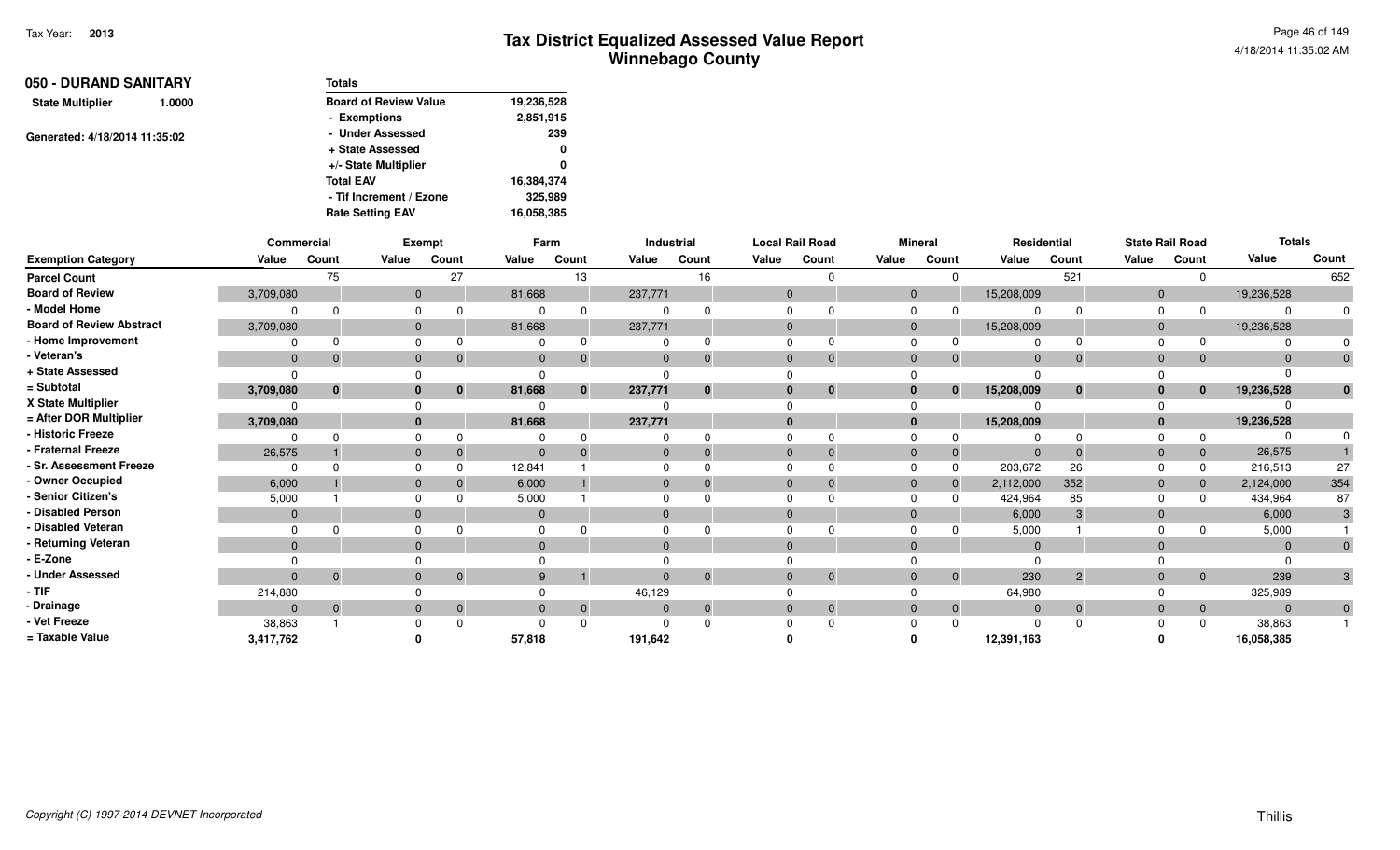| 051 - ROCK RIVER WATER REC        | <b>Totals</b>                |               |
|-----------------------------------|------------------------------|---------------|
| <b>State Multiplier</b><br>1.0000 | <b>Board of Review Value</b> | 3,037,048,386 |
|                                   | - Exemptions                 | 437,095,312   |
| Generated: 4/18/2014 11:35:02     | - Under Assessed             | 128.517       |
|                                   | + State Assessed             | 3,529,524     |
|                                   | +/- State Multiplier         | 0             |
|                                   | <b>Total EAV</b>             | 2,603,354,081 |
|                                   | - Tif Increment / Ezone      | 48,028,223    |
|                                   | <b>Rate Setting EAV</b>      | 2,555,325,858 |

|                                 | <b>Commercial</b> |          | <b>Exempt</b> |                | Farm      |          |             | Industrial   |          | <b>Local Rail Road</b> |                | <b>Mineral</b> |                    | Residential | <b>State Rail Road</b> |                | <b>Totals</b>   |                |
|---------------------------------|-------------------|----------|---------------|----------------|-----------|----------|-------------|--------------|----------|------------------------|----------------|----------------|--------------------|-------------|------------------------|----------------|-----------------|----------------|
| <b>Exemption Category</b>       | Value             | Count    | Value         | Count          | Value     | Count    | Value       | Count        | Value    | Count                  | Value          | Count          | Value              | Count       | Value                  | Count          | Value           | Count          |
| <b>Parcel Count</b>             |                   | 5,135    |               | 2,942          |           | 368      |             | 2,336        |          | 31                     |                |                |                    | 77,722      |                        | <sup>n</sup>   |                 | 88,534         |
| <b>Board of Review</b>          | 615,704,642       |          | $\mathbf{0}$  |                | 3,068,770 |          | 224,910,338 |              | 120,371  |                        | $\overline{0}$ |                | 2,193,365,167      |             | $\mathbf 0$            |                | 3,037,169,288   |                |
| - Model Home                    |                   |          |               | 0              |           |          |             |              |          |                        |                |                | 120,902            |             |                        |                | 120,902         |                |
| <b>Board of Review Abstract</b> | 615,704,642       |          |               |                | 3,068,770 |          | 224,910,338 |              | 120,371  |                        | $\Omega$       |                | 2,193,244,265      |             | $\Omega$               |                | 3,037,048,386   |                |
| - Home Improvement              |                   |          |               |                | 435       |          |             |              |          |                        |                |                | 3,426,448          | 1,847       |                        |                | 3,426,883       | 1.848          |
| - Veteran's                     | $\Omega$          |          |               | $\overline{0}$ |           |          | $\Omega$    |              | $\Omega$ | $\Omega$               | $\Omega$       |                | 233,362            |             | $\Omega$               | $\mathbf{0}$   | 233,362         | 6              |
| + State Assessed                | $\Omega$          |          |               |                |           |          |             |              |          |                        |                |                | $\Omega$           |             | 3,529,524              |                | 3,529,524       |                |
| = Subtotal                      | 615,704,642       | $\bf{0}$ |               | $\mathbf{0}$   | 3,068,335 |          | 224,910,338 | $\mathbf{0}$ | 120,371  | $\bf{0}$               |                |                | 0 2,189,584,455    | 1,862       | 3,529,524              |                | 0 3,036,917,665 | 1,863          |
| X State Multiplier              |                   |          |               |                |           |          |             |              |          |                        |                |                |                    |             |                        |                |                 |                |
| = After DOR Multiplier          | 615,704,642       |          |               |                | 3,068,335 |          | 224,910,338 |              | 120,371  |                        | $\mathbf{0}$   |                | 2,189,584,455      |             | 3,529,524              |                | 3,036,917,665   |                |
| - Historic Freeze               |                   |          |               |                |           |          |             |              |          |                        |                |                | 87,405             |             |                        | $\Omega$       | 87,405          |                |
| - Fraternal Freeze              | 741,318           |          |               | $\Omega$       |           |          | $\Omega$    |              | $\Omega$ | $\Omega$               | $\Omega$       |                | $\Omega$           |             | $\mathbf 0$            | $\mathbf{0}$   | 741,318         |                |
| - Sr. Assessment Freeze         | 57,859            | 10       |               | $\Omega$       | 9,738     |          |             |              |          |                        |                |                | 16,912,640         | 3,537       |                        |                | 16,980,237      | 3,548          |
| - Owner Occupied                | 5,775,272         | 132      |               |                | 204,000   | 34       | 34,105      |              |          |                        | $\Omega$       |                | 326,966,078 55,563 |             | $\mathbf 0$            |                | 332,979,455     | 55,735         |
| - Senior Citizen's              | 4,300,000         | 78       |               |                | 75,000    | 15       | 15,000      |              |          |                        |                |                | 73,748,804 14,957  |             |                        |                | 78,138,804      | 15,053         |
| - Disabled Person               | 4,000             |          |               |                | 2,000     |          | 2,000       |              |          |                        | $\Omega$       |                | 3,006,000          | 1,503       | $\Omega$               |                | 3,014,000       | 1,507          |
| - Disabled Veteran              |                   |          |               |                |           |          |             |              |          |                        |                |                | 1,207,500          | 286         |                        |                | 1,207,500       | 286            |
| - Returning Veteran             | $\Omega$          |          |               |                |           |          | $\Omega$    |              | $\Omega$ |                        | $\Omega$       |                | 35,000             |             |                        |                | 35,000          |                |
| - E-Zone                        |                   |          |               |                |           |          | 9,872,984   |              |          |                        |                |                | $\Omega$           |             |                        |                | 9,872,984       |                |
| - Under Assessed                | 8,178             | 95       |               | $\overline{0}$ | 4,176     | 59       | 3,541       | 42           | 560      | 8                      | $\Omega$       | $\mathbf{0}$   | 112,062            | 1,338       | $\Omega$               | $\overline{0}$ | 128,517         | 1,542          |
| - TIF                           | 24,206,012        |          |               |                | 32,353    |          | 7,949,370   |              |          |                        |                |                | 5,967,504          |             |                        |                | 38,155,239      |                |
| · Drainage                      | $\Omega$          | $\Omega$ |               | $\overline{0}$ |           | $\Omega$ | $\Omega$    | $\mathbf{0}$ | $\Omega$ | $\Omega$               | $\Omega$       |                | $\Omega$           |             |                        | $\mathbf{0}$   | $\Omega$        | $\overline{0}$ |
| - Vet Freeze                    | 251,348           |          |               | <sup>0</sup>   |           |          |             |              |          | n                      |                |                | $\Omega$           |             |                        | $\Omega$       | 251,348         |                |
| = Taxable Value                 | 580,360,655       |          |               |                | 2,741,068 |          | 207,033,338 |              | 119,811  |                        |                |                | 1,761,541,462      |             | 3,529,524              |                | 2,555,325,858   |                |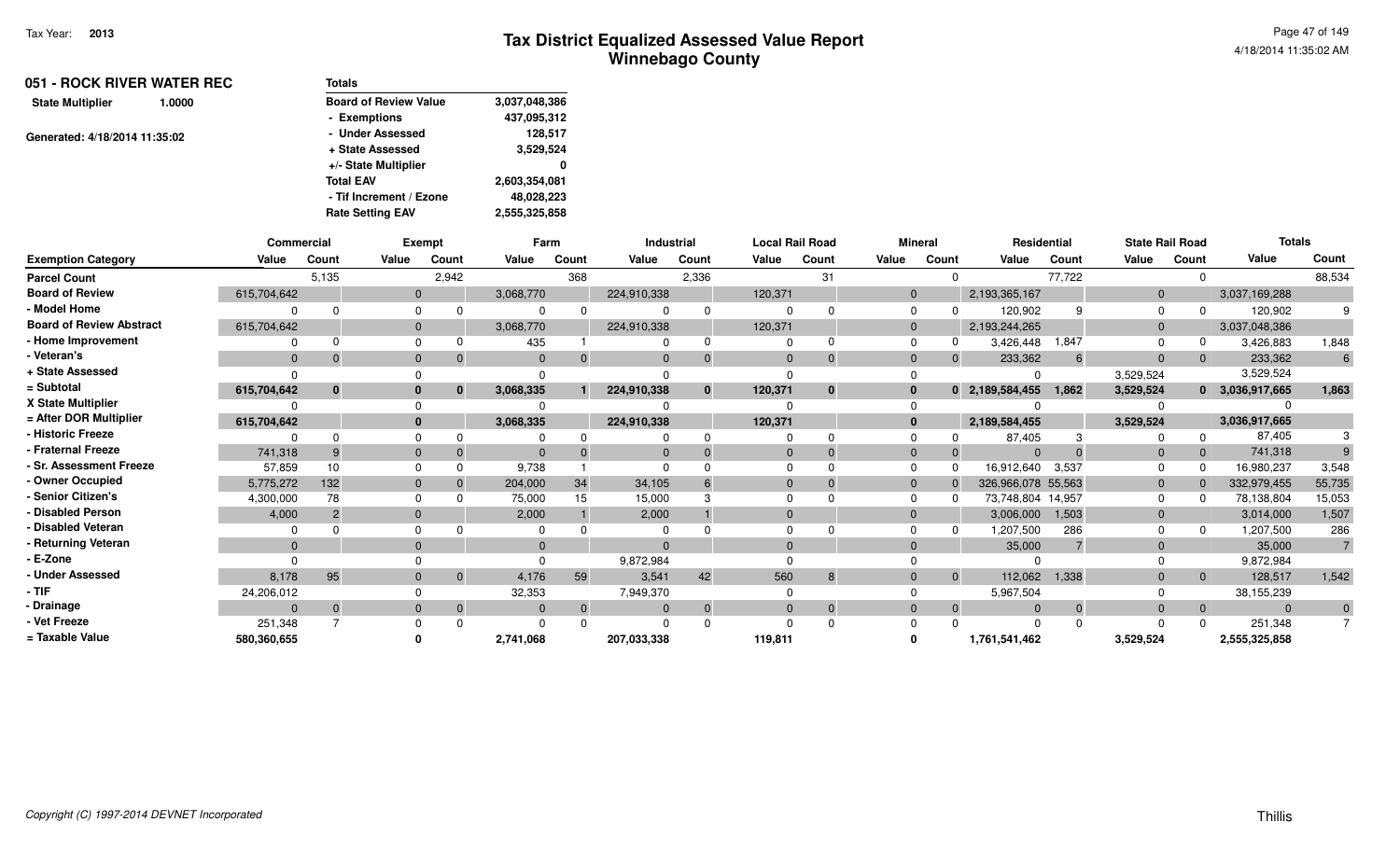| 052 - PRESTON & CENTRAL TIF       | <b>Totals</b>                |           |
|-----------------------------------|------------------------------|-----------|
| <b>State Multiplier</b><br>1.0000 | <b>Board of Review Value</b> | 2,179,861 |
|                                   | - Exemptions                 | 0         |
| Generated: 4/18/2014 11:35:02     | - Under Assessed             | 149       |
|                                   | + State Assessed             | 0         |
|                                   | +/- State Multiplier         | 0         |
|                                   | <b>Total EAV</b>             | 2,179,712 |
|                                   | - Tif Increment / Ezone      | 542,670   |
|                                   | <b>Rate Setting EAV</b>      | 1,637,042 |

|                                 | Commercial   |              |       | Exempt                     |                | Farm           |              | Industrial     |                | <b>Local Rail Road</b> |                | <b>Mineral</b> | Residential    |              |              | <b>State Rail Road</b> | <b>Totals</b>  |              |
|---------------------------------|--------------|--------------|-------|----------------------------|----------------|----------------|--------------|----------------|----------------|------------------------|----------------|----------------|----------------|--------------|--------------|------------------------|----------------|--------------|
| <b>Exemption Category</b>       | Value        | Count        | Value | Count                      | Value          | Count          | Value        | Count          | Value          | Count                  | Value          | Count          | Value          | Count        | Value        | Count                  | Value          | Count        |
| <b>Parcel Count</b>             |              | ີ            |       | 10 <sup>1</sup>            |                |                |              | 49             |                |                        |                |                |                |              |              |                        |                | 70           |
| <b>Board of Review</b>          | 56,301       |              |       | $\mathbf 0$                | $\mathbf{0}$   |                | 2,119,644    |                | $\mathbf 0$    |                        | $\mathbf{0}$   |                | 3,916          |              | $\mathbf 0$  |                        | 2,179,861      |              |
| - Model Home                    |              |              |       |                            |                |                |              |                |                |                        | $\Omega$       |                | $\Omega$       |              | n            |                        | $\Omega$       |              |
| <b>Board of Review Abstract</b> | 56,301       |              |       | $\mathbf{0}$               | $\overline{0}$ |                | 2,119,644    |                | $\overline{0}$ |                        | $\mathbf{0}$   |                | 3,916          |              | $\mathbf{0}$ |                        | 2,179,861      |              |
| - Home Improvement              | $\Omega$     |              |       |                            | $\Omega$       |                |              |                |                |                        | $\Omega$       |                | $\Omega$       |              |              |                        |                |              |
| - Veteran's                     | $\mathbf{0}$ | $\Omega$     |       | $\mathbf{0}$<br>$\Omega$   | $\mathbf{0}$   |                | $\mathbf{0}$ | $\mathbf 0$    | $\mathbf 0$    | $\Omega$               | $\overline{0}$ |                | $\overline{0}$ | 0            | $\mathbf{0}$ | $\overline{0}$         | $\Omega$       |              |
| + State Assessed                |              |              |       |                            |                |                |              |                |                |                        |                |                | $\Omega$       |              |              |                        |                |              |
| = Subtotal                      | 56,301       | $\bf{0}$     |       | $\bf{0}$                   | $\bf{0}$       | $\bf{0}$       | 2,119,644    | $\bf{0}$       | $\bf{0}$       | $\bf{0}$               | $\mathbf{0}$   | $\mathbf{0}$   | 3,916          | $\mathbf{0}$ | 0            | $\mathbf{0}$           | 2,179,861      | $\bf{0}$     |
| X State Multiplier              |              |              |       |                            |                |                |              |                |                |                        |                |                |                |              |              |                        |                |              |
| = After DOR Multiplier          | 56,301       |              |       |                            |                |                | 2,119,644    |                |                |                        | $\mathbf{0}$   |                | 3,916          |              |              |                        | 2,179,861      |              |
| - Historic Freeze               |              | 0            |       |                            |                |                |              |                |                |                        |                |                | $\Omega$       |              |              |                        |                |              |
| - Fraternal Freeze              | $\mathbf{0}$ |              |       |                            | $\mathbf{0}$   |                |              | $\Omega$       | $\Omega$       | $\Omega$               | $\overline{0}$ |                | $\mathbf{0}$   |              |              | $\mathbf{0}$           | $\mathbf{0}$   |              |
| - Sr. Assessment Freeze         |              |              |       |                            |                |                |              |                |                |                        |                |                | $\Omega$       |              |              |                        | $\Omega$       |              |
| - Owner Occupied                | $\Omega$     |              |       |                            | $\Omega$       |                |              | 0              | $\Omega$       | $\Omega$               | $\Omega$       |                | $\mathbf{0}$   |              | $\Omega$     | $\overline{0}$         | $\mathbf{0}$   |              |
| - Senior Citizen's              |              |              |       |                            |                |                |              |                |                |                        |                |                | $\Omega$       |              |              |                        | $\Omega$       |              |
| - Disabled Person               | $\mathbf{0}$ |              |       |                            | $\Omega$       |                | $\Omega$     |                | $\Omega$       |                        | $\Omega$       |                | $\Omega$       |              |              |                        | $\Omega$       |              |
| - Disabled Veteran              |              |              |       |                            | O              |                |              |                |                |                        |                |                | $\Omega$       |              |              |                        | $\Omega$       |              |
| - Returning Veteran             | $\Omega$     |              |       | $\Omega$                   | $\Omega$       |                | $\Omega$     |                |                |                        | $\Omega$       |                | $\Omega$       |              |              |                        | $\Omega$       |              |
| - E-Zone                        |              |              |       |                            |                |                |              |                |                |                        |                |                |                |              |              |                        |                |              |
| - Under Assessed                | $\mathbf{0}$ | $\mathbf{0}$ |       | $\Omega$                   | $\overline{0}$ | $\overline{0}$ | $\Omega$     | $\mathbf{0}$   | $\Omega$       | $\Omega$               | $\overline{0}$ | $\mathbf{0}$   | 149            |              | $\Omega$     | $\overline{0}$         | 149            |              |
| $-$ TIF                         |              |              |       |                            |                |                | 542,567      |                |                |                        |                |                | 103            |              |              |                        | 542,670        |              |
| - Drainage                      | $\mathbf{0}$ | $\mathbf 0$  |       | $\Omega$<br>$\overline{0}$ | $\mathbf{0}$   | $\overline{0}$ | $\Omega$     | $\overline{0}$ | $\Omega$       | $\mathbf{0}$           | $\overline{0}$ | $\mathbf{0}$   | $\overline{0}$ | $\mathbf{0}$ | $\mathbf{0}$ | $\overline{0}$         | $\overline{0}$ | $\mathbf{0}$ |
| - Vet Freeze                    |              |              |       |                            |                |                |              |                |                | $\Omega$               |                |                | $\Omega$       |              |              |                        | $\Omega$       | $\mathbf{0}$ |
| = Taxable Value                 | 56,301       |              |       |                            |                |                | 1,577,077    |                |                |                        |                |                | 3,664          |              |              |                        | 1,637,042      |              |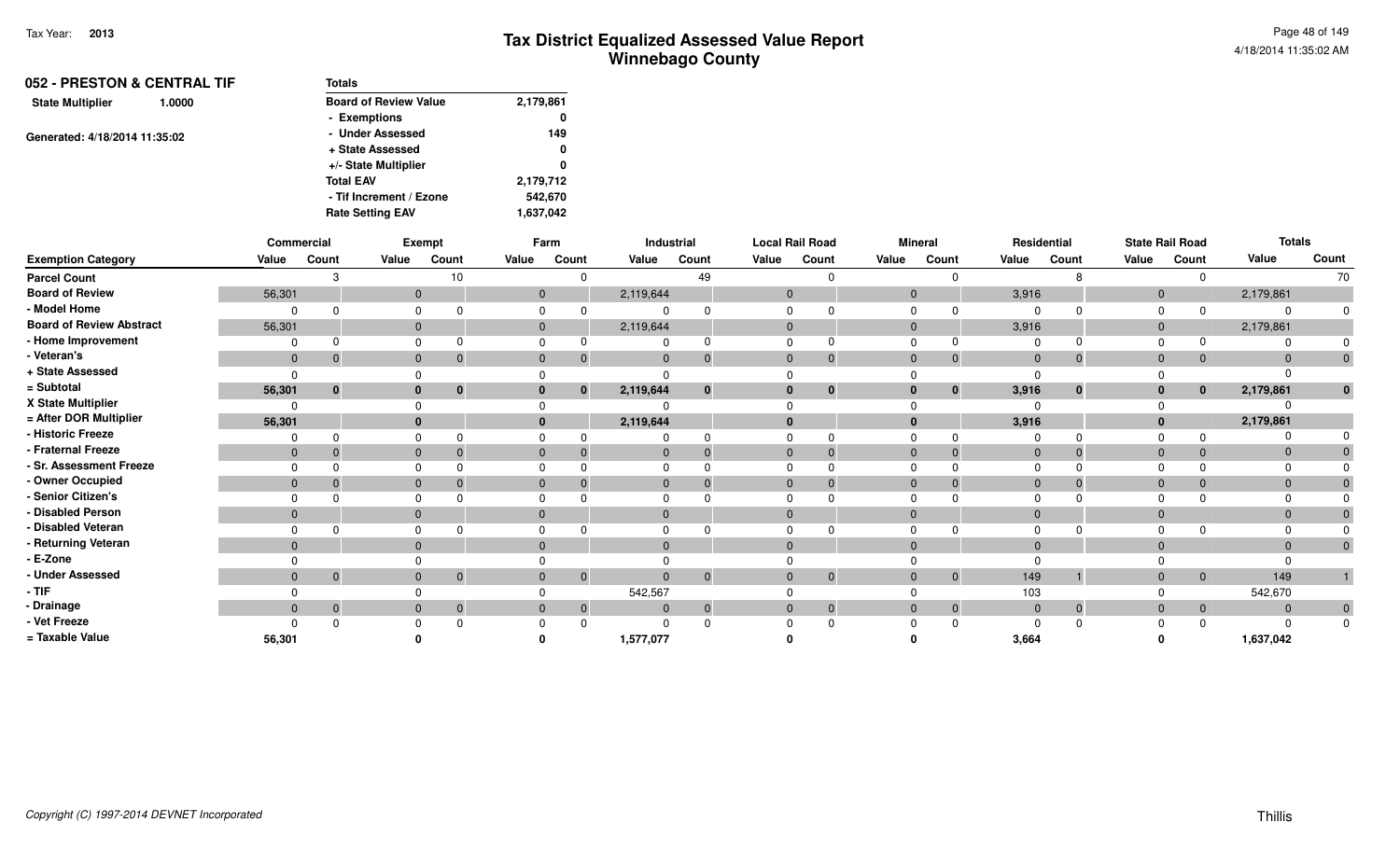| 053 - SEWARD SANITARY             |  | <b>Totals</b>                |           |
|-----------------------------------|--|------------------------------|-----------|
| <b>State Multiplier</b><br>1.0000 |  | <b>Board of Review Value</b> | 4,860,846 |
|                                   |  | - Exemptions                 | 569.944   |
| Generated: 4/18/2014 11:35:02     |  | - Under Assessed             | 359       |
|                                   |  | + State Assessed             | 44,579    |
|                                   |  | +/- State Multiplier         | 0         |
|                                   |  | <b>Total EAV</b>             | 4,335,122 |
|                                   |  | - Tif Increment / Ezone      | 0         |
|                                   |  | <b>Rate Setting EAV</b>      | 4,335,122 |

|                                 |              | <b>Commercial</b> |              | <b>Exempt</b> |             | Farm         |              | Industrial   | <b>Local Rail Road</b> |                |              | <b>Mineral</b> |           | Residential  | <b>State Rail Road</b> |                | <b>Totals</b> |          |
|---------------------------------|--------------|-------------------|--------------|---------------|-------------|--------------|--------------|--------------|------------------------|----------------|--------------|----------------|-----------|--------------|------------------------|----------------|---------------|----------|
| <b>Exemption Category</b>       | Value        | Count             | Value        | Count         | Value       | Count        | Value        | Count        | Value                  | Count          | Value        | Count          | Value     | Count        | Value                  | Count          | Value         | Count    |
| <b>Parcel Count</b>             |              | 33                |              | 10            |             | 11           |              |              |                        | 2              |              |                |           | 96           |                        |                |               | 156      |
| <b>Board of Review</b>          | 1,836,735    |                   | $\mathbf 0$  |               | 146,410     |              | 183,357      |              | 606                    |                | $\mathbf{0}$ |                | 2,693,738 |              | $\mathbf{0}$           |                | 4,860,846     |          |
| - Model Home                    | $\Omega$     |                   | $\Omega$     |               | $\Omega$    | $\Omega$     | $\Omega$     |              | $\Omega$               |                | $\Omega$     |                |           |              | $\Omega$               |                |               | $\Omega$ |
| <b>Board of Review Abstract</b> | 1,836,735    |                   | $\mathbf 0$  |               | 146,410     |              | 183,357      |              | 606                    |                | $\mathbf 0$  |                | 2,693,738 |              | $\mathbf{0}$           |                | 4,860,846     |          |
| - Home Improvement              | $\Omega$     |                   | $\Omega$     |               |             |              |              |              | $\Omega$               |                | $\Omega$     |                | 4,833     |              | $\Omega$               |                | 4,833         |          |
| - Veteran's                     | $\mathbf{0}$ | $\Omega$          | $\mathbf 0$  |               | $\Omega$    | $\Omega$     | $\mathbf{0}$ | $\Omega$     | $\mathbf{0}$           | $\mathbf{0}$   | $\mathbf 0$  |                | $\Omega$  |              | $\mathbf{0}$           | $\overline{0}$ | $\Omega$      | $\Omega$ |
| + State Assessed                | $\Omega$     |                   | $\Omega$     |               |             |              |              |              | $\Omega$               |                | $\Omega$     |                |           |              | 44,579                 |                | 44,579        |          |
| = Subtotal                      | 1,836,735    | $\bf{0}$          | $\mathbf{0}$ |               | 146,410     | $\mathbf{0}$ | 183,357      | $\bf{0}$     | 606                    | $\mathbf{0}$   | $\mathbf{0}$ | $\bf{0}$       | 2,688,905 | $2^{\circ}$  | 44,579                 | $\mathbf{0}$   | 4,900,592     |          |
| X State Multiplier              | $\Omega$     |                   | 0            |               |             |              |              |              |                        |                | $\Omega$     |                |           |              |                        |                |               |          |
| = After DOR Multiplier          | 1,836,735    |                   | $\mathbf{0}$ |               | 146,410     |              | 183,357      |              | 606                    |                | $\mathbf 0$  |                | 2,688,905 |              | 44,579                 |                | 4,900,592     |          |
| - Historic Freeze               | $\Omega$     |                   | $\Omega$     |               | 0           | $\Omega$     |              |              | $\Omega$               |                | 0            |                |           |              |                        |                |               |          |
| - Fraternal Freeze              | $\mathbf{0}$ |                   | $\mathbf{0}$ |               | $\mathbf 0$ |              | $\mathbf{0}$ |              | $\mathbf{0}$           |                | $\mathbf{0}$ |                | $\Omega$  |              | $\Omega$               |                |               |          |
| - Sr. Assessment Freeze         | $\Omega$     |                   | $\Omega$     |               | 0           |              |              |              |                        |                |              |                | 84,421    |              |                        |                | 84,421        |          |
| - Owner Occupied                | 6,000        |                   | $\mathbf{0}$ |               | 12,000      |              | $\mathbf 0$  |              | $\overline{0}$         | $\mathbf 0$    | $\mathbf{0}$ |                | 383,690   | 65           | $\mathbf{0}$           | $\mathbf{0}$   | 401,690       | 68       |
| - Senior Citizen's              | $\Omega$     |                   | $\mathbf 0$  |               | 0           |              | $\Omega$     |              | $\Omega$               |                | $\Omega$     |                | 75,000    | 15           | $\Omega$               |                | 75,000        | 15       |
| - Disabled Person               | 2,000        |                   | $\mathbf{0}$ |               | $\Omega$    |              | $\mathbf{0}$ |              | $\mathbf{0}$           |                | $\mathbf{0}$ |                | 2,000     |              | $\mathbf{0}$           |                | 4,000         |          |
| - Disabled Veteran              | $\Omega$     |                   | 0            |               |             |              |              |              | O                      |                | 0            |                |           |              |                        |                |               |          |
| - Returning Veteran             | $\Omega$     |                   | $\mathbf{0}$ |               | $\Omega$    |              | $\Omega$     |              | $\Omega$               |                | $\mathbf{0}$ |                |           |              | $\Omega$               |                |               | 0        |
| - E-Zone                        |              |                   |              |               |             |              |              |              |                        |                |              |                |           |              |                        |                |               |          |
| - Under Assessed                | 86           |                   | $\mathbf{0}$ |               | 133         |              | $\mathbf{0}$ | $\mathbf{0}$ | 140                    |                | $\mathbf{0}$ | $\Omega$       | $\Omega$  | $\mathbf{0}$ | $\mathbf{0}$           | $\overline{0}$ | 359           | 3        |
| $-TIF$                          | $\Omega$     |                   |              |               |             |              |              |              | $\Omega$               |                |              |                |           |              |                        |                |               |          |
| - Drainage                      | $\Omega$     | $\Omega$          | $\mathbf{0}$ |               | $\Omega$    | $\Omega$     | $\mathbf{0}$ | $\Omega$     | $\mathbf{0}$           | $\overline{0}$ | $\mathbf 0$  |                |           |              | $\Omega$               | $\mathbf{0}$   |               | $\Omega$ |
| - Vet Freeze                    | $\Omega$     |                   | $\Omega$     |               | $\Omega$    | $\Omega$     |              | $\Omega$     | $\Omega$               |                | $\Omega$     |                |           |              |                        |                |               | $\Omega$ |
| = Taxable Value                 | 1,828,649    |                   |              |               | 134,277     |              | 183,357      |              | 466                    |                |              |                | 2,143,794 |              | 44,579                 |                | 4,335,122     |          |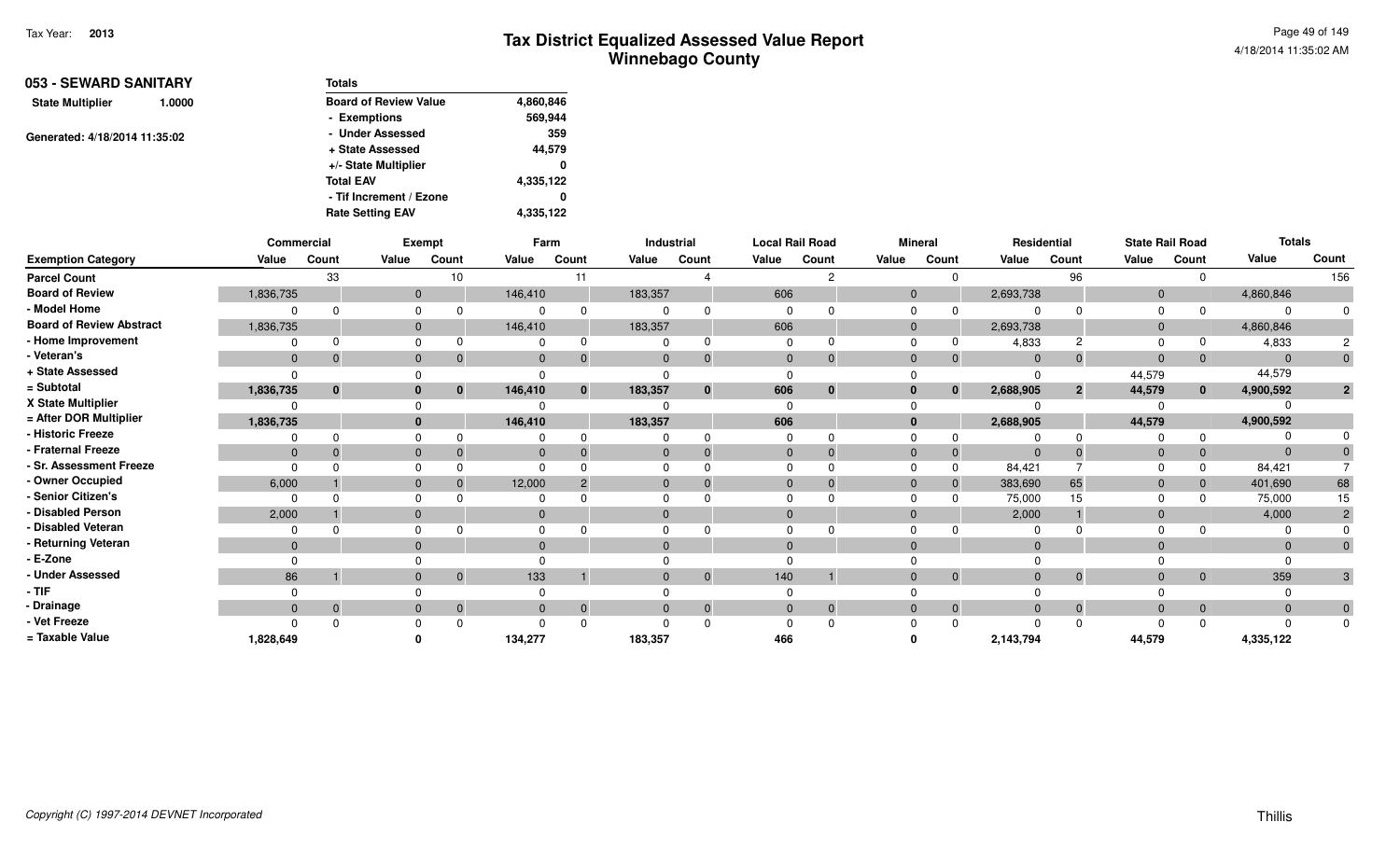| 054 - CHERRY VALLEY LIBRARY       | <b>Totals</b>                |             |
|-----------------------------------|------------------------------|-------------|
| <b>State Multiplier</b><br>1.0000 | <b>Board of Review Value</b> | 292,616,743 |
|                                   | - Exemptions                 | 41,600,740  |
| Generated: 4/18/2014 11:35:02     | - Under Assessed             | 5,573       |
|                                   | + State Assessed             | 696,730     |
|                                   | +/- State Multiplier         | 0           |
|                                   | <b>Total EAV</b>             | 251,707,160 |
|                                   | - Tif Increment / Ezone      | 49.993      |
|                                   | <b>Rate Setting EAV</b>      | 251,657,167 |

|                                 |              | Commercial |              | <b>Exempt</b> |              | Farm     |              | <b>Industrial</b> |              | <b>Local Rail Road</b> |                | <b>Mineral</b> | Residential  |              | <b>State Rail Road</b> |                | <b>Totals</b>  |              |
|---------------------------------|--------------|------------|--------------|---------------|--------------|----------|--------------|-------------------|--------------|------------------------|----------------|----------------|--------------|--------------|------------------------|----------------|----------------|--------------|
| <b>Exemption Category</b>       | Value        | Count      | Value        | Count         | Value        | Count    | Value        | Count             | Value        | Count                  | Value          | Count          | Value        | Count        | Value                  | Count          | Value          | Count        |
| <b>Parcel Count</b>             |              | 206        |              | 164           |              | 300      |              | 48                |              |                        |                | $\Omega$       |              | 5,642        |                        | $\Omega$       |                | 6,360        |
| <b>Board of Review</b>          | 44,537,931   |            | $\mathbf 0$  |               | 5,797,713    |          | 3,672,429    |                   | $\mathbf{0}$ |                        | $\mathbf 0$    |                | 238,608,670  |              | $\overline{0}$         |                | 292,616,743    |              |
| - Model Home                    |              | $\Omega$   | $\Omega$     | $\Omega$      | $\Omega$     |          |              |                   |              |                        | $\Omega$       |                |              |              | 0                      |                |                |              |
| <b>Board of Review Abstract</b> | 44,537,931   |            | $\mathbf{0}$ |               | 5,797,713    |          | 3,672,429    |                   | $\Omega$     |                        | $\mathbf 0$    |                | 238,608,670  |              | $\mathbf{0}$           |                | 292,616,743    |              |
| - Home Improvement              |              |            | $\Omega$     |               | 26,318       |          |              |                   |              |                        | $\Omega$       |                | 526,372      | 189          |                        |                | 552,690        | 194          |
| - Veteran's                     | $\mathbf{0}$ | $\Omega$   | $\mathbf{0}$ | $\mathbf{0}$  | $\Omega$     | $\Omega$ | $\mathbf{0}$ |                   | $\Omega$     |                        | $\mathbf{0}$   | $\overline{0}$ | $\mathbf{0}$ | $\Omega$     | $\mathbf{0}$           | $\mathbf{0}$   | $\overline{0}$ | $\mathbf{0}$ |
| + State Assessed                |              |            |              |               | $\Omega$     |          |              |                   |              |                        |                |                | $\Omega$     |              | 696,730                |                | 696,730        |              |
| = Subtotal                      | 44,537,931   | $\bf{0}$   | $\bf{0}$     | $\bf{0}$      | 5,771,395    | 5        | 3,672,429    | $\mathbf{0}$      |              | $\bf{0}$               | $\bf{0}$       | $\bf{0}$       | 238,082,298  | 190          | 696,730                | $\mathbf{0}$   | 292,760,783    | 195          |
| X State Multiplier              |              |            | $\Omega$     |               |              |          |              |                   |              |                        | $\Omega$       |                |              |              |                        |                |                |              |
| = After DOR Multiplier          | 44,537,931   |            | $\mathbf{0}$ |               | 5,771,395    |          | 3,672,429    |                   |              |                        | $\mathbf{0}$   |                | 238,082,298  |              | 696,730                |                | 292,760,783    |              |
| - Historic Freeze               |              | $\Omega$   | $\Omega$     |               | $\Omega$     |          |              |                   |              |                        |                |                |              |              |                        |                |                | $\Omega$     |
| - Fraternal Freeze              | 392,585      |            | $\mathbf{0}$ | $\mathbf 0$   | $\Omega$     |          | $\mathbf{0}$ |                   | $\Omega$     |                        | $\mathbf{0}$   |                | $\Omega$     |              | $\mathbf{0}$           | $\overline{0}$ | 392,585        |              |
| - Sr. Assessment Freeze         |              |            |              |               | 86,283       |          |              |                   |              |                        | $\Omega$       |                | 1,732,960    | 272          |                        | $\Omega$       | 1,819,243      | 281          |
| - Owner Occupied                | 6,000        |            | $\mathbf{0}$ | $\Omega$      | 366,000      | 61       | $\mathbf{0}$ |                   |              |                        | $\mathbf{0}$   |                | 29,884,607   | 4,983        | $\mathbf{0}$           | $\mathbf 0$    | 30,256,607     | 5,045        |
| - Senior Citizen's              | 5,000        |            | $\Omega$     |               | 140,000      | 28       |              |                   |              |                        | $\Omega$       |                | 8,071,115    | 1,618        | $\Omega$               | $\Omega$       | 8,216,115      | 1,647        |
| - Disabled Person               | $\mathbf{0}$ |            | $\mathbf 0$  |               | $\mathbf{0}$ |          | $\mathbf{0}$ |                   | $\Omega$     |                        | $\mathbf{0}$   |                | 246,000      | 123          | $\Omega$               |                | 246,000        | 123          |
| - Disabled Veteran              |              |            |              |               | $\Omega$     |          |              |                   |              |                        | $\Omega$       |                | 117,500      | 26           |                        |                | 117,500        | 26           |
| - Returning Veteran             | $\Omega$     |            | $\mathbf{0}$ |               | $\Omega$     |          | $\Omega$     |                   |              |                        | $\Omega$       |                | $\Omega$     |              | $\Omega$               |                | $\Omega$       | $\mathbf{0}$ |
| - E-Zone                        |              |            |              |               |              |          |              |                   |              |                        |                |                |              |              |                        |                |                |              |
| - Under Assessed                | 248          | 3          | $\Omega$     | $\mathbf{0}$  | 1,215        | 19       | $\mathbf{0}$ | $\Omega$          | $\Omega$     | $\mathbf 0$            | $\overline{0}$ | $\mathbf{0}$   | 4,110        | 47           | $\Omega$               | $\overline{0}$ | 5,573          | 69           |
| $-TIF$                          | 8,384        |            |              |               | 28,245       |          |              |                   |              |                        |                |                | 13,364       |              |                        |                | 49,993         |              |
| - Drainage                      | $\mathbf{0}$ | $\Omega$   | $\mathbf{0}$ | $\mathbf{0}$  | $\mathbf{0}$ | $\Omega$ | $\mathbf{0}$ |                   | $\Omega$     | $\mathbf{0}$           | $\mathbf{0}$   | $\overline{0}$ | $\Omega$     | $\mathbf{0}$ | $\mathbf{0}$           | $\overline{0}$ | $\Omega$       | $\mathbf{0}$ |
| - Vet Freeze                    |              | $\Omega$   |              | $\Omega$      | $\Omega$     |          |              |                   |              |                        |                |                | $\Omega$     |              |                        |                |                | $\Omega$     |
| = Taxable Value                 | 44,125,714   |            |              |               | 5,149,652    |          | 3,672,429    |                   |              |                        |                |                | 198,012,642  |              | 696,730                |                | 251,657,167    |              |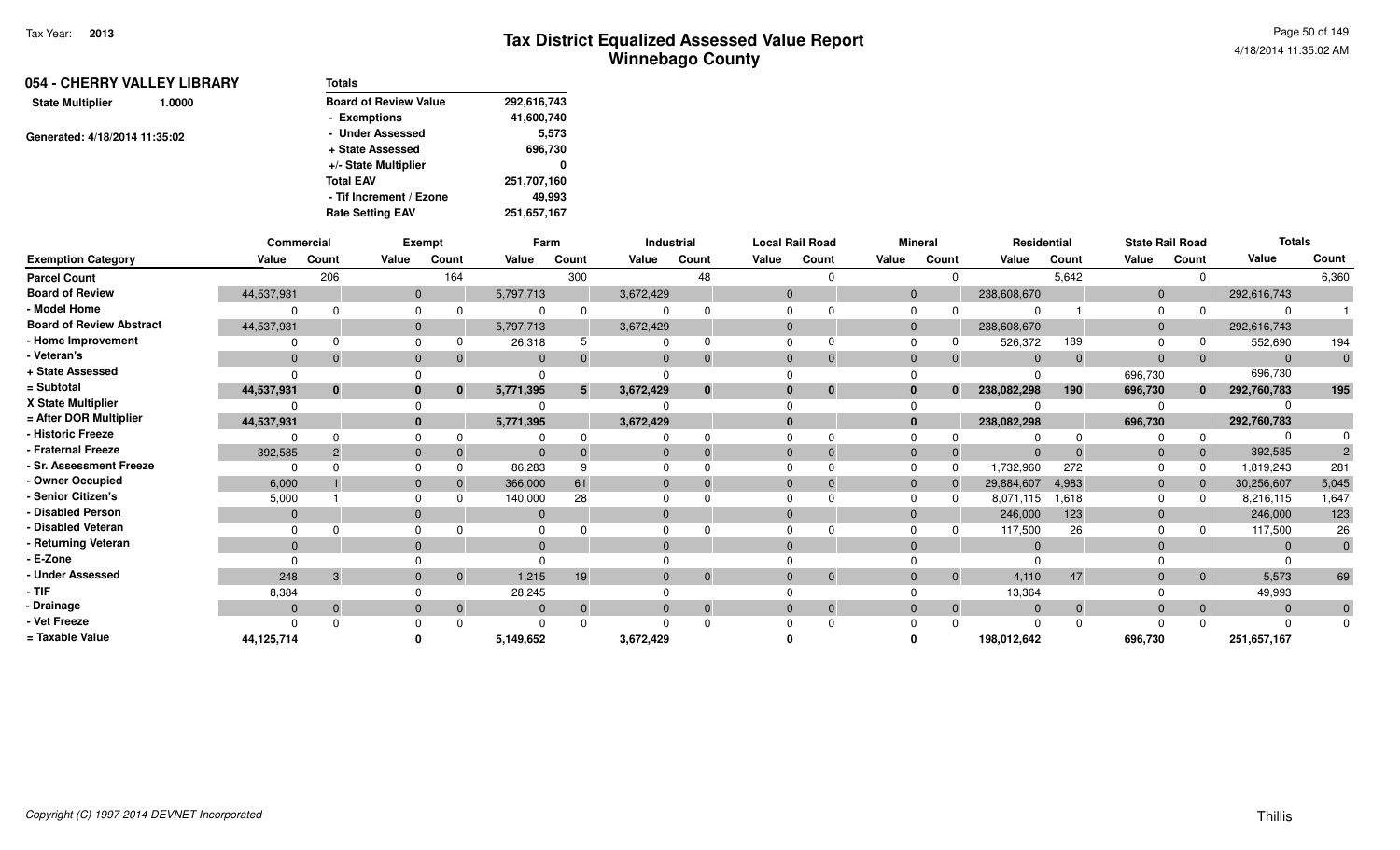| 055 - NORTH SUBURBAN LIBRARY      | <b>Totals</b>                |               |
|-----------------------------------|------------------------------|---------------|
| <b>State Multiplier</b><br>1.0000 | <b>Board of Review Value</b> | 1,279,853,097 |
|                                   | - Exemptions                 | 159,523,185   |
| Generated: 4/18/2014 11:35:02     | - Under Assessed             | 82,071        |
|                                   | + State Assessed             | 674,786       |
|                                   | +/- State Multiplier         | 0             |
|                                   | <b>Total EAV</b>             | 1,120,922,627 |
|                                   | - Tif Increment / Ezone      | 11.424.968    |
|                                   | <b>Rate Setting EAV</b>      | 1,109,497,659 |

|                                 | Commercial   |                |                | <b>Exempt</b> | Farm      |              | Industrial |                |          | <b>Local Rail Road</b> |          | <b>Mineral</b> | Residential     |                | <b>State Rail Road</b> |                | <b>Totals</b>   |              |
|---------------------------------|--------------|----------------|----------------|---------------|-----------|--------------|------------|----------------|----------|------------------------|----------|----------------|-----------------|----------------|------------------------|----------------|-----------------|--------------|
| <b>Exemption Category</b>       | Value        | Count          | Value          | Count         | Value     | Count        | Value      | Count          | Value    | Count                  | Value    | Count          | Value           | Count          | Value                  | Count          | Value           | Count        |
| <b>Parcel Count</b>             |              | 1,285          |                | 643           |           | 458          |            | 728            |          |                        |          |                |                 | 26,313         |                        |                |                 | 29,428       |
| <b>Board of Review</b>          | 169,461,596  |                | $\mathbf 0$    |               | 8,164,251 |              | 77,684,833 |                | 30       |                        |          |                | 1,024,663,289   |                | $\mathbf 0$            |                | 1,279,973,999   |              |
| - Model Home                    |              |                |                |               |           |              |            |                |          |                        |          |                | 120,902         |                | $\Omega$               |                | 120,902         |              |
| <b>Board of Review Abstract</b> | 169,461,596  |                | $\mathbf 0$    |               | 8,164,251 |              | 77,684,833 |                | 30       |                        |          |                | 1,024,542,387   |                | $\mathbf 0$            |                | 1,279,853,097   |              |
| - Home Improvement              | 0            |                | $\Omega$       |               | 23,242    |              |            |                | $\Omega$ |                        | $\Omega$ |                | 2,185,463       | 789            | 0                      |                | 2,208,705       | 792          |
| - Veteran's                     | $\mathbf{0}$ | 0              | $\mathbf 0$    | $\Omega$      |           | $\Omega$     |            | $\Omega$       | $\Omega$ |                        | $\Omega$ | $\Omega$       | 78,350          | $\overline{2}$ | $\Omega$               | $\overline{0}$ | 78,350          | $2^{\circ}$  |
| + State Assessed                | $\Omega$     |                |                |               |           |              |            |                |          |                        |          |                |                 |                | 674,786                |                | 674,786         |              |
| = Subtotal                      | 169,461,596  | $\bf{0}$       | $\bf{0}$       | $\bf{0}$      | 8,141,009 | $\mathbf{3}$ | 77,684,833 | $\mathbf{0}$   | 30       | $\bf{0}$               |          |                | 0 1,022,278,574 | 798            | 674,786                |                | 0 1,278,240,828 | 801          |
| X State Multiplier              | O            |                |                |               |           |              |            |                | $\Omega$ |                        |          |                |                 |                |                        |                |                 |              |
| = After DOR Multiplier          | 169,461,596  |                | $\mathbf{0}$   |               | 8,141,009 |              | 77,684,833 |                | 30       |                        |          |                | 1,022,278,574   |                | 674,786                |                | 1,278,240,828   |              |
| - Historic Freeze               | O            |                |                |               |           | $\Omega$     |            |                |          |                        |          |                |                 |                |                        |                |                 |              |
| - Fraternal Freeze              | 65,521       |                | $\Omega$       |               |           |              |            |                | $\Omega$ |                        |          |                | $\Omega$        |                | 0                      | $\overline{0}$ | 65,521          |              |
| - Sr. Assessment Freeze         | 3,035        | $\overline{2}$ |                |               | 26,010    |              |            |                |          |                        |          |                | 7,437,556       | 1,158          |                        |                | 7,466,601       | 1,164        |
| - Owner Occupied                | 132,000      | 22             | $\Omega$       |               | 468,000   | 78           | 12,000     |                | $\Omega$ |                        | -0       |                | 123,602,891     | 20,638         | $\mathbf{0}$           |                | 124,214,891     | 20,740       |
| - Senior Citizen's              | 20,000       |                | $\Omega$       |               | 155,000   | 31           |            |                | $\Omega$ |                        | $\Omega$ |                | 23,706,073      | 4,769          | $\Omega$               |                | 23,881,073      | 4,804        |
| - Disabled Person               | $\Omega$     |                | $\mathbf{0}$   |               | 6,000     | 3            |            |                | $\Omega$ |                        | $\Omega$ |                | 938,000         | 469            | $\Omega$               |                | 944,000         | 472          |
| - Disabled Veteran              | $\Omega$     |                |                |               |           |              |            |                |          |                        |          |                | 500,000         | 123            |                        |                | 500,000         | 123          |
| - Returning Veteran             | $\Omega$     |                | $\Omega$       |               | 5,000     |              | $\Omega$   |                | $\Omega$ |                        |          |                | 15,000          |                |                        |                | 20,000          |              |
| - E-Zone                        |              |                |                |               |           |              |            |                |          |                        |          |                |                 |                |                        |                |                 |              |
| - Under Assessed                | 3,926        | 43             | $\overline{0}$ | $\mathbf{0}$  | 4,105     | 62           | 1,809      | 22             | 30       |                        |          | $\overline{0}$ | 72,201          | 852            | $\Omega$               | $\overline{0}$ | 82,071          | 980          |
| - TIF                           | 8,812,477    |                |                |               | 35,513    |              | 2,364,733  |                |          |                        |          |                | 212,245         |                |                        |                | 11,424,968      |              |
| - Drainage                      | $\Omega$     | $\Omega$       | $\mathbf{0}$   | $\mathbf{0}$  |           | $\Omega$     |            | $\overline{0}$ | $\Omega$ | $\Omega$               | $\Omega$ | $\Omega$       | $\Omega$        |                | $\Omega$               | $\overline{0}$ | $\Omega$        | $\mathbf{0}$ |
| - Vet Freeze                    | 144,044      | 3              |                |               |           |              |            |                |          |                        |          |                |                 |                |                        | $\Omega$       | 144,044         |              |
| = Taxable Value                 | 160,280,593  |                |                |               | 7,441,381 |              | 75,306,291 |                |          |                        |          |                | 865,794,608     |                | 674,786                |                | 1,109,497,659   |              |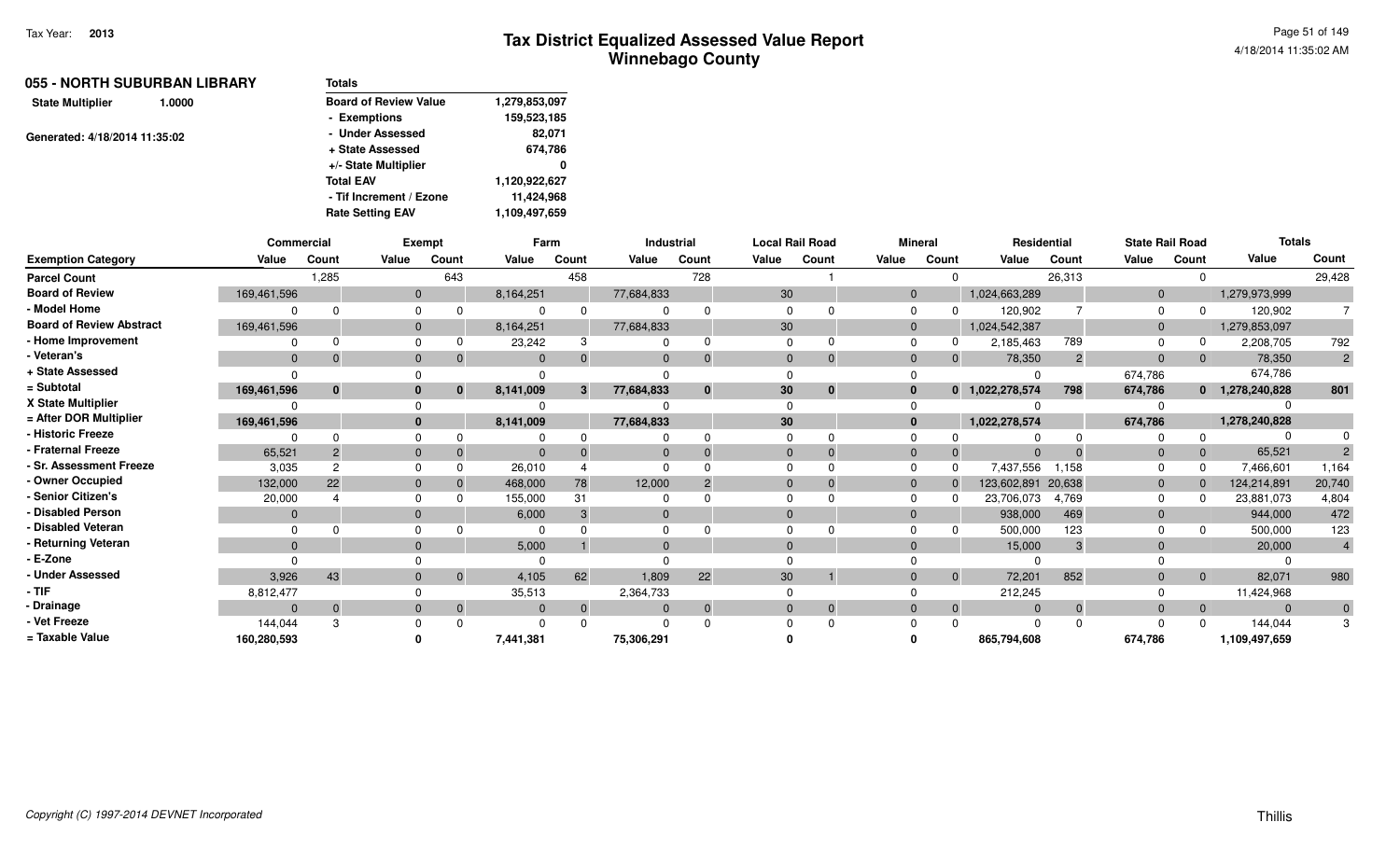| 056 - PECATONICA LIBRARY          | <b>Totals</b>                |            |
|-----------------------------------|------------------------------|------------|
| <b>State Multiplier</b><br>1.0000 | <b>Board of Review Value</b> | 97,321,855 |
|                                   | - Exemptions                 | 12,780,595 |
| Generated: 4/18/2014 11:35:02     | - Under Assessed             | 21,882     |
|                                   | + State Assessed             | 0          |
|                                   | +/- State Multiplier         | 0          |
|                                   | <b>Total EAV</b>             | 84,519,378 |
|                                   | - Tif Increment / Ezone      | 0          |
|                                   | <b>Rate Setting EAV</b>      | 84,519,378 |

|                                 | Commercial   |              |              | <b>Exempt</b> | Farm         |          |           | Industrial     |          | <b>Local Rail Road</b> |                | <b>Mineral</b> | Residential |          | <b>State Rail Road</b> |                | <b>Totals</b> |                |
|---------------------------------|--------------|--------------|--------------|---------------|--------------|----------|-----------|----------------|----------|------------------------|----------------|----------------|-------------|----------|------------------------|----------------|---------------|----------------|
| <b>Exemption Category</b>       | Value        | Count        | Value        | Count         | Value        | Count    | Value     | Count          | Value    | Count                  | Value          | Count          | Value       | Count    | Value                  | Count          | Value         | Count          |
| <b>Parcel Count</b>             |              | 113          |              | 100           |              | 804      |           | 46             |          |                        |                |                |             | 1,968    |                        | $\Omega$       |               | 3,031          |
| <b>Board of Review</b>          | 4,770,182    |              | $\mathbf{0}$ |               | 17,987,989   |          | 2,066,343 |                | $\Omega$ |                        | $\overline{0}$ |                | 72,497,341  |          | $\mathbf{0}$           |                | 97,321,855    |                |
| - Model Home                    |              | U            |              |               |              |          |           |                |          |                        | $\Omega$       |                | $\Omega$    |          | $\Omega$               |                | $\Omega$      |                |
| <b>Board of Review Abstract</b> | 4,770,182    |              | $\Omega$     |               | 17,987,989   |          | 2,066,343 |                | $\Omega$ |                        | $\Omega$       |                | 72,497,341  |          | $\mathbf 0$            |                | 97,321,855    |                |
| - Home Improvement              |              |              |              |               | 70,388       |          |           |                |          |                        | $\Omega$       |                | 185,732     | 73       |                        |                | 256,120       | 85             |
| - Veteran's                     | $\mathbf{0}$ | $\Omega$     |              | $\Omega$      | $\mathbf{0}$ |          |           | $\overline{0}$ | $\Omega$ | $\Omega$               | $\Omega$       |                | $\Omega$    | $\Omega$ | $\Omega$               | $\overline{0}$ | $\Omega$      |                |
| + State Assessed                |              |              |              |               |              |          |           |                |          |                        |                |                | $\Omega$    |          |                        |                |               |                |
| = Subtotal                      | 4,770,182    | $\mathbf{0}$ |              | 0             | 17,917,601   | 12       | 2,066,343 | $\bf{0}$       |          | $\bf{0}$               | 0              |                | 72,311,609  | 73       |                        | $\bf{0}$       | 97,065,735    | 85             |
| X State Multiplier              |              |              |              |               |              |          |           |                |          |                        |                |                |             |          |                        |                |               |                |
| = After DOR Multiplier          | 4,770,182    |              |              |               | 17,917,601   |          | 2,066,343 |                |          |                        | $\mathbf{0}$   |                | 72,311,609  |          |                        |                | 97,065,735    |                |
| - Historic Freeze               |              | U            |              |               |              |          |           |                |          |                        |                |                |             |          |                        |                |               |                |
| - Fraternal Freeze              | 7,819        |              |              |               | $\Omega$     |          |           |                | $\Omega$ |                        | $\Omega$       |                | $\Omega$    |          |                        | $\mathbf{0}$   | 7,819         |                |
| - Sr. Assessment Freeze         | $\Omega$     |              |              |               | 88,387       |          |           |                |          |                        |                |                | 500,809     | 66       |                        | $\Omega$       | 589,196       | 76             |
| - Owner Occupied                | 6,000        |              |              |               | 1,158,000    | 193      |           |                |          |                        | $\overline{0}$ |                | 8,474,456   | 1,414    | $\mathbf{0}$           | $\overline{0}$ | 9,638,456     | 1,608          |
| - Senior Citizen's              |              |              |              |               | 355,844      | 72       |           |                |          |                        | $\Omega$       |                | 1,842,889   | 372      |                        |                | 2,198,733     | 444            |
| - Disabled Person               | $\mathbf{0}$ |              |              |               | 8,000        |          | $\Omega$  |                |          |                        | $\Omega$       |                | 34,000      | 17       | $\Omega$               |                | 42,000        | 21             |
| - Disabled Veteran              |              |              |              |               | 5,000        |          |           |                |          |                        |                |                | 30,000      |          |                        |                | 35,000        |                |
| - Returning Veteran             | $\Omega$     |              |              |               | $\Omega$     |          | $\Omega$  |                |          |                        | $\Omega$       |                | $\Omega$    |          |                        |                | $\Omega$      |                |
| - E-Zone                        |              |              |              |               |              |          |           |                |          |                        |                |                |             |          |                        |                |               |                |
| - Under Assessed                | 289          | 3            |              | $\Omega$      | 3,115        | 55       |           | $\mathbf{0}$   | $\Omega$ | $\Omega$               | $\Omega$       | $\Omega$       | 18,478      | 226      |                        | $\overline{0}$ | 21,882        | 284            |
| - TIF                           |              |              |              |               |              |          |           |                |          |                        |                |                |             |          |                        |                |               |                |
| - Drainage                      | $\Omega$     | $\Omega$     |              | $\Omega$      | $\mathbf{0}$ | $\Omega$ | $\Omega$  | $\mathbf 0$    | $\Omega$ | $\Omega$               | $\overline{0}$ |                | $\Omega$    |          | $\Omega$               | $\overline{0}$ | $\Omega$      | $\overline{0}$ |
| - Vet Freeze                    | 13,271       |              |              |               |              |          |           |                |          |                        |                |                | $\Omega$    |          |                        | $\Omega$       | 13,271        |                |
| = Taxable Value                 | 4,742,803    |              |              |               | 16,299,255   |          | 2,066,343 |                |          |                        |                |                | 61,410,977  |          |                        |                | 84,519,378    |                |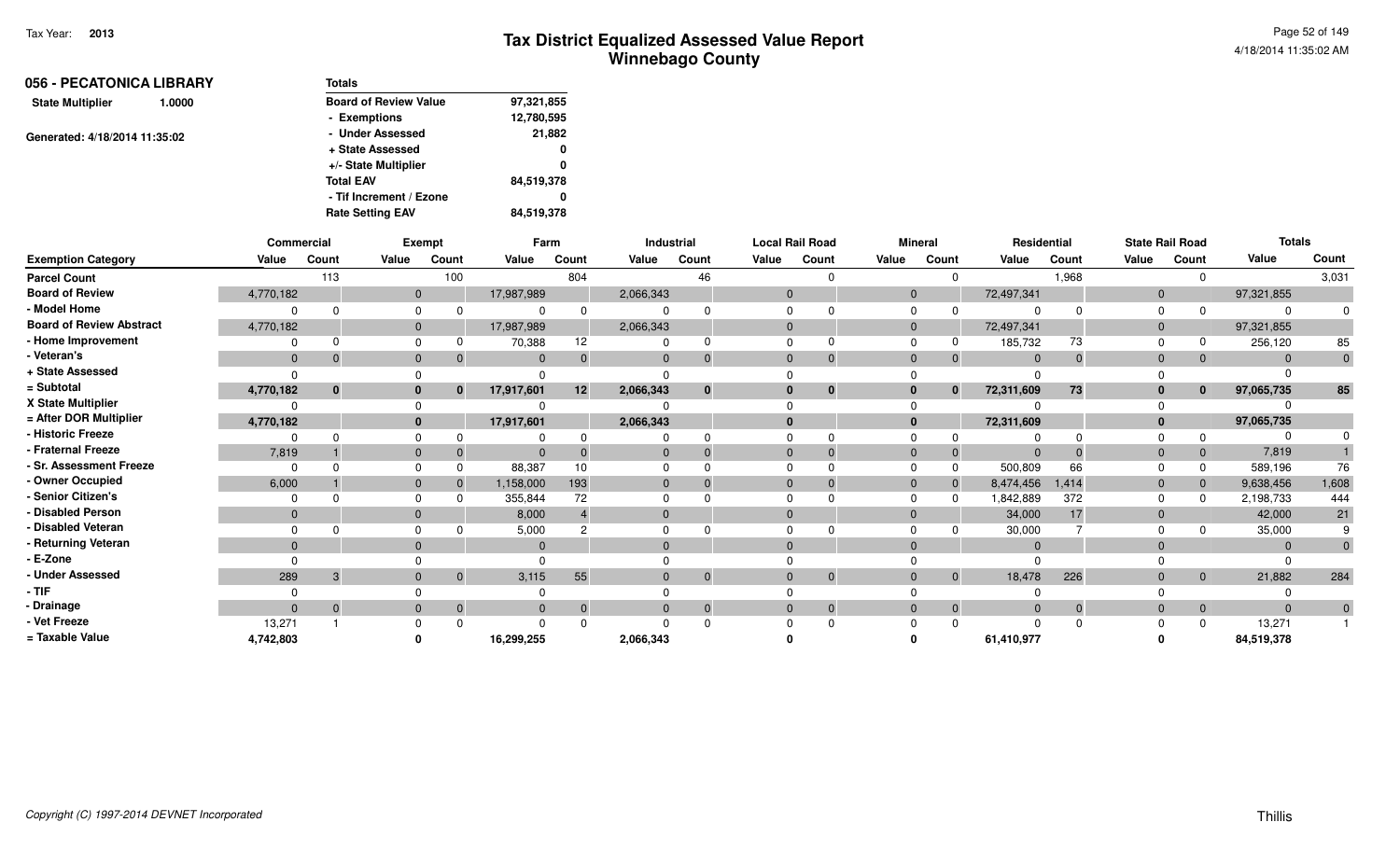| 057 - TALCOTT FREE LIBRARY        | <b>Totals</b>                |             |
|-----------------------------------|------------------------------|-------------|
| <b>State Multiplier</b><br>1.0000 | <b>Board of Review Value</b> | 210,872,034 |
|                                   | - Exemptions                 | 27,821,830  |
| Generated: 4/18/2014 11:35:02     | - Under Assessed             | 4.983       |
|                                   | + State Assessed             | 255,243     |
|                                   | +/- State Multiplier         | 0           |
|                                   | <b>Total EAV</b>             | 183,300,464 |
|                                   | - Tif Increment / Ezone      | 3,314,895   |
|                                   | <b>Rate Setting EAV</b>      | 179,985,569 |

|                                 | Commercial |          |       | Exempt       | Farm         |          |           | Industrial   |          | <b>Local Rail Road</b> |                | <b>Mineral</b> |             | Residential | <b>State Rail Road</b> |                | <b>Totals</b> |              |
|---------------------------------|------------|----------|-------|--------------|--------------|----------|-----------|--------------|----------|------------------------|----------------|----------------|-------------|-------------|------------------------|----------------|---------------|--------------|
| <b>Exemption Category</b>       | Value      | Count    | Value | Count        | Value        | Count    | Value     | Count        | Value    | Count                  | Value          | Count          | Value       | Count       | Value                  | Count          | Value         | Count        |
| <b>Parcel Count</b>             |            | 201      |       | 139          |              | 316      |           | 32           |          |                        |                |                |             | 4,183       |                        |                |               | 4,871        |
| <b>Board of Review</b>          | 13,981,690 |          |       |              | 8,219,024    |          | 5,742,768 |              | $\Omega$ |                        | $\overline{0}$ |                | 182,928,552 |             | $\mathbf{0}$           |                | 210,872,034   |              |
| - Model Home                    |            |          |       |              |              |          |           |              |          |                        |                |                | $\Omega$    |             |                        |                | $\Omega$      |              |
| <b>Board of Review Abstract</b> | 13,981,690 |          |       |              | 8,219,024    |          | 5,742,768 |              |          |                        | $\overline{0}$ |                | 182,928,552 |             | $\mathbf{0}$           |                | 210,872,034   |              |
| - Home Improvement              | 833        |          |       |              | 51,546       |          |           |              |          |                        |                |                | 610,190     | 223         |                        |                | 662,569       | 232          |
| - Veteran's                     | $\Omega$   | 0        |       | $\Omega$     | $\Omega$     |          | $\Omega$  | $\Omega$     | $\Omega$ | $\Omega$               | $\Omega$       |                | 116,545     |             | $\Omega$               | $\overline{0}$ | 116,545       | $2^{\circ}$  |
| + State Assessed                | $\Omega$   |          |       |              |              |          |           |              |          |                        |                |                | $\Omega$    |             | 255,243                |                | 255,243       |              |
| = Subtotal                      | 13,980,857 |          |       | $\bf{0}$     | 8,167,478    | 8        | 5,742,768 | $\bf{0}$     |          | $\bf{0}$               |                |                | 182,201,817 | 225         | 255,243                | $\mathbf{0}$   | 210,348,163   | 234          |
| X State Multiplier              | $\Omega$   |          |       |              |              |          |           |              |          |                        | $\Omega$       |                | $\Omega$    |             |                        |                |               |              |
| = After DOR Multiplier          | 13,980,857 |          |       |              | 8,167,478    |          | 5,742,768 |              |          |                        | $\mathbf{0}$   |                | 182,201,817 |             | 255,243                |                | 210,348,163   |              |
| - Historic Freeze               |            |          |       |              |              |          |           |              |          |                        |                |                | $\Omega$    |             |                        |                |               |              |
| - Fraternal Freeze              | $\Omega$   |          |       | $\Omega$     |              |          |           |              |          |                        | $\Omega$       |                | $\Omega$    |             |                        | $\Omega$       | $\Omega$      |              |
| - Sr. Assessment Freeze         | 7,145      |          |       |              | 43,822       |          |           |              |          |                        |                |                | 1,564,993   | 182         |                        |                | 1,615,960     | 188          |
| - Owner Occupied                | 42,000     |          |       | $\Omega$     | 534,000      | 89       | 6,000     |              |          |                        | $\overline{0}$ |                | 19,853,901  | 3,315       | $\overline{0}$         |                | 20,435,901    | 3,412        |
| - Senior Citizen's              | 5,000      |          |       |              | 175,000      | 35       |           |              |          |                        | $\Omega$       |                | 4,400,048   | 889         |                        |                | 4,580,048     | 925          |
| - Disabled Person               | $\Omega$   |          |       |              | $\mathbf{0}$ |          | $\Omega$  |              |          |                        | $\Omega$       |                | 108,000     | 54          |                        |                | 108,000       | 54           |
| - Disabled Veteran              |            |          |       |              |              |          |           |              |          |                        |                |                | 92,500      | 23          |                        |                | 92,500        | 23           |
| - Returning Veteran             | $\Omega$   |          |       |              | $\Omega$     |          | $\Omega$  |              |          |                        | $\Omega$       |                | 5,000       |             |                        |                | 5,000         |              |
| - E-Zone                        |            |          |       |              |              |          |           |              |          |                        |                |                |             |             |                        |                |               |              |
| - Under Assessed                | $\Omega$   | $\Omega$ |       | $\Omega$     | 2,399        | 41       | $\Omega$  | $\mathbf{0}$ |          | $\Omega$               | $\Omega$       |                | 2,584       | 47          | $\Omega$               | $\mathbf{0}$   | 4,983         | 88           |
| - TIF                           | 1,142,683  |          |       |              |              |          | 2,166,622 |              |          |                        |                |                | 5,590       |             |                        |                | 3,314,895     |              |
| - Drainage                      | $\Omega$   | $\Omega$ |       | $\mathbf{0}$ | $\Omega$     | $\Omega$ | $\Omega$  | $\mathbf 0$  |          | $\Omega$               | $\Omega$       |                | $\Omega$    |             | $\Omega$               | $\overline{0}$ | $\Omega$      | $\mathbf{0}$ |
| - Vet Freeze                    | 205,307    |          |       | $\Omega$     |              |          |           |              |          |                        |                |                | $\Omega$    |             |                        | $\Omega$       | 205,307       |              |
| = Taxable Value                 | 12,578,722 |          |       |              | 7,412,257    |          | 3,570,146 |              |          |                        |                |                | 156,169,201 |             | 255,243                |                | 179,985,569   |              |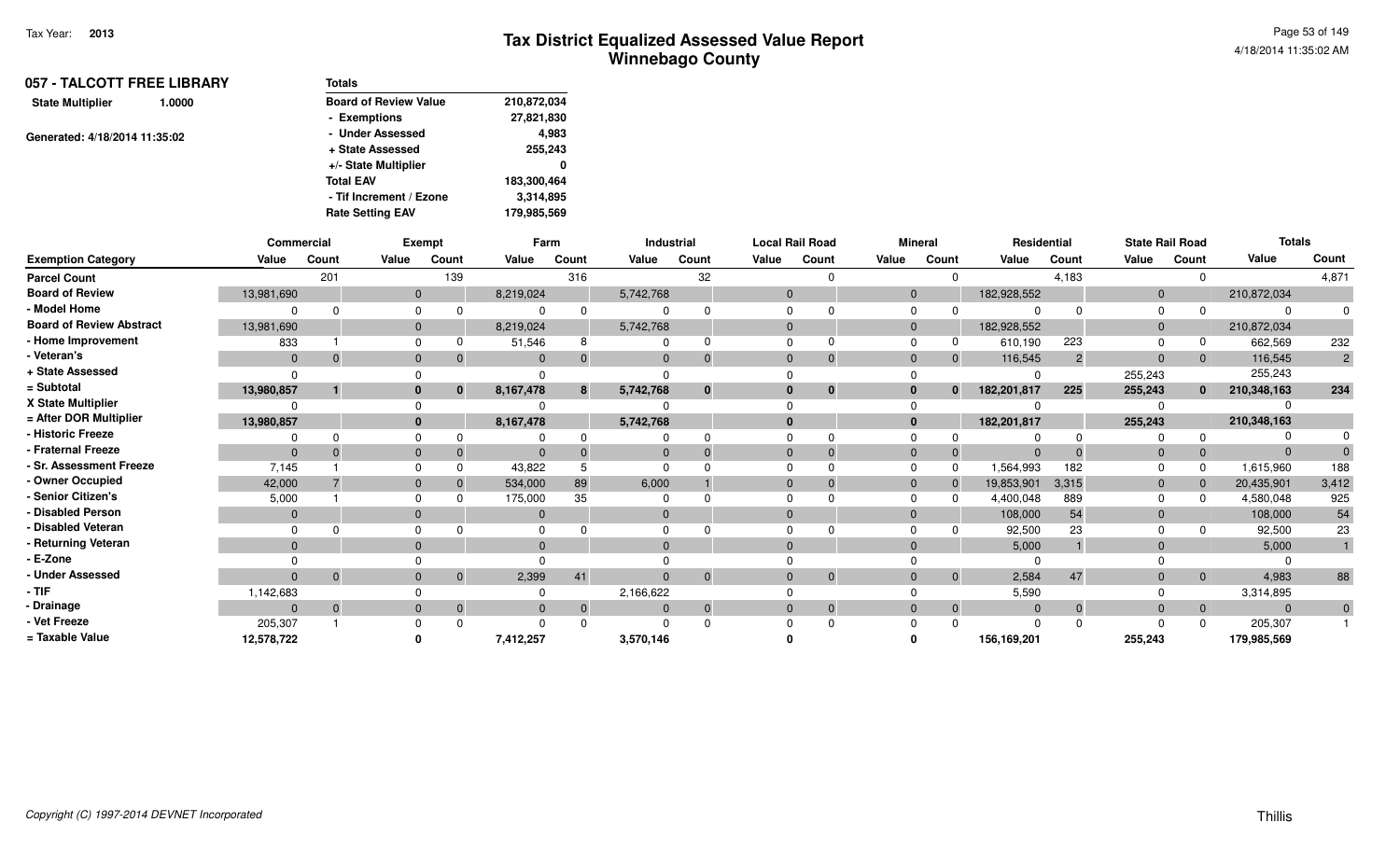| 058 - WINNEBAGO LIBRARY           | <b>Totals</b>                |               |
|-----------------------------------|------------------------------|---------------|
| <b>State Multiplier</b><br>1.0000 | <b>Board of Review Value</b> | 160,836,029   |
|                                   | - Exemptions                 | 19,655,446    |
| Generated: 4/18/2014 11:35:02     | - Under Assessed             | 17,068        |
|                                   | + State Assessed             | 0             |
|                                   | +/- State Multiplier         | 0             |
|                                   | <b>Total EAV</b>             | 141, 163, 515 |
|                                   | - Tif Increment / Ezone      | 0             |
|                                   | <b>Rate Setting EAV</b>      | 141, 163, 515 |

|                                 | Commercial     |                | <b>Exempt</b><br>Farm |          |              |          | Industrial |              | <b>Local Rail Road</b> |          | <b>Mineral</b> | Residential  |               |          | <b>State Rail Road</b> | <b>Totals</b>  |               |                |
|---------------------------------|----------------|----------------|-----------------------|----------|--------------|----------|------------|--------------|------------------------|----------|----------------|--------------|---------------|----------|------------------------|----------------|---------------|----------------|
| <b>Exemption Category</b>       | Value          | Count          | Value                 | Count    | Value        | Count    | Value      | Count        | Value                  | Count    | Value          | Count        | Value         | Count    | Value                  | Count          | Value         | Count          |
| <b>Parcel Count</b>             |                | 129            |                       | 87       |              | 1,026    |            | 34           |                        |          |                |              |               | 2,884    |                        | $\Omega$       |               | 4,164          |
| <b>Board of Review</b>          | 10,421,003     |                | 0                     |          | 26,802,145   |          | 2,960,748  |              | 539,993                |          | $\overline{0}$ |              | 120, 112, 140 |          | $\mathbf{0}$           |                | 160,836,029   |                |
| - Model Home                    |                |                |                       |          |              |          |            |              |                        |          | $\Omega$       |              | $\Omega$      |          | $\Omega$               |                | $\Omega$      |                |
| <b>Board of Review Abstract</b> | 10,421,003     |                | $\Omega$              |          | 26,802,145   |          | 2,960,748  |              | 539,993                |          | $\overline{0}$ |              | 120, 112, 140 |          | $\mathbf 0$            |                | 160,836,029   |                |
| - Home Improvement              |                |                |                       |          | 93,789       |          |            |              |                        |          |                |              | 468,137       | 109      |                        |                | 561,926       | 120            |
| - Veteran's                     | $\Omega$       | $\Omega$       |                       | $\Omega$ | $\mathbf{0}$ |          | $\Omega$   | $\mathbf{0}$ | $\Omega$               | $\Omega$ | $\Omega$       |              | $\Omega$      | $\Omega$ | $\Omega$               | $\overline{0}$ | $\mathbf{0}$  | $\overline{0}$ |
| + State Assessed                |                |                |                       |          |              |          |            |              |                        |          |                |              |               |          |                        |                |               |                |
| = Subtotal                      | 10,421,003     | $\mathbf{0}$   |                       | $\Omega$ | 26,708,356   | 11       | 2,960,748  | $\mathbf{0}$ | 539,993                | $\bf{0}$ | 0              |              | 119,644,003   | 110      |                        | $\mathbf{0}$   | 160,274,103   | 121            |
| X State Multiplier              |                |                |                       |          |              |          |            |              |                        |          | $\Omega$       |              |               |          |                        |                |               |                |
| = After DOR Multiplier          | 10,421,003     |                |                       |          | 26,708,356   |          | 2,960,748  |              | 539,993                |          | $\bf{0}$       |              | 119,644,003   |          |                        |                | 160,274,103   |                |
| - Historic Freeze               |                | $\Omega$       |                       |          |              |          |            | $\Omega$     |                        |          |                |              | $\Omega$      |          |                        |                |               |                |
| - Fraternal Freeze              | 12,956         |                |                       |          | $\Omega$     |          |            | $\Omega$     | $\Omega$               |          | $\Omega$       |              | $\Omega$      |          | $\Omega$               | $\overline{0}$ | 12,956        |                |
| - Sr. Assessment Freeze         |                |                |                       |          | 190,959      | 18       |            |              |                        |          |                |              | 1,231,705     | 132      |                        |                | 1,422,664     | 150            |
| - Owner Occupied                | 18,000         |                |                       |          | 1,344,000    | 224      |            |              |                        |          | $\overline{0}$ |              | 13,233,517    | 2,208    | $\mathbf{0}$           |                | 14,595,517    | 2,435          |
| - Senior Citizen's              |                |                |                       |          | 465,000      | 93       |            |              |                        |          | $\Omega$       |              | 2,445,383     | 491      |                        |                | 2,910,383     | 584            |
| - Disabled Person               | 2,000          |                |                       |          | 12,000       |          | $\Omega$   |              |                        |          | $\Omega$       |              | 68,000        | 34       | $\Omega$               |                | 82,000        | 41             |
| - Disabled Veteran              |                |                |                       |          | 5,000        |          |            |              |                        |          |                |              | 65,000        |          |                        |                | 70,000        |                |
| - Returning Veteran             | $\Omega$       |                | $\Omega$              |          | $\Omega$     |          | $\Omega$   |              | $\Omega$               |          | $\Omega$       |              | $\Omega$      |          |                        |                | $\Omega$      | $\overline{0}$ |
| - E-Zone                        |                |                |                       |          |              |          |            |              |                        |          |                |              | $\Omega$      |          |                        |                |               |                |
| - Under Assessed                | 179            | $\overline{2}$ |                       | $\Omega$ | 2,014        | 36       |            | $\mathbf{0}$ | 140                    |          | $\Omega$       | $\mathbf{0}$ | 14,735        | 160      |                        | $\mathbf{0}$   | 17,068        | 199            |
| - TIF                           |                |                |                       |          |              |          |            |              |                        |          |                |              |               |          |                        |                |               |                |
| - Drainage                      | $\overline{0}$ | $\mathbf{0}$   |                       | $\Omega$ | $\Omega$     | $\Omega$ | $\Omega$   | $\mathbf 0$  | $\Omega$               | $\Omega$ | $\Omega$       |              | $\Omega$      |          | $\Omega$               | $\mathbf{0}$   | $\Omega$      | $\mathbf{0}$   |
| - Vet Freeze                    |                |                |                       |          |              |          |            |              |                        | $\Omega$ |                |              | $\Omega$      |          |                        |                | $\Omega$      | $\Omega$       |
| = Taxable Value                 | 10,387,868     |                |                       |          | 24,689,383   |          | 2,960,748  |              | 539,853                |          |                |              | 102,585,663   |          |                        |                | 141, 163, 515 |                |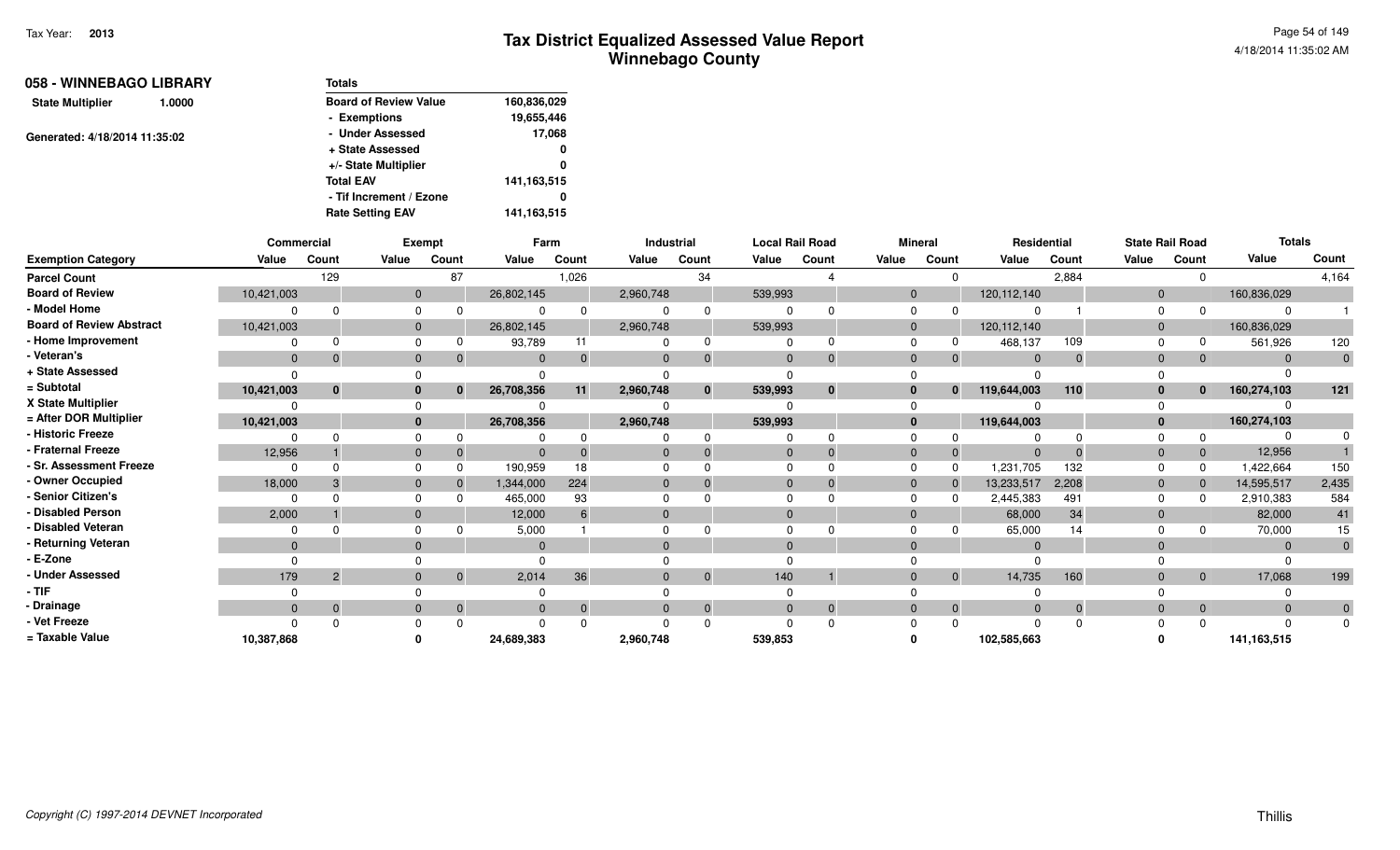| 059 - ROCKFORD CITY LIBRARY       | <b>Totals</b>                |               |
|-----------------------------------|------------------------------|---------------|
| <b>State Multiplier</b><br>1.0000 | <b>Board of Review Value</b> | 1,868,616,425 |
|                                   | - Exemptions                 | 280,484,956   |
| Generated: 4/18/2014 11:35:02     | - Under Assessed             | 55,055        |
|                                   | + State Assessed             | 2,610,161     |
|                                   | +/- State Multiplier         | 0             |
|                                   | <b>Total EAV</b>             | 1,590,686,575 |
|                                   | - Tif Increment / Ezone      | 38,844,569    |
|                                   | <b>Rate Setting EAV</b>      | 1,551,842,006 |
|                                   |                              |               |

|                                 | <b>Commercial</b> |                |              | Exempt         |             | Farm     |             | <b>Industrial</b> | <b>Local Rail Road</b> |              |              | <b>Mineral</b> |                    | Residential |                | <b>State Rail Road</b> | <b>Totals</b>   |          |
|---------------------------------|-------------------|----------------|--------------|----------------|-------------|----------|-------------|-------------------|------------------------|--------------|--------------|----------------|--------------------|-------------|----------------|------------------------|-----------------|----------|
| <b>Exemption Category</b>       | Value             | Count          | Value        | Count          | Value       | Count    | Value       | Count             | Value                  | Count        | Value        | Count          | Value              | Count       | Value          | Count                  | Value           | Count    |
| <b>Parcel Count</b>             |                   | 3.742          |              | 2,393          |             | 166      |             | 1,712             |                        | 30           |              | $\Omega$       |                    | 50,376      |                | $\Omega$               |                 | 58,419   |
| <b>Board of Review</b>          | 410,686,242       |                | $\mathbf 0$  |                | 1,025,363   |          | 158,016,409 |                   | 120,341                |              | $\mathbf{0}$ |                | 1,298,768,070      |             | $\overline{0}$ |                        | 1,868,616,425   |          |
| - Model Home                    |                   | $\Omega$       | $\Omega$     |                | $\Omega$    |          |             |                   |                        |              | $\Omega$     |                |                    |             | $\Omega$       |                        |                 | 3        |
| <b>Board of Review Abstract</b> | 410,686,242       |                |              | $\overline{0}$ | 1,025,363   |          | 158,016,409 |                   | 120,341                |              | $\mathbf{0}$ |                | 1,298,768,070      |             | $\mathbf{0}$   |                        | 1,868,616,425   |          |
| - Home Improvement              |                   | $\Omega$       | $\Omega$     |                | $\Omega$    |          |             |                   |                        |              | $\Omega$     |                | 1,795,801          | 1,110       |                |                        | 1,795,801       | 1,110    |
| - Veteran's                     | $\mathbf{0}$      | $\Omega$       | $\mathbf{0}$ | $\mathbf 0$    | $\Omega$    |          |             |                   | $\Omega$               |              | $\mathbf{0}$ | $\Omega$       | 102,962            | 3           | $\mathbf{0}$   | $\overline{0}$         | 102,962         | 3        |
| + State Assessed                |                   |                |              |                |             |          |             |                   |                        |              | $\Omega$     |                | $\Omega$           |             | 2,610,161      |                        | 2,610,161       |          |
| = Subtotal                      | 410,686,242       | $\bf{0}$       | $\bf{0}$     | $\bf{0}$       | 1,025,363   | $\bf{0}$ | 158,016,409 | $\mathbf{0}$      | 120,341                | $\mathbf{0}$ | $\mathbf{0}$ |                | 1,296,869,307<br>0 | 1,116       | 2,610,161      |                        | 0 1,869,327,823 | 1,116    |
| X State Multiplier              |                   |                | $\Omega$     |                |             |          |             |                   |                        |              | $\Omega$     |                |                    |             |                |                        |                 |          |
| = After DOR Multiplier          | 410,686,242       |                |              | $\mathbf{0}$   | 1,025,363   |          | 158,016,409 |                   | 120,341                |              | $\mathbf{0}$ |                | 1,296,869,307      |             | 2,610,161      |                        | 1,869,327,823   |          |
| - Historic Freeze               |                   | $\Omega$       | $\Omega$     |                |             |          |             |                   |                        | n            | $\Omega$     |                | 87,405             |             |                | $\Omega$               | 87,405          |          |
| - Fraternal Freeze              | 283,212           | 5              | $\mathbf 0$  |                | $\Omega$    |          |             |                   | $\Omega$               |              | $\mathbf{0}$ |                | $\Omega$           |             | $\mathbf 0$    |                        | 283,212         |          |
| - Sr. Assessment Freeze         | 56,289            | 9              | $\Omega$     |                | 8,289       |          |             |                   |                        |              |              | $\Omega$       | 9,215,912 2,225    |             |                | $\Omega$               | 9,280,490       | 2,235    |
| - Owner Occupied                | 5,715,272         | 122            | $\mathbf{0}$ |                | 18,000      |          | 10,105      |                   |                        |              | $\mathbf{0}$ |                | 206,771,249 35,393 |             | $\mathbf{0}$   | $\mathbf{0}$           | 212,514,626     | 35,520   |
| - Senior Citizen's              | 4,365,000         | 91             | $\Omega$     |                | 15,000      |          | 5,000       |                   |                        |              | $\Omega$     |                | 49,100,156         | 9,970       | 0              | $\Omega$               | 53,485,156      | 10,065   |
| - Disabled Person               | 4,000             | $\overline{2}$ | $\mathbf{0}$ |                | $\Omega$    |          | $\Omega$    |                   | $\Omega$               |              | $\Omega$     |                | 2,044,000          | 1,022       | $\mathbf{0}$   |                        | 2,048,000       | 1,024    |
| - Disabled Veteran              |                   |                | $\Omega$     |                |             |          |             |                   |                        |              |              |                | 750,000            | 175         |                |                        | 750,000         | 175      |
| - Returning Veteran             | $\Omega$          |                |              | $\overline{0}$ | $\Omega$    |          | $\Omega$    |                   | $\Omega$               |              | $\Omega$     |                | 30,000             | 6           | $\Omega$       |                        | 30,000          | 6        |
| - E-Zone                        |                   |                |              |                |             |          | 9,872,984   |                   |                        |              |              |                |                    |             |                |                        | 9,872,984       |          |
| <b>Under Assessed</b>           | 4,778             | 58             | $\Omega$     | $\overline{0}$ | 1,427       | 19       | 2,320       | 27                | 530                    |              | $\mathbf{0}$ | $\mathbf 0$    | 46,000             | 568         | $\Omega$       | $\overline{0}$         | 55,055          | 679      |
| - TIF                           | 16,066,398        |                | $\Omega$     |                | 94,282      |          | 7,024,772   |                   | $\Omega$               |              | $\Omega$     |                | 5,786,133          |             |                |                        | 28,971,585      |          |
| - Drainage                      | $\mathbf{0}$      | $\mathbf{0}$   | $\mathbf{0}$ | $\mathbf 0$    | $\mathbf 0$ | $\Omega$ | $\Omega$    | $\Omega$          | $\mathbf{0}$           | $\Omega$     | $\mathbf{0}$ | $\mathbf{0}$   | $\Omega$           | $\Omega$    | $\mathbf{0}$   | $\overline{0}$         | $\Omega$        | $\Omega$ |
| - Vet Freeze                    | 107,304           |                | $\Omega$     |                | $\Omega$    |          |             |                   |                        |              |              |                | $\Omega$           |             |                | $\Omega$               | 107,304         |          |
| = Taxable Value                 | 384,083,989       |                |              |                | 888,365     |          | 141,101,228 |                   | 119,811                |              |              |                | 1,023,038,452      |             | 2,610,161      |                        | 1,551,842,006   |          |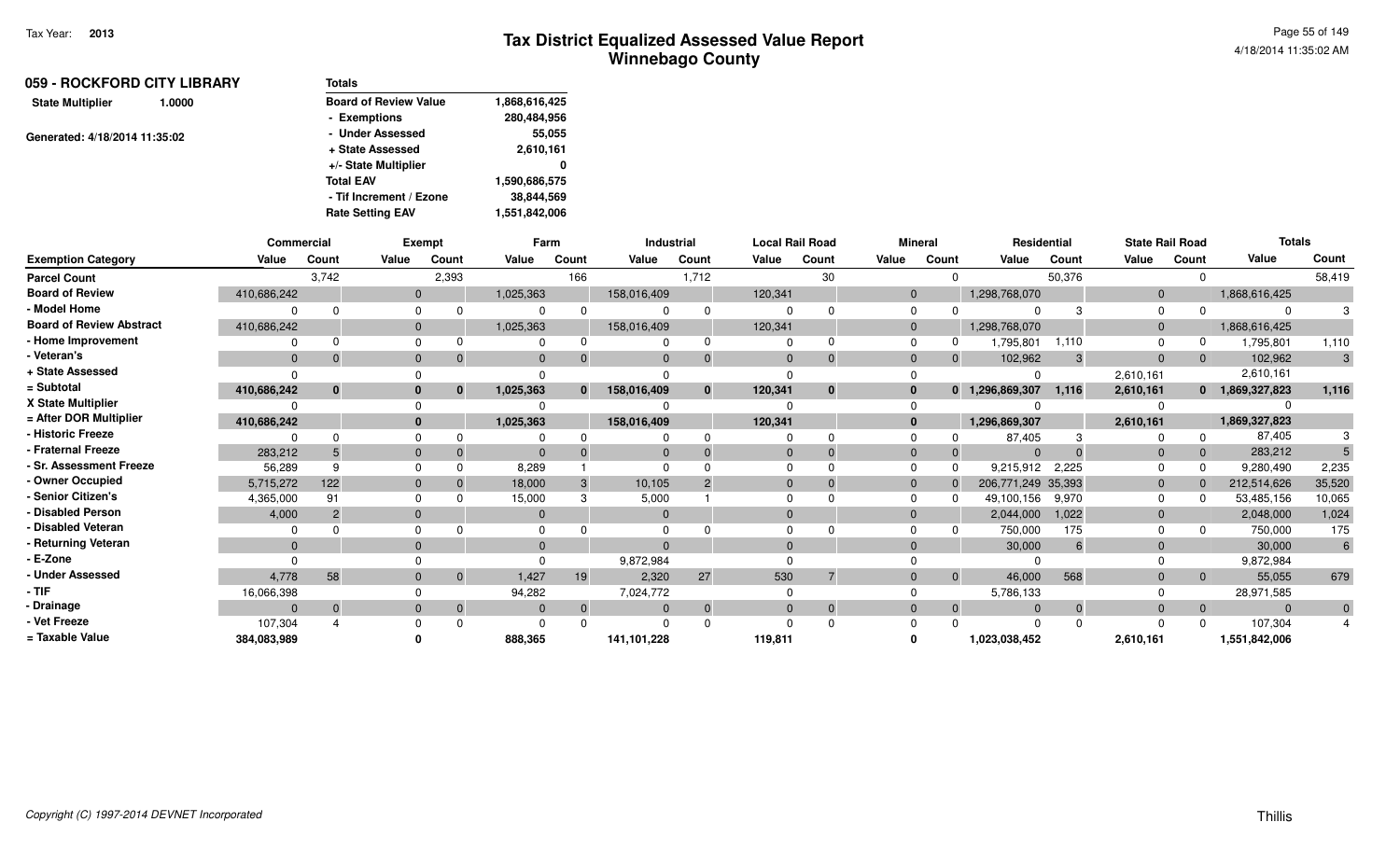| 060 - GREATER RKFD AIRPORT    |        | <b>Totals</b>                |               |
|-------------------------------|--------|------------------------------|---------------|
| <b>State Multiplier</b>       | 1.0000 | <b>Board of Review Value</b> | 3,352,200,630 |
|                               |        | - Exemptions                 | 499,470,297   |
| Generated: 4/18/2014 11:35:02 |        | - Under Assessed             | 100,303       |
|                               |        | + State Assessed             | 4,541,502     |
|                               |        | +/- State Multiplier         | 0             |
|                               |        | <b>Total EAV</b>             | 2,857,171,532 |
|                               |        | - Tif Increment / Ezone      | 50,270,170    |
|                               |        | <b>Rate Setting EAV</b>      | 2,806,901,362 |

|                                 | Commercial  |                  |          | Exempt                     | Farm        |                 |             | Industrial   | <b>Local Rail Road</b> |          |              | <b>Mineral</b> |                    | Residential | <b>State Rail Road</b> |                | <b>Totals</b>     |          |
|---------------------------------|-------------|------------------|----------|----------------------------|-------------|-----------------|-------------|--------------|------------------------|----------|--------------|----------------|--------------------|-------------|------------------------|----------------|-------------------|----------|
| <b>Exemption Category</b>       | Value       | Count            | Value    | Count                      | Value       | Count           | Value       | Count        | Value                  | Count    | Value        | Count          | Value              | Count       | Value                  | Count          | Value             | Count    |
| <b>Parcel Count</b>             |             | 5,182            |          | 3,257                      |             | 1,392           |             | 2,506        |                        | 31       |              | $\Omega$       |                    | 86,073      |                        | $\Omega$       |                   | 98,441   |
| <b>Board of Review</b>          | 591,985,998 |                  |          | $\mathbf{0}$               | 22,735,832  |                 | 233,428,642 |              | 120,371                |          | $\mathbf{0}$ |                | 2,504,050,689      |             | $\mathbf 0$            |                | 3,352,321,532     |          |
| - Model Home                    |             | $\Omega$         |          | $\Omega$                   | $\Omega$    |                 |             |              |                        |          | $\Omega$     |                | 120,902            | $\Omega$    | 0                      |                | 120,902           | 9        |
| <b>Board of Review Abstract</b> | 591,985,998 |                  |          | $\mathbf 0$                | 22,735,832  |                 | 233,428,642 |              | 120,371                |          | $\mathbf{0}$ |                | 2,503,929,787      |             | $\mathbf{0}$           |                | 3,352,200,630     |          |
| - Home Improvement              |             | $\Omega$         | $\Omega$ |                            | 44,305      | 10              |             |              |                        |          | $\Omega$     |                | 4.117.548          | 2,070       | $\Omega$               |                | 4,161,853         | 2,080    |
| - Veteran's                     | $\Omega$    | $\Omega$         |          | $\Omega$<br>$\mathbf{0}$   | $\Omega$    | $\Omega$        |             |              | $\Omega$               |          | $\Omega$     | $\Omega$       | 270,073            |             | $\Omega$               | $\overline{0}$ | 270,073           |          |
| + State Assessed                |             |                  |          |                            |             |                 |             |              |                        |          | $\Omega$     |                | $\Omega$           |             | 4,541,502              |                | 4,541,502         |          |
| = Subtotal                      | 591,985,998 | $\bf{0}$         |          | $\bf{0}$<br>$\bf{0}$       | 22,691,527  | 10 <sup>1</sup> | 233,428,642 | $\mathbf{0}$ | 120,371                | $\bf{0}$ | $\bf{0}$     | 0              | 2,499,542,166      | 2,086       | 4,541,502              |                | $0$ 3,352,310,206 | 2,096    |
| X State Multiplier              |             |                  |          | $\Omega$                   |             |                 |             |              |                        |          | $\Omega$     |                |                    |             |                        |                |                   |          |
| = After DOR Multiplier          | 591,985,998 |                  |          | $\bf{0}$                   | 22,691,527  |                 | 233,428,642 |              | 120,371                |          | $\mathbf{0}$ |                | 2,499,542,166      |             | 4,541,502              |                | 3,352,310,206     |          |
| - Historic Freeze               |             | $\Omega$         |          | $\Omega$                   |             |                 |             |              |                        |          | $\Omega$     |                | 87,405             |             |                        |                | 87,405            |          |
| - Fraternal Freeze              | 727,167     | 8                |          | $\mathbf 0$                | $\Omega$    |                 |             |              | $\Omega$               |          | $\mathbf{0}$ |                | $\Omega$           |             | $\mathbf{0}$           |                | 727,167           |          |
| - Sr. Assessment Freeze         | 57,859      | 10 <sup>10</sup> | $\Omega$ |                            | 144,097     | 17              |             |              |                        |          |              | $\Omega$       | 21,061,398         | 4,119       |                        | $\Omega$       | 21,263,354        | 4,146    |
| - Owner Occupied                | 5,895,272   | 152              |          | $\mathbf{0}$               | 1,320,000   | 220             | 34,105      |              |                        |          | $\mathbf{0}$ |                | 368,715,330 62,547 |             | $\mathbf{0}$           |                | 375,964,707       | 62,925   |
| - Senior Citizen's              | 4,405,000   | 99               | $\Omega$ |                            | 440,000     | 88              | 15,000      |              |                        |          | $\Omega$     |                | 86,969,522 17,609  |             |                        | $\Omega$       | 91,829,522        | 17,799   |
| - Disabled Person               | 4,000       | $\overline{2}$   |          | $\mathbf{0}$               | 6,000       |                 | 2,000       |              | $\Omega$               |          | $\Omega$     |                | 3,507,377          | 1,754       | $\Omega$               |                | 3,519,377         | 1,760    |
| - Disabled Veteran              |             |                  | $\Omega$ |                            | 7,500       |                 |             |              |                        |          | $\Omega$     |                | .434,439           | 336         |                        |                | 1,441,939         | 338      |
| - Returning Veteran             | $\Omega$    |                  |          | $\Omega$                   | $\Omega$    |                 | $\Omega$    |              | $\Omega$               |          | $\Omega$     |                | 35,000             |             | $\Omega$               |                | 35,000            |          |
| - E-Zone                        |             |                  |          |                            |             |                 | 9,872,984   |              |                        |          |              |                |                    |             |                        |                | 9,872,984         |          |
| - Under Assessed                | 7,502       | 88               |          | $\Omega$<br>$\mathbf{0}$   | 9,116       | 135             | 4,129       | 49           | 560                    | 8        | $\mathbf{0}$ | $\Omega$       | 78,996             | 981         | $\Omega$               | $\overline{0}$ | 100,303           | 1,261    |
| - TIF                           | 24,859,408  |                  |          | $\Omega$                   | 158,040     |                 | 9,379,027   |              |                        |          | $\Omega$     |                | 6,000,711          |             |                        |                | 40,397,186        |          |
| - Drainage                      | $\Omega$    | $\Omega$         |          | $\mathbf 0$<br>$\mathbf 0$ | $\mathbf 0$ | $\Omega$        |             | $\Omega$     | $\Omega$               | $\Omega$ | $\mathbf{0}$ | $\mathbf 0$    | $\Omega$           | $\Omega$    | $\Omega$               | $\mathbf{0}$   | $\Omega$          | $\Omega$ |
| - Vet Freeze                    | 169,900     | 6                |          | $\Omega$                   | $\Omega$    |                 |             |              |                        |          |              |                | $\Omega$           |             |                        | $\Omega$       | 169,900           | 6        |
| = Taxable Value                 | 555,859,890 |                  |          |                            | 20,606,774  |                 | 214,121,397 |              | 119,811                |          |              |                | 2,011,651,988      |             | 4,541,502              |                | 2,806,901,362     |          |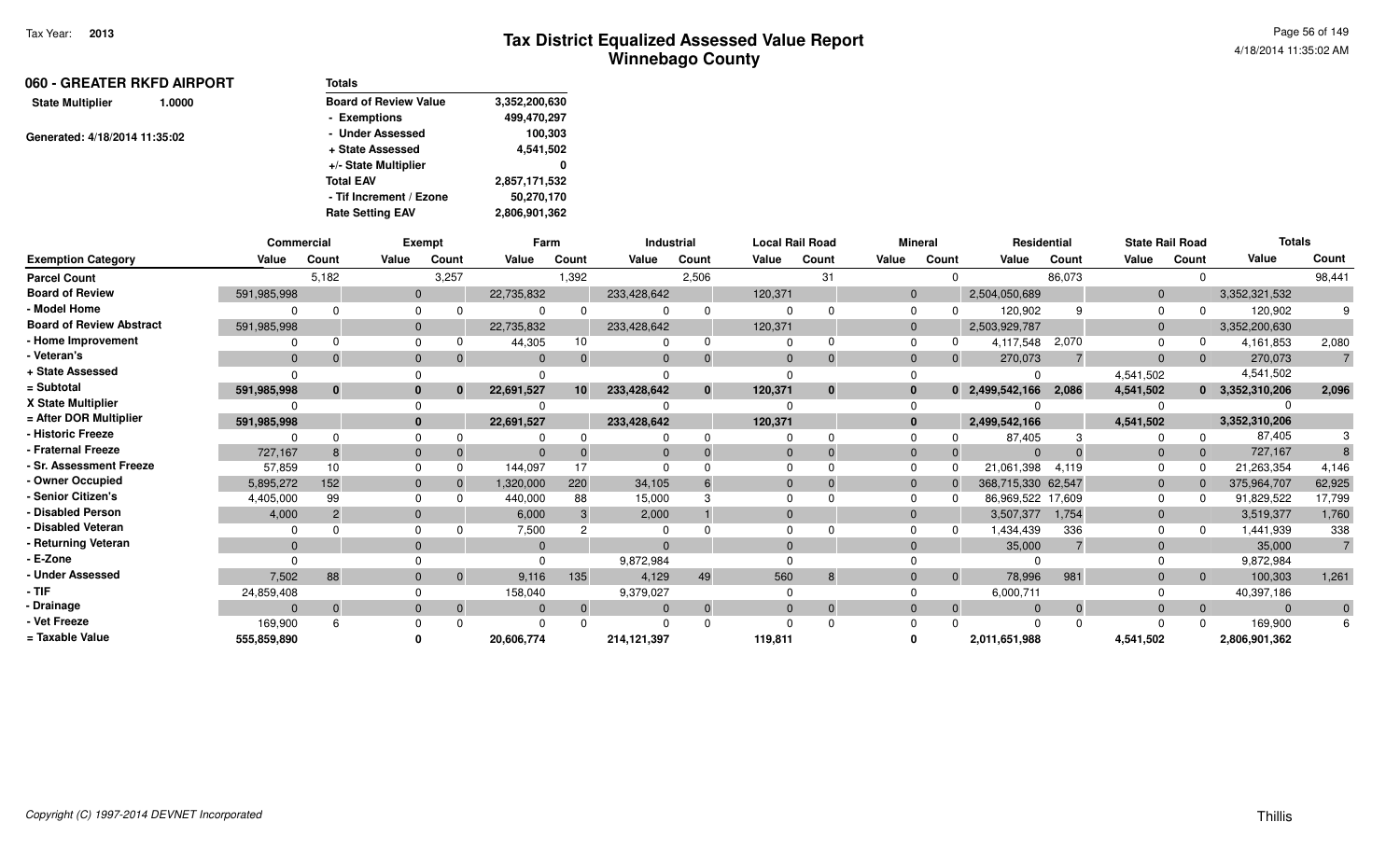| 061 - SOUTH BELOIT CITY LIBRARY   | <b>Totals</b>                |             |
|-----------------------------------|------------------------------|-------------|
| <b>State Multiplier</b><br>1.0000 | <b>Board of Review Value</b> | 119,581,433 |
|                                   | - Exemptions                 | 14,851,724  |
| Generated: 4/18/2014 11:35:02     | - Under Assessed             | 11,594      |
|                                   | + State Assessed             | 804,347     |
|                                   | +/- State Multiplier         | 0           |
|                                   | <b>Total EAV</b>             | 105,522,462 |
|                                   | - Tif Increment / Ezone      | o           |
|                                   | <b>Rate Setting EAV</b>      | 105,522,462 |

|                                 | Commercial   |          |              | <b>Exempt</b> |          | Farm           |            | Industrial     |              | <b>Local Rail Road</b> |                | <b>Mineral</b> | Residential |       | <b>State Rail Road</b> |                | <b>Totals</b> |                 |
|---------------------------------|--------------|----------|--------------|---------------|----------|----------------|------------|----------------|--------------|------------------------|----------------|----------------|-------------|-------|------------------------|----------------|---------------|-----------------|
| <b>Exemption Category</b>       | Value        | Count    | Value        | Count         | Value    | Count          | Value      | Count          | Value        | Count                  | Value          | Count          | Value       | Count | Value                  | Count          | Value         | Count           |
| <b>Parcel Count</b>             |              | 284      |              | 84            |          | 43             |            | 144            |              |                        |                |                |             | 3,074 |                        | $\Omega$       |               | 3,629           |
| <b>Board of Review</b>          | 20,390,456   |          | $\mathbf{0}$ |               | 186,861  |                | 12,783,961 |                | $\mathbf{0}$ |                        | $\overline{0}$ |                | 86,220,155  |       | $\mathbf 0$            |                | 119,581,433   |                 |
| - Model Home                    |              |          | $\Omega$     |               |          | $\Omega$       |            |                | <sup>n</sup> |                        | $\Omega$       |                |             |       | $\Omega$               |                | $\Omega$      |                 |
| <b>Board of Review Abstract</b> | 20,390,456   |          | $\Omega$     |               | 186,861  |                | 12,783,961 |                | $\Omega$     |                        | $\Omega$       |                | 86,220,155  |       | $\Omega$               |                | 119,581,433   |                 |
| - Home Improvement              |              |          | $\Omega$     |               |          |                |            |                | <sup>n</sup> |                        | $\Omega$       |                | 149,692     |       |                        |                | 149,692       | 79              |
| - Veteran's                     | $\mathbf{0}$ |          | $\mathbf{0}$ |               | 0        | $\Omega$       |            | $\Omega$       | $\mathbf{0}$ |                        |                | $\Omega$       | 20,628      |       | $\Omega$               | $\overline{0}$ | 20,628        |                 |
| + State Assessed                |              |          |              |               |          |                |            |                |              |                        |                |                |             |       | 804,347                |                | 804,347       |                 |
| = Subtotal                      | 20,390,456   | $\bf{0}$ | $\bf{0}$     | $\bf{0}$      | 186,861  | $\mathbf{0}$   | 12,783,961 | $\bf{0}$       | $\bf{0}$     | $\bf{0}$               |                |                | 86,049,835  | 83    | 804,347                | $\mathbf{0}$   | 120,215,460   | 83              |
| X State Multiplier              |              |          |              |               |          |                |            |                |              |                        |                |                |             |       |                        |                |               |                 |
| = After DOR Multiplier          | 20,390,456   |          | $\bf{0}$     |               | 186,861  |                | 12,783,961 |                | $\mathbf{0}$ |                        |                |                | 86,049,835  |       | 804,347                |                | 120,215,460   |                 |
| - Historic Freeze               |              |          |              |               |          |                |            |                |              |                        |                |                |             |       |                        |                |               |                 |
| - Fraternal Freeze              | $\mathbf{0}$ |          | $\Omega$     |               |          |                |            |                | $\Omega$     |                        |                |                | $\Omega$    |       |                        | $\mathbf{0}$   | $\Omega$      |                 |
| - Sr. Assessment Freeze         |              |          |              |               |          |                |            |                |              |                        |                |                | 499,859     | 100   |                        |                | 499,859       | 100             |
| - Owner Occupied                | 24,000       |          | $\mathbf{0}$ |               | 6,000    |                |            |                | $\mathbf 0$  |                        | $\overline{0}$ |                | 12,133,588  | 2,036 | $\mathbf 0$            |                | 12,163,588    | 2,041           |
| - Senior Citizen's              | 5,000        |          |              |               | 5,000    |                |            |                |              |                        | $\Omega$       |                | 1,803,925   | 371   | $\Omega$               |                | 1,813,925     | 373             |
| - Disabled Person               | $\mathbf{0}$ |          | $\Omega$     |               |          |                |            |                | $\Omega$     |                        | $\Omega$       |                | 72,000      | 36    | $\Omega$               |                | 72,000        | 36              |
| - Disabled Veteran              |              |          |              |               |          |                |            |                |              |                        |                |                | 50,000      | 12    |                        |                | 50,000        | 12 <sup>2</sup> |
| - Returning Veteran             | $\Omega$     |          | $\Omega$     |               |          |                |            |                | $\Omega$     |                        |                |                | 5,000       |       |                        |                | 5,000         |                 |
| - E-Zone                        |              |          |              |               |          |                |            |                |              |                        |                |                |             |       |                        |                |               |                 |
| - Under Assessed                | 824          | 9        | $\Omega$     | $\Omega$      | 573      | 14             | 116        | $\overline{2}$ | $\Omega$     | $\Omega$               |                | $\Omega$       | 10,081      | 131   | $\Omega$               | $\overline{0}$ | 11,594        | 156             |
| - TIF                           |              |          |              |               |          |                |            |                |              |                        |                |                |             |       |                        |                |               |                 |
| - Drainage                      | $\Omega$     | $\Omega$ | $\Omega$     | $\mathbf{0}$  | $\Omega$ | $\overline{0}$ |            | $\overline{0}$ | $\Omega$     | $\Omega$               | $\Omega$       | $\mathbf{0}$   | $\Omega$    |       | $\Omega$               | $\overline{0}$ | $\Omega$      | $\overline{0}$  |
| - Vet Freeze                    | 77,032       |          |              |               |          | <sup>n</sup>   |            |                |              |                        |                |                |             |       |                        | $\Omega$       | 77,032        |                 |
| = Taxable Value                 | 20,283,600   |          |              |               | 175,288  |                | 12,783,845 |                |              |                        |                |                | 71,475,382  |       | 804,347                |                | 105,522,462   |                 |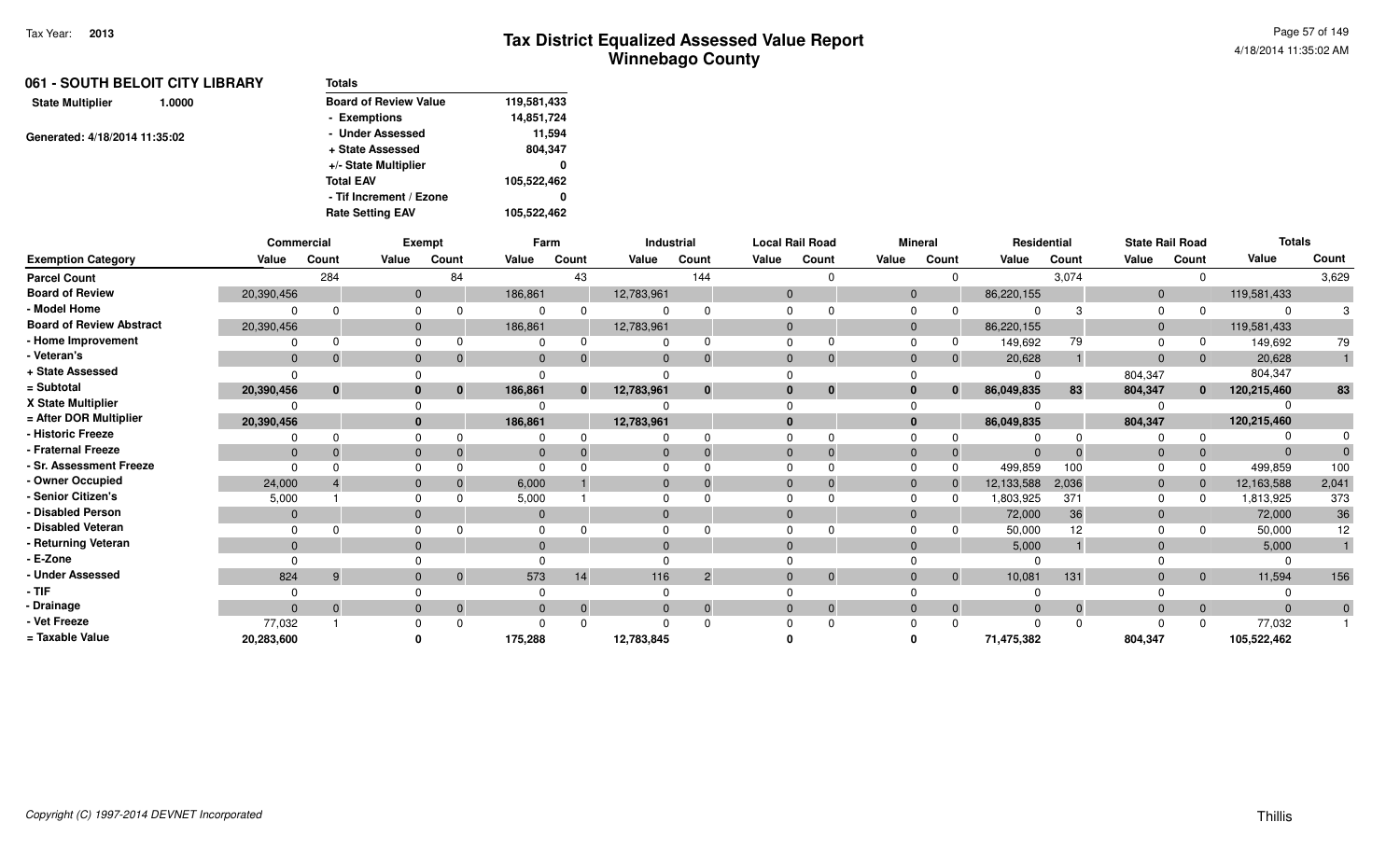| 062 - RKFD - WINN DRAINAGE        | <b>Totals</b>                |            |
|-----------------------------------|------------------------------|------------|
| <b>State Multiplier</b><br>1.0000 | <b>Board of Review Value</b> | 12,952,710 |
|                                   | - Exemptions                 | 2,411,893  |
| Generated: 4/18/2014 11:35:02     | - Under Assessed             | 336        |
|                                   | + State Assessed             | 0          |
|                                   | +/- State Multiplier         | 0          |
|                                   | <b>Total EAV</b>             | 10,540,481 |
|                                   | - Tif Increment / Ezone      | 0          |
|                                   | <b>Rate Setting EAV</b>      | 10,540,481 |

|                                 | Commercial   |              |              | Exempt       |              | Farm           |              | Industrial   |              | <b>Local Rail Road</b> |              | <b>Mineral</b> |                | Residential    |              | <b>State Rail Road</b> | <b>Totals</b> |          |
|---------------------------------|--------------|--------------|--------------|--------------|--------------|----------------|--------------|--------------|--------------|------------------------|--------------|----------------|----------------|----------------|--------------|------------------------|---------------|----------|
| <b>Exemption Category</b>       | Value        | Count        | Value        | Count        | Value        | Count          | Value        | Count        | Value        | Count                  | Value        | Count          | Value          | Count          | Value        | Count                  | Value         | Count    |
| <b>Parcel Count</b>             |              | 30           |              | 12           |              | 30             |              | 12           |              |                        |              | $\Omega$       |                | 438            |              | $\Omega$               |               | 522      |
| <b>Board of Review</b>          | 2,256,839    |              | $\mathbf{0}$ |              | 286,917      |                | 925,033      |              | $\mathbf{0}$ |                        | 0            |                | 9,483,921      |                | $\mathbf{0}$ |                        | 12,952,710    |          |
| - Model Home                    | 0            | $\Omega$     | $\Omega$     |              |              |                | $\Omega$     |              |              |                        |              |                |                |                |              |                        |               |          |
| <b>Board of Review Abstract</b> | 2,256,839    |              | $\mathbf{0}$ |              | 286,917      |                | 925,033      |              | $\mathbf{0}$ |                        | $\mathbf{0}$ |                | 9,483,921      |                | $\mathbf{0}$ |                        | 12,952,710    |          |
| - Home Improvement              |              | $\Omega$     | $\Omega$     |              |              |                |              |              |              |                        |              |                | 21,392         |                |              |                        | 21,392        |          |
| - Veteran's                     | $\mathbf{0}$ | $\Omega$     | $\mathbf 0$  | $\mathbf{0}$ | $\mathbf{0}$ | $\mathbf 0$    | $\mathbf{0}$ | $\mathbf{0}$ | $\Omega$     |                        | $\mathbf{0}$ | $\overline{0}$ | $\overline{0}$ |                | $\mathbf{0}$ | $\overline{0}$         |               |          |
| + State Assessed                | O            |              |              |              |              |                |              |              |              |                        |              |                |                |                |              |                        |               |          |
| = Subtotal                      | 2,256,839    | $\bf{0}$     | $\bf{0}$     | $\bf{0}$     | 286,917      | $\bf{0}$       | 925,033      | $\bf{0}$     | 0            | 0                      |              | $\bf{0}$       | 9,462,529      | 8              |              | $\mathbf{0}$           | 12,931,318    |          |
| X State Multiplier              |              |              | $\Omega$     |              |              |                |              |              |              |                        |              |                |                |                |              |                        |               |          |
| = After DOR Multiplier          | 2,256,839    |              |              |              | 286,917      |                | 925,033      |              | $\bf{0}$     |                        |              |                | 9,462,529      |                |              |                        | 12,931,318    |          |
| - Historic Freeze               |              | $\Omega$     | $\Omega$     |              |              |                |              |              |              |                        |              | 0              |                |                |              |                        |               |          |
| - Fraternal Freeze              | $\mathbf{0}$ |              | $\mathbf 0$  |              | $\mathbf 0$  |                | $\mathbf{0}$ |              | $\mathbf{0}$ |                        |              | $\overline{0}$ | $\mathbf{0}$   |                |              | $\mathbf{0}$           |               |          |
| - Sr. Assessment Freeze         |              |              | $\Omega$     |              |              |                |              |              |              |                        |              | $\Omega$       | 297,539        | 35             |              | $\Omega$               | 297,539       | 35       |
| - Owner Occupied                | $\mathbf{0}$ | $\Omega$     | $\mathbf{0}$ |              | 18,000       |                | $\Omega$     |              | $\Omega$     |                        |              | $\overline{0}$ | 1,583,345      | 267            |              | $\overline{0}$         | 1,601,345     | 270      |
| - Senior Citizen's              |              |              | $\Omega$     |              | 5,000        |                | $\Omega$     |              |              |                        |              | $\Omega$       | 455,617        | 93             |              | $\Omega$               | 460,617       | 94       |
| - Disabled Person               | $\mathbf{0}$ |              | $\mathbf{0}$ |              | $\Omega$     |                | $\Omega$     |              |              |                        | $\Omega$     |                | 26,000         | 13             | $\Omega$     |                        | 26,000        | 13       |
| - Disabled Veteran              |              |              | $\Omega$     |              |              |                |              |              |              |                        |              |                | 5,000          |                |              |                        | 5,000         |          |
| - Returning Veteran             | $\Omega$     |              | $\mathbf{0}$ |              | $\Omega$     |                | $\Omega$     |              | $\Omega$     |                        |              |                | $\Omega$       |                | $\Omega$     |                        |               |          |
| - E-Zone                        |              |              |              |              |              |                |              |              |              |                        |              |                |                |                |              |                        |               |          |
| - Under Assessed                | $\mathbf{0}$ | $\Omega$     | $\mathbf{0}$ | $\mathbf{0}$ | 148          | $\overline{2}$ | $\mathbf{0}$ | $\mathbf{0}$ | $\Omega$     |                        |              | $\overline{0}$ | 188            | $\overline{2}$ |              | $\overline{0}$         | 336           |          |
| - TIF                           |              |              |              |              |              |                |              |              |              |                        |              |                |                |                |              |                        |               |          |
| - Drainage                      | $\mathbf 0$  | $\mathbf{0}$ | $\mathbf{0}$ | $\mathbf{0}$ | $\mathbf{0}$ | $\mathbf{0}$   | $\mathbf{0}$ | $\mathbf{0}$ | $\Omega$     | $\Omega$               |              | $\overline{0}$ | $\Omega$       | $\overline{0}$ |              | $\overline{0}$         |               |          |
| - Vet Freeze                    |              | $\Omega$     |              |              |              |                |              |              |              |                        |              | $\Omega$       |                |                |              |                        |               | $\Omega$ |
| = Taxable Value                 | 2,256,839    |              |              |              | 263,769      |                | 925,033      |              |              |                        |              |                | 7,094,840      |                |              |                        | 10,540,481    |          |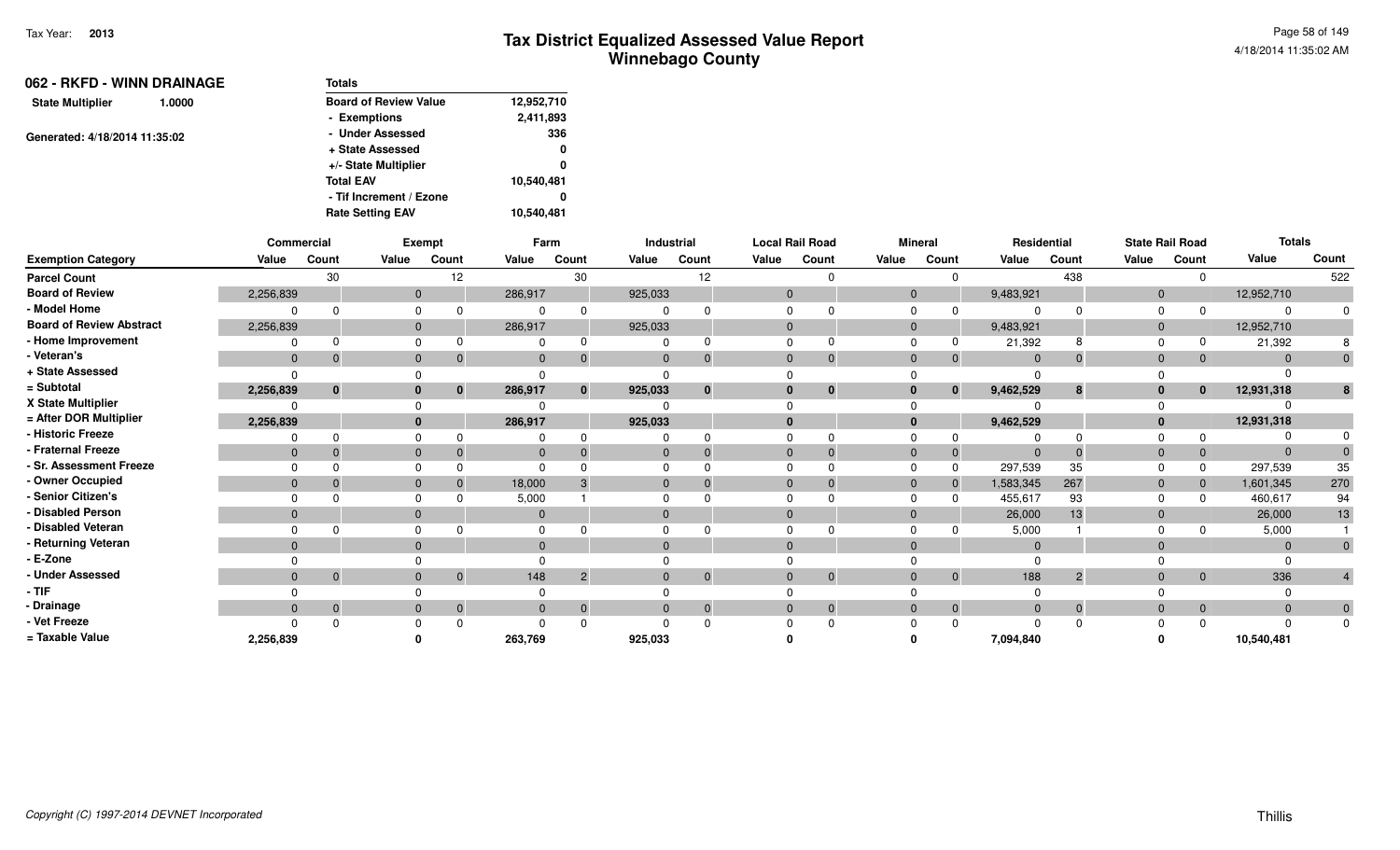|                         | 063 - WESTSIDE TIF #2<br>1.0000<br>Generated: 4/18/2014 11:35:02 | <b>Totals</b>                |         |
|-------------------------|------------------------------------------------------------------|------------------------------|---------|
| <b>State Multiplier</b> |                                                                  | <b>Board of Review Value</b> | 436,329 |
|                         |                                                                  | - Exemptions                 | 0       |
|                         |                                                                  | - Under Assessed             | 0       |
|                         |                                                                  | + State Assessed             | 0       |
|                         |                                                                  | +/- State Multiplier         | 0       |
|                         |                                                                  | <b>Total EAV</b>             | 436,329 |
|                         |                                                                  | - Tif Increment / Ezone      | 10.525  |
|                         |                                                                  | <b>Rate Setting EAV</b>      | 425.804 |

|                                 |                | Commercial  |              | Exempt       |                | Farm           |              | Industrial | <b>Local Rail Road</b> |                |                | <b>Mineral</b> |       | Residential                    |              | <b>State Rail Road</b> | <b>Totals</b> |                |
|---------------------------------|----------------|-------------|--------------|--------------|----------------|----------------|--------------|------------|------------------------|----------------|----------------|----------------|-------|--------------------------------|--------------|------------------------|---------------|----------------|
| <b>Exemption Category</b>       | Value          | Count       | Value        | Count        | Value          | Count          | Value        | Count      | Value                  | Count          | Value          | Count          | Value | Count                          | Value        | Count                  | Value         | Count          |
| <b>Parcel Count</b>             |                | C           |              | 16           |                |                |              |            |                        | $\Omega$       |                |                |       |                                |              |                        |               | 31             |
| <b>Board of Review</b>          | 291,871        |             | $\mathbf{0}$ |              | $\mathbf{0}$   |                | 144,458      |            |                        |                | $\mathbf{0}$   |                |       |                                | $\mathbf{0}$ |                        | 436,329       |                |
| - Model Home                    |                |             |              |              |                |                |              |            |                        |                |                |                |       |                                |              |                        |               |                |
| <b>Board of Review Abstract</b> | 291,871        |             | $\mathbf{0}$ |              | $\mathbf{0}$   |                | 144,458      |            |                        |                | $\mathbf{0}$   |                |       |                                |              |                        | 436,329       |                |
| - Home Improvement              |                |             |              |              | $\Omega$       |                |              |            |                        | $\Omega$       |                |                |       |                                |              |                        |               |                |
| - Veteran's                     | $\mathbf{0}$   | 0           | $\mathbf{0}$ |              | $\mathbf 0$    | $\mathbf{0}$   | $\mathbf{0}$ |            | 0                      | $\overline{0}$ | $\overline{0}$ | $\mathbf 0$    |       | $\mathbf 0$<br>$\mathbf{0}$    | $\mathbf{0}$ | $\mathbf{0}$           |               |                |
| + State Assessed                |                |             |              |              |                |                |              |            |                        |                |                |                |       |                                |              |                        |               |                |
| = Subtotal                      | 291,871        | $\bf{0}$    | $\mathbf{0}$ | $\mathbf{0}$ | $\mathbf{0}$   | $\mathbf{0}$   | 144,458      | $\bf{0}$   |                        | $\mathbf{0}$   | 0              | $\mathbf{0}$   |       | $\mathbf{0}$                   | $\Omega$     | $\bf{0}$               | 436,329       |                |
| X State Multiplier              |                |             |              |              |                |                |              |            |                        |                |                |                |       |                                |              |                        |               |                |
| = After DOR Multiplier          | 291,871        |             |              |              | $\mathbf{0}$   |                | 144,458      |            |                        |                |                |                |       |                                |              |                        | 436,329       |                |
| - Historic Freeze               |                |             |              |              |                |                |              |            |                        | $\Omega$       |                |                |       |                                |              | $\Omega$               |               |                |
| - Fraternal Freeze              | $\mathbf{0}$   |             | $\Omega$     |              | $\mathbf{0}$   |                | $\Omega$     |            |                        | $\Omega$       | $\Omega$       |                |       |                                |              | $\mathbf{0}$           |               |                |
| - Sr. Assessment Freeze         |                |             |              |              | $\Omega$       |                |              |            |                        |                |                |                |       |                                |              |                        |               |                |
| - Owner Occupied                | $\mathbf{0}$   |             | $\Omega$     |              | $\Omega$       |                | $\Omega$     |            |                        | 0              | 0              |                |       | 0                              |              | $\mathbf{0}$           |               |                |
| - Senior Citizen's              |                |             |              |              |                |                |              |            |                        |                |                |                |       |                                |              |                        |               |                |
| - Disabled Person               | $\overline{0}$ |             | $\mathbf{0}$ |              | $\Omega$       |                | $\Omega$     |            |                        |                | $\Omega$       |                |       |                                | $\Omega$     |                        |               |                |
| - Disabled Veteran              |                |             |              |              | $\Omega$       |                |              |            |                        |                |                |                |       |                                |              |                        |               |                |
| - Returning Veteran             | $\Omega$       |             | $\Omega$     |              | $\Omega$       |                | $\Omega$     |            |                        |                | $\Omega$       |                |       |                                | $\Omega$     |                        |               |                |
| - E-Zone                        |                |             |              |              |                |                |              |            |                        |                |                |                |       |                                |              |                        |               |                |
| - Under Assessed                | $\mathbf{0}$   | $\mathbf 0$ | $\mathbf{0}$ | $\mathbf{0}$ | $\overline{0}$ | $\mathbf{0}$   | $\Omega$     | $\Omega$   |                        | $\overline{0}$ | $\overline{0}$ | $\overline{0}$ |       | $\overline{0}$<br>$\mathbf{0}$ | $\Omega$     | $\overline{0}$         |               | $\overline{0}$ |
| - TIF                           | 10,525         |             |              |              |                |                |              |            |                        |                |                |                |       |                                |              |                        | 10,525        |                |
| - Drainage                      | $\mathbf 0$    | $\mathbf 0$ | $\mathbf{0}$ | $\mathbf 0$  | $\mathbf{0}$   | $\overline{0}$ | $\Omega$     | $\Omega$   |                        | $\overline{0}$ | $\Omega$       | $\overline{0}$ |       | $\overline{0}$                 | $\Omega$     | $\overline{0}$         |               | $\overline{0}$ |
| - Vet Freeze                    |                |             |              |              |                |                |              |            |                        | $\Omega$       |                |                |       |                                |              |                        |               | $\Omega$       |
| = Taxable Value                 | 281,346        |             |              |              |                |                | 144,458      |            |                        |                |                |                |       |                                |              |                        | 425,804       |                |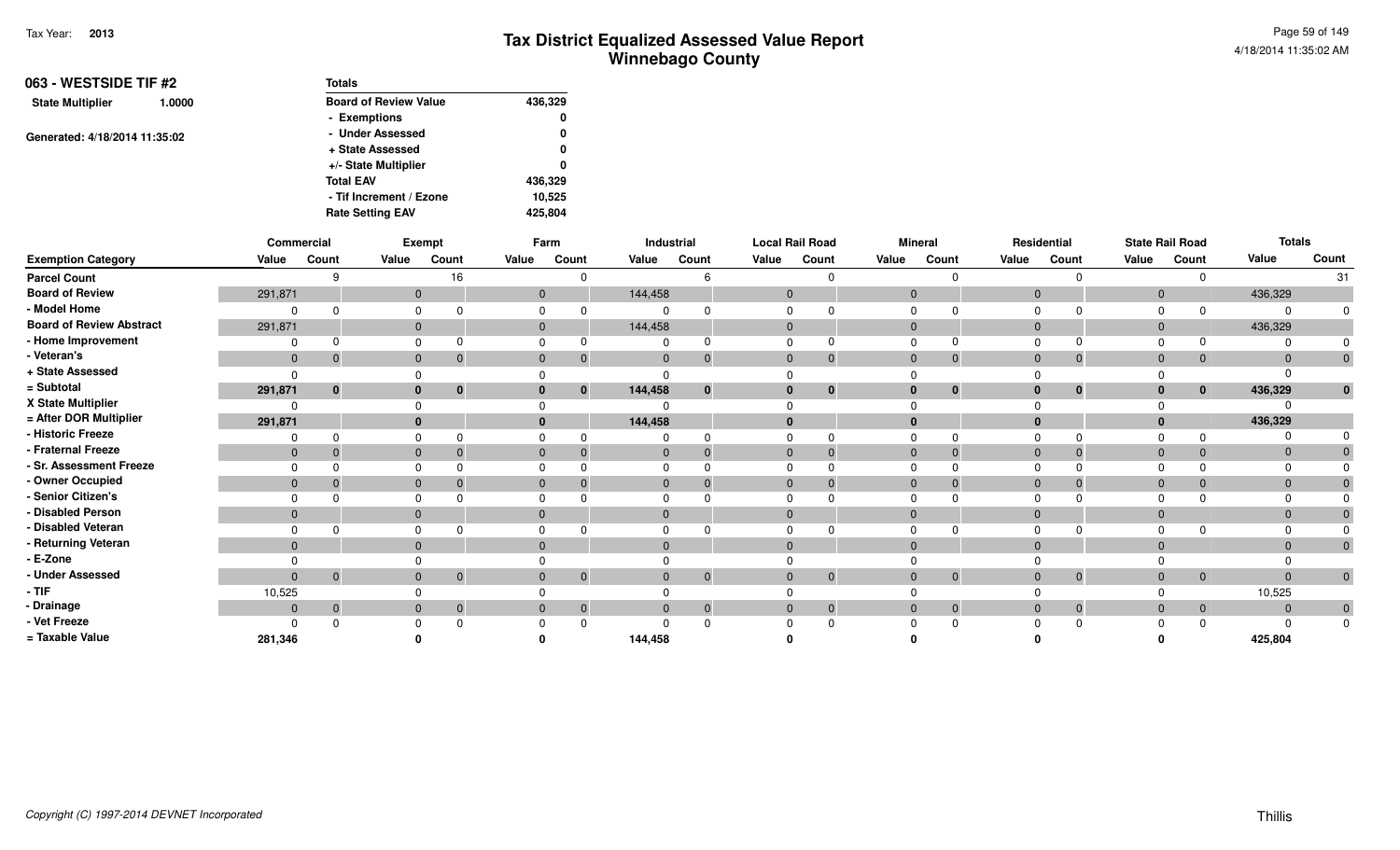| 064 - LINCOLN-ACRES STREET LIGHT  | <b>Totals</b>                |           |
|-----------------------------------|------------------------------|-----------|
| <b>State Multiplier</b><br>1.0000 | <b>Board of Review Value</b> | 1,027,652 |
|                                   | - Exemptions                 | 366,184   |
| Generated: 4/18/2014 11:35:02     | - Under Assessed             | 0         |
|                                   | + State Assessed             | 0         |
|                                   | +/- State Multiplier         | 0         |
|                                   | <b>Total EAV</b>             | 661,468   |
|                                   | - Tif Increment / Ezone      | 0         |
|                                   | <b>Rate Setting EAV</b>      | 661,468   |

|                                 |                | Commercial     |       | Exempt                       |          | Farm                           |              | Industrial     | <b>Local Rail Road</b> |              |                | <b>Mineral</b> |                | Residential    |              | <b>State Rail Road</b> | <b>Totals</b> |              |
|---------------------------------|----------------|----------------|-------|------------------------------|----------|--------------------------------|--------------|----------------|------------------------|--------------|----------------|----------------|----------------|----------------|--------------|------------------------|---------------|--------------|
| <b>Exemption Category</b>       | Value          | Count          | Value | Count                        | Value    | Count                          | Value        | Count          | Value                  | Count        | Value          | Count          | Value          | Count          | Value        | Count                  | Value         | Count        |
| <b>Parcel Count</b>             |                |                |       |                              |          | $\Omega$                       |              |                |                        | U            |                |                |                | 94             |              |                        |               | 94           |
| <b>Board of Review</b>          | $\mathbf{0}$   |                |       | $\mathbf{0}$                 |          | $\mathbf{0}$                   | $\mathbf{0}$ |                | $\mathbf{0}$           |              | $\mathbf{0}$   |                | 1,027,652      |                | $\mathbf{0}$ |                        | 1,027,652     |              |
| - Model Home                    |                |                |       |                              |          |                                |              |                |                        |              |                |                |                |                | $\Omega$     |                        |               |              |
| <b>Board of Review Abstract</b> | $\overline{0}$ |                |       | $\mathbf{0}$                 |          | $\mathbf{0}$                   | $\mathbf{0}$ |                | $\mathbf{0}$           |              | $\mathbf{0}$   |                | 1,027,652      |                | $\mathbf{0}$ |                        | 1,027,652     |              |
| - Home Improvement              |                |                |       |                              | $\Omega$ |                                | $\Omega$     |                | $\Omega$               |              | $\Omega$       |                |                |                | $\Omega$     |                        |               |              |
| · Veteran's                     | $\mathbf 0$    | $\Omega$       |       | $\mathbf 0$                  |          | $\mathbf{0}$<br>$\Omega$       | $\mathbf 0$  | 0              | $\mathbf{0}$           | $\mathbf 0$  | $\mathbf{0}$   | 0              | $\mathbf{0}$   | $\mathbf 0$    | $\mathbf{0}$ | $\Omega$               |               | $\mathbf 0$  |
| + State Assessed                |                |                |       |                              |          |                                |              |                |                        |              |                |                | $\Omega$       |                |              |                        |               |              |
| = Subtotal                      | $\mathbf{0}$   | $\mathbf{0}$   |       | $\mathbf{0}$<br>$\mathbf{0}$ |          | $\mathbf{0}$<br>$\mathbf{0}$   | $\mathbf{0}$ | $\mathbf{0}$   | $\mathbf{0}$           | $\mathbf{0}$ | $\mathbf{0}$   | $\mathbf{0}$   | 1,027,652      | $\mathbf 0$    | $\mathbf{0}$ | $\mathbf{0}$           | 1,027,652     | $\bf{0}$     |
| X State Multiplier              |                |                |       |                              |          |                                |              |                |                        |              |                |                | $\Omega$       |                | $\Omega$     |                        |               |              |
| = After DOR Multiplier          | $\bf{0}$       |                |       | $\bf{0}$                     | $\bf{0}$ |                                | $\mathbf{0}$ |                | $\bf{0}$               |              | $\mathbf{0}$   |                | 1,027,652      |                | $\mathbf{0}$ |                        | 1,027,652     |              |
| <b>Historic Freeze</b>          |                |                |       |                              |          |                                |              |                |                        |              |                |                |                |                |              |                        |               |              |
| <b>Fraternal Freeze</b>         | $\mathbf 0$    |                |       | $\Omega$                     |          | $\mathbf{0}$                   | $\Omega$     |                | $\mathbf{0}$           |              | $\mathbf{0}$   |                | $\Omega$       |                | $\mathbf{0}$ |                        |               |              |
| <b>Sr. Assessment Freeze</b>    |                |                |       |                              |          |                                |              |                |                        |              |                |                | 4,109          |                | $\Omega$     |                        | 4,109         |              |
| - Owner Occupied                | $\Omega$       |                |       | $\Omega$                     | $\Omega$ |                                | $\Omega$     |                | $\mathbf{0}$           |              | $\mathbf{0}$   |                | 285,654        | 57             | $\Omega$     | $\mathbf{0}$           | 285,654       | 57           |
| - Senior Citizen's              |                |                |       |                              |          |                                |              |                |                        |              |                |                | 64,421         | 13             |              |                        | 64,421        | 13           |
| Disabled Person                 | $\mathbf{0}$   |                |       | $\mathbf{0}$                 |          | $\mathbf{0}$                   | $\mathbf{0}$ |                | $\Omega$               |              | $\overline{0}$ |                | 12,000         |                | $\mathbf{0}$ |                        | 12,000        |              |
| Disabled Veteran                |                |                |       | $\Omega$                     | $\Omega$ |                                |              |                | $\Omega$               |              | $\Omega$       |                | $\Omega$       |                | 0            |                        |               |              |
| Returning Veteran               | $\mathbf{0}$   |                |       | $\mathbf{0}$                 |          | $\Omega$                       | $\mathbf{0}$ |                | $\Omega$               |              | $\mathbf{0}$   |                | $\Omega$       |                | $\Omega$     |                        |               | $\Omega$     |
| E-Zone                          |                |                |       |                              |          |                                |              |                |                        |              |                |                |                |                |              |                        |               |              |
| <b>Under Assessed</b>           | $\mathbf{0}$   | $\overline{0}$ |       | $\mathbf{0}$<br>$\mathbf 0$  |          | $\mathbf{0}$<br>$\overline{0}$ | $\mathbf{0}$ | $\mathbf 0$    | $\mathbf{0}$           | $\mathbf 0$  | $\mathbf{0}$   | $\overline{0}$ | $\overline{0}$ | $\overline{0}$ | $\mathbf{0}$ | $\overline{0}$         |               | $\mathbf 0$  |
| - TIF                           |                |                |       |                              |          |                                |              |                |                        |              |                |                |                |                |              |                        |               |              |
| · Drainage                      | $\mathbf{0}$   | $\mathbf{0}$   |       | $\mathbf{0}$<br>$\mathbf 0$  |          | $\mathbf{0}$<br>$\mathbf{0}$   | $\mathbf{0}$ | $\overline{0}$ | $\mathbf{0}$           | $\mathbf{0}$ | $\Omega$       | $\overline{0}$ | $\mathbf{0}$   | $\overline{0}$ | $\mathbf{0}$ | $\mathbf{0}$           |               | $\mathbf{0}$ |
| Vet Freeze                      |                |                |       |                              |          |                                |              |                |                        |              |                |                |                | ∩              |              |                        |               | 0            |
| = Taxable Value                 |                |                |       |                              |          |                                |              |                |                        |              |                |                | 661,468        |                |              |                        | 661,468       |              |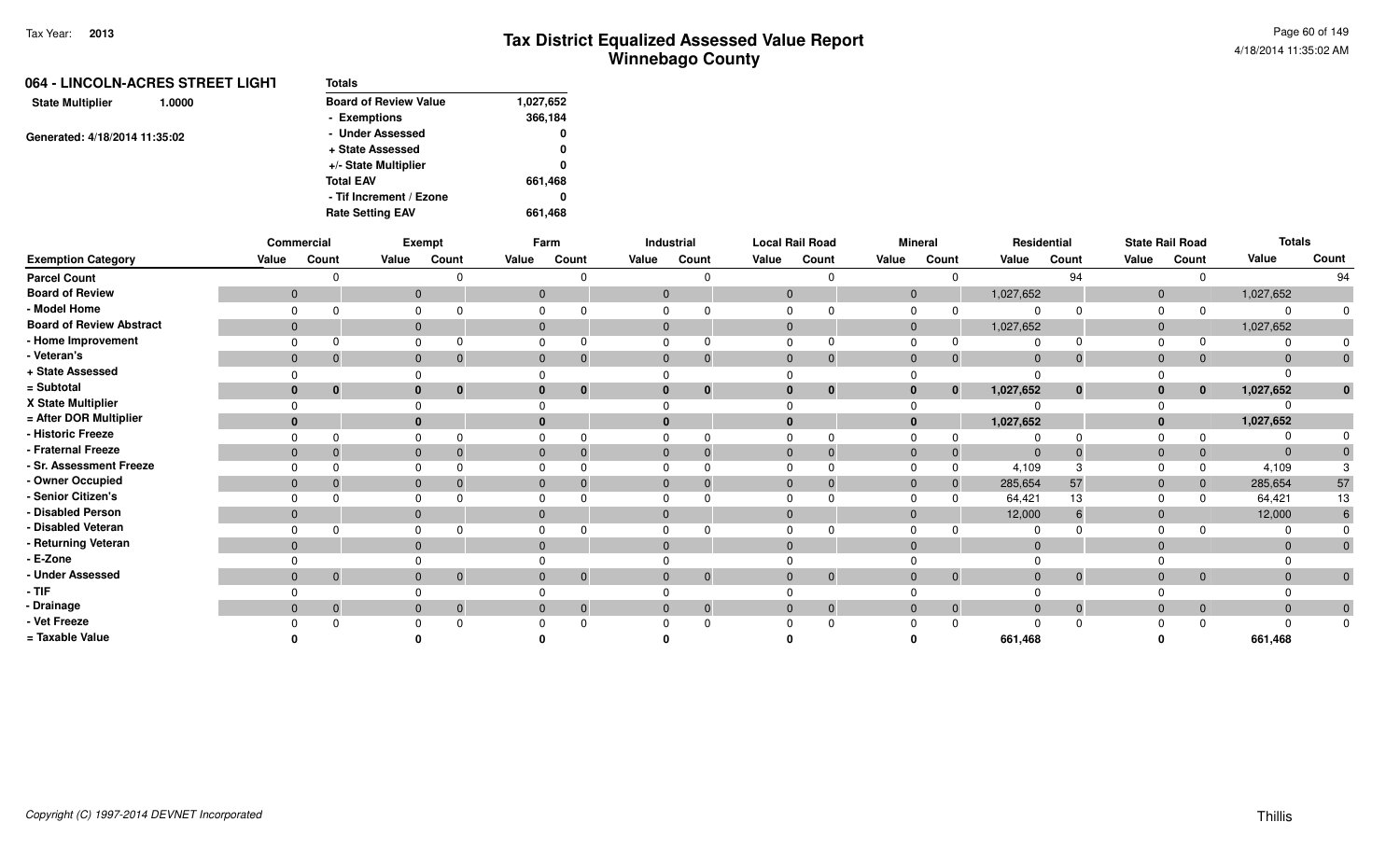|                               | 065 - WASHINGTON PARK STREET LI( | <b>Totals</b>                |           |
|-------------------------------|----------------------------------|------------------------------|-----------|
| <b>State Multiplier</b>       | 1.0000                           | <b>Board of Review Value</b> | 2,428,243 |
|                               |                                  | - Exemptions                 | 787,438   |
| Generated: 4/18/2014 11:35:02 |                                  | - Under Assessed             | 457       |
|                               |                                  | + State Assessed             | 0         |
|                               |                                  | +/- State Multiplier         | 0         |
|                               |                                  | <b>Total EAV</b>             | 1,640,348 |
|                               |                                  | - Tif Increment / Ezone      | 0         |
|                               |                                  | <b>Rate Setting EAV</b>      | 1,640,348 |
|                               |                                  |                              |           |

|                                 |                | Commercial     |              | Exempt   |          | Farm                 |              | Industrial     |              | <b>Local Rail Road</b> |       | <b>Mineral</b> |              | Residential  |              | <b>State Rail Road</b> | <b>Totals</b> |              |
|---------------------------------|----------------|----------------|--------------|----------|----------|----------------------|--------------|----------------|--------------|------------------------|-------|----------------|--------------|--------------|--------------|------------------------|---------------|--------------|
| <b>Exemption Category</b>       | Value          | Count          | Value        | Count    | Value    | Count                | Value        | Count          | Value        | Count                  | Value | Count          | Value        | Count        | Value        | Count                  | Value         | Count        |
| <b>Parcel Count</b>             |                | C              |              | 11       |          |                      |              |                |              |                        |       | $\Omega$       |              | 547          |              |                        |               | 564          |
| <b>Board of Review</b>          | 14,210         |                | $\mathbf 0$  |          |          | $\mathbf 0$          | 87,337       |                | $\mathbf{0}$ |                        |       | 0              | 2,326,696    |              | $\mathbf{0}$ |                        | 2,428,243     |              |
| - Model Home                    |                | n              | $\Omega$     |          |          |                      |              |                |              |                        |       |                |              |              |              |                        |               |              |
| <b>Board of Review Abstract</b> | 14,210         |                | $\mathbf 0$  |          |          | $\mathbf{0}$         | 87,337       |                | $\Omega$     |                        |       |                | 2,326,696    |              | $\mathbf{0}$ |                        | 2,428,243     |              |
| - Home Improvement              |                | <sup>0</sup>   | $\Omega$     |          |          |                      |              |                |              |                        |       |                | 12,849       |              |              |                        | 12,849        |              |
| - Veteran's                     | $\mathbf{0}$   | $\overline{0}$ | $\mathbf 0$  |          |          | $\Omega$             | $\mathbf{0}$ | $\mathbf{0}$   | $\mathbf{0}$ |                        |       | $\mathbf{0}$   | $\mathbf{0}$ | $\mathbf{0}$ | $\mathbf{0}$ | $\overline{0}$         | $\Omega$      | $\Omega$     |
| + State Assessed                |                |                | $\Omega$     |          |          |                      |              |                |              |                        |       |                |              |              |              |                        |               |              |
| = Subtotal                      | 14,210         | $\mathbf{0}$   | $\mathbf{0}$ | 0        |          | $\mathbf{0}$         | 87,337       | $\bf{0}$       | $\bf{0}$     | $\bf{0}$               |       | $\mathbf 0$    | 2,313,847    | 6            |              | $\mathbf{0}$           | 2,415,394     |              |
| X State Multiplier              |                |                |              |          |          |                      |              |                |              |                        |       |                |              |              |              |                        |               |              |
| = After DOR Multiplier          | 14,210         |                | $\bf{0}$     |          |          |                      | 87,337       |                | $\bf{0}$     |                        |       |                | 2,313,847    |              |              |                        | 2,415,394     |              |
| - Historic Freeze               |                | $\Omega$       | $\Omega$     |          |          |                      |              |                |              |                        |       |                |              |              |              |                        |               |              |
| - Fraternal Freeze              | $\overline{0}$ | $\Omega$       | $\mathbf 0$  |          |          |                      | $\Omega$     |                | $\Omega$     |                        |       |                | $\Omega$     |              |              | $\mathbf 0$            |               |              |
| - Sr. Assessment Freeze         |                |                | $\Omega$     |          |          |                      |              |                |              |                        |       |                | 30,838       | 16           |              | $\Omega$               | 30,838        | 16           |
| - Owner Occupied                | $\Omega$       | $\Omega$       | $\mathbf{0}$ |          |          |                      | $\Omega$     |                | $\Omega$     |                        |       | $\Omega$       | 567,149      | 138          | 0            | $\overline{0}$         | 567,149       | 138          |
| - Senior Citizen's              |                |                |              |          |          |                      |              |                |              |                        |       |                | 162,102      | 39           |              |                        | 162,102       | 39           |
| - Disabled Person               | $\mathbf{0}$   |                | $\mathbf{0}$ |          | $\Omega$ |                      | $\mathbf{0}$ |                | $\Omega$     |                        |       |                | 12,000       | 6            | $\mathbf{0}$ |                        | 12,000        |              |
| - Disabled Veteran              |                |                | $\Omega$     |          |          |                      | $\Omega$     |                |              |                        |       |                | 2,500        |              |              |                        | 2,500         |              |
| - Returning Veteran             | $\Omega$       |                | $\mathbf{0}$ |          | $\Omega$ |                      | $\mathbf{0}$ |                | $\Omega$     |                        |       |                | $\Omega$     |              |              |                        | $\Omega$      | $\Omega$     |
| - E-Zone                        |                |                | $\Omega$     |          |          |                      |              |                |              |                        |       |                |              |              |              |                        |               |              |
| <b>Under Assessed</b>           | $\overline{0}$ | $\overline{0}$ | $\mathbf{0}$ | $\Omega$ |          | $\Omega$<br>$\Omega$ | $\mathbf{0}$ | $\overline{0}$ | $\Omega$     | $\Omega$               |       | $\overline{0}$ | 457          | 5            | $\Omega$     | $\overline{0}$         | 457           |              |
| $-$ TIF                         |                |                |              |          |          |                      |              |                |              |                        |       |                |              |              |              |                        |               |              |
| - Drainage                      | $\mathbf{0}$   | $\mathbf 0$    | $\mathbf{0}$ |          |          | $\mathbf{0}$         | $\Omega$     | $\mathbf 0$    | $\mathbf{0}$ |                        |       | $\mathbf 0$    | $\mathbf{0}$ | $\mathbf{0}$ |              | $\mathbf 0$            |               | $\mathbf{0}$ |
| - Vet Freeze                    |                | $\Omega$       |              |          |          |                      |              |                |              |                        |       | $\Omega$       |              | $\Omega$     |              |                        |               | $\Omega$     |
| = Taxable Value                 | 14,210         |                |              |          |          |                      | 87,337       |                |              |                        |       |                | 1,538,801    |              |              |                        | 1,640,348     |              |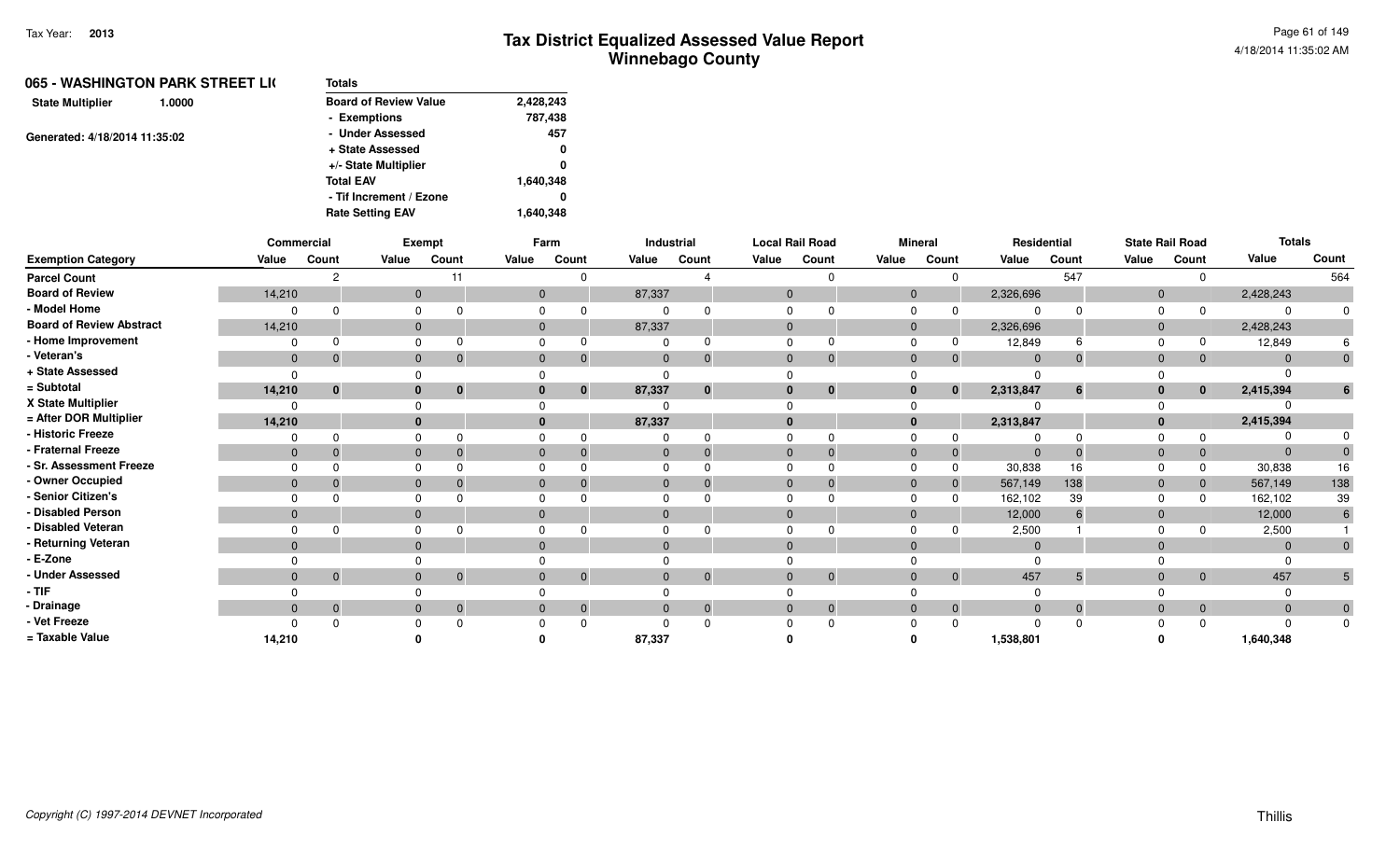| 066 - EAST STATE & ALPINE TIF     | <b>Totals</b>                |            |
|-----------------------------------|------------------------------|------------|
| <b>State Multiplier</b><br>1.0000 | <b>Board of Review Value</b> | 12,359,827 |
|                                   | - Exemptions                 | 0          |
| Generated: 4/18/2014 11:35:02     | - Under Assessed             | 0          |
|                                   | + State Assessed             | 0          |
|                                   | +/- State Multiplier         | 0          |
|                                   | <b>Total EAV</b>             | 12,359,827 |
|                                   | - Tif Increment / Ezone      | 868,538    |
|                                   | <b>Rate Setting EAV</b>      | 11,491,289 |

|                                 | Commercial   |              |              | Exempt                     |              | Farm                           |              | Industrial     | <b>Local Rail Road</b> |              |                | <b>Mineral</b> |              | Residential    |                | <b>State Rail Road</b> | <b>Totals</b>  |                |
|---------------------------------|--------------|--------------|--------------|----------------------------|--------------|--------------------------------|--------------|----------------|------------------------|--------------|----------------|----------------|--------------|----------------|----------------|------------------------|----------------|----------------|
| <b>Exemption Category</b>       | Value        | Count        | Value        | Count                      | Value        | Count                          | Value        | Count          | Value                  | Count        | Value          | Count          | Value        | Count          | Value          | Count                  | Value          | Count          |
| <b>Parcel Count</b>             |              | 71           |              |                            |              | n                              |              |                |                        |              |                |                |              |                |                |                        |                | 77             |
| <b>Board of Review</b>          | 12,359,827   |              | $\mathbf{0}$ |                            | $\mathbf{0}$ |                                | $\mathbf{0}$ |                | $\mathbf{0}$           |              | $\overline{0}$ |                | $\mathbf{0}$ |                | $\mathbf 0$    |                        | 12,359,827     |                |
| - Model Home                    |              |              | $\Omega$     |                            |              |                                |              |                | $\Omega$               |              | $\Omega$       |                | $\Omega$     |                | $\Omega$       |                        | $\Omega$       |                |
| <b>Board of Review Abstract</b> | 12,359,827   |              | $\mathbf{0}$ |                            | $\mathbf{0}$ |                                | $\mathbf{0}$ |                | $\mathbf{0}$           |              | $\overline{0}$ |                | $\mathbf 0$  |                | $\mathbf 0$    |                        | 12,359,827     |                |
| - Home Improvement              |              |              | $\Omega$     |                            | $\Omega$     |                                |              |                | $\Omega$               |              | $\Omega$       |                | $\Omega$     |                | $\Omega$       |                        |                |                |
| - Veteran's                     | $\mathbf 0$  | $\mathbf 0$  | $\mathbf{0}$ |                            | $\mathbf{0}$ | $\Omega$                       | $\Omega$     | $\overline{0}$ | $\mathbf{0}$           | $\Omega$     | $\overline{0}$ | $\Omega$       | $\mathbf{0}$ | 0              | $\mathbf 0$    | $\mathbf{0}$           | $\Omega$       |                |
| + State Assessed                |              |              | $\Omega$     |                            |              |                                |              |                |                        |              |                |                |              |                |                |                        |                |                |
| = Subtotal                      | 12,359,827   | $\bf{0}$     | $\bf{0}$     | 0                          | 0            | $\mathbf 0$                    |              | $\bf{0}$       | $\bf{0}$               | $\bf{0}$     | $\Omega$       | 0              | $\mathbf{0}$ | $\mathbf{0}$   | $\bf{0}$       | $\mathbf{0}$           | 12,359,827     | $\mathbf{0}$   |
| X State Multiplier              |              |              |              |                            |              |                                |              |                |                        |              |                |                |              |                |                |                        |                |                |
| = After DOR Multiplier          | 12,359,827   |              | $\mathbf{0}$ |                            |              |                                |              |                | $\bf{0}$               |              |                |                | $\bf{0}$     |                |                |                        | 12,359,827     |                |
| - Historic Freeze               |              |              |              |                            |              |                                |              |                |                        |              |                |                |              |                |                |                        | $\Omega$       |                |
| - Fraternal Freeze              | $\mathbf{0}$ |              | $\mathbf{0}$ |                            | $\mathbf{0}$ |                                |              | $\Omega$       | $\mathbf{0}$           |              | $\Omega$       |                | $\mathbf 0$  |                | $\overline{0}$ | $\overline{0}$         | $\mathbf{0}$   |                |
| - Sr. Assessment Freeze         |              |              |              |                            |              |                                |              |                |                        |              |                |                | $\Omega$     |                |                |                        | $\Omega$       |                |
| - Owner Occupied                | $\mathbf{0}$ |              | $\Omega$     |                            |              | 0<br>$\Omega$                  |              | 0              | $\Omega$               |              | $\Omega$       |                | $\mathbf 0$  |                | $\Omega$       | $\mathbf{0}$           | $\mathbf{0}$   |                |
| - Senior Citizen's              |              |              |              |                            |              |                                |              |                | $\Omega$               |              |                |                | $\Omega$     |                |                |                        | $\Omega$       |                |
| - Disabled Person               | $\mathbf{0}$ |              | $\mathbf{0}$ |                            | $\Omega$     |                                | $\Omega$     |                | $\Omega$               |              | $\Omega$       |                | $\Omega$     |                | $\Omega$       |                        | $\Omega$       |                |
| - Disabled Veteran              |              |              | $\Omega$     |                            |              |                                |              |                |                        |              | $\Omega$       |                | $\Omega$     |                |                |                        | $\Omega$       |                |
| - Returning Veteran             | $\Omega$     |              | $\Omega$     |                            |              |                                | $\Omega$     |                | $\Omega$               |              | $\Omega$       |                | $\Omega$     |                |                |                        | $\Omega$       |                |
| - E-Zone                        |              |              |              |                            |              |                                |              |                |                        |              |                |                |              |                |                |                        |                |                |
| - Under Assessed                | $\Omega$     | $\mathbf{0}$ |              | $\overline{0}$<br>$\Omega$ |              | $\overline{0}$<br>$\mathbf{0}$ |              | $\overline{0}$ | $\mathbf{0}$           | $\Omega$     | $\Omega$       | $\mathbf{0}$   | $\mathbf{0}$ | $\overline{0}$ | $\Omega$       | $\overline{0}$         | $\overline{0}$ | $\overline{0}$ |
| $-$ TIF                         | 868,538      |              |              |                            |              |                                |              |                |                        |              |                |                |              |                |                |                        | 868,538        |                |
| - Drainage                      | $\mathbf{0}$ | $\mathbf{0}$ | $\mathbf{0}$ | 0                          | $\mathbf{0}$ | $\mathbf 0$                    |              | $\overline{0}$ | $\mathbf{0}$           | $\mathbf{0}$ | $\overline{0}$ | $\mathbf{0}$   | $\mathbf{0}$ | $\mathbf{0}$   | $\mathbf 0$    | $\overline{0}$         | $\overline{0}$ | $\mathbf{0}$   |
| - Vet Freeze                    |              |              |              |                            |              |                                |              |                |                        |              |                |                |              |                |                |                        | $\Omega$       | $\mathbf{0}$   |
| = Taxable Value                 | 11,491,289   |              |              |                            |              |                                |              |                |                        |              |                |                |              |                |                |                        | 11,491,289     |                |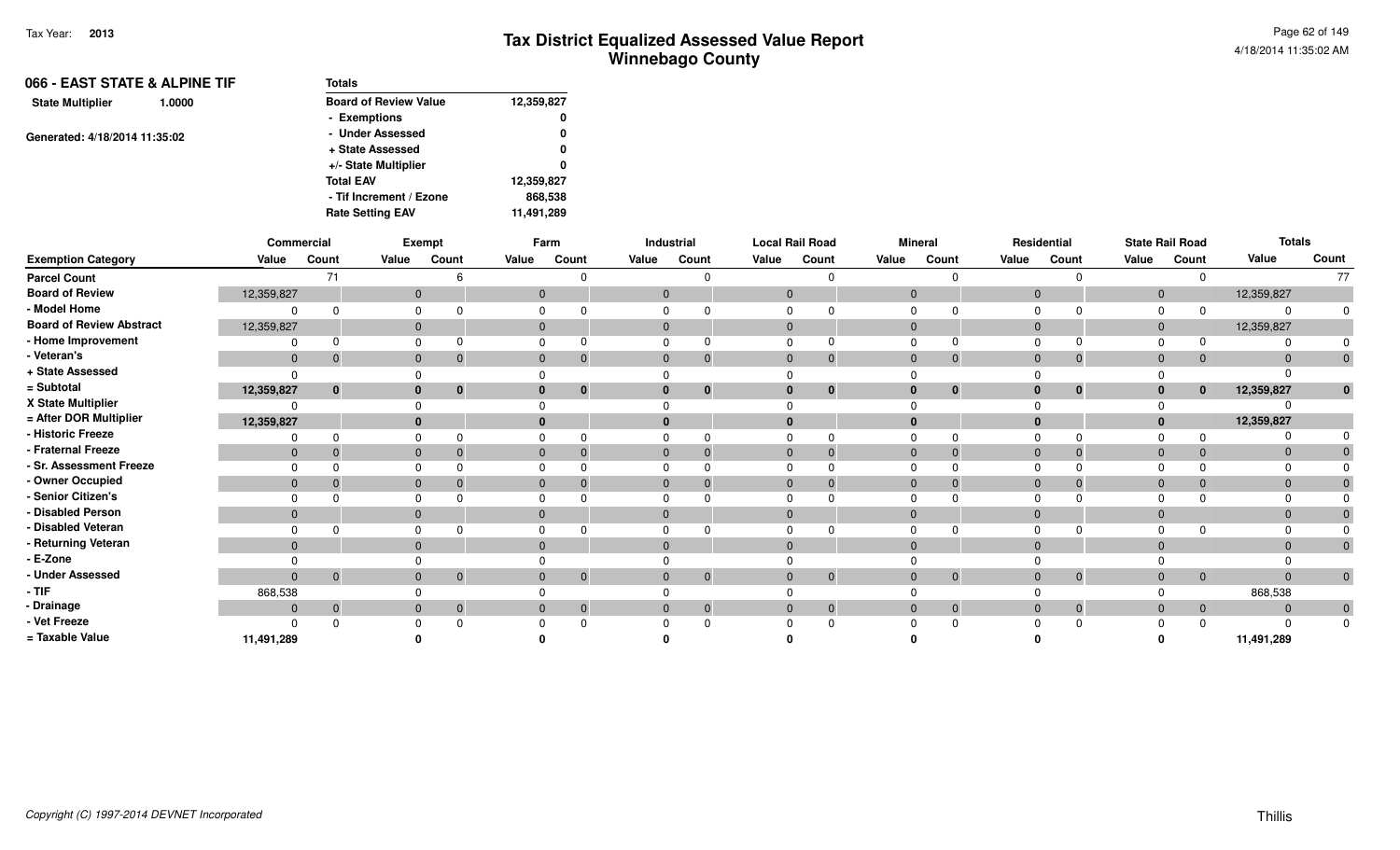| <b>067 - WEST STATE &amp; CENTRAL TIF</b> | <b>Totals</b>                |            |
|-------------------------------------------|------------------------------|------------|
| <b>State Multiplier</b><br>1.0000         | <b>Board of Review Value</b> | 15,853,526 |
|                                           | - Exemptions                 | 4,023,523  |
| Generated: 4/18/2014 11:35:02             | - Under Assessed             | 726        |
|                                           | + State Assessed             | 0          |
|                                           | +/- State Multiplier         | 0          |
|                                           | <b>Total EAV</b>             | 11,829,277 |
|                                           | - Tif Increment / Ezone      | 494.327    |
|                                           | <b>Rate Setting EAV</b>      | 11,334,950 |

|                                 | Commercial     |              |          | Exempt               |                | Farm                           |              | Industrial     |          | <b>Local Rail Road</b> |                | <b>Mineral</b> | Residential |          |                | <b>State Rail Road</b> | <b>Totals</b>  |                 |
|---------------------------------|----------------|--------------|----------|----------------------|----------------|--------------------------------|--------------|----------------|----------|------------------------|----------------|----------------|-------------|----------|----------------|------------------------|----------------|-----------------|
| <b>Exemption Category</b>       | Value          | Count        | Value    | Count                | Value          | Count                          | Value        | Count          | Value    | Count                  | Value          | Count          | Value       | Count    | Value          | Count                  | Value          | Count           |
| <b>Parcel Count</b>             |                | 43           |          | 186                  |                | 0                              |              | 16             |          |                        |                |                |             | 1,769    |                | $\Omega$               |                | 2,014           |
| <b>Board of Review</b>          | 606,287        |              |          | $\mathbf{0}$         |                | $\mathbf{0}$                   | 87,742       |                | $\Omega$ |                        | $\overline{0}$ |                | 15,159,497  |          | $\mathbf 0$    |                        | 15,853,526     |                 |
| - Model Home                    |                |              |          |                      | $\Omega$       |                                | $\Omega$     |                |          |                        | $\Omega$       |                | $\Omega$    |          | $\Omega$       |                        | $\Omega$       |                 |
| <b>Board of Review Abstract</b> | 606,287        |              |          |                      |                | $\mathbf{0}$                   | 87,742       |                | 0        |                        | $\overline{0}$ |                | 15,159,497  |          | $\mathbf 0$    |                        | 15,853,526     |                 |
| - Home Improvement              |                |              |          |                      |                |                                |              |                |          |                        | $\Omega$       |                | 12,728      | 20       |                |                        | 12,728         | 20              |
| - Veteran's                     | $\mathbf{0}$   | $\Omega$     | $\Omega$ | $\Omega$             | $\mathbf{0}$   |                                | $\mathbf{0}$ | $\mathbf{0}$   | $\Omega$ | $\Omega$               | $\overline{0}$ |                | $\Omega$    | $\Omega$ | $\mathbf{0}$   | $\mathbf{0}$           | $\Omega$       | $\overline{0}$  |
| + State Assessed                |                |              |          |                      |                |                                |              |                |          |                        |                |                | $\Omega$    |          |                |                        |                |                 |
| = Subtotal                      | 606,287        | $\mathbf{0}$ |          | $\bf{0}$             | 0              | $\bf{0}$                       | 87,742       | $\bf{0}$       | $\bf{0}$ | $\bf{0}$               | $\bf{0}$       | $\bf{0}$       | 15,146,769  | 20       | $\bf{0}$       | $\mathbf{0}$           | 15,840,798     | 20 <sub>2</sub> |
| X State Multiplier              |                |              |          |                      |                |                                |              |                |          |                        |                |                |             |          |                |                        |                |                 |
| = After DOR Multiplier          | 606,287        |              |          |                      |                |                                | 87,742       |                |          |                        | $\bf{0}$       |                | 15,146,769  |          |                |                        | 15,840,798     |                 |
| - Historic Freeze               |                | O            |          |                      |                |                                |              |                |          |                        |                |                | $\Omega$    |          |                |                        | $\Omega$       |                 |
| - Fraternal Freeze              | $\mathbf{0}$   |              |          |                      | $\mathbf{0}$   |                                | $\Omega$     | $\Omega$       | $\Omega$ | $\Omega$               | $\Omega$       |                | $\Omega$    |          |                | $\mathbf{0}$           | $\Omega$       |                 |
| - Sr. Assessment Freeze         |                |              |          |                      |                |                                |              |                |          |                        |                |                | 145,418     | 62       |                | $\Omega$               | 145,418        | 62              |
| - Owner Occupied                | $\Omega$       |              |          |                      | $\Omega$       |                                |              | 0              |          |                        | $\overline{0}$ |                | 3,004,373   | 717      | $\mathbf 0$    | $\overline{0}$         | 3,004,373      | 717             |
| - Senior Citizen's              |                |              |          |                      |                |                                |              |                |          |                        | $\Omega$       |                | 760,004     | 169      |                |                        | 760,004        | 169             |
| - Disabled Person               | $\overline{0}$ |              |          |                      | $\overline{0}$ |                                | $\Omega$     |                | $\Omega$ |                        | $\overline{0}$ |                | 86,000      | 43       | $\overline{0}$ |                        | 86,000         | 43              |
| - Disabled Veteran              |                |              |          |                      |                |                                |              |                |          |                        |                |                | 15,000      |          |                |                        | 15,000         |                 |
| - Returning Veteran             | $\Omega$       |              |          |                      | $\Omega$       |                                | $\Omega$     |                |          |                        | $\Omega$       |                | $\Omega$    |          |                |                        | $\Omega$       |                 |
| - E-Zone                        |                |              |          |                      |                |                                |              |                |          |                        |                |                | $\Omega$    |          |                |                        |                |                 |
| - Under Assessed                | $\overline{0}$ | $\Omega$     |          | $\Omega$<br>$\Omega$ |                | $\mathbf{0}$<br>$\overline{0}$ | $\Omega$     | $\mathbf 0$    | $\Omega$ | $\Omega$               | $\overline{0}$ | $\mathbf{0}$   | 726         | 8        | $\mathbf{0}$   | $\overline{0}$         | 726            | 8               |
| - TIF                           | 64,991         |              |          |                      |                |                                |              |                |          |                        |                |                | 429,336     |          |                |                        | 494,327        |                 |
| - Drainage                      | $\mathbf{0}$   | $\mathbf{0}$ |          | $\Omega$             | $\mathbf{0}$   |                                | $\Omega$     | $\overline{0}$ | $\Omega$ | $\Omega$               | $\overline{0}$ |                | $\Omega$    |          | $\overline{0}$ | $\overline{0}$         | $\overline{0}$ | $\overline{0}$  |
| - Vet Freeze                    |                |              |          |                      |                |                                |              |                |          |                        |                |                | $\Omega$    |          |                | $\Omega$               | $\Omega$       | $\mathbf{0}$    |
| = Taxable Value                 | 541,296        |              |          |                      |                |                                | 87,742       |                |          |                        |                |                | 10,705,912  |          |                |                        | 11,334,950     |                 |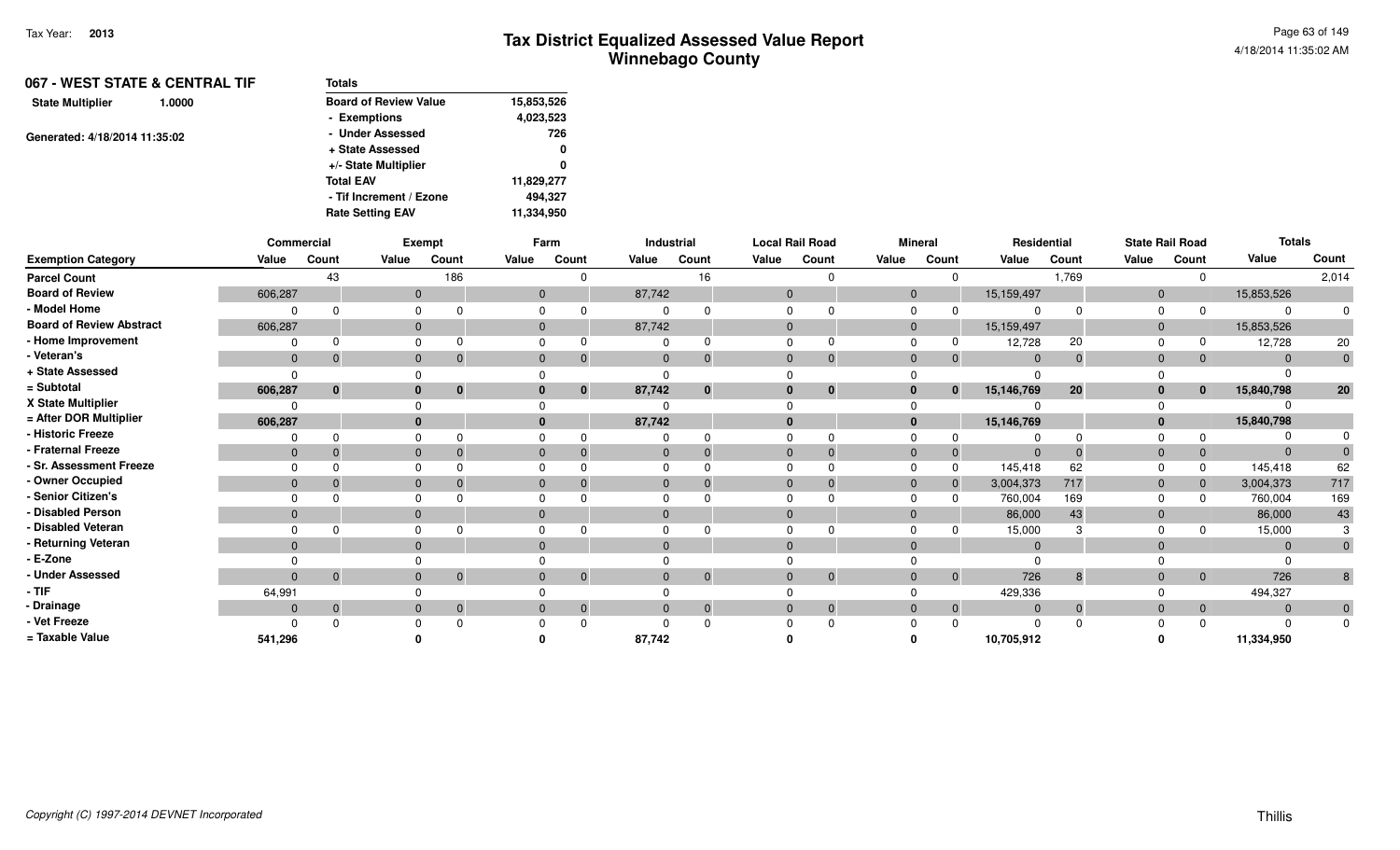| 068 - WEST STATE & KILBURN TIF    | <b>Totals</b>                |         |
|-----------------------------------|------------------------------|---------|
| <b>State Multiplier</b><br>1.0000 | <b>Board of Review Value</b> | 986,121 |
|                                   | - Exemptions                 | 39,599  |
| Generated: 4/18/2014 11:35:02     | - Under Assessed             | 101     |
|                                   | + State Assessed             | 0       |
|                                   | +/- State Multiplier         | 0       |
|                                   | <b>Total EAV</b>             | 946.421 |
|                                   | - Tif Increment / Ezone      | 52,325  |
|                                   | <b>Rate Setting EAV</b>      | 894,096 |

|                                 | Commercial   |                |                | Exempt         |                | Farm         |                | Industrial   |                | <b>Local Rail Road</b> |                | <b>Mineral</b> |                | Residential    |              | <b>State Rail Road</b> | <b>Totals</b> |                |
|---------------------------------|--------------|----------------|----------------|----------------|----------------|--------------|----------------|--------------|----------------|------------------------|----------------|----------------|----------------|----------------|--------------|------------------------|---------------|----------------|
| <b>Exemption Category</b>       | Value        | Count          | Value          | Count          | Value          | Count        | Value          | Count        | Value          | Count                  | Value          | Count          | Value          | Count          | Value        | Count                  | Value         | Count          |
| <b>Parcel Count</b>             |              |                |                | 62             |                |              |                | 59           |                |                        |                | $\Omega$       |                | 16             |              |                        |               | 145            |
| <b>Board of Review</b>          | 21,356       |                | $\mathbf 0$    |                | $\overline{0}$ |              | 850,124        |              | $\mathbf{0}$   |                        | $\overline{0}$ |                | 114,641        |                | $\Omega$     |                        | 986,121       |                |
| - Model Home                    | 0            |                |                |                |                |              |                |              | $\Omega$       |                        |                |                |                |                |              |                        |               |                |
| <b>Board of Review Abstract</b> | 21,356       |                | $\mathbf 0$    |                | $\mathbf{0}$   |              | 850,124        |              | $\mathbf{0}$   |                        | $\overline{0}$ |                | 114,641        |                | $\Omega$     |                        | 986,121       |                |
| - Home Improvement              | 0            |                | $\mathbf 0$    |                | $\Omega$       |              | 0              |              | $\Omega$       |                        |                | 0              |                |                |              | $\Omega$               |               |                |
| - Veteran's                     | $\mathbf{0}$ | $\Omega$       | $\mathbf{0}$   | $\overline{0}$ | $\mathbf{0}$   | 0            | $\mathbf{0}$   | $\Omega$     | $\mathbf{0}$   |                        |                | $\overline{0}$ | $\mathbf{0}$   | $\Omega$       | $\mathbf{0}$ | $\overline{0}$         |               |                |
| + State Assessed                | $\Omega$     |                |                |                |                |              |                |              | $\Omega$       |                        |                |                |                |                |              |                        |               |                |
| = Subtotal                      | 21,356       | $\Omega$       | $\mathbf{0}$   | $\bf{0}$       | $\bf{0}$       | $\bf{0}$     | 850,124        | $\bf{0}$     | $\bf{0}$       | $\bf{0}$               |                | $\mathbf{0}$   | 114,641        | $\bf{0}$       |              | $\bf{0}$               | 986,121       |                |
| X State Multiplier              | $\Omega$     |                | $\Omega$       |                |                |              |                |              | $\Omega$       |                        |                |                |                |                |              |                        |               |                |
| = After DOR Multiplier          | 21,356       |                | $\bf{0}$       |                | $\bf{0}$       |              | 850,124        |              | $\bf{0}$       |                        |                |                | 114,641        |                |              |                        | 986,121       |                |
| - Historic Freeze               | 0            |                |                |                |                |              |                | ŋ            | $\Omega$       |                        |                | 0              |                |                |              | $\Omega$               |               |                |
| - Fraternal Freeze              | $\mathbf{0}$ |                | $\mathbf{0}$   |                | $\mathbf{0}$   |              | $\mathbf{0}$   |              | $\Omega$       |                        |                | $\Omega$       | $\Omega$       |                |              | $\mathbf{0}$           |               |                |
| - Sr. Assessment Freeze         | $\Omega$     |                | $\Omega$       |                | $\Omega$       |              |                |              | $\Omega$       |                        |                | $\Omega$       | 5,261          |                |              | $\Omega$               | 5,261         |                |
| - Owner Occupied                | $\mathbf{0}$ |                | $\mathbf{0}$   | $\Omega$       | $\mathbf{0}$   |              | $\mathbf{0}$   |              | $\mathbf{0}$   |                        |                | $\Omega$       | 29,563         |                |              | $\mathbf{0}$           | 29,563        |                |
| - Senior Citizen's              |              |                |                |                |                |              |                |              |                |                        |                |                | 4,775          |                |              |                        | 4,775         |                |
| - Disabled Person               | $\mathbf{0}$ |                | $\overline{0}$ |                | $\Omega$       |              | $\mathbf{0}$   |              | $\Omega$       |                        |                |                | $\Omega$       |                | $\Omega$     |                        |               |                |
| - Disabled Veteran              | 0            |                | $\Omega$       |                |                |              | $\Omega$       |              |                |                        |                |                |                |                |              |                        |               |                |
| - Returning Veteran             | $\mathbf{0}$ |                | $\mathbf{0}$   |                | $\Omega$       |              | $\mathbf{0}$   |              | $\Omega$       |                        |                |                | $\overline{0}$ |                | $\Omega$     |                        |               |                |
| - E-Zone                        | $\Omega$     |                |                |                |                |              |                |              |                |                        |                |                |                |                |              |                        |               |                |
| - Under Assessed                | 101          | $\overline{2}$ | $\mathbf{0}$   | $\overline{0}$ | $\mathbf{0}$   | $\mathbf{0}$ | $\Omega$       | $\mathbf{0}$ | $\overline{0}$ | $\Omega$               |                | $\overline{0}$ | $\overline{0}$ | $\overline{0}$ |              | $\overline{0}$         | 101           | $\overline{2}$ |
| $-$ TIF                         | 6,982        |                |                |                |                |              | 30,849         |              | $\Omega$       |                        |                |                | 14,494         |                |              |                        | 52,325        |                |
| - Drainage                      | $\mathbf{0}$ | $\Omega$       | $\overline{0}$ | $\overline{0}$ | $\mathbf{0}$   | $\Omega$     | $\overline{0}$ | $\mathbf{0}$ | $\mathbf{0}$   | $\Omega$               |                | $\overline{0}$ | $\mathbf{0}$   | $\overline{0}$ | $\Omega$     | $\overline{0}$         | $\Omega$      | $\overline{0}$ |
| - Vet Freeze                    |              |                |                | $\Omega$       |                |              |                |              |                |                        |                |                |                |                |              |                        |               | $\Omega$       |
| = Taxable Value                 | 14,273       |                |                |                |                |              | 819,275        |              |                |                        |                |                | 60,548         |                |              |                        | 894,096       |                |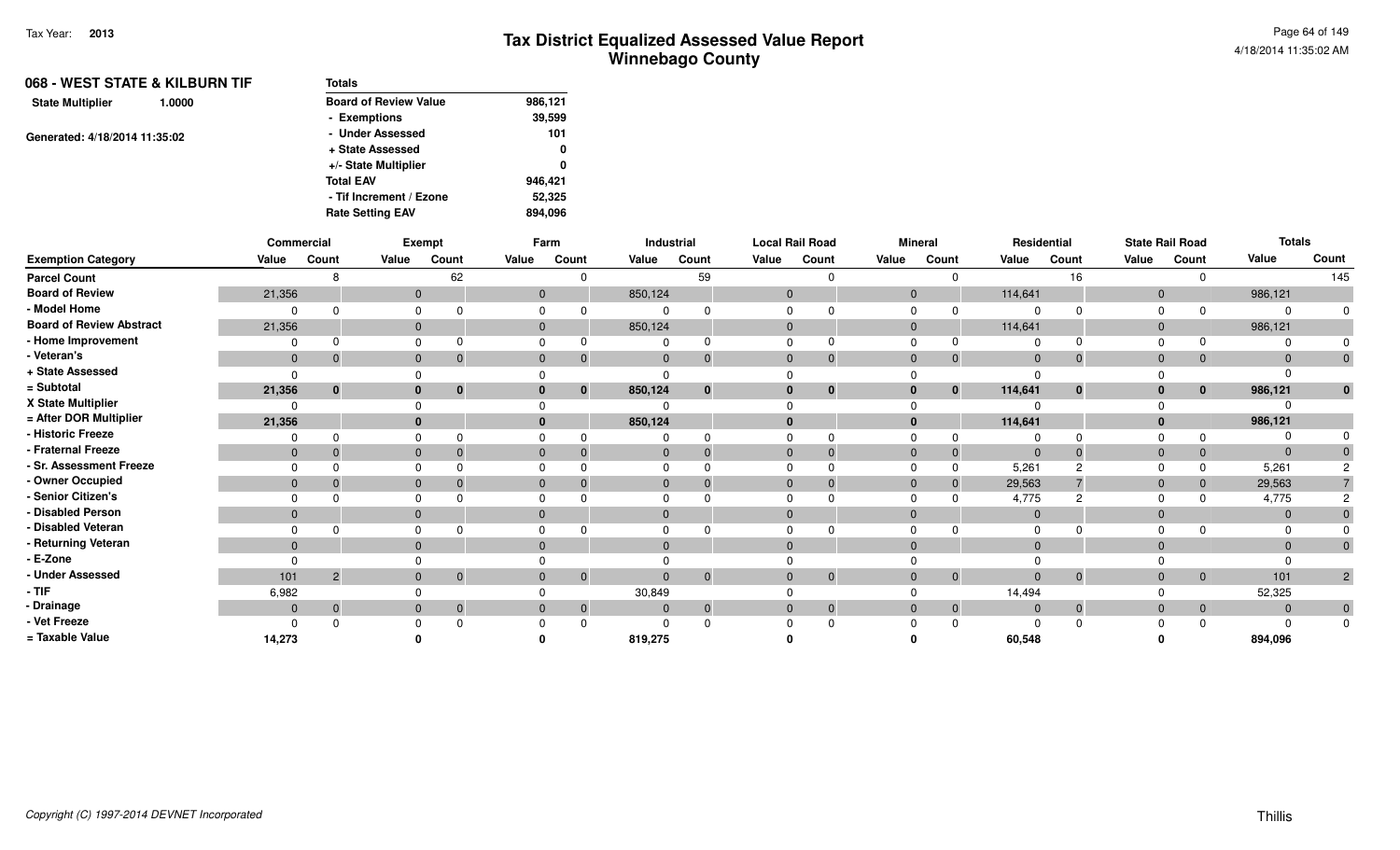| 070 - HARLEM SCHOOL DIST 122<br>1.0000 | <b>Totals</b>                |             |  |  |  |  |  |  |
|----------------------------------------|------------------------------|-------------|--|--|--|--|--|--|
| <b>State Multiplier</b>                | <b>Board of Review Value</b> | 706,413,671 |  |  |  |  |  |  |
|                                        | - Exemptions                 | 102,209,719 |  |  |  |  |  |  |
| Generated: 4/18/2014 11:35:02          | - Under Assessed             | 18,104      |  |  |  |  |  |  |
|                                        | + State Assessed             | 396,184     |  |  |  |  |  |  |
|                                        | +/- State Multiplier         | 0           |  |  |  |  |  |  |
|                                        | <b>Total EAV</b>             | 604,582,032 |  |  |  |  |  |  |
|                                        | - Tif Increment / Ezone      | 9,818,552   |  |  |  |  |  |  |
|                                        | <b>Rate Setting EAV</b>      | 594,763,480 |  |  |  |  |  |  |
|                                        |                              |             |  |  |  |  |  |  |

|                                 | Commercial   |          |              | <b>Exempt</b> |              | Farm           |            | Industrial     |                | <b>Local Rail Road</b> |                | <b>Mineral</b> | Residential       |          | <b>State Rail Road</b> |                | <b>Totals</b> |                |
|---------------------------------|--------------|----------|--------------|---------------|--------------|----------------|------------|----------------|----------------|------------------------|----------------|----------------|-------------------|----------|------------------------|----------------|---------------|----------------|
| <b>Exemption Category</b>       | Value        | Count    | Value        | Count         | Value        | Count          | Value      | Count          | Value          | Count                  | Value          | Count          | Value             | Count    | Value                  | Count          | Value         | Count          |
| <b>Parcel Count</b>             |              | 967      |              | 434           |              | 47             |            | 591            |                |                        |                |                |                   | 16,203   |                        | $\Omega$       |               | 18,243         |
| <b>Board of Review</b>          | 111,027,693  |          | $\mathbf{0}$ |               | 462,602      |                | 55,476,817 |                | 30             |                        | $\overline{0}$ |                | 539,509,705       |          | $\mathbf 0$            |                | 706,476,847   |                |
| - Model Home                    |              |          | $\Omega$     |               |              |                |            |                | $\Omega$       |                        | $\Omega$       |                | 63,176            |          | $\Omega$               |                | 63,176        |                |
| <b>Board of Review Abstract</b> | 111,027,693  |          | $\Omega$     |               | 462,602      |                | 55,476,817 |                | 30             |                        | $\Omega$       |                | 539,446,529       |          | $\Omega$               |                | 706,413,671   |                |
| - Home Improvement              |              |          | $\Omega$     |               |              |                |            |                | 0              |                        | $\Omega$       |                | 957,331           | 415      |                        |                | 957,331       | 415            |
| - Veteran's                     | $\mathbf{0}$ |          | $\mathbf{0}$ |               | $\mathbf{0}$ | $\Omega$       |            | $\Omega$       | $\mathbf{0}$   | $\Omega$               | $\Omega$       |                | 78,350            | 2        | $\Omega$               | $\overline{0}$ | 78,350        | $2^{\circ}$    |
| + State Assessed                |              |          | $\Omega$     |               |              |                |            |                |                |                        |                |                |                   |          | 396,184                |                | 396,184       |                |
| = Subtotal                      | 111,027,693  | $\bf{0}$ | $\bf{0}$     | 0             | 462,602      | $\mathbf{0}$   | 55,476,817 | $\bf{0}$       | 30             | 0                      |                |                | 538,410,848       | 420      | 396,184                | $\mathbf{0}$   | 705,774,174   | 420            |
| X State Multiplier              |              |          |              |               |              |                |            |                |                |                        |                |                |                   |          |                        |                |               |                |
| = After DOR Multiplier          | 111,027,693  |          | $\bf{0}$     |               | 462,602      |                | 55,476,817 |                | 30             |                        |                |                | 538,410,848       |          | 396,184                |                | 705,774,174   |                |
| - Historic Freeze               |              |          |              |               |              |                |            | n              |                |                        |                |                |                   |          |                        |                |               |                |
| - Fraternal Freeze              | 88,418       |          | $\Omega$     |               |              |                |            |                | $\overline{0}$ |                        | $\Omega$       |                | $\Omega$          |          |                        | $\overline{0}$ | 88,418        |                |
| - Sr. Assessment Freeze         | 1,570        |          |              |               |              |                |            |                |                |                        | $\Omega$       |                | 5,626,066         | 926      |                        |                | 5,627,636     | 927            |
| - Owner Occupied                | 558,000      | 21       | $\mathbf{0}$ |               | 30,000       |                | 6,000      |                | $\mathbf 0$    |                        | $\overline{0}$ |                | 77,216,842 12,906 |          | $\overline{0}$         |                | 77,810,842    | 12,933         |
| - Senior Citizen's              | 390,000      |          |              |               | 15,000       | C              |            |                |                |                        | $\Omega$       |                | 16,166,046        | 3,257    | $\Omega$               |                | 16,571,046    | 3,266          |
| - Disabled Person               | $\Omega$     |          | $\Omega$     |               |              |                |            |                | $\Omega$       |                        | $\Omega$       |                | 706,000           | 353      | $\Omega$               |                | 706,000       | 353            |
| - Disabled Veteran              |              |          |              |               |              |                |            |                |                |                        |                |                | 302,500           | 76       |                        |                | 302,500       | 76             |
| - Returning Veteran             | $\Omega$     |          | $\Omega$     |               |              |                |            |                | $\Omega$       |                        | $\Omega$       |                | 5,000             |          |                        |                | 5,000         |                |
| - E-Zone                        |              |          |              |               |              |                |            |                |                |                        |                |                |                   |          |                        |                |               |                |
| - Under Assessed                | 2,003        | 23       | $\mathbf{0}$ |               | 1,210        | 14             | 1,809      | 22             | 30             |                        | $\Omega$       | $\Omega$       | 13,052            | 174      | $\Omega$               | $\overline{0}$ | 18,104        | 234            |
| $-$ TIF                         | 8,812,477    |          | $\Omega$     |               | 790          |                | 793,040    |                |                |                        |                |                | 212,245           |          |                        |                | 9,818,552     |                |
| - Drainage                      | $\Omega$     | $\Omega$ | $\mathbf{0}$ | $\Omega$      | $\mathbf{0}$ | $\overline{0}$ |            | $\overline{0}$ | $\mathbf{0}$   | $\Omega$               | $\Omega$       | $\mathbf{0}$   | $\Omega$          | $\Omega$ | $\Omega$               | $\overline{0}$ | $\Omega$      | $\overline{0}$ |
| - Vet Freeze                    | 62,596       | 2        |              |               |              |                |            |                |                |                        |                |                |                   |          |                        | $\Omega$       | 62,596        | $\overline{2}$ |
| = Taxable Value                 | 101,112,629  |          |              |               | 415,602      |                | 54,675,968 |                |                |                        |                |                | 438,163,097       |          | 396,184                |                | 594,763,480   |                |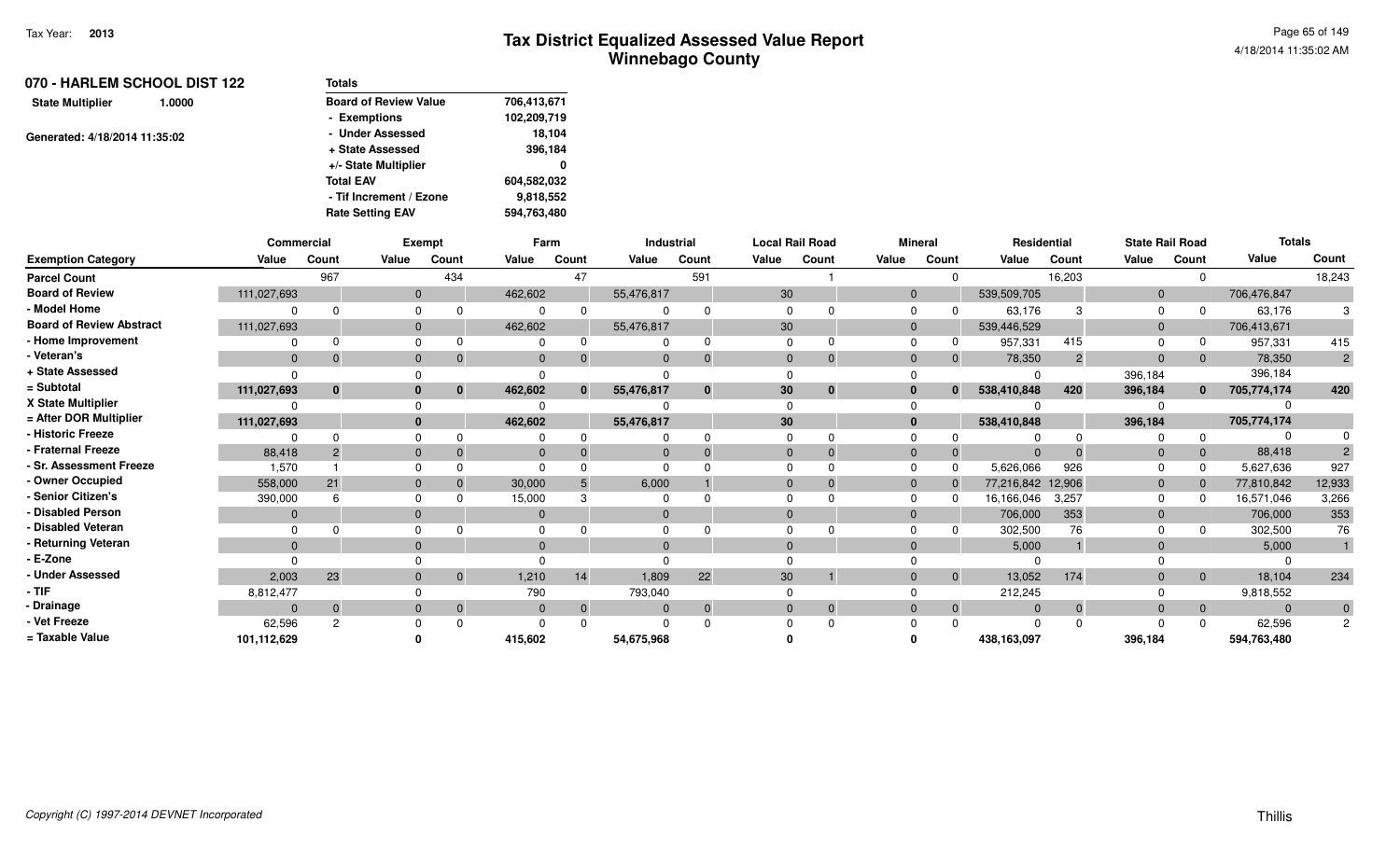| 071 - KINNIKINNICK SD #131        | <b>Totals</b>                |             |
|-----------------------------------|------------------------------|-------------|
| <b>State Multiplier</b><br>1.0000 | <b>Board of Review Value</b> | 327,723,869 |
|                                   | - Exemptions                 | 34,430,436  |
| Generated: 4/18/2014 11:35:02     | - Under Assessed             | 9.534       |
|                                   | + State Assessed             | 70,113      |
|                                   | +/- State Multiplier         | 0           |
|                                   | <b>Total EAV</b>             | 293,354,012 |
|                                   | - Tif Increment / Ezone      | 10.477      |
|                                   | <b>Rate Setting EAV</b>      | 293,343,535 |

|                                 |              | <b>Commercial</b> |              | <b>Exempt</b>              |              | Farm         |                | <b>Industrial</b> |                | <b>Local Rail Road</b> |          | <b>Mineral</b>           |               | Residential    | <b>State Rail Road</b> |                | <b>Totals</b>  |              |
|---------------------------------|--------------|-------------------|--------------|----------------------------|--------------|--------------|----------------|-------------------|----------------|------------------------|----------|--------------------------|---------------|----------------|------------------------|----------------|----------------|--------------|
| <b>Exemption Category</b>       | Value        | Count             | Value        | Count                      | Value        | Count        | Value          | Count             | Value          | Count                  | Value    | Count                    | Value         | Count          | Value                  | Count          | Value          | Count        |
| <b>Parcel Count</b>             |              | 202               |              | 119                        |              | 130          |                | 51                |                |                        |          | $\Omega$                 |               | 5,303          |                        | $\Omega$       |                | 5,805        |
| <b>Board of Review</b>          | 43,491,768   |                   | $\mathbf 0$  |                            | 2,807,046    |              | 6,267,607      |                   | $\mathbf{0}$   |                        |          | $\mathbf{0}$             | 275, 157, 448 |                | $\mathbf{0}$           |                | 327,723,869    |              |
| - Model Home                    | $\Omega$     |                   | $\Omega$     |                            | 0            | $\Omega$     | $\Omega$       |                   | $\Omega$       |                        | $\Omega$ |                          |               |                | $\Omega$               |                |                | $\Omega$     |
| <b>Board of Review Abstract</b> | 43,491,768   |                   | $\mathbf{0}$ |                            | 2,807,046    |              | 6,267,607      |                   | $\mathbf{0}$   |                        |          | $\mathbf{0}$             | 275, 157, 448 |                | $\mathbf{0}$           |                | 327,723,869    |              |
| - Home Improvement              |              |                   | $\Omega$     |                            | 23,242       |              | $\Omega$       |                   | $\Omega$       |                        |          |                          | 731,000       | 199            | $\Omega$               |                | 754,242        | 202          |
| - Veteran's                     | $\mathbf{0}$ | $\Omega$          | $\mathbf{0}$ |                            | $\Omega$     | $\Omega$     | $\mathbf{0}$   | $\Omega$          | $\mathbf{0}$   |                        |          | $\mathbf{0}$             | $\Omega$      | $\mathbf{0}$   | $\mathbf{0}$           | $\overline{0}$ | $\overline{0}$ | $\mathbf{0}$ |
| + State Assessed                | $\Omega$     |                   | $\Omega$     |                            |              |              |                |                   | ∩              |                        |          |                          |               |                | 70,113                 |                | 70,113         |              |
| = Subtotal                      | 43,491,768   | $\bf{0}$          | $\mathbf{0}$ |                            | 2,783,804    | 3            | 6,267,607      | $\bf{0}$          | $\bf{0}$       | $\bf{0}$               |          | $\bf{0}$<br>$\bf{0}$     | 274,426,448   | 199            | 70,113                 | $\mathbf{0}$   | 327,039,740    | 202          |
| X State Multiplier              |              |                   | $\Omega$     |                            |              |              |                |                   |                |                        |          |                          |               |                |                        |                |                |              |
| = After DOR Multiplier          | 43,491,768   |                   | $\mathbf{0}$ |                            | 2,783,804    |              | 6,267,607      |                   | $\mathbf{0}$   |                        |          | $\mathbf{0}$             | 274,426,448   |                | 70,113                 |                | 327,039,740    |              |
| - Historic Freeze               | $\Omega$     | $\Omega$          | $\Omega$     |                            | 0            | $\Omega$     | $\Omega$       |                   |                |                        |          |                          |               | $\Omega$       | $\Omega$               |                |                | $\Omega$     |
| - Fraternal Freeze              | 14,151       |                   | $\mathbf 0$  |                            | $\Omega$     |              | $\mathbf{0}$   |                   | $\overline{0}$ |                        |          | $\mathbf{0}$             | $\Omega$      |                | $\mathbf{0}$           |                | 14,151         |              |
| - Sr. Assessment Freeze         | 1,465        |                   | $\Omega$     |                            | 3,162        | 2            | $\Omega$       |                   | $\Omega$       |                        |          |                          | 1,298,667     | 164            | $\Omega$               | $\Omega$       | 1,303,294      | 167          |
| - Owner Occupied                | 24,000       |                   | $\mathbf{0}$ |                            | 168,000      | 28           | $\mathbf{0}$   |                   | $\overline{0}$ |                        |          | $\mathbf{0}$             | 27,180,000    | 4,530          | $\mathbf{0}$           | $\mathbf{0}$   | 27,372,000     | 4,562        |
| - Senior Citizen's              | 5,000        |                   | 0            |                            | 65,000       | 13           | $\Omega$       |                   | $\Omega$       |                        |          | $\Omega$                 | 4,617,301     | 925            | $\Omega$               |                | 4,687,301      | 939          |
| - Disabled Person               | $\Omega$     |                   | $\mathbf{0}$ |                            | $\mathbf 0$  |              | $\Omega$       |                   | $\Omega$       |                        |          | $\mathbf{0}$             | 128,000       | 64             | $\mathbf{0}$           |                | 128,000        | 64           |
| - Disabled Veteran              |              |                   | $\Omega$     |                            |              |              | $\Omega$       |                   |                |                        |          |                          | 85,000        | 21             |                        |                | 85,000         | 21           |
| - Returning Veteran             | $\Omega$     |                   | $\mathbf{0}$ |                            | $\Omega$     |              | $\Omega$       |                   | $\Omega$       |                        |          | $\Omega$                 | 5,000         |                | $\Omega$               |                | 5,000          |              |
| - E-Zone                        |              |                   | 0            |                            |              |              |                |                   |                |                        |          |                          |               |                |                        |                |                |              |
| - Under Assessed                | 843          | -9                |              | $\overline{0}$<br>$\Omega$ | 1,148        | 20           | $\Omega$       | $\Omega$          | $\mathbf{0}$   | $\Omega$               |          | $\Omega$<br>$\mathbf{0}$ | 7,543         | 93             | $\Omega$               | $\overline{0}$ | 9,534          | 122          |
| - TIF                           |              |                   | 0            |                            |              |              | 10,477         |                   |                |                        |          |                          | $\Omega$      |                |                        |                | 10,477         |              |
| - Drainage                      | $\Omega$     | $\overline{0}$    | $\mathbf{0}$ |                            | $\mathbf{0}$ | $\mathbf{0}$ | $\overline{0}$ | $\mathbf{0}$      | $\mathbf{0}$   | $\mathbf{0}$           |          | $\mathbf{0}$             | $\mathbf{0}$  | $\overline{0}$ | $\mathbf{0}$           | $\overline{0}$ | $\overline{0}$ | $\mathbf{0}$ |
| - Vet Freeze                    | 81,448       |                   | $\Omega$     |                            | $\Omega$     | $\Omega$     |                | $\Omega$          | ∩              |                        |          |                          |               | $\Omega$       | $\Omega$               | $\Omega$       | 81,448         |              |
| = Taxable Value                 | 43,364,861   |                   |              |                            | 2,546,494    |              | 6,257,130      |                   |                |                        |          |                          | 241,104,937   |                | 70,113                 |                | 293,343,535    |              |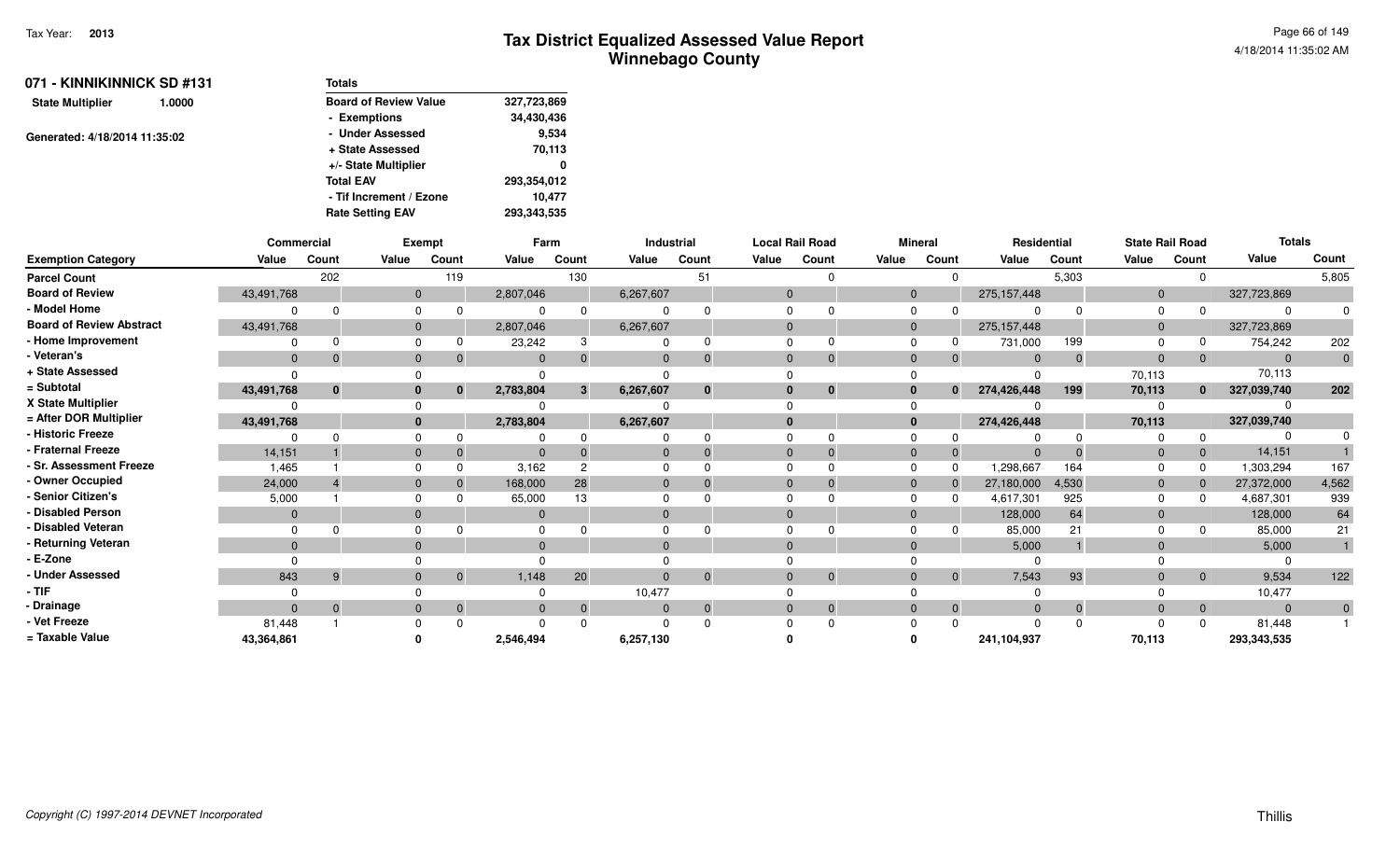| 072 - PRAIRIE HILL SCH DIST 133 |        | <b>Totals</b>                |             |  |  |
|---------------------------------|--------|------------------------------|-------------|--|--|
| <b>State Multiplier</b>         | 1.0000 | <b>Board of Review Value</b> | 123,305,840 |  |  |
|                                 |        | - Exemptions                 | 11,623,998  |  |  |
| Generated: 4/18/2014 11:35:02   |        | - Under Assessed             | 15,805      |  |  |
|                                 |        | + State Assessed             | 0           |  |  |
|                                 |        | +/- State Multiplier         | 0           |  |  |
|                                 |        | <b>Total EAV</b>             | 111,666,037 |  |  |
|                                 |        | - Tif Increment / Ezone      | 0           |  |  |
|                                 |        | <b>Rate Setting EAV</b>      | 111,666,037 |  |  |
|                                 |        |                              |             |  |  |

|                                 | Commercial   |          |              | Exempt       |           | Farm         |           | Industrial |              | <b>Local Rail Road</b> |              | <b>Mineral</b> | Residential  |                |                | <b>State Rail Road</b> | <b>Totals</b> |                |
|---------------------------------|--------------|----------|--------------|--------------|-----------|--------------|-----------|------------|--------------|------------------------|--------------|----------------|--------------|----------------|----------------|------------------------|---------------|----------------|
| <b>Exemption Category</b>       | Value        | Count    | Value        | Count        | Value     | Count        | Value     | Count      | Value        | Count                  | Value        | Count          | Value        | Count          | Value          | Count                  | Value         | Count          |
| <b>Parcel Count</b>             |              | 50       |              | 21           |           | 135          |           |            |              | $\Omega$               |              |                |              | 2,026          |                |                        |               | 2,240          |
| <b>Board of Review</b>          | 8,718,623    |          | $\mathbf{0}$ |              | 2,703,911 |              | 2,107,302 |            | $\mathbf{0}$ |                        | $\mathbf{0}$ |                | 109,776,004  |                | $\overline{0}$ |                        | 123,305,840   |                |
| - Model Home                    |              |          | U            |              |           |              |           |            |              |                        |              |                |              |                | $\Omega$       |                        |               |                |
| <b>Board of Review Abstract</b> | 8,718,623    |          | $\mathbf{0}$ |              | 2,703,911 |              | 2,107,302 |            |              |                        | $\mathbf{0}$ |                | 109,776,004  |                | $\overline{0}$ |                        | 123,305,840   |                |
| - Home Improvement              |              |          |              |              |           |              |           |            |              |                        |              |                | 310,966      | 91             | $\Omega$       |                        | 310,966       | 91             |
| - Veteran's                     | $\mathbf{0}$ |          | $\Omega$     |              | $\Omega$  |              |           | $\Omega$   | $\mathbf{0}$ | $\Omega$               | $\mathbf{0}$ |                | $\Omega$     | $\overline{0}$ | $\mathbf{0}$   | $\mathbf{0}$           | $\Omega$      | $\overline{0}$ |
| + State Assessed                |              |          |              |              |           |              |           |            |              |                        |              |                |              |                |                |                        |               |                |
| = Subtotal                      | 8,718,623    | $\bf{0}$ |              | $\bf{0}$     | 2,703,911 | $\mathbf{0}$ | 2,107,302 | $\bf{0}$   |              | $\bf{0}$               |              | $\mathbf{0}$   | 109,465,038  | 91             |                | $\mathbf{0}$           | 122,994,874   | 91             |
| X State Multiplier              |              |          |              |              |           |              |           |            |              |                        |              |                |              |                |                |                        |               |                |
| = After DOR Multiplier          | 8,718,623    |          | $\bf{0}$     |              | 2,703,911 |              | 2,107,302 |            |              |                        | $\bf{0}$     |                | 109,465,038  |                | $\bf{0}$       |                        | 122,994,874   |                |
| - Historic Freeze               |              |          |              |              |           |              |           |            |              |                        |              |                |              | 0              |                |                        |               |                |
| - Fraternal Freeze              | $\mathbf{0}$ |          |              |              | $\Omega$  |              |           |            |              | $\Omega$               | 0            |                | $\Omega$     | $\Omega$       | $\Omega$       | $\mathbf{0}$           | $\Omega$      |                |
| - Sr. Assessment Freeze         |              |          |              |              | 19,972    |              |           |            |              |                        |              |                | 293,436      | 38             |                | $\Omega$               | 313,408       | 39             |
| - Owner Occupied                | $\mathbf{0}$ |          |              |              | 150,000   | 25           |           |            |              |                        | 0            | 0              | 9,456,000    | 1,576          | $\mathbf 0$    | $\overline{0}$         | 9,606,000     | 1,601          |
| - Senior Citizen's              |              |          |              |              | 45,000    |              |           |            |              |                        |              |                | 1,245,124    | 251            |                |                        | 1,290,124     | 260            |
| - Disabled Person               | $\Omega$     |          | $\Omega$     |              | 4,000     |              |           |            |              |                        | 0            |                | 42,000       | 21             | $\Omega$       |                        | 46,000        | 23             |
| - Disabled Veteran              |              |          |              |              |           |              |           |            |              |                        |              |                | 52,500       | 13             |                |                        | 52,500        | 13             |
| - Returning Veteran             | $\Omega$     |          | $\Omega$     |              | 5,000     |              |           |            |              |                        | $\Omega$     |                | $\Omega$     |                | $\Omega$       |                        | 5,000         |                |
| - E-Zone                        |              |          |              |              |           |              |           |            |              |                        |              |                |              |                |                |                        |               |                |
| - Under Assessed                | 1,097        | 12       |              | $\mathbf{0}$ | 1,008     | 15           |           | $\Omega$   | $\Omega$     | $\Omega$               | 0            | $\Omega$       | 13,700       | 152            | $\Omega$       | $\overline{0}$         | 15,805        | 179            |
| - TIF                           |              |          |              |              |           |              |           |            |              |                        |              |                |              |                |                |                        |               |                |
| - Drainage                      | $\mathbf{0}$ | $\Omega$ | $\mathbf{0}$ | $\Omega$     | $\Omega$  | $\mathbf{0}$ |           | $\Omega$   |              | $\mathbf{0}$           | $\Omega$     | $\overline{0}$ | $\mathbf{0}$ | $\overline{0}$ | $\mathbf{0}$   | $\overline{0}$         | $\Omega$      | $\overline{0}$ |
| - Vet Freeze                    |              |          |              |              |           |              |           |            |              |                        |              |                |              |                |                |                        |               | $\Omega$       |
| = Taxable Value                 | 8,717,526    |          |              |              | 2,478,931 |              | 2,107,302 |            |              |                        |              |                | 98,362,278   |                |                |                        | 111,666,037   |                |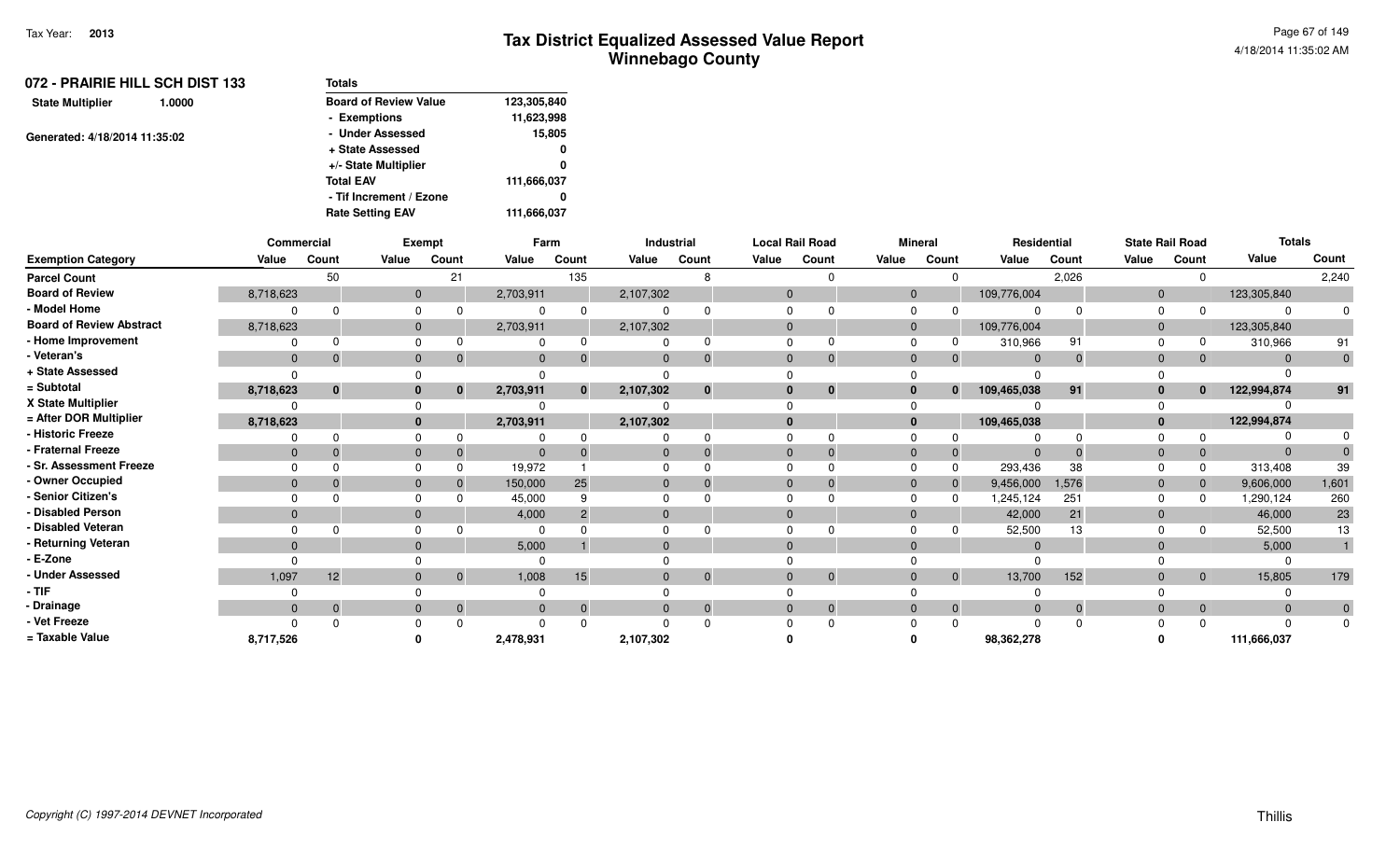|                               | 073 - SHIRLAND SCHOOL DIST 134 | <b>Totals</b>                |            |
|-------------------------------|--------------------------------|------------------------------|------------|
| <b>State Multiplier</b>       | 1.0000                         | <b>Board of Review Value</b> | 33,434,189 |
|                               |                                | - Exemptions                 | 4,049,103  |
| Generated: 4/18/2014 11:35:02 |                                | - Under Assessed             | 3,221      |
|                               |                                | + State Assessed             | 0          |
|                               |                                | +/- State Multiplier         | 0          |
|                               |                                | <b>Total EAV</b>             | 29,381,865 |
|                               |                                | - Tif Increment / Ezone      | 0          |
|                               |                                | <b>Rate Setting EAV</b>      | 29,381,865 |
|                               |                                |                              |            |

|                                 | Commercial   |                |                | <b>Exempt</b> |           | Farm           |              | Industrial   |              | <b>Local Rail Road</b> |              | <b>Mineral</b> |            | Residential |              | <b>State Rail Road</b> | <b>Totals</b> |              |
|---------------------------------|--------------|----------------|----------------|---------------|-----------|----------------|--------------|--------------|--------------|------------------------|--------------|----------------|------------|-------------|--------------|------------------------|---------------|--------------|
| <b>Exemption Category</b>       | Value        | Count          | Value          | Count         | Value     | Count          | Value        | Count        | Value        | Count                  | Value        | Count          | Value      | Count       | Value        | Count                  | Value         | Count        |
| <b>Parcel Count</b>             |              | 22             |                | 55            |           | 379            |              |              |              |                        |              |                |            | 644         |              | $\Omega$               |               | 1,100        |
| <b>Board of Review</b>          | 1,051,186    |                | $\overline{0}$ |               | 8,934,245 |                | $\mathbf{0}$ |              | $\mathbf 0$  |                        |              | $\mathbf{0}$   | 23,448,758 |             | 0            |                        | 33,434,189    |              |
| - Model Home                    | ∩            |                | $\Omega$       |               |           |                |              |              | $\Omega$     |                        | $\Omega$     |                |            |             |              |                        |               | 0            |
| <b>Board of Review Abstract</b> | 1,051,186    |                | $\mathbf 0$    |               | 8,934,245 |                | $\mathbf{0}$ |              | $\Omega$     |                        | $\mathbf{0}$ |                | 23,448,758 |             | $\mathbf{0}$ |                        | 33,434,189    |              |
| - Home Improvement              |              |                | $\Omega$       |               | 27,075    |                | <sup>n</sup> |              |              |                        | $\Omega$     |                | 103,363    | 17          |              |                        | 130,438       | 22           |
| - Veteran's                     | $\mathbf{0}$ | $\mathbf{0}$   | $\mathbf{0}$   |               | $\Omega$  |                | $\Omega$     |              | $\Omega$     | $\Omega$               | $\mathbf{0}$ |                | $\Omega$   |             |              | $\overline{0}$         |               | $\mathbf 0$  |
| + State Assessed                | $\Omega$     |                |                |               |           |                |              |              |              |                        |              |                |            |             |              |                        |               |              |
| = Subtotal                      | 1,051,186    | $\mathbf{0}$   | $\mathbf{0}$   | $\bf{0}$      | 8,907,170 | 5              |              | $\bf{0}$     | $\bf{0}$     | $\bf{0}$               | $\bf{0}$     | 0              | 23,345,395 | 17          |              | $\mathbf{0}$           | 33,303,751    | 22           |
| X State Multiplier              |              |                |                |               |           |                |              |              |              |                        | $\Omega$     |                |            |             |              |                        |               |              |
| = After DOR Multiplier          | 1,051,186    |                | $\bf{0}$       |               | 8,907,170 |                | $\bf{0}$     |              | $\mathbf{0}$ |                        |              | $\mathbf{0}$   | 23,345,395 |             |              |                        | 33,303,751    |              |
| - Historic Freeze               | 0            |                |                |               |           |                |              |              |              |                        |              |                |            |             |              |                        |               |              |
| - Fraternal Freeze              | $\mathbf{0}$ |                | $\mathbf{0}$   |               | $\Omega$  |                | $\Omega$     |              | $\Omega$     |                        | $\mathbf{0}$ |                | $\Omega$   |             |              | $\mathbf{0}$           |               |              |
| - Sr. Assessment Freeze         | $\Omega$     |                |                |               | 147,682   | 13             |              |              |              |                        |              |                | 281,842    | 20          |              | $\Omega$               | 429,524       | 33           |
| - Owner Occupied                | 12,000       | $\overline{2}$ | $\mathbf{0}$   |               | 672,000   | 112            | $\mathbf{0}$ |              | $\Omega$     |                        | $\mathbf{0}$ |                | 2,100,000  | 350         |              | $\mathbf{0}$           | 2,784,000     | 464          |
| - Senior Citizen's              | $\Omega$     |                | $\Omega$       |               | 219,141   | 45             | $\Omega$     |              | $\Omega$     |                        | $\Omega$     |                | 455,000    | 91          |              | $\Omega$               | 674,141       | 136          |
| - Disabled Person               | $\mathbf{0}$ |                | $\mathbf{0}$   |               | 4,000     | $\overline{2}$ | $\mathbf{0}$ |              | $\Omega$     |                        | $\Omega$     |                | 12,000     |             |              |                        | 16,000        |              |
| - Disabled Veteran              | 5,000        |                |                |               |           |                |              |              |              |                        | 0            |                | 10,000     |             |              |                        | 15,000        |              |
| - Returning Veteran             | $\Omega$     |                | $\Omega$       |               | $\Omega$  |                | $\Omega$     |              | $\Omega$     |                        | $\Omega$     |                |            |             |              |                        |               | $\mathbf{0}$ |
| - E-Zone                        |              |                |                |               |           |                |              |              |              |                        |              |                |            |             |              |                        |               |              |
| - Under Assessed                | $\mathbf{0}$ | $\mathbf{0}$   | $\mathbf{0}$   | $\mathbf 0$   | 2,818     | 49             | $\mathbf{0}$ | $\mathbf{0}$ | $\mathbf{0}$ | $\mathbf{0}$           | $\Omega$     | $\mathbf{0}$   | 403        |             |              | $\overline{0}$         | 3,221         | 53           |
| - TIF-                          |              |                |                |               |           |                |              |              |              |                        |              |                |            |             |              |                        |               |              |
| - Drainage                      | $\mathbf{0}$ | $\mathbf{0}$   | $\mathbf{0}$   |               | $\Omega$  |                | $\Omega$     | $\Omega$     | $\Omega$     | $\mathbf{0}$           | $\Omega$     | $\Omega$       | $\Omega$   | $\Omega$    |              | $\overline{0}$         |               | $\mathbf{0}$ |
| - Vet Freeze                    |              |                |                |               |           |                |              |              |              |                        |              |                |            |             |              |                        |               | $\Omega$     |
| = Taxable Value                 | 1,034,186    |                |                |               | 7,861,529 |                |              |              |              |                        |              |                | 20,486,150 |             |              |                        | 29,381,865    |              |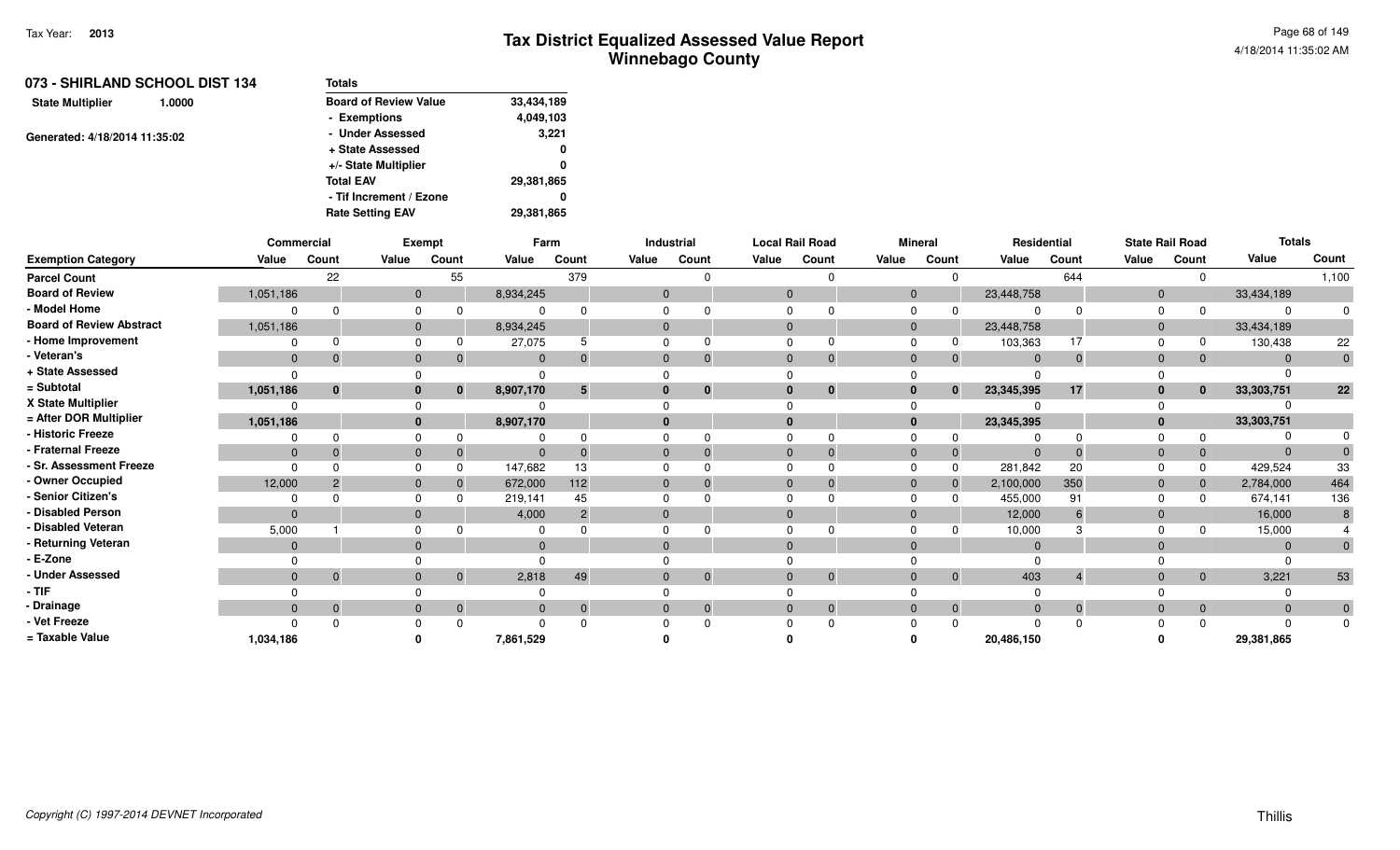|                               | 074 - ROCKTON SCHOOL DIST 140 | <b>Totals</b>                |             |
|-------------------------------|-------------------------------|------------------------------|-------------|
| <b>State Multiplier</b>       | 1.0000                        | <b>Board of Review Value</b> | 242,318,470 |
|                               |                               | - Exemptions                 | 29,852,072  |
| Generated: 4/18/2014 11:35:02 |                               | - Under Assessed             | 40,623      |
|                               |                               | + State Assessed             | 337,853     |
|                               |                               | +/- State Multiplier         | 0           |
|                               |                               | <b>Total EAV</b>             | 212,763,628 |
|                               |                               | - Tif Increment / Ezone      | 3,314,895   |
|                               |                               | <b>Rate Setting EAV</b>      | 209,448,733 |
|                               |                               |                              |             |

|                                 | Commercial     |              |                | Exempt         | Farm       |          | <b>Industrial</b> |              | <b>Local Rail Road</b> |          | <b>Mineral</b> |                | Residential |                | <b>State Rail Road</b> |                | <b>Totals</b>  |              |
|---------------------------------|----------------|--------------|----------------|----------------|------------|----------|-------------------|--------------|------------------------|----------|----------------|----------------|-------------|----------------|------------------------|----------------|----------------|--------------|
| <b>Exemption Category</b>       | Value          | Count        | Value          | Count          | Value      | Count    | Value             | Count        | Value                  | Count    | Value          | Count          | Value       | Count          | Value                  | Count          | Value          | Count        |
| <b>Parcel Count</b>             |                | 169          |                | 126            |            | 474      |                   | 55           |                        |          |                |                |             | 4,848          |                        | $\Omega$       |                | 5,672        |
| <b>Board of Review</b>          | 13,307,263     |              | $\mathbf{0}$   |                | 11,711,082 |          | 11,009,717        |              | $\Omega$               |          | $\Omega$       |                | 206,290,408 |                | $\mathbf 0$            |                | 242,318,470    |              |
| - Model Home                    |                |              | ∩              |                |            |          |                   |              |                        |          |                |                |             |                | $\Omega$               |                |                |              |
| <b>Board of Review Abstract</b> | 13,307,263     |              | $\mathbf{0}$   |                | 11,711,082 |          | 11,009,717        |              | $\Omega$               |          | $\Omega$       |                | 206,290,408 |                | $\mathbf{0}$           |                | 242,318,470    |              |
| - Home Improvement              | 833            |              | $\Omega$       |                | 34,474     |          |                   |              | $\Omega$               |          |                |                | 486,702     | 181            |                        |                | 522,009        | 187          |
| - Veteran's                     | $\overline{0}$ | $\mathbf{0}$ | $\overline{0}$ | $\mathbf 0$    | $\Omega$   | $\Omega$ | $\Omega$          |              | $\Omega$               |          |                | $\mathbf{0}$   | 116,545     | $\overline{2}$ | $\Omega$               | $\overline{0}$ | 116,545        | $2^{\circ}$  |
| + State Assessed                |                |              |                |                |            |          |                   |              |                        |          |                |                |             |                | 337,853                |                | 337,853        |              |
| = Subtotal                      | 13,306,430     |              | $\bf{0}$       | $\bf{0}$       | 11,676,608 | 5        | 11,009,717        | $\mathbf{0}$ | $\bf{0}$               | $\bf{0}$ |                | $\bf{0}$       | 205,687,161 | 185            | 337,853                | $\mathbf{0}$   | 242,017,769    | 191          |
| X State Multiplier              |                |              |                |                |            |          |                   |              |                        |          |                |                |             |                |                        |                |                |              |
| = After DOR Multiplier          | 13,306,430     |              | $\mathbf{0}$   |                | 11,676,608 |          | 11,009,717        |              | $\Omega$               |          |                |                | 205,687,161 |                | 337,853                |                | 242,017,769    |              |
| - Historic Freeze               |                |              |                |                |            | $\Omega$ |                   |              |                        |          |                |                |             |                |                        |                |                |              |
| - Fraternal Freeze              | $\overline{0}$ |              | $\mathbf 0$    |                | $\Omega$   |          | $\Omega$          |              | $\Omega$               |          |                | $\Omega$       | $\Omega$    |                | $\mathbf 0$            | $\overline{0}$ | $\overline{0}$ |              |
| - Sr. Assessment Freeze         | $\Omega$       |              |                |                | 50,763     |          |                   |              |                        |          |                |                | 1,545,182   | 170            |                        |                | 1,595,945      | 176          |
| - Owner Occupied                | 24,000         |              |                |                | 720,000    | 120      | 6,000             |              | $\Omega$               |          |                |                | 21,692,036  | 3,619          | $\mathbf{0}$           |                | 22,442,036     | 3,744        |
| - Senior Citizen's              |                |              |                |                | 240,000    | 48       |                   |              |                        |          |                |                | 4,512,230   | 911            | $\Omega$               |                | 4,752,230      | 959          |
| - Disabled Person               | $\overline{0}$ |              | $\Omega$       |                | $\Omega$   |          | $\Omega$          |              | $\Omega$               |          | $\Omega$       |                | 118,000     | 59             | $\Omega$               |                | 118,000        | 59           |
| - Disabled Veteran              |                |              | $\Omega$       |                | 2,500      |          |                   |              |                        |          |                |                | 92,500      | 24             |                        |                | 95,000         | 25           |
| - Returning Veteran             | $\Omega$       |              | $\Omega$       |                | $\Omega$   |          | $\Omega$          |              | $\Omega$               |          |                |                | 5,000       |                |                        |                | 5,000          |              |
| - E-Zone                        |                |              |                |                |            |          |                   |              |                        |          |                |                |             |                |                        |                |                |              |
| - Under Assessed                | $\Omega$       | $\Omega$     | $\Omega$       | $\mathbf{0}$   | 1,970      | 31       | $\overline{0}$    | $\Omega$     | $\Omega$               | $\Omega$ |                | $\overline{0}$ | 38,653      | 445            | $\Omega$               | $\overline{0}$ | 40,623         | 476          |
| - TIF                           | 1,142,683      |              |                |                |            |          | 2,166,622         |              |                        |          |                |                | 5,590       |                |                        |                | 3,314,895      |              |
| - Drainage                      | $\Omega$       | $\Omega$     | $\mathbf{0}$   | $\overline{0}$ | $\Omega$   | $\Omega$ |                   | $\mathbf{0}$ | $\Omega$               | $\Omega$ | $\Omega$       | $\overline{0}$ | $\Omega$    |                | $\Omega$               | $\overline{0}$ | $\overline{0}$ | $\mathbf{0}$ |
| - Vet Freeze                    | 205,307        |              |                |                |            | $\Omega$ |                   |              |                        |          |                |                |             |                | n                      | $\Omega$       | 205,307        |              |
| = Taxable Value                 | 11,934,440     |              |                |                | 10,661,375 |          | 8,837,095         |              |                        |          |                |                | 177,677,970 |                | 337,853                |                | 209,448,733    |              |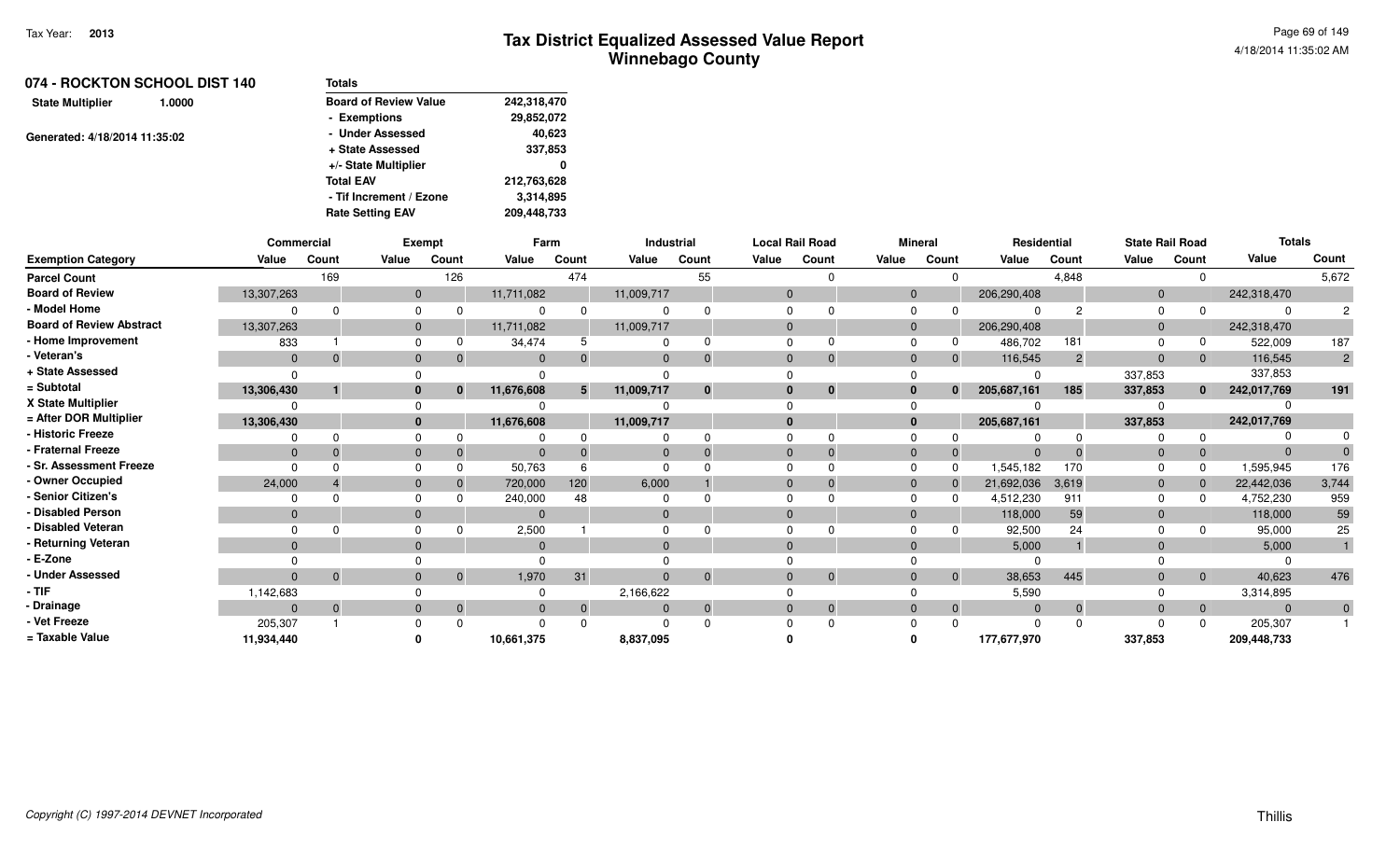| 075 - NORTH BOONE SD #200         | <b>Totals</b>                |         |
|-----------------------------------|------------------------------|---------|
| <b>State Multiplier</b><br>1.0000 | <b>Board of Review Value</b> | 519,028 |
|                                   | - Exemptions                 | 53,876  |
| Generated: 4/18/2014 11:35:02     | - Under Assessed             | 54      |
|                                   | + State Assessed             | 0       |
|                                   | +/- State Multiplier         | 0       |
|                                   | <b>Total EAV</b>             | 465,098 |
|                                   | - Tif Increment / Ezone      | 0       |
|                                   | <b>Rate Setting EAV</b>      | 465.098 |

|                                 |              | Commercial   |       | Exempt                         |              | Farm     |       | Industrial     | <b>Local Rail Road</b> |              |              | <b>Mineral</b> |              | Residential    |                | <b>State Rail Road</b> | <b>Totals</b> |                |
|---------------------------------|--------------|--------------|-------|--------------------------------|--------------|----------|-------|----------------|------------------------|--------------|--------------|----------------|--------------|----------------|----------------|------------------------|---------------|----------------|
| <b>Exemption Category</b>       | Value        | Count        | Value | Count                          | Value        | Count    | Value | Count          | Value                  | Count        | Value        | Count          | Value        | Count          | Value          | Count                  | Value         | Count          |
| <b>Parcel Count</b>             |              |              |       |                                |              |          |       |                |                        |              |              |                |              | റ              |                |                        |               |                |
| <b>Board of Review</b>          | $\mathbf{0}$ |              |       | $\mathbf{0}$                   | 334,561      |          | 0     |                | $\overline{0}$         |              | $\mathbf{0}$ |                | 184,467      |                | $\mathbf{0}$   |                        | 519,028       |                |
| - Model Home                    |              |              |       |                                |              |          |       |                |                        |              |              |                |              |                |                |                        |               |                |
| <b>Board of Review Abstract</b> | $\mathbf{0}$ |              |       | $\mathbf{0}$                   | 334,561      |          |       |                | $\mathbf{0}$           |              |              |                | 184,467      |                | $\mathbf{0}$   |                        | 519,028       |                |
| - Home Improvement              |              |              |       | $\Omega$                       |              |          |       |                | ∩                      |              |              |                |              |                | n              |                        |               |                |
| - Veteran's                     | $\mathbf{0}$ | $\Omega$     |       | $\mathbf{0}$<br>$\Omega$       | $\mathbf 0$  |          |       | $\Omega$       | $\overline{0}$         | $\Omega$     | $\mathbf{0}$ | $\overline{0}$ | $\mathbf{0}$ | $\overline{0}$ | $\mathbf{0}$   | $\mathbf{0}$           |               | $\overline{0}$ |
| + State Assessed                |              |              |       |                                |              |          |       |                |                        |              |              |                | $\Omega$     |                |                |                        |               |                |
| = Subtotal                      | $\mathbf{0}$ | $\mathbf{0}$ |       | $\bf{0}$<br>$\mathbf{0}$       | 334,561      | $\bf{0}$ |       | $\bf{0}$       | $\mathbf{0}$           | $\mathbf{0}$ |              | $\mathbf{0}$   | 184,467      | $\bf{0}$       | $\bf{0}$       | $\mathbf{0}$           | 519,028       | $\bf{0}$       |
| X State Multiplier              |              |              |       |                                |              |          |       |                |                        |              |              |                |              |                |                |                        |               |                |
| = After DOR Multiplier          |              |              |       | $\mathbf{0}$                   | 334,561      |          |       |                |                        |              |              |                | 184,467      |                | $\bf{0}$       |                        | 519,028       |                |
| - Historic Freeze               |              |              |       |                                |              |          |       |                |                        |              |              |                |              |                |                |                        |               |                |
| - Fraternal Freeze              | $\mathbf{0}$ |              |       | $\Omega$                       | $\Omega$     |          |       |                | $\Omega$               |              |              |                | $\Omega$     |                | $\Omega$       | $\mathbf 0$            | $\Omega$      |                |
| - Sr. Assessment Freeze         |              |              |       |                                | 2,876        |          |       |                |                        |              |              |                |              |                |                |                        | 2,876         |                |
| - Owner Occupied                |              |              |       | $\Omega$                       | 24,000       |          |       | $\Omega$       | $\Omega$               |              |              |                | 12,000       | -2             | $\overline{0}$ | $\overline{0}$         | 36,000        |                |
| - Senior Citizen's              |              |              |       |                                | 5,000        |          |       |                |                        |              |              |                | 10,000       |                |                |                        | 15,000        |                |
| - Disabled Person               | $\mathbf{0}$ |              |       | $\overline{0}$                 | $\mathbf 0$  |          |       |                | $\Omega$               |              |              |                | $\Omega$     |                | $\Omega$       |                        |               |                |
| - Disabled Veteran              |              |              |       |                                |              |          |       |                |                        |              |              |                |              |                |                |                        |               |                |
| - Returning Veteran             | $\Omega$     |              |       | $\mathbf{0}$                   | $\Omega$     |          |       |                | $\Omega$               |              |              |                | $\Omega$     |                | $\Omega$       |                        |               | $\mathbf{0}$   |
| - E-Zone                        |              |              |       |                                |              |          |       |                |                        |              |              |                |              |                |                |                        |               |                |
| - Under Assessed                | $\mathbf{0}$ | $\mathbf{0}$ |       | $\mathbf{0}$<br>$\overline{0}$ | 54           |          |       | $\mathbf 0$    | $\Omega$               | $\mathbf{0}$ |              | $\overline{0}$ | $\mathbf{0}$ | $\overline{0}$ | $\Omega$       | $\mathbf{0}$           | 54            |                |
| - TIF                           |              |              |       |                                |              |          |       |                |                        |              |              |                |              |                |                |                        |               |                |
| Drainage                        | $\mathbf{0}$ |              |       | $\Omega$<br>$\mathbf 0$        | $\mathbf{0}$ |          |       | $\overline{0}$ | $\mathbf{0}$           | $\mathbf{0}$ |              |                | $\mathbf{0}$ | $\overline{0}$ | $\Omega$       | $\overline{0}$         | $\mathbf 0$   | $\overline{0}$ |
| - Vet Freeze                    |              |              |       |                                |              |          |       |                |                        |              |              |                |              |                |                |                        |               | $\mathbf 0$    |
| = Taxable Value                 |              |              |       |                                | 302,631      |          |       |                |                        |              |              |                | 162,467      |                |                |                        | 465,098       |                |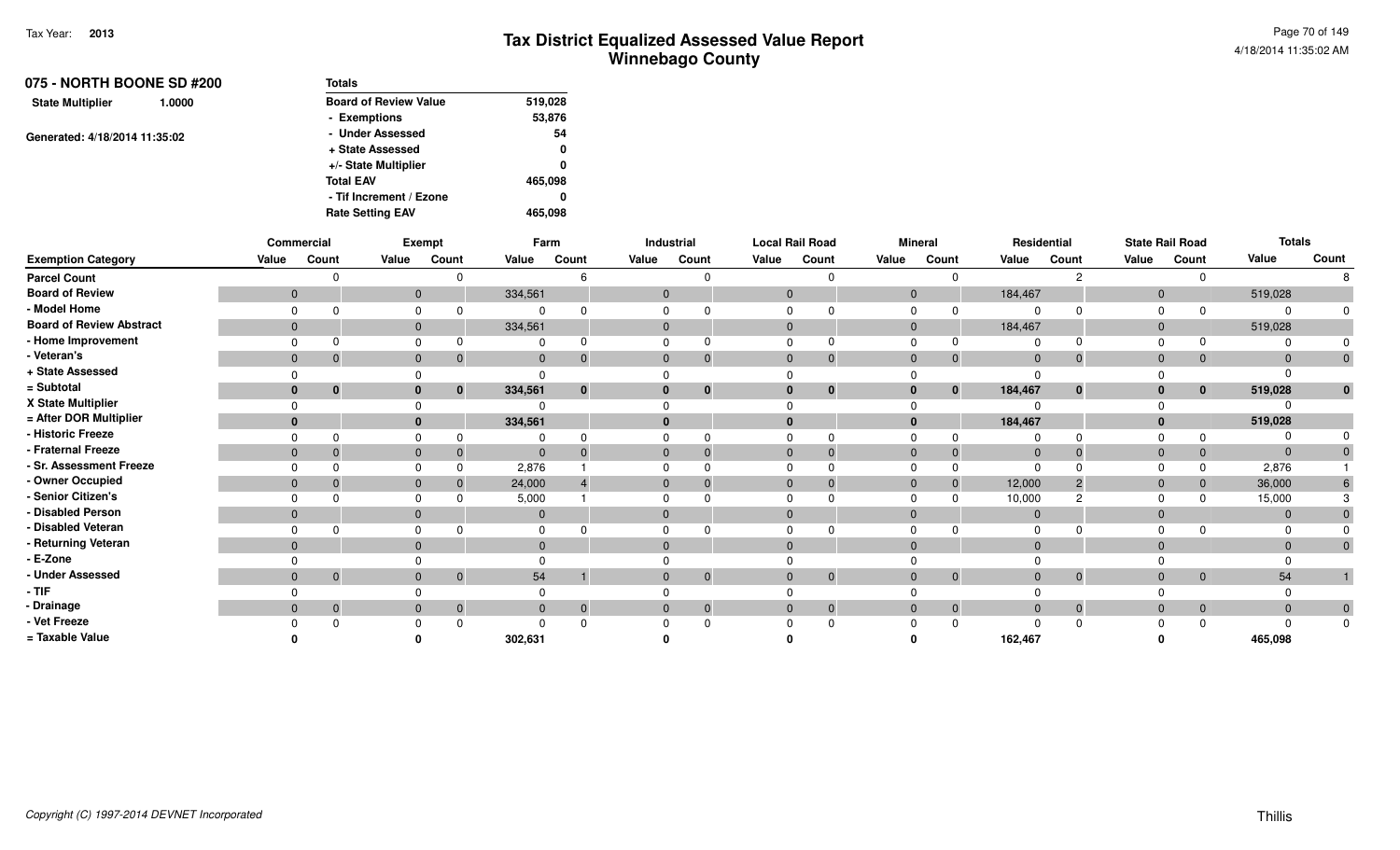| 076 - ROCKFORD SCHOOL DIST 205    | <b>Totals</b>                |               |
|-----------------------------------|------------------------------|---------------|
| <b>State Multiplier</b><br>1.0000 | <b>Board of Review Value</b> | 2,564,884,015 |
|                                   | - Exemptions                 | 386,814,642   |
| Generated: 4/18/2014 11:35:02     | - Under Assessed             | 76.418        |
|                                   | + State Assessed             | 3,986,195     |
|                                   | +/- State Multiplier         | 0             |
|                                   | <b>Total EAV</b>             | 2,181,979,150 |
|                                   | - Tif Increment / Ezone      | 38,932,195    |
|                                   | <b>Rate Setting EAV</b>      | 2,143,046,955 |
|                                   |                              |               |

|                                 | <b>Commercial</b> |                |          | Exempt       | Farm         |                | Industrial  |              |          | <b>Local Rail Road</b> |                | <b>Mineral</b> | <b>Residential</b> |        | <b>State Rail Road</b> |                | <b>Totals</b>     |                |
|---------------------------------|-------------------|----------------|----------|--------------|--------------|----------------|-------------|--------------|----------|------------------------|----------------|----------------|--------------------|--------|------------------------|----------------|-------------------|----------------|
| <b>Exemption Category</b>       | Value             | Count          | Value    | Count        | Value        | Count          | Value       | Count        | Value    | Count                  | Value          | Count          | Value              | Count  | Value                  | Count          | Value             | Count          |
| <b>Parcel Count</b>             |                   | 4,237          |          | 2,802        |              | 1,082          |             | 1,913        |          | 30                     |                |                |                    | 68,330 |                        |                |                   | 78,394         |
| <b>Board of Review</b>          | 481,477,195       |                | $\Omega$ |              | 15,902,967   |                | 176,362,696 |              | 120,341  |                        | $\overline{0}$ |                | 1,891,078,542      |        | $\mathbf 0$            |                | 2,564,941,741     |                |
| - Model Home                    |                   |                |          |              |              |                |             |              |          |                        | $\Omega$       |                | 57,726             |        | $\Omega$               |                | 57,726            |                |
| <b>Board of Review Abstract</b> | 481,477,195       |                | $\Omega$ |              | 15,902,967   |                | 176,362,696 |              | 120,341  |                        | $\Omega$       |                | 1,891,020,816      |        | $\mathbf 0$            |                | 2,564,884,015     |                |
| - Home Improvement              |                   |                |          |              | 38,870       |                |             |              |          |                        | $\Omega$       |                | 2,992,475          | 1,588  |                        |                | 3,031,345         | 1,597          |
| - Veteran's                     | $\Omega$          | $\Omega$       |          | $\Omega$     | $\Omega$     |                | $\Omega$    | $\mathbf{0}$ | $\Omega$ | $\Omega$               | $\Omega$       |                | 191,723            |        | $\Omega$               | $\overline{0}$ | 191,723           | $5^{\circ}$    |
| + State Assessed                |                   |                |          |              |              |                |             |              |          |                        |                |                | $\Omega$           |        | 3,986,195              |                | 3,986,195         |                |
| = Subtotal                      | 481,477,195       | $\mathbf{0}$   |          | $\bf{0}$     | 15,864,097   | 9              | 176,362,696 | $\mathbf{0}$ | 120,341  | $\bf{0}$               | -0             |                | $0$ 1,887,836,618  | 1,599  | 3,986,195              |                | $0$ 2,565,647,142 | 1,608          |
| X State Multiplier              |                   |                |          |              |              |                |             |              |          |                        | $\Omega$       |                |                    |        |                        |                |                   |                |
| = After DOR Multiplier          | 481,477,195       |                |          |              | 15,864,097   |                | 176,362,696 |              | 120,341  |                        | $\mathbf{0}$   |                | 1,887,836,618      |        | 3,986,195              |                | 2,565,647,142     |                |
| - Historic Freeze               |                   | $\Omega$       |          |              |              |                |             | $\Omega$     |          |                        |                |                | 87,405             |        |                        | $\Omega$       | 87,405            |                |
| - Fraternal Freeze              | 638,749           |                |          |              | $\Omega$     |                |             | $\Omega$     | $\Omega$ |                        | $\overline{0}$ |                | $\Omega$           |        |                        | $\Omega$       | 638,749           |                |
| - Sr. Assessment Freeze         | 56,289            | 9              |          | $\Omega$     | 139,383      | 16             |             |              |          |                        | $\Omega$       |                | 14,841,829         | 3,133  |                        |                | 15,037,501        | 3,158          |
| - Owner Occupied                | 5,337,272         | 131            |          |              | 942,000      | 157            | 28,105      |              |          |                        | $\overline{0}$ |                | 283,848,582 48,365 |        | $\mathbf 0$            |                | 290,155,959       | 48,658         |
| - Senior Citizen's              | 4,015,000         | 93             |          |              | 330,000      | 66             | 15,000      |              |          |                        | $\Omega$       |                | 69,297,340 14,051  |        | $\Omega$               |                | 73,657,340        | 14,213         |
| - Disabled Person               | 4,000             | $\overline{2}$ |          |              | 6,000        | 3              | 2,000       |              |          |                        | $\Omega$       |                | 2,763,377          | 1,382  | $\Omega$               |                | 2,775,377         | 1,388          |
| - Disabled Veteran              |                   |                |          |              | 5,000        |                |             |              |          |                        |                |                | 1,096,939          | 253    |                        |                | 1,101,939         | 254            |
| - Returning Veteran             | $\Omega$          |                |          |              | $\Omega$     |                | $\Omega$    |              | $\Omega$ |                        | $\Omega$       |                | 30,000             |        |                        |                | 30,000            | 6              |
| - E-Zone                        |                   |                |          |              |              |                | 8.382.677   |              |          |                        |                |                |                    |        |                        |                | 8,382,677         |                |
| - Under Assessed                | 5,499             | 65             |          | $\Omega$     | 6,904        | 104            | 2,320       | 27           | 530      | $\overline{7}$         | $\Omega$       | $\overline{0}$ | 61,165             | 751    | $\Omega$               | $\overline{0}$ | 76,418            | 954            |
| - TIF                           | 16,074,782        |                |          |              | 89,251       |                | 8,585,988   |              |          |                        |                |                | 5,799,497          |        |                        |                | 30,549,518        |                |
| - Drainage                      | $\Omega$          | $\overline{0}$ |          | $\mathbf{0}$ | $\mathbf{0}$ | $\overline{0}$ |             | $\mathbf{0}$ | $\Omega$ | $\Omega$               | $\overline{0}$ |                | $\Omega$           |        | $\overline{0}$         | $\mathbf{0}$   | $\Omega$          | $\overline{0}$ |
| - Vet Freeze                    | 107,304           |                |          |              |              |                |             |              |          | $\Omega$               |                |                | $\Omega$           |        |                        | $\Omega$       | 107,304           |                |
| = Taxable Value                 | 455,238,300       |                |          |              | 14,345,559   |                | 159,346,606 |              | 119,811  |                        |                |                | 1,510,010,484      |        | 3,986,195              |                | 2,143,046,955     |                |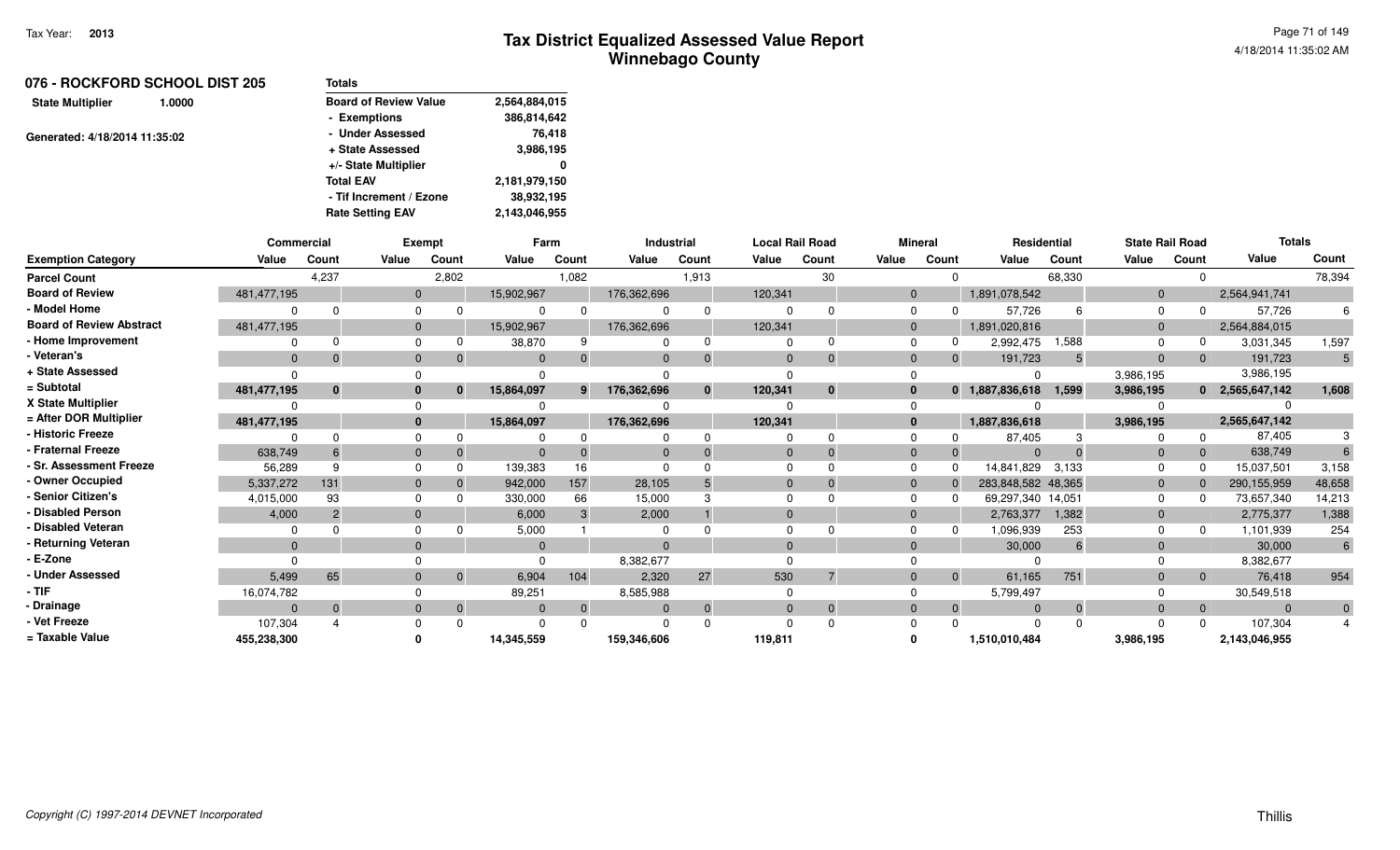| 077 - HONONEGAH HIGH SD #207  |        | <b>Totals</b>                |             |
|-------------------------------|--------|------------------------------|-------------|
| <b>State Multiplier</b>       | 1.0000 | <b>Board of Review Value</b> | 726,782,368 |
|                               |        | - Exemptions                 | 79,955,609  |
| Generated: 4/18/2014 11:35:02 |        | - Under Assessed             | 69,183      |
|                               |        | + State Assessed             | 407,966     |
|                               |        | +/- State Multiplier         | 0           |
|                               |        | <b>Total EAV</b>             | 647,165,542 |
|                               |        | - Tif Increment / Ezone      | 3,325,372   |
|                               |        | <b>Rate Setting EAV</b>      | 643,840,170 |
|                               |        |                              |             |

|                                 | Commercial |               |              | <b>Exempt</b> |              | Farm           |              | Industrial |              | <b>Local Rail Road</b> |              | <b>Mineral</b>                |              | Residential    | <b>State Rail Road</b> |                | <b>Totals</b> |                |
|---------------------------------|------------|---------------|--------------|---------------|--------------|----------------|--------------|------------|--------------|------------------------|--------------|-------------------------------|--------------|----------------|------------------------|----------------|---------------|----------------|
| <b>Exemption Category</b>       | Value      | Count         | Value        | Count         | Value        | Count          | Value        | Count      | Value        | Count                  | Value        | Count                         | Value        | Count          | Value                  | Count          | Value         | Count          |
| <b>Parcel Count</b>             |            | 443           |              | 321           |              | 1,118          |              | 114        |              |                        |              | $\Omega$                      |              | 12,821         |                        | $\Omega$       |               | 14,817         |
| <b>Board of Review</b>          | 66,568,840 |               | $\mathbf{0}$ |               | 26,156,284   |                | 19,384,626   |            | $\mathbf{0}$ |                        |              | $\mathbf 0$                   | 614,672,618  |                | $\mathbf{0}$           |                | 726,782,368   |                |
| - Model Home                    |            |               | 0            | $\Omega$      | $\Omega$     |                | $\Omega$     |            |              |                        | $\Omega$     |                               |              | 2              | 0                      |                |               | $\overline{c}$ |
| <b>Board of Review Abstract</b> | 66,568,840 |               | $\mathbf 0$  |               | 26, 156, 284 |                | 19,384,626   |            | $\Omega$     |                        |              | $\mathbf 0$                   | 614,672,618  |                | $\mathbf{0}$           |                | 726,782,368   |                |
| - Home Improvement              | 833        |               | 0            |               | 84,791       | 13             | $\Omega$     |            |              |                        |              | $\Omega$                      | 1,632,031    | 488            | $\Omega$               |                | 1.717.655     | 502            |
| - Veteran's                     | $\Omega$   |               | $\mathbf{0}$ | $\mathbf 0$   | $\Omega$     | $\overline{0}$ | $\Omega$     |            |              |                        |              | $\mathbf 0$<br>$\Omega$       | 116,545      | $\overline{2}$ | $\Omega$               | $\overline{0}$ | 116,545       | $\overline{2}$ |
| + State Assessed                |            |               |              |               |              |                |              |            |              |                        |              |                               | <sup>0</sup> |                | 407,966                |                | 407,966       |                |
| = Subtotal                      | 66,568,007 |               | 0            | $\bf{0}$      | 26,071,493   | 13             | 19,384,626   | $\bf{0}$   |              | $\bf{0}$               | $\bf{0}$     | $\Omega$                      | 612,924,042  | 492            | 407,966                | $\mathbf{0}$   | 725,356,134   | 506            |
| X State Multiplier              |            |               |              |               |              |                |              |            |              |                        |              |                               |              |                |                        |                |               |                |
| = After DOR Multiplier          | 66,568,007 |               | $\bf{0}$     |               | 26,071,493   |                | 19,384,626   |            |              |                        |              | $\mathbf{0}$                  | 612,924,042  |                | 407,966                |                | 725,356,134   |                |
| - Historic Freeze               |            |               | 0            |               | $\Omega$     | 0              |              |            |              |                        |              |                               |              |                |                        |                |               | $\Omega$       |
| - Fraternal Freeze              | 14,151     |               | $\mathbf{0}$ |               | $\Omega$     | $\Omega$       | $\mathbf{0}$ |            | $\Omega$     |                        | $\Omega$     |                               | $\Omega$     |                | $\mathbf{0}$           |                | 14,151        |                |
| - Sr. Assessment Freeze         | 1,465      |               | 0            | $\Omega$      | 221,579      | 22             | $\Omega$     |            |              |                        |              |                               | 3,419,127    | 392            |                        | $\Omega$       | 3,642,171     | 415            |
| - Owner Occupied                | 60,000     | 10            | $\mathbf{0}$ |               | 1,710,000    | 285            | 6,000        |            |              |                        | $\mathbf{0}$ |                               | 60,428,036   | 10,075         | $\mathbf{0}$           | $\mathbf{0}$   | 62,204,036    | 10,371         |
| - Senior Citizen's              | 5,000      |               | 0            |               | 569,141      | 115            | ŋ            |            |              |                        | $\Omega$     |                               | 10,829,655   | 2,178          |                        | $\Omega$       | 11,403,796    | 2,294          |
| - Disabled Person               | $\Omega$   |               | $\mathbf{0}$ |               | 8,000        |                | $\Omega$     |            |              |                        |              | $\mathbf{0}$                  | 300,000      | 150            | $\Omega$               |                | 308,000       | 154            |
| - Disabled Veteran              | 5,000      |               |              |               | 2,500        |                | $\Omega$     |            |              |                        | $\Omega$     |                               | 240,000      | 61             |                        |                | 247,500       | 63             |
| - Returning Veteran             | $\Omega$   |               | $\Omega$     |               | 5,000        |                | $\Omega$     |            |              |                        |              | $\Omega$                      | 10,000       | $\mathcal{P}$  | $\Omega$               |                | 15,000        | 3              |
| - E-Zone                        |            |               |              |               |              |                |              |            |              |                        |              |                               |              |                |                        |                |               |                |
| - Under Assessed                | 1,940      | 21            | $\Omega$     | $\Omega$      | 6,944        | 115            | $\Omega$     | $\Omega$   | $\Omega$     | $\Omega$               |              | $\mathbf{0}$<br>$\mathbf{0}$  | 60,299       | 694            | $\Omega$               | $\mathbf{0}$   | 69,183        | 830            |
| - TIF                           | 1,142,683  |               |              |               | 0            |                | 2,177,099    |            |              |                        |              |                               | 5,590        |                |                        |                | 3,325,372     |                |
| - Drainage                      | $\Omega$   | $\Omega$      | $\mathbf{0}$ | $\Omega$      | $\mathbf 0$  | $\mathbf{0}$   | $\mathbf{0}$ | $\Omega$   |              | $\Omega$               |              | $\mathbf 0$<br>$\overline{0}$ | $\Omega$     | $\Omega$       | $\Omega$               | $\mathbf{0}$   | $\Omega$      | $\mathbf{0}$   |
| - Vet Freeze                    | 286,755    | $\mathcal{P}$ | U            | $\Omega$      | $\Omega$     | O              | $\Omega$     |            |              |                        |              |                               | $\Omega$     |                |                        | $\Omega$       | 286,755       | $\overline{2}$ |
| = Taxable Value                 | 65,051,013 |               |              |               | 23,548,329   |                | 17,201,527   |            |              |                        |              |                               | 537,631,335  |                | 407,966                |                | 643,840,170   |                |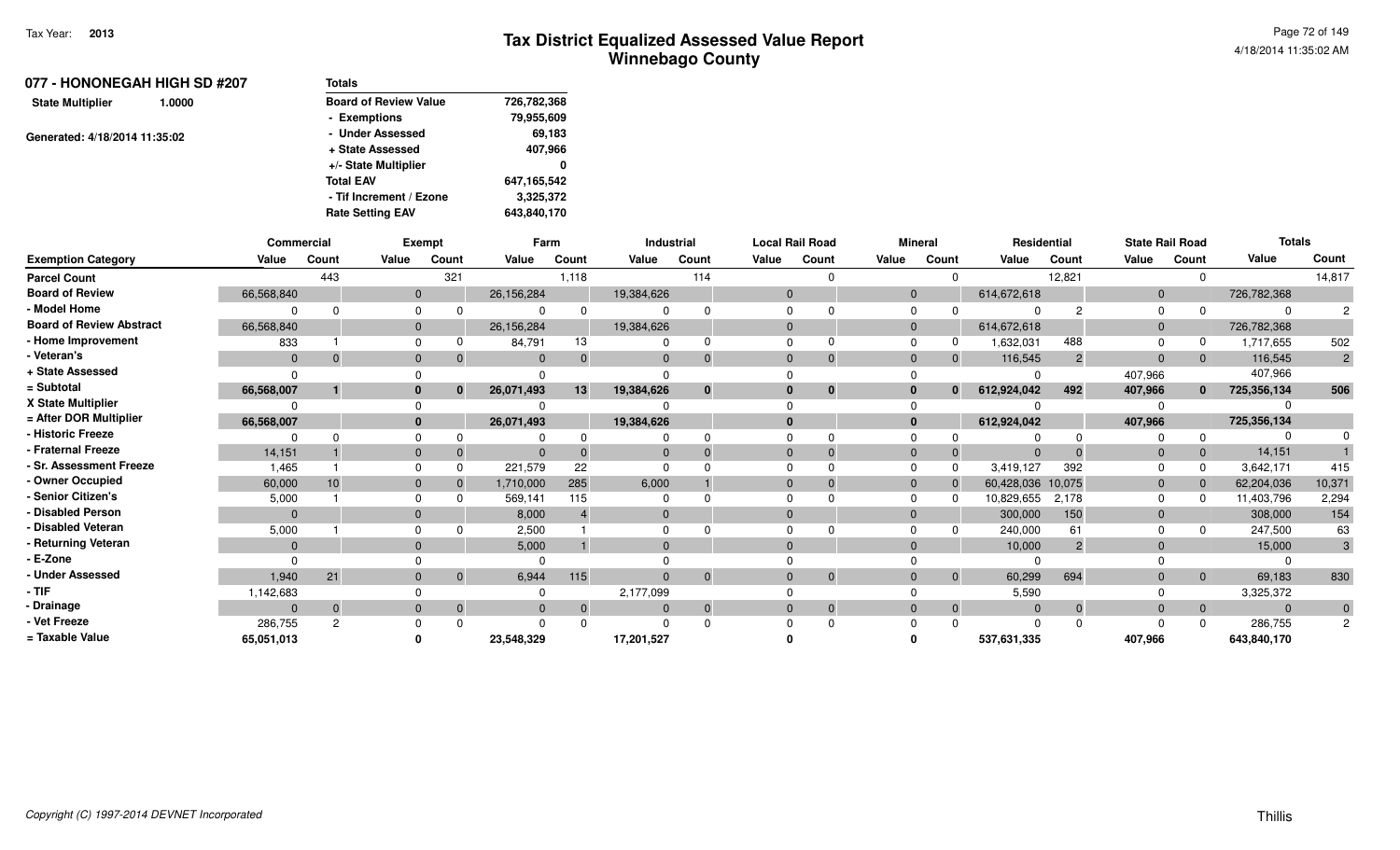| 078 - MERIDIAN SCHOOL DIST 223    | <b>Totals</b>                |            |
|-----------------------------------|------------------------------|------------|
| <b>State Multiplier</b><br>1.0000 | <b>Board of Review Value</b> | 13,271,561 |
|                                   | - Exemptions                 | 1,555,894  |
| Generated: 4/18/2014 11:35:02     | - Under Assessed             | 592        |
|                                   | + State Assessed             | 11,758     |
|                                   | +/- State Multiplier         | 0          |
|                                   | <b>Total EAV</b>             | 11,726,833 |
|                                   | - Tif Increment / Ezone      | 67,999     |
|                                   | <b>Rate Setting EAV</b>      | 11,658,834 |

|                                 | <b>Commercial</b> |              |          | Exempt         | Farm         |                |              | Industrial     |          | <b>Local Rail Road</b> |                | <b>Mineral</b> | Residential    |             | <b>State Rail Road</b> |                | <b>Totals</b>  |              |
|---------------------------------|-------------------|--------------|----------|----------------|--------------|----------------|--------------|----------------|----------|------------------------|----------------|----------------|----------------|-------------|------------------------|----------------|----------------|--------------|
| <b>Exemption Category</b>       | Value             | Count        | Value    | Count          | Value        | Count          | Value        | Count          | Value    | Count                  | Value          | Count          | Value          | Count       | Value                  | Count          | Value          | Count        |
| <b>Parcel Count</b>             |                   | я            |          |                |              | 103            |              |                |          |                        |                |                |                | 240         |                        | $\Omega$       |                | 358          |
| <b>Board of Review</b>          | 266,751           |              | $\Omega$ |                | 1,833,778    |                | $\mathbf{0}$ |                | $\Omega$ |                        | $\overline{0}$ |                | 11,171,032     |             | $\mathbf 0$            |                | 13,271,561     |              |
| - Model Home                    |                   |              |          |                |              |                |              |                |          |                        | $\Omega$       |                | $\mathbf 0$    |             | $\Omega$               |                | $\Omega$       |              |
| <b>Board of Review Abstract</b> | 266,751           |              | $\Omega$ |                | 1,833,778    |                | $\Omega$     |                | $\Omega$ |                        | $\overline{0}$ |                | 11,171,032     |             | $\mathbf 0$            |                | 13,271,561     |              |
| - Home Improvement              |                   |              |          |                |              |                |              |                |          |                        | $\Omega$       |                | 20,933         |             |                        |                | 20,933         |              |
| - Veteran's                     | $\mathbf{0}$      | $\mathbf{0}$ | $\Omega$ | $\Omega$       | $\mathbf{0}$ |                | $\Omega$     | $\mathbf{0}$   | $\Omega$ | $\Omega$               | $\overline{0}$ |                | $\Omega$       |             | $\Omega$               | $\overline{0}$ | $\overline{0}$ | $\mathbf{0}$ |
| + State Assessed                |                   |              |          |                |              |                |              |                |          |                        |                |                | $\Omega$       |             | 11,758                 |                | 11,758         |              |
| = Subtotal                      | 266,751           | $\mathbf{0}$ |          | $\mathbf 0$    | 1,833,778    | $\bf{0}$       |              | $\bf{0}$       | $\bf{0}$ | $\bf{0}$               | $\bf{0}$       |                | 11,150,099     |             | 11,758                 | $\mathbf{0}$   | 13,262,386     |              |
| X State Multiplier              |                   |              |          |                |              |                |              |                |          |                        | $\Omega$       |                |                |             |                        |                |                |              |
| = After DOR Multiplier          | 266,751           |              |          |                | 1,833,778    |                |              |                |          |                        | $\bf{0}$       |                | 11,150,099     |             | 11,758                 |                | 13,262,386     |              |
| - Historic Freeze               |                   | 0            |          |                |              |                |              |                |          |                        |                |                | $\Omega$       |             |                        | $\Omega$       |                |              |
| - Fraternal Freeze              | $\mathbf{0}$      |              |          |                | $\mathbf{0}$ |                | $\Omega$     | $\Omega$       | $\Omega$ | $\Omega$               | $\overline{0}$ |                | $\overline{0}$ |             |                        | $\mathbf{0}$   | $\overline{0}$ |              |
| - Sr. Assessment Freeze         |                   |              |          |                |              |                |              |                |          |                        | $\Omega$       |                | 140,961        |             |                        | $\Omega$       | 140,961        | 11           |
| - Owner Occupied                | $\Omega$          |              |          |                | 60,000       | 10             |              | 0              | $\Omega$ |                        | $\overline{0}$ |                | 1,071,000      | 179         | $\mathbf 0$            | $\overline{0}$ | 1,131,000      | 189          |
| - Senior Citizen's              |                   |              |          |                |              |                |              |                |          |                        | $\Omega$       |                | 245,000        | 49          |                        |                | 245,000        | 49           |
| - Disabled Person               | $\mathbf{0}$      |              |          |                | $\Omega$     |                | $\Omega$     |                |          |                        | $\Omega$       |                | 8,000          |             | 0                      |                | 8,000          |              |
| - Disabled Veteran              |                   |              |          |                |              |                |              |                |          |                        |                |                | 10,000         |             |                        |                | 10,000         |              |
| - Returning Veteran             | $\mathbf{0}$      |              |          |                | $\mathbf{0}$ |                | $\Omega$     |                |          |                        | $\Omega$       |                | $\mathbf{0}$   |             |                        |                | $\mathbf{0}$   |              |
| - E-Zone                        |                   |              |          |                |              |                |              |                |          |                        |                |                | $\Omega$       |             |                        |                |                |              |
| - Under Assessed                | $\mathbf{0}$      | $\mathbf{0}$ |          | $\overline{0}$ | 377          | $\overline{7}$ | $\Omega$     | $\overline{0}$ | $\Omega$ | $\mathbf{0}$           | $\overline{0}$ | $\mathbf{0}$   | 215            | $2^{\circ}$ | $\mathbf{0}$           | $\overline{0}$ | 592            | 9            |
| - TIF                           |                   |              |          |                | 67,999       |                |              |                |          |                        |                |                |                |             |                        |                | 67,999         |              |
| - Drainage                      | $\overline{0}$    | $\mathbf 0$  |          | $\Omega$       | $\mathbf{0}$ | $\Omega$       |              | $\overline{0}$ | $\Omega$ | $\Omega$               | $\overline{0}$ |                | $\Omega$       |             | $\Omega$               | $\overline{0}$ | $\overline{0}$ | $\mathbf{0}$ |
| - Vet Freeze                    |                   | <sup>0</sup> |          |                |              |                |              |                |          | $\Omega$               |                |                | $\Omega$       |             |                        | $\Omega$       | $\Omega$       | $\Omega$     |
| = Taxable Value                 | 266,751           |              |          |                | 1,705,402    |                |              |                |          |                        |                |                | 9,674,923      |             | 11,758                 |                | 11,658,834     |              |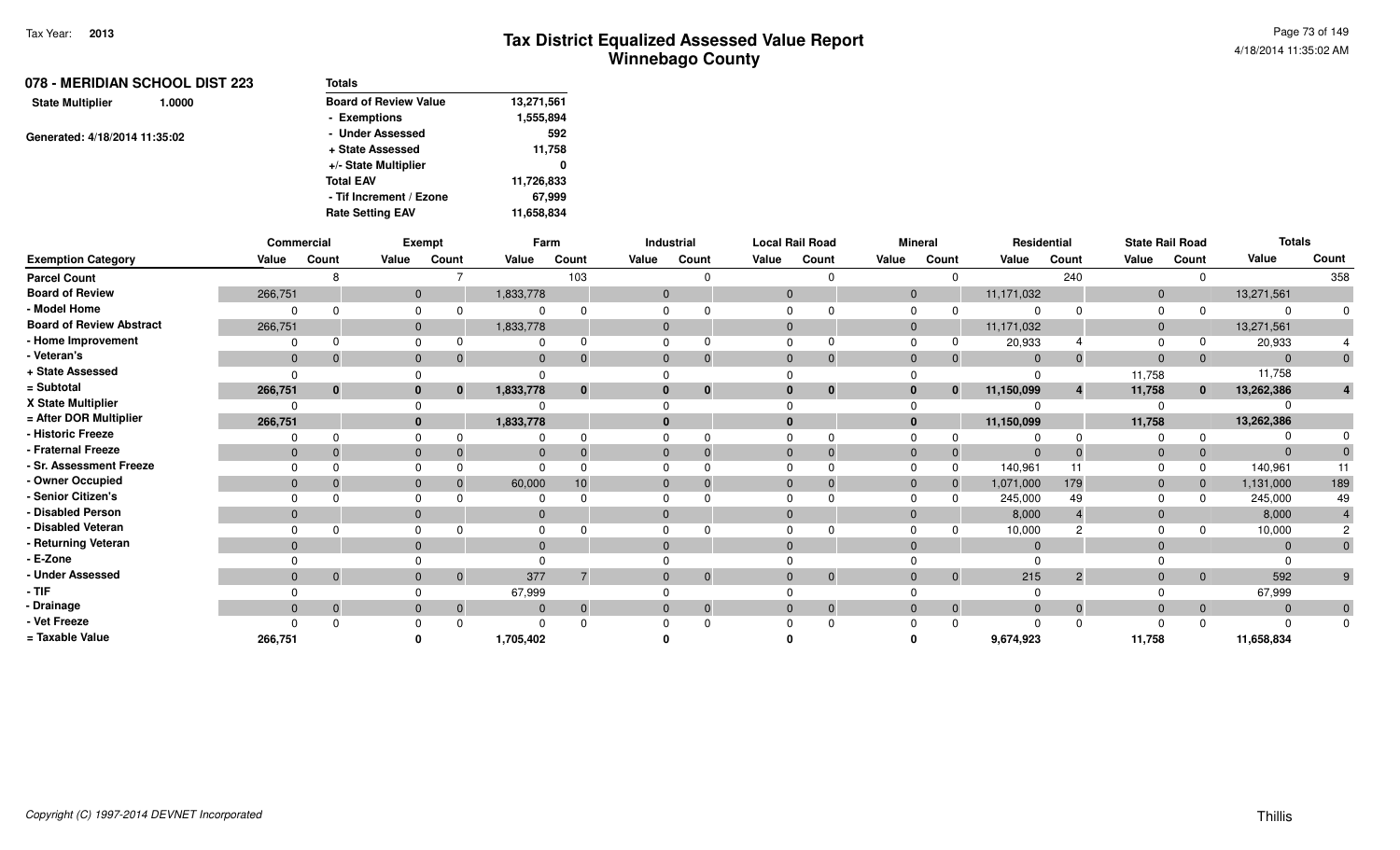| 079 - SOUTH BELOIT SD #320        | <b>Totals</b>                |            |
|-----------------------------------|------------------------------|------------|
| <b>State Multiplier</b><br>1.0000 | <b>Board of Review Value</b> | 84,185,969 |
|                                   | - Exemptions                 | 11,707,348 |
| Generated: 4/18/2014 11:35:02     | - Under Assessed             | 2,587      |
|                                   | + State Assessed             | 875,490    |
|                                   | +/- State Multiplier         | 0          |
|                                   | <b>Total EAV</b>             | 73,351,524 |
|                                   | - Tif Increment / Ezone      | 0          |
|                                   | <b>Rate Setting EAV</b>      | 73,351,524 |

|                                 |              | <b>Commercial</b> |              | <b>Exempt</b>  |                | Farm           |              | Industrial   |              | <b>Local Rail Road</b> |              | <b>Mineral</b> |            | Residential    | <b>State Rail Road</b> |                | <b>Totals</b> |                |
|---------------------------------|--------------|-------------------|--------------|----------------|----------------|----------------|--------------|--------------|--------------|------------------------|--------------|----------------|------------|----------------|------------------------|----------------|---------------|----------------|
| <b>Exemption Category</b>       | Value        | Count             | Value        | Count          | Value          | Count          | Value        | Count        | Value        | Count                  | Value        | Count          | Value      | Count          | Value                  | Count          | Value         | Count          |
| <b>Parcel Count</b>             |              | 309               |              | 92             |                | 25             |              | 159          |              |                        |              | $\Omega$       |            | 2,513          |                        | <sup>n</sup>   |               | 3,098          |
| <b>Board of Review</b>          | 15,409,105   |                   | $\mathbf{0}$ |                | 257,532        |                | 11,540,672   |              | $\mathbf{0}$ |                        | $\mathbf{0}$ |                | 56,978,660 |                | $\mathbf{0}$           |                | 84,185,969    |                |
| - Model Home                    |              |                   | $\Omega$     | $\Omega$       | $\Omega$       |                |              |              |              |                        | $\Omega$     |                |            |                |                        |                |               | 3              |
| <b>Board of Review Abstract</b> | 15,409,105   |                   | $\mathbf 0$  |                | 257,532        |                | 11,540,672   |              | $\Omega$     |                        | $\mathbf 0$  |                | 56,978,660 |                | $\mathbf{0}$           |                | 84,185,969    |                |
| - Home Improvement              |              |                   | $\Omega$     |                | 7,686          | 2              |              |              |              |                        | $\Omega$     |                | 213,344    | 99             | 0                      |                | 221,030       | 101            |
| - Veteran's                     | $\mathbf{0}$ | $\Omega$          | $\mathbf{0}$ | $\mathbf{0}$   | $\overline{0}$ | $\mathbf{0}$   | $\mathbf{0}$ |              | $\Omega$     |                        | $\mathbf{0}$ | $\Omega$       | 20,628     |                | $\Omega$               | $\overline{0}$ | 20,628        |                |
| + State Assessed                |              |                   |              |                | $\Omega$       |                |              |              |              |                        |              |                | $\Omega$   |                | 875,490                |                | 875,490       |                |
| = Subtotal                      | 15,409,105   | $\bf{0}$          | $\bf{0}$     | $\bf{0}$       | 249,846        | $\overline{2}$ | 11,540,672   | $\mathbf{0}$ |              | $\bf{0}$               | $\bf{0}$     | $\bf{0}$       | 56,744,688 | 103            | 875,490                | $\mathbf{0}$   | 84,819,801    | 105            |
| X State Multiplier              |              |                   |              |                |                |                |              |              |              |                        | $\Omega$     |                |            |                |                        |                |               |                |
| = After DOR Multiplier          | 15,409,105   |                   |              |                | 249,846        |                | 11,540,672   |              |              |                        | $\mathbf{0}$ |                | 56,744,688 |                | 875,490                |                | 84,819,801    |                |
| - Historic Freeze               |              | $\Omega$          |              |                | $\Omega$       |                |              |              |              |                        |              |                |            |                |                        |                |               | $\Omega$       |
| - Fraternal Freeze              |              |                   |              |                | $\Omega$       |                | $\mathbf{0}$ |              |              |                        | $\mathbf{0}$ |                | $\Omega$   |                | $\mathbf{0}$           |                | $\Omega$      | $\Omega$       |
| - Sr. Assessment Freeze         | 7,145        |                   | $\Omega$     |                | $\Omega$       |                |              |              |              |                        |              |                | 684,599    | 126            |                        |                | 691,744       | 127            |
| - Owner Occupied                | 42,000       |                   | $\mathbf 0$  | $\Omega$       | 12,000         | 2              | 6,000        |              |              |                        | $\mathbf{0}$ | $\Omega$       | 8,711,453  | 1,468          | $\mathbf{0}$           | $\mathbf{0}$   | 8,771,453     | 1,478          |
| - Senior Citizen's              | 10,000       |                   |              |                | O              |                |              |              |              |                        |              |                | 1,785,961  | 368            |                        | $\Omega$       | 1,795,961     | 370            |
| - Disabled Person               | $\mathbf{0}$ |                   | $\mathbf{0}$ |                | $\Omega$       |                | $\Omega$     |              | $\Omega$     |                        | $\mathbf{0}$ |                | 82,000     | 41             | $\Omega$               |                | 82,000        | 41             |
| - Disabled Veteran              |              |                   | $\Omega$     |                | $\Omega$       |                |              |              |              |                        | $\Omega$     |                | 37,500     |                |                        |                | 37,500        | 8              |
| - Returning Veteran             | $\Omega$     |                   | $\mathbf{0}$ |                | $\mathbf{0}$   |                | $\mathbf{0}$ |              |              |                        | $\mathbf{0}$ |                | 10,000     | $\overline{2}$ | $\mathbf{0}$           |                | 10,000        | $\overline{2}$ |
| - E-Zone                        |              |                   |              |                | $\Omega$       |                |              |              |              |                        |              |                |            |                |                        |                |               |                |
| - Under Assessed                | 334          |                   | $\mathbf{0}$ | $\overline{0}$ | 284            | 11             | 116          | 2            | $\Omega$     | $\Omega$               | $\mathbf{0}$ | $\overline{0}$ | 1,853      | 39             | $\Omega$               | $\overline{0}$ | 2,587         | 56             |
| $-$ TIF                         |              |                   |              |                | $\Omega$       |                |              |              |              |                        |              |                |            |                |                        |                |               |                |
| - Drainage                      | $\Omega$     | $\Omega$          | $\Omega$     | $\mathbf 0$    | $\mathbf{0}$   | $\Omega$       | $\Omega$     |              | $\Omega$     | $\Omega$               | $\Omega$     | $\Omega$       | $\Omega$   | $\mathbf 0$    | $\Omega$               | $\mathbf{0}$   | $\Omega$      | $\mathbf{0}$   |
| - Vet Freeze                    | 77,032       |                   |              | $\Omega$       | $\Omega$       |                |              |              |              |                        |              |                |            |                |                        | $\Omega$       | 77,032        |                |
| = Taxable Value                 | 15,272,594   |                   |              |                | 237,562        |                | 11,534,556   |              |              |                        |              |                | 45,431,322 |                | 875,490                |                | 73,351,524    |                |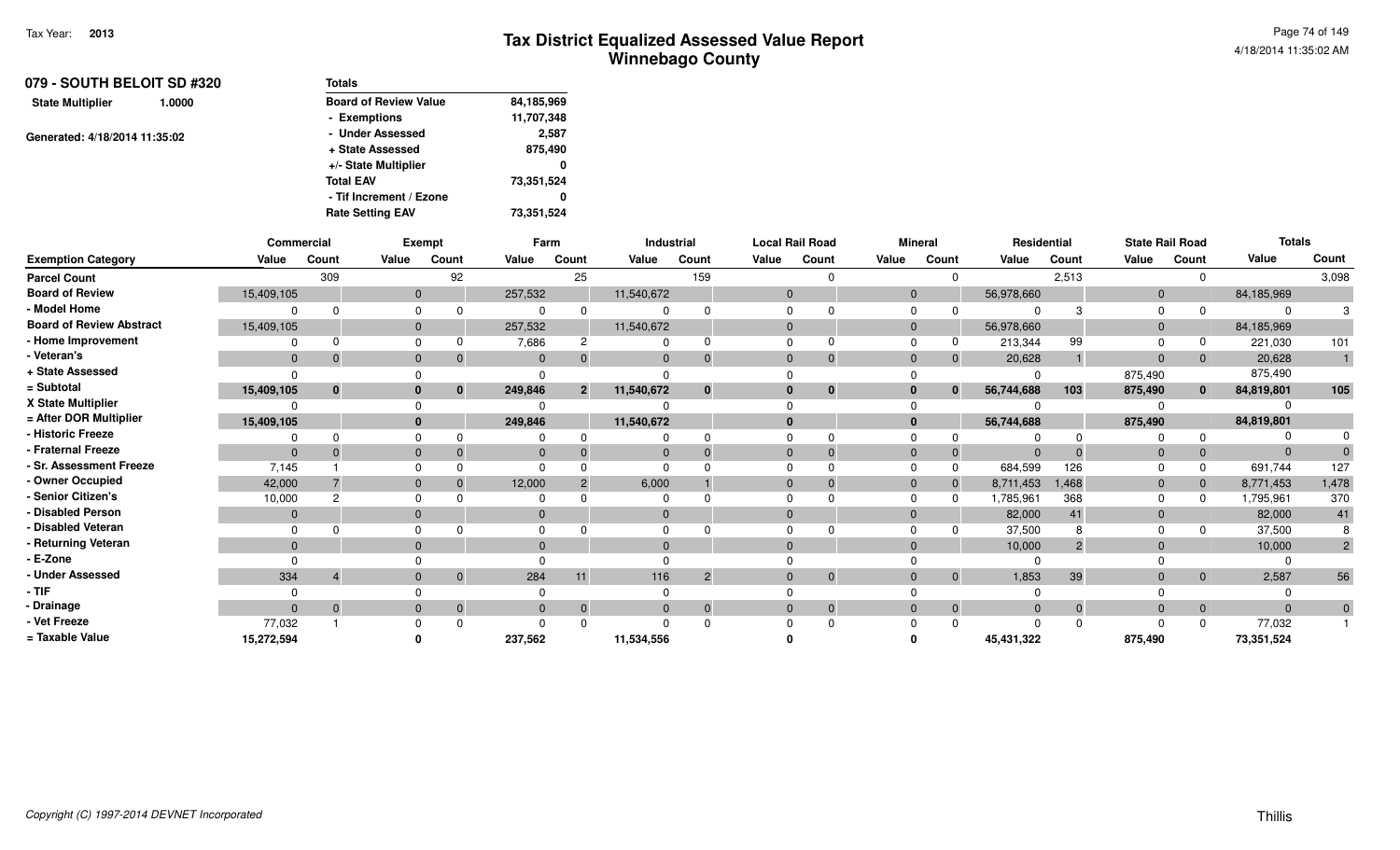| 080 - PECATONICA UNIT SD #321     |  | <b>Totals</b>                |            |
|-----------------------------------|--|------------------------------|------------|
| <b>State Multiplier</b><br>1.0000 |  | <b>Board of Review Value</b> | 93,358,490 |
|                                   |  | - Exemptions                 | 12,374,863 |
| Generated: 4/18/2014 11:35:02     |  | - Under Assessed             | 21,666     |
|                                   |  | + State Assessed             | 0          |
|                                   |  | +/- State Multiplier         | 0          |
|                                   |  | <b>Total EAV</b>             | 80,961,961 |
|                                   |  | - Tif Increment / Ezone      |            |
|                                   |  | <b>Rate Setting EAV</b>      | 80,961,961 |
|                                   |  |                              |            |

|                                 | Commercial     |              |              | Exempt         | Farm         |          | <b>Industrial</b> |                |          | <b>Local Rail Road</b> |                | <b>Mineral</b> | Residential |          |              | <b>State Rail Road</b> | <b>Totals</b> |                |
|---------------------------------|----------------|--------------|--------------|----------------|--------------|----------|-------------------|----------------|----------|------------------------|----------------|----------------|-------------|----------|--------------|------------------------|---------------|----------------|
| <b>Exemption Category</b>       | Value          | Count        | Value        | Count          | Value        | Count    | Value             | Count          | Value    | Count                  | Value          | Count          | Value       | Count    | Value        | Count                  | Value         | Count          |
| <b>Parcel Count</b>             |                | 111          |              | 104            |              | 704      |                   | 46             |          |                        |                |                |             | 1,943    |              | $\Omega$               |               | 2,908          |
| <b>Board of Review</b>          | 4,717,056      |              | $\mathbf{0}$ |                | 15,247,624   |          | 2,066,343         |                | $\Omega$ |                        | $\mathbf 0$    |                | 71,327,467  |          | $\mathbf 0$  |                        | 93,358,490    |                |
| - Model Home                    |                |              |              |                |              |          |                   |                |          |                        |                |                |             |          | $\Omega$     |                        |               |                |
| <b>Board of Review Abstract</b> | 4,717,056      |              | $\mathbf{0}$ |                | 15,247,624   |          | 2,066,343         |                | $\Omega$ |                        | $\overline{0}$ |                | 71,327,467  |          | $\mathbf{0}$ |                        | 93,358,490    |                |
| - Home Improvement              |                |              | $\Omega$     |                | 68,076       | 11       |                   |                | $\Omega$ |                        |                |                | 171,499     | 72       | $\Omega$     |                        | 239,575       | 83             |
| - Veteran's                     | $\mathbf{0}$   | $\mathbf{0}$ | $\mathbf{0}$ | $\mathbf{0}$   | $\mathbf{0}$ | $\Omega$ | $\mathbf{0}$      | $\overline{0}$ | $\Omega$ | $\Omega$               | $\Omega$       | $\overline{0}$ | $\Omega$    | $\Omega$ | $\Omega$     | $\overline{0}$         | $\mathbf{0}$  | $\overline{0}$ |
| + State Assessed                |                |              |              |                |              |          |                   |                |          |                        |                |                |             |          |              |                        |               |                |
| = Subtotal                      | 4,717,056      | $\mathbf{0}$ | $\bf{0}$     | $\mathbf{0}$   | 15,179,548   | 11       | 2,066,343         | $\bf{0}$       |          | $\mathbf{0}$<br>0      |                | $\bf{0}$       | 71,155,968  | 72       | 0            | $\mathbf{0}$           | 93,118,915    | 83             |
| X State Multiplier              |                |              |              |                |              |          |                   |                |          |                        |                |                |             |          |              |                        |               |                |
| = After DOR Multiplier          | 4,717,056      |              | $\mathbf{0}$ |                | 15,179,548   |          | 2,066,343         |                | $\Omega$ |                        |                |                | 71,155,968  |          |              |                        | 93,118,915    |                |
| - Historic Freeze               | O              | $\Omega$     |              |                |              | $\Omega$ |                   |                |          |                        |                |                |             |          |              |                        |               |                |
| - Fraternal Freeze              | 7,819          |              | $\Omega$     |                | $\Omega$     |          | $\Omega$          |                | $\Omega$ |                        |                | $\Omega$       | $\Omega$    |          | $\Omega$     | $\overline{0}$         | 7,819         |                |
| - Sr. Assessment Freeze         | $\Omega$       |              |              |                | 67,127       |          |                   |                |          |                        |                |                | 483,382     | 65       |              | $\Omega$               | 550,509       | 73             |
| - Owner Occupied                | 6,000          |              | $\mathbf{0}$ |                | 1,026,000    | 171      |                   |                | $\Omega$ |                        | $\mathbf 0$    | $\mathbf{0}$   | 8,348,456   | 1,393    | $\mathbf 0$  | $\overline{0}$         | 9,380,456     | 1,565          |
| - Senior Citizen's              |                |              |              |                | 295,844      | 60       |                   |                |          |                        |                |                | 1,812,889   | 366      | 0            |                        | 2,108,733     | 426            |
| - Disabled Person               | $\overline{0}$ |              | $\mathbf{0}$ |                | 8,000        |          | $\Omega$          |                | $\Omega$ |                        | $\Omega$       |                | 34,000      | 17       | $\Omega$     |                        | 42,000        | 21             |
| - Disabled Veteran              |                |              | $\Omega$     |                | 2,500        |          |                   |                |          |                        |                |                | 30,000      |          |              |                        | 32,500        |                |
| - Returning Veteran             | $\Omega$       |              | $\Omega$     |                | $\Omega$     |          | $\Omega$          |                | $\Omega$ |                        |                |                | $\Omega$    |          |              |                        | $\Omega$      | $\overline{0}$ |
| - E-Zone                        |                |              |              |                |              |          |                   |                |          |                        |                |                |             |          |              |                        |               |                |
| - Under Assessed                | 289            | 3            |              | $\mathbf{0}$   | 2,899        | 50       | 0                 | $\mathbf 0$    | $\Omega$ | $\Omega$               |                | $\overline{0}$ | 18,478      | 226      | $\Omega$     | $\overline{0}$         | 21,666        | 279            |
| - TIF                           |                |              |              |                |              |          |                   |                |          |                        |                |                |             |          |              |                        |               |                |
| - Drainage                      | $\Omega$       | $\Omega$     | $\mathbf{0}$ | $\overline{0}$ | $\Omega$     | $\Omega$ | $\Omega$          | $\mathbf{0}$   | $\Omega$ | $\mathbf{0}$           |                | $\overline{0}$ | $\Omega$    |          | $\Omega$     | $\overline{0}$         | $\Omega$      | $\overline{0}$ |
| - Vet Freeze                    | 13,271         |              |              |                |              | $\Omega$ |                   |                |          |                        |                |                |             |          |              | $\Omega$               | 13,271        |                |
| = Taxable Value                 | 4,689,677      |              |              |                | 13,777,178   |          | 2,066,343         |                |          |                        |                |                | 60,428,763  |          |              |                        | 80,961,961    |                |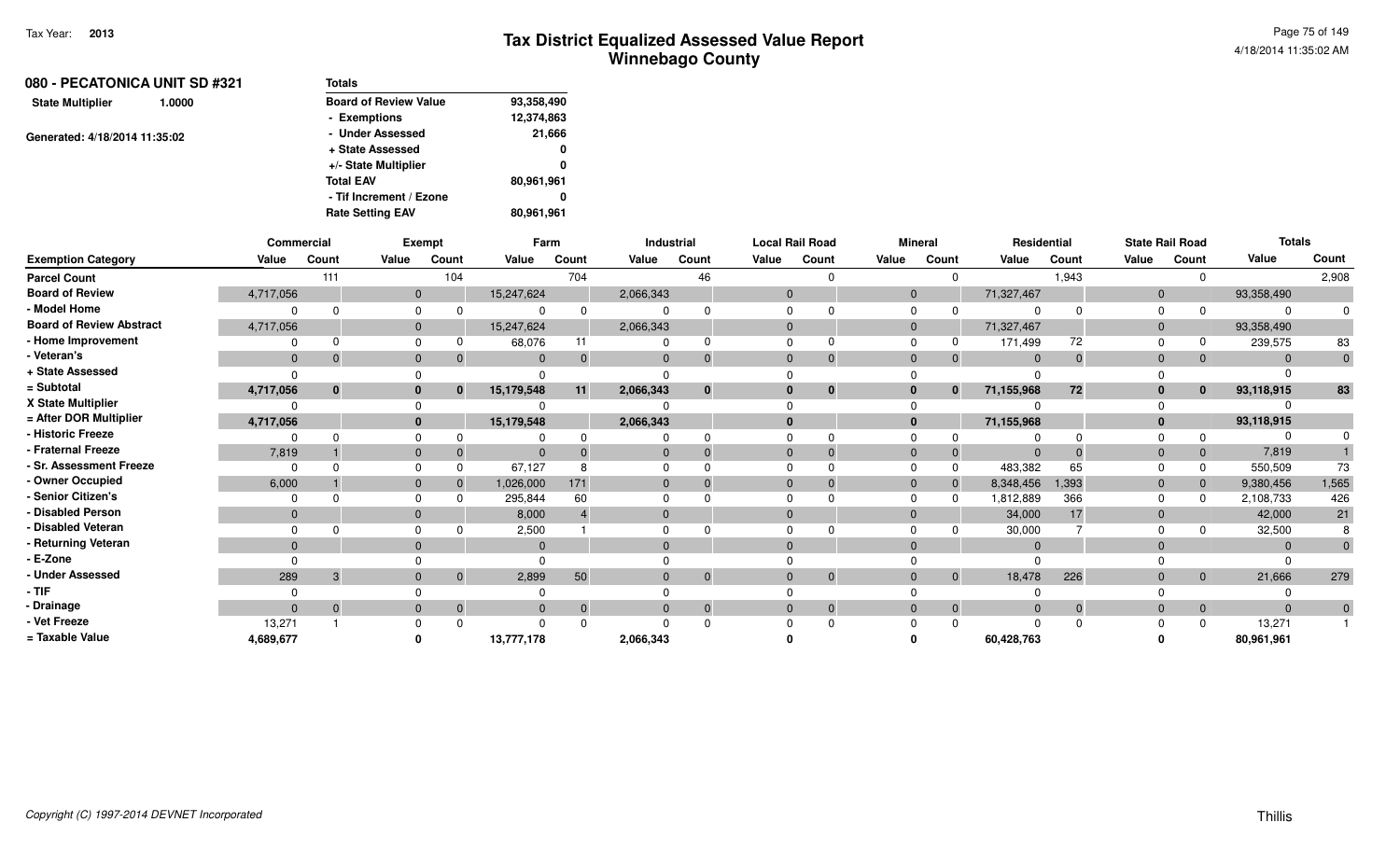| 081 - DURAND UNIT SD #322<br>1.0000<br>Generated: 4/18/2014 11:35:02 | Totals                       |            |
|----------------------------------------------------------------------|------------------------------|------------|
| <b>State Multiplier</b>                                              | <b>Board of Review Value</b> | 90,438,771 |
|                                                                      | - Exemptions                 | 11,223,071 |
|                                                                      | - Under Assessed             | 8,297      |
|                                                                      | + State Assessed             | 0          |
|                                                                      | +/- State Multiplier         | 0          |
|                                                                      | <b>Total EAV</b>             | 79,207,403 |
|                                                                      | - Tif Increment / Ezone      | 325,989    |
|                                                                      | <b>Rate Setting EAV</b>      | 78,881,414 |

|                                 | Commercial   |              |                | <b>Exempt</b>  | Farm       |          | Industrial   |                | <b>Local Rail Road</b> |              | <b>Mineral</b> |                | Residential |       |              | <b>State Rail Road</b> | <b>Totals</b>  |                |
|---------------------------------|--------------|--------------|----------------|----------------|------------|----------|--------------|----------------|------------------------|--------------|----------------|----------------|-------------|-------|--------------|------------------------|----------------|----------------|
| <b>Exemption Category</b>       | Value        | Count        | Value          | Count          | Value      | Count    | Value        | Count          | Value                  | Count        | Value          | Count          | Value       | Count | Value        | Count                  | Value          | Count          |
| <b>Parcel Count</b>             |              | 95           |                | 68             |            | 989      |              | 18             |                        |              |                | <sup>0</sup>   |             | 2,144 |              | $\Omega$               |                | 3,314          |
| <b>Board of Review</b>          | 4,894,865    |              | $\mathbf 0$    |                | 18,258,006 |          | 309,505      |                | $\Omega$               |              | $\Omega$       |                | 66,976,395  |       | $\mathbf{0}$ |                        | 90,438,771     |                |
| - Model Home                    |              | $\Omega$     |                |                |            |          |              |                |                        |              |                |                |             |       | $\Omega$     |                        |                |                |
| <b>Board of Review Abstract</b> | 4,894,865    |              | $\mathbf{0}$   |                | 18,258,006 |          | 309,505      |                | $\Omega$               |              | $\mathbf 0$    |                | 66,976,395  |       | $\mathbf{0}$ |                        | 90,438,771     |                |
| - Home Improvement              |              | $\Omega$     |                |                | 5,522      |          |              |                | $\Omega$               |              |                |                | 78,595      | 12    | $\Omega$     |                        | 84,117         | 13             |
| - Veteran's                     | $\mathbf{0}$ | $\mathbf{0}$ | $\overline{0}$ |                | $\Omega$   |          | $\Omega$     |                | $\Omega$               | $\Omega$     |                | $\overline{0}$ | $\Omega$    |       | $\Omega$     | $\overline{0}$         | $\mathbf{0}$   | $\overline{0}$ |
| + State Assessed                |              |              |                |                |            |          |              |                |                        |              |                |                |             |       |              |                        |                |                |
| = Subtotal                      | 4,894,865    | $\bf{0}$     |                | $\bf{0}$       | 18,252,484 |          | 309,505      | $\bf{0}$       | $\bf{0}$               | $\bf{0}$     |                | $\bf{0}$       | 66,897,800  | 12    | 0            | $\mathbf{0}$           | 90,354,654     | 13             |
| X State Multiplier              |              |              |                |                |            |          |              |                |                        |              |                |                |             |       |              |                        |                |                |
| = After DOR Multiplier          | 4,894,865    |              |                |                | 18,252,484 |          | 309,505      |                |                        |              |                |                | 66,897,800  |       |              |                        | 90,354,654     |                |
| - Historic Freeze               |              | $\Omega$     |                |                |            |          |              |                |                        |              |                |                |             |       |              |                        |                |                |
| - Fraternal Freeze              | 26,575       |              | $\mathbf{0}$   |                | $\Omega$   |          | $\mathbf{0}$ |                | $\Omega$               |              |                | $\mathbf{0}$   | $\Omega$    |       | $\mathbf{0}$ | $\overline{0}$         | 26,575         |                |
| - Sr. Assessment Freeze         |              |              |                |                | 224,530    | 21       |              |                |                        |              |                | <sup>n</sup>   | 738,646     | 73    |              | $\Omega$               | 963,176        | 94             |
| - Owner Occupied                | 6,000        |              | $\mathbf{0}$   |                | 1,288,547  | 215      |              |                |                        |              |                | $\Omega$       | 6,390,000   | 1,065 | $\mathbf{0}$ | $\overline{0}$         | 7,684,547      | 1,281          |
| - Senior Citizen's              | 5,000        |              |                |                | 406,473    | 82       |              |                |                        |              |                |                | 1,920,320   | 385   | $\Omega$     |                        | 2,331,793      | 468            |
| - Disabled Person               | $\mathbf{0}$ |              | $\Omega$       |                | 8,000      |          | $\Omega$     |                | $\Omega$               |              | $\Omega$       |                | 56,000      | 28    | $\Omega$     |                        | 64,000         | 32             |
| - Disabled Veteran              |              |              |                |                | 5,000      |          |              |                |                        |              |                |                | 25,000      |       |              |                        | 30,000         |                |
| - Returning Veteran             | $\Omega$     |              | $\Omega$       |                | $\Omega$   |          | $\Omega$     |                | $\Omega$               |              |                |                | $\Omega$    |       |              |                        | $\Omega$       | $\overline{0}$ |
| - E-Zone                        |              |              |                |                |            |          |              |                |                        |              |                |                |             |       |              |                        |                |                |
| - Under Assessed                | $\Omega$     | $\mathbf{0}$ | $\Omega$       | $\mathbf 0$    | 4,274      | 71       | $\Omega$     | $\Omega$       | $\Omega$               | $\Omega$     |                | $\mathbf{0}$   | 4,023       | 97    | $\Omega$     | $\overline{0}$         | 8,297          | 168            |
| $-$ TIF                         | 214,880      |              |                |                |            |          | 46,129       |                |                        |              |                |                | 64,980      |       |              |                        | 325,989        |                |
| - Drainage                      | $\mathbf{0}$ | $\Omega$     | $\mathbf{0}$   | $\overline{0}$ | $\Omega$   | $\Omega$ | $\Omega$     | $\overline{0}$ | $\Omega$               | $\mathbf{0}$ | $\Omega$       | $\mathbf{0}$   | $\Omega$    | 0     | $\Omega$     | $\overline{0}$         | $\overline{0}$ | $\overline{0}$ |
| - Vet Freeze                    | 38,863       |              |                |                |            | $\Omega$ |              |                |                        |              |                |                |             |       |              | $\Omega$               | 38,863         |                |
| = Taxable Value                 | 4,603,547    |              |                |                | 16,315,660 |          | 263,376      |                |                        |              |                |                | 57,698,831  |       |              |                        | 78,881,414     |                |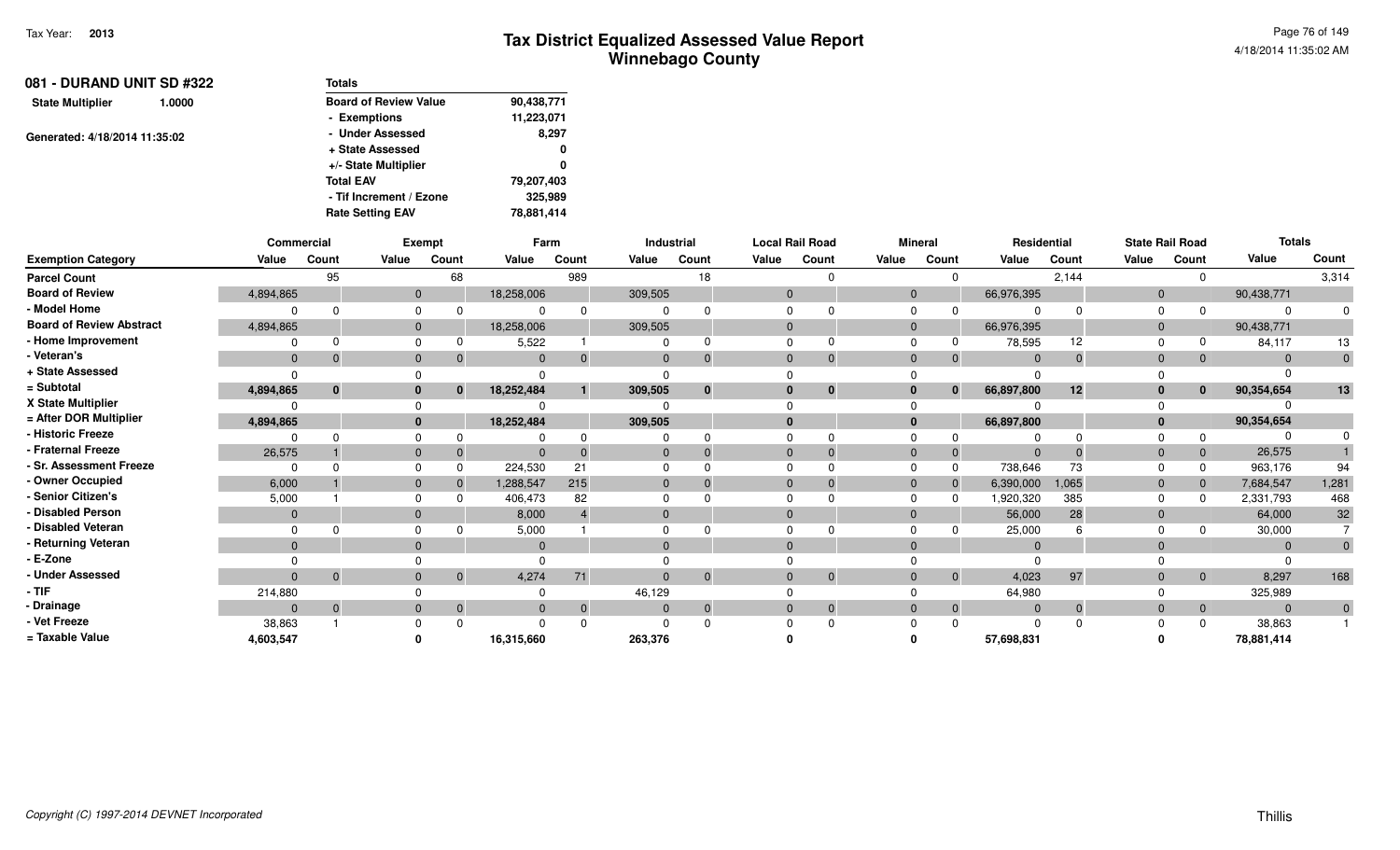| 082 - WINNEBAGO UNIT SD #323<br>1.0000 |  | <b>Totals</b>                |             |
|----------------------------------------|--|------------------------------|-------------|
| <b>State Multiplier</b>                |  | <b>Board of Review Value</b> | 171,836,797 |
|                                        |  | - Exemptions                 | 20,733,647  |
| Generated: 4/18/2014 11:35:02          |  | - Under Assessed             | 24,084      |
|                                        |  | + State Assessed             | 1,046,418   |
|                                        |  | +/- State Multiplier         | 0           |
|                                        |  | <b>Total EAV</b>             | 152,125,484 |
|                                        |  | - Tif Increment / Ezone      | 1,490,307   |
|                                        |  | <b>Rate Setting EAV</b>      | 150,635,177 |
|                                        |  |                              |             |

|                                 | Commercial   |                |          | <b>Exempt</b> | Farm         |          |           | Industrial     |                | <b>Local Rail Road</b> | <b>Mineral</b> |              | Residential |          | <b>State Rail Road</b> |                | <b>Totals</b>  |              |
|---------------------------------|--------------|----------------|----------|---------------|--------------|----------|-----------|----------------|----------------|------------------------|----------------|--------------|-------------|----------|------------------------|----------------|----------------|--------------|
| <b>Exemption Category</b>       | Value        | Count          | Value    | Count         | Value        | Count    | Value     | Count          | Value          | Count                  | Value          | Count        | Value       | Count    | Value                  | Count          | Value          | Count        |
| <b>Parcel Count</b>             |              | 132            |          | 101           |              | 1,132    |           | 39             |                |                        |                |              |             | 3,135    |                        | $\Omega$       |                | 4,543        |
| <b>Board of Review</b>          | 10,504,873   |                |          | $\mathbf{0}$  | 29,597,837   |          | 4,485,882 |                | 539,993        |                        | $\overline{0}$ |              | 126,708,212 |          | $\mathbf{0}$           |                | 171,836,797    |              |
| - Model Home                    |              |                |          | $\Omega$      |              | 0        |           | $\Omega$       |                |                        | $\Omega$       |              |             |          | $\Omega$               |                | $\Omega$       |              |
| <b>Board of Review Abstract</b> | 10,504,873   |                |          | $\Omega$      | 29,597,837   |          | 4,485,882 |                | 539,993        |                        | $\Omega$       |              | 126,708,212 |          | $\Omega$               |                | 171,836,797    |              |
| - Home Improvement              |              |                | $\Omega$ |               | 96,101       | 12       |           | ∩              |                |                        | $\Omega$       |              | 497,839     | 131      |                        |                | 593,940        | 143          |
| - Veteran's                     | $\mathbf{0}$ |                |          | $\mathbf{0}$  | $\mathbf{0}$ | $\Omega$ |           | $\Omega$       | $\mathbf{0}$   | $\Omega$               | $\Omega$       |              | $\Omega$    | $\Omega$ | $\Omega$               | $\overline{0}$ | $\overline{0}$ | $\mathbf{0}$ |
| + State Assessed                |              |                |          |               |              |          |           |                |                |                        |                |              |             |          | 1,046,418              |                | 1,046,418      |              |
| = Subtotal                      | 10,504,873   | $\bf{0}$       |          | $\bf{0}$      | 29,501,736   | 12       | 4,485,882 | $\bf{0}$       | 539,993        | 0                      |                |              | 126,210,373 | 132      | 1,046,418              | $\mathbf{0}$   | 172,289,275    | 144          |
| X State Multiplier              |              |                |          | $\Omega$      |              |          |           |                |                |                        |                |              |             |          |                        |                |                |              |
| = After DOR Multiplier          | 10,504,873   |                |          | $\bf{0}$      | 29,501,736   |          | 4,485,882 |                | 539,993        |                        | $\Omega$       |              | 126,210,373 |          | 1,046,418              |                | 172,289,275    |              |
| - Historic Freeze               |              |                |          |               |              |          |           | $\Omega$       |                |                        |                |              |             |          |                        |                |                |              |
| - Fraternal Freeze              | 12,956       |                |          | $\Omega$      |              |          |           | $\Omega$       | $\overline{0}$ |                        | $\Omega$       |              | $\Omega$    |          | $\Omega$               | $\overline{0}$ | 12,956         |              |
| - Sr. Assessment Freeze         |              |                |          |               | 212,219      | 20       |           |                |                |                        |                |              | 1,249,132   | 133      |                        |                | 1,461,351      | 153          |
| - Owner Occupied                | 18,000       |                |          | $\mathbf{0}$  | 1,476,000    | 246      |           |                | $\mathbf{0}$   |                        |                |              | 13,989,517  | 2,334    | $\overline{0}$         |                | 15,483,517     | 2,583        |
| - Senior Citizen's              |              |                | $\Omega$ |               | 520,000      | 104      |           |                | $\Omega$       |                        | $\Omega$       |              | 2,500,383   | 502      | 0                      |                | 3,020,383      | 606          |
| - Disabled Person               | 2,000        |                |          | $\Omega$      | 12,000       | 6        | $\Omega$  |                | $\Omega$       |                        | $\Omega$       |              | 70,000      | 35       | $\Omega$               |                | 84,000         | 42           |
| - Disabled Veteran              |              |                | $\Omega$ |               | 7,500        |          |           |                |                |                        |                |              | 70,000      |          |                        |                | 77,500         | 17           |
| - Returning Veteran             | $\Omega$     |                |          | $\Omega$      | $\Omega$     |          |           |                | $\Omega$       |                        | $\Omega$       |              | $\Omega$    |          |                        |                | $\Omega$       | $\mathbf{0}$ |
| - E-Zone                        |              |                |          |               |              |          | 1,490,307 |                |                |                        |                |              |             |          |                        |                | 1,490,307      |              |
| - Under Assessed                | 179          | $\overline{2}$ |          | $\Omega$      | 2,230        | 41       |           | $\overline{0}$ | 140            |                        | $\Omega$       | $\mathbf{0}$ | 21,535      | 240      | $\Omega$               | $\overline{0}$ | 24,084         | 284          |
| - TIF                           |              |                |          |               |              |          |           |                |                |                        |                |              |             |          |                        |                |                |              |
| - Drainage                      | $\Omega$     |                |          | $\Omega$      | $\Omega$     | $\Omega$ |           | $\overline{0}$ | $\Omega$       | $\Omega$               | $\Omega$       |              | $\Omega$    |          | $\Omega$               | $\overline{0}$ | $\Omega$       | $\mathbf{0}$ |
| - Vet Freeze                    |              |                |          |               |              |          |           | $\Omega$       |                |                        |                |              | $\Omega$    |          |                        |                | $\Omega$       |              |
| = Taxable Value                 | 10,471,738   |                |          |               | 27,271,787   |          | 2,995,575 |                | 539,853        |                        |                |              | 108,309,806 |          | 1,046,418              |                | 150,635,177    |              |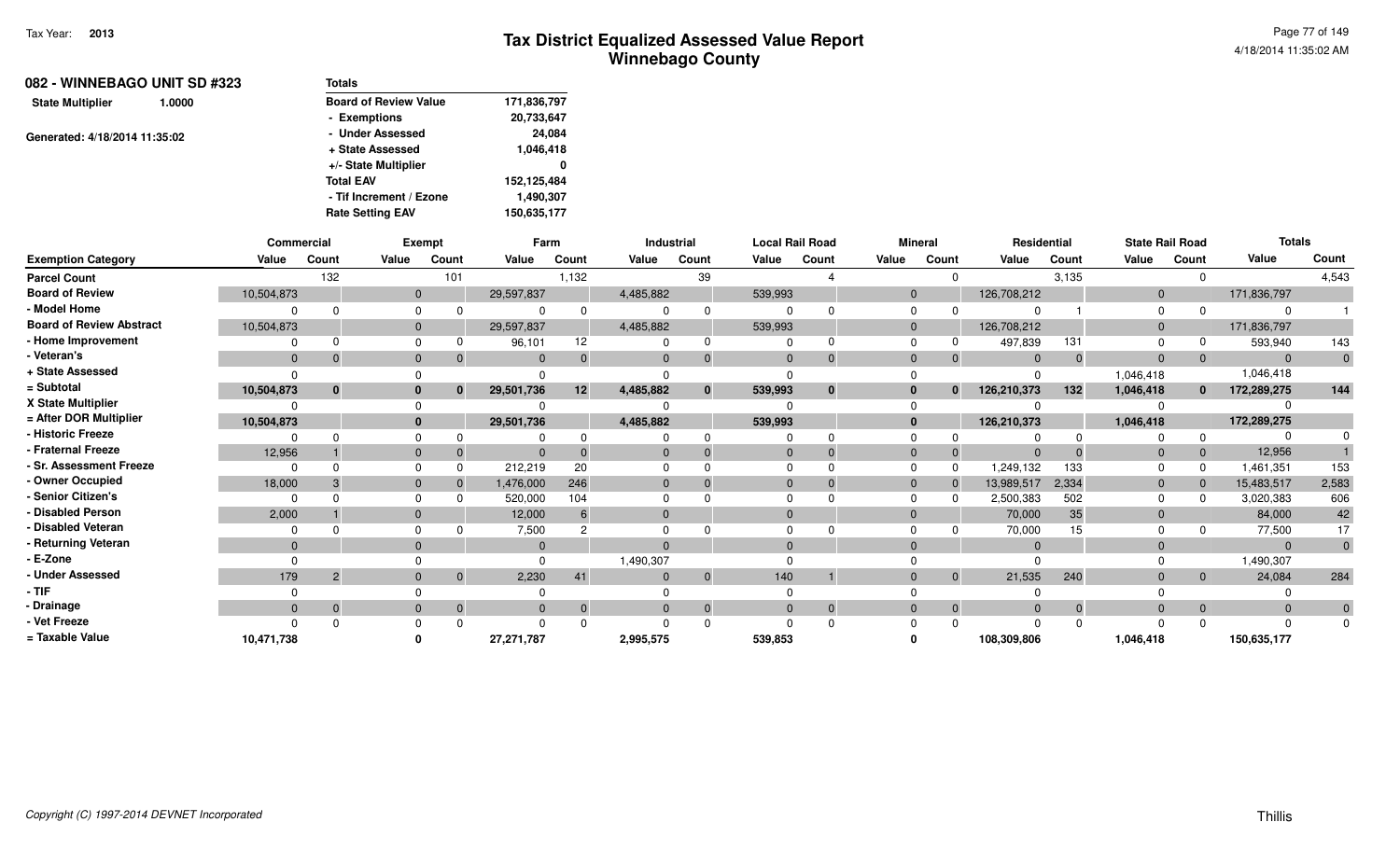| 083 - HIAWATHA SCHOOL DIST 426<br>1.0000 | <b>Totals</b>                |         |
|------------------------------------------|------------------------------|---------|
| <b>State Multiplier</b>                  | <b>Board of Review Value</b> | 640,096 |
|                                          | - Exemptions                 | 81,174  |
| Generated: 4/18/2014 11:35:02            | - Under Assessed             | 0       |
|                                          | + State Assessed             | 0       |
|                                          | +/- State Multiplier         | 0       |
|                                          | <b>Total EAV</b>             | 558,922 |
|                                          | - Tif Increment / Ezone      | 0       |
|                                          | <b>Rate Setting EAV</b>      | 558.922 |

|                                 |                | Commercial   |       | Exempt                      |                | Farm            | Industrial   |              |              | <b>Local Rail Road</b> |              | <b>Mineral</b> |         | Residential                 |              | <b>State Rail Road</b> |          | <b>Totals</b> |
|---------------------------------|----------------|--------------|-------|-----------------------------|----------------|-----------------|--------------|--------------|--------------|------------------------|--------------|----------------|---------|-----------------------------|--------------|------------------------|----------|---------------|
| <b>Exemption Category</b>       | Value          | Count        | Value | Count                       | Value          | Count           | Value        | Count        | Value        | Count                  | Value        | Count          | Value   | Count                       | Value        | Count                  | Value    | Count         |
| <b>Parcel Count</b>             |                | $\Omega$     |       | $\Omega$                    |                | 12 <sup>°</sup> |              |              |              | O                      |              |                |         | Ω                           |              |                        |          | 21            |
| <b>Board of Review</b>          | $\mathbf{0}$   |              |       | $\mathbf{0}$                | 237,694        |                 | $\mathbf 0$  |              | $\mathbf{0}$ |                        | $\mathbf 0$  |                | 402,402 |                             | $\mathbf 0$  |                        | 640,096  |               |
| - Model Home                    |                |              |       | $\Omega$                    | 0              | $\Omega$        | $\Omega$     |              |              |                        |              |                |         |                             |              |                        |          |               |
| <b>Board of Review Abstract</b> | $\mathbf{0}$   |              |       | $\mathbf 0$                 | 237,694        |                 | $\mathbf{0}$ |              | $\mathbf{0}$ |                        | $\mathbf{0}$ |                | 402,402 |                             | $\mathbf{0}$ |                        | 640,096  |               |
| - Home Improvement              |                | $\Omega$     |       | $\Omega$                    | $\Omega$       | $\Omega$        | $\mathbf 0$  |              | $\Omega$     |                        | 0            |                |         |                             | $\Omega$     |                        |          | $\Omega$      |
| - Veteran's                     | $\overline{0}$ | $\Omega$     |       | $\mathbf{0}$<br>$\Omega$    | $\overline{0}$ | $\overline{0}$  | $\mathbf 0$  | $\Omega$     | $\mathbf{0}$ | $\mathbf 0$            | $\mathbf 0$  |                |         | $\mathbf 0$<br>$\mathbf 0$  | $\mathbf 0$  | $\mathbf{0}$           |          | $\mathbf 0$   |
| + State Assessed                |                |              |       |                             | $\Omega$       |                 | $\Omega$     |              |              |                        |              |                |         |                             |              |                        |          |               |
| = Subtotal                      | $\bf{0}$       | $\mathbf{0}$ |       | $\mathbf{0}$<br>$\bf{0}$    | 237,694        | $\mathbf 0$     | $\bf{0}$     | $\mathbf{0}$ | $\mathbf{0}$ | $\bf{0}$               | $\mathbf{0}$ | $\mathbf{0}$   | 402,402 | $\mathbf{0}$                | $\mathbf{0}$ | $\bf{0}$               | 640,096  | $\bf{0}$      |
| X State Multiplier              |                |              |       |                             |                |                 | $\Omega$     |              |              |                        |              |                |         |                             |              |                        |          |               |
| = After DOR Multiplier          |                |              |       | $\bf{0}$                    | 237,694        |                 | $\mathbf{0}$ |              |              |                        |              |                | 402,402 |                             | $\bf{0}$     |                        | 640,096  |               |
| - Historic Freeze               |                | 0            |       | $\Omega$                    | 0              | $\Omega$        | $\Omega$     |              |              |                        |              |                |         |                             | $\Omega$     |                        |          |               |
| - Fraternal Freeze              | $\mathbf 0$    |              |       | $\mathbf{0}$                | $\mathbf 0$    |                 | $\mathbf 0$  |              | $\mathbf{0}$ |                        | $\mathbf{0}$ |                |         | $\Omega$                    | $\mathbf 0$  |                        |          |               |
| - Sr. Assessment Freeze         |                |              |       | $\Omega$                    | $\Omega$       |                 | $\Omega$     |              | $\Omega$     |                        |              |                | 18,174  |                             | $\Omega$     |                        | 18,174   |               |
| - Owner Occupied                | $\mathbf{0}$   | $\Omega$     |       | $\mathbf 0$<br>$\Omega$     | 18,000         | 3               | $\mathbf 0$  |              | $\mathbf{0}$ |                        | $\mathbf{0}$ |                | 30,000  |                             | $\mathbf 0$  | $\mathbf{0}$           | 48,000   |               |
| - Senior Citizen's              |                |              |       | $\Omega$                    | 5,000          |                 | $\mathbf 0$  |              |              |                        |              |                | 10,000  |                             | $\Omega$     |                        | 15,000   |               |
| - Disabled Person               | $\mathbf{0}$   |              |       | $\overline{0}$              | $\mathbf 0$    |                 | $\mathbf{0}$ |              | $\Omega$     |                        | $\Omega$     |                |         | $\Omega$                    | $\mathbf{0}$ |                        | $\Omega$ |               |
| - Disabled Veteran              |                |              | 0     |                             | $\Omega$       |                 | $\Omega$     |              |              |                        |              |                |         |                             |              |                        |          |               |
| - Returning Veteran             | $\Omega$       |              |       | $\mathbf{0}$                | $\Omega$       |                 | $\mathbf 0$  |              | $\Omega$     |                        | $\Omega$     |                |         | $\Omega$                    | $\mathbf{0}$ |                        |          | $\mathbf 0$   |
| - E-Zone                        |                |              |       |                             |                |                 |              |              |              |                        |              |                |         |                             |              |                        |          |               |
| - Under Assessed                | $\mathbf{0}$   | $\mathbf{0}$ |       | $\mathbf{0}$<br>$\mathbf 0$ | $\mathbf 0$    | $\overline{0}$  | $\mathbf 0$  | $\mathbf 0$  | $\mathbf{0}$ | $\mathbf 0$            | $\mathbf{0}$ | $\mathbf 0$    |         | $\mathbf{0}$<br>$\mathbf 0$ | $\mathbf{0}$ | $\overline{0}$         |          | $\mathbf 0$   |
| - TIF                           |                |              |       |                             |                |                 |              |              |              |                        |              |                |         |                             |              |                        |          |               |
| - Drainage                      | $\Omega$       | $\Omega$     |       | $\mathbf{0}$<br>$\mathbf 0$ | $\mathbf{0}$   | $\overline{0}$  | $\mathbf 0$  | $\mathbf{0}$ | $\mathbf{0}$ | $\mathbf{0}$           | $\mathbf{0}$ | $\Omega$       |         | $\Omega$<br>$\mathbf{0}$    | $\mathbf{0}$ | $\overline{0}$         |          | $\mathbf 0$   |
| - Vet Freeze                    |                | $\Omega$     |       | $\Omega$                    | $\Omega$       | $\Omega$        | $\Omega$     |              |              |                        |              |                |         |                             |              |                        |          | 0             |
| = Taxable Value                 |                |              |       |                             | 214,694        |                 |              |              |              |                        |              |                | 344,228 |                             |              |                        | 558,922  |               |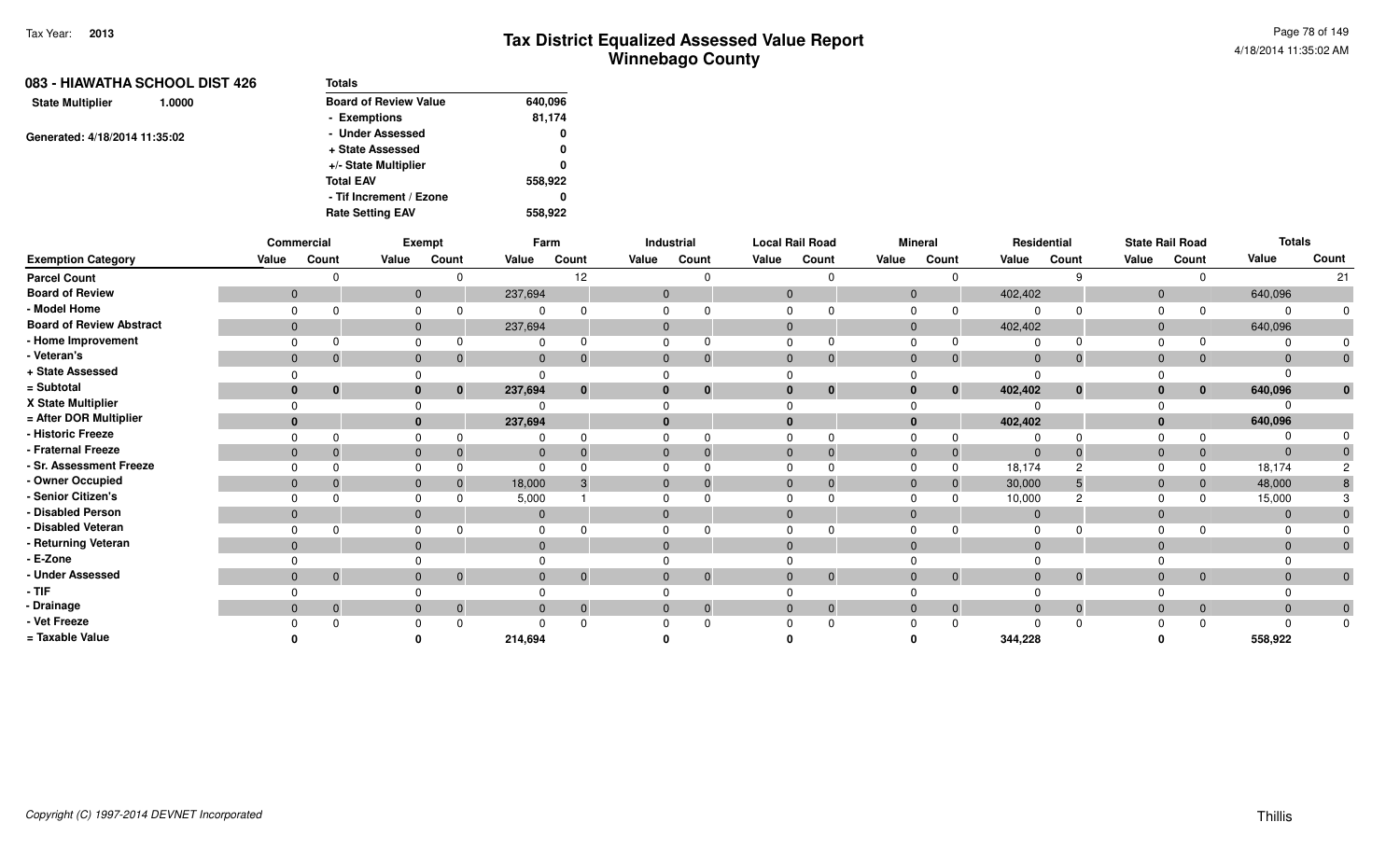| <b>Totals</b>                |               |
|------------------------------|---------------|
| <b>Board of Review Value</b> | 4,451,690,670 |
| - Exemptions                 | 626,628,669   |
| - Under Assessed             | 220,985       |
| + State Assessed             | 6,724,011     |
| +/- State Multiplier         | 0             |
| <b>Total EAV</b>             | 3,831,565,027 |
| - Tif Increment / Ezone      | 53,960,414    |
| <b>Rate Setting EAV</b>      | 3,777,604,613 |
|                              |               |

|                                 | <b>Commercial</b> |              |              | Exempt         | Farm        |          |             | Industrial |          | <b>Local Rail Road</b> |          | <b>Mineral</b> |                    | Residential | <b>State Rail Road</b> |                | <b>Totals</b>          |                 |
|---------------------------------|-------------------|--------------|--------------|----------------|-------------|----------|-------------|------------|----------|------------------------|----------|----------------|--------------------|-------------|------------------------|----------------|------------------------|-----------------|
| <b>Exemption Category</b>       | Value             | Count        | Value        | Count          | Value       | Count    | Value       | Count      | Value    | Count                  | Value    | Count          | Value              | Count       | Value                  | Count          | Value                  | Count           |
| <b>Parcel Count</b>             |                   | 6,302        |              | 3,929          |             | 5,206    |             | 2,880      |          | 35                     |          |                |                    | 07,331      |                        | <sup>0</sup>   |                        | 125,683         |
| <b>Board of Review</b>          | 694,866,378       |              | $\mathbf{0}$ |                | 108,051,191 |          | 269,626,541 |            | 660,364  |                        | $\Omega$ |                | 3,378,607,098      |             | $\mathbf 0$            |                | 4,451,811,572          |                 |
| - Model Home                    |                   |              | $\Omega$     |                |             |          |             |            |          |                        |          |                | 120,902            | 15          | $\Omega$               |                | 120,902                |                 |
| <b>Board of Review Abstract</b> | 694,866,378       |              |              |                | 108,051,191 |          | 269,626,541 |            | 660,364  |                        | $\Omega$ |                | 3,378,486,196      |             | $\Omega$               |                | 4,451,690,670          |                 |
| - Home Improvement              | 833               |              |              |                | 301,046     | 48       |             |            |          |                        |          |                | 6,564,047          | 2,809       |                        |                | 6,865,926              | 2,858           |
| - Veteran's                     | $\Omega$          |              |              | $\Omega$       |             | $\Omega$ | $\Omega$    |            | $\Omega$ | $\Omega$               |          |                | 407,246            | 10          | $\Omega$               | $\overline{0}$ | 407,246                | 10              |
| + State Assessed                |                   |              |              |                |             |          |             |            |          |                        |          |                | <sup>0</sup>       |             | 6,724,011              |                | 6,724,011              |                 |
| = Subtotal                      | 694,865,545       |              |              | $\mathbf{0}$   | 107,750,145 | 48       | 269,626,541 | $\bf{0}$   | 660,364  | $\bf{0}$               |          |                | $0$ 3,371,514,903  | 2,834       | 6,724,011              |                | $0\quad 4,451,141,509$ | 2,883           |
| X State Multiplier              |                   |              |              |                |             |          |             |            |          |                        |          |                |                    |             |                        |                |                        |                 |
| = After DOR Multiplier          | 694,865,545       |              |              |                | 107,750,145 |          | 269,626,541 |            | 660,364  |                        |          |                | 3,371,514,903      |             | 6,724,011              |                | 4,451,141,509          |                 |
| - Historic Freeze               |                   | <sup>0</sup> |              |                |             |          |             |            |          |                        |          |                | 87,405             |             |                        | $\Omega$       | 87,405                 |                 |
| <b>Fraternal Freeze</b>         | 788,668           | 12           |              | $\Omega$       |             |          | $\Omega$    |            |          |                        | $\Omega$ |                | $\Omega$           |             |                        | $\Omega$       | 788,668                | 12 <sup>2</sup> |
| · Sr. Assessment Freeze         | 66,469            | 12           |              | 0              | 867,714     | 88       |             |            |          |                        |          |                | 27,183,742         | 4,859       |                        |                | 28,117,925             | 4,959           |
| - Owner Occupied                | 6,027,272         | 174          |              | $\Omega$       | 6,568,547   | 1,095    | 46,105      |            |          |                        | $\Omega$ |                | 460,015,886 77,787 |             | $\Omega$               |                | 472,657,810            | 79,064          |
| - Senior Citizen's              | 4,425,000         | 103          |              |                | 2,141,458   | 431      | 15,000      |            |          |                        |          |                | 104,567,594 21,158 |             |                        |                | 111,149,052            | 21,695          |
| <b>Disabled Person</b>          | 6,000             |              | $\Omega$     |                | 42,000      | 21       | 2,000       |            |          |                        | $\Omega$ |                | 4,019,377          | 2,010       | $\mathbf 0$            |                | 4,069,377              | 2,035           |
| - Disabled Veteran              | 5,000             |              |              |                | 22,500      |          |             |            |          |                        |          |                | 1,811,939          | 428         |                        |                | 1,839,439              | 435             |
| - Returning Veteran             | $\Omega$          |              |              |                | 5,000       |          | $\Omega$    |            | $\Omega$ |                        |          |                | 55,000             | 11          |                        |                | 60,000                 | 12              |
| - E-Zone                        |                   |              |              |                |             |          | 9,872,984   |            |          |                        |          |                |                    |             |                        |                | 9,872,984              |                 |
| <b>Under Assessed</b>           | 10,244            | 118          |              | $\mathbf 0$    | 25,176      | 414      | 4,245       | 51         | 700      | 9                      |          | $\overline{0}$ | 180,620            | 2,223       | $\mathbf{0}$           | $\overline{0}$ | 220,985                | 2,815           |
| - TIF                           | 26,244,822        |              |              |                | 158,040     |          | 11,602,256  |            |          |                        |          |                | 6,082,312          |             |                        |                | 44,087,430             |                 |
| · Drainage                      |                   |              |              | $\overline{0}$ |             | $\Omega$ | $\Omega$    | $\Omega$   | $\Omega$ | $\Omega$               | $\Omega$ |                | $\Omega$           |             |                        | $\mathbf{0}$   | $\Omega$               | $\overline{0}$  |
| Vet Freeze                      | 585,821           | 11           |              |                |             |          |             |            |          | n                      |          |                | $\Omega$           |             |                        | $\Omega$       | 585,821                | 11              |
| = Taxable Value                 | 656,706,249       |              |              |                | 97,919,710  |          | 248,083,951 |            | 659,664  |                        |          |                | 2,767,511,028      |             | 6,724,011              |                | 3,777,604,613          |                 |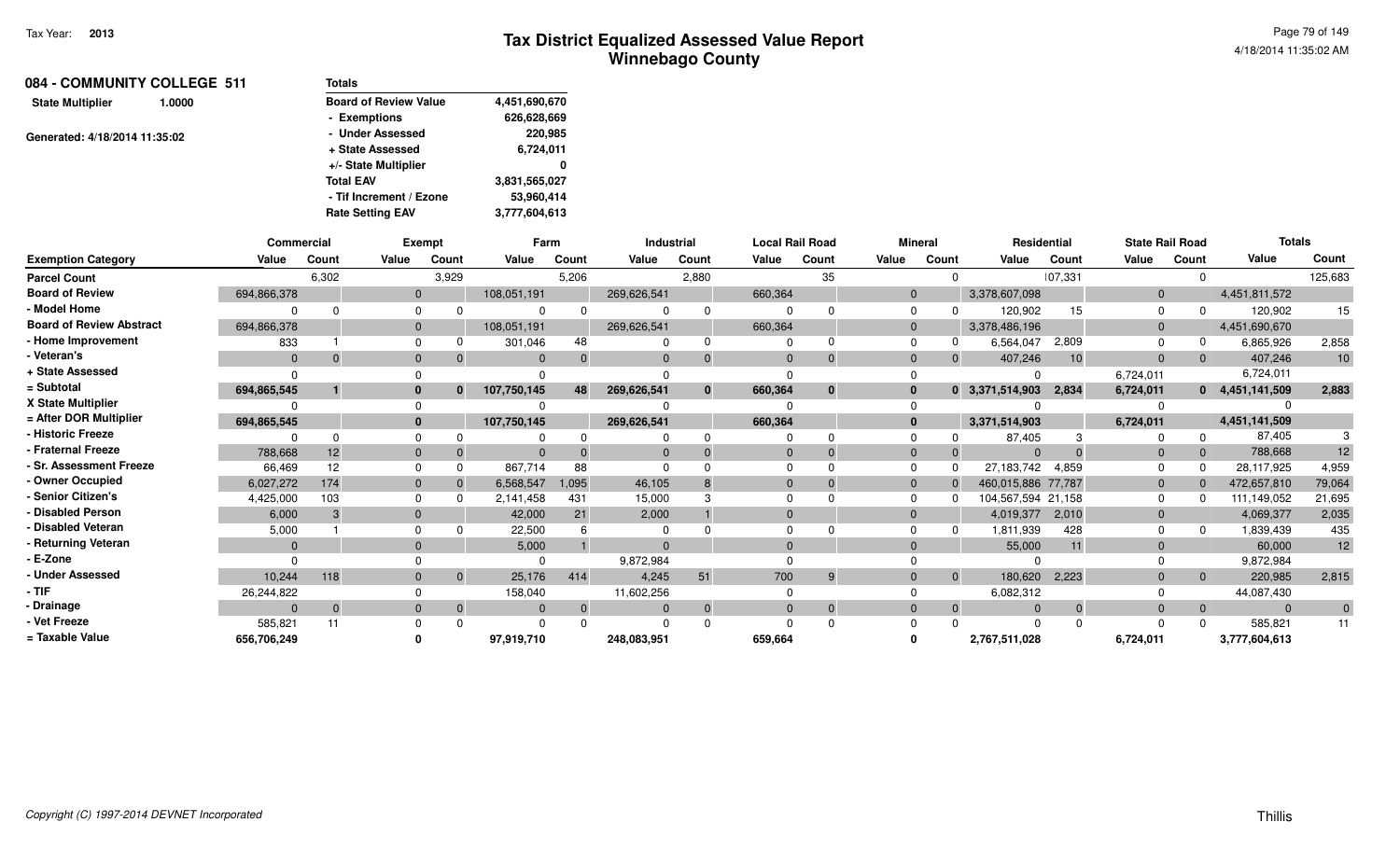| 085 - COMMUNITY COLLEGE 523       | <b>Totals</b>                |         |
|-----------------------------------|------------------------------|---------|
| <b>State Multiplier</b><br>1.0000 | <b>Board of Review Value</b> | 640,096 |
|                                   | - Exemptions                 | 81,174  |
| Generated: 4/18/2014 11:35:02     | - Under Assessed             | 0       |
|                                   | + State Assessed             | 0       |
|                                   | +/- State Multiplier         | 0       |
|                                   | <b>Total EAV</b>             | 558,922 |
|                                   | - Tif Increment / Ezone      | 0       |
|                                   | <b>Rate Setting EAV</b>      | 558.922 |

|                                 |              | <b>Commercial</b> |          | Exempt                         |              | Farm           |                | Industrial   | <b>Local Rail Road</b> |             |              | <b>Mineral</b> | Residential  |              |       | <b>State Rail Road</b> |         | <b>Totals</b> |
|---------------------------------|--------------|-------------------|----------|--------------------------------|--------------|----------------|----------------|--------------|------------------------|-------------|--------------|----------------|--------------|--------------|-------|------------------------|---------|---------------|
| <b>Exemption Category</b>       | Value        | Count             | Value    | Count                          | Value        | Count          | Value          | Count        | Value                  | Count       | Value        | Count          | Value        | Count        | Value | Count                  | Value   | Count         |
| <b>Parcel Count</b>             |              |                   |          |                                |              | 12             |                |              |                        |             |              |                |              |              |       |                        |         | 21            |
| <b>Board of Review</b>          | $\mathbf{0}$ |                   |          | $\mathbf 0$                    | 237,694      |                | $\mathbf{0}$   |              | $\mathbf{0}$           |             | $\mathbf 0$  |                | 402,402      |              | 0     |                        | 640,096 |               |
| - Model Home                    |              |                   |          |                                | $\Omega$     |                | $\Omega$       |              | <sup>n</sup>           |             |              |                |              |              |       |                        |         | $\Omega$      |
| <b>Board of Review Abstract</b> | $\mathbf{0}$ |                   |          | $\mathbf 0$                    | 237,694      |                | $\mathbf{0}$   |              | $\mathbf{0}$           |             | $\mathbf{0}$ |                | 402,402      |              | 0     |                        | 640,096 |               |
| - Home Improvement              |              |                   |          | $\Omega$                       | $\Omega$     | O              | $\Omega$       |              | $\Omega$               |             |              |                |              |              |       | $\Omega$               |         | $\Omega$      |
| - Veteran's                     | $\mathbf{0}$ | $\mathbf 0$       |          | $\mathbf 0$                    | $\mathbf{0}$ | $\mathbf{0}$   | $\mathbf 0$    | $\Omega$     | $\overline{0}$         | 0           | $\mathbf{0}$ |                | $\mathbf{0}$ | $\Omega$     | 0     | $\mathbf{0}$           |         | $\mathbf 0$   |
| + State Assessed                |              |                   |          |                                | $\Omega$     |                |                |              |                        |             |              |                |              |              |       |                        |         |               |
| = Subtotal                      | $\bf{0}$     | $\bf{0}$          |          | $\mathbf{0}$<br>$\bf{0}$       | 237,694      | $\mathbf{0}$   | $\mathbf{0}$   | $\bf{0}$     | $\bf{0}$               | $\bf{0}$    |              | $\mathbf{0}$   | 402,402      | $\mathbf{0}$ |       | $\mathbf{0}$           | 640,096 | $\bf{0}$      |
| X State Multiplier              |              |                   |          |                                |              |                |                |              |                        |             |              |                |              |              |       |                        |         |               |
| = After DOR Multiplier          |              |                   |          |                                | 237,694      |                | $\mathbf{0}$   |              | $\bf{0}$               |             |              |                | 402,402      |              |       |                        | 640,096 |               |
| - Historic Freeze               |              |                   |          |                                |              | ŋ              |                |              |                        |             |              |                |              |              |       | $\Omega$               |         |               |
| - Fraternal Freeze              | $\Omega$     |                   | $\Omega$ |                                | $\mathbf{0}$ |                | $\mathbf{0}$   |              | $\mathbf{0}$           |             | $\Omega$     |                | $\Omega$     |              |       | $\mathbf{0}$           |         |               |
| - Sr. Assessment Freeze         |              |                   |          |                                | $\Omega$     |                |                |              |                        |             |              |                | 18,174       |              |       | $\Omega$               | 18,174  |               |
| - Owner Occupied                |              |                   |          | $\Omega$                       | 18,000       |                | $\Omega$       |              | $\mathbf{0}$           |             |              |                | 30,000       |              |       | $\overline{0}$         | 48,000  |               |
| - Senior Citizen's              |              |                   |          |                                | 5,000        |                |                |              |                        |             |              |                | 10,000       |              |       |                        | 15,000  |               |
| Disabled Person                 | $\Omega$     |                   |          | $\mathbf{0}$                   | $\Omega$     |                | $\Omega$       |              | $\Omega$               |             |              |                |              |              |       |                        |         |               |
| Disabled Veteran                |              |                   |          |                                |              |                | $\Omega$       |              |                        |             |              |                |              |              |       |                        |         |               |
| Returning Veteran               | $\Omega$     |                   |          | $\Omega$                       | $\Omega$     |                | $\Omega$       |              | $\Omega$               |             | $\Omega$     |                |              |              |       |                        |         | $\mathbf{0}$  |
| · E-Zone                        |              |                   |          |                                |              |                |                |              |                        |             |              |                |              |              |       |                        |         |               |
| <b>Under Assessed</b>           | $\mathbf{0}$ | $\mathbf 0$       |          | $\mathbf{0}$<br>$\mathbf 0$    | $\mathbf{0}$ | $\mathbf{0}$   | $\overline{0}$ | $\mathbf{0}$ | $\overline{0}$         | $\mathbf 0$ | $\Omega$     | $\Omega$       | $\mathbf{0}$ | $\Omega$     |       | $\overline{0}$         |         | $\mathbf 0$   |
| - TIF                           |              |                   |          |                                |              |                |                |              |                        |             |              |                |              |              |       |                        |         |               |
| - Drainage                      | $\mathbf{0}$ | $\Omega$          |          | $\mathbf{0}$<br>$\overline{0}$ | $\mathbf{0}$ | $\overline{0}$ | $\mathbf{0}$   | $\mathbf{0}$ | $\Omega$               | $\Omega$    | $\Omega$     | $\Omega$       |              | $\Omega$     |       | $\overline{0}$         |         | $\mathbf{0}$  |
| - Vet Freeze                    |              |                   |          |                                |              | ŋ              |                |              |                        |             |              |                |              | $\cap$       |       |                        |         | 0             |
| = Taxable Value                 |              |                   |          |                                | 214,694      |                |                |              |                        |             |              |                | 344,228      |              |       |                        | 558,922 |               |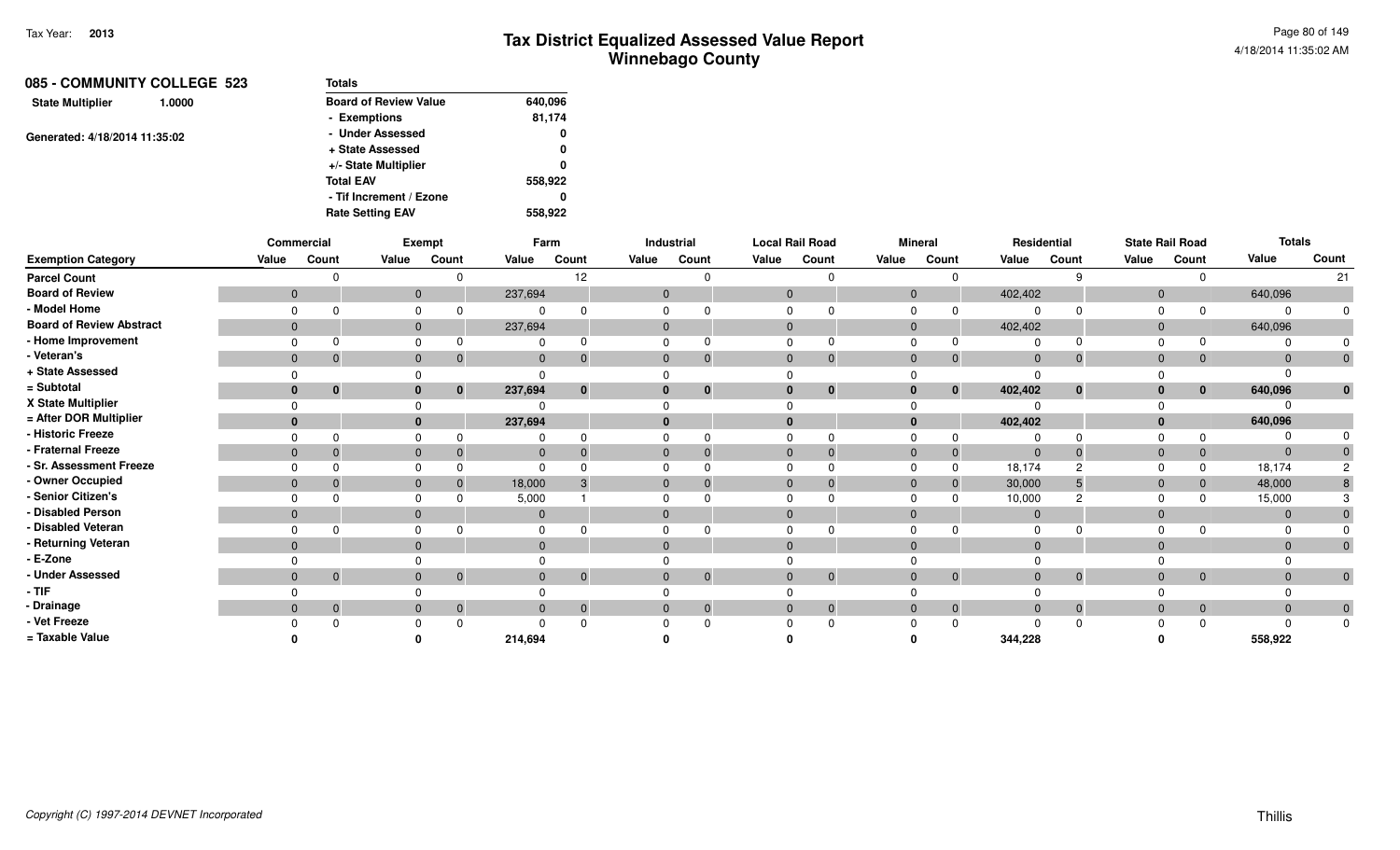| 088 - NORTH MAIN/AUBURN TIF       | <b>Totals</b>                |           |
|-----------------------------------|------------------------------|-----------|
| <b>State Multiplier</b><br>1.0000 | <b>Board of Review Value</b> | 1,538,861 |
|                                   | - Exemptions                 | 80,376    |
| Generated: 4/18/2014 11:35:02     | - Under Assessed             | 0         |
|                                   | + State Assessed             | 0         |
|                                   | +/- State Multiplier         | 0         |
|                                   | <b>Total EAV</b>             | 1,458,485 |
|                                   | - Tif Increment / Ezone      | 38,883    |
|                                   | <b>Rate Setting EAV</b>      | 1,419,602 |

|                                 | Commercial     |                |       | Exempt               |              | Farm                     |              | Industrial     |              | <b>Local Rail Road</b> |                | <b>Mineral</b> | Residential    |              |              | <b>State Rail Road</b> | <b>Totals</b>  |                 |
|---------------------------------|----------------|----------------|-------|----------------------|--------------|--------------------------|--------------|----------------|--------------|------------------------|----------------|----------------|----------------|--------------|--------------|------------------------|----------------|-----------------|
| <b>Exemption Category</b>       | Value          | Count          | Value | Count                | Value        | Count                    | Value        | Count          | Value        | Count                  | Value          | Count          | Value          | Count        | Value        | Count                  | Value          | Count           |
| <b>Parcel Count</b>             |                | 35             |       |                      |              |                          |              |                |              |                        |                |                |                | 32           |              |                        |                | 72              |
| <b>Board of Review</b>          | 948,116        |                |       | $\mathbf{0}$         |              | $\mathbf{0}$             | 42,915       |                | $\mathbf{0}$ |                        | $\overline{0}$ |                | 547,830        |              | $\mathbf 0$  |                        | 1,538,861      |                 |
| - Model Home                    |                |                |       |                      |              |                          |              |                |              |                        | $\Omega$       |                | $\Omega$       |              | $\Omega$     |                        | $\Omega$       |                 |
| <b>Board of Review Abstract</b> | 948,116        |                |       | $\mathbf{0}$         |              | $\mathbf{0}$             | 42,915       |                | $\mathbf{0}$ |                        | $\overline{0}$ |                | 547,830        |              | $\mathbf{0}$ |                        | 1,538,861      |                 |
| - Home Improvement              |                |                |       |                      |              |                          |              |                | n            |                        | $\Omega$       |                | $\Omega$       |              | $\Omega$     |                        | $\Omega$       |                 |
| - Veteran's                     | $\mathbf{0}$   | $\Omega$       |       | $\mathbf{0}$         |              | $\mathbf{0}$<br>$\Omega$ | $\mathbf{0}$ | $\overline{0}$ | $\mathbf{0}$ | $\Omega$               | $\overline{0}$ |                | $\mathbf 0$    | 0            | $\mathbf{0}$ | $\mathbf{0}$           | $\mathbf{0}$   |                 |
| + State Assessed                |                |                |       |                      |              |                          |              |                |              |                        |                |                | $\Omega$       |              |              |                        |                |                 |
| = Subtotal                      | 948,116        | $\mathbf{0}$   |       | 0<br>$\Omega$        | 0            | $\mathbf{0}$             | 42,915       | $\mathbf 0$    | $\bf{0}$     | $\bf{0}$               | $\bf{0}$       | $\mathbf{0}$   | 547,830        | $\mathbf{0}$ | $\bf{0}$     | $\mathbf{0}$           | 1,538,861      | $\mathbf{0}$    |
| X State Multiplier              |                |                |       |                      |              |                          |              |                |              |                        |                |                |                |              |              |                        |                |                 |
| = After DOR Multiplier          | 948,116        |                |       | $\bf{0}$             |              |                          | 42,915       |                | $\bf{0}$     |                        |                |                | 547,830        |              |              |                        | 1,538,861      |                 |
| - Historic Freeze               |                |                |       |                      |              |                          |              |                |              |                        |                |                |                |              |              |                        | $\Omega$       |                 |
| - Fraternal Freeze              | $\mathbf{0}$   |                |       | $\Omega$             |              |                          |              | $\Omega$       | $\Omega$     |                        | $\Omega$       |                | $\Omega$       |              | 0            | $\overline{0}$         | $\Omega$       |                 |
| - Sr. Assessment Freeze         |                |                |       |                      |              |                          |              |                |              |                        |                |                | $\Omega$       |              |              |                        | $\Omega$       |                 |
| - Owner Occupied                | $\Omega$       |                |       | $\Omega$             | $\Omega$     |                          |              | $\Omega$       | $\Omega$     |                        | $\Omega$       |                | 70,376         | 12           | $\Omega$     | $\overline{0}$         | 70,376         | 12 <sup>°</sup> |
| - Senior Citizen's              |                |                |       |                      |              |                          |              |                |              |                        |                |                | 10,000         |              |              |                        | 10,000         |                 |
| - Disabled Person               | $\mathbf{0}$   |                |       | $\Omega$             |              |                          |              |                |              |                        | $\overline{0}$ |                | $\mathbf{0}$   |              |              |                        | $\mathbf{0}$   |                 |
| - Disabled Veteran              |                |                |       |                      |              |                          |              |                |              |                        |                |                | $\Omega$       |              |              |                        | $\Omega$       |                 |
| - Returning Veteran             | $\Omega$       |                |       | $\Omega$             | $\Omega$     |                          | $\Omega$     |                | $\Omega$     |                        | $\Omega$       |                | $\Omega$       |              |              |                        | $\Omega$       | $\overline{0}$  |
| - E-Zone                        |                |                |       |                      |              |                          |              |                |              |                        |                |                | $\Omega$       |              |              |                        |                |                 |
| <b>Under Assessed</b>           | $\Omega$       | $\overline{0}$ |       | $\Omega$<br>$\Omega$ |              | $\Omega$<br>$\Omega$     |              | $\overline{0}$ | $\Omega$     | $\overline{0}$         | $\Omega$       | $\mathbf{0}$   | $\overline{0}$ | $\mathbf{0}$ | $\Omega$     | $\overline{0}$         | $\mathbf{0}$   | $\overline{0}$  |
| - TIF                           | 27,851         |                |       |                      |              |                          |              |                |              |                        |                |                | 11,031         |              |              |                        | 38,883         |                 |
| - Drainage                      | $\overline{0}$ | $\mathbf 0$    |       | $\Omega$             | $\mathbf{0}$ |                          |              | $\overline{0}$ | $\Omega$     | $\Omega$               | $\Omega$       | 0              | $\mathbf 0$    | $\Omega$     | $\Omega$     | $\overline{0}$         | $\overline{0}$ | $\mathbf{0}$    |
| - Vet Freeze                    |                |                |       |                      |              |                          |              | <sup>0</sup>   |              | $\Omega$               |                |                | $\Omega$       |              |              | $\Omega$               | $\Omega$       | $\mathbf 0$     |
| = Taxable Value                 | 920,265        |                |       |                      |              |                          | 42,914       |                |              |                        |                |                | 456,423        |              |              |                        | 1,419,602      |                 |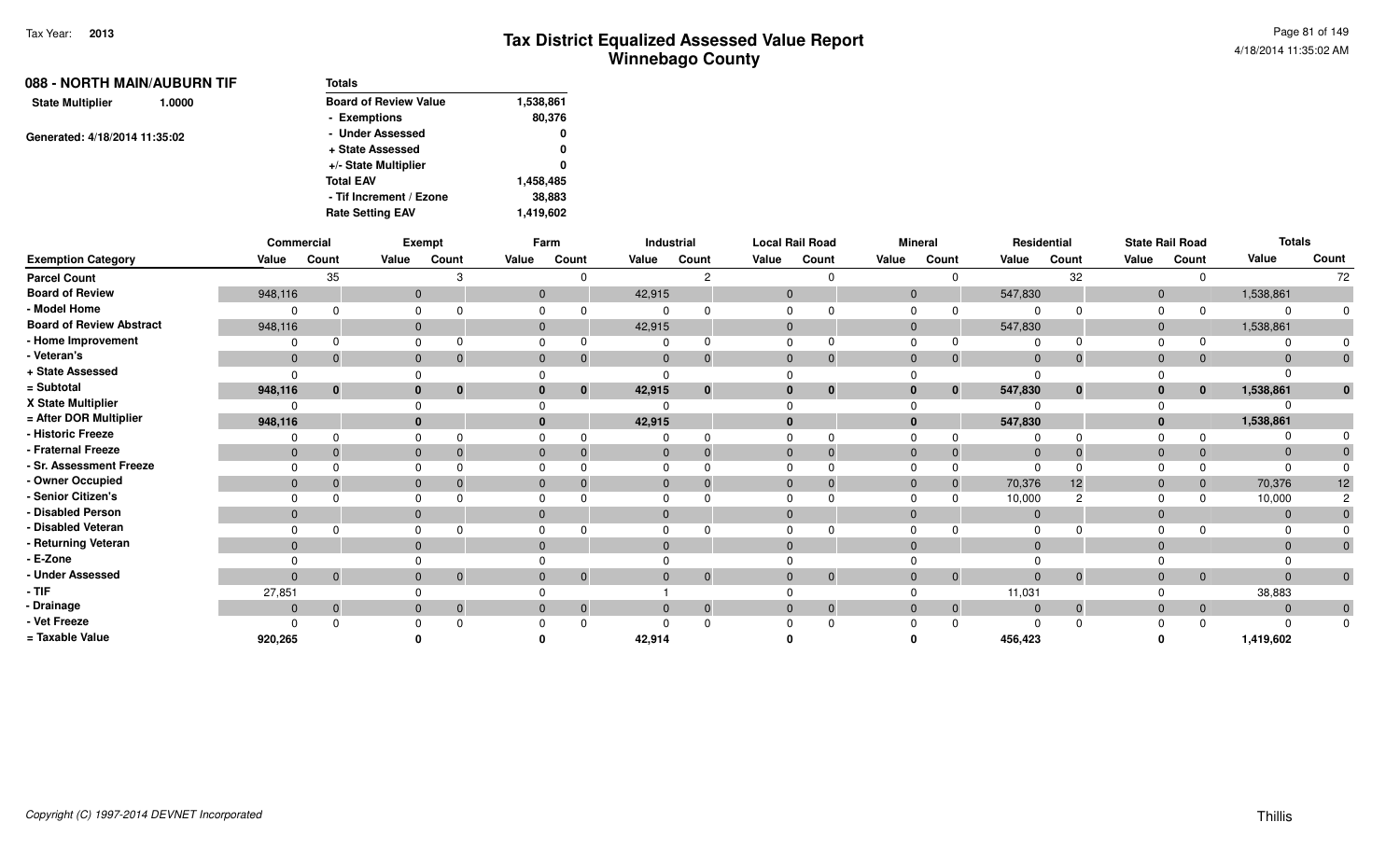| 089 - JACKSON SCHOOL TIF          | <b>Totals</b>                |           |
|-----------------------------------|------------------------------|-----------|
| <b>State Multiplier</b><br>1.0000 | <b>Board of Review Value</b> | 9,778,811 |
|                                   | - Exemptions                 | 1,627,919 |
| Generated: 4/18/2014 11:35:02     | - Under Assessed             | 255       |
|                                   | + State Assessed             | 0         |
|                                   | +/- State Multiplier         | 0         |
|                                   | <b>Total EAV</b>             | 8,150,637 |
|                                   | - Tif Increment / Ezone      | 297,662   |
|                                   | <b>Rate Setting EAV</b>      | 7,852,975 |

|                                 | Commercial   |                |       | Exempt                     |              | Farm                             | Industrial   |                |                | <b>Local Rail Road</b> |                | <b>Mineral</b> | Residential  |             |                | <b>State Rail Road</b> | <b>Totals</b>  |                |
|---------------------------------|--------------|----------------|-------|----------------------------|--------------|----------------------------------|--------------|----------------|----------------|------------------------|----------------|----------------|--------------|-------------|----------------|------------------------|----------------|----------------|
| <b>Exemption Category</b>       | Value        | Count          | Value | Count                      | Value        | Count                            | Value        | Count          | Value          | Count                  | Value          | Count          | Value        | Count       | Value          | Count                  | Value          | Count          |
| <b>Parcel Count</b>             |              | 46             |       |                            |              |                                  |              |                |                |                        |                |                |              | 423         |                |                        |                | 476            |
| <b>Board of Review</b>          | 2,234,076    |                |       |                            | $\mathbf{0}$ |                                  | 7,726        |                | $\overline{0}$ |                        | $\mathbf 0$    |                | 7,537,009    |             | $\mathbf 0$    |                        | 9,778,811      |                |
| - Model Home                    |              |                |       |                            |              |                                  | $\Omega$     |                |                |                        |                |                | $\mathbf 0$  |             |                |                        | $\Omega$       |                |
| <b>Board of Review Abstract</b> | 2,234,076    |                |       |                            | $\mathbf{0}$ |                                  | 7,726        |                | $\overline{0}$ |                        | $\mathbf 0$    |                | 7,537,009    |             | $\mathbf 0$    |                        | 9,778,811      |                |
| - Home Improvement              |              |                |       | <sup>0</sup>               |              |                                  |              |                |                |                        |                |                | 4,754        |             |                |                        | 4,754          |                |
| - Veteran's                     | $\mathbf 0$  |                |       | $\Omega$<br>$\overline{0}$ | $\mathbf{0}$ | $\Omega$                         | $\mathbf{0}$ | $\Omega$       | $\overline{0}$ | $\Omega$               | $\overline{0}$ | $\mathbf{0}$   | $\mathbf{0}$ |             | $\mathbf{0}$   | $\mathbf{0}$           | $\overline{0}$ |                |
| + State Assessed                | <sup>n</sup> |                |       |                            |              |                                  |              |                |                |                        |                |                | $\Omega$     |             |                |                        |                |                |
| = Subtotal                      | 2,234,076    | $\bf{0}$       |       | $\bf{0}$                   |              | $\bf{0}$                         | 7,726        | $\bf{0}$       | $\bf{0}$       | $\bf{0}$               | 0              | $\mathbf{0}$   | 7,532,255    |             | 0              | $\bf{0}$               | 9,774,057      |                |
| X State Multiplier              |              |                |       |                            |              |                                  |              |                |                |                        |                |                |              |             |                |                        |                |                |
| = After DOR Multiplier          | 2,234,076    |                |       |                            |              |                                  | 7,726        |                |                |                        | $\bf{0}$       |                | 7,532,255    |             |                |                        | 9,774,057      |                |
| - Historic Freeze               |              |                |       |                            |              |                                  |              |                |                |                        |                |                | $\Omega$     |             |                |                        |                |                |
| - Fraternal Freeze              | $\Omega$     |                |       | $\Omega$                   |              |                                  | $\mathbf{0}$ |                |                | $\Omega$               | $\Omega$       |                | $\mathbf{0}$ |             |                | $\overline{0}$         | $\mathbf{0}$   |                |
| - Sr. Assessment Freeze         | 871          |                |       |                            |              |                                  |              |                |                |                        |                |                | 65,314       | 13          |                | 0                      | 66,185         |                |
| - Owner Occupied                | 3,587        |                |       | $\Omega$                   |              |                                  | $\Omega$     |                |                | $\Omega$               | $\Omega$       |                | 1,358,963    | 234         | $\Omega$       | $\Omega$               | 1,362,550      | 235            |
| - Senior Citizen's              | 5,000        |                |       |                            |              |                                  |              |                |                |                        |                |                | 185,430      | 38          |                |                        | 190,430        | 39             |
| - Disabled Person               | $\mathbf{0}$ |                |       |                            |              |                                  | $\Omega$     |                | $\Omega$       |                        | $\Omega$       |                | 4,000        |             | $\Omega$       |                        | 4,000          | $\overline{2}$ |
| - Disabled Veteran              | $\Omega$     |                |       |                            |              |                                  |              |                |                |                        |                |                | $\Omega$     |             |                |                        | $\Omega$       |                |
| - Returning Veteran             | $\Omega$     |                |       |                            |              |                                  | $\Omega$     |                |                |                        | $\Omega$       |                | $\mathbf{0}$ |             |                |                        | $\Omega$       |                |
| - E-Zone                        |              |                |       |                            |              |                                  |              |                |                |                        |                |                | $\Omega$     |             |                |                        |                |                |
| - Under Assessed                | 81           | $\overline{2}$ |       | $\mathbf{0}$               |              | $\overline{0}$<br>$\overline{0}$ | $\Omega$     | $\Omega$       | $\Omega$       | $\Omega$               | $\overline{0}$ | $\overline{0}$ | 174          | $2^{\circ}$ | $\Omega$       | $\overline{0}$         | 255            |                |
| - TIF                           | 214,341      |                |       |                            |              |                                  | 1,048        |                |                |                        |                |                | 82,273       |             |                |                        | 297,662        |                |
| - Drainage                      | $\mathbf{0}$ | $\Omega$       |       | $\overline{0}$             | $\mathbf{0}$ | $\mathbf 0$                      | $\mathbf{0}$ | $\overline{0}$ | $\overline{0}$ | $\mathbf{0}$           | $\overline{0}$ | $\overline{0}$ | $\mathbf{0}$ |             | $\overline{0}$ | $\overline{0}$         | $\mathbf{0}$   | $\mathbf{0}$   |
| - Vet Freeze                    |              |                |       |                            |              |                                  |              |                |                |                        |                |                | $\Omega$     |             |                |                        | $\Omega$       | $\mathbf{0}$   |
| = Taxable Value                 | 2,010,196    |                |       |                            |              |                                  | 6,678        |                |                |                        |                |                | 5,836,101    |             |                |                        | 7,852,975      |                |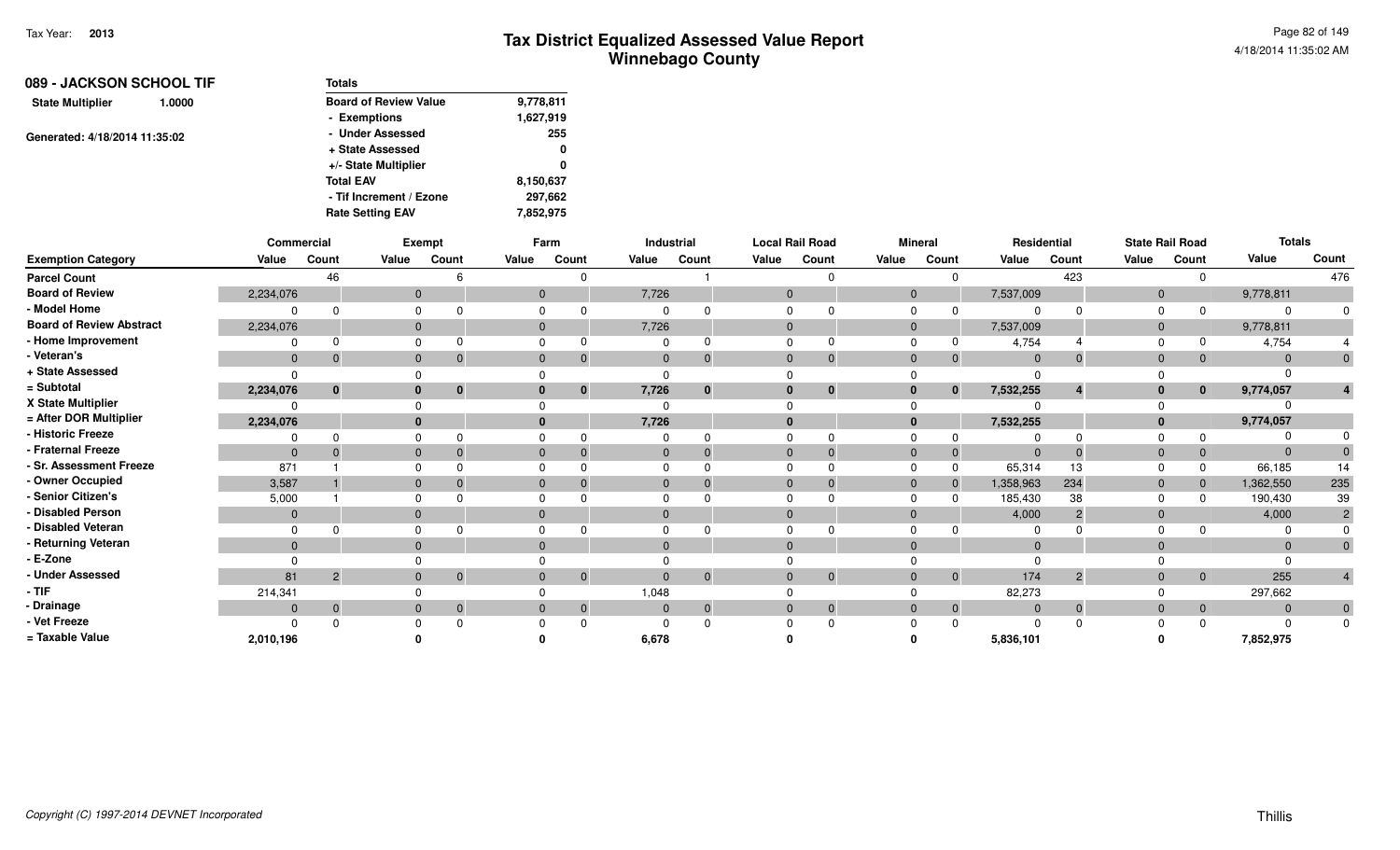| 090 - EASTSIDE TIF                | <b>Totals</b>                |           |
|-----------------------------------|------------------------------|-----------|
| <b>State Multiplier</b><br>1.0000 | <b>Board of Review Value</b> | 4,158,324 |
|                                   | - Exemptions                 | 47,000    |
| Generated: 4/18/2014 11:35:02     | - Under Assessed             | 0         |
|                                   | + State Assessed             | 0         |
|                                   | +/- State Multiplier         | 0         |
|                                   | <b>Total EAV</b>             | 4,111,324 |
|                                   | - Tif Increment / Ezone      | 2,183,708 |
|                                   | <b>Rate Setting EAV</b>      | 1.927.616 |

|                                 | Commercial   |              |              | Exempt                   |              | Farm                         |              | Industrial     |                | <b>Local Rail Road</b> |                | <b>Mineral</b> | Residential  |                |                | <b>State Rail Road</b> | <b>Totals</b>  |                |
|---------------------------------|--------------|--------------|--------------|--------------------------|--------------|------------------------------|--------------|----------------|----------------|------------------------|----------------|----------------|--------------|----------------|----------------|------------------------|----------------|----------------|
| <b>Exemption Category</b>       | Value        | Count        | Value        | Count                    | Value        | Count                        | Value        | Count          | Value          | Count                  | Value          | Count          | Value        | Count          | Value          | Count                  | Value          | Count          |
| <b>Parcel Count</b>             |              | 57           |              |                          |              | <sup>n</sup>                 |              |                |                |                        |                |                |              |                |                |                        |                | 75             |
| <b>Board of Review</b>          | 3,968,601    |              |              | $\mathbf{0}$             | $\mathbf{0}$ |                              | 54,109       |                | $\mathbf{0}$   |                        | $\overline{0}$ |                | 135,614      |                | 0              |                        | 4,158,324      |                |
| - Model Home                    |              |              | $\Omega$     |                          |              |                              |              |                | O              |                        | $\Omega$       |                | $\Omega$     |                | $\Omega$       |                        |                |                |
| <b>Board of Review Abstract</b> | 3,968,601    |              | $\mathbf{0}$ |                          | $\mathbf 0$  |                              | 54,109       |                | $\mathbf{0}$   |                        | $\Omega$       |                | 135,614      |                | $\mathbf 0$    |                        | 4,158,324      |                |
| - Home Improvement              |              |              | $\Omega$     |                          |              |                              |              |                | <sup>n</sup>   |                        | $\Omega$       |                |              |                | O              |                        |                |                |
| - Veteran's                     | $\mathbf 0$  | $\mathbf 0$  |              | $\mathbf{0}$             | $\mathbf{0}$ | $\mathbf{0}$                 | $\mathbf{0}$ | $\overline{0}$ | $\mathbf{0}$   | $\Omega$               | $\overline{0}$ | $\mathbf{0}$   | $\mathbf{0}$ | 0              | $\mathbf{0}$   | $\overline{0}$         | $\Omega$       |                |
| + State Assessed                |              |              | $\Omega$     |                          |              |                              |              |                |                |                        |                |                | $\Omega$     |                |                |                        |                |                |
| = Subtotal                      | 3,968,601    | $\mathbf{0}$ | $\mathbf{0}$ | 0                        |              | $\bf{0}$                     | 54,109       | $\bf{0}$       | $\mathbf{0}$   | $\bf{0}$               | $\bf{0}$       | $\bf{0}$       | 135,614      | $\mathbf{0}$   | $\bf{0}$       | $\mathbf{0}$           | 4,158,324      | $\bf{0}$       |
| X State Multiplier              |              |              |              |                          |              |                              |              |                | 0              |                        |                |                |              |                |                |                        |                |                |
| = After DOR Multiplier          | 3,968,601    |              | $\bf{0}$     |                          |              |                              | 54,109       |                | $\bf{0}$       |                        |                |                | 135,614      |                |                |                        | 4,158,324      |                |
| - Historic Freeze               |              |              |              |                          |              |                              |              | $\Omega$       |                |                        |                |                | $\Omega$     |                |                |                        |                |                |
| - Fraternal Freeze              | $\mathbf{0}$ |              | $\Omega$     |                          |              |                              |              | $\Omega$       | $\overline{0}$ |                        | $\Omega$       |                | $\Omega$     |                | $\Omega$       | $\mathbf{0}$           | $\Omega$       |                |
| - Sr. Assessment Freeze         |              |              |              |                          |              |                              |              |                | n              |                        |                |                | $\Omega$     |                |                |                        | $\Omega$       |                |
| - Owner Occupied                | 6,000        |              | $\Omega$     |                          | 0            |                              |              | -0             | $\Omega$       |                        | $\Omega$       |                | 36,000       |                | $\Omega$       | $\overline{0}$         | 42,000         |                |
| - Senior Citizen's              | 5,000        |              |              |                          |              |                              |              |                |                |                        |                |                |              |                |                |                        | 5,000          |                |
| - Disabled Person               | $\mathbf{0}$ |              | $\mathbf{0}$ |                          |              |                              | $\Omega$     |                | $\Omega$       |                        | $\Omega$       |                | $\Omega$     |                | $\overline{0}$ |                        | $\overline{0}$ |                |
| - Disabled Veteran              |              |              | $\Omega$     |                          |              |                              |              |                |                |                        |                |                | $\Omega$     |                |                |                        | $\Omega$       |                |
| - Returning Veteran             | $\Omega$     |              | $\Omega$     |                          |              |                              |              |                | $\Omega$       |                        | $\Omega$       |                | $\Omega$     |                |                |                        | $\Omega$       |                |
| - E-Zone                        |              |              |              |                          |              |                              |              |                |                |                        |                |                |              |                |                |                        |                |                |
| - Under Assessed                | $\Omega$     | $\mathbf{0}$ |              | $\mathbf{0}$<br>$\Omega$ |              | $\mathbf{0}$<br>$\mathbf{0}$ |              | $\overline{0}$ | $\mathbf{0}$   | $\mathbf{0}$           | $\Omega$       | $\overline{0}$ | $\mathbf 0$  | $\overline{0}$ | $\mathbf{0}$   | $\overline{0}$         | $\mathbf{0}$   | $\overline{0}$ |
| $-$ TIF                         | 2,095,171    |              |              |                          |              |                              | 37,343       |                |                |                        |                |                | 51,194       |                |                |                        | 2,183,708      |                |
| - Drainage                      | $\mathbf 0$  | $\mathbf 0$  | $\Omega$     | $\Omega$                 | $\mathbf{0}$ | $\mathbf 0$                  |              | $\overline{0}$ | $\mathbf{0}$   | $\mathbf{0}$           | $\Omega$       | $\mathbf{0}$   | $\Omega$     | $\Omega$       | $\Omega$       | $\overline{0}$         | $\overline{0}$ | $\mathbf{0}$   |
| - Vet Freeze                    |              |              |              |                          |              |                              |              | ∩              |                |                        |                |                | $\Omega$     |                |                | $\Omega$               | $\Omega$       | $\mathbf{0}$   |
| = Taxable Value                 | 1,862,430    |              |              |                          |              |                              | 16,766       |                |                |                        |                |                | 48,420       |                |                |                        | 1,927,616      |                |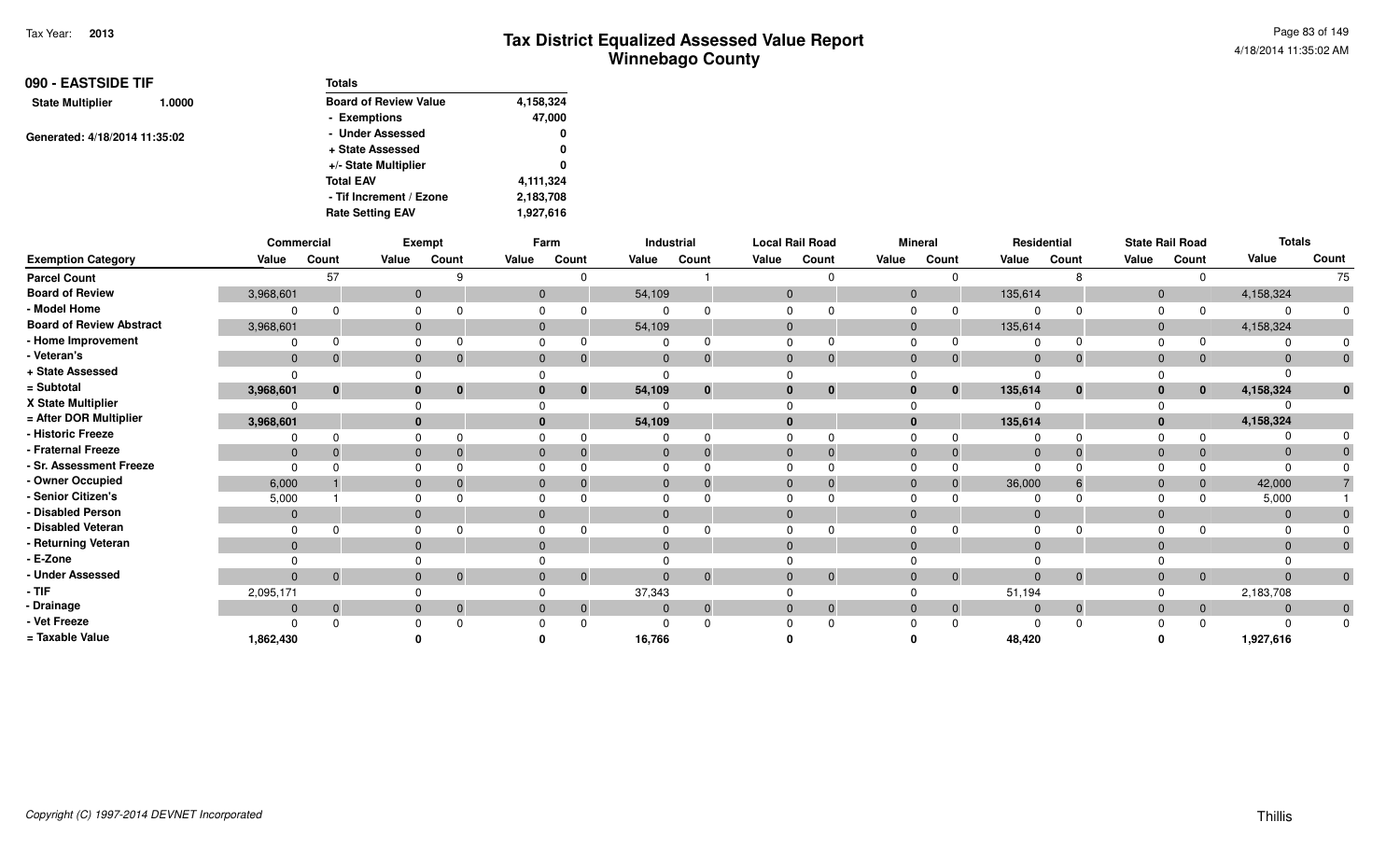| 091 - WESTSIDE TIF                |  | <b>Totals</b>                |           |
|-----------------------------------|--|------------------------------|-----------|
| <b>State Multiplier</b><br>1.0000 |  | <b>Board of Review Value</b> | 6,553,200 |
|                                   |  | - Exemptions                 | 0         |
| Generated: 4/18/2014 11:35:02     |  | - Under Assessed             | 0         |
|                                   |  | + State Assessed             | 0         |
|                                   |  | +/- State Multiplier         | 0         |
|                                   |  | <b>Total EAV</b>             | 6,553,200 |
|                                   |  | - Tif Increment / Ezone      | 2,922,208 |
|                                   |  | <b>Rate Setting EAV</b>      | 3,630,992 |

|                                 | Commercial     |              |              | Exempt      |                | Farm           |                | Industrial     | <b>Local Rail Road</b> |                |          | <b>Mineral</b> |                | Residential  |                | <b>State Rail Road</b> | <b>Totals</b> |                |
|---------------------------------|----------------|--------------|--------------|-------------|----------------|----------------|----------------|----------------|------------------------|----------------|----------|----------------|----------------|--------------|----------------|------------------------|---------------|----------------|
| <b>Exemption Category</b>       | Value          | Count        | Value        | Count       | Value          | Count          | Value          | Count          | Value                  | Count          | Value    | Count          | Value          | Count        | Value          | Count                  | Value         | Count          |
| <b>Parcel Count</b>             |                | 68           |              | 36          |                | $\Omega$       |                |                |                        |                |          |                |                |              |                |                        |               | 108            |
| <b>Board of Review</b>          | 6,360,813      |              | $\mathbf 0$  |             | 0              |                | 192,387        |                | $\Omega$               |                | $\Omega$ |                | $\Omega$       |              | $\mathbf 0$    |                        | 6,553,200     |                |
| - Model Home                    | $\Omega$       |              | $\Omega$     |             |                | $\Omega$       |                |                | <sup>n</sup>           |                |          |                | $\cap$         |              | $\Omega$       |                        | $\Omega$      |                |
| <b>Board of Review Abstract</b> | 6,360,813      |              | $\mathbf{0}$ |             | $\mathbf{0}$   |                | 192,387        |                | $\mathbf{0}$           |                | $\Omega$ |                | $\overline{0}$ |              | $\overline{0}$ |                        | 6,553,200     |                |
| - Home Improvement              | $\Omega$       |              | $\Omega$     |             |                |                |                |                | $\Omega$               |                | $\Omega$ |                | $\Omega$       |              |                |                        |               |                |
| - Veteran's                     | $\mathbf{0}$   | $\mathbf 0$  | $\mathbf{0}$ | $\mathbf 0$ | $\mathbf 0$    | $\overline{0}$ | $\overline{0}$ | $\overline{0}$ | $\Omega$               |                | $\Omega$ | $\overline{0}$ | $\Omega$       | $\Omega$     | $\Omega$       | $\overline{0}$         | $\mathbf{0}$  | $\mathbf{0}$   |
| + State Assessed                | $\Omega$       |              |              |             |                |                |                |                |                        |                |          |                |                |              |                |                        |               |                |
| = Subtotal                      | 6,360,813      | $\bf{0}$     | $\bf{0}$     | $\bf{0}$    |                | $\bf{0}$       | 192,387        | $\bf{0}$       | $\bf{0}$               | 0              |          | $\bf{0}$       | $\bf{0}$       | $\mathbf{0}$ | 0              | $\mathbf{0}$           | 6,553,200     | $\mathbf 0$    |
| X State Multiplier              |                |              |              |             |                |                |                |                |                        |                |          |                |                |              |                |                        |               |                |
| = After DOR Multiplier          | 6,360,813      |              | $\bf{0}$     |             |                |                | 192,387        |                | $\mathbf{0}$           |                |          |                | $\Omega$       |              |                |                        | 6,553,200     |                |
| - Historic Freeze               | $\Omega$       |              |              |             |                |                |                |                |                        |                |          |                |                |              |                | $\Omega$               |               |                |
| - Fraternal Freeze              | $\mathbf{0}$   |              | $\mathbf{0}$ |             | $\mathbf 0$    | $\Omega$       | $\mathbf{0}$   |                | $\mathbf{0}$           |                |          | $\Omega$       | $\overline{0}$ |              | $\mathbf 0$    | $\mathbf{0}$           | $\mathbf{0}$  |                |
| - Sr. Assessment Freeze         | $\Omega$       |              |              |             |                |                |                |                |                        |                |          |                |                |              |                |                        | $\Omega$      |                |
| - Owner Occupied                | $\mathbf{0}$   |              | $\mathbf{0}$ |             |                |                |                |                | $\Omega$               |                |          | $\Omega$       | $\overline{0}$ |              | $\Omega$       | $\mathbf{0}$           | $\mathbf{0}$  |                |
| - Senior Citizen's              |                |              |              |             |                |                |                |                | $\Omega$               |                |          |                | $\Omega$       |              |                |                        | $\Omega$      |                |
| - Disabled Person               | $\overline{0}$ |              | $\mathbf{0}$ |             |                |                |                |                | $\Omega$               |                | $\Omega$ |                | $\Omega$       |              | $\Omega$       |                        | $\Omega$      |                |
| - Disabled Veteran              | $\Omega$       |              | $\Omega$     |             |                |                |                |                | $\Omega$               |                |          |                |                |              |                |                        | $\Omega$      |                |
| - Returning Veteran             | $\mathbf{0}$   |              | $\mathbf{0}$ |             |                |                | $\Omega$       |                | $\Omega$               |                | $\Omega$ |                | $\Omega$       |              |                |                        | $\Omega$      | $\overline{0}$ |
| - E-Zone                        |                |              |              |             |                |                |                |                |                        |                |          |                |                |              |                |                        |               |                |
| - Under Assessed                | $\mathbf{0}$   | $\mathbf{0}$ | $\mathbf{0}$ | $\mathbf 0$ | $\overline{0}$ | $\mathbf{0}$   |                | $\overline{0}$ | $\Omega$               | $\Omega$       |          | $\mathbf{0}$   | $\overline{0}$ | $\mathbf{0}$ | $\Omega$       | $\overline{0}$         | $\Omega$      | $\overline{0}$ |
| - TIF                           | 2,911,042      |              |              |             |                |                | 11,166         |                |                        |                |          |                |                |              |                |                        | 2,922,208     |                |
| - Drainage                      | $\mathbf{0}$   | $\mathbf{0}$ | $\mathbf{0}$ | $\mathbf 0$ | $\mathbf{0}$   | $\overline{0}$ | $\overline{0}$ | $\overline{0}$ | $\mathbf{0}$           | $\overline{0}$ | $\Omega$ | $\overline{0}$ | $\Omega$       | $\Omega$     | $\Omega$       | $\overline{0}$         | $\mathbf{0}$  | $\mathbf{0}$   |
| - Vet Freeze                    | $\cap$         |              |              |             |                | $\Omega$       |                |                |                        |                |          |                |                |              |                |                        | $\Omega$      | $\mathbf{0}$   |
| = Taxable Value                 | 3,449,771      |              |              |             |                |                | 181,221        |                |                        |                |          |                |                |              |                |                        | 3,630,992     |                |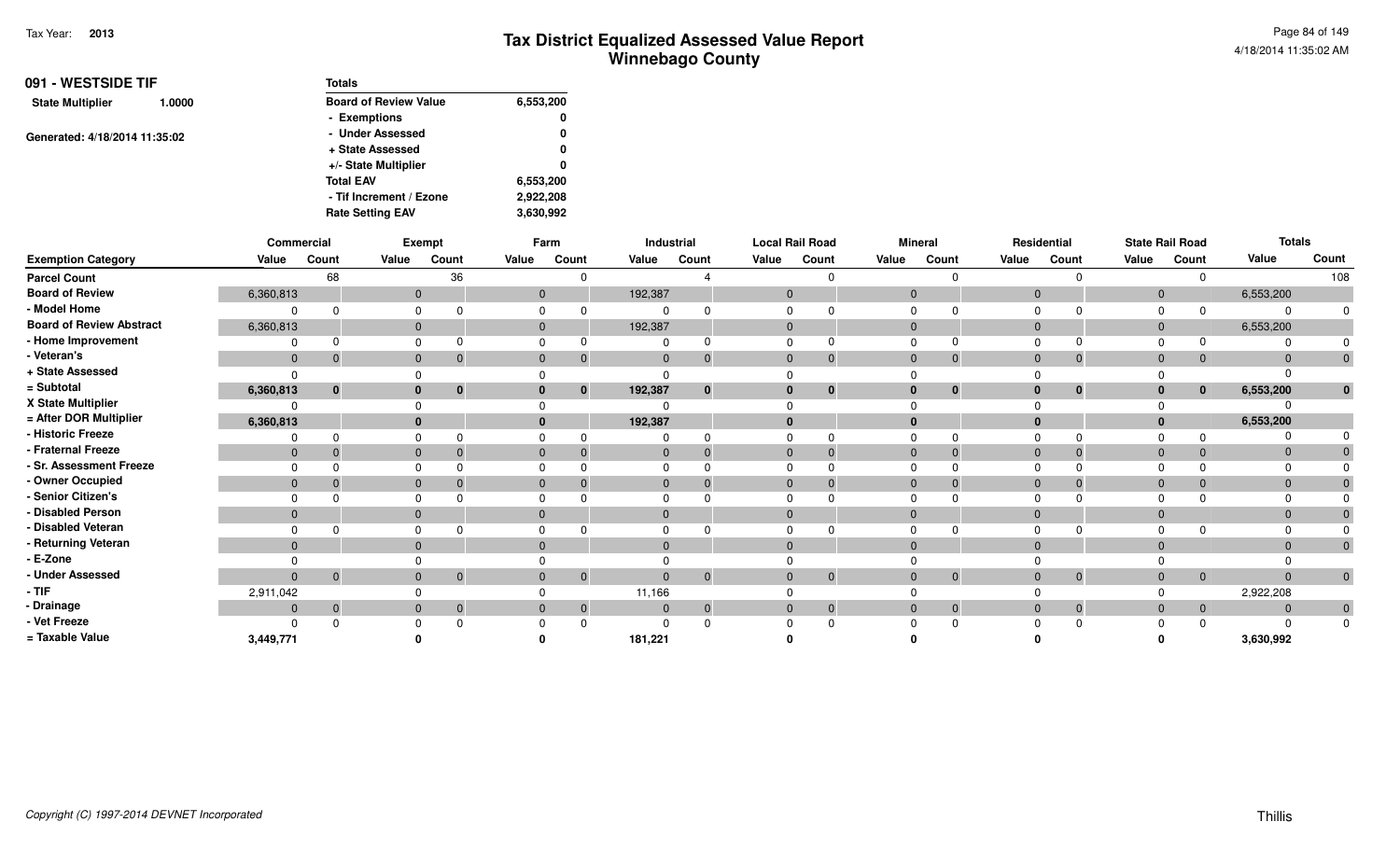| 092 - SEVENTH ST TIF              | <b>Totals</b>                |            |
|-----------------------------------|------------------------------|------------|
| <b>State Multiplier</b><br>1.0000 | <b>Board of Review Value</b> | 12,172,145 |
|                                   | - Exemptions                 | 852.707    |
| Generated: 4/18/2014 11:35:02     | - Under Assessed             | 259        |
|                                   | + State Assessed             | 0          |
|                                   | +/- State Multiplier         | 0          |
|                                   | <b>Total EAV</b>             | 11,319,179 |
|                                   | - Tif Increment / Ezone      | 5,804,874  |
|                                   | <b>Rate Setting EAV</b>      | 5,514,305  |

|                                 | Commercial   |              |       | Exempt         |       | Farm                           |          | Industrial   |                | <b>Local Rail Road</b> |                | <b>Mineral</b> | Residential    |       |                | <b>State Rail Road</b> | <b>Totals</b> |                |
|---------------------------------|--------------|--------------|-------|----------------|-------|--------------------------------|----------|--------------|----------------|------------------------|----------------|----------------|----------------|-------|----------------|------------------------|---------------|----------------|
| <b>Exemption Category</b>       | Value        | Count        | Value | Count          | Value | Count                          | Value    | Count        | Value          | Count                  | Value          | Count          | Value          | Count | Value          | Count                  | Value         | Count          |
| <b>Parcel Count</b>             |              | 95           |       | 51             |       |                                |          | 12           |                |                        |                |                |                | 312   |                | $\Omega$               |               | 470            |
| <b>Board of Review</b>          | 7,767,355    |              |       |                |       | $\mathbf{0}$                   | 253,175  |              | $\mathbf 0$    |                        | $\overline{0}$ |                | 4,151,615      |       | $\mathbf 0$    |                        | 12,172,145    |                |
| - Model Home                    |              |              |       |                |       |                                |          |              |                |                        | $\Omega$       |                | $\Omega$       |       | n              |                        | $\Omega$      |                |
| <b>Board of Review Abstract</b> | 7,767,355    |              |       |                |       | $\mathbf{0}$                   | 253,175  |              | $\mathbf 0$    |                        | $\overline{0}$ |                | 4,151,615      |       | $\mathbf 0$    |                        | 12,172,145    |                |
| - Home Improvement              |              |              |       |                |       |                                |          |              |                |                        | $\Omega$       |                | 3,565          |       |                |                        | 3,565         |                |
| - Veteran's                     | $\mathbf{0}$ | $\Omega$     |       | $\overline{0}$ |       | $\mathbf{0}$                   | $\Omega$ | $\mathbf{0}$ | $\Omega$       | $\Omega$               | $\overline{0}$ |                | $\overline{0}$ |       | $\Omega$       | $\mathbf{0}$           | $\Omega$      |                |
| + State Assessed                | $\Omega$     |              |       |                |       |                                |          |              |                |                        |                |                | $\Omega$       |       |                |                        |               |                |
| = Subtotal                      | 7,767,355    | $\mathbf{0}$ |       | $\bf{0}$       |       | $\bf{0}$                       | 253,175  | $\bf{0}$     |                | $\bf{0}$               | $\Omega$       |                | 4,148,050      |       |                | $\mathbf{0}$           | 12,168,580    | 5              |
| X State Multiplier              |              |              |       |                |       |                                |          |              |                |                        |                |                |                |       |                |                        |               |                |
| = After DOR Multiplier          | 7,767,355    |              |       |                |       |                                | 253,175  |              |                |                        | $\bf{0}$       |                | 4,148,050      |       |                |                        | 12,168,580    |                |
| - Historic Freeze               |              |              |       |                |       |                                |          |              |                |                        |                |                | 0              |       |                |                        |               |                |
| - Fraternal Freeze              | $\mathbf{0}$ |              |       | $\Omega$       |       | $\Omega$                       | $\Omega$ |              | $\Omega$       | $\Omega$               | $\Omega$       |                | $\Omega$       |       |                | $\mathbf{0}$           | $\Omega$      |                |
| - Sr. Assessment Freeze         |              |              |       |                |       |                                |          |              |                |                        |                |                | 18,670         |       |                | $\Omega$               | 18,670        |                |
| - Owner Occupied                | $\Omega$     |              |       |                |       | $\Omega$                       | $\Omega$ |              |                | $\Omega$               | $\overline{0}$ |                | 681,764        | 121   | 0              | $\overline{0}$         | 681,764       | 121            |
| - Senior Citizen's              |              |              |       |                |       |                                |          |              |                |                        |                |                | 93,288         | 19    |                |                        | 93,288        | 19             |
| - Disabled Person               | $\Omega$     |              |       |                |       | $\mathbf{0}$                   | $\Omega$ |              | $\mathbf 0$    |                        | $\overline{0}$ |                | 14,000         |       | $\mathbf 0$    |                        | 14,000        |                |
| - Disabled Veteran              |              |              |       |                |       |                                |          |              |                |                        |                |                | 2,500          |       |                |                        | 2,500         |                |
| - Returning Veteran             | $\Omega$     |              |       |                |       | $\Omega$                       | $\Omega$ |              |                |                        | $\Omega$       |                | $\overline{0}$ |       |                |                        | $\Omega$      |                |
| - E-Zone                        |              |              |       |                |       |                                |          |              |                |                        |                |                | $\Omega$       |       |                |                        |               |                |
| - Under Assessed                | 65           |              |       | $\mathbf{0}$   |       | $\mathbf{0}$<br>$\overline{0}$ | $\Omega$ | $\mathbf 0$  | $\Omega$       | $\mathbf{0}$           | $\overline{0}$ | $\overline{0}$ | 194            | 3     | $\Omega$       | $\overline{0}$         | 259           |                |
| - TIF                           | 4,673,500    |              |       |                |       |                                | 77,370   |              |                |                        |                |                | 1,054,004      |       |                |                        | 5,804,874     |                |
| - Drainage                      | $\mathbf{0}$ | $\mathbf{0}$ |       | $\mathbf 0$    |       | $\mathbf{0}$<br>$\overline{0}$ |          | $\mathbf 0$  | $\overline{0}$ | $\mathbf{0}$           | $\overline{0}$ |                | $\mathbf{0}$   |       | $\overline{0}$ | $\overline{0}$         | $\mathbf{0}$  | $\overline{0}$ |
| - Vet Freeze                    | 38,920       |              |       | $\Omega$       |       |                                |          |              |                |                        |                |                | $\Omega$       |       |                | $\Omega$               | 38,920        |                |
| = Taxable Value                 | 3,054,870    |              |       |                |       |                                | 175,805  |              |                |                        |                |                | 2,283,630      |       |                |                        | 5,514,305     |                |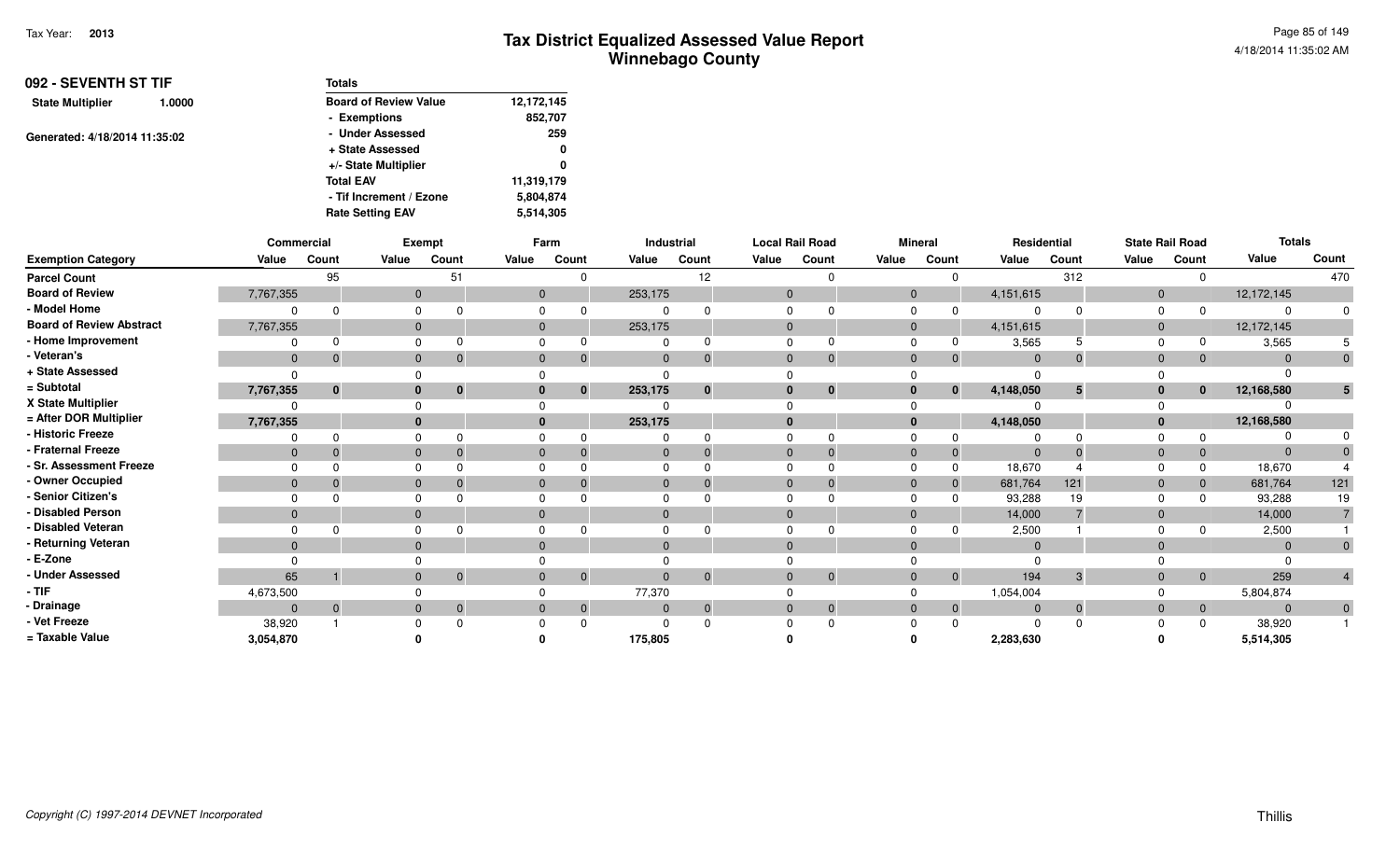| 093 - NORTH MAIN TIF          |        | <b>Totals</b>                |           |
|-------------------------------|--------|------------------------------|-----------|
| <b>State Multiplier</b>       | 1.0000 | <b>Board of Review Value</b> | 1,315,746 |
|                               |        | - Exemptions                 | 60,000    |
| Generated: 4/18/2014 11:35:02 |        | - Under Assessed             | 0         |
|                               |        | + State Assessed             | 0         |
|                               |        | +/- State Multiplier         | 0         |
|                               |        | <b>Total EAV</b>             | 1,255,746 |
|                               |        | - Tif Increment / Ezone      | 383,379   |
|                               |        | <b>Rate Setting EAV</b>      | 872,367   |

|                                 |                | Commercial     |              | Exempt       |              | Farm                             |              | Industrial   |              | <b>Local Rail Road</b> |              | <b>Mineral</b> |              | Residential  |              | <b>State Rail Road</b> |              | <b>Totals</b> |
|---------------------------------|----------------|----------------|--------------|--------------|--------------|----------------------------------|--------------|--------------|--------------|------------------------|--------------|----------------|--------------|--------------|--------------|------------------------|--------------|---------------|
| <b>Exemption Category</b>       | Value          | Count          | Value        | Count        | Value        | Count                            | Value        | Count        | Value        | Count                  | Value        | Count          | Value        | Count        | Value        | Count                  | Value        | Count         |
| <b>Parcel Count</b>             |                | 12             |              |              |              | $\Omega$                         |              | 11           |              | ∩                      |              |                |              | 17           |              |                        |              | 40            |
| <b>Board of Review</b>          | 666,868        |                | $\mathbf{0}$ |              | $\mathbf{0}$ |                                  | 286,363      |              | $\mathbf 0$  |                        | $\mathbf{0}$ |                | 362,515      |              | $\mathbf{0}$ |                        | 1,315,746    |               |
| - Model Home                    |                |                | $\Omega$     |              | $\Omega$     | $\Omega$                         | $\Omega$     |              | $\Omega$     |                        |              |                | $\Omega$     |              | $\Omega$     |                        |              | $\mathbf 0$   |
| <b>Board of Review Abstract</b> | 666,868        |                | $\mathbf{0}$ |              |              | $\mathbf{0}$                     | 286,363      |              | $\mathbf 0$  |                        | $\mathbf{0}$ |                | 362,515      |              | $\mathbf{0}$ |                        | 1,315,746    |               |
| - Home Improvement              | $\Omega$       |                | $\mathbf 0$  |              |              | 0<br>$\Omega$                    | $\Omega$     |              | $\Omega$     |                        | $\Omega$     |                | $\Omega$     |              | $\Omega$     |                        |              | $\Omega$      |
| - Veteran's                     | $\overline{0}$ | - 0            | $\mathbf{0}$ |              | $\mathbf{0}$ | $\Omega$                         | $\mathbf 0$  | $\Omega$     | $\mathbf 0$  | $\Omega$               | $\mathbf{0}$ |                | $\mathbf 0$  | $\Omega$     | $\mathbf{0}$ |                        | $\Omega$     | $\mathbf{0}$  |
| + State Assessed                | $\Omega$       |                | 0            |              |              |                                  | $\Omega$     |              | $\Omega$     |                        |              |                | $\Omega$     |              |              |                        |              |               |
| = Subtotal                      | 666,868        | $\mathbf{0}$   | $\mathbf{0}$ | $\bf{0}$     |              | $\mathbf{0}$<br>$\bf{0}$         | 286,363      | $\bf{0}$     | $\mathbf{0}$ | $\bf{0}$               | $\bf{0}$     | $\bf{0}$       | 362,515      | $\mathbf{0}$ | $\bf{0}$     | $\mathbf{0}$           | 1,315,746    | $\bf{0}$      |
| X State Multiplier              | $\Omega$       |                | $\Omega$     |              |              |                                  | $\Omega$     |              | $\Omega$     |                        |              |                |              |              | $\Omega$     |                        |              |               |
| = After DOR Multiplier          | 666,868        |                |              | $\mathbf{0}$ |              |                                  | 286,363      |              |              |                        |              |                | 362,515      |              | $\bf{0}$     |                        | 1,315,746    |               |
| - Historic Freeze               |                | $\Omega$       | $\Omega$     |              |              | 0                                |              | $\Omega$     | $\Omega$     |                        |              |                | $\Omega$     | ŋ            |              |                        |              | $\Omega$      |
| - Fraternal Freeze              | $\mathbf{0}$   |                | $\mathbf{0}$ |              | $\mathbf 0$  |                                  | $\mathbf{0}$ |              | $\mathbf 0$  |                        | $\mathbf 0$  |                | $\Omega$     |              | $\mathbf{0}$ |                        |              |               |
| - Sr. Assessment Freeze         | $\Omega$       |                | $\Omega$     |              | $\Omega$     |                                  | $\Omega$     |              | $\Omega$     |                        |              |                | $\Omega$     |              |              |                        |              |               |
| - Owner Occupied                | $\mathbf{0}$   | $\Omega$       | $\mathbf{0}$ |              | $\mathbf{0}$ | $\Omega$                         | $\mathbf{0}$ |              | $\mathbf{0}$ |                        |              |                | 60,000       | 10           | $\Omega$     |                        | 60,000       | 10            |
| - Senior Citizen's              | $\Omega$       |                | $\Omega$     |              |              |                                  | $\Omega$     |              | $\Omega$     |                        |              |                |              |              |              |                        |              | $\Omega$      |
| - Disabled Person               | $\mathbf{0}$   |                | $\mathbf{0}$ |              | $\Omega$     |                                  | $\mathbf{0}$ |              | $\Omega$     |                        | $\mathbf{0}$ |                | $\Omega$     |              | $\Omega$     |                        |              | $\Omega$      |
| - Disabled Veteran              | $\Omega$       |                | $\Omega$     |              |              |                                  | $\Omega$     |              |              |                        |              |                | $\Omega$     |              |              |                        |              | $\Omega$      |
| - Returning Veteran             | $\mathbf{0}$   |                | $\mathbf{0}$ |              | $\Omega$     |                                  | $\mathbf{0}$ |              | $\Omega$     |                        | $\Omega$     |                | $\Omega$     |              | $\mathbf{0}$ |                        | $\Omega$     | $\mathbf{0}$  |
| - E-Zone                        |                |                | $\Omega$     |              |              |                                  |              |              |              |                        |              |                |              |              |              |                        |              |               |
| - Under Assessed                | $\mathbf{0}$   | $\overline{0}$ | $\mathbf{0}$ | $\Omega$     |              | $\overline{0}$<br>$\overline{0}$ | $\mathbf{0}$ | $\mathbf{0}$ | $\mathbf{0}$ | $\mathbf{0}$           | $\mathbf{0}$ | $\mathbf{0}$   | $\mathbf{0}$ | $\mathbf{0}$ | $\mathbf{0}$ | $\overline{0}$         | $\Omega$     | $\mathbf{0}$  |
| - TIF                           | 197,997        |                | 0            |              |              | 0                                | 5,809        |              | $\mathbf 0$  |                        |              |                | 179,573      |              |              |                        | 383,379      |               |
| - Drainage                      | $\Omega$       | $\overline{0}$ | $\mathbf{0}$ |              | $\Omega$     | $\Omega$                         | $\mathbf{0}$ | $\mathbf 0$  | $\mathbf 0$  | $\mathbf{0}$           | $\mathbf{0}$ | $\Omega$       | $\mathbf{0}$ | $\mathbf{0}$ | $\mathbf{0}$ | $\overline{0}$         | $\mathbf{0}$ | $\mathbf{0}$  |
| - Vet Freeze                    |                |                | $\Omega$     |              |              | $\Omega$                         |              | $\Omega$     | $\Omega$     |                        |              |                | $\Omega$     |              |              |                        |              | 0             |
| = Taxable Value                 | 468,871        |                |              |              |              |                                  | 280,554      |              |              |                        |              |                | 122,942      |              |              |                        | 872,367      |               |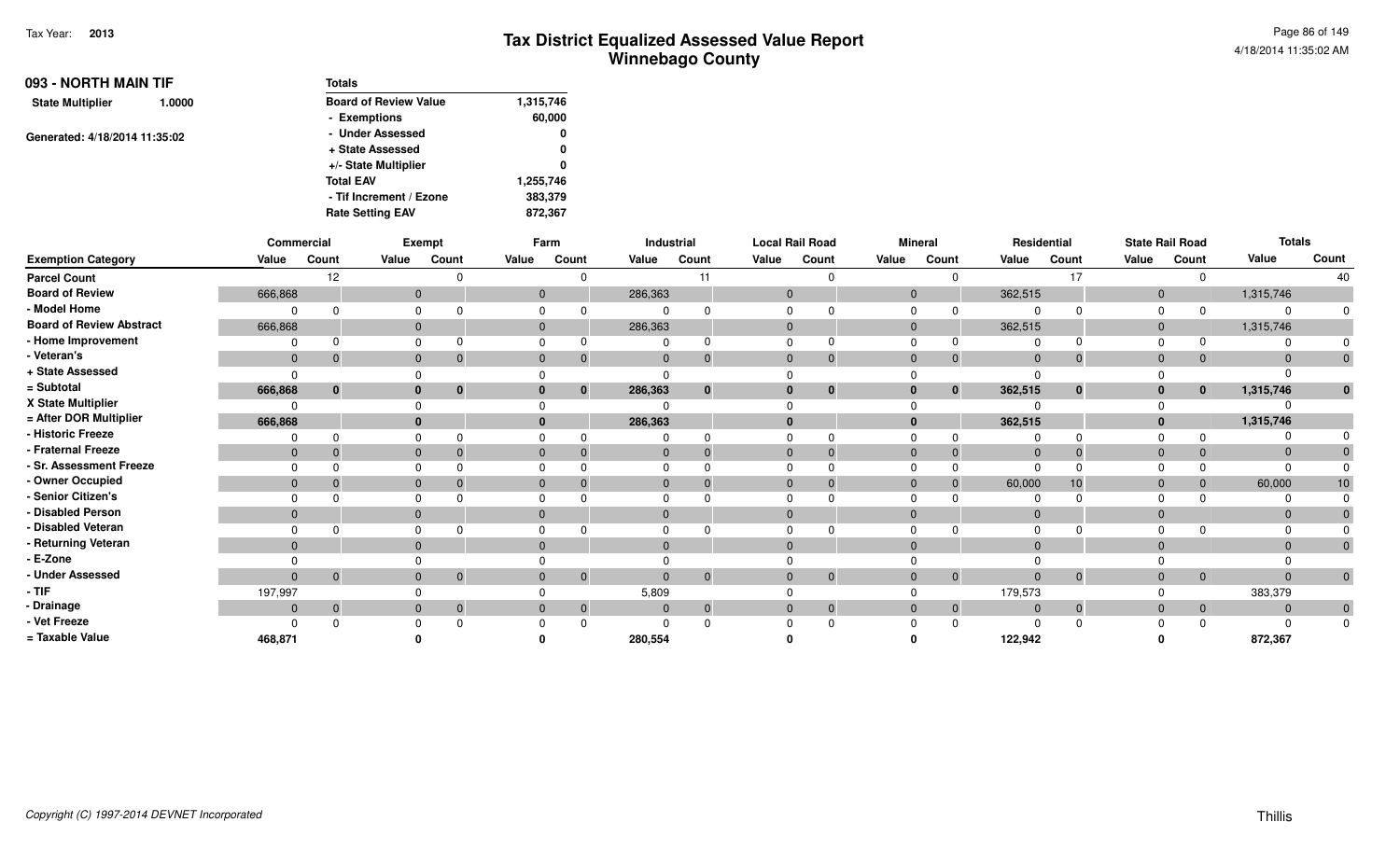| 094 - GLOBAL TRADE TIF #1<br><b>State Multiplier</b><br>1.0000 | Totals                       |            |
|----------------------------------------------------------------|------------------------------|------------|
|                                                                | <b>Board of Review Value</b> | 27,839,027 |
|                                                                | - Exemptions                 | 0          |
| Generated: 4/18/2014 11:35:02                                  | - Under Assessed             | 1,368      |
|                                                                | + State Assessed             | 0          |
|                                                                | +/- State Multiplier         | 0          |
|                                                                | <b>Total EAV</b>             | 27,837,659 |
|                                                                | - Tif Increment / Ezone      | 5,387,439  |
|                                                                | <b>Rate Setting EAV</b>      | 22,450,220 |

|                                 | Commercial   |              |              | Exempt       |              | Farm            |            | Industrial     |              | <b>Local Rail Road</b> |                | <b>Mineral</b> |              | Residential    |                | <b>State Rail Road</b> | <b>Totals</b>  |              |
|---------------------------------|--------------|--------------|--------------|--------------|--------------|-----------------|------------|----------------|--------------|------------------------|----------------|----------------|--------------|----------------|----------------|------------------------|----------------|--------------|
| <b>Exemption Category</b>       | Value        | Count        | Value        | Count        | Value        | Count           | Value      | Count          | Value        | Count                  | Value          | Count          | Value        | Count          | Value          | Count                  | Value          | Count        |
| <b>Parcel Count</b>             |              | 27           |              | 61           |              | 12 <sup>°</sup> |            | 113            |              |                        |                |                |              |                |                | $\Omega$               |                | 213          |
| <b>Board of Review</b>          | 1,369,234    |              | $\mathbf{0}$ |              | 21,707       |                 | 26,448,086 |                | $\mathbf{0}$ |                        | $\overline{0}$ |                | $\mathbf{0}$ |                | $\mathbf 0$    |                        | 27,839,027     |              |
| - Model Home                    |              |              | $\Omega$     |              |              | 0               |            |                | $\Omega$     |                        | $\Omega$       |                | $\Omega$     |                | $\Omega$       |                        | $\Omega$       |              |
| <b>Board of Review Abstract</b> | 1,369,234    |              | $\mathbf{0}$ |              | 21,707       |                 | 26,448,086 |                | $\mathbf{0}$ |                        | $\Omega$       |                | $\mathbf{0}$ |                | $\mathbf 0$    |                        | 27,839,027     |              |
| - Home Improvement              |              |              | $\Omega$     |              |              |                 |            |                | $\Omega$     |                        | $\Omega$       |                | $\Omega$     |                |                |                        |                |              |
| - Veteran's                     | $\mathbf 0$  |              | $\mathbf{0}$ |              | $\mathbf 0$  | $\mathbf{0}$    | $\Omega$   | $\overline{0}$ | $\mathbf{0}$ | $\Omega$               | $\Omega$       | $\mathbf{0}$   | $\Omega$     | $\Omega$       | $\mathbf 0$    | $\overline{0}$         | $\mathbf{0}$   |              |
| + State Assessed                |              |              | $\Omega$     |              |              |                 |            |                |              |                        |                |                |              |                |                |                        |                |              |
| = Subtotal                      | 1,369,234    | $\mathbf{0}$ | $\bf{0}$     | $\bf{0}$     | 21,707       | $\mathbf{0}$    | 26,448,086 | $\bf{0}$       | $\bf{0}$     | 0                      | $\bf{0}$       | 0              | $\bf{0}$     | $\mathbf{0}$   | $\bf{0}$       | $\mathbf{0}$           | 27,839,027     | $\bf{0}$     |
| X State Multiplier              |              |              | $\Omega$     |              |              |                 |            |                | 0            |                        |                |                |              |                |                |                        |                |              |
| = After DOR Multiplier          | 1,369,234    |              |              | $\mathbf{0}$ | 21,707       |                 | 26,448,086 |                | $\Omega$     |                        |                |                | $\mathbf{0}$ |                |                |                        | 27,839,027     |              |
| - Historic Freeze               |              |              |              |              |              | O               |            | $\Omega$       |              |                        |                |                |              |                |                |                        |                |              |
| - Fraternal Freeze              | $\mathbf{0}$ |              | $\mathbf{0}$ |              | $\mathbf{0}$ |                 |            | $\Omega$       | $\mathbf{0}$ |                        | $\Omega$       |                | $\mathbf{0}$ |                | 0              | $\mathbf{0}$           | $\mathbf{0}$   |              |
| - Sr. Assessment Freeze         |              |              |              |              |              |                 |            |                |              |                        |                |                |              |                |                |                        | $\Omega$       |              |
| - Owner Occupied                | $\mathbf{0}$ |              | $\mathbf{0}$ |              | 0            |                 |            |                | $\mathbf{0}$ |                        |                |                | $\mathbf{0}$ |                | $\overline{0}$ | $\Omega$               | $\mathbf{0}$   |              |
| - Senior Citizen's              |              |              | $\Omega$     |              |              |                 |            |                | 0            |                        | $\cap$         |                | $\Omega$     |                |                |                        | $\Omega$       |              |
| - Disabled Person               | $\mathbf{0}$ |              | $\mathbf{0}$ |              | $\mathbf{0}$ |                 | $\Omega$   |                | $\Omega$     |                        | $\Omega$       |                | $\Omega$     |                |                |                        | $\mathbf{0}$   |              |
| - Disabled Veteran              |              |              | 0            |              |              |                 |            |                |              |                        |                |                | $\Omega$     |                |                |                        | $\Omega$       |              |
| - Returning Veteran             | $\Omega$     |              | $\Omega$     |              |              |                 |            |                | $\Omega$     |                        | $\Omega$       |                | $\mathbf{0}$ |                | $\Omega$       |                        | $\mathbf{0}$   | $\mathbf{0}$ |
| - E-Zone                        |              |              |              |              |              |                 |            |                |              |                        |                |                |              |                |                |                        |                |              |
| - Under Assessed                | 372          |              | $\mathbf{0}$ | $\mathbf{0}$ | 305          | $\overline{4}$  | 691        | 6              | $\mathbf{0}$ | $\mathbf{0}$           | $\Omega$       | $\mathbf{0}$   | $\Omega$     | $\overline{0}$ | $\overline{0}$ | $\overline{0}$         | 1,368          | 14           |
| - TIF                           | 45,726       |              |              |              | 7,863        |                 | 5,333,850  |                |              |                        |                |                |              |                |                |                        | 5,387,439      |              |
| - Drainage                      | $\mathbf{0}$ |              | $\mathbf{0}$ | 0            | $\mathbf{0}$ | $\mathbf 0$     |            | $\overline{0}$ | $\mathbf{0}$ | $\mathbf 0$            | $\Omega$       | $\mathbf{0}$   | $\mathbf{0}$ | $\mathbf{0}$   | $\overline{0}$ | $\overline{0}$         | $\overline{0}$ | $\mathbf{0}$ |
| - Vet Freeze                    |              |              |              |              |              |                 |            |                |              |                        |                |                |              |                |                |                        | $\Omega$       | $\mathbf{0}$ |
| = Taxable Value                 | 1,323,136    |              |              |              | 13,539       |                 | 21,113,545 |                |              |                        |                |                |              |                |                |                        | 22,450,220     |              |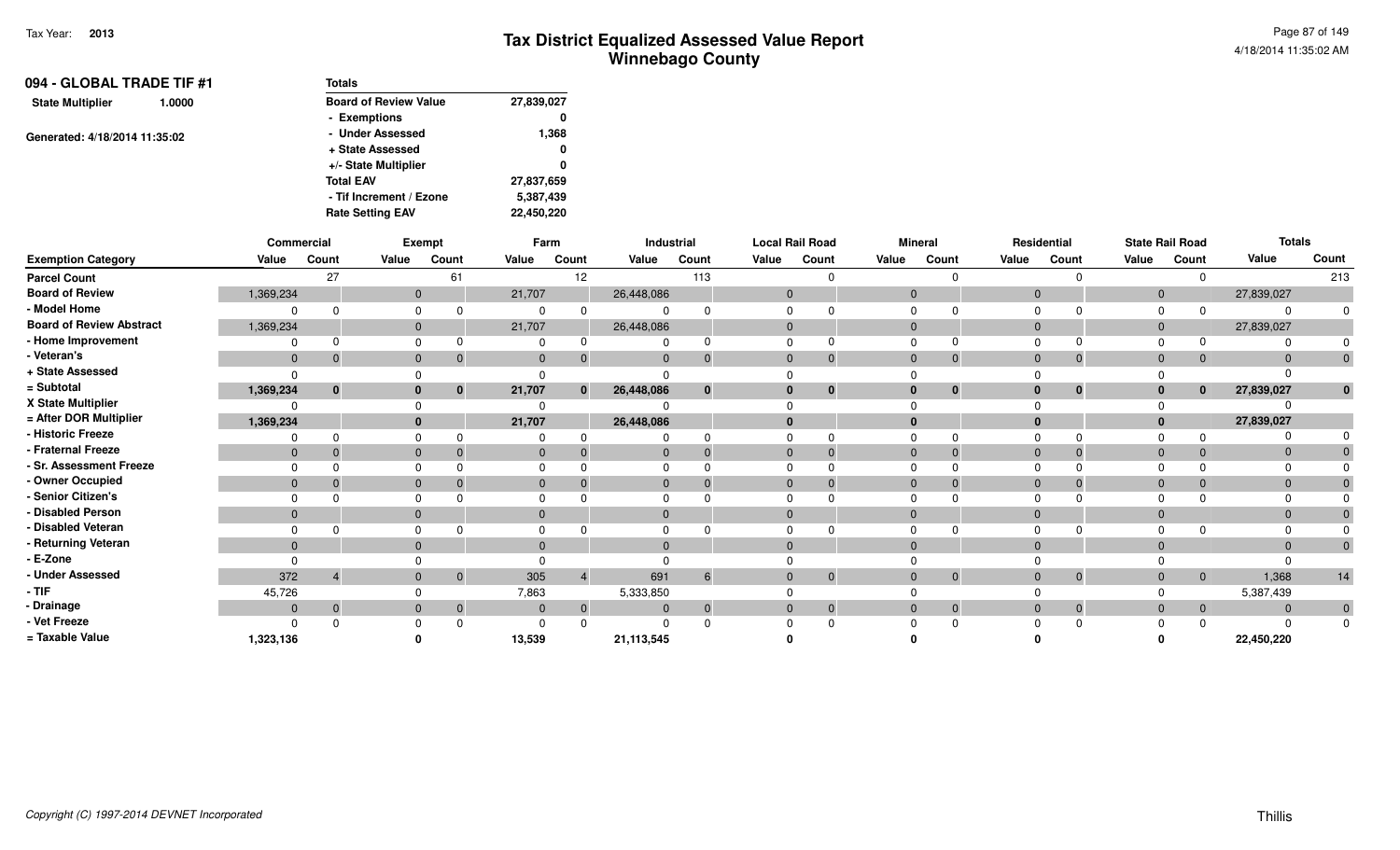| 098 - MACHESNEY PARK TIF<br>1.0000 | Totals                       |           |
|------------------------------------|------------------------------|-----------|
| <b>State Multiplier</b>            | <b>Board of Review Value</b> | 8,519,272 |
|                                    | - Exemptions                 | 0         |
| Generated: 4/18/2014 11:35:02      | - Under Assessed             | 0         |
|                                    | + State Assessed             | 0         |
|                                    | +/- State Multiplier         | 0         |
|                                    | <b>Total EAV</b>             | 8,519,272 |
|                                    | - Tif Increment / Ezone      | 7,937,047 |
|                                    | <b>Rate Setting EAV</b>      | 582.225   |

|                                 | Commercial   |                |          | Exempt                         |              | Farm                           |          | Industrial     |              | <b>Local Rail Road</b>           |              | <b>Mineral</b> |                | Residential    |                | <b>State Rail Road</b> | <b>Totals</b>  |                |
|---------------------------------|--------------|----------------|----------|--------------------------------|--------------|--------------------------------|----------|----------------|--------------|----------------------------------|--------------|----------------|----------------|----------------|----------------|------------------------|----------------|----------------|
| <b>Exemption Category</b>       | Value        | Count          | Value    | Count                          | Value        | Count                          | Value    | Count          | Value        | Count                            | Value        | Count          | Value          | Count          | Value          | Count                  | Value          | Count          |
| <b>Parcel Count</b>             |              | 24             |          |                                |              |                                |          |                |              |                                  |              |                |                |                |                |                        |                | 29             |
| <b>Board of Review</b>          | 8,433,979    |                |          | $\mathbf{0}$                   | $\mathbf 0$  |                                | $\Omega$ |                |              | $\mathbf{0}$                     | $\Omega$     |                | 85,293         |                | $\mathbf 0$    |                        | 8,519,272      |                |
| - Model Home                    |              |                | $\Omega$ |                                |              |                                |          |                |              |                                  |              |                |                |                | $\Omega$       |                        | $\Omega$       |                |
| <b>Board of Review Abstract</b> | 8,433,979    |                |          | $\mathbf{0}$                   | $\mathbf{0}$ |                                |          |                | $\mathbf{0}$ |                                  | $\Omega$     |                | 85,293         |                | 0              |                        | 8,519,272      |                |
| - Home Improvement              |              |                |          | $\Omega$                       |              |                                |          |                |              | $\Omega$                         | $\Omega$     |                |                |                | $\Omega$       |                        |                |                |
| - Veteran's                     | $\mathbf 0$  | 0              |          | $\mathbf{0}$                   | $\mathbf{0}$ | $\mathbf{0}$                   |          | $\overline{0}$ |              | $\mathbf{0}$<br>$\Omega$         | $\Omega$     | 0              | $\mathbf{0}$   | 0              | $\mathbf 0$    | $\overline{0}$         | $\Omega$       | $\overline{0}$ |
| + State Assessed                |              |                |          |                                |              |                                |          |                |              |                                  |              |                | $\Omega$       |                |                |                        |                |                |
| = Subtotal                      | 8,433,979    | $\mathbf{0}$   |          | $\mathbf{0}$<br>$\mathbf{0}$   | $\mathbf{0}$ | $\mathbf{0}$                   |          | $\mathbf{0}$   |              | $\bf{0}$<br>$\bf{0}$             | $\mathbf{0}$ | $\mathbf{0}$   | 85,293         | $\mathbf{0}$   | $\bf{0}$       | $\mathbf{0}$           | 8,519,272      | $\mathbf{0}$   |
| X State Multiplier              |              |                |          | $\Omega$                       |              |                                |          |                |              |                                  |              |                |                |                |                |                        |                |                |
| = After DOR Multiplier          | 8,433,979    |                |          | $\bf{0}$                       |              |                                |          |                |              | $\mathbf{0}$                     |              |                | 85,293         |                |                |                        | 8,519,272      |                |
| - Historic Freeze               |              |                |          |                                |              |                                |          |                |              |                                  |              |                |                |                |                |                        |                |                |
| - Fraternal Freeze              | $\mathbf{0}$ |                |          | $\mathbf{0}$                   |              |                                |          | 0              | $\mathbf{0}$ |                                  | $\Omega$     |                | $\mathbf{0}$   |                | 0              | $\mathbf{0}$           | $\mathbf{0}$   |                |
| - Sr. Assessment Freeze         |              |                |          |                                |              |                                |          |                |              |                                  |              |                |                |                |                |                        | $\Omega$       |                |
| - Owner Occupied                | $\Omega$     |                |          | $\Omega$                       | $\Omega$     | $\Omega$                       |          | 0              |              | $\overline{0}$                   | $\Omega$     |                | $\Omega$       |                | $\Omega$       | $\Omega$               | $\Omega$       |                |
| - Senior Citizen's              |              |                |          |                                |              |                                |          |                |              |                                  |              |                |                |                |                |                        |                |                |
| - Disabled Person               | $\mathbf{0}$ |                |          | $\mathbf{0}$                   |              |                                | $\Omega$ |                | $\Omega$     |                                  | $\Omega$     |                | $\Omega$       |                | $\overline{0}$ |                        | $\mathbf{0}$   |                |
| - Disabled Veteran              |              |                | $\Omega$ |                                |              |                                |          |                |              |                                  | $\Omega$     |                | $\Omega$       |                |                |                        | $\Omega$       |                |
| - Returning Veteran             | $\Omega$     |                |          | $\Omega$                       |              |                                |          |                | $\Omega$     |                                  | $\Omega$     |                | $\Omega$       |                |                |                        | $\Omega$       |                |
| - E-Zone                        |              |                |          |                                |              |                                |          |                |              |                                  |              |                |                |                |                |                        |                |                |
| - Under Assessed                | $\Omega$     | $\overline{0}$ |          | $\mathbf{0}$<br>$\overline{0}$ |              | $\overline{0}$<br>$\mathbf{0}$ |          | $\overline{0}$ |              | $\overline{0}$<br>$\overline{0}$ | $\Omega$     | $\mathbf 0$    | $\overline{0}$ | $\overline{0}$ | $\mathbf{0}$   | $\overline{0}$         | $\overline{0}$ | $\overline{0}$ |
| $-$ TIF                         | 7,911,190    |                |          |                                |              |                                |          |                |              |                                  |              |                | 25,857         |                |                |                        | 7,937,047      |                |
| - Drainage                      | $\mathbf{0}$ | $\mathbf{0}$   |          | $\Omega$<br>$\Omega$           |              | $\overline{0}$                 |          | $\overline{0}$ |              | $\mathbf{0}$<br>$\mathbf{0}$     | $\Omega$     | $\mathbf 0$    | $\Omega$       | $\mathbf{0}$   | $\Omega$       | $\overline{0}$         | $\overline{0}$ | $\mathbf{0}$   |
| - Vet Freeze                    |              |                |          |                                |              | O                              |          | $\Omega$       |              |                                  |              |                | $\Omega$       |                |                | $\Omega$               | $\Omega$       | $\mathbf{0}$   |
| = Taxable Value                 | 522,789      |                |          |                                |              |                                |          |                |              |                                  |              |                | 59,436         |                |                |                        | 582,225        |                |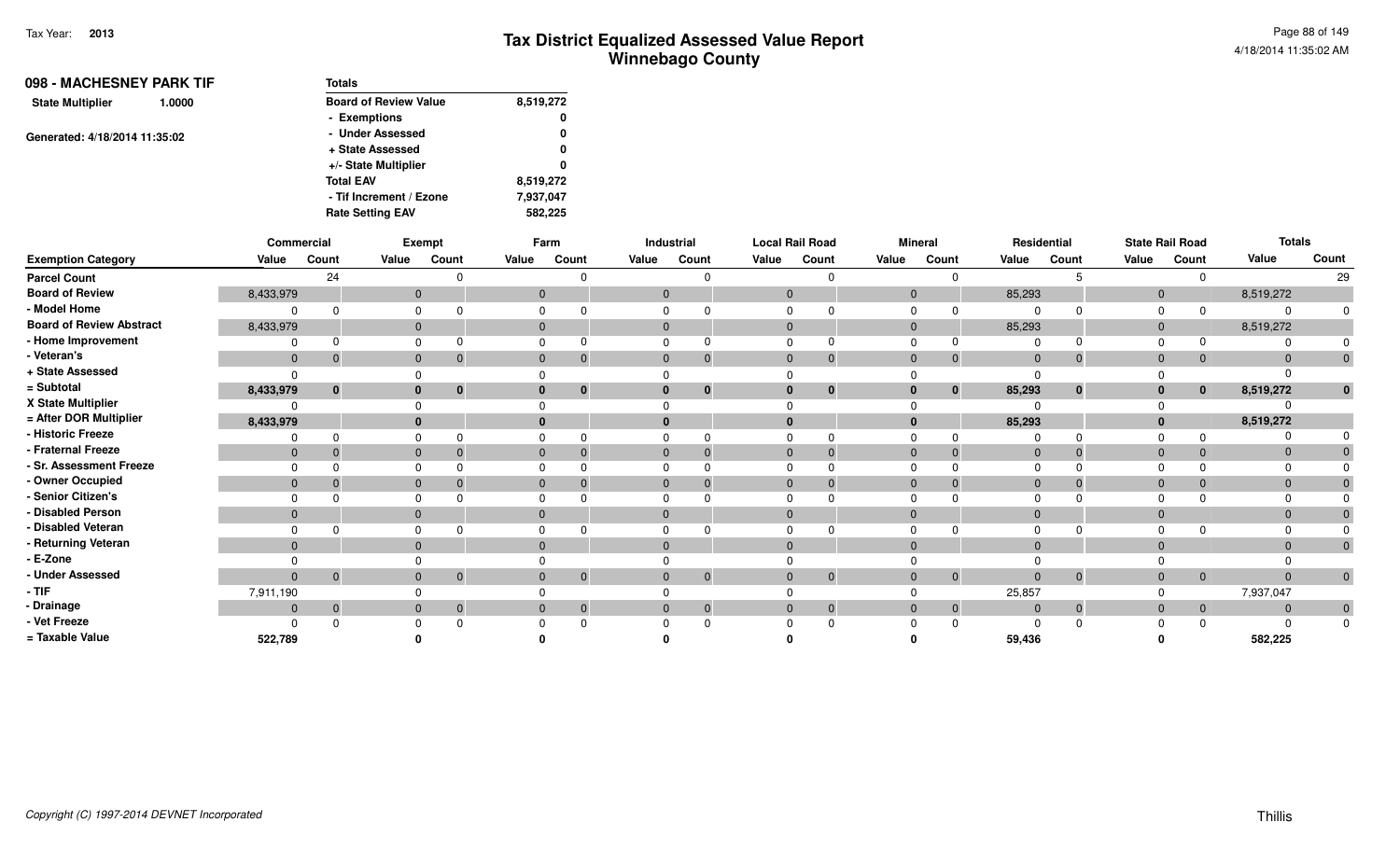| 101 - BU/HA MULTI TOWNSHIP<br><b>State Multiplier</b><br>1.0000<br>Generated: 4/18/2014 11:35:02 | <b>Totals</b>                |            |
|--------------------------------------------------------------------------------------------------|------------------------------|------------|
|                                                                                                  | <b>Board of Review Value</b> | 42,725,726 |
|                                                                                                  | - Exemptions                 | 5,158,515  |
|                                                                                                  | - Under Assessed             | 7,763      |
|                                                                                                  | + State Assessed             | 0          |
|                                                                                                  | +/- State Multiplier         | 0          |
|                                                                                                  | <b>Total EAV</b>             | 37,559,448 |
|                                                                                                  | - Tif Increment / Ezone      | 0          |
|                                                                                                  | <b>Rate Setting EAV</b>      | 37,559,448 |

|                                 | Commercial     |              |              | <b>Exempt</b> | Farm         |          |              | Industrial     |             | <b>Local Rail Road</b> |                | <b>Mineral</b> | Residential |          |                | <b>State Rail Road</b> | <b>Totals</b> |                |
|---------------------------------|----------------|--------------|--------------|---------------|--------------|----------|--------------|----------------|-------------|------------------------|----------------|----------------|-------------|----------|----------------|------------------------|---------------|----------------|
| <b>Exemption Category</b>       | Value          | Count        | Value        | Count         | Value        | Count    | Value        | Count          | Value       | Count                  | Value          | Count          | Value       | Count    | Value          | Count                  | Value         | Count          |
| <b>Parcel Count</b>             |                | 22           |              | 37            |              | 805      |              |                |             |                        |                |                |             | 588      |                | $\Omega$               |               | 1,452          |
| <b>Board of Review</b>          | 1,853,773      |              | $\mathbf{0}$ |               | 17,326,101   |          | $\mathbf{0}$ |                | $\mathbf 0$ |                        | $\overline{0}$ |                | 23,545,852  |          | $\mathbf 0$    |                        | 42,725,726    |                |
| - Model Home                    |                |              |              |               |              |          |              |                |             |                        | $\Omega$       |                | $\Omega$    |          | $\Omega$       |                        | $\Omega$      |                |
| <b>Board of Review Abstract</b> | 1,853,773      |              | $\Omega$     |               | 17,326,101   |          | $\Omega$     |                |             |                        | $\overline{0}$ |                | 23,545,852  |          | $\mathbf 0$    |                        | 42,725,726    |                |
| - Home Improvement              |                |              |              |               | 42,677       |          |              |                |             |                        | ∩              |                | 113,894     | 20       |                |                        | 156,571       | 27             |
| - Veteran's                     | $\mathbf{0}$   | $\mathbf{0}$ |              | $\Omega$      | $\mathbf 0$  |          |              | $\overline{0}$ | $\Omega$    | $\Omega$               | $\Omega$       |                | $\Omega$    | $\Omega$ | $\mathbf 0$    | $\overline{0}$         | $\mathbf{0}$  |                |
| + State Assessed                |                |              |              |               |              |          |              |                |             |                        |                |                | $\Omega$    |          |                |                        |               |                |
| = Subtotal                      | 1,853,773      | $\mathbf{0}$ |              | $\bf{0}$      | 17,283,424   |          |              | $\bf{0}$       | 0           | $\bf{0}$               | 0              |                | 23,431,958  | 20       | 0              | $\mathbf{0}$           | 42,569,155    | 27             |
| X State Multiplier              |                |              |              |               |              |          |              |                |             |                        |                |                |             |          |                |                        |               |                |
| = After DOR Multiplier          | 1,853,773      |              |              |               | 17,283,424   |          |              |                |             |                        | $\bf{0}$       |                | 23,431,958  |          |                |                        | 42,569,155    |                |
| - Historic Freeze               |                | ŋ            |              |               |              |          |              |                |             |                        |                |                | $\Omega$    |          |                |                        |               |                |
| - Fraternal Freeze              | $\Omega$       |              |              |               | $\mathbf{0}$ |          |              | $\Omega$       | $\Omega$    | $\Omega$               | $\overline{0}$ |                | $\Omega$    |          | $\Omega$       | $\mathbf{0}$           | $\Omega$      |                |
| - Sr. Assessment Freeze         |                |              |              |               | 131,131      | 11       |              |                |             |                        |                |                | 479,046     | 27       |                |                        | 610,177       | 38             |
| - Owner Occupied                | 6,000          |              |              | $\Omega$      | 1,098,000    | 183      |              |                |             |                        | $\Omega$       |                | 2,361,000   | 394      | $\overline{0}$ | $\Omega$               | 3,465,000     | 578            |
| - Senior Citizen's              |                |              |              |               | 345,000      | 69       |              |                |             |                        | $\Omega$       |                | 545,767     | 110      |                |                        | 890,767       | 179            |
| - Disabled Person               | $\mathbf{0}$   |              |              |               | 10,000       |          | $\Omega$     |                |             |                        | $\Omega$       |                | 16,000      |          |                |                        | 26,000        | 13             |
| - Disabled Veteran              |                |              |              |               | 2,500        |          |              |                |             |                        |                |                | 7,500       |          |                |                        | 10,000        |                |
| - Returning Veteran             | $\Omega$       |              | $\Omega$     |               | $\Omega$     |          | $\Omega$     |                |             |                        | $\Omega$       |                | $\Omega$    |          |                |                        | $\Omega$      | $\overline{0}$ |
| - E-Zone                        |                |              |              |               |              |          |              |                |             |                        |                |                |             |          |                |                        |               |                |
| - Under Assessed                | $\overline{0}$ | $\mathbf 0$  |              | $\Omega$      | 2,528        | 50       |              | $\mathbf 0$    | $\mathbf 0$ | $\Omega$               | $\Omega$       | $\overline{0}$ | 5,235       | 61       | $\overline{0}$ | $\mathbf{0}$           | 7,763         | 111            |
| - TIF                           |                |              |              |               |              |          |              |                |             |                        |                |                |             |          |                |                        |               |                |
| - Drainage                      | $\overline{0}$ | $\mathbf 0$  |              | $\Omega$      | $\Omega$     | $\Omega$ | $\Omega$     | $\mathbf 0$    |             | $\Omega$               | $\overline{0}$ |                | $\Omega$    |          | $\Omega$       | $\mathbf{0}$           | $\Omega$      | $\mathbf{0}$   |
| - Vet Freeze                    |                |              |              |               |              |          |              |                |             | $\Omega$               |                |                | $\Omega$    |          |                |                        | $\Omega$      | $\Omega$       |
| = Taxable Value                 | 1,847,773      |              |              |               | 15,694,265   |          |              |                |             |                        |                |                | 20,017,410  |          |                |                        | 37,559,448    |                |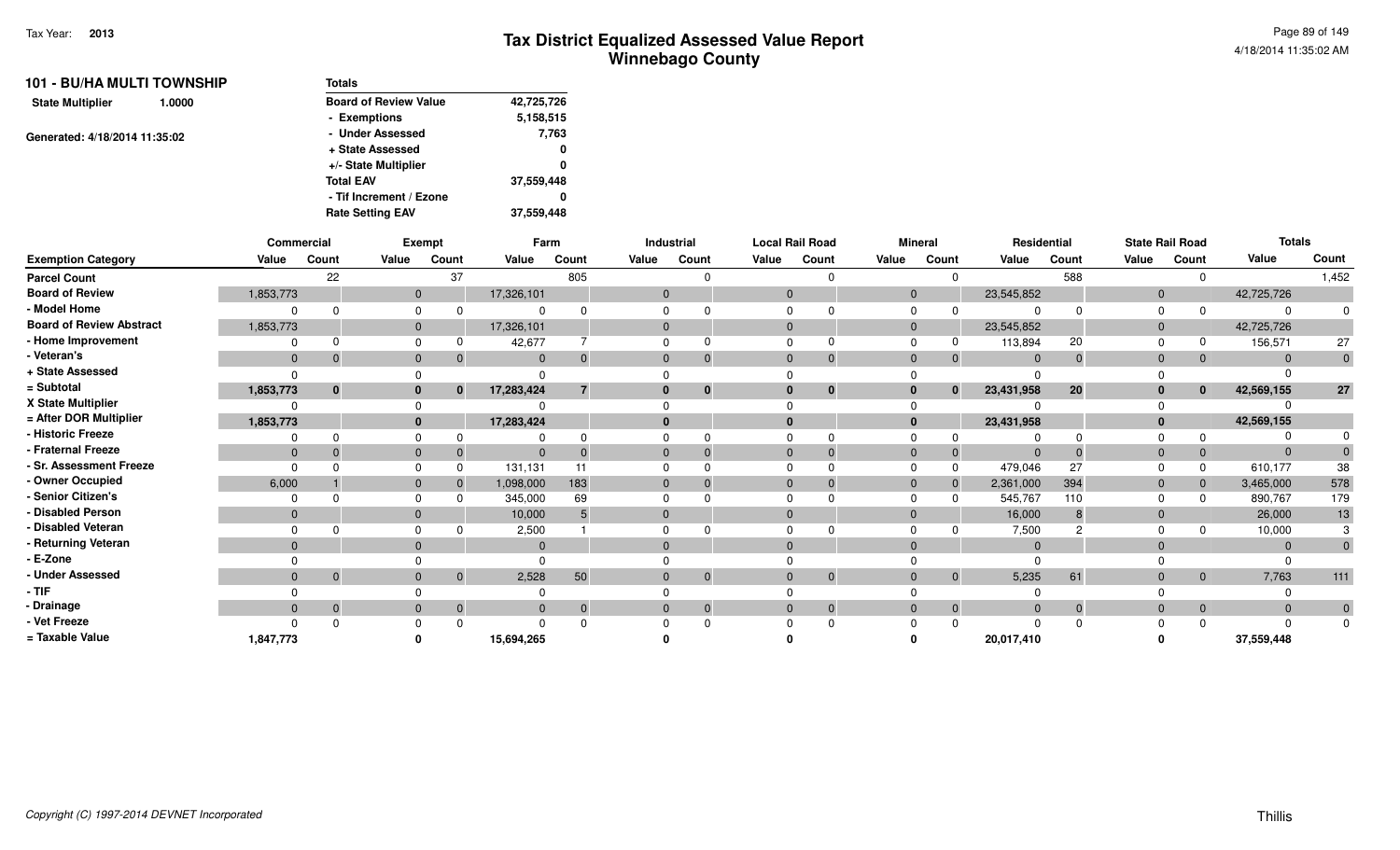| 102 - DU/LA MULTI TOWNSHIP<br><b>State Multiplier</b><br>1.0000 | Totals                       |            |
|-----------------------------------------------------------------|------------------------------|------------|
|                                                                 | <b>Board of Review Value</b> | 83,102,692 |
|                                                                 | - Exemptions                 | 10,439,866 |
| Generated: 4/18/2014 11:35:02                                   | - Under Assessed             | 7,360      |
|                                                                 | + State Assessed             | 0          |
|                                                                 | +/- State Multiplier         | 0          |
|                                                                 | <b>Total EAV</b>             | 72,655,466 |
|                                                                 | - Tif Increment / Ezone      | 325.989    |
|                                                                 | <b>Rate Setting EAV</b>      | 72,329,477 |

|                                 | Commercial     |              |              | <b>Exempt</b> | Farm         |                |          | Industrial     |          | <b>Local Rail Road</b> |                | <b>Mineral</b> | Residential |                 |                | <b>State Rail Road</b> | <b>Totals</b>  |              |
|---------------------------------|----------------|--------------|--------------|---------------|--------------|----------------|----------|----------------|----------|------------------------|----------------|----------------|-------------|-----------------|----------------|------------------------|----------------|--------------|
| <b>Exemption Category</b>       | Value          | Count        | Value        | Count         | Value        | Count          | Value    | Count          | Value    | Count                  | Value          | Count          | Value       | Count           | Value          | Count                  | Value          | Count        |
| <b>Parcel Count</b>             |                | 90           |              | 65            |              | 793            |          | 18             |          |                        |                |                |             | 2,062           |                |                        |                | 3,028        |
| <b>Board of Review</b>          | 4,576,280      |              | $\mathbf{0}$ |               | 15,115,829   |                | 309,505  |                | $\Omega$ |                        | $\overline{0}$ |                | 63,101,078  |                 | $\mathbf 0$    |                        | 83,102,692     |              |
| - Model Home                    |                |              |              |               |              |                |          |                |          |                        | $\Omega$       |                | $\Omega$    |                 | $\Omega$       |                        | $\Omega$       |              |
| <b>Board of Review Abstract</b> | 4,576,280      |              | $\mathbf{0}$ |               | 15,115,829   |                | 309,505  |                | $\Omega$ |                        | $\overline{0}$ |                | 63,101,078  |                 | $\mathbf 0$    |                        | 83,102,692     |              |
| - Home Improvement              |                |              | <sup>0</sup> |               | 5,522        |                |          |                | O        |                        | $\Omega$       |                | 61,176      | 10              | $\Omega$       |                        | 66,698         | 11           |
| - Veteran's                     | $\mathbf{0}$   | $\Omega$     | $\mathbf{0}$ |               | $\mathbf{0}$ | $\Omega$       | $\Omega$ | $\mathbf{0}$   | $\Omega$ | $\Omega$               | $\Omega$       |                | $\Omega$    | $\Omega$        | $\mathbf 0$    | $\overline{0}$         | $\Omega$       | $\mathbf{0}$ |
| + State Assessed                |                |              |              |               |              |                |          |                |          |                        |                |                | $\Omega$    |                 |                |                        |                |              |
| = Subtotal                      | 4,576,280      | $\mathbf{0}$ | $\bf{0}$     | $\Omega$      | 15,110,307   |                | 309,505  | $\mathbf 0$    | $\Omega$ | $\bf{0}$               | $\Omega$       |                | 63,039,902  | 10 <sup>1</sup> | 0              | $\mathbf{0}$           | 83,035,994     | 11           |
| X State Multiplier              |                |              |              |               |              |                |          |                |          |                        |                |                |             |                 |                |                        |                |              |
| = After DOR Multiplier          | 4,576,280      |              | $\bf{0}$     |               | 15,110,307   |                | 309,505  |                |          |                        |                |                | 63,039,902  |                 |                |                        | 83,035,994     |              |
| - Historic Freeze               |                | $\Omega$     |              |               |              | 0              |          | 0              |          |                        |                |                | $\Omega$    |                 |                |                        | $\Omega$       |              |
| - Fraternal Freeze              | 26,575         |              | $\mathbf{0}$ |               | $\Omega$     |                |          | $\Omega$       | $\Omega$ |                        | $\Omega$       |                | $\Omega$    |                 |                | $\overline{0}$         | 26,575         |              |
| - Sr. Assessment Freeze         |                |              |              |               | 176,136      | 18             |          |                |          |                        | $\Omega$       |                | 725,254     | 72              |                | $\Omega$               | 901,390        | 90           |
| - Owner Occupied                | 6,000          |              | $\Omega$     |               | 1,072,547    | 179            |          | $\Omega$       | $\Omega$ |                        | $\Omega$       |                | 6,060,000   | 1,010           | $\mathbf 0$    | $\overline{0}$         | 7,138,547      | 1,190        |
| - Senior Citizen's              | 5,000          |              |              |               | 351,473      | 71             |          |                |          |                        | $\Omega$       |                | 1,825,320   | 366             | $\Omega$       |                        | 2,181,793      | 438          |
| <b>Disabled Person</b>          | $\overline{0}$ |              | $\Omega$     |               | 6,000        | 3              | $\Omega$ |                | $\Omega$ |                        | $\Omega$       |                | 50,000      | 25              | $\overline{0}$ |                        | 56,000         | 28           |
| Disabled Veteran                |                |              |              |               | 5,000        |                |          |                |          |                        | $\Omega$       |                | 25,000      |                 |                |                        | 30,000         |              |
| - Returning Veteran             | $\Omega$       |              | $\Omega$     |               | $\Omega$     |                | $\Omega$ |                | $\Omega$ |                        | $\Omega$       |                | $\Omega$    |                 |                |                        | $\Omega$       | $\Omega$     |
| - E-Zone                        |                |              |              |               |              |                |          |                |          |                        |                |                |             |                 |                |                        |                |              |
| <b>Under Assessed</b>           | $\Omega$       | $\Omega$     | $\Omega$     | $\Omega$      | 3,337        | 55             |          | $\overline{0}$ | $\Omega$ | $\Omega$               | $\Omega$       | $\mathbf{0}$   | 4,023       | 97              | $\Omega$       | $\overline{0}$         | 7,360          | 152          |
| $-$ TIF                         | 214,880        |              |              |               |              |                | 46,129   |                |          |                        |                |                | 64,980      |                 |                |                        | 325,989        |              |
| - Drainage                      | $\Omega$       | $\Omega$     | $\mathbf{0}$ | $\Omega$      | $\mathbf{0}$ | $\overline{0}$ |          | $\overline{0}$ | $\Omega$ | $\mathbf{0}$           | $\overline{0}$ | 0              | $\mathbf 0$ | $\Omega$        | $\overline{0}$ | $\overline{0}$         | $\overline{0}$ | $\mathbf{0}$ |
| - Vet Freeze                    | 38,863         |              |              |               |              |                |          |                |          |                        |                |                | $\Omega$    |                 |                | $\Omega$               | 38,863         |              |
| = Taxable Value                 | 4,284,962      |              |              |               | 13,495,814   |                | 263,376  |                |          |                        |                |                | 54,285,325  |                 |                |                        | 72,329,477     |              |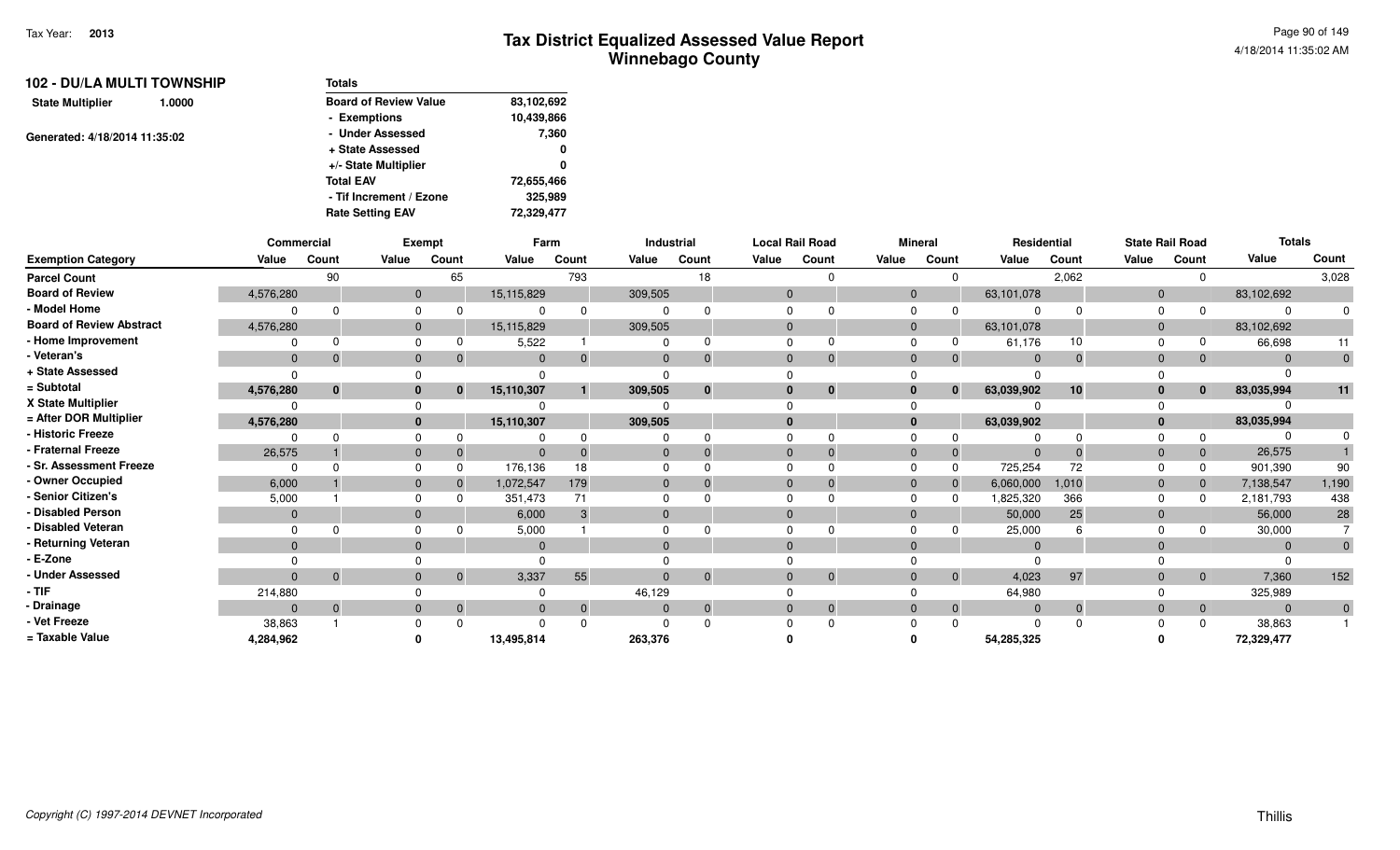| <b>104 - SOUTH ROCKFORD TIF</b><br>1.0000 | Totals                       |           |
|-------------------------------------------|------------------------------|-----------|
| <b>State Multiplier</b>                   | <b>Board of Review Value</b> | 2,740,540 |
|                                           | - Exemptions                 | 184,459   |
| Generated: 4/18/2014 11:35:02             | - Under Assessed             | 163       |
|                                           | + State Assessed             | 0         |
|                                           | +/- State Multiplier         | 0         |
|                                           | <b>Total EAV</b>             | 2,555,918 |
|                                           | - Tif Increment / Ezone      | 776,530   |
|                                           | <b>Rate Setting EAV</b>      | 1,779,388 |

|                                 |              | Commercial |       | Exempt         |              | Farm                       |              | Industrial  |                | <b>Local Rail Road</b> |                | <b>Mineral</b> | Residential  |          |                | <b>State Rail Road</b> | <b>Totals</b> |                |
|---------------------------------|--------------|------------|-------|----------------|--------------|----------------------------|--------------|-------------|----------------|------------------------|----------------|----------------|--------------|----------|----------------|------------------------|---------------|----------------|
| <b>Exemption Category</b>       | Value        | Count      | Value | Count          | Value        | Count                      | Value        | Count       | Value          | Count                  | Value          | Count          | Value        | Count    | Value          | Count                  | Value         | Count          |
| <b>Parcel Count</b>             |              | 43         |       | 79             |              |                            |              | 44          |                |                        |                |                |              | 48       |                | <sup>n</sup>           |               | 215            |
| <b>Board of Review</b>          | 1,007,470    |            |       | $\mathbf{0}$   |              | $\Omega$                   | 1,196,643    |             | 63             |                        | $\Omega$       |                | 536,364      |          | $\mathbf 0$    |                        | 2,740,540     |                |
| - Model Home                    |              |            |       |                |              |                            |              |             | $\Omega$       |                        |                |                | $\Omega$     |          | $\Omega$       |                        | $\Omega$      |                |
| <b>Board of Review Abstract</b> | 1,007,470    |            |       |                | $\Omega$     |                            | 1,196,643    |             | 63             |                        | $\Omega$       |                | 536,364      |          | $\mathbf 0$    |                        | 2,740,540     |                |
| - Home Improvement              |              |            |       |                |              |                            |              |             |                |                        |                |                | $\Omega$     |          |                |                        |               |                |
| - Veteran's                     | $\mathbf{0}$ |            |       | $\overline{0}$ | $\mathbf{0}$ |                            | $\mathbf{0}$ | $\Omega$    | $\overline{0}$ | $\mathbf{0}$           | $\overline{0}$ |                | $\mathbf{0}$ |          | $\Omega$       | $\mathbf{0}$           | $\Omega$      |                |
| + State Assessed                | <sup>n</sup> |            |       |                |              |                            |              |             |                |                        |                |                | $\Omega$     |          |                |                        |               |                |
| = Subtotal                      | 1,007,470    | $\bf{0}$   |       | $\bf{0}$       |              | $\bf{0}$                   | 1,196,643    | $\bf{0}$    | 63             | $\bf{0}$               | 0              | $\mathbf{0}$   | 536,364      | 0        | 0              | $\mathbf{0}$           | 2,740,540     | $\bf{0}$       |
| X State Multiplier              |              |            |       |                |              |                            |              |             |                |                        |                |                |              |          |                |                        |               |                |
| = After DOR Multiplier          | 1,007,470    |            |       |                |              |                            | 1,196,643    |             | 63             |                        |                |                | 536,364      |          |                |                        | 2,740,540     |                |
| - Historic Freeze               |              |            |       |                |              |                            |              |             |                |                        |                |                | $\Omega$     |          |                |                        |               |                |
| - Fraternal Freeze              | $\mathbf{0}$ |            |       | $\Omega$       |              |                            | $\Omega$     |             | $\overline{0}$ | $\Omega$               | $\Omega$       |                | $\mathbf{0}$ |          |                | $\mathbf{0}$           | $\Omega$      |                |
| - Sr. Assessment Freeze         | <sup>n</sup> |            |       |                |              |                            |              |             |                |                        |                |                | $\Omega$     |          |                |                        | $\Omega$      |                |
| - Owner Occupied                | 12,000       |            |       | $\Omega$       |              |                            | $\Omega$     |             |                | $\Omega$               | $\Omega$       |                | 146,681      | 25       |                | $\mathbf{0}$           | 158,681       | 27             |
| - Senior Citizen's              |              |            |       |                |              |                            |              |             |                |                        |                |                | 12,761       |          |                |                        | 12,761        |                |
| - Disabled Person               | $\mathbf{0}$ |            |       |                |              |                            | $\Omega$     |             | $\Omega$       |                        | $\Omega$       |                | 4,000        |          | $\mathbf 0$    |                        | 4,000         |                |
| - Disabled Veteran              | <sup>0</sup> |            |       |                |              |                            | n            |             |                |                        |                |                | 0            |          |                |                        |               |                |
| - Returning Veteran             | $\mathbf{0}$ |            |       |                |              |                            | $\Omega$     |             |                |                        | $\Omega$       |                | $\mathbf{0}$ |          |                |                        | $\mathbf{0}$  |                |
| - E-Zone                        |              |            |       |                |              |                            |              |             |                |                        |                |                | $\Omega$     |          |                |                        |               |                |
| - Under Assessed                | $\Omega$     | $\Omega$   |       | $\overline{0}$ |              | $\overline{0}$<br>$\Omega$ | 100          |             | 63             |                        | $\overline{0}$ | $\overline{0}$ | $\mathbf{0}$ | $\Omega$ | $\Omega$       | $\overline{0}$         | 163           | $2^{\circ}$    |
| - TIF                           | 593,411      |            |       |                |              |                            | 30,292       |             |                |                        |                |                | 152,827      |          |                |                        | 776,530       |                |
| - Drainage                      | $\mathbf{0}$ |            |       | $\overline{0}$ | $\mathbf{0}$ |                            | $\Omega$     | $\mathbf 0$ | $\Omega$       | $\mathbf{0}$           | $\Omega$       | $\mathbf{0}$   | $\Omega$     |          | $\overline{0}$ | $\mathbf{0}$           | $\mathbf 0$   | $\overline{0}$ |
| - Vet Freeze                    | 9,017        |            |       | <sup>n</sup>   |              |                            |              |             |                |                        |                |                | $\Omega$     |          |                | 0                      | 9,017         |                |
| = Taxable Value                 | 393,042      |            |       |                |              |                            | 1,166,251    |             |                |                        |                |                | 220,095      |          |                |                        | 1,779,388     |                |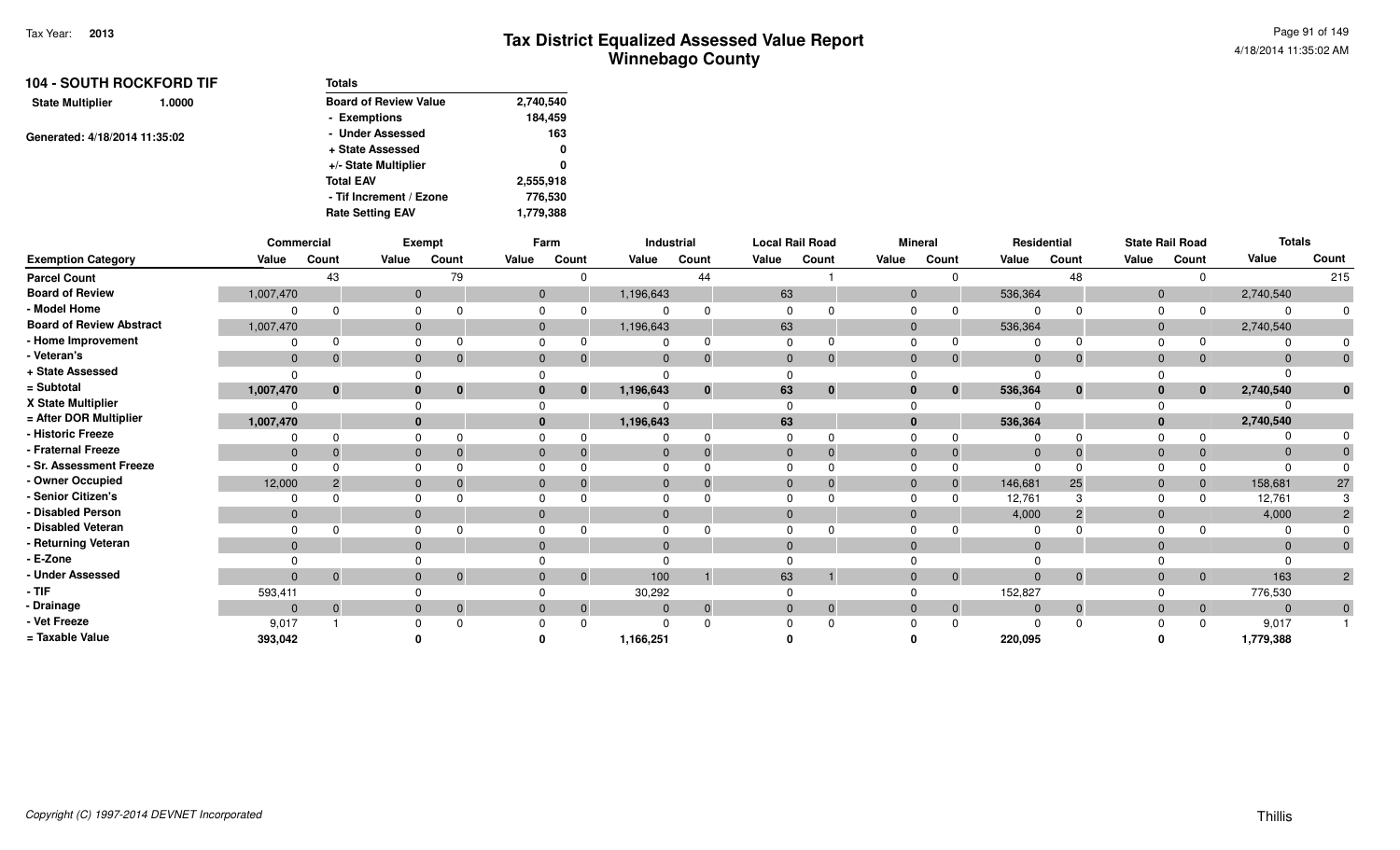| <b>105 - LINCOLNWOOD TIF</b>  |        | <b>Totals</b>                |         |
|-------------------------------|--------|------------------------------|---------|
| <b>State Multiplier</b>       | 1.0000 | <b>Board of Review Value</b> | 627,245 |
|                               |        | - Exemptions                 | 166,000 |
| Generated: 4/18/2014 11:35:02 |        | - Under Assessed             | 0       |
|                               |        | + State Assessed             | 0       |
|                               |        | +/- State Multiplier         | 0       |
|                               |        | <b>Total EAV</b>             | 461,245 |
|                               |        | - Tif Increment / Ezone      | 457,384 |
|                               |        | <b>Rate Setting EAV</b>      | 3,861   |

|                                 |                | Commercial   |              | Exempt         |              | Farm                           |              | Industrial     |                | <b>Local Rail Road</b> |                | <b>Mineral</b>               |              | Residential    |                | <b>State Rail Road</b> | <b>Totals</b> |                |
|---------------------------------|----------------|--------------|--------------|----------------|--------------|--------------------------------|--------------|----------------|----------------|------------------------|----------------|------------------------------|--------------|----------------|----------------|------------------------|---------------|----------------|
| <b>Exemption Category</b>       | Value          | Count        | Value        | Count          | Value        | Count                          | Value        | Count          | Value          | Count                  | Value          | Count                        | Value        | Count          | Value          | Count                  | Value         | Count          |
| <b>Parcel Count</b>             |                |              |              |                |              |                                |              |                |                | $\Omega$               |                |                              |              | 26             |                |                        |               | 26             |
| <b>Board of Review</b>          | $\mathbf{0}$   |              | $\mathbf{0}$ |                |              | $\mathbf 0$                    | $\mathbf{0}$ |                | $\mathbf{0}$   |                        | $\mathbf{0}$   |                              | 627,245      |                | $\mathbf{0}$   |                        | 627,245       |                |
| - Model Home                    |                |              |              |                | $\Omega$     |                                |              |                |                |                        |                |                              |              |                |                |                        |               |                |
| <b>Board of Review Abstract</b> | $\mathbf{0}$   |              | $\mathbf{0}$ |                | $\mathbf{0}$ |                                |              |                |                |                        | $\overline{0}$ |                              | 627,245      |                | $\mathbf{0}$   |                        | 627,245       |                |
| - Home Improvement              |                |              |              |                | $\Omega$     |                                |              |                |                |                        |                |                              |              |                |                |                        |               |                |
| - Veteran's                     | $\mathbf 0$    | 0            | $\mathbf{0}$ |                |              | $\mathbf 0$<br>0               | $\Omega$     | $\Omega$       | $\mathbf{0}$   | $\mathbf{0}$           | $\overline{0}$ | $\overline{0}$               | $\mathbf{0}$ | $\overline{0}$ | $\overline{0}$ | $\mathbf{0}$           | $\Omega$      | $\overline{0}$ |
| + State Assessed                |                |              |              |                |              |                                |              |                |                |                        |                |                              |              |                |                |                        |               |                |
| = Subtotal                      | $\bf{0}$       | $\bf{0}$     | $\bf{0}$     | $\bf{0}$       |              | $\mathbf{0}$<br>$\bf{0}$       |              | $\bf{0}$       | 0              | $\mathbf 0$            | 0              | $\bf{0}$                     | 627,245      | $\mathbf 0$    | $\bf{0}$       | $\mathbf{0}$           | 627,245       | $\bf{0}$       |
| X State Multiplier              |                |              |              |                |              |                                |              |                |                |                        |                |                              |              |                |                |                        |               |                |
| = After DOR Multiplier          | $\mathbf{0}$   |              | $\bf{0}$     |                |              | $\mathbf{0}$                   |              |                |                |                        |                | 0                            | 627,245      |                | $\bf{0}$       |                        | 627,245       |                |
| - Historic Freeze               |                |              |              |                |              |                                |              |                |                |                        |                |                              |              |                |                |                        |               |                |
| - Fraternal Freeze              | $\mathbf 0$    |              | $\mathbf{0}$ |                | $\mathbf{0}$ |                                |              |                |                | $\Omega$               | 0              |                              | $\mathbf 0$  |                | $\Omega$       | $\overline{0}$         |               |                |
| - Sr. Assessment Freeze         |                |              |              |                |              |                                |              |                |                |                        |                |                              |              |                |                |                        |               |                |
| - Owner Occupied                | $\mathbf{0}$   |              | $\Omega$     |                | $\mathbf{0}$ |                                |              |                | $\mathbf{0}$   | $\Omega$               | $\mathbf{0}$   |                              | 156,000      | 26             | $\overline{0}$ | $\mathbf{0}$           | 156,000       | 26             |
| - Senior Citizen's              |                |              |              |                |              |                                |              |                |                |                        |                |                              | 10,000       | っ              | $\Omega$       |                        | 10,000        |                |
| - Disabled Person               | $\mathbf{0}$   |              | $\mathbf{0}$ |                | $\Omega$     |                                |              |                |                |                        | 0              |                              | $\Omega$     |                | $\Omega$       |                        |               |                |
| - Disabled Veteran              |                |              |              |                |              |                                |              |                |                |                        |                |                              |              |                |                |                        |               |                |
| - Returning Veteran             | $\overline{0}$ |              | $\mathbf{0}$ |                |              | $\mathbf{0}$                   | $\Omega$     |                |                |                        | $\Omega$       |                              | $\Omega$     |                | $\Omega$       |                        | 0             | $\overline{0}$ |
| - E-Zone                        |                |              |              |                |              |                                |              |                |                |                        |                |                              |              |                |                |                        |               |                |
| - Under Assessed                | $\mathbf{0}$   | $\mathbf{0}$ | $\mathbf{0}$ | $\overline{0}$ |              | $\mathbf{0}$<br>$\overline{0}$ | $\mathbf{0}$ | $\overline{0}$ | $\overline{0}$ | $\mathbf{0}$           | $\mathbf{0}$   | $\mathbf{0}$                 | $\Omega$     | $\overline{0}$ | $\overline{0}$ | $\overline{0}$         | $\mathbf{0}$  | $\overline{0}$ |
| $-$ TIF                         |                |              |              |                |              |                                |              |                |                |                        |                |                              | 457,384      |                |                |                        | 457,384       |                |
| - Drainage                      | $\mathbf 0$    | $\mathbf{0}$ | $\Omega$     | $\overline{0}$ |              | $\mathbf{0}$<br>$\mathbf{0}$   |              | $\mathbf{0}$   | $\mathbf{0}$   | $\overline{0}$         |                | $\mathbf{0}$<br>$\mathbf{0}$ | $\mathbf 0$  | $\overline{0}$ | $\mathbf{0}$   | $\overline{0}$         |               | $\overline{0}$ |
| - Vet Freeze                    |                |              |              |                |              |                                |              |                |                | $\Omega$               |                |                              |              |                |                |                        |               | $\mathbf 0$    |
| = Taxable Value                 |                |              |              |                |              |                                |              |                |                |                        |                |                              | 3,861        |                |                |                        | 3,861         |                |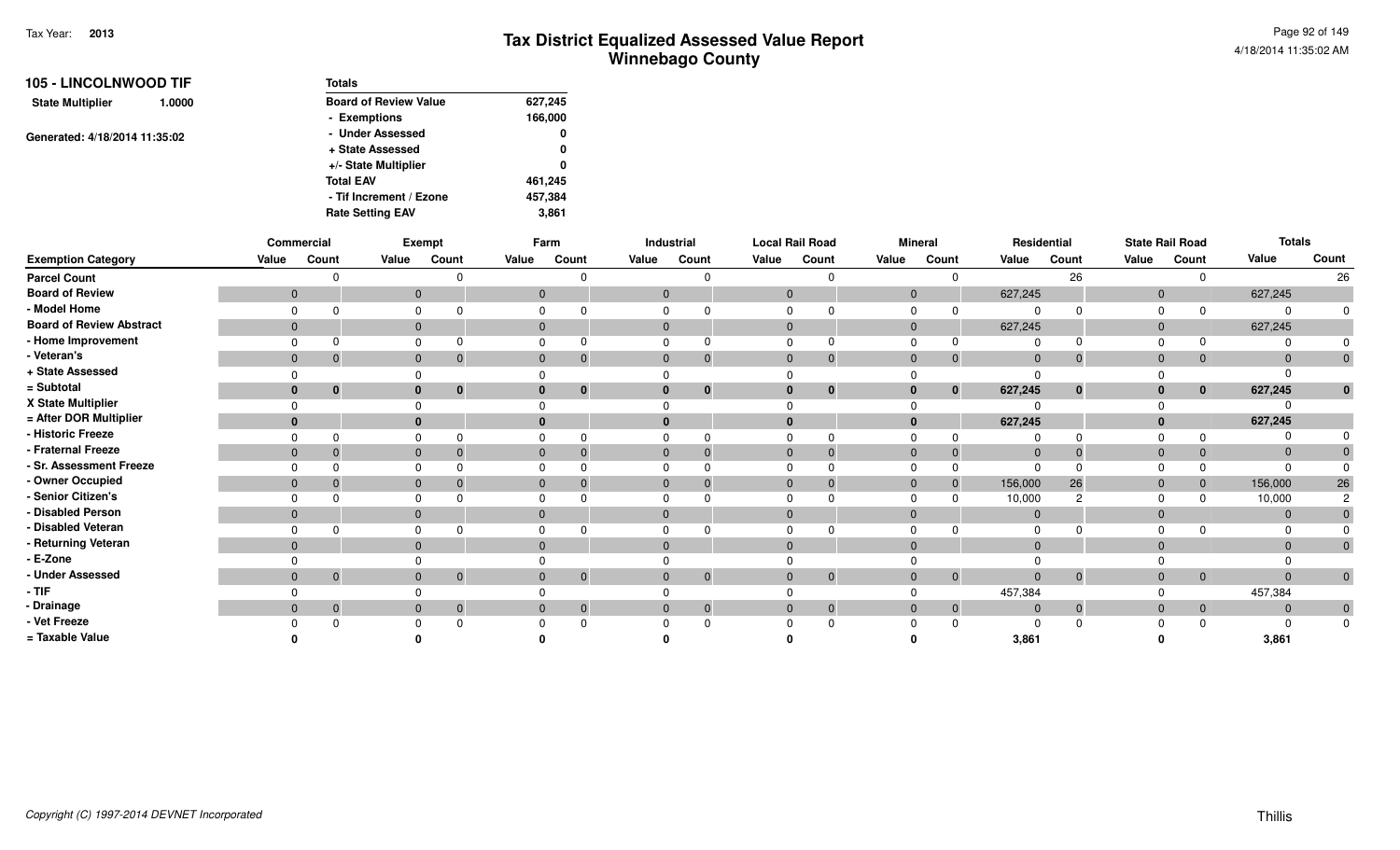| <b>106 - DURAND VILLAGE TIF</b><br>1.0000 | <b>Totals</b>                |           |
|-------------------------------------------|------------------------------|-----------|
| <b>State Multiplier</b>                   | <b>Board of Review Value</b> | 1,789,262 |
|                                           | - Exemptions                 | 118,841   |
| Generated: 4/18/2014 11:35:02             | - Under Assessed             | 0         |
|                                           | + State Assessed             | 0         |
|                                           | +/- State Multiplier         | 0         |
|                                           | <b>Total EAV</b>             | 1,670,421 |
|                                           | - Tif Increment / Ezone      | 325,989   |
|                                           | <b>Rate Setting EAV</b>      | 1,344,432 |

|                                 |              | Commercial     |             | Exempt                         |              | Farm         |              | Industrial   | <b>Local Rail Road</b> |          |              | <b>Mineral</b> |              | Residential    |              | <b>State Rail Road</b> | <b>Totals</b>  |                |
|---------------------------------|--------------|----------------|-------------|--------------------------------|--------------|--------------|--------------|--------------|------------------------|----------|--------------|----------------|--------------|----------------|--------------|------------------------|----------------|----------------|
| <b>Exemption Category</b>       | Value        | Count          | Value       | Count                          | Value        | Count        | Value        | Count        | Value                  | Count    | Value        | Count          | Value        | Count          | Value        | Count                  | Value          | Count          |
| <b>Parcel Count</b>             |              | 51             |             |                                |              |              |              | 13           |                        | $\Omega$ |              | O              |              | 25             |              |                        |                | 96             |
| <b>Board of Review</b>          | 1,251,451    |                |             | $\mathbf 0$                    | $\mathbf{0}$ |              | 156,997      |              | $\mathbf{0}$           |          | $\mathbf{0}$ |                | 380,814      |                | $\mathbf{0}$ |                        | 1,789,262      |                |
| - Model Home                    | $\Omega$     | $\Omega$       | $\Omega$    |                                |              |              | $\Omega$     |              |                        |          |              |                |              |                | ∩            |                        |                |                |
| <b>Board of Review Abstract</b> | 1,251,451    |                |             | $\mathbf{0}$                   | $\mathbf{0}$ |              | 156,997      |              |                        |          | $\mathbf 0$  |                | 380,814      |                | $\Omega$     |                        | 1,789,262      |                |
| - Home Improvement              | $\Omega$     | 0              |             | $\mathbf 0$                    |              |              | $\Omega$     |              |                        | $\Omega$ | $\Omega$     |                |              |                | ∩            |                        |                |                |
| - Veteran's                     | $\mathbf 0$  | $\Omega$       |             | $\mathbf{0}$<br>$\mathbf{0}$   | $\mathbf{0}$ | $\mathbf 0$  | $\mathbf{0}$ | $\mathbf{0}$ | $\mathbf{0}$           | $\Omega$ | $\mathbf{0}$ | $\overline{0}$ | $\mathbf{0}$ | $\overline{0}$ | $\Omega$     | $\overline{0}$         | $\Omega$       | $\mathbf{0}$   |
| + State Assessed                |              |                |             |                                |              |              | $\Omega$     |              |                        |          |              |                |              |                |              |                        |                |                |
| = Subtotal                      | 1,251,451    | $\bf{0}$       |             | $\mathbf 0$<br>$\mathbf{0}$    | $\bf{0}$     | $\bf{0}$     | 156,997      | $\mathbf{0}$ |                        | $\bf{0}$ | 0            | $\bf{0}$       | 380,814      | $\bf{0}$       | $\bf{0}$     | $\mathbf{0}$           | 1,789,262      | $\bf{0}$       |
| X State Multiplier              |              |                | $\Omega$    |                                |              |              |              |              |                        |          |              |                |              |                | <sup>n</sup> |                        |                |                |
| = After DOR Multiplier          | 1,251,451    |                |             | 0                              |              |              | 156,997      |              |                        |          |              |                | 380,814      |                | $\mathbf{0}$ |                        | 1,789,262      |                |
| - Historic Freeze               |              | $\Omega$       |             |                                |              |              |              |              |                        |          |              | 0              |              | n              |              |                        | $\Omega$       |                |
| - Fraternal Freeze              | 26,575       |                |             | $\mathbf{0}$                   | $\mathbf{0}$ |              | $\mathbf{0}$ |              |                        |          | $\mathbf{0}$ | $\Omega$       | $\Omega$     | - 0            | $\Omega$     | $\mathbf{0}$           | 26,575         |                |
| - Sr. Assessment Freeze         | $\Omega$     |                | $\Omega$    |                                |              |              |              |              |                        |          |              |                | 11,302       |                |              |                        | 11,302         |                |
| - Owner Occupied                | 6,000        |                | $\mathbf 0$ |                                |              |              | $\Omega$     |              |                        |          |              |                | 60,000       | 10             | $\Omega$     | $\mathbf{0}$           | 66,000         |                |
| - Senior Citizen's              | 5,000        |                |             |                                |              |              |              |              |                        |          |              |                | 9,964        |                |              |                        | 14,964         |                |
| - Disabled Person               | $\mathbf{0}$ |                |             | $\mathbf 0$                    | $\mathbf{0}$ |              | $\mathbf{0}$ |              |                        |          | $\mathbf{0}$ |                | $\Omega$     |                | $\Omega$     |                        | $\overline{0}$ |                |
| - Disabled Veteran              | $\Omega$     |                | $\Omega$    |                                |              |              | $\Omega$     |              |                        |          |              |                |              |                |              |                        |                |                |
| - Returning Veteran             | $\Omega$     |                |             | $\Omega$                       |              |              | $\Omega$     |              |                        |          | $\Omega$     |                |              |                | $\Omega$     |                        | $\Omega$       | $\overline{0}$ |
| - E-Zone                        |              |                |             | $\Omega$                       |              |              |              |              |                        |          |              |                |              |                |              |                        |                |                |
| - Under Assessed                | $\mathbf{0}$ | $\overline{0}$ |             | $\mathbf{0}$<br>$\overline{0}$ | $\mathbf{0}$ | $\mathbf{0}$ | $\mathbf{0}$ | $\mathbf{0}$ | $\Omega$               | $\Omega$ | $\mathbf{0}$ | $\mathbf{0}$   |              | $\overline{0}$ | $\Omega$     | $\overline{0}$         | $\Omega$       | $\overline{0}$ |
| $-$ TIF                         | 214,880      |                |             |                                |              |              | 46,129       |              |                        |          |              |                | 64,980       |                |              |                        | 325,989        |                |
| - Drainage                      | $\mathbf 0$  | $\mathbf{0}$   |             | $\mathbf{0}$<br>$\mathbf 0$    | $\Omega$     | $\mathbf 0$  | $\Omega$     | $\mathbf 0$  | $\Omega$               | $\Omega$ | $\Omega$     | $\overline{0}$ |              | $\mathbf 0$    | $\Omega$     | $\mathbf{0}$           | $\Omega$       | $\overline{0}$ |
| - Vet Freeze                    |              | $\Omega$       |             |                                |              |              |              |              |                        | $\Omega$ |              |                |              | $\Omega$       |              |                        |                | $\Omega$       |
| = Taxable Value                 | 998,996      |                |             |                                |              |              | 110,868      |              |                        |          |              |                | 234,568      |                |              |                        | 1,344,432      |                |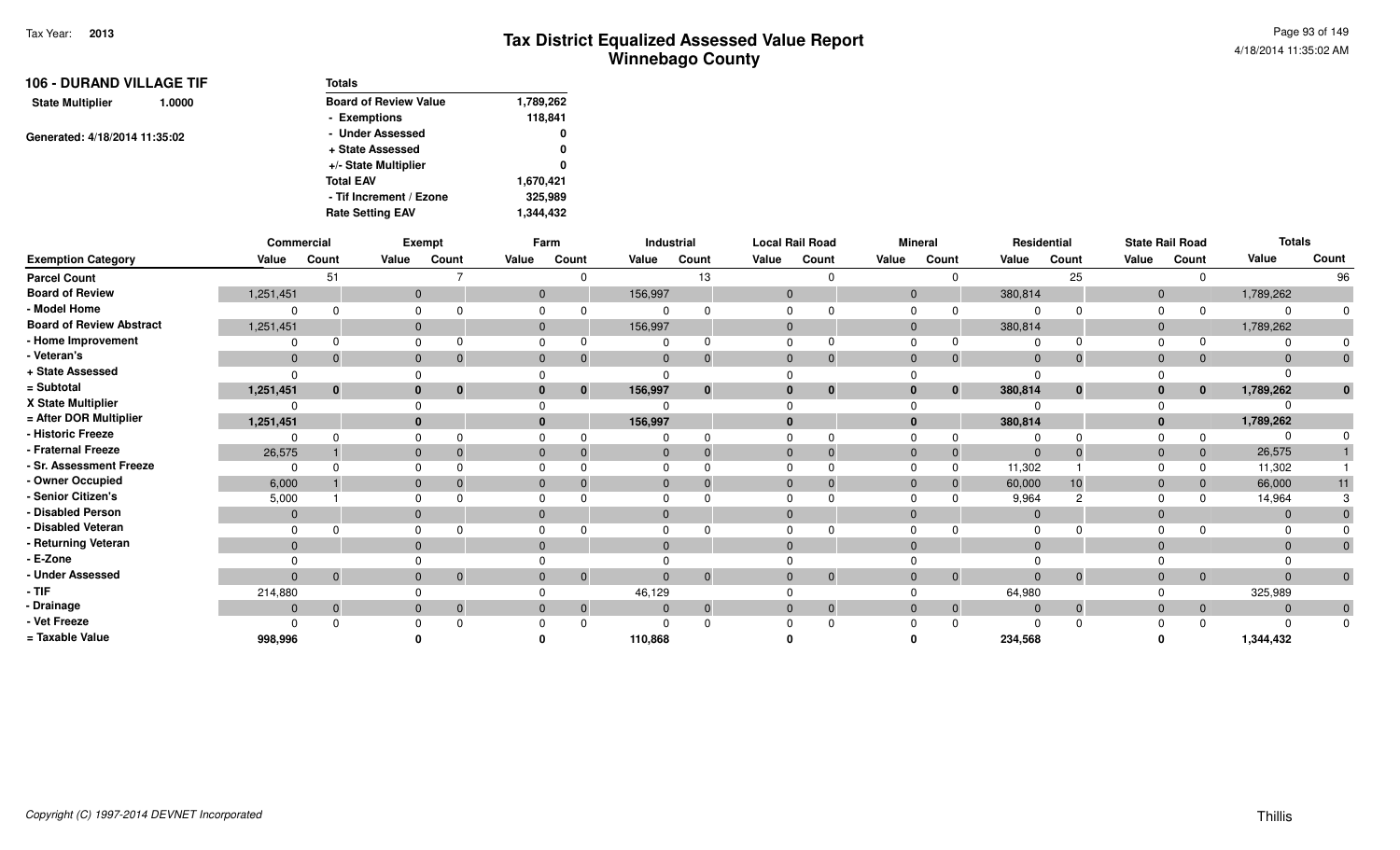|                               | <b>107 - SPRINGFIELD CORNERS TIF</b> | Totals                       |           |
|-------------------------------|--------------------------------------|------------------------------|-----------|
| <b>State Multiplier</b>       | 1.0000                               | <b>Board of Review Value</b> | 1,983,114 |
|                               |                                      | - Exemptions                 | 257,740   |
|                               |                                      | - Under Assessed             | 0         |
| Generated: 4/18/2014 11:35:02 |                                      | + State Assessed             | 0         |
|                               |                                      | +/- State Multiplier         | 0         |
|                               |                                      | <b>Total EAV</b>             | 1,725,374 |
|                               |                                      | - Tif Increment / Ezone      | 1,538,738 |
|                               |                                      | <b>Rate Setting EAV</b>      | 186,636   |
|                               |                                      |                              |           |

|                                 |                | Commercial     |       | Exempt                        |                | Farm         |                | Industrial   |              | <b>Local Rail Road</b> |                | <b>Mineral</b>   |              | Residential    |              | <b>State Rail Road</b> | <b>Totals</b> |                |
|---------------------------------|----------------|----------------|-------|-------------------------------|----------------|--------------|----------------|--------------|--------------|------------------------|----------------|------------------|--------------|----------------|--------------|------------------------|---------------|----------------|
| <b>Exemption Category</b>       | Value          | Count          | Value | Count                         | Value          | Count        | Value          | Count        | Value        | Count                  | Value          | Count            | Value        | Count          | Value        | Count                  | Value         | Count          |
| <b>Parcel Count</b>             |                | 22             |       | 14                            |                |              |                |              |              |                        |                | $\Omega$         |              | 73             |              |                        |               | 109            |
| <b>Board of Review</b>          | 905,788        |                |       | $\mathbf 0$                   | $\mathbf{0}$   |              | $\mathbf{0}$   |              | $\mathbf{0}$ |                        |                | 0                | 1,077,326    |                | $\mathbf{0}$ |                        | 1,983,114     |                |
| - Model Home                    | $\Omega$       |                |       |                               | $\Omega$       |              |                |              |              |                        |                |                  |              |                |              |                        |               |                |
| <b>Board of Review Abstract</b> | 905,788        |                |       | $\mathbf{0}$                  | $\mathbf{0}$   |              | $\mathbf{0}$   |              | $\mathbf{0}$ |                        |                | 0                | 1,077,326    |                | $\Omega$     |                        | 1,983,114     |                |
| - Home Improvement              | 0              |                |       | 0                             | $\Omega$       |              | $\Omega$       |              |              |                        |                | 0                | 1,791        |                | $\Omega$     |                        | 1,791         |                |
| - Veteran's                     | $\mathbf{0}$   | 0              |       | $\mathbf{0}$<br>$\mathbf{0}$  | $\overline{0}$ |              | $\mathbf{0}$   | $\Omega$     | $\mathbf{0}$ |                        | $\mathbf{0}$   | $\mathbf 0$      | $\mathbf{0}$ | $\overline{0}$ | $\Omega$     | $\mathbf{0}$           | $\mathbf{0}$  | $\mathbf{0}$   |
| + State Assessed                | $\Omega$       |                |       |                               | O              |              |                |              |              |                        |                |                  |              |                |              |                        |               |                |
| = Subtotal                      | 905,788        | $\mathbf{0}$   |       | $\mathbf{0}$<br>$\bf{0}$      | $\mathbf{0}$   | $\bf{0}$     | $\mathbf{0}$   | $\bf{0}$     | 0            | $\bf{0}$               |                | $\mathbf{0}$     | 1,075,535    | 3              | $\mathbf{0}$ | $\mathbf{0}$           | 1,981,323     | 3              |
| X State Multiplier              | $\Omega$       |                |       |                               | <sup>0</sup>   |              |                |              |              |                        |                |                  |              |                |              |                        |               |                |
| = After DOR Multiplier          | 905,788        |                |       | $\bf{0}$                      | $\bf{0}$       |              | $\mathbf{0}$   |              | $\bf{0}$     |                        |                |                  | 1,075,535    |                |              |                        | 1,981,323     |                |
| - Historic Freeze               | $\Omega$       |                |       | $\Omega$                      | $\Omega$       |              |                |              |              |                        |                | 0                |              |                |              |                        |               |                |
| - Fraternal Freeze              | $\mathbf{0}$   |                |       | $\mathbf 0$                   | $\mathbf{0}$   |              | $\mathbf{0}$   |              | $\Omega$     |                        |                | $\mathbf{0}$     |              | $\Omega$       | $\Omega$     | $\mathbf{0}$           | $\Omega$      |                |
| - Sr. Assessment Freeze         | $\Omega$       |                |       | 0                             | $\Omega$       |              |                |              |              |                        |                | $\Omega$         | 5,193        |                |              |                        | 5,193         |                |
| - Owner Occupied                | $\Omega$       |                |       | $\mathbf{0}$<br>$\Omega$      | $\mathbf{0}$   |              | $\mathbf{0}$   |              | $\Omega$     |                        |                | $\mathbf 0$<br>0 | 198,000      | 33             | $\Omega$     | $\mathbf{0}$           | 198,000       | 33             |
| - Senior Citizen's              | $\Omega$       |                |       | 0                             | $\Omega$       |              |                |              |              |                        |                |                  | 48,756       | 10             | $\Omega$     |                        | 48,756        | 10             |
| - Disabled Person               | $\mathbf{0}$   |                |       | $\mathbf{0}$                  | $\overline{0}$ |              | $\mathbf{0}$   |              | $\Omega$     |                        | $\Omega$       |                  | 4,000        | $\overline{2}$ | $\Omega$     |                        | 4,000         | $\mathcal{P}$  |
| - Disabled Veteran              | $\Omega$       |                |       | 0                             |                |              | $\Omega$       |              |              |                        |                |                  |              |                | $\Omega$     |                        |               |                |
| - Returning Veteran             | $\overline{0}$ |                |       | $\mathbf{0}$                  | $\Omega$       |              | $\mathbf{0}$   |              | $\Omega$     |                        | $\overline{0}$ |                  |              |                | $\Omega$     |                        | $\Omega$      | $\overline{0}$ |
| - E-Zone                        | $\Omega$       |                |       |                               |                |              |                |              |              |                        |                |                  |              |                |              |                        |               |                |
| - Under Assessed                | $\mathbf{0}$   | $\overline{0}$ |       | $\overline{0}$<br>$\mathbf 0$ | $\mathbf{0}$   | $\mathbf{0}$ | $\overline{0}$ | $\mathbf{0}$ | $\mathbf{0}$ | $\Omega$               |                | $\mathbf 0$<br>0 |              | $\mathbf{0}$   | $\mathbf{0}$ | $\overline{0}$         | $\Omega$      | $\mathbf 0$    |
| $-$ TIF                         | 737,318        |                |       |                               | $\Omega$       |              |                |              |              |                        |                |                  | 801,420      |                |              |                        | 1,538,738     |                |
| - Drainage                      | $\mathbf{0}$   | $\overline{0}$ |       | $\mathbf{0}$<br>$\mathbf 0$   | $\mathbf{0}$   | $\mathbf 0$  | $\mathbf{0}$   | $\mathbf 0$  | $\mathbf{0}$ | $\Omega$               |                | $\mathbf 0$      |              | $\overline{0}$ | $\Omega$     | $\overline{0}$         | $\mathbf{0}$  | $\overline{0}$ |
| - Vet Freeze                    | $\Omega$       |                |       | $\Omega$                      | O              |              |                |              |              |                        |                | <sup>0</sup>     |              |                |              |                        |               | $\Omega$       |
| = Taxable Value                 | 168,470        |                |       |                               |                |              |                |              |              |                        |                |                  | 18,166       |                |              |                        | 186,636       |                |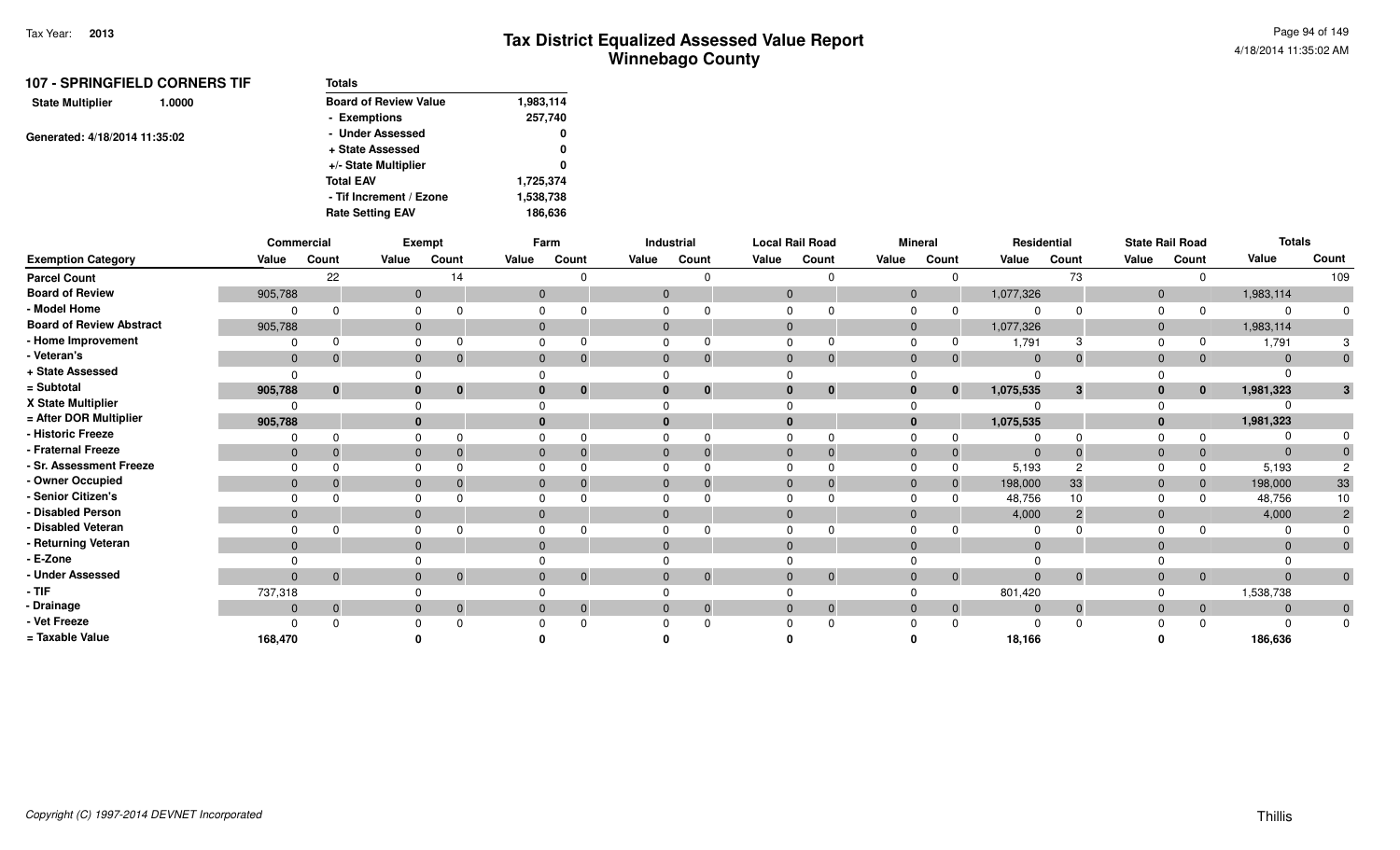| <b>109 - COUNTRY OAKS SSA</b>     | <b>Totals</b>                |         |
|-----------------------------------|------------------------------|---------|
| <b>State Multiplier</b><br>1.0000 | <b>Board of Review Value</b> | 398,315 |
|                                   | - Exemptions                 | 69,321  |
| Generated: 4/18/2014 11:35:02     | - Under Assessed             | 0       |
|                                   | + State Assessed             | 0       |
|                                   | +/- State Multiplier         | 0       |
|                                   | <b>Total EAV</b>             | 328,994 |
|                                   | - Tif Increment / Ezone      | 0       |
|                                   | <b>Rate Setting EAV</b>      | 328.994 |

|                                 |              | Commercial     |              | Exempt                      |              | Farm         |              | Industrial  | <b>Local Rail Road</b> |              |              | <b>Mineral</b> |              | Residential    |                | <b>State Rail Road</b> |          | <b>Totals</b> |
|---------------------------------|--------------|----------------|--------------|-----------------------------|--------------|--------------|--------------|-------------|------------------------|--------------|--------------|----------------|--------------|----------------|----------------|------------------------|----------|---------------|
| <b>Exemption Category</b>       | Value        | Count          | Value        | Count                       | Value        | Count        | Value        | Count       | Value                  | Count        | Value        | Count          | Value        | Count          | Value          | Count                  | Value    | Count         |
| <b>Parcel Count</b>             |              |                |              |                             |              |              |              |             |                        |              |              |                |              | Ω              |                |                        |          |               |
| <b>Board of Review</b>          | $\mathbf{0}$ |                | $\mathbf 0$  |                             | $\mathbf 0$  |              | $\mathbf 0$  |             | $\mathbf 0$            |              | $\mathbf{0}$ |                | 398,315      |                | $\mathbf{0}$   |                        | 398,315  |               |
| - Model Home                    |              |                |              |                             |              |              |              |             |                        |              |              |                |              |                | $\Omega$       |                        |          |               |
| <b>Board of Review Abstract</b> | $\mathbf{0}$ |                | $\mathbf{0}$ |                             | $\mathbf{0}$ |              | $\mathbf{0}$ |             | $\mathbf{0}$           |              | $\mathbf{0}$ |                | 398,315      |                | $\mathbf{0}$   |                        | 398,315  |               |
| - Home Improvement              |              |                |              |                             |              |              |              |             |                        |              | $\Omega$     |                | 321          |                | $\Omega$       |                        | 321      |               |
| - Veteran's                     | $\mathbf 0$  | O              | $\mathbf{0}$ |                             | $\mathbf{0}$ | 0            | $\mathbf 0$  |             | $\mathbf{0}$           | $\mathbf 0$  | $\mathbf 0$  |                | $\mathbf 0$  | $\Omega$       | $\mathbf{0}$   | $\mathbf{0}$           | $\Omega$ | $\mathbf{0}$  |
| + State Assessed                |              |                |              |                             |              |              |              |             |                        |              |              |                | $\Omega$     |                |                |                        |          |               |
| = Subtotal                      | $\bf{0}$     | $\bf{0}$       | $\bf{0}$     | $\bf{0}$                    | $\bf{0}$     | $\mathbf 0$  | $\mathbf{0}$ | $\mathbf 0$ | $\bf{0}$               | $\mathbf{0}$ | $\mathbf{0}$ | $\mathbf{0}$   | 397,994      |                | $\mathbf{0}$   | $\bf{0}$               | 397,994  |               |
| X State Multiplier              |              |                |              |                             |              |              |              |             |                        |              |              |                | $\Omega$     |                |                |                        |          |               |
| = After DOR Multiplier          | $\bf{0}$     |                |              | $\bf{0}$                    |              |              | $\bf{0}$     |             |                        |              | $\bf{0}$     |                | 397,994      |                | $\bf{0}$       |                        | 397,994  |               |
| - Historic Freeze               |              |                |              |                             |              |              |              |             |                        |              |              |                |              |                |                |                        |          |               |
| - Fraternal Freeze              | $\mathbf{0}$ |                | $\mathbf{0}$ |                             | $\mathbf 0$  |              | $\mathbf 0$  |             | $\Omega$               |              | $\mathbf 0$  |                | $\mathbf{0}$ |                | $\mathbf{0}$   |                        |          |               |
| - Sr. Assessment Freeze         |              |                |              |                             |              |              |              |             |                        |              |              |                |              |                |                |                        |          |               |
| - Owner Occupied                | $\Omega$     |                | $\mathbf{0}$ |                             | $\Omega$     |              | $\Omega$     |             | $\Omega$               |              | $\Omega$     |                | 54,000       |                | $\overline{0}$ | $\mathbf{0}$           | 54,000   |               |
| - Senior Citizen's              |              |                |              |                             |              |              |              |             |                        |              |              |                | 15,000       |                |                |                        | 15,000   |               |
| Disabled Person                 | $\Omega$     |                | $\Omega$     |                             | $\Omega$     |              | $\mathbf{0}$ |             | $\Omega$               |              | $\mathbf{0}$ |                | $\Omega$     |                | $\Omega$       |                        |          |               |
| - Disabled Veteran              |              |                |              |                             |              |              |              |             |                        |              | $\Omega$     |                | $\Omega$     |                | $\Omega$       |                        |          |               |
| Returning Veteran               | $\Omega$     |                | $\mathbf{0}$ |                             | $\Omega$     |              | $\mathbf{0}$ |             | $\Omega$               |              | $\mathbf{0}$ |                | $\Omega$     |                | $\mathbf{0}$   |                        |          | $\mathbf 0$   |
| · E-Zone                        |              |                |              |                             |              |              |              |             |                        |              |              |                |              |                |                |                        |          |               |
| <b>Under Assessed</b>           | $\mathbf{0}$ | $\mathbf{0}$   |              | $\mathbf{0}$<br>$\mathbf 0$ | $\Omega$     | $\mathbf{0}$ | $\mathbf{0}$ | $\Omega$    | $\mathbf{0}$           | $\mathbf{0}$ | $\mathbf{0}$ | $\overline{0}$ | $\mathbf{0}$ | $\overline{0}$ | $\mathbf{0}$   | $\overline{0}$         |          | $\mathbf 0$   |
| - TIF                           |              |                |              |                             |              |              |              |             |                        |              |              |                |              |                |                |                        |          |               |
| · Drainage                      | $\mathbf{0}$ | $\overline{0}$ | $\mathbf{0}$ |                             | $\mathbf{0}$ |              | $\Omega$     |             | $\mathbf{0}$           | $\mathbf{0}$ | $\mathbf{0}$ | $\Omega$       | $\mathbf{0}$ | $\overline{0}$ | $\mathbf{0}$   | $\mathbf{0}$           |          | $\mathbf{0}$  |
| - Vet Freeze                    |              |                |              |                             |              |              |              |             |                        |              |              |                | $\Omega$     | n              |                |                        |          | 0             |
| = Taxable Value                 |              |                |              |                             |              |              |              |             |                        |              |              |                | 328,994      |                |                |                        | 328,994  |               |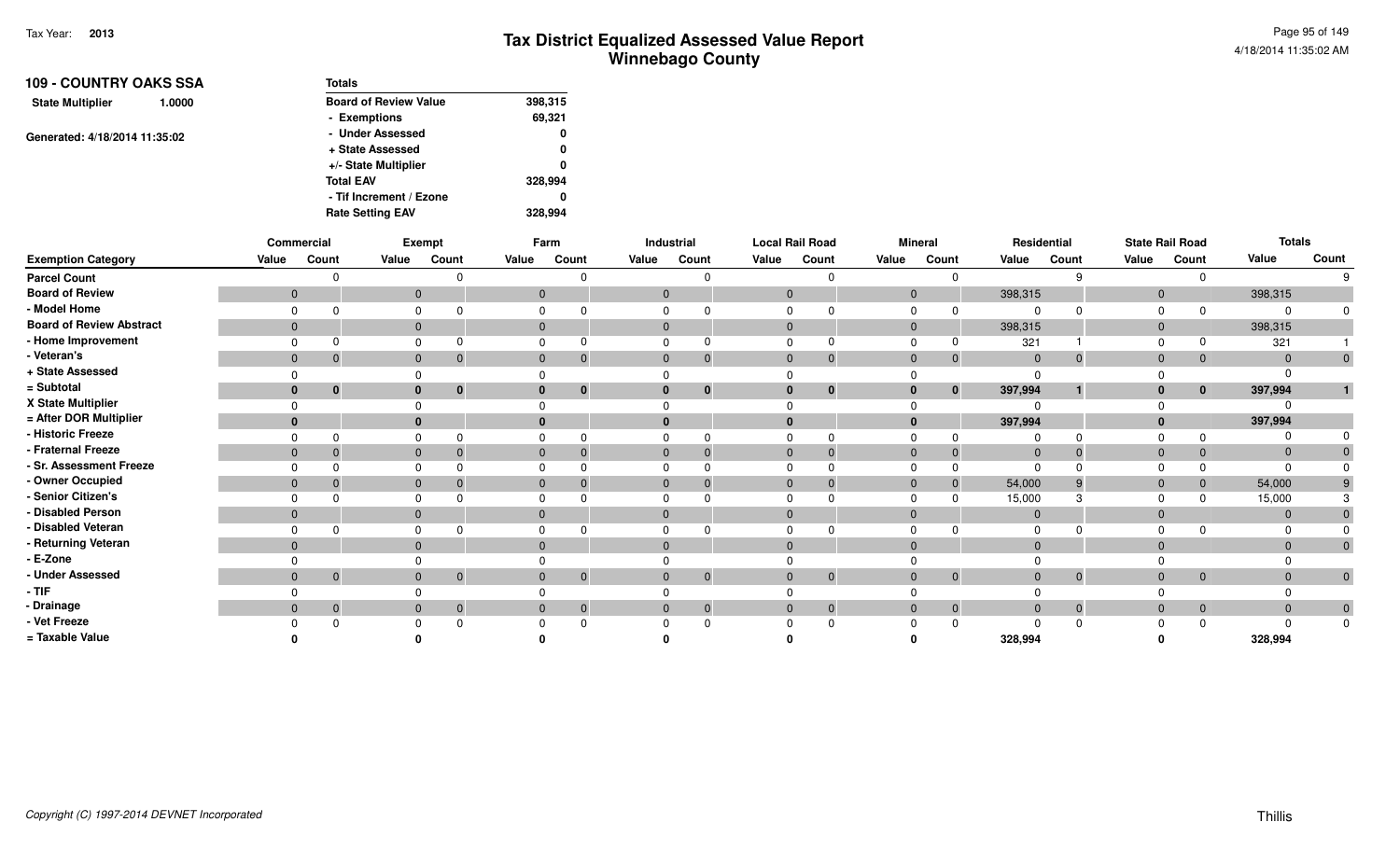| <b>110 - BURRITT TWSP ROAD</b>    | Totals                       |            |
|-----------------------------------|------------------------------|------------|
| <b>State Multiplier</b><br>1.0000 | <b>Board of Review Value</b> | 27,413,383 |
|                                   | - Exemptions                 | 3,332,205  |
| Generated: 4/18/2014 11:35:02     | - Under Assessed             | 6,397      |
|                                   | + State Assessed             | 0          |
|                                   | +/- State Multiplier         | 0          |
|                                   | <b>Total EAV</b>             | 24,074,781 |
|                                   | - Tif Increment / Ezone      | 0          |
|                                   | <b>Rate Setting EAV</b>      | 24,074,781 |

|                                 | <b>Commercial</b> |              |              | Exempt         | Farm         |          |          | Industrial  |                | <b>Local Rail Road</b> |                | <b>Mineral</b> | Residential |       |              | <b>State Rail Road</b> | <b>Totals</b> |                |
|---------------------------------|-------------------|--------------|--------------|----------------|--------------|----------|----------|-------------|----------------|------------------------|----------------|----------------|-------------|-------|--------------|------------------------|---------------|----------------|
| <b>Exemption Category</b>       | Value             | Count        | Value        | Count          | Value        | Count    | Value    | Count       | Value          | Count                  | Value          | Count          | Value       | Count | Value        | Count                  | Value         | Count          |
| <b>Parcel Count</b>             |                   | 15           |              | 30             |              | 483      |          |             |                |                        |                |                |             | 352   |              | $\Omega$               |               | 880            |
| <b>Board of Review</b>          | 1,491,322         |              | $\mathbf{0}$ |                | 11,990,762   |          | $\Omega$ |             | $\mathbf 0$    |                        | $\overline{0}$ |                | 13,931,299  |       | $\mathbf{0}$ |                        | 27,413,383    |                |
| - Model Home                    |                   |              |              |                |              |          |          |             |                |                        | $\Omega$       |                | $\Omega$    |       | $\Omega$     |                        | $\Omega$      |                |
| <b>Board of Review Abstract</b> | 1,491,322         |              | $\mathbf{0}$ |                | 11,990,762   |          | $\Omega$ |             | $\Omega$       |                        | $\overline{0}$ |                | 13,931,299  |       | $\mathbf 0$  |                        | 27,413,383    |                |
| - Home Improvement              |                   |              |              |                | 42,677       |          |          |             |                |                        |                |                | 88,823      | 16    |              |                        | 131,500       | 23             |
| - Veteran's                     | $\Omega$          | $\Omega$     |              | $\overline{0}$ | $\mathbf{0}$ |          | $\Omega$ | $\mathbf 0$ | $\Omega$       | $\Omega$               | $\Omega$       |                | $\Omega$    |       | $\Omega$     | $\mathbf{0}$           | $\mathbf{0}$  |                |
| + State Assessed                | $\Omega$          |              |              |                |              |          |          |             |                |                        |                |                | $\Omega$    |       |              |                        |               |                |
| = Subtotal                      | 1,491,322         | $\mathbf{0}$ |              | $\bf{0}$       | 11,948,085   |          |          | 0           |                | $\bf{0}$               | 0              |                | 13,842,476  | 16    |              | $\mathbf{0}$           | 27,281,883    | 23             |
| X State Multiplier              |                   |              |              |                |              |          |          |             |                |                        |                |                |             |       |              |                        |               |                |
| = After DOR Multiplier          | 1,491,322         |              |              |                | 11,948,085   |          |          |             |                |                        | $\mathbf{0}$   |                | 13,842,476  |       |              |                        | 27,281,883    |                |
| - Historic Freeze               |                   |              |              |                |              |          |          |             |                |                        |                |                |             |       |              |                        |               |                |
| - Fraternal Freeze              | $\Omega$          |              |              | $\Omega$       | $\mathbf{0}$ |          | $\Omega$ |             | $\Omega$       | $\Omega$               | $\Omega$       |                | $\Omega$    |       | $\Omega$     | $\mathbf{0}$           | $\Omega$      |                |
| - Sr. Assessment Freeze         |                   |              |              | $\Omega$       | 82,737       |          |          |             |                |                        |                |                | 343,968     | 17    |              | $\Omega$               | 426,705       | 25             |
| - Owner Occupied                | 6,000             |              |              | $\Omega$       | 774,000      | 129      |          |             | $\overline{0}$ |                        | $\overline{0}$ |                | 1,407,000   | 235   | $\mathbf{0}$ | $\mathbf{0}$           | 2,187,000     | 365            |
| - Senior Citizen's              |                   |              |              |                | 265,000      | 53       |          |             |                |                        |                |                | 300,000     | 60    |              |                        | 565,000       | 113            |
| - Disabled Person               | $\Omega$          |              |              |                | 8,000        |          | $\Omega$ |             |                |                        | $\Omega$       |                | 4,000       |       |              |                        | 12,000        |                |
| - Disabled Veteran              |                   |              |              |                | 2,500        |          |          |             |                |                        |                |                | 7,500       |       |              |                        | 10,000        |                |
| - Returning Veteran             | $\Omega$          |              |              |                | $\Omega$     |          | $\Omega$ |             |                |                        | $\Omega$       |                | $\Omega$    |       |              |                        | $\Omega$      | $\overline{0}$ |
| - E-Zone                        |                   |              |              |                |              |          |          |             |                |                        |                |                |             |       |              |                        |               |                |
| - Under Assessed                | $\Omega$          | $\Omega$     |              | $\Omega$       | 1,162        | 29       |          | $\mathbf 0$ | $\Omega$       | $\Omega$               | $\Omega$       | $\overline{0}$ | 5,235       | 61    |              | $\mathbf{0}$           | 6,397         | 90             |
| - TIF                           |                   |              |              |                |              |          |          |             |                |                        |                |                |             |       |              |                        |               |                |
| - Drainage                      | $\Omega$          | $\mathbf{0}$ |              | $\mathbf 0$    | $\Omega$     | $\Omega$ | $\Omega$ | $\mathbf 0$ |                | $\Omega$               | $\overline{0}$ |                | $\Omega$    |       | $\Omega$     | $\mathbf{0}$           | $\mathbf{0}$  | $\mathbf{0}$   |
| - Vet Freeze                    |                   |              |              |                |              |          |          |             |                | $\Omega$               |                |                | $\Omega$    |       |              |                        | $\Omega$      | $\Omega$       |
| = Taxable Value                 | 1,485,322         |              |              |                | 10,814,686   |          |          |             |                |                        |                |                | 11,774,773  |       |              |                        | 24,074,781    |                |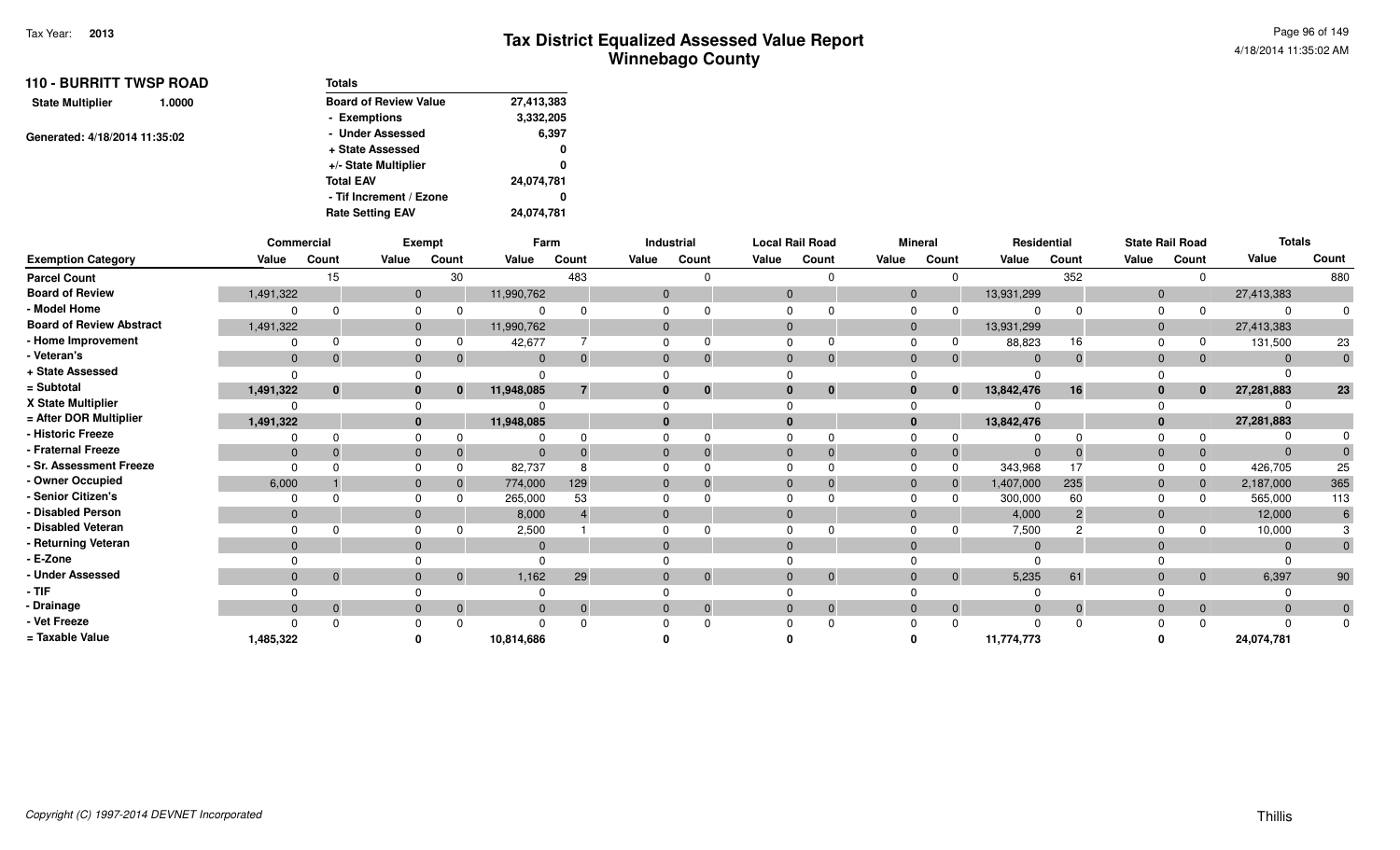| <b>111 - CHERRY VALLEY TWSP ROAD</b> | <b>Totals</b>                |             |
|--------------------------------------|------------------------------|-------------|
| <b>State Multiplier</b><br>1.0000    | <b>Board of Review Value</b> | 307,223,780 |
|                                      | - Exemptions                 | 41,186,664  |
| Generated: 4/18/2014 11:35:02        | - Under Assessed             | 18.426      |
|                                      | + State Assessed             | 1,101,657   |
|                                      | +/- State Multiplier         | 0           |
|                                      | <b>Total EAV</b>             | 267,120,347 |
|                                      | - Tif Increment / Ezone      | 20.419      |
|                                      | <b>Rate Setting EAV</b>      | 267,099,928 |
|                                      |                              |             |

|                                 | Commercial     |              |              | <b>Exempt</b> |              | Farm     |            | Industrial     |             | Local Rail Road |                | <b>Mineral</b> | Residential |       | <b>State Rail Road</b> |                | <b>Totals</b> |              |
|---------------------------------|----------------|--------------|--------------|---------------|--------------|----------|------------|----------------|-------------|-----------------|----------------|----------------|-------------|-------|------------------------|----------------|---------------|--------------|
| <b>Exemption Category</b>       | Value          | Count        | Value        | Count         | Value        | Count    | Value      | Count          | Value       | Count           | Value          | Count          | Value       | Count | Value                  | Count          | Value         | Count        |
| <b>Parcel Count</b>             |                | 315          |              | 186           |              | 242      |            | 334            |             |                 |                |                |             | 6,136 |                        | $\Omega$       |               | 7,213        |
| <b>Board of Review</b>          | 37,235,299     |              | $\mathbf{0}$ |               | 4,445,304    |          | 42,219,055 |                | $\Omega$    |                 | $\overline{0}$ |                | 223,324,122 |       | $\mathbf{0}$           |                | 307,223,780   |              |
| - Model Home                    |                |              |              |               |              |          |            |                |             |                 | $\Omega$       |                |             |       | $\Omega$               |                | $\Omega$      |              |
| <b>Board of Review Abstract</b> | 37,235,299     |              | $\Omega$     |               | 4,445,304    |          | 42,219,055 |                | $\Omega$    |                 | $\Omega$       |                | 223,324,122 |       | $\Omega$               |                | 307,223,780   |              |
| - Home Improvement              |                |              | $\Omega$     |               | 24,884       |          |            |                |             |                 | $\Omega$       |                | 465,725     | 187   |                        |                | 490,609       | 191          |
| - Veteran's                     | $\mathbf{0}$   |              | $\mathbf{0}$ |               | $\mathbf{0}$ |          |            | $\overline{0}$ | $\Omega$    | $\Omega$        | $\Omega$       |                | 25,582      |       | $\Omega$               | $\overline{0}$ | 25,582        |              |
| + State Assessed                |                |              |              |               |              |          |            |                |             |                 |                |                | $\Omega$    |       | 1,101,657              |                | 1,101,657     |              |
| = Subtotal                      | 37,235,299     | $\mathbf{0}$ |              | 0             | 4,420,420    | 4        | 42,219,055 | $\bf{0}$       |             | $\bf{0}$        | 0              |                | 222,832,815 | 189   | 1,101,657              | $\mathbf{0}$   | 307,809,246   | 193          |
| X State Multiplier              |                |              |              |               |              |          |            |                |             |                 |                |                |             |       |                        |                |               |              |
| = After DOR Multiplier          | 37,235,299     |              | $\bf{0}$     |               | 4,420,420    |          | 42,219,055 |                |             |                 | $\mathbf{0}$   |                | 222,832,815 |       | 1,101,657              |                | 307,809,246   |              |
| - Historic Freeze               |                | $\Omega$     |              |               |              |          |            |                |             |                 |                |                |             |       |                        |                |               |              |
| - Fraternal Freeze              | 7,497          |              | $\Omega$     |               | $\Omega$     |          |            |                | $\Omega$    |                 | $\Omega$       |                | $\Omega$    |       |                        | $\overline{0}$ | 7,497         |              |
| - Sr. Assessment Freeze         | 628            |              |              |               | 43,396       |          |            |                |             |                 | $\Omega$       |                | 1,675,034   | 255   |                        |                | 1,719,058     | 262          |
| - Owner Occupied                | 12,000         |              | $\mathbf{0}$ |               | 288,000      | 48       | 6,000      |                | $\mathbf 0$ |                 | $\overline{0}$ |                | 31,029,979  | 5,180 | $\mathbf{0}$           |                | 31,335,979    | 5,231        |
| - Senior Citizen's              | 5,000          |              |              |               | 105,000      | 21       | 5,000      |                |             |                 | $\Omega$       |                | 7,114,939   | 1,427 | $\Omega$               |                | 7,229,939     | 1,450        |
| <b>Disabled Person</b>          | $\Omega$       |              |              |               | $\Omega$     |          | $\Omega$   |                |             |                 | $\Omega$       |                | 258,000     | 129   |                        |                | 258,000       | 129          |
| Disabled Veteran                |                |              |              |               |              |          |            |                |             |                 |                |                | 120,000     | 26    |                        |                | 120,000       | 26           |
| - Returning Veteran             | $\Omega$       |              | $\Omega$     |               | $\Omega$     |          | $\Omega$   |                | $\Omega$    |                 | $\Omega$       |                | $\Omega$    |       |                        |                | $\Omega$      | $\Omega$     |
| - E-Zone                        |                |              |              |               |              |          |            |                |             |                 |                |                |             |       |                        |                |               |              |
| <b>Under Assessed</b>           | 848            | 8            | $\Omega$     | $\Omega$      | 1,048        | 17       | 940        | 10             | $\Omega$    | $\Omega$        | $\Omega$       | $\Omega$       | 15,590      | 172   | $\Omega$               | $\overline{0}$ | 18,426        | 207          |
| $-$ TIF                         | 8,384          |              |              |               | 12,035       |          |            |                |             |                 |                |                |             |       |                        |                | 20,419        |              |
| - Drainage                      | $\overline{0}$ | $\Omega$     | $\Omega$     |               | $\mathbf{0}$ | $\Omega$ | $\Omega$   | $\overline{0}$ | $\Omega$    | $\Omega$        | $\Omega$       | $\Omega$       | $\Omega$    |       | $\Omega$               | $\overline{0}$ | $\Omega$      | $\mathbf{0}$ |
| - Vet Freeze                    |                |              |              |               |              |          |            |                |             |                 |                |                | $\Omega$    |       |                        |                | $\Omega$      | $\Omega$     |
| = Taxable Value                 | 37,200,942     |              |              |               | 3,970,941    |          | 42,207,115 |                |             |                 |                |                | 182,619,273 |       | 1,101,657              |                | 267,099,928   |              |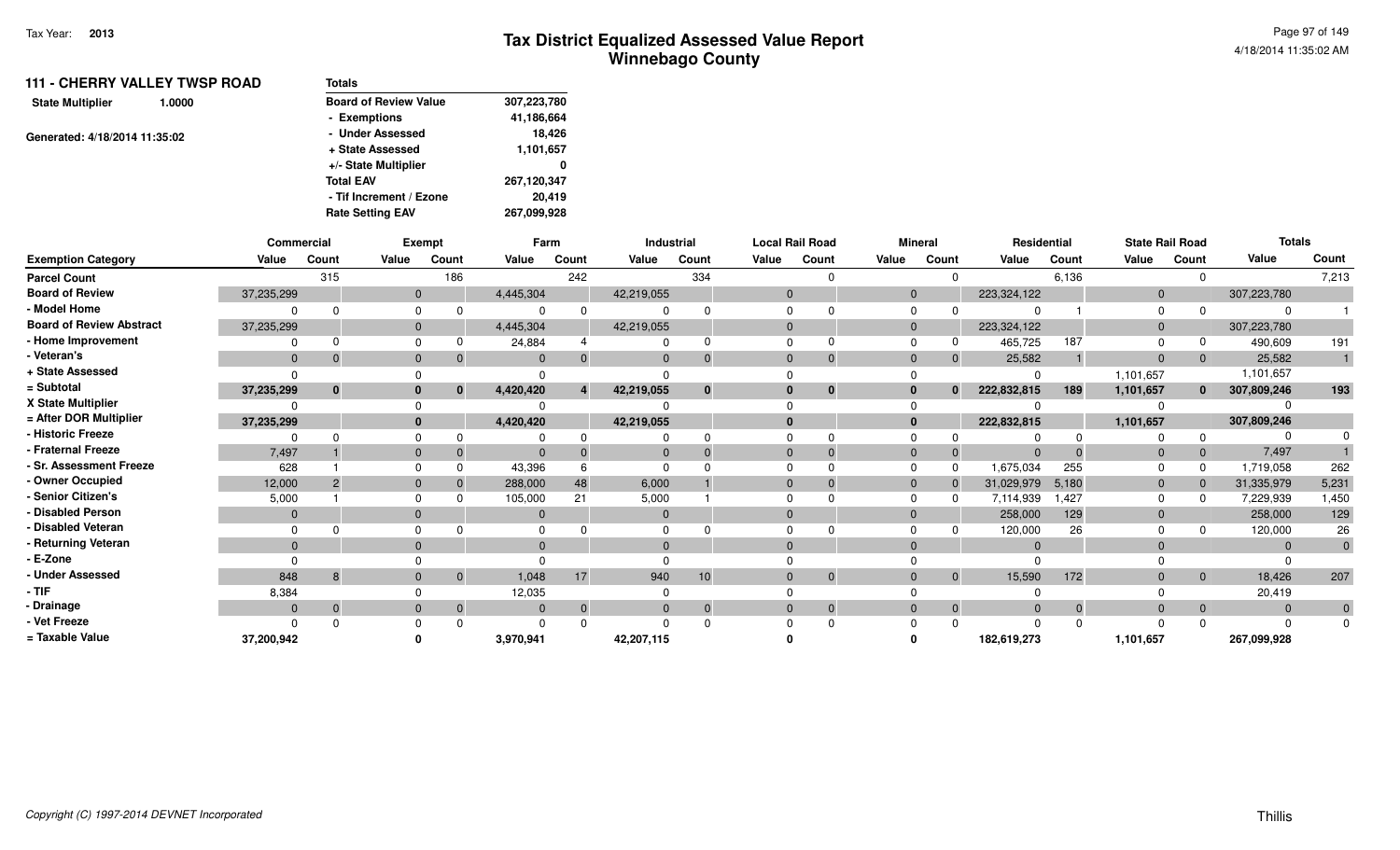| <b>112 - DURAND TWSP ROAD</b>     | <b>Totals</b>                |            |
|-----------------------------------|------------------------------|------------|
| <b>State Multiplier</b><br>1.0000 | <b>Board of Review Value</b> | 44,476,234 |
|                                   | - Exemptions                 | 6,011,549  |
| Generated: 4/18/2014 11:35:02     | - Under Assessed             | 4,479      |
|                                   | + State Assessed             | 0          |
|                                   | +/- State Multiplier         | 0          |
|                                   | <b>Total EAV</b>             | 38,460,206 |
|                                   | - Tif Increment / Ezone      | 325,989    |
|                                   | <b>Rate Setting EAV</b>      | 38,134,217 |

|                                 | Commercial   |              |              | Exempt   |              | Farm     |                | Industrial   |              | <b>Local Rail Road</b> |              | <b>Mineral</b> |              | Residential  |              | <b>State Rail Road</b> | <b>Totals</b>  |                |
|---------------------------------|--------------|--------------|--------------|----------|--------------|----------|----------------|--------------|--------------|------------------------|--------------|----------------|--------------|--------------|--------------|------------------------|----------------|----------------|
| <b>Exemption Category</b>       | Value        | Count        | Value        | Count    | Value        | Count    | Value          | Count        | Value        | Count                  | Value        | Count          | Value        | Count        | Value        | Count                  | Value          | Count          |
| <b>Parcel Count</b>             |              | 85           |              | 45       |              | 406      |                | 17           |              | n                      |              |                |              | 1,169        |              | $\Omega$               |                | 1,722          |
| <b>Board of Review</b>          | 4,180,469    |              | $\mathbf 0$  |          | 8,601,266    |          | 299,774        |              | $\mathbf{0}$ |                        | $\mathbf{0}$ |                | 31,394,725   |              | $\mathbf{0}$ |                        | 44,476,234     |                |
| - Model Home                    | ŋ            |              | $\Omega$     |          |              |          |                |              |              |                        | $\Omega$     |                |              |              |              |                        |                | $\Omega$       |
| <b>Board of Review Abstract</b> | 4,180,469    |              | $\mathbf 0$  |          | 8,601,266    |          | 299,774        |              | $\mathbf{0}$ |                        | $\mathbf{0}$ |                | 31,394,725   |              | $\mathbf{0}$ |                        | 44,476,234     |                |
| - Home Improvement              |              |              | $\Omega$     |          |              |          |                |              | $\Omega$     |                        | $\Omega$     |                | 16,057       |              |              |                        | 16,057         | $\overline{2}$ |
| - Veteran's                     | $\mathbf{0}$ | $\Omega$     | $\mathbf{0}$ |          | $\Omega$     |          | $\overline{0}$ |              | $\Omega$     | $\Omega$               | $\mathbf{0}$ | $\Omega$       | $\mathbf{0}$ | $\Omega$     | $\mathbf{0}$ | $\mathbf{0}$           | $\Omega$       | $\mathbf{0}$   |
| + State Assessed                |              |              |              |          |              |          |                |              |              |                        |              |                |              |              |              |                        |                |                |
| = Subtotal                      | 4,180,469    | $\mathbf{0}$ | 0            | $\bf{0}$ | 8,601,266    | $\bf{0}$ | 299,774        | $\bf{0}$     | $\bf{0}$     | $\mathbf{0}$           | $\bf{0}$     | $\bf{0}$       | 31,378,668   | $\mathbf{2}$ |              | $\mathbf{0}$           | 44,460,177     | $\mathbf{2}$   |
| X State Multiplier              |              |              |              |          |              |          |                |              |              |                        | $\Omega$     |                |              |              |              |                        |                |                |
| = After DOR Multiplier          | 4,180,469    |              | $\mathbf{0}$ |          | 8,601,266    |          | 299,774        |              |              |                        | $\mathbf{0}$ |                | 31,378,668   |              |              |                        | 44,460,177     |                |
| - Historic Freeze               |              |              |              |          |              |          |                |              |              |                        |              |                |              |              |              |                        |                |                |
| - Fraternal Freeze              | 26,575       |              | $\mathbf{0}$ |          | $\Omega$     |          | $\Omega$       |              | $\Omega$     |                        | $\Omega$     |                | $\Omega$     |              |              | $\mathbf{0}$           | 26,575         |                |
| - Sr. Assessment Freeze         | <sup>0</sup> |              |              |          | 87,334       |          |                |              | $\Omega$     |                        | $\Omega$     |                | 328,853      | 39           |              | $\Omega$               | 416,187        | 47             |
| - Owner Occupied                | 6,000        |              | $\mathbf{0}$ |          | 538,547      | 90       | $\overline{0}$ |              | $\Omega$     |                        | $\Omega$     |                | 3,810,000    | 635          | $\mathbf{0}$ | $\mathbf{0}$           | 4,354,547      | 726            |
| - Senior Citizen's              | 5,000        |              |              |          | 175,000      | 35       |                |              |              |                        | $\Omega$     |                | 950,320      | 191          |              | $\Omega$               | 1,130,320      | 227            |
| - Disabled Person               | $\mathbf{0}$ |              | $\Omega$     |          | 2,000        |          | $\Omega$       |              | $\Omega$     |                        | $\Omega$     |                | 22,000       | 11           | $\Omega$     |                        | 24,000         | 12             |
| - Disabled Veteran              |              |              |              |          |              |          | $\Omega$       |              |              |                        | $\Omega$     |                | 5,000        |              |              |                        | 5,000          |                |
| - Returning Veteran             | $\Omega$     |              | $\Omega$     |          | $\Omega$     |          | $\Omega$       |              | $\Omega$     |                        | $\Omega$     |                | $\Omega$     |              |              |                        | $\Omega$       | $\mathbf{0}$   |
| - E-Zone                        |              |              |              |          |              |          |                |              |              |                        |              |                |              |              |              |                        |                |                |
| - Under Assessed                | $\mathbf{0}$ | $\Omega$     | $\mathbf{0}$ | $\Omega$ | 495          | 13       |                | $\Omega$     | $\mathbf{0}$ | $\mathbf{0}$           | $\mathbf{0}$ | $\overline{0}$ | 3,984        | 58           | $\Omega$     | $\overline{0}$         | 4,479          | 71             |
| - TIF                           | 214,880      |              |              |          |              |          | 46,129         |              |              |                        | $\Omega$     |                | 64,980       |              |              |                        | 325,989        |                |
| Drainage                        | $\mathbf{0}$ | $\mathbf{0}$ | $\mathbf{0}$ |          | $\mathbf{0}$ | 0        | $\overline{0}$ | $\mathbf{0}$ | $\mathbf{0}$ | $\mathbf{0}$           | $\mathbf{0}$ | $\mathbf{0}$   | $\mathbf{0}$ | $\Omega$     | $\mathbf{0}$ | $\overline{0}$         | $\overline{0}$ | $\mathbf{0}$   |
| - Vet Freeze                    | 38,863       |              |              |          |              |          |                |              |              |                        |              |                |              |              |              | $\Omega$               | 38,863         |                |
| = Taxable Value                 | 3,889,151    |              |              |          | 7,797,890    |          | 253,645        |              |              |                        |              |                | 26,193,531   |              |              |                        | 38,134,217     |                |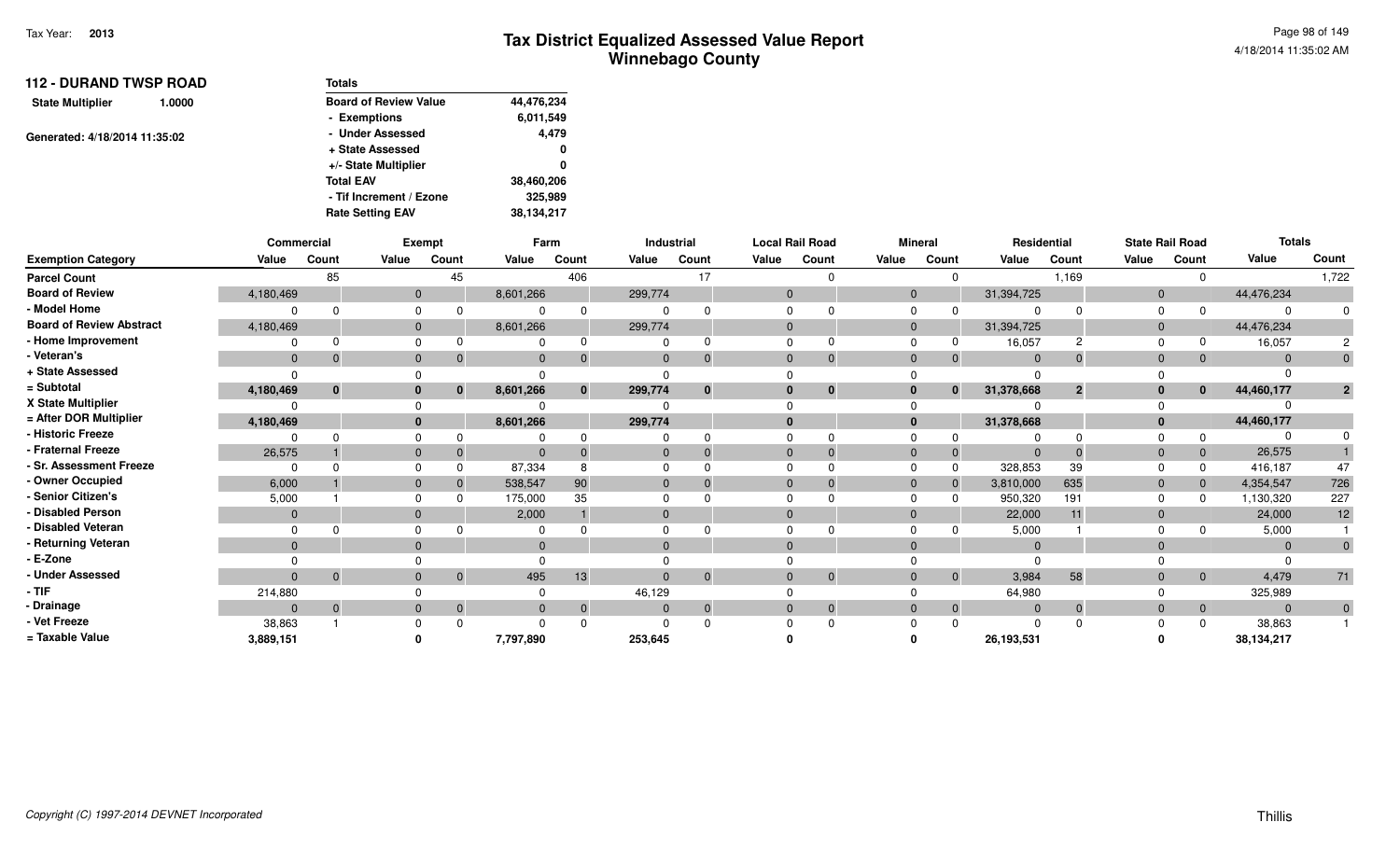| <b>113 - HARLEM TWSP ROAD</b>     | <b>Totals</b>                |             |
|-----------------------------------|------------------------------|-------------|
| <b>State Multiplier</b><br>1.0000 | <b>Board of Review Value</b> | 655,215,699 |
|                                   | - Exemptions                 | 90,875,613  |
| Generated: 4/18/2014 11:35:02     | - Under Assessed             | 25,496      |
|                                   | + State Assessed             | 0           |
|                                   | +/- State Multiplier         | 0           |
|                                   | <b>Total EAV</b>             | 564,314,590 |
|                                   | - Tif Increment / Ezone      | 10,536,441  |
|                                   | <b>Rate Setting EAV</b>      | 553,778,149 |

|                                 | <b>Commercial</b> |               |       | Exempt         | Farm      |                |            | Industrial     |          | <b>Local Rail Road</b> |                | <b>Mineral</b> | Residential |        |              | <b>State Rail Road</b> | <b>Totals</b> |                |
|---------------------------------|-------------------|---------------|-------|----------------|-----------|----------------|------------|----------------|----------|------------------------|----------------|----------------|-------------|--------|--------------|------------------------|---------------|----------------|
| <b>Exemption Category</b>       | Value             | Count         | Value | Count          | Value     | Count          | Value      | Count          | Value    | Count                  | Value          | Count          | Value       | Count  | Value        | Count                  | Value         | Count          |
| <b>Parcel Count</b>             |                   | 528           |       | 328            |           | 195            |            | 435            |          |                        |                |                |             | 14,921 |              | <sup>n</sup>           |               | 16,407         |
| <b>Board of Review</b>          | 73,495,554        |               |       | $\mathbf{0}$   | 3,003,022 |                | 41,694,886 |                | $\Omega$ |                        | $\overline{0}$ |                | 537,143,139 |        | $\mathbf 0$  |                        | 655,336,601   |                |
| - Model Home                    |                   |               |       | $\Omega$       |           |                |            |                |          |                        |                |                | 120,902     |        |              |                        | 120,902       |                |
| <b>Board of Review Abstract</b> | 73,495,554        |               |       |                | 3,003,022 |                | 41,694,886 |                | $\Omega$ |                        | $\overline{0}$ |                | 537,022,237 |        | $\mathbf 0$  |                        | 655,215,699   |                |
| - Home Improvement              |                   |               |       |                |           |                |            |                |          |                        |                |                | 934,544     | 395    |              |                        | 934,544       | 395            |
| - Veteran's                     | $\Omega$          |               |       | $\overline{0}$ |           |                | $\Omega$   | $\Omega$       | $\Omega$ | $\Omega$               | $\Omega$       |                | 53,663      |        |              | $\mathbf{0}$           | 53,663        |                |
| + State Assessed                | n                 |               |       |                |           |                |            |                |          |                        |                |                | $\Omega$    |        |              |                        |               |                |
| = Subtotal                      | 73,495,554        | $\bf{0}$      |       | $\mathbf{0}$   | 3,003,022 | $\mathbf{0}$   | 41,694,886 | $\bf{0}$       |          | $\bf{0}$               |                |                | 536,034,030 | 401    |              | $\mathbf{0}$           | 654,227,492   | 401            |
| X State Multiplier              |                   |               |       |                |           |                |            |                |          |                        |                |                |             |        |              |                        |               |                |
| = After DOR Multiplier          | 73,495,554        |               |       |                | 3,003,022 |                | 41,694,886 |                |          |                        | $\mathbf{0}$   |                | 536,034,030 |        |              |                        | 654,227,492   |                |
| - Historic Freeze               |                   |               |       |                |           |                |            |                |          |                        |                |                |             |        |              |                        |               |                |
| - Fraternal Freeze              | 51,370            |               |       | $\Omega$       |           |                | $\Omega$   |                |          | $\Omega$               | $\Omega$       |                | $\Omega$    |        |              | $\overline{0}$         | 51,370        |                |
| - Sr. Assessment Freeze         |                   |               |       |                |           |                |            |                |          |                        |                |                | 4,368,448   | 670    |              |                        | 4,368,448     | 670            |
| - Owner Occupied                | 60,000            | 10            |       | $\Omega$       | 168,000   | 28             | 6,000      |                |          |                        | $\overline{0}$ |                | 70,849,221  | 11,836 | $\mathbf{0}$ |                        | 71,083,221    | 11,875         |
| - Senior Citizen's              |                   |               |       |                | 65,000    | 13             |            |                |          |                        |                |                | 13,328,771  | 2,684  |              |                        | 13,393,771    | 2,697          |
| - Disabled Person               | $\Omega$          |               |       |                | 2,000     |                | $\Omega$   |                |          |                        | $\Omega$       |                | 606,000     | 303    | $\Omega$     |                        | 608,000       | 304            |
| - Disabled Veteran              |                   |               |       |                |           |                |            |                |          |                        |                |                | 315,000     |        |              |                        | 315,000       | 75             |
| - Returning Veteran             | $\Omega$          |               |       |                |           |                | $\Omega$   |                |          |                        | $\Omega$       |                | 5,000       |        |              |                        | 5,000         |                |
| - E-Zone                        |                   |               |       |                |           |                |            |                |          |                        |                |                |             |        |              |                        |               |                |
| - Under Assessed                | 1,824             | 20            |       | $\mathbf{0}$   | 1,667     | 23             | 1,778      | 21             |          | $\Omega$               | $\Omega$       | $\overline{0}$ | 20,227      | 253    |              | $\overline{0}$         | 25,496        | 317            |
| - TIF                           | 8,577,324         |               |       |                | 33,847    |                | 1,762,702  |                |          |                        |                |                | 162,568     |        |              |                        | 10,536,441    |                |
| - Drainage                      | $\Omega$          | $\Omega$      |       | $\overline{0}$ |           | $\overline{0}$ | $\Omega$   | $\overline{0}$ |          | $\Omega$               | $\Omega$       | $\overline{0}$ | $\Omega$    |        |              | $\mathbf{0}$           | $\Omega$      | $\overline{0}$ |
| - Vet Freeze                    | 62,596            | $\mathcal{P}$ |       | <sup>0</sup>   |           |                |            |                |          |                        |                |                | $\Omega$    |        |              | $\Omega$               | 62,596        | $\overline{2}$ |
| = Taxable Value                 | 64,742,440        |               |       |                | 2,732,508 |                | 39,924,406 |                |          |                        |                |                | 446,378,795 |        |              |                        | 553,778,149   |                |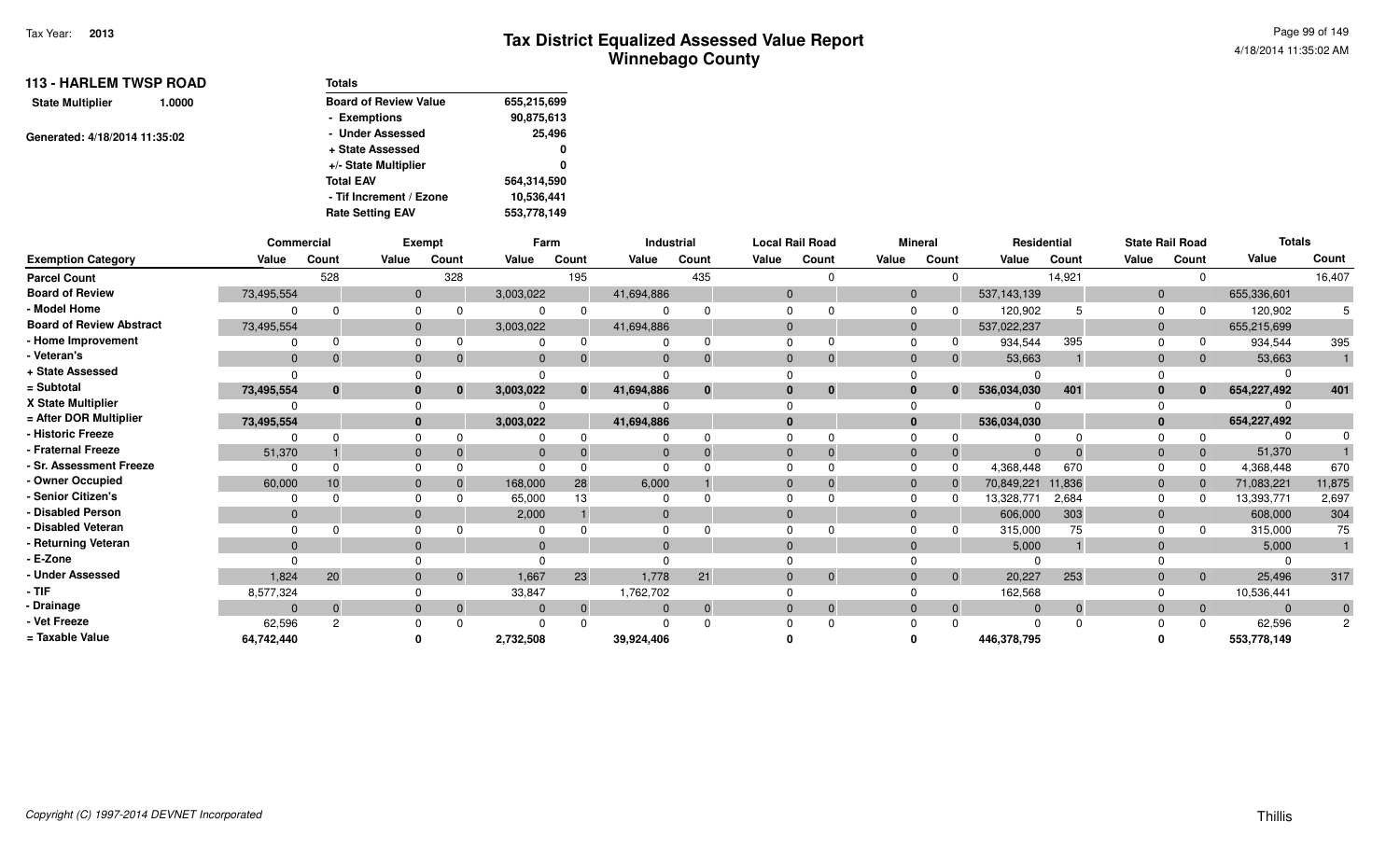| <b>114 - HARRISON TWSP ROAD</b>   | <b>Totals</b>                |            |
|-----------------------------------|------------------------------|------------|
| <b>State Multiplier</b><br>1.0000 | <b>Board of Review Value</b> | 15,312,343 |
|                                   | - Exemptions                 | 1,826,310  |
| Generated: 4/18/2014 11:35:02     | - Under Assessed             | 1,366      |
|                                   | + State Assessed             | 0          |
|                                   | +/- State Multiplier         | 0          |
|                                   | <b>Total EAV</b>             | 13,484,667 |
|                                   | - Tif Increment / Ezone      | 0          |
|                                   | <b>Rate Setting EAV</b>      | 13,484,667 |

|                                 | Commercial   |              |              | Exempt         |              | Farm     |              | Industrial   | <b>Local Rail Road</b> |          |              | <b>Mineral</b> |                | Residential    |                | <b>State Rail Road</b> | <b>Totals</b> |                |
|---------------------------------|--------------|--------------|--------------|----------------|--------------|----------|--------------|--------------|------------------------|----------|--------------|----------------|----------------|----------------|----------------|------------------------|---------------|----------------|
| <b>Exemption Category</b>       | Value        | Count        | Value        | Count          | Value        | Count    | Value        | Count        | Value                  | Count    | Value        | Count          | Value          | Count          | Value          | Count                  | Value         | Count          |
| <b>Parcel Count</b>             |              |              |              |                |              | 322      |              |              |                        |          |              | $\Omega$       |                | 236            |                |                        |               | 572            |
| <b>Board of Review</b>          | 362,451      |              | $\mathbf{0}$ |                | 5,335,339    |          | $\mathbf{0}$ |              | $\mathbf{0}$           |          | 0            |                | 9,614,553      |                | $\mathbf{0}$   |                        | 15,312,343    |                |
| - Model Home                    | $\Omega$     |              |              | 0              |              |          |              |              | $\Omega$               |          |              |                |                |                |                |                        |               |                |
| <b>Board of Review Abstract</b> | 362,451      |              | $\mathbf 0$  |                | 5,335,339    |          | $\mathbf{0}$ |              | $\mathbf{0}$           |          | $\mathbf{0}$ |                | 9,614,553      |                | $\mathbf{0}$   |                        | 15,312,343    |                |
| - Home Improvement              | 0            |              | $\mathbf 0$  |                |              |          | $\Omega$     |              | $\Omega$               |          |              |                | 25,071         |                |                |                        | 25,071        |                |
| - Veteran's                     | $\mathbf{0}$ | $\Omega$     | $\mathbf 0$  | $\mathbf{0}$   | $\mathbf 0$  |          | $\mathbf{0}$ | $\Omega$     | $\mathbf{0}$           |          |              | $\overline{0}$ | $\mathbf{0}$   | $\Omega$       | $\overline{0}$ | $\overline{0}$         |               |                |
| + State Assessed                | $\Omega$     |              |              |                |              |          |              |              | <sup>0</sup>           |          |              |                |                |                |                |                        |               |                |
| = Subtotal                      | 362,451      | $\bf{0}$     | $\mathbf{0}$ | $\bf{0}$       | 5,335,339    | $\bf{0}$ | $\bf{0}$     | $\mathbf{0}$ | $\mathbf{0}$           | $\bf{0}$ |              | $\mathbf{0}$   | 9,589,482      | 4              |                | $\mathbf{0}$           | 15,287,272    |                |
| X State Multiplier              | 0            |              | $\Omega$     |                |              |          |              |              |                        |          |              |                |                |                |                |                        |               |                |
| = After DOR Multiplier          | 362,451      |              | $\mathbf{0}$ |                | 5,335,339    |          | $\mathbf{0}$ |              | $\bf{0}$               |          |              |                | 9,589,482      |                |                |                        | 15,287,272    |                |
| - Historic Freeze               | 0            | $\cap$       |              | 0              |              |          | $\Omega$     |              |                        |          |              | $\Omega$       |                |                |                |                        |               |                |
| - Fraternal Freeze              | $\mathbf{0}$ |              | $\mathbf{0}$ | $\Omega$       | $\mathbf{0}$ |          | $\mathbf{0}$ |              | $\mathbf{0}$           |          |              | $\Omega$       | $\mathbf{0}$   |                |                | $\mathbf{0}$           |               |                |
| - Sr. Assessment Freeze         | $\Omega$     |              | $\Omega$     |                | 48,394       |          | $\Omega$     |              | <sup>n</sup>           |          |              | $\Omega$       | 135,078        | 10             |                | $\Omega$               | 183,472       | 13             |
| - Owner Occupied                | $\mathbf{0}$ |              | $\mathbf{0}$ | $\Omega$       | 324,000      | 54       | $\mathbf{0}$ |              | $\Omega$               |          |              | 0              | 954,000        | 159            |                | $\overline{0}$         | 1,278,000     | 213            |
| - Senior Citizen's              |              |              | $\Omega$     |                | 80,000       | 16       |              |              |                        |          |              | $\Omega$       | 245,767        | 50             |                | $\Omega$               | 325,767       | 66             |
| - Disabled Person               | $\mathbf{0}$ |              | $\mathbf{0}$ |                | 2,000        |          | $\Omega$     |              | $\Omega$               |          |              |                | 12,000         |                | $\Omega$       |                        | 14,000        |                |
| - Disabled Veteran              |              |              | $\Omega$     |                |              |          | $\Omega$     |              |                        |          |              |                |                |                |                |                        |               |                |
| - Returning Veteran             | $\Omega$     |              | $\Omega$     |                | $\Omega$     |          | $\Omega$     |              | $\Omega$               |          |              |                | $\Omega$       |                | $\Omega$       |                        |               |                |
| - E-Zone                        |              |              |              |                |              |          |              |              |                        |          |              |                |                |                |                |                        |               |                |
| - Under Assessed                | $\mathbf{0}$ | $\Omega$     | $\mathbf{0}$ | $\overline{0}$ | 1,366        | 21       | $\mathbf{0}$ | $\mathbf{0}$ | $\mathbf{0}$           | $\Omega$ |              | $\overline{0}$ | $\overline{0}$ | $\overline{0}$ |                | $\overline{0}$         | 1,366         | 21             |
| $-$ TIF                         |              |              |              |                |              |          |              |              |                        |          |              |                |                |                |                |                        |               |                |
| - Drainage                      | $\mathbf{0}$ | $\mathbf{0}$ | $\mathbf{0}$ | $\overline{0}$ | $\mathbf 0$  |          | $\mathbf{0}$ | $\mathbf{0}$ | $\mathbf{0}$           | $\Omega$ |              | $\overline{0}$ | $\Omega$       | $\Omega$       |                | $\overline{0}$         |               | $\overline{0}$ |
| - Vet Freeze                    |              |              |              | O              |              |          |              |              |                        |          |              | $\Omega$       |                |                |                |                        |               | $\Omega$       |
| = Taxable Value                 | 362,451      |              |              |                | 4,879,579    |          |              |              |                        |          |              |                | 8,242,637      |                |                |                        | 13,484,667    |                |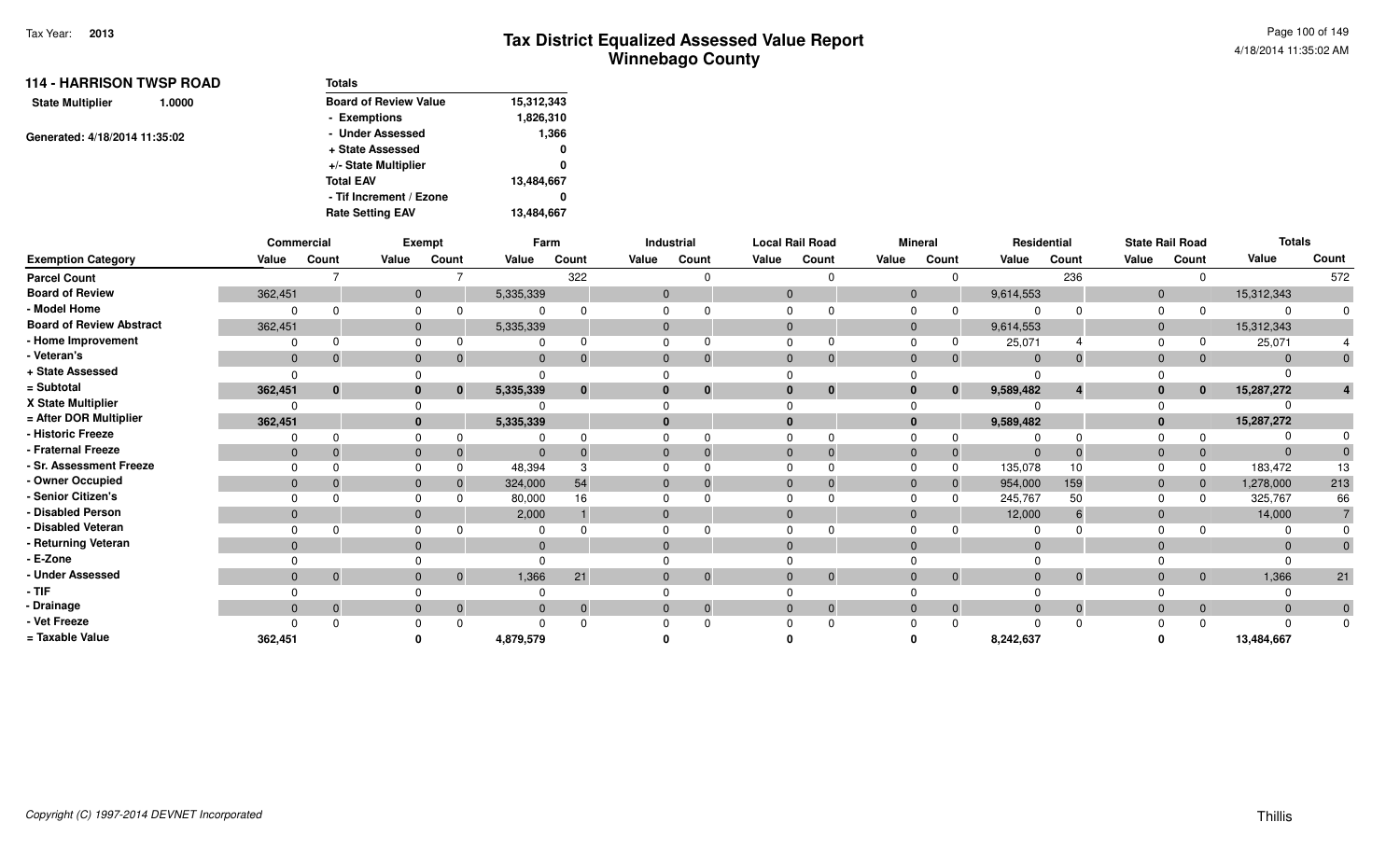| <b>115 - LAONA TWSP ROAD</b>      | <b>Totals</b>                |            |
|-----------------------------------|------------------------------|------------|
| <b>State Multiplier</b><br>1.0000 | <b>Board of Review Value</b> | 38,626,507 |
|                                   | - Exemptions                 | 4,428,317  |
| Generated: 4/18/2014 11:35:02     | - Under Assessed             | 2,930      |
|                                   | + State Assessed             | 0          |
|                                   | +/- State Multiplier         | 0          |
|                                   | <b>Total EAV</b>             | 34,195,260 |
|                                   | - Tif Increment / Ezone      | 0          |
|                                   | <b>Rate Setting EAV</b>      | 34,195,260 |

|                                 |              | Commercial   |              | Exempt       | Farm        |          |          | Industrial   |          | <b>Local Rail Road</b> |                | <b>Mineral</b> | Residential  |       |                | <b>State Rail Road</b> | <b>Totals</b> |                |
|---------------------------------|--------------|--------------|--------------|--------------|-------------|----------|----------|--------------|----------|------------------------|----------------|----------------|--------------|-------|----------------|------------------------|---------------|----------------|
| <b>Exemption Category</b>       | Value        | Count        | Value        | Count        | Value       | Count    | Value    | Count        | Value    | Count                  | Value          | Count          | Value        | Count | Value          | Count                  | Value         | Count          |
| <b>Parcel Count</b>             |              |              |              | 20           |             | 389      |          |              |          |                        |                |                |              | 893   |                | $\Omega$               |               | 1,308          |
| <b>Board of Review</b>          | 395,811      |              | $\mathbf{0}$ |              | 6,514,612   |          | 9,731    |              | $\Omega$ |                        | $\overline{0}$ |                | 31,706,353   |       | $\mathbf 0$    |                        | 38,626,507    |                |
| - Model Home                    |              |              |              |              |             |          | $\Omega$ |              |          |                        | $\Omega$       |                | $\Omega$     |       |                |                        | $\Omega$      |                |
| <b>Board of Review Abstract</b> | 395,811      |              |              |              | 6,514,612   |          | 9,731    |              |          |                        | $\Omega$       |                | 31,706,353   |       | $\Omega$       |                        | 38,626,507    |                |
| - Home Improvement              |              |              |              |              | 5,522       |          |          |              |          |                        |                |                | 45,119       |       |                |                        | 50,641        |                |
| - Veteran's                     | $\Omega$     | $\Omega$     |              | $\Omega$     | $\mathbf 0$ |          | $\Omega$ | $\Omega$     | $\Omega$ | $\Omega$               | $\Omega$       |                | $\Omega$     |       | $\Omega$       | $\overline{0}$         | $\Omega$      |                |
| + State Assessed                |              |              |              |              |             |          |          |              |          |                        |                |                | $\Omega$     |       |                |                        |               |                |
| = Subtotal                      | 395,811      | 0            |              | $\bf{0}$     | 6,509,090   |          | 9,731    | 0            |          | $\bf{0}$               | 0              | 0              | 31,661,234   | 8     | 0              | $\mathbf{0}$           | 38,575,866    |                |
| X State Multiplier              |              |              |              |              |             |          |          |              |          |                        |                |                |              |       |                |                        |               |                |
| = After DOR Multiplier          | 395,811      |              |              |              | 6,509,090   |          | 9,731    |              |          |                        | $\mathbf{0}$   |                | 31,661,234   |       |                |                        | 38,575,866    |                |
| - Historic Freeze               |              |              |              |              |             |          |          |              |          |                        |                |                |              |       |                |                        |               |                |
| - Fraternal Freeze              | $\Omega$     |              |              | $\Omega$     | $\Omega$    |          | $\Omega$ |              |          | $\Omega$               | $\Omega$       |                | $\Omega$     |       |                | $\overline{0}$         | $\Omega$      |                |
| - Sr. Assessment Freeze         |              |              |              |              | 88,802      |          |          |              |          |                        |                |                | 396,401      | 33    |                |                        | 485,203       |                |
| - Owner Occupied                | $\Omega$     |              |              | $\Omega$     | 534,000     | 89       |          |              |          |                        | $\overline{0}$ |                | 2,250,000    | 375   | $\overline{0}$ | $\Omega$               | 2,784,000     | 464            |
| - Senior Citizen's              |              |              |              |              | 176,473     | 36       |          |              |          |                        |                |                | 875,000      | 175   |                |                        | 1,051,473     | 211            |
| - Disabled Person               | $\Omega$     |              |              |              | 4,000       | 2        | $\Omega$ |              |          |                        | $\Omega$       |                | 28,000       | 14    |                |                        | 32,000        | 16             |
| - Disabled Veteran              |              |              |              |              | 5,000       |          |          |              |          |                        |                |                | 20,000       |       |                |                        | 25,000        |                |
| - Returning Veteran             | $\Omega$     |              |              |              | $\Omega$    |          | $\Omega$ |              |          |                        | $\Omega$       |                | $\mathbf{0}$ |       |                |                        | $\Omega$      | $\overline{0}$ |
| - E-Zone                        |              |              |              |              |             |          |          |              |          |                        |                |                |              |       |                |                        |               |                |
| - Under Assessed                | $\mathbf{0}$ | $\mathbf{0}$ |              | $\Omega$     | 2,891       | 44       |          | $\mathbf{0}$ | $\Omega$ | $\Omega$               | $\Omega$       |                | 39           | 39    |                | $\mathbf{0}$           | 2,930         | 83             |
| - TIF                           |              |              |              |              |             |          |          |              |          |                        |                |                |              |       |                |                        |               |                |
| - Drainage                      | $\Omega$     | $\Omega$     |              | $\mathbf{0}$ | $\Omega$    | $\Omega$ | $\Omega$ | $\mathbf 0$  |          | $\Omega$               | $\Omega$       |                | $\Omega$     |       |                | $\mathbf{0}$           | $\Omega$      | $\mathbf{0}$   |
| - Vet Freeze                    |              |              |              |              |             |          |          |              |          |                        |                |                | $\Omega$     |       |                |                        | $\Omega$      | $\Omega$       |
| = Taxable Value                 | 395,811      |              |              |              | 5,697,924   |          | 9,731    |              |          |                        |                |                | 28,091,794   |       |                |                        | 34,195,260    |                |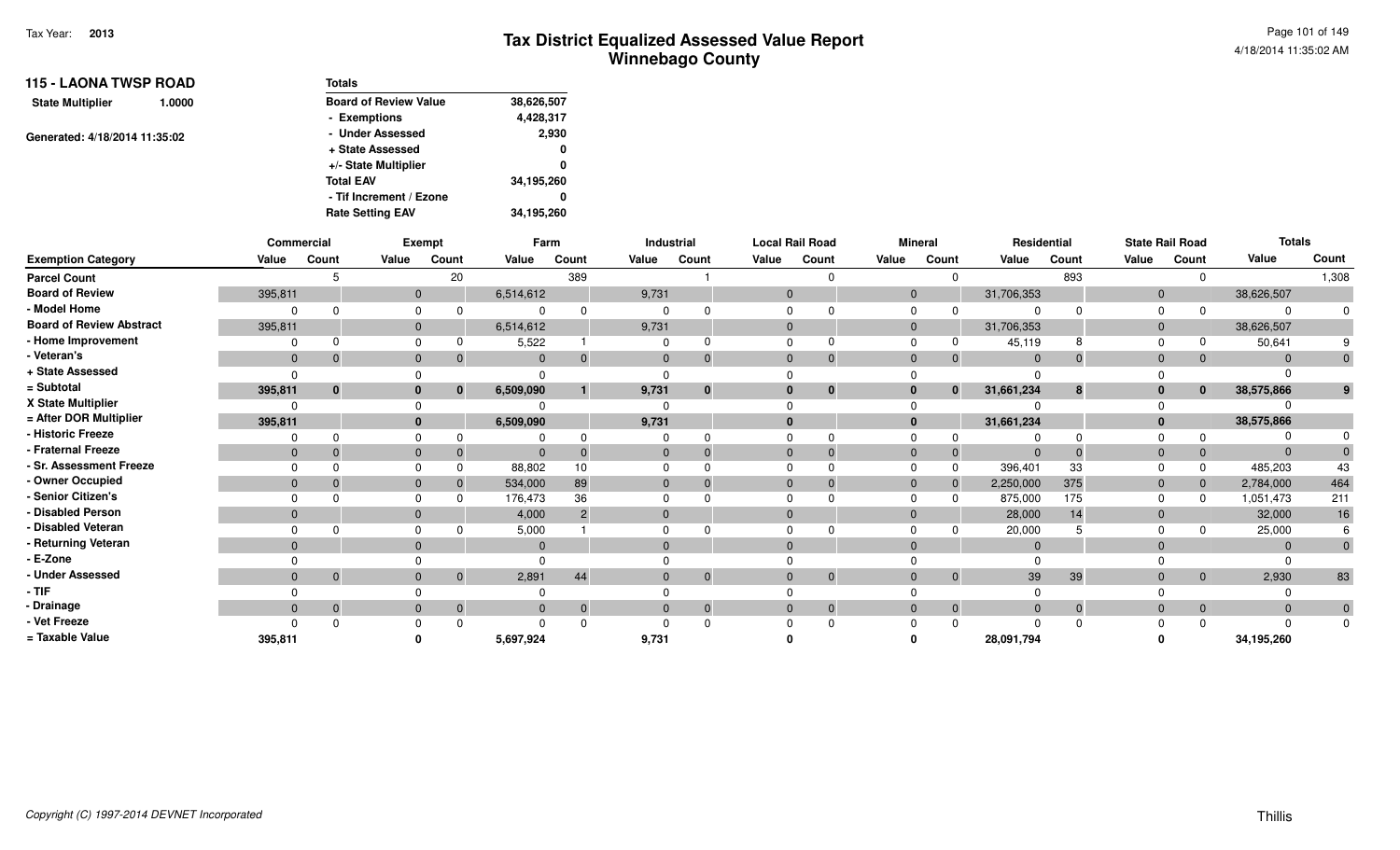| <b>116 - OWEN TWSP ROAD</b><br>1.0000 | <b>Totals</b>                              |
|---------------------------------------|--------------------------------------------|
| <b>State Multiplier</b>               | <b>Board of Review Value</b><br>88,647,705 |
|                                       | 11,218,559<br>- Exemptions                 |
| Generated: 4/18/2014 11:35:02         | - Under Assessed<br>4.571                  |
|                                       | 313,494<br>+ State Assessed                |
|                                       | +/- State Multiplier                       |
|                                       | <b>Total EAV</b><br>77,738,069             |
|                                       | - Tif Increment / Ezone                    |
|                                       | <b>Rate Setting EAV</b><br>77,738,069      |

|                                 |              | Commercial |                | <b>Exempt</b>  | Farm        |                |                | Industrial   |              | <b>Local Rail Road</b> |       | <b>Mineral</b> |            | Residential | <b>State Rail Road</b> |                | <b>Totals</b> |                |
|---------------------------------|--------------|------------|----------------|----------------|-------------|----------------|----------------|--------------|--------------|------------------------|-------|----------------|------------|-------------|------------------------|----------------|---------------|----------------|
| <b>Exemption Category</b>       | Value        | Count      | Value          | Count          | Value       | Count          | Value          | Count        | Value        | Count                  | Value | Count          | Value      | Count       | Value                  | Count          | Value         | Count          |
| <b>Parcel Count</b>             |              | 31         |                | 51             |             | 394            |                | 45           |              |                        |       | $\Omega$       |            | 1,678       |                        | $\Omega$       |               | 2,199          |
| <b>Board of Review</b>          | 1,678,221    |            | $\mathbf{0}$   |                | 7,428,630   |                | 11,606,837     |              | $\mathbf{0}$ |                        |       |                | 67,934,017 |             | $\overline{0}$         |                | 88,647,705    |                |
| - Model Home                    | $\Omega$     |            | $\Omega$       | 0              |             |                |                |              |              |                        |       |                |            |             |                        |                |               |                |
| <b>Board of Review Abstract</b> | 1,678,221    |            | $\mathbf 0$    |                | 7,428,630   |                | 11,606,837     |              | $\Omega$     |                        |       |                | 67,934,017 |             | $\overline{0}$         |                | 88,647,705    |                |
| - Home Improvement              | $\Omega$     |            | $\Omega$       |                | 6,014       |                | 0              |              | $\Omega$     |                        |       |                | 34,619     | 22          |                        |                | 40,633        | 24             |
| - Veteran's                     | $\mathbf{0}$ |            | $\mathbf{0}$   | $\mathbf{0}$   | $\Omega$    |                | $\mathbf{0}$   | $\Omega$     | $\Omega$     |                        |       | $\overline{0}$ | 36,711     |             | $\overline{0}$         | $\overline{0}$ | 36,711        |                |
| + State Assessed                | $\Omega$     |            |                |                |             |                |                |              |              |                        |       |                |            |             | 313,494                |                | 313,494       |                |
| = Subtotal                      | 1,678,221    | $\bf{0}$   | 0              | $\mathbf{0}$   | 7,422,616   | 2 <sup>1</sup> | 11,606,837     | $\mathbf{0}$ | $\bf{0}$     | $\bf{0}$               |       | $\mathbf{0}$   | 67,862,687 | 23          | 313,494                | $\mathbf{0}$   | 88,883,855    | 25             |
| X State Multiplier              |              |            | $\Omega$       |                |             |                |                |              |              |                        |       |                |            |             |                        |                |               |                |
| = After DOR Multiplier          | 1,678,221    |            | $\mathbf{0}$   |                | 7,422,616   |                | 11,606,837     |              | $\bf{0}$     |                        |       |                | 67,862,687 |             | 313,494                |                | 88,883,855    |                |
| - Historic Freeze               |              |            | $\Omega$       |                |             |                |                |              |              |                        |       |                |            |             |                        | $\Omega$       |               |                |
| - Fraternal Freeze              | $\Omega$     |            | $\mathbf{0}$   | $\mathbf 0$    | $\Omega$    |                | $\Omega$       |              | $\mathbf{0}$ |                        |       | $\mathbf{0}$   | $\Omega$   |             |                        | $\mathbf{0}$   |               |                |
| - Sr. Assessment Freeze         | $\Omega$     |            |                |                | 32,150      |                |                |              |              |                        |       | $\Omega$       | 641,033    | 65          |                        | $\Omega$       | 673,183       | 70             |
| - Owner Occupied                | $\mathbf{0}$ |            | $\mathbf{0}$   | $\Omega$       | 420,000     | 70             | $\mathbf{0}$   |              | $\mathbf{0}$ |                        |       | $\mathbf{0}$   | 7,763,306  | 1,295       |                        | $\overline{0}$ | 8,183,306     | 1,365          |
| - Senior Citizen's              |              |            | $\Omega$       |                | 150,000     | 30             | $\Omega$       |              |              |                        |       | $\Omega$       | 1,983,726  | 398         |                        | $\Omega$       | 2,133,726     | 428            |
| - Disabled Person               | $\Omega$     |            | $\Omega$       |                | $\Omega$    |                | $\mathbf{0}$   |              | $\Omega$     |                        |       |                | 96,000     | 48          | $\Omega$               |                | 96,000        | 48             |
| - Disabled Veteran              |              |            |                |                | 2,500       |                |                |              |              |                        |       |                | 52,500     |             |                        |                | 55,000        | 12             |
| - Returning Veteran             | $\Omega$     |            | $\mathbf{0}$   |                | $\Omega$    |                | $\Omega$       |              | $\Omega$     |                        |       |                | $\Omega$   |             |                        |                |               |                |
| - E-Zone                        |              |            |                |                |             |                |                |              |              |                        |       |                |            |             |                        |                |               |                |
| - Under Assessed                | 159          | 3          | $\Omega$       | $\overline{0}$ | 1,620       | 28             | 49             |              | $\Omega$     |                        |       | $\overline{0}$ | 2,743      | 45          |                        | $\overline{0}$ | 4,571         | 77             |
| - TIF                           |              |            |                |                |             |                | $\Omega$       |              |              |                        |       |                |            |             |                        |                |               |                |
| - Drainage                      | $\Omega$     | $\Omega$   | $\overline{0}$ | $\mathbf 0$    | $\mathbf 0$ |                | $\overline{0}$ | $\Omega$     | $\Omega$     |                        |       | $\overline{0}$ | $\Omega$   | $\Omega$    |                        | $\overline{0}$ |               | $\overline{0}$ |
| - Vet Freeze                    |              |            |                | O              |             |                |                |              |              |                        |       |                |            | $\Omega$    |                        |                |               | $\Omega$       |
| = Taxable Value                 | 1,678,062    |            |                |                | 6,816,346   |                | 11,606,788     |              |              |                        |       |                | 57,323,379 |             | 313,494                |                | 77,738,069    |                |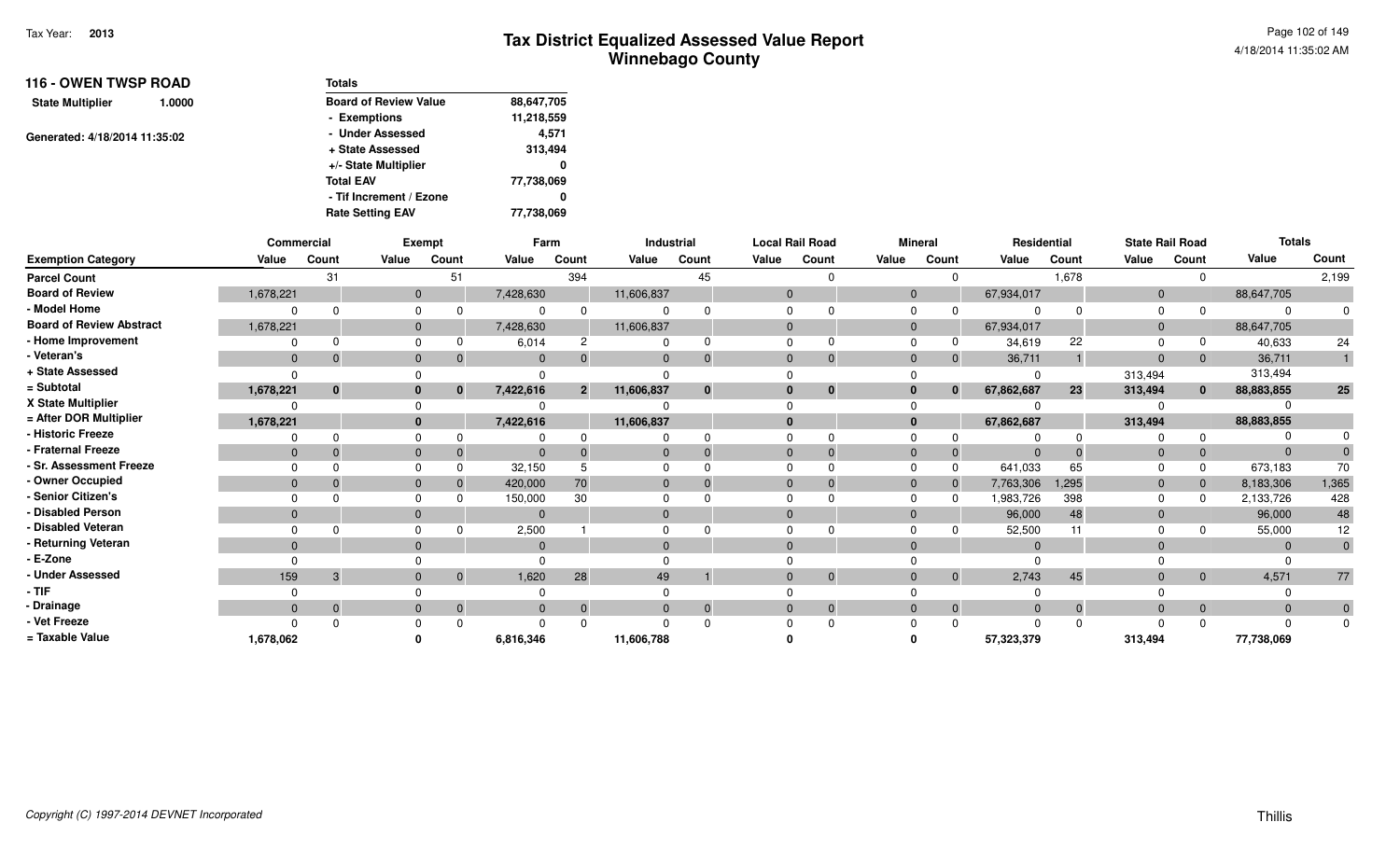| <b>117 - PECATONICA TWSP ROAD</b> | <b>Totals</b>                |            |
|-----------------------------------|------------------------------|------------|
| <b>State Multiplier</b><br>1.0000 | <b>Board of Review Value</b> | 77,388,783 |
|                                   | - Exemptions                 | 10,604,518 |
| Generated: 4/18/2014 11:35:02     | - Under Assessed             | 15,731     |
|                                   | + State Assessed             | 0          |
|                                   | +/- State Multiplier         | 0          |
|                                   | <b>Total EAV</b>             | 66,768,534 |
|                                   | - Tif Increment / Ezone      | 0          |
|                                   | <b>Rate Setting EAV</b>      | 66,768,534 |

|                                 |              | Commercial |                | <b>Exempt</b> |                | Farm           |              | <b>Industrial</b> |          | <b>Local Rail Road</b> |              | <b>Mineral</b> |              | Residential |                | <b>State Rail Road</b> | <b>Totals</b> |                |
|---------------------------------|--------------|------------|----------------|---------------|----------------|----------------|--------------|-------------------|----------|------------------------|--------------|----------------|--------------|-------------|----------------|------------------------|---------------|----------------|
| <b>Exemption Category</b>       | Value        | Count      | Value          | Count         | Value          | Count          | Value        | Count             | Value    | Count                  | Value        | Count          | Value        | Count       | Value          | Count                  | Value         | Count          |
| <b>Parcel Count</b>             |              | 94         |                | 73            |                | 442            |              | 46                |          |                        |              | $\Omega$       |              | 1,682       |                | $\Omega$               |               | 2,337          |
| <b>Board of Review</b>          | 3,637,893    |            | $\mathbf{0}$   |               | 8,908,819      |                | 2,066,343    |                   | $\Omega$ |                        | $\mathbf{0}$ |                | 62,775,728   |             | $\overline{0}$ |                        | 77,388,783    |                |
| - Model Home                    | 0            | $\Omega$   | $\Omega$       |               |                |                |              |                   |          |                        |              |                |              |             |                |                        |               |                |
| <b>Board of Review Abstract</b> | 3,637,893    |            | $\mathbf{0}$   |               | 8,908,819      |                | 2,066,343    |                   | $\Omega$ |                        | $\mathbf{0}$ |                | 62,775,728   |             | $\mathbf{0}$   |                        | 77,388,783    |                |
| - Home Improvement              |              |            | $\Omega$       |               | 57,748         |                |              |                   |          |                        |              |                | 137,672      | 62          | $\Omega$       |                        | 195,420       | 71             |
| - Veteran's                     | $\mathbf{0}$ | $\Omega$   | $\mathbf 0$    | $\mathbf 0$   | $\overline{0}$ |                | $\mathbf{0}$ | $\Omega$          | $\Omega$ |                        |              | $\overline{0}$ | $\mathbf 0$  |             | $\mathbf{0}$   | $\overline{0}$         |               |                |
| + State Assessed                |              |            |                |               |                |                |              |                   |          |                        |              |                |              |             |                |                        |               |                |
| = Subtotal                      | 3,637,893    | $\bf{0}$   | 0              | $\bf{0}$      | 8,851,071      | 9              | 2,066,343    | $\bf{0}$          |          | $\bf{0}$               |              | $\mathbf{0}$   | 62,638,056   | 62          |                | $\bf{0}$               | 77,193,363    | 71             |
| X State Multiplier              |              |            | $\Omega$       |               |                |                |              |                   |          |                        |              |                |              |             |                |                        |               |                |
| = After DOR Multiplier          | 3,637,893    |            |                |               | 8,851,071      |                | 2,066,343    |                   | $\bf{0}$ |                        |              |                | 62,638,056   |             |                |                        | 77,193,363    |                |
| - Historic Freeze               |              | $\Omega$   | $\Omega$       |               |                |                |              |                   |          |                        |              |                |              |             |                |                        |               |                |
| - Fraternal Freeze              | 7,819        |            | $\mathbf{0}$   |               | $\Omega$       |                | $\Omega$     |                   | $\Omega$ |                        |              | $\mathbf{0}$   | $\mathbf{0}$ |             |                | $\mathbf{0}$           | 7,819         |                |
| - Sr. Assessment Freeze         | 0            |            | $\Omega$       |               | 35,850         |                |              |                   |          |                        |              | $\Omega$       | 403,969      | 57          |                | $\Omega$               | 439,819       | 62             |
| - Owner Occupied                | 6,000        |            | $\overline{0}$ |               | 666,000        | 111            | $\Omega$     |                   | $\Omega$ |                        |              | $\overline{0}$ | 7,394,456    | 1,233       |                | $\overline{0}$         | 8,066,456     | 1,345          |
| - Senior Citizen's              |              |            | $\Omega$       |               | 175,844        | 36             |              |                   |          |                        |              | $\Omega$       | 1,637,889    | 331         |                | $\Omega$               | 1,813,733     | 367            |
| - Disabled Person               | $\mathbf{0}$ |            | $\mathbf 0$    |               | 4,000          | $\overline{2}$ | $\Omega$     |                   | $\Omega$ |                        | $\Omega$     |                | 34,000       | 17          | $\Omega$       |                        | 38,000        | 19             |
| - Disabled Veteran              |              |            | $\Omega$       |               | 2,500          |                | $\Omega$     |                   |          |                        |              |                | 27,500       |             |                |                        | 30,000        |                |
| - Returning Veteran             | $\Omega$     |            | $\Omega$       |               | $\Omega$       |                | $\Omega$     |                   | $\Omega$ |                        |              |                | $\mathbf{0}$ |             | $\Omega$       |                        |               |                |
| - E-Zone                        |              |            |                |               |                |                |              |                   |          |                        |              |                |              |             |                |                        |               |                |
| - Under Assessed                | 289          | 3          | $\mathbf{0}$   | $\mathbf{0}$  | 2,199          | 33             | $\mathbf{0}$ | $\mathbf{0}$      | $\Omega$ | $\Omega$               |              | $\overline{0}$ | 13,243       | 165         |                | $\overline{0}$         | 15,731        | 201            |
| $-TIF$                          |              |            |                |               |                |                |              |                   |          |                        |              |                |              |             |                |                        |               |                |
| - Drainage                      | $\Omega$     | $\Omega$   | $\Omega$       | $\Omega$      | $\Omega$       | $\Omega$       | $\Omega$     | $\mathbf{0}$      | $\Omega$ |                        |              | $\overline{0}$ | $\Omega$     | $\Omega$    |                | $\overline{0}$         |               | $\overline{0}$ |
| - Vet Freeze                    | 13,271       |            |                |               |                |                |              |                   |          |                        |              |                |              |             |                | $\Omega$               | 13,271        |                |
| = Taxable Value                 | 3,610,514    |            |                |               | 7,964,678      |                | 2,066,343    |                   |          |                        |              |                | 53,126,999   |             |                |                        | 66,768,534    |                |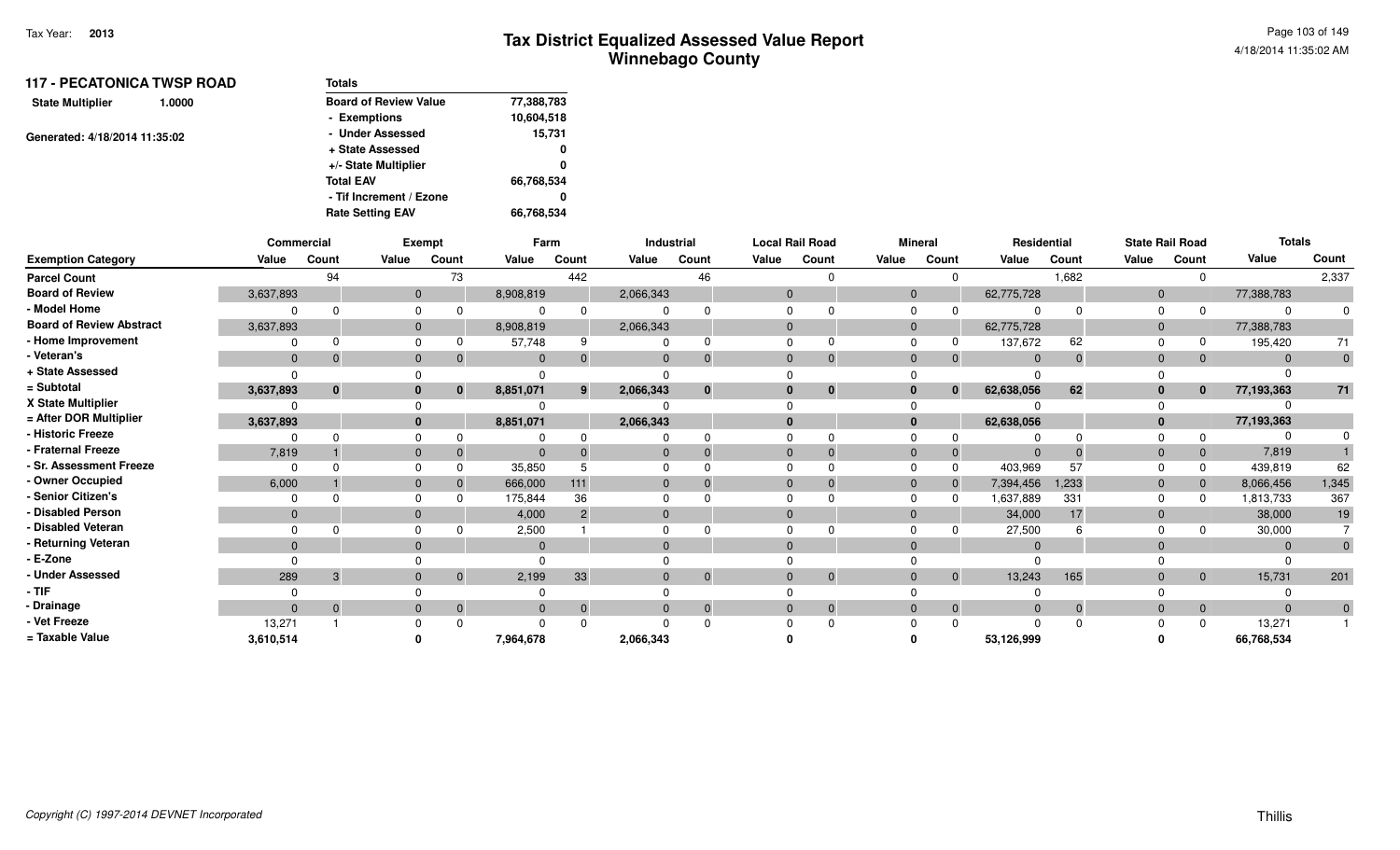| <b>118 - ROCKFORD TWSP ROAD</b>   | Totals                       |               |
|-----------------------------------|------------------------------|---------------|
| <b>State Multiplier</b><br>1.0000 | <b>Board of Review Value</b> | 2,310,086,586 |
|                                   | - Exemptions                 | 357,176,751   |
| Generated: 4/18/2014 11:35:02     | - Under Assessed             | 54,544        |
|                                   | + State Assessed             | 3,126,351     |
|                                   | +/- State Multiplier         | 0             |
|                                   | <b>Total EAV</b>             | 1,955,981,642 |
|                                   | - Tif Increment / Ezone      | 39,752,193    |
|                                   | <b>Rate Setting EAV</b>      | 1,916,229,449 |
|                                   |                              |               |

|                                 | Commercial  |          |              | <b>Exempt</b> |            | Farm           | Industrial   |              | <b>Local Rail Road</b> |              |              | <b>Mineral</b> |                    | Residential    | <b>State Rail Road</b> |                | <b>Totals</b>   |          |
|---------------------------------|-------------|----------|--------------|---------------|------------|----------------|--------------|--------------|------------------------|--------------|--------------|----------------|--------------------|----------------|------------------------|----------------|-----------------|----------|
| <b>Exemption Category</b>       | Value       | Count    | Value        | Count         | Value      | Count          | Value        | Count        | Value                  | Count        | Value        | Count          | Value              | Count          | Value                  | Count          | Value           | Count    |
| <b>Parcel Count</b>             |             | 4.347    |              | 2,704         |            | 699            |              | 1,700        |                        | 31           |              | $\Omega$       |                    | 63,491         |                        | $\Omega$       |                 | 72,972   |
| <b>Board of Review</b>          | 480,696,863 |          | $\mathbf{0}$ |               | 10,473,587 |                | 137,970,014  |              | 120,371                |              | $\mathbf{0}$ |                | 1,680,825,751      |                | $\mathbf{0}$           |                | 2,310,086,586   |          |
| - Model Home                    |             |          | 0            |               | $\Omega$   |                | $\Omega$     |              |                        |              | $\Omega$     |                |                    | З              | $\Omega$               |                | <sup>0</sup>    | 3        |
| <b>Board of Review Abstract</b> | 480,696,863 |          | $\mathbf{0}$ |               | 10,473,587 |                | 137,970,014  |              | 120,371                |              | $\mathbf 0$  |                | 1,680,825,751      |                | $\mathbf{0}$           |                | 2,310,086,586   |          |
| - Home Improvement              |             |          | 0            |               | 13,986     | 5              | ŋ            |              |                        |              | $\Omega$     |                | 2,686,583          | 1,467          | 0                      |                | 2,700,569       | 1,472    |
| - Veteran's                     | $\Omega$    | $\Omega$ | $\mathbf{0}$ | $\Omega$      | $\Omega$   | $\Omega$       | $\Omega$     |              | $\Omega$               |              | $\mathbf{0}$ | $\Omega$       | 154,117            | $\overline{4}$ | $\mathbf{0}$           | $\mathbf{0}$   | 154,117         |          |
| + State Assessed                |             |          |              |               |            |                |              |              |                        |              |              |                | $\Omega$           |                | 3,126,351              |                | 3,126,351       |          |
| = Subtotal                      | 480,696,863 |          | $\mathbf{0}$ | $\bf{0}$      | 10,459,601 | 5              | 137,970,014  | $\mathbf{0}$ | 120,371                | $\mathbf{0}$ | $\mathbf{0}$ | $\mathbf{0}$   | 1,677,985,051      | 1,474          | 3,126,351              |                | 0 2,310,358,251 | 1,479    |
| X State Multiplier              |             |          |              |               |            |                |              |              |                        |              |              |                |                    |                |                        |                |                 |          |
| = After DOR Multiplier          | 480,696,863 |          | $\bf{0}$     |               | 10,459,601 |                | 137,970,014  |              | 120,371                |              | $\mathbf{0}$ |                | 1,677,985,051      |                | 3,126,351              |                | 2,310,358,251   |          |
| - Historic Freeze               | 0           | $\Omega$ | 0            |               | $\Omega$   |                | $\Omega$     |              |                        |              | $\Omega$     |                | 87,405             | 3              |                        |                | 87,405          |          |
| - Fraternal Freeze              | 668,300     |          | $\mathbf 0$  | $\Omega$      | $\Omega$   | 0              | $\mathbf{0}$ |              | $\Omega$               |              | $\mathbf{0}$ |                | $\Omega$           |                | $\mathbf{0}$           |                | 668,300         |          |
| - Sr. Assessment Freeze         | 57,231      |          |              |               | 74.159     |                | $\Omega$     |              |                        |              |              |                | 14.491.988         | 3,135          |                        |                | 14,623,378      | 3,151    |
| - Owner Occupied                | 5,823,272   | 140      | $\mathbf 0$  |               | 582,000    | 97             | 22,105       |              |                        |              | $\mathbf 0$  |                | 259,599,200 44,324 |                | $\mathbf{0}$           |                | 266,026,577     | 44,565   |
| - Senior Citizen's              | 4,400,000   | 98       | $\Omega$     |               | 175,000    | 35             | 10,000       |              |                        |              | $\mathbf 0$  |                | 64,678,785 13,128  |                | 0                      | $\Omega$       | 69,263,785      | 13,263   |
| - Disabled Person               | 4,000       |          | $\mathbf{0}$ |               | 4,000      | $\mathcal{P}$  | 2,000        |              |                        |              | $\mathbf{0}$ |                | 2,553,377          | 1,277          | $\Omega$               |                | 2,563,377       | 1,282    |
| - Disabled Veteran              |             |          |              |               | 5,000      |                |              |              |                        |              |              |                | 946,939            | 224            |                        |                | 951,939         | 225      |
| - Returning Veteran             | $\Omega$    |          | $\Omega$     |               | $\Omega$   |                | $\Omega$     |              |                        |              | $\mathbf{0}$ |                | 30,000             | 6              | $\Omega$               |                | 30,000          | 6        |
| - E-Zone                        |             |          |              |               |            |                | 9,872,984    |              |                        |              |              |                |                    |                |                        |                | 9,872,984       |          |
| - Under Assessed                | 4,671       | 57       | $\mathbf{0}$ | $\mathbf{0}$  | 4,874      | 70             | 1,362        | 17           | 560                    | 8            | $\mathbf{0}$ | $\mathbf{0}$   | 43,077             | 542            | $\mathbf{0}$           | $\mathbf{0}$   | 54,544          | 694      |
| - TIF                           | 16,301,551  |          |              |               | 112,158    |                | 7,616,326    |              |                        |              |              |                | 5,849,174          |                |                        |                | 29,879,209      |          |
| - Drainage                      | $\Omega$    | $\Omega$ | $\mathbf 0$  | $\Omega$      | $\Omega$   | $\overline{0}$ | $\Omega$     | $\Omega$     | $\Omega$               | $\Omega$     | $\Omega$     | $\overline{0}$ | $\Omega$           | $\Omega$       | $\Omega$               | $\overline{0}$ | $\Omega$        | $\Omega$ |
| - Vet Freeze                    | 107,304     |          | 0            | $\Omega$      | $\Omega$   |                | $\Omega$     |              |                        |              |              |                | $\Omega$           |                |                        | $\Omega$       | 107,304         |          |
| = Taxable Value                 | 453,330,534 |          |              |               | 9,502,410  |                | 120,445,237  |              | 119,811                |              |              |                | 1,329,705,106      |                | 3,126,351              |                | 1,916,229,449   |          |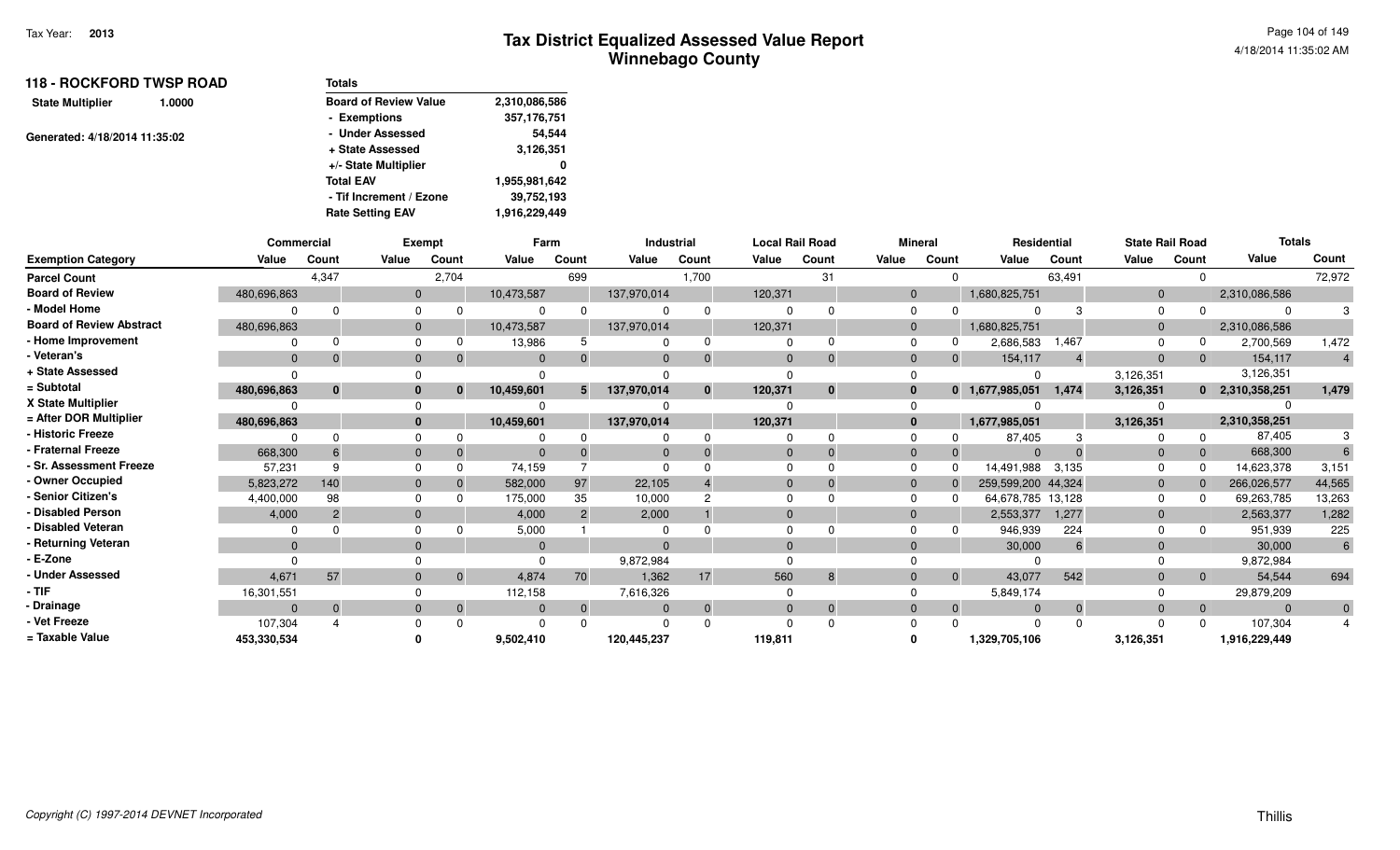| <b>119 - ROCKTON TWSP ROAD</b>    | <b>Totals</b>                |             |  |  |  |  |  |  |
|-----------------------------------|------------------------------|-------------|--|--|--|--|--|--|
| <b>State Multiplier</b><br>1.0000 | <b>Board of Review Value</b> | 276,709,897 |  |  |  |  |  |  |
|                                   | - Exemptions                 | 36,953,170  |  |  |  |  |  |  |
| Generated: 4/18/2014 11:35:02     | - Under Assessed             | 6.997       |  |  |  |  |  |  |
|                                   | + State Assessed             | 743,835     |  |  |  |  |  |  |
|                                   | +/- State Multiplier         | 0           |  |  |  |  |  |  |
|                                   | <b>Total EAV</b>             | 240,493,565 |  |  |  |  |  |  |
|                                   | - Tif Increment / Ezone      | 3,314,895   |  |  |  |  |  |  |
|                                   | <b>Rate Setting EAV</b>      | 237,178,670 |  |  |  |  |  |  |

|                                 | Commercial     |              |              | <b>Exempt</b> |              | Farm     |            | Industrial     |          | Local Rail Road |                | <b>Mineral</b> | Residential |               | <b>State Rail Road</b> |                | <b>Totals</b> |                |
|---------------------------------|----------------|--------------|--------------|---------------|--------------|----------|------------|----------------|----------|-----------------|----------------|----------------|-------------|---------------|------------------------|----------------|---------------|----------------|
| <b>Exemption Category</b>       | Value          | Count        | Value        | Count         | Value        | Count    | Value      | Count          | Value    | Count           | Value          | Count          | Value       | Count         | Value                  | Count          | Value         | Count          |
| <b>Parcel Count</b>             |                | 371          |              | 208           |              | 325      |            | 151            |          |                 |                |                |             | 6,029         |                        | $\Omega$       |               | 7,084          |
| <b>Board of Review</b>          | 23,807,524     |              | $\mathbf{0}$ |               | 8,222,488    |          | 15,233,890 |                | $\Omega$ |                 | $\overline{0}$ |                | 229,445,995 |               | $\mathbf 0$            |                | 276,709,897   |                |
| - Model Home                    |                |              | $\Omega$     |               |              |          |            |                |          |                 | $\Omega$       |                | $\Omega$    |               | $\Omega$               |                | $\Omega$      |                |
| <b>Board of Review Abstract</b> | 23,807,524     |              | $\Omega$     |               | 8,222,488    |          | 15,233,890 |                | $\Omega$ |                 | $\Omega$       |                | 229,445,995 |               | $\Omega$               |                | 276,709,897   |                |
| - Home Improvement              | 833            |              | $\Omega$     |               | 51,546       |          |            |                |          |                 | $\Omega$       |                | 707,839     | 267           |                        |                | 760,218       | 276            |
| - Veteran's                     | $\Omega$       |              | $\mathbf{0}$ |               | $\mathbf{0}$ | $\Omega$ |            | $\overline{0}$ | $\Omega$ | $\Omega$        | $\Omega$       |                | 137,173     |               | $\Omega$               | $\overline{0}$ | 137,173       | $3^{\circ}$    |
| + State Assessed                |                |              |              |               |              |          |            |                |          |                 |                |                | $\Omega$    |               | 743,835                |                | 743,835       |                |
| = Subtotal                      | 23,806,691     |              | 0            | 0             | 8,170,942    | 8        | 15,233,890 | $\bf{0}$       | 0        | $\bf{0}$        | 0              |                | 228,600,983 | 273           | 743,835                | $\mathbf{0}$   | 276,556,341   | 282            |
| X State Multiplier              |                |              |              |               |              |          |            |                |          |                 | $\Omega$       |                |             |               |                        |                |               |                |
| = After DOR Multiplier          | 23,806,691     |              | $\bf{0}$     |               | 8,170,942    |          | 15,233,890 |                | $\Omega$ |                 | $\mathbf{0}$   |                | 228,600,983 |               | 743,835                |                | 276,556,341   |                |
| - Historic Freeze               |                |              |              |               |              |          |            |                |          |                 |                |                | $\Omega$    |               |                        |                |               |                |
| - Fraternal Freeze              | $\Omega$       |              | $\Omega$     |               | $\Omega$     |          |            | $\Omega$       | $\Omega$ |                 | $\Omega$       |                | $\Omega$    |               | $\Omega$               | $\mathbf{0}$   | $\Omega$      |                |
| - Sr. Assessment Freeze         | 7,145          |              |              |               | 43,822       |          |            |                |          |                 | $\Omega$       |                | 1,987,480   | 256           |                        |                | 2,038,447     | 262            |
| - Owner Occupied                | 60,000         | 10           | $\Omega$     |               | 534,000      | 89       | 6,000      |                |          |                 | $\Omega$       |                | 27,068,811  | 4,525         | $\overline{0}$         |                | 27,668,811    | 4,625          |
| - Senior Citizen's              | 10,000         | റ            |              |               | 175,000      | 35       |            |                |          |                 | $\Omega$       |                | 5,610,182   | 1,137         |                        |                | 5,795,182     | 1,174          |
| <b>Disabled Person</b>          | $\overline{0}$ |              | $\Omega$     |               | $\Omega$     |          | $\Omega$   |                |          |                 | $\Omega$       |                | 146,000     | 73            | $\mathbf 0$            |                | 146,000       | 73             |
| Disabled Veteran                |                |              |              |               |              |          |            |                |          |                 |                |                | 115,000     | 28            |                        |                | 115,000       | 28             |
| Returning Veteran               | $\Omega$       |              | $\Omega$     |               | $\Omega$     |          |            |                | $\Omega$ |                 | $\Omega$       |                | 10,000      | $\mathcal{P}$ |                        |                | 10,000        | $2^{\circ}$    |
| - E-Zone                        |                |              |              |               |              |          |            |                |          |                 |                |                |             |               |                        |                |               |                |
| <b>Under Assessed</b>           | $\Omega$       | $\mathbf{0}$ | $\mathbf{0}$ |               | 2,484        | 47       | 106        |                | $\Omega$ | $\Omega$        | $\Omega$       | $\mathbf{0}$   | 4,407       | 83            | $\overline{0}$         | $\overline{0}$ | 6,997         | 131            |
| - TIF                           | 1,142,683      |              |              |               |              |          | 2,166,622  |                |          |                 |                |                | 5,590       |               |                        |                | 3,314,895     |                |
| - Drainage                      | $\Omega$       | $\Omega$     | $\Omega$     |               | $\Omega$     | $\Omega$ |            | $\overline{0}$ | $\Omega$ | $\Omega$        | $\overline{0}$ |                | $\Omega$    |               | $\Omega$               | $\overline{0}$ | $\Omega$      | $\mathbf{0}$   |
| Vet Freeze                      | 282,339        | 2            |              |               |              |          |            |                |          | $\Omega$        |                |                | $\Omega$    |               |                        | $\Omega$       | 282,339       | $\overline{2}$ |
| = Taxable Value                 | 22,304,524     |              |              |               | 7,415,636    |          | 13,061,162 |                |          |                 |                |                | 193,653,513 |               | 743,835                |                | 237,178,670   |                |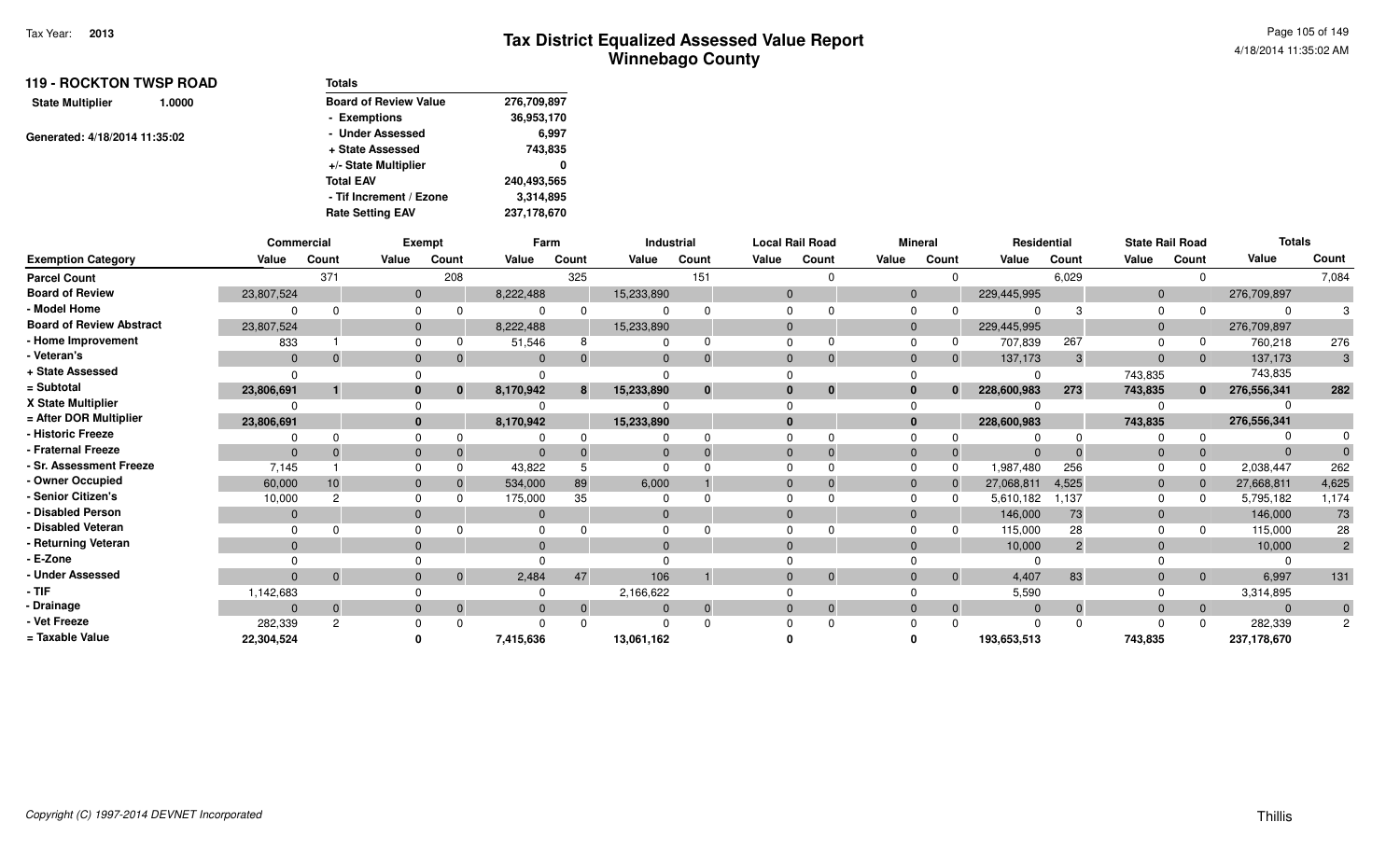| <b>120 - ROSCOE TWSP ROAD</b>     | Totals                       |             |
|-----------------------------------|------------------------------|-------------|
| <b>State Multiplier</b><br>1.0000 | <b>Board of Review Value</b> | 456,710,767 |
|                                   | - Exemptions                 | 45,102,877  |
| Generated: 4/18/2014 11:35:02     | - Under Assessed             | 61,727      |
|                                   | + State Assessed             | 505,730     |
|                                   | +/- State Multiplier         | 0           |
|                                   | <b>Total EAV</b>             | 412,051,893 |
|                                   | - Tif Increment / Ezone      | 10.477      |
|                                   | <b>Rate Setting EAV</b>      | 412,041,416 |

|                                 | Commercial |          |              | <b>Exempt</b> |              | Farm           |                 | Industrial   |              | <b>Local Rail Road</b> |                | <b>Mineral</b> | Residential |               | <b>State Rail Road</b> |                | <b>Totals</b>  |                |
|---------------------------------|------------|----------|--------------|---------------|--------------|----------------|-----------------|--------------|--------------|------------------------|----------------|----------------|-------------|---------------|------------------------|----------------|----------------|----------------|
| <b>Exemption Category</b>       | Value      | Count    | Value        | Count         | Value        | Count          | Value           | Count        | Value        | Count                  | Value          | Count          | Value       | Count         | Value                  | Count          | Value          | Count          |
| <b>Parcel Count</b>             |            | 356      |              | 145           |              | 262            |                 | 121          |              |                        |                |                |             | 7,884         |                        | $\Omega$       |                | 8,768          |
| <b>Board of Review</b>          | 57,106,113 |          | $\mathbf{0}$ |               | 5,448,317    |                | 15,673,201      |              | $\mathbf{0}$ |                        | $\overline{0}$ |                | 378,483,136 |               | $\mathbf{0}$           |                | 456,710,767    |                |
| - Model Home                    |            |          | $\Omega$     |               |              | 0              |                 |              | O            |                        | $\Omega$       |                |             |               | $\Omega$               |                | $\Omega$       |                |
| <b>Board of Review Abstract</b> | 57,106,113 |          | $\mathbf{0}$ |               | 5,448,317    |                | 15,673,201      |              | $\Omega$     |                        | $\Omega$       |                | 378,483,136 |               | $\mathbf 0$            |                | 456,710,767    |                |
| - Home Improvement              |            |          | $\Omega$     |               | 23,242       |                |                 |              | $\Omega$     |                        | $\Omega$       |                | 1,007,368   | 292           |                        |                | 1,030,610      | 295            |
| - Veteran's                     | $\Omega$   |          | $\Omega$     |               | $\Omega$     | $\Omega$       |                 | $\Omega$     | $\Omega$     | $\Omega$               | $\Omega$       |                | $\Omega$    | $\Omega$      | $\Omega$               | $\overline{0}$ | $\overline{0}$ | $\overline{0}$ |
| + State Assessed                |            |          | $\Omega$     |               |              |                |                 |              |              |                        |                |                |             |               | 505,730                |                | 505,730        |                |
| $=$ Subtotal                    | 57,106,113 | $\bf{0}$ | $\bf{0}$     |               | 5,425,075    | $\mathbf{3}$   | 15,673,201      | $\bf{0}$     | $\bf{0}$     | 0                      | 0              |                | 377,475,768 | 294           | 505,730                | $\mathbf{0}$   | 456,185,887    | 297            |
| X State Multiplier              |            |          | $\Omega$     |               |              |                |                 |              |              |                        | $\Omega$       |                |             |               |                        |                |                |                |
| = After DOR Multiplier          | 57,106,113 |          | $\mathbf{0}$ |               | 5,425,075    |                | 15,673,201      |              | $\Omega$     |                        | $\mathbf{0}$   |                | 377,475,768 |               | 505,730                |                | 456,185,887    |                |
| - Historic Freeze               |            |          |              |               |              |                |                 | $\Omega$     |              |                        |                |                |             |               |                        |                |                |                |
| - Fraternal Freeze              | 14,151     |          | $\Omega$     |               | $\Omega$     |                |                 |              | $\Omega$     |                        | $\Omega$       |                | $\Omega$    |               | $\Omega$               | $\overline{0}$ | 14,151         |                |
| - Sr. Assessment Freeze         | 1,465      |          |              |               | 26,010       |                |                 |              |              |                        | $\Omega$       |                | 1,493,512   | 213           |                        |                | 1,520,987      | 218            |
| - Owner Occupied                | 30,000     |          | $\mathbf{0}$ |               | 324,000      | 54             | 6,000           |              | $\Omega$     |                        | $\Omega$       |                | 35,908,678  | 5,991         | $\mathbf 0$            |                | 36,268,678     | 6,051          |
| - Senior Citizen's              | 5,000      |          | $\Omega$     |               | 110,000      | 22             |                 |              | $\Omega$     |                        | $\Omega$       |                | 5,716,503   | 1,150         | $\Omega$               |                | 5,831,503      | 1,173          |
| - Disabled Person               | $\Omega$   |          | $\Omega$     |               | 4,000        | 2              | $\Omega$        |              | $\Omega$     |                        | $\Omega$       |                | 194,000     | 97            | $\Omega$               |                | 198,000        | 99             |
| - Disabled Veteran              |            |          | $\Omega$     |               |              |                |                 |              |              |                        | $\Omega$       |                | 142,500     | 36            |                        |                | 142,500        | 36             |
| - Returning Veteran             | $\Omega$   |          | $\Omega$     |               | 5,000        |                |                 |              | $\Omega$     |                        | $\Omega$       |                | 10,000      | $\mathcal{P}$ |                        |                | 15,000         | $\mathbf{3}$   |
| - E-Zone                        |            |          |              |               |              |                |                 |              |              |                        |                |                |             |               |                        |                |                |                |
| - Under Assessed                | 2,274      | 25       | $\Omega$     |               | 2,251        | 37             | 10 <sup>1</sup> |              | $\Omega$     | $\Omega$               |                | $\mathbf{0}$   | 57,192      | 644           | $\Omega$               | $\overline{0}$ | 61,727         | 707            |
| - TIF                           |            |          |              |               |              |                | 10,477          |              |              |                        |                |                |             |               |                        |                | 10,477         |                |
| - Drainage                      |            | $\Omega$ | $\Omega$     |               | $\mathbf{0}$ | $\overline{0}$ |                 | $\mathbf{0}$ | $\Omega$     | $\Omega$               | $\Omega$       |                | $\Omega$    |               | $\Omega$               | $\overline{0}$ | $\overline{0}$ | $\overline{0}$ |
| - Vet Freeze                    | 81,448     |          |              |               |              | <sup>0</sup>   |                 |              |              |                        |                |                | $\Omega$    |               |                        | $\Omega$       | 81,448         |                |
| = Taxable Value                 | 56,971,775 |          |              |               | 4,953,814    |                | 15,656,714      |              |              |                        |                |                | 333,953,383 |               | 505,730                |                | 412,041,416    |                |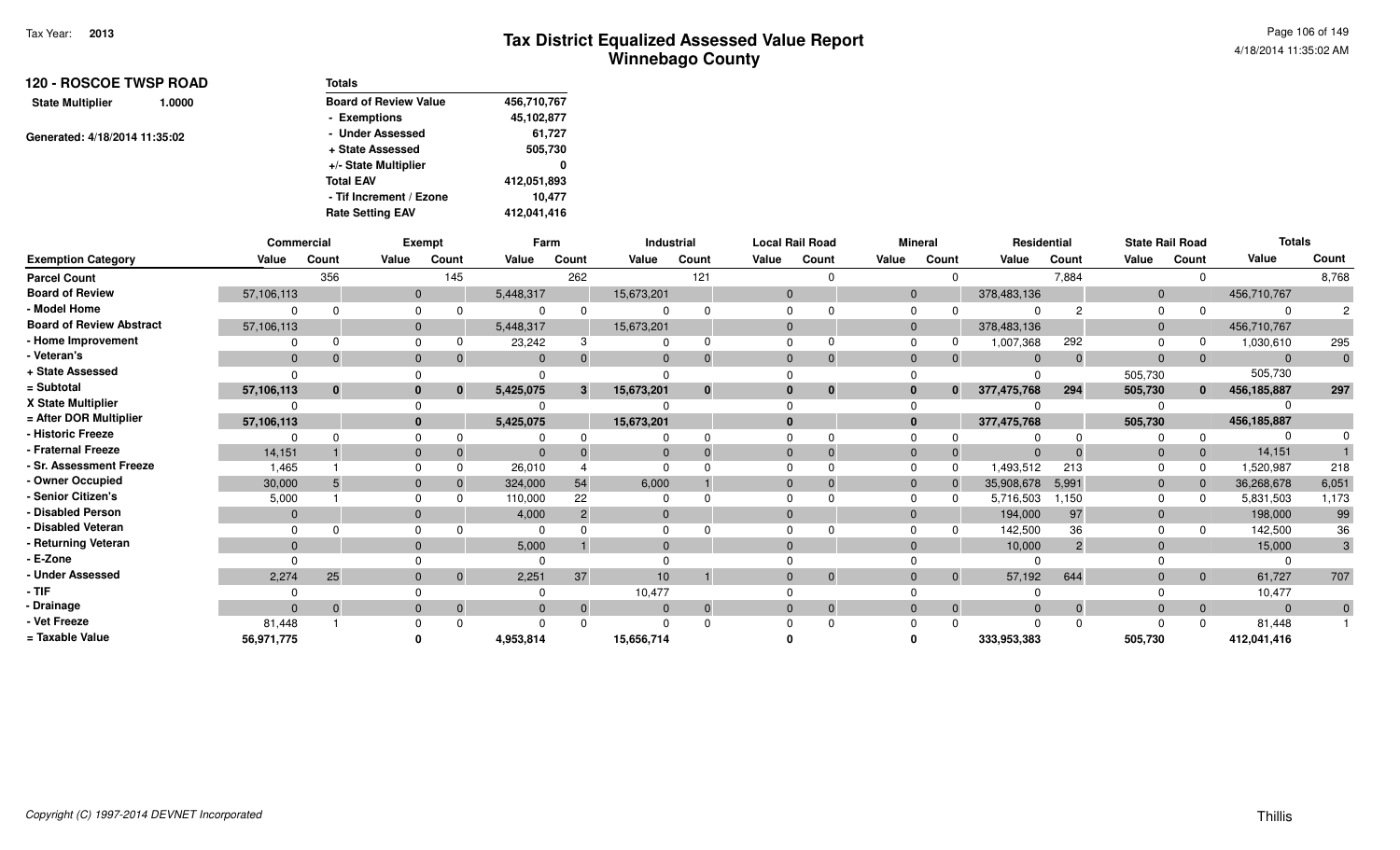| <b>121 - SEWARD TWSP ROAD</b><br>1.0000 | Totals                       |            |
|-----------------------------------------|------------------------------|------------|
| <b>State Multiplier</b>                 | <b>Board of Review Value</b> | 24,415,152 |
|                                         | - Exemptions                 | 2,296,457  |
| Generated: 4/18/2014 11:35:02           | - Under Assessed             | 995        |
|                                         | + State Assessed             | 502,013    |
|                                         | +/- State Multiplier         | 0          |
|                                         | <b>Total EAV</b>             | 22,619,713 |
|                                         | - Tif Increment / Ezone      | 0          |
|                                         | <b>Rate Setting EAV</b>      | 22,619,713 |

|                                 |                | Commercial   |       | Exempt                      |            | Farm     |              | Industrial   | <b>Local Rail Road</b> |              |              | <b>Mineral</b> | Residential |                 | <b>State Rail Road</b> |              | <b>Totals</b> |                |
|---------------------------------|----------------|--------------|-------|-----------------------------|------------|----------|--------------|--------------|------------------------|--------------|--------------|----------------|-------------|-----------------|------------------------|--------------|---------------|----------------|
| <b>Exemption Category</b>       | Value          | Count        | Value | Count                       | Value      | Count    | Value        | Count        | Value                  | Count        | Value        | Count          | Value       | Count           | Value                  | Count        | Value         | Count          |
| <b>Parcel Count</b>             |                | 50           |       | 33                          |            | 429      |              |              |                        | <sup>o</sup> |              | <sup>n</sup>   |             | 242             |                        | $\Omega$     |               | 760            |
| <b>Board of Review</b>          | 3,314,232      |              |       | $\mathbf 0$                 | 11,841,564 |          | 183,357      |              | 606                    |              | $\mathbf{0}$ |                | 9,075,393   |                 | 0                      |              | 24,415,152    |                |
| - Model Home                    |                | <sup>0</sup> |       | $\Omega$                    |            |          | $\Omega$     |              | $\Omega$               |              |              |                |             |                 |                        |              |               |                |
| <b>Board of Review Abstract</b> | 3,314,232      |              |       | $\mathbf 0$                 | 11,841,564 |          | 183,357      |              | 606                    |              | $\mathbf{0}$ |                | 9,075,393   |                 | 0                      |              | 24,415,152    |                |
| - Home Improvement              |                | <sup>0</sup> |       | $\Omega$                    | 16,495     |          |              |              | $\Omega$               |              |              |                | 54,712      | 10              |                        |              | 71,207        | 13             |
| - Veteran's                     | $\overline{0}$ | $\mathbf{0}$ |       | $\mathbf 0$                 | $\Omega$   |          | $\mathbf{0}$ | $\Omega$     | $\Omega$               | $\mathbf 0$  | $\Omega$     |                |             | $\overline{0}$  | $\mathbf{0}$           | $\mathbf 0$  | $\Omega$      | $\overline{0}$ |
| + State Assessed                |                |              |       |                             |            |          |              |              | $\Omega$               |              |              |                |             |                 | 502,013                |              | 502,013       |                |
| = Subtotal                      | 3,314,232      | $\mathbf{0}$ |       | $\bf{0}$                    | 11,825,069 | 3        | 183,357      | $\mathbf{0}$ | 606                    | $\mathbf{0}$ |              | $\Omega$       | 9,020,681   | 10 <sup>1</sup> | 502,013                | $\mathbf{0}$ | 24,845,958    | 13             |
| X State Multiplier              |                |              |       | $\Omega$                    |            |          |              |              |                        |              |              |                |             |                 |                        |              |               |                |
| = After DOR Multiplier          | 3,314,232      |              |       | $\mathbf{0}$                | 11,825,069 |          | 183,357      |              | 606                    |              |              |                | 9,020,681   |                 | 502,013                |              | 24,845,958    |                |
| - Historic Freeze               |                | $\Omega$     |       | $\Omega$                    |            |          |              |              |                        |              |              |                |             | $\Omega$        |                        | 0            |               |                |
| - Fraternal Freeze              | $\overline{0}$ |              |       | $\mathbf{0}$                | $\Omega$   |          | $\mathbf{0}$ |              | $\mathbf{0}$           |              | $\mathbf 0$  |                |             |                 | $\mathbf{0}$           | $\mathbf 0$  | $\Omega$      |                |
| - Sr. Assessment Freeze         | $\Omega$       |              |       | $\Omega$                    | 75,537     |          |              |              | $\Omega$               |              |              |                | 135,023     | 14              |                        | $\Omega$     | 210,560       | 23             |
| - Owner Occupied                | 6,000          |              |       | $\mathbf{0}$                | 522,000    | 87       | $\mathbf{0}$ |              | $\Omega$               |              | $\Omega$     |                | 1,100,690   | 185             | 0                      | $\mathbf 0$  | 1,628,690     | 273            |
| - Senior Citizen's              | $\Omega$       |              |       | $\Omega$                    | 165,000    | 33       |              |              |                        |              |              |                | 215,000     | 43              |                        |              | 380,000       | 76             |
| - Disabled Person               | 2,000          |              |       | $\Omega$                    | 2,000      |          | $\Omega$     |              | $\Omega$               |              |              |                | 2,000       |                 | $\Omega$               |              | 6,000         |                |
| - Disabled Veteran              |                |              |       | $\Omega$                    |            |          |              |              |                        |              |              |                |             |                 |                        |              |               |                |
| - Returning Veteran             | $\Omega$       |              |       | $\Omega$                    | $\Omega$   |          | $\Omega$     |              | $\Omega$               |              | $\Omega$     |                |             |                 |                        |              | $\Omega$      |                |
| - E-Zone                        |                |              |       |                             |            |          |              |              |                        |              |              |                |             |                 |                        |              |               |                |
| - Under Assessed                | 86             |              |       | $\mathbf{0}$<br>$\mathbf 0$ | 662        | 11       | $\mathbf{0}$ | $\mathbf 0$  | 140                    |              | $\Omega$     | $\Omega$       | 107         |                 |                        | $\mathbf{0}$ | 995           | 14             |
| - TIF                           |                |              |       |                             |            |          |              |              | $\Omega$               |              |              |                |             |                 |                        |              |               |                |
| - Drainage                      | $\mathbf{0}$   | $\mathbf{0}$ |       | $\mathbf 0$                 | $\Omega$   | $\Omega$ | $\mathbf{0}$ | $\mathbf{0}$ | $\Omega$               | $\mathbf{0}$ | $\Omega$     |                |             | $\Omega$        |                        | $\mathbf{0}$ | $\Omega$      | $\overline{0}$ |
| - Vet Freeze                    |                | <sup>0</sup> |       | <sup>0</sup>                |            |          |              |              | $\Omega$               |              |              |                |             | $\Omega$        |                        |              |               | $\Omega$       |
| = Taxable Value                 | 3,306,146      |              |       |                             | 11,059,870 |          | 183,357      |              | 466                    |              |              |                | 7,567,861   |                 | 502,013                |              | 22,619,713    |                |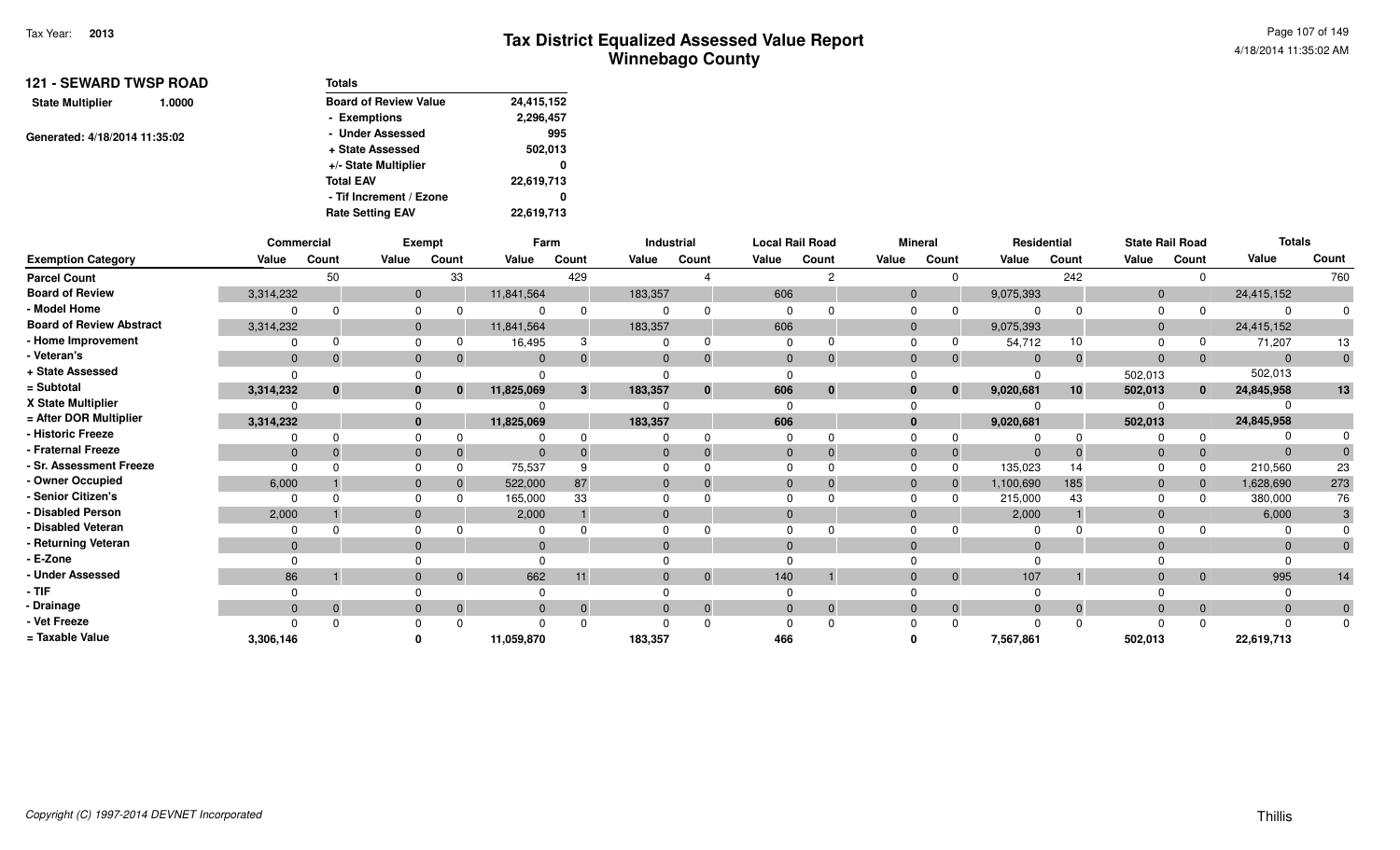| <b>122 - SHIRLAND TWSP ROAD</b>   | Totals                       |            |
|-----------------------------------|------------------------------|------------|
| <b>State Multiplier</b><br>1.0000 | <b>Board of Review Value</b> | 25,234,985 |
|                                   | - Exemptions                 | 2,952,286  |
| Generated: 4/18/2014 11:35:02     | - Under Assessed             | 2,516      |
|                                   | + State Assessed             | 0          |
|                                   | +/- State Multiplier         | 0          |
|                                   | <b>Total EAV</b>             | 22,280,183 |
|                                   | - Tif Increment / Ezone      | 0          |
|                                   | <b>Rate Setting EAV</b>      | 22,280,183 |
|                                   |                              |            |

|                                 |                | Commercial |              | Exempt       |              | Farm           |              | Industrial | <b>Local Rail Road</b> |                |                | <b>Mineral</b> |              | Residential    |              | <b>State Rail Road</b> | <b>Totals</b> |                |
|---------------------------------|----------------|------------|--------------|--------------|--------------|----------------|--------------|------------|------------------------|----------------|----------------|----------------|--------------|----------------|--------------|------------------------|---------------|----------------|
| <b>Exemption Category</b>       | Value          | Count      | Value        | Count        | Value        | Count          | Value        | Count      | Value                  | Count          | Value          | Count          | Value        | Count          | Value        | Count                  | Value         | Count          |
| <b>Parcel Count</b>             |                | 19         |              | 34           |              | 258            |              |            |                        | $\Omega$       |                | 0              |              | 529            |              | $\Omega$               |               | 840            |
| <b>Board of Review</b>          | 874,917        |            | $\mathbf{0}$ |              | 6,296,000    |                | $\mathbf 0$  |            | $\overline{0}$         |                | 0              |                | 18,064,068   |                | $\mathbf 0$  |                        | 25,234,985    |                |
| - Model Home                    |                |            |              | ∩            |              |                |              |            |                        |                | 0              |                |              |                |              |                        |               |                |
| <b>Board of Review Abstract</b> | 874,917        |            | $\mathbf{0}$ |              | 6,296,000    |                | $\mathbf 0$  |            |                        |                | 0              |                | 18,064,068   |                | $\mathbf 0$  |                        | 25,234,985    |                |
| - Home Improvement              |                |            | $\Omega$     |              | 11,675       | 2              |              |            |                        | $\Omega$       | O              |                | 68,652       | 11             | $\Omega$     |                        | 80,327        | 13             |
| - Veteran's                     | $\mathbf{0}$   |            | $\mathbf{0}$ |              | $\mathbf{0}$ | $\mathbf{0}$   | $\mathbf{0}$ |            |                        | $\Omega$       | $\overline{0}$ | $\mathbf{0}$   | $\mathbf{0}$ | $\mathbf 0$    | $\mathbf{0}$ | $\overline{0}$         |               |                |
| + State Assessed                |                |            |              |              |              |                |              |            |                        |                |                |                |              |                |              |                        |               |                |
| = Subtotal                      | 874,917        | $\bf{0}$   | $\bf{0}$     | $\bf{0}$     | 6,284,325    | $\overline{2}$ |              | $\bf{0}$   |                        | $\bf{0}$       |                | $\bf{0}$       | 17,995,416   | 11             |              | $\mathbf{0}$           | 25,154,658    | 13             |
| X State Multiplier              |                |            |              |              |              |                |              |            |                        |                |                |                |              |                |              |                        |               |                |
| = After DOR Multiplier          | 874,917        |            |              | $\bf{0}$     | 6,284,325    |                |              |            |                        |                |                |                | 17,995,416   |                |              |                        | 25, 154, 658  |                |
| - Historic Freeze               |                |            |              |              |              |                |              |            |                        |                |                |                |              |                |              |                        |               |                |
| - Fraternal Freeze              | $\mathbf{0}$   |            | $\Omega$     |              | $\Omega$     |                | $\Omega$     |            |                        | $\Omega$       | $\mathbf{0}$   | $\mathbf{0}$   | $\Omega$     |                | $\Omega$     | $\mathbf{0}$           |               |                |
| - Sr. Assessment Freeze         |                |            |              |              | 144,301      | 12             |              |            |                        |                |                | $\Omega$       | 225,517      | 16             |              | $\Omega$               | 369,818       | 28             |
| - Owner Occupied                | 12,000         |            | $\mathbf{0}$ |              | 492,000      | 82             | $\Omega$     |            |                        |                | 0              | $\mathbf{0}$   | 1,500,000    | 250            |              | $\mathbf{0}$           | 2,004,000     | 334            |
| - Senior Citizen's              |                |            | $\Omega$     |              | 154,141      | 32             |              |            |                        |                |                |                | 315,000      | 63             |              |                        | 469,141       | 95             |
| - Disabled Person               | $\overline{0}$ |            | $\mathbf{0}$ |              | 4,000        | $\overline{2}$ |              |            |                        |                | 0              |                | 10,000       |                | $\Omega$     |                        | 14,000        |                |
| - Disabled Veteran              | 5,000          |            |              |              |              |                |              |            |                        |                |                |                | 10,000       |                |              |                        | 15,000        |                |
| - Returning Veteran             | $\Omega$       |            | $\mathbf{0}$ |              | $\Omega$     |                | $\Omega$     |            |                        |                | $\Omega$       |                |              |                | $\Omega$     |                        |               |                |
| - E-Zone                        |                |            |              |              |              |                |              |            |                        |                |                |                |              |                |              |                        |               |                |
| - Under Assessed                | $\mathbf{0}$   |            | $\Omega$     | $\mathbf{0}$ | 2,113        | 35             | $\Omega$     | $\Omega$   |                        | $\overline{0}$ |                | $\Omega$       | 403          |                |              | $\overline{0}$         | 2,516         | $39\,$         |
| - TIF-                          |                |            |              |              |              |                |              |            |                        |                |                |                |              |                |              |                        |               |                |
| - Drainage                      | $\Omega$       |            | $\Omega$     | $\Omega$     | $\Omega$     | $\mathbf{0}$   |              | $\Omega$   |                        | $\overline{0}$ | $\Omega$       | $\Omega$       |              | $\overline{0}$ | $\Omega$     | $\mathbf{0}$           |               | $\overline{0}$ |
| - Vet Freeze                    |                |            |              |              |              |                |              |            |                        | $\Omega$       |                |                |              |                |              |                        |               | $\mathbf{0}$   |
| = Taxable Value                 | 857,917        |            |              |              | 5,487,770    |                |              |            |                        |                |                |                | 15,934,496   |                |              |                        | 22,280,183    |                |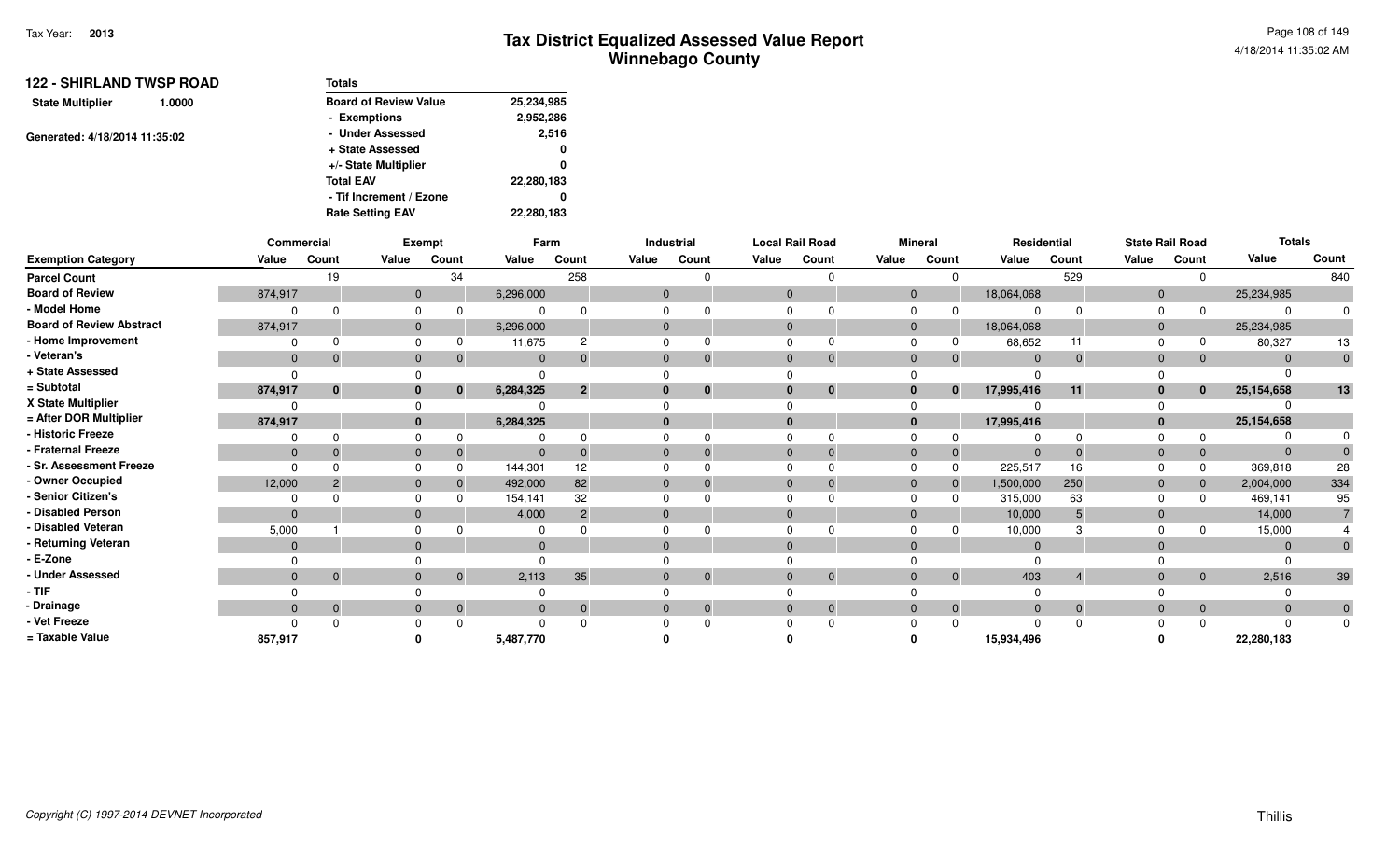| <b>123 - WINNEBAGO TWSP ROAD</b>  | <b>Totals</b>                |             |
|-----------------------------------|------------------------------|-------------|
| <b>State Multiplier</b><br>1.0000 | <b>Board of Review Value</b> | 104,868,945 |
|                                   | - Exemptions                 | 12,744,567  |
| Generated: 4/18/2014 11:35:02     | - Under Assessed             | 14.810      |
|                                   | + State Assessed             | 430,931     |
|                                   | +/- State Multiplier         | 0           |
|                                   | <b>Total EAV</b>             | 92,540,499  |
|                                   | - Tif Increment / Ezone      | 0           |
|                                   | <b>Rate Setting EAV</b>      | 92,540,499  |

|                                 | Commercial   |          |              | <b>Exempt</b> |              | Farm  |           | Industrial | <b>Local Rail Road</b> |              |              | <b>Mineral</b> |            | Residential | <b>State Rail Road</b> |                | <b>Totals</b> |              |
|---------------------------------|--------------|----------|--------------|---------------|--------------|-------|-----------|------------|------------------------|--------------|--------------|----------------|------------|-------------|------------------------|----------------|---------------|--------------|
| <b>Exemption Category</b>       | Value        | Count    | Value        | Count         | Value        | Count | Value     | Count      | Value                  | Count        | Value        | Count          | Value      | Count       | Value                  | Count          | Value         | Count        |
| <b>Parcel Count</b>             |              | 79       |              | 65            |              | 372   |           | 26         |                        | 2            |              | 0              |            | 2,098       |                        |                |               | 2,642        |
| <b>Board of Review</b>          | 6,589,709    |          | $\mathbf 0$  |               | 9,779,175    |       | 2,669,453 |            | 539,387                |              | 0            |                | 85,291,221 |             | $\mathbf{0}$           |                | 104,868,945   |              |
| - Model Home                    |              |          | $\Omega$     |               |              |       |           | $\Omega$   |                        |              | 0            |                |            |             | $\Omega$               |                |               |              |
| <b>Board of Review Abstract</b> | 6,589,709    |          | $\mathbf{0}$ |               | 9,779,175    |       | 2,669,453 |            | 539,387                |              | $\mathbf{0}$ |                | 85,291,221 |             | $\mathbf{0}$           |                | 104,868,945   |              |
| - Home Improvement              |              |          | $\Omega$     |               | 47,257       |       |           |            |                        |              |              |                | 291,263    | 66          |                        |                | 338,520       | 70           |
| - Veteran's                     | $\Omega$     |          | $\Omega$     | 0             | $\mathbf{0}$ |       |           | $\Omega$   |                        | $\Omega$     | $\mathbf{0}$ | $\Omega$       | $\Omega$   | $\mathbf 0$ | $\Omega$               | $\overline{0}$ | $\Omega$      |              |
| + State Assessed                |              |          |              |               |              |       |           |            |                        |              |              |                |            |             | 430,931                |                | 430,931       |              |
| = Subtotal                      | 6,589,709    | $\bf{0}$ |              | $\mathbf{0}$  | 9,731,918    |       | 2,669,453 | $\bf{0}$   | 539,387                | $\mathbf{0}$ |              | 0              | 84,999,958 | 67          | 430,931                | $\mathbf{0}$   | 104,961,356   | 71           |
| X State Multiplier              |              |          |              |               |              |       |           |            |                        |              |              |                |            |             |                        |                |               |              |
| = After DOR Multiplier          | 6,589,709    |          | $\mathbf{0}$ |               | 9,731,918    |       | 2,669,453 |            | 539,387                |              |              |                | 84,999,958 |             | 430,931                |                | 104,961,356   |              |
| - Historic Freeze               |              |          |              |               |              |       |           | $\Omega$   |                        | <sup>n</sup> |              |                |            |             |                        |                |               |              |
| - Fraternal Freeze              | 12,956       |          | $\Omega$     |               | $\Omega$     |       |           |            |                        | $\Omega$     | 0            |                |            |             | $\Omega$               | $\overline{0}$ | 12,956        |              |
| - Sr. Assessment Freeze         |              |          |              |               | 85,222       |       |           |            |                        |              |              | 0              | 575,612    | 81          |                        | $\Omega$       | 660,834       | 87           |
| - Owner Occupied                | 6,000        |          | $\Omega$     |               | 420,000      | 70    |           |            |                        |              | 0            | $\bf{0}$       | 9,410,545  | 1,569       |                        | $\overline{0}$ | 9,836,545     | 1,640        |
| - Senior Citizen's              |              |          |              |               | 175,000      | 35    |           |            |                        |              |              |                | 1,605,712  | 323         |                        |                | 1,780,712     | 358          |
| - Disabled Person               | $\Omega$     |          | $\mathbf{0}$ |               | 6,000        |       |           |            |                        |              | $\Omega$     |                | 54,000     | 27          | $\Omega$               |                | 60,000        | 30           |
| - Disabled Veteran              |              |          | $\Omega$     |               | 5,000        |       |           |            |                        |              |              |                | 50,000     |             |                        |                | 55,000        | 12           |
| - Returning Veteran             | $\Omega$     |          | $\Omega$     |               | $\Omega$     |       |           |            |                        |              | $\Omega$     |                |            |             | $\Omega$               |                |               |              |
| - E-Zone                        |              |          |              |               |              |       |           |            |                        |              |              |                |            |             |                        |                |               |              |
| - Under Assessed                | 93           |          | $\Omega$     | $\Omega$      | 344          | 6     |           | $\Omega$   | $\Omega$               | $\Omega$     | $\Omega$     | $\Omega$       | 14,373     | 156         |                        | $\overline{0}$ | 14,810        | 163          |
| - TIF                           |              |          |              |               |              |       |           |            |                        |              |              |                |            |             |                        |                |               |              |
| Drainage                        | $\mathbf{0}$ |          | $\mathbf{0}$ | $\mathbf 0$   | $\Omega$     |       |           | $\Omega$   |                        | $\mathbf{0}$ | $\Omega$     | $\mathbf{0}$   |            | $\mathbf 0$ | $\Omega$               | $\overline{0}$ |               | $\mathbf{0}$ |
| - Vet Freeze                    |              |          |              |               |              |       |           |            |                        | <sup>n</sup> |              |                |            |             |                        |                |               | $\Omega$     |
| = Taxable Value                 | 6,570,660    |          |              |               | 9,040,352    |       | 2,669,453 |            | 539,387                |              |              |                | 73,289,716 |             | 430,931                |                | 92,540,499    |              |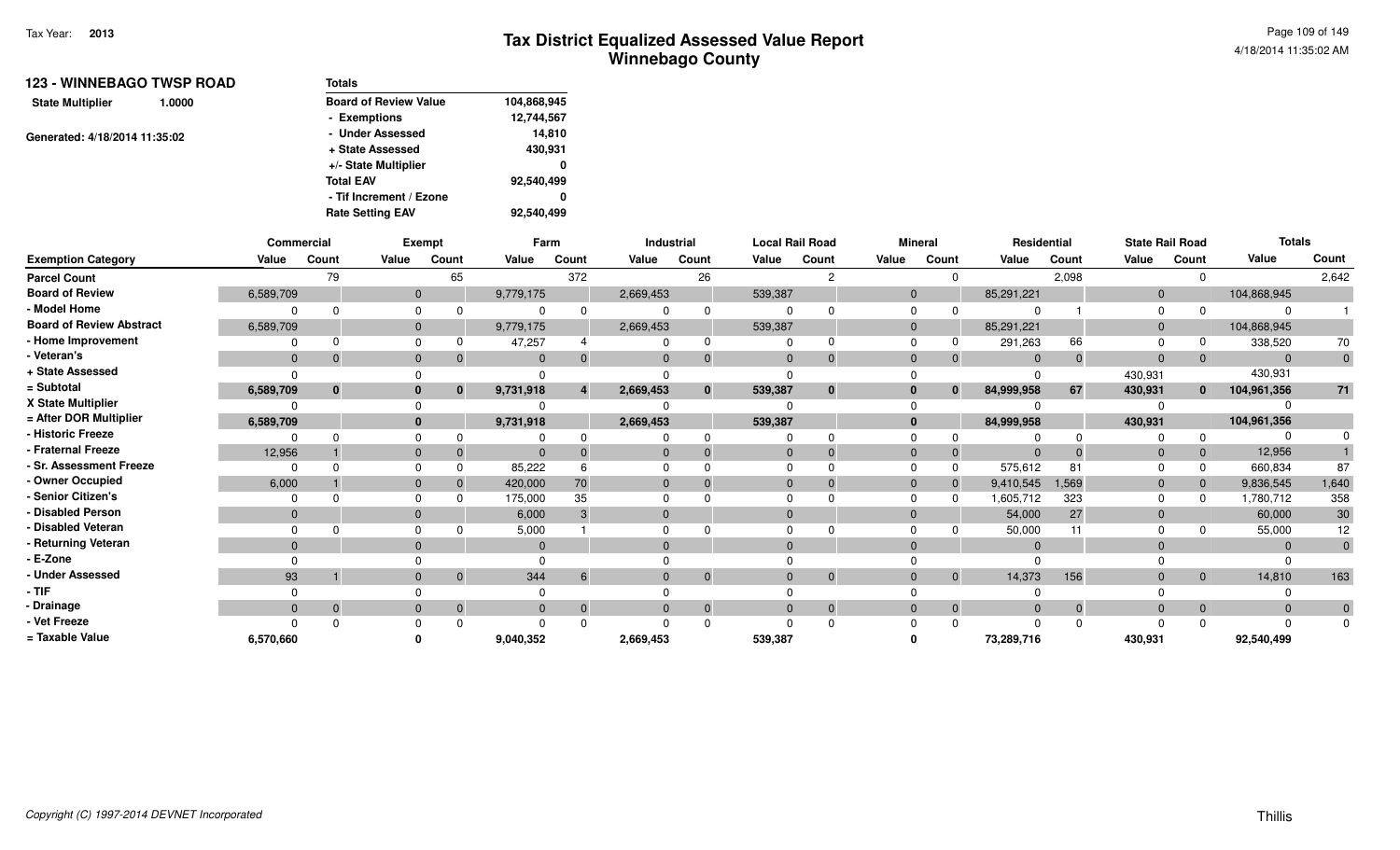| <b>124 - PE/SE MULTI TOWNSHIP</b> | Totals                       |             |
|-----------------------------------|------------------------------|-------------|
| <b>State Multiplier</b><br>1.0000 | <b>Board of Review Value</b> | 101,803,935 |
|                                   | - Exemptions                 | 12,900,975  |
| Generated: 4/18/2014 11:35:02     | - Under Assessed             | 16,726      |
|                                   | + State Assessed             | 0           |
|                                   | +/- State Multiplier         | 0           |
|                                   | <b>Total EAV</b>             | 88,886,234  |
|                                   | - Tif Increment / Ezone      | 0           |
|                                   | <b>Rate Setting EAV</b>      | 88,886,234  |

|                                 | Commercial   |          |              | Exempt   |              | Farm         |           | Industrial   |                | <b>Local Rail Road</b> |                | <b>Mineral</b> | Residential |          |                | <b>State Rail Road</b> | <b>Totals</b> |                |
|---------------------------------|--------------|----------|--------------|----------|--------------|--------------|-----------|--------------|----------------|------------------------|----------------|----------------|-------------|----------|----------------|------------------------|---------------|----------------|
| <b>Exemption Category</b>       | Value        | Count    | Value        | Count    | Value        | Count        | Value     | Count        | Value          | Count                  | Value          | Count          | Value       | Count    | Value          | Count                  | Value         | Count          |
| <b>Parcel Count</b>             |              | 144      |              | 106      |              | 871          |           | 50           |                |                        |                |                |             | 1,924    |                | $\Omega$               |               | 3,097          |
| <b>Board of Review</b>          | 6,952,125    |          | $\mathbf{0}$ |          | 20,750,383   |              | 2,249,700 |              | 606            |                        | $\overline{0}$ |                | 71,851,121  |          | $\mathbf 0$    |                        | 101,803,935   |                |
| - Model Home                    |              |          | $\Omega$     |          |              | 0            |           |              | $\Omega$       |                        | $\Omega$       |                |             |          | $\Omega$       |                        | $\Omega$      |                |
| <b>Board of Review Abstract</b> | 6,952,125    |          | $\mathbf{0}$ |          | 20,750,383   |              | 2,249,700 |              | 606            |                        | $\Omega$       |                | 71,851,121  |          | $\mathbf 0$    |                        | 101,803,935   |                |
| - Home Improvement              |              |          | $\Omega$     |          | 74,243       | 12           |           |              | $\Omega$       |                        | $\Omega$       |                | 192,384     | 72       |                |                        | 266,627       | 84             |
| - Veteran's                     | $\mathbf{0}$ |          | $\mathbf{0}$ |          | $\mathbf{0}$ | $\Omega$     |           | $\Omega$     | $\mathbf{0}$   | $\Omega$               | $\Omega$       |                | $\Omega$    | 0        | $\Omega$       | $\overline{0}$         | $\Omega$      |                |
| + State Assessed                |              |          |              |          |              |              |           |              |                |                        |                |                |             |          |                |                        |               |                |
| = Subtotal                      | 6,952,125    | $\bf{0}$ | $\bf{0}$     |          | 20,676,140   | 12           | 2,249,700 | $\bf{0}$     | 606            | 0                      | 0              |                | 71,658,737  | 72       | 0              | $\mathbf{0}$           | 101,537,308   | 84             |
| X State Multiplier              |              |          | $\Omega$     |          |              |              |           |              |                |                        |                |                |             |          |                |                        |               |                |
| = After DOR Multiplier          | 6,952,125    |          | $\mathbf{0}$ |          | 20,676,140   |              | 2,249,700 |              | 606            |                        |                |                | 71,658,737  |          |                |                        | 101,537,308   |                |
| - Historic Freeze               |              |          |              |          |              |              |           | $\Omega$     |                |                        |                |                |             |          |                |                        |               |                |
| - Fraternal Freeze              | 7,819        |          | $\mathbf{0}$ |          | $\Omega$     |              |           |              | $\overline{0}$ |                        | $\Omega$       |                | $\Omega$    |          | $\Omega$       | $\overline{0}$         | 7,819         |                |
| - Sr. Assessment Freeze         |              |          |              |          | 111,387      | 14           |           |              |                |                        |                |                | 538,992     | 71       |                | $\Omega$               | 650,379       | 85             |
| - Owner Occupied                | 12,000       |          | $\mathbf{0}$ |          | 1,188,000    | 198          |           |              | $\mathbf{0}$   |                        | $\overline{0}$ |                | 8,495,146   | 1,418    | $\overline{0}$ | $\overline{0}$         | 9,695,146     | 1,618          |
| - Senior Citizen's              |              |          | $\Omega$     |          | 340,844      | 69           |           |              |                |                        | $\Omega$       |                | 1,852,889   | 374      | $\Omega$       |                        | 2,193,733     | 443            |
| - Disabled Person               | 2,000        |          | $\Omega$     |          | 6,000        | 3            |           |              | $\Omega$       |                        | $\Omega$       |                | 36,000      | 18       | $\Omega$       |                        | 44,000        | 22             |
| - Disabled Veteran              |              |          | $\Omega$     |          | 2,500        |              |           |              |                |                        |                |                | 27,500      |          |                |                        | 30,000        |                |
| - Returning Veteran             | $\Omega$     |          | $\Omega$     |          |              |              |           |              | $\Omega$       |                        |                |                | $\Omega$    |          |                |                        | $\Omega$      | $\Omega$       |
| - E-Zone                        |              |          |              |          |              |              |           |              |                |                        |                |                |             |          |                |                        |               |                |
| - Under Assessed                | 375          |          | $\Omega$     | $\Omega$ | 2,861        | 44           |           | $\Omega$     | 140            |                        |                | $\Omega$       | 13,350      | 166      | $\Omega$       | $\overline{0}$         | 16,726        | 215            |
| $-$ TIF                         |              |          |              |          |              |              |           |              |                |                        |                |                |             |          |                |                        |               |                |
| - Drainage                      | $\Omega$     | $\Omega$ | $\Omega$     |          | $\mathbf{0}$ | $\mathbf{0}$ |           | $\mathbf{0}$ | $\mathbf{0}$   | $\Omega$               | $\Omega$       | $\Omega$       | $\Omega$    | $\Omega$ | $\Omega$       | $\overline{0}$         | $\Omega$      | $\overline{0}$ |
| - Vet Freeze                    | 13,271       |          |              |          |              |              |           |              |                |                        |                |                |             |          |                | $\Omega$               | 13,271        |                |
| = Taxable Value                 | 6,916,660    |          |              |          | 19,024,548   |              | 2,249,700 |              | 466            |                        |                |                | 60,694,860  |          |                |                        | 88,886,234    |                |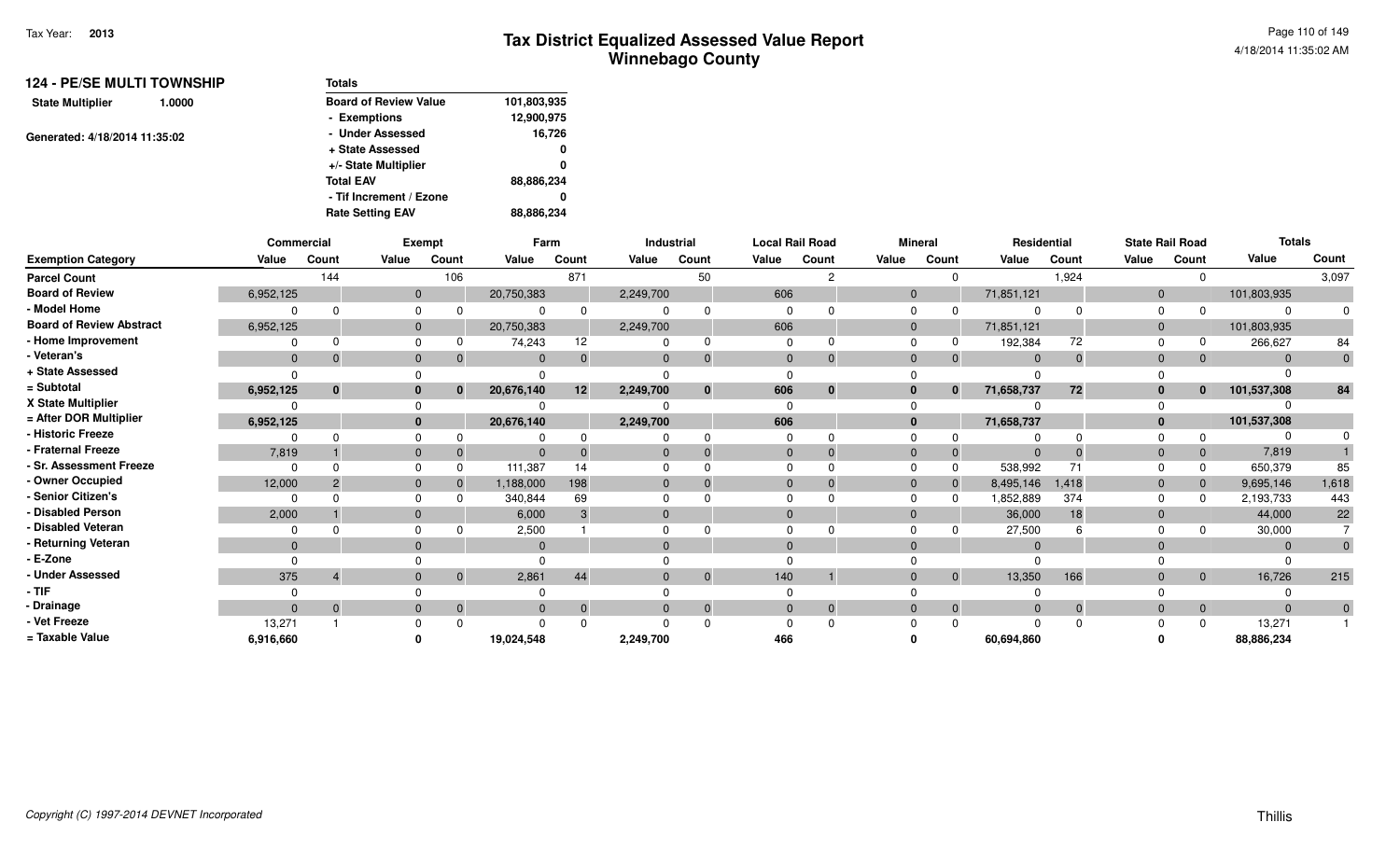| <b>125 - WAGON WHEEL TIF</b>      | <b>Totals</b>                |           |
|-----------------------------------|------------------------------|-----------|
| <b>State Multiplier</b><br>1.0000 | <b>Board of Review Value</b> | 1,702,040 |
|                                   | - Exemptions                 | 0         |
| Generated: 4/18/2014 11:35:02     | - Under Assessed             | 0         |
|                                   | + State Assessed             | 0         |
|                                   | +/- State Multiplier         | 0         |
|                                   | <b>Total EAV</b>             | 1,702,040 |
|                                   | - Tif Increment / Ezone      | 1,148,273 |
|                                   | <b>Rate Setting EAV</b>      | 553.767   |

|                                 |                | Commercial   |                | Exempt         |              | Farm           |              | Industrial   | <b>Local Rail Road</b> |                |                | <b>Mineral</b> |                | Residential    |                | <b>State Rail Road</b> | <b>Totals</b> |                |
|---------------------------------|----------------|--------------|----------------|----------------|--------------|----------------|--------------|--------------|------------------------|----------------|----------------|----------------|----------------|----------------|----------------|------------------------|---------------|----------------|
| <b>Exemption Category</b>       | Value          | Count        | Value          | Count          | Value        | Count          | Value        | Count        | Value                  | Count          | Value          | Count          | Value          | Count          | Value          | Count                  | Value         | Count          |
| <b>Parcel Count</b>             |                | 17           |                |                |              | n              |              |              |                        | $\Omega$       |                |                |                |                |                |                        |               | 19             |
| <b>Board of Review</b>          | 1,682,652      |              | $\mathbf{0}$   |                | $\mathbf{0}$ |                | $\mathbf{0}$ |              |                        |                | $\overline{0}$ |                | 19,388         |                | $\mathbf{0}$   |                        | 1,702,040     |                |
| - Model Home                    |                | $\Omega$     |                |                |              |                |              |              |                        |                |                |                |                |                |                |                        |               |                |
| <b>Board of Review Abstract</b> | 1,682,652      |              | $\mathbf 0$    |                | $\mathbf{0}$ |                | $\mathbf{0}$ |              |                        |                | $\mathbf{0}$   |                | 19,388         |                | $\Omega$       |                        | 1,702,040     |                |
| - Home Improvement              |                | $\Omega$     | $\Omega$       |                | $\Omega$     |                |              |              |                        | $\Omega$       |                |                |                |                |                |                        |               |                |
| - Veteran's                     | $\overline{0}$ | $\mathbf 0$  | $\overline{0}$ |                | $\mathbf{0}$ | $\mathbf{0}$   | $\mathbf{0}$ |              | $\overline{0}$         | $\overline{0}$ | $\mathbf{0}$   | 0              | $\mathbf 0$    | $\overline{0}$ | $\overline{0}$ | $\mathbf{0}$           | $\Omega$      | $\mathbf{0}$   |
| + State Assessed                | $\Omega$       |              |                |                |              |                |              |              |                        |                |                |                |                |                |                |                        |               |                |
| = Subtotal                      | 1,682,652      | $\bf{0}$     | $\mathbf{0}$   | $\mathbf{0}$   | $\mathbf{0}$ | $\mathbf{0}$   | $\mathbf{0}$ | $\bf{0}$     |                        | $\mathbf{0}$   | $\bf{0}$       | $\mathbf{0}$   | 19,388         | $\mathbf{0}$   | $\mathbf{0}$   | $\mathbf{0}$           | 1,702,040     | $\bf{0}$       |
| X State Multiplier              |                |              |                |                |              |                |              |              |                        |                |                |                |                |                |                |                        |               |                |
| = After DOR Multiplier          | 1,682,652      |              | $\bf{0}$       |                |              |                | $\bf{0}$     |              |                        |                |                |                | 19,388         |                | $\mathbf{0}$   |                        | 1,702,040     |                |
| - Historic Freeze               |                | $\Omega$     |                |                |              |                |              |              |                        | $\Omega$       |                |                |                | $\Omega$       |                |                        |               |                |
| - Fraternal Freeze              | $\mathbf 0$    | $\Omega$     | $\mathbf 0$    |                | $\mathbf{0}$ |                | $\Omega$     |              |                        | $\Omega$       | $\Omega$       |                | $\Omega$       | $\Omega$       | $\Omega$       | $\mathbf{0}$           | $\Omega$      |                |
| - Sr. Assessment Freeze         |                |              | ∩              |                |              |                |              |              |                        |                |                |                |                |                |                |                        |               |                |
| - Owner Occupied                | $\mathbf{0}$   | $\Omega$     | $\mathbf{0}$   |                | $\Omega$     |                | $\Omega$     |              |                        | $\Omega$       | $\Omega$       |                |                | -0             | $\Omega$       | $\mathbf{0}$           |               |                |
| - Senior Citizen's              |                |              |                |                |              |                |              |              |                        |                |                |                |                |                |                |                        |               |                |
| - Disabled Person               | $\overline{0}$ |              | $\mathbf 0$    |                | $\mathbf{0}$ |                | $\Omega$     |              |                        |                | $\Omega$       |                | $\Omega$       |                | $\Omega$       |                        |               |                |
| - Disabled Veteran              |                |              |                |                | $\Omega$     |                |              |              |                        |                |                |                |                |                |                |                        |               |                |
| - Returning Veteran             | $\Omega$       |              | $\Omega$       |                | $\Omega$     |                | $\Omega$     |              |                        |                | $\Omega$       |                |                |                | $\Omega$       |                        | $\Omega$      | $\overline{0}$ |
| - E-Zone                        |                |              |                |                |              |                |              |              |                        |                |                |                |                |                |                |                        |               |                |
| - Under Assessed                | $\mathbf{0}$   | $\mathbf{0}$ | $\overline{0}$ | $\overline{0}$ | $\mathbf{0}$ | $\mathbf{0}$   | $\mathbf{0}$ | $\mathbf{0}$ |                        | $\overline{0}$ | $\overline{0}$ | $\mathbf 0$    | $\Omega$       | $\overline{0}$ | $\mathbf{0}$   | $\overline{0}$         | $\Omega$      | $\mathbf 0$    |
| $-$ TIF                         | 1,142,683      |              |                |                |              |                |              |              |                        |                |                |                | 5,590          |                |                |                        | 1,148,273     |                |
| - Drainage                      | $\mathbf{0}$   | $\mathbf 0$  | $\mathbf 0$    |                | $\mathbf{0}$ | $\overline{0}$ | $\mathbf{0}$ | $\mathbf{0}$ |                        | $\overline{0}$ | $\mathbf{0}$   | $\overline{0}$ | $\overline{0}$ | $\overline{0}$ | $\mathbf{0}$   | $\overline{0}$         | $\mathbf{0}$  | $\overline{0}$ |
| - Vet Freeze                    |                | $\Omega$     |                |                |              |                |              |              |                        | $\Omega$       |                |                |                |                |                |                        |               | $\Omega$       |
| = Taxable Value                 | 539,969        |              |                |                |              |                |              |              |                        |                |                |                | 13,798         |                |                |                        | 553,767       |                |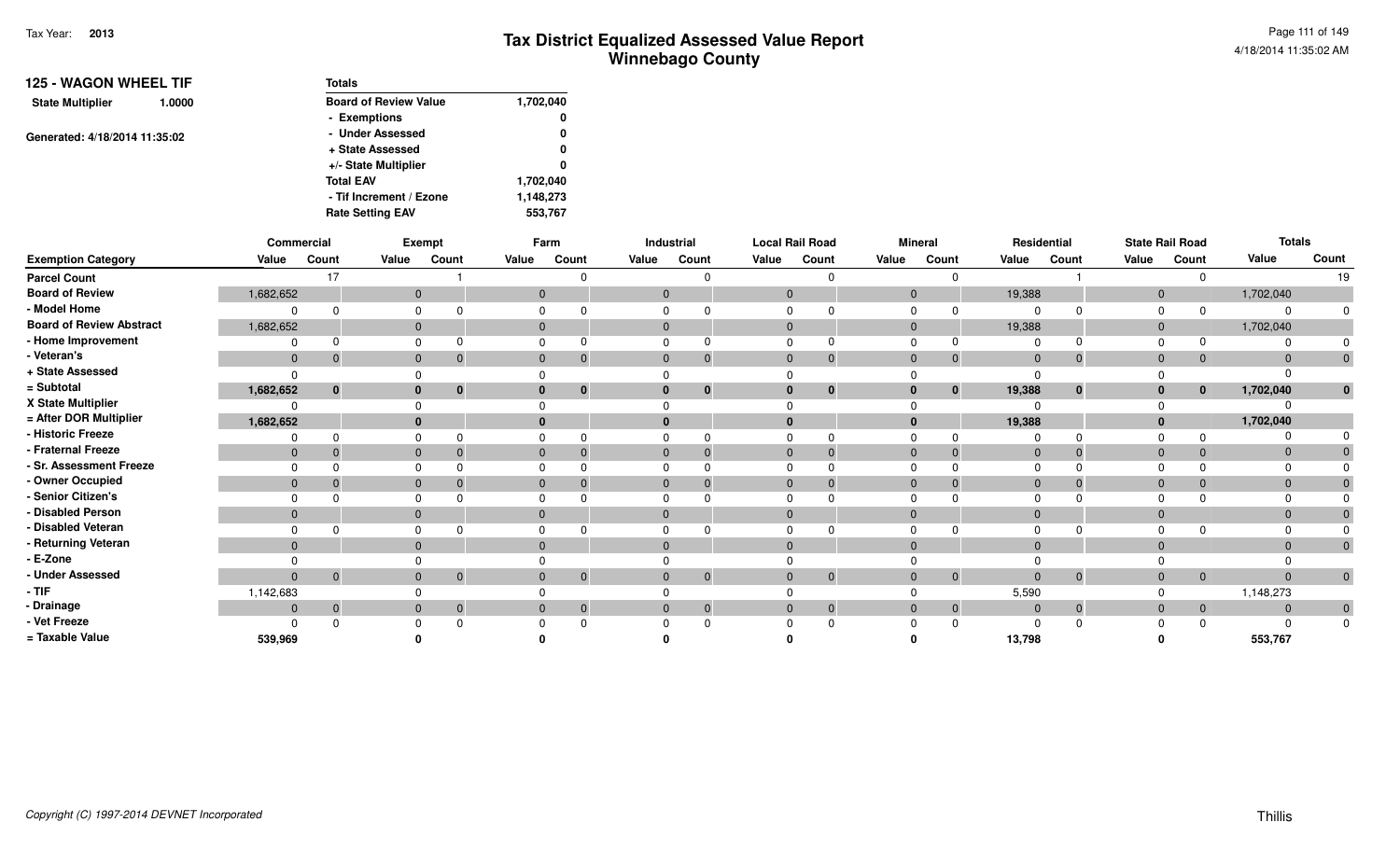| <b>126 - RIVER OAKS TIF</b>       | <b>Totals</b>                |         |
|-----------------------------------|------------------------------|---------|
| <b>State Multiplier</b><br>1.0000 | <b>Board of Review Value</b> | 348,837 |
|                                   | - Exemptions                 | 53,000  |
| Generated: 4/18/2014 11:35:02     | - Under Assessed             | 0       |
|                                   | + State Assessed             | 0       |
|                                   | +/- State Multiplier         | 0       |
|                                   | <b>Total EAV</b>             | 295,837 |
|                                   | - Tif Increment / Ezone      | 214,307 |
|                                   | <b>Rate Setting EAV</b>      | 81,530  |

|                                 |                | Commercial     |                | <b>Exempt</b> |                | Farm     |                | Industrial     | <b>Local Rail Road</b> |             |       | <b>Mineral</b>          |                | Residential    |          | <b>State Rail Road</b> | <b>Totals</b> |          |
|---------------------------------|----------------|----------------|----------------|---------------|----------------|----------|----------------|----------------|------------------------|-------------|-------|-------------------------|----------------|----------------|----------|------------------------|---------------|----------|
| <b>Exemption Category</b>       | Value          | Count          | Value          | Count         | Value          | Count    | Value          | Count          | Value                  | Count       | Value | Count                   | Value          | Count          | Value    | Count                  | Value         | Count    |
| <b>Parcel Count</b>             |                |                |                |               |                |          |                |                |                        |             |       |                         |                | 20             |          |                        |               | 21       |
| <b>Board of Review</b>          | $\mathbf 0$    |                | $\overline{0}$ |               | $\mathbf{0}$   |          | $\mathbf{0}$   |                | $\mathbf{0}$           |             |       | $\mathbf{0}$            | 348,837        |                | $\Omega$ |                        | 348,837       |          |
| - Model Home                    | $\Omega$       |                | 0              |               | $\Omega$       |          |                |                | $\Omega$               |             |       |                         |                |                |          |                        |               |          |
| <b>Board of Review Abstract</b> | $\overline{0}$ |                | $\overline{0}$ |               | $\mathbf 0$    |          | $\mathbf{0}$   |                | $\mathbf{0}$           |             |       |                         | 348,837        |                |          |                        | 348,837       |          |
| - Home Improvement              | $\Omega$       |                |                |               | 0              |          |                |                |                        |             |       |                         |                |                |          |                        |               |          |
| - Veteran's                     | $\mathbf{0}$   | $\Omega$       | $\mathbf 0$    | 0             | $\mathbf{0}$   |          | $\mathbf{0}$   |                | $\mathbf{0}$           |             |       | 0<br>$\mathbf 0$        | $\mathbf 0$    | 0              | $\Omega$ | $\overline{0}$         |               |          |
| + State Assessed                | $\Omega$       |                |                |               | $\Omega$       |          |                |                |                        |             |       |                         |                |                |          |                        |               |          |
| = Subtotal                      | $\mathbf{0}$   | 0              | $\mathbf{0}$   | $\bf{0}$      | $\mathbf 0$    | $\bf{0}$ | $\mathbf{0}$   | $\mathbf{0}$   | $\bf{0}$               | $\bf{0}$    |       | $\mathbf{0}$            | 348,837        | $\mathbf{0}$   |          | $\bf{0}$               | 348,837       |          |
| X State Multiplier              | 0              |                |                |               | $\Omega$       |          |                |                | <sup>n</sup>           |             |       |                         |                |                |          |                        |               |          |
| = After DOR Multiplier          | $\mathbf{0}$   |                | $\mathbf{0}$   |               | $\bf{0}$       |          | $\mathbf{0}$   |                | $\bf{0}$               |             |       |                         | 348,837        |                |          |                        | 348,837       |          |
| - Historic Freeze               | $\Omega$       |                |                |               | $\Omega$       |          |                |                |                        |             |       |                         |                |                |          |                        |               |          |
| - Fraternal Freeze              | $\mathbf 0$    |                | $\mathbf 0$    | 0             | $\overline{0}$ |          | $\mathbf{0}$   |                | $\Omega$               |             |       | $\Omega$                | $\Omega$       |                |          | $\mathbf{0}$           |               |          |
| - Sr. Assessment Freeze         | $\Omega$       |                | 0              |               | $\Omega$       |          |                |                | $\Omega$               |             |       |                         | $\Omega$       |                |          |                        |               |          |
| - Owner Occupied                | $\overline{0}$ |                | $\mathbf{0}$   | $\Omega$      | $\overline{0}$ |          | $\mathbf{0}$   |                | $\mathbf{0}$           |             |       | $\Omega$                | 48,000         | 8              |          | $\overline{0}$         | 48,000        |          |
| - Senior Citizen's              | $\Omega$       |                |                |               | $\Omega$       |          |                |                | $\Omega$               |             |       |                         | 5,000          |                |          |                        | 5,000         |          |
| - Disabled Person               | $\mathbf{0}$   |                | $\mathbf{0}$   |               | $\Omega$       |          | $\mathbf{0}$   |                | $\Omega$               |             |       |                         | $\Omega$       |                |          |                        |               |          |
| - Disabled Veteran              | $\Omega$       |                | 0              |               | $\Omega$       |          |                |                | $\Omega$               |             |       |                         |                |                |          |                        |               |          |
| - Returning Veteran             | $\mathbf{0}$   |                | $\mathbf{0}$   |               | $\overline{0}$ |          | $\mathbf{0}$   |                | $\Omega$               |             |       |                         | $\Omega$       |                |          |                        |               |          |
| - E-Zone                        | $\Omega$       |                |                |               |                |          |                |                |                        |             |       |                         |                |                |          |                        |               |          |
| - Under Assessed                | $\Omega$       | $\Omega$       | $\overline{0}$ | $\mathbf 0$   | $\mathbf{0}$   | $\Omega$ | $\Omega$       | $\overline{0}$ | $\Omega$               | $\Omega$    |       | $\Omega$<br>$\mathbf 0$ | $\mathbf{0}$   | $\overline{0}$ | $\Omega$ | $\overline{0}$         | $\Omega$      | $\Omega$ |
| $-$ TIF                         | 0              |                |                |               | $\Omega$       |          |                |                |                        |             |       |                         | 214,307        |                |          |                        | 214,307       |          |
| - Drainage                      | $\mathbf{0}$   | $\overline{0}$ | $\mathbf{0}$   | $\mathbf{0}$  | $\mathbf{0}$   | 0        | $\overline{0}$ | $\overline{0}$ | $\overline{0}$         | $\mathbf 0$ |       | $\mathbf 0$             | $\overline{0}$ | $\mathbf{0}$   |          | $\overline{0}$         |               |          |
| - Vet Freeze                    |                |                |                | $\Omega$      |                |          |                |                |                        |             |       | $\Omega$                |                | $\Omega$       |          | $\Omega$               |               | $\Omega$ |
| = Taxable Value                 |                |                |                |               |                |          |                |                |                        |             |       |                         | 81,530         |                |          |                        | 81,530        |          |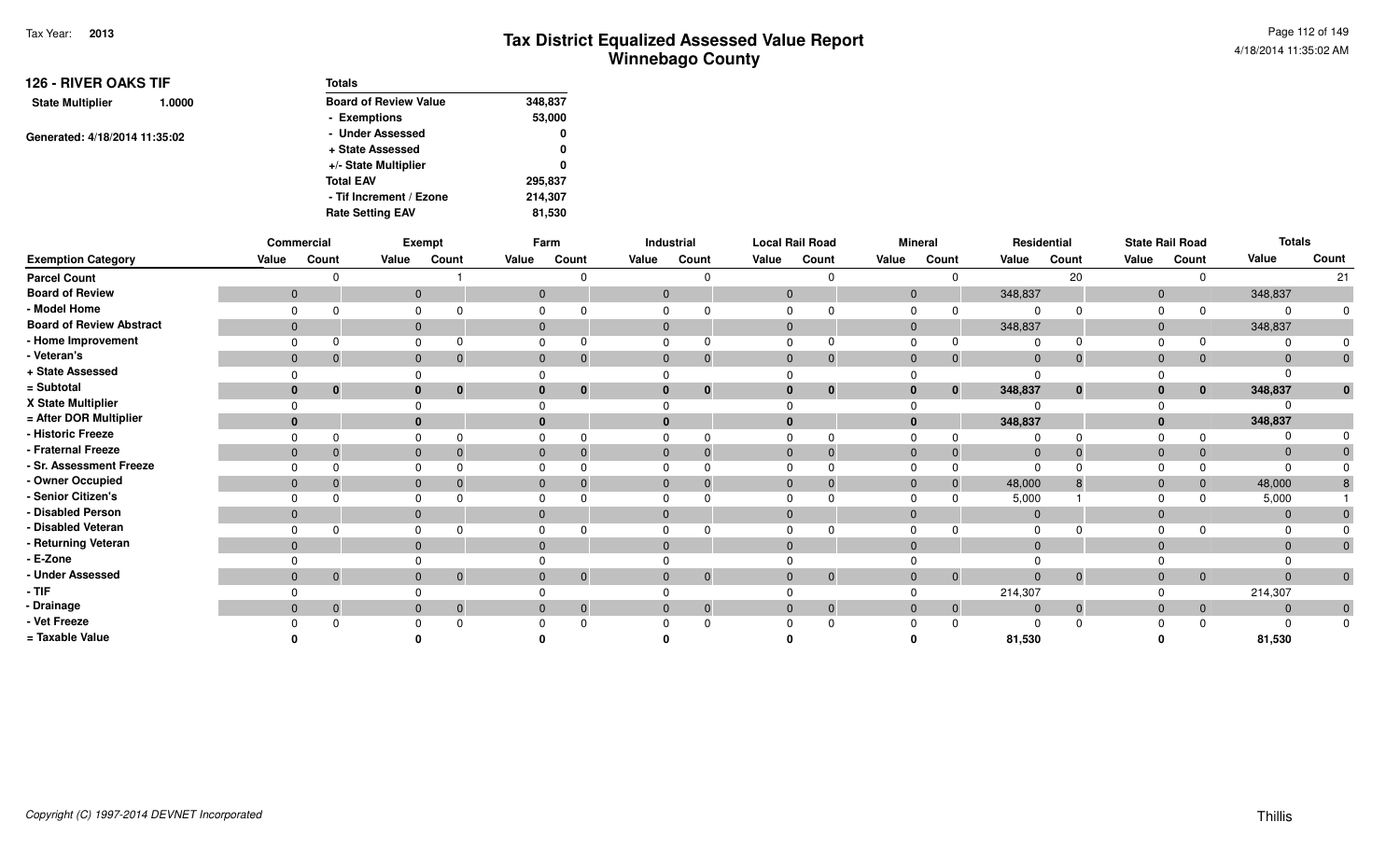| <b>Totals</b>                |           |
|------------------------------|-----------|
| <b>Board of Review Value</b> | 1,754,533 |
| - Exemptions                 | 176,019   |
| - Under Assessed             | 0         |
| + State Assessed             | 0         |
| +/- State Multiplier         | 0         |
| <b>Total EAV</b>             | 1,578,514 |
| - Tif Increment / Ezone      | 433,087   |
| <b>Rate Setting EAV</b>      | 1,145,427 |
|                              |           |

|                                 |              | Commercial     |              | Exempt   |             | Farm                     |                | Industrial     | <b>Local Rail Road</b> |                |              | <b>Mineral</b> |              | Residential  |              | <b>State Rail Road</b> | <b>Totals</b> |                |
|---------------------------------|--------------|----------------|--------------|----------|-------------|--------------------------|----------------|----------------|------------------------|----------------|--------------|----------------|--------------|--------------|--------------|------------------------|---------------|----------------|
| <b>Exemption Category</b>       | Value        | Count          | Value        | Count    | Value       | Count                    | Value          | Count          | Value                  | Count          | Value        | Count          | Value        | Count        | Value        | Count                  | Value         | Count          |
| <b>Parcel Count</b>             |              |                |              |          |             |                          |                |                |                        |                |              |                |              | 98           |              |                        |               | 111            |
| <b>Board of Review</b>          | 221,764      |                | $\mathbf 0$  |          | $\mathbf 0$ |                          | $\mathbf{0}$   |                | $\mathbf{0}$           |                | $\mathbf{0}$ |                | 1,532,769    |              | $\mathbf{0}$ |                        | 1,754,533     |                |
| - Model Home                    |              |                |              |          |             |                          |                |                |                        |                |              |                |              |              |              |                        |               |                |
| <b>Board of Review Abstract</b> | 221,764      |                | $\mathbf{0}$ |          |             |                          |                |                | $\mathbf{0}$           |                | $\mathbf{0}$ |                | 1,532,769    |              | $\mathbf{0}$ |                        | 1,754,533     |                |
| - Home Improvement              |              |                |              |          |             | ∩                        |                |                |                        |                |              |                |              |              |              |                        |               |                |
| - Veteran's                     | $\mathbf{0}$ | $\mathbf{0}$   | $\mathbf 0$  |          |             | $\Omega$<br>$\mathbf{0}$ | $\overline{0}$ | $\mathbf{0}$   | $\overline{0}$         | 0              | $\Omega$     | $\overline{0}$ | $\mathbf{0}$ | $\mathbf{0}$ | $\Omega$     | $\overline{0}$         | $\Omega$      | $\mathbf{0}$   |
| + State Assessed                | $\Omega$     |                |              |          |             |                          |                |                |                        |                |              |                |              |              |              |                        |               |                |
| = Subtotal                      | 221,764      | $\mathbf 0$    | $\bf{0}$     | $\bf{0}$ |             | $\bf{0}$                 |                | $\mathbf 0$    | 0                      | $\bf{0}$       |              | $\bf{0}$       | 1,532,769    | $\bf{0}$     | 0            | $\mathbf{0}$           | 1,754,533     | $\bf{0}$       |
| X State Multiplier              |              |                |              |          |             |                          |                |                |                        |                |              |                |              |              |              |                        |               |                |
| = After DOR Multiplier          | 221,764      |                | $\bf{0}$     |          |             |                          |                |                |                        |                |              |                | 1,532,769    |              |              |                        | 1,754,533     |                |
| - Historic Freeze               |              |                |              |          |             |                          |                |                |                        |                |              |                |              |              |              |                        |               |                |
| - Fraternal Freeze              | $\mathbf{0}$ |                | $\Omega$     |          |             |                          |                |                | $\Omega$               |                |              |                | $\Omega$     |              | $\Omega$     | $\mathbf{0}$           |               |                |
| - Sr. Assessment Freeze         |              |                |              |          |             |                          |                |                |                        |                |              |                |              |              |              |                        |               |                |
| - Owner Occupied                | $\Omega$     | 0              | $\Omega$     |          |             |                          |                | $\Omega$       | $\Omega$               |                |              | 0              | 169,019      | 32           | $\Omega$     | $\overline{0}$         | 169,019       | 32             |
| - Senior Citizen's              |              |                |              |          |             |                          |                |                |                        |                |              |                | 5,000        |              |              |                        | 5,000         |                |
| Disabled Person                 | $\Omega$     |                | $\mathbf{0}$ |          |             |                          |                |                | $\Omega$               |                | $\Omega$     |                | 2,000        |              |              |                        | 2,000         |                |
| Disabled Veteran                | $\Omega$     |                |              |          |             |                          |                |                |                        |                |              |                |              |              |              |                        |               |                |
| Returning Veteran               | $\Omega$     |                | $\Omega$     |          |             |                          |                |                | $\Omega$               |                |              |                | $\Omega$     |              | $\Omega$     |                        | $\Omega$      | $\overline{0}$ |
| · E-Zone                        |              |                |              |          |             |                          |                |                |                        |                |              |                |              |              |              |                        |               |                |
| <b>Under Assessed</b>           | $\Omega$     | $\overline{0}$ | $\Omega$     | $\Omega$ |             | $\Omega$<br>$\Omega$     | $\Omega$       | $\overline{0}$ | $\overline{0}$         | $\overline{0}$ | $\Omega$     | $\overline{0}$ | $\Omega$     | $\mathbf 0$  | $\Omega$     | $\overline{0}$         | $\Omega$      | $\overline{0}$ |
| - TIF                           | 167,266      |                |              |          |             |                          |                |                |                        |                |              |                | 265,821      |              |              |                        | 433,087       |                |
| - Drainage                      | $\mathbf{0}$ | $\mathbf 0$    | $\Omega$     |          |             | $\Omega$                 |                | $\mathbf 0$    | $\mathbf{0}$           |                |              | $\overline{0}$ | $\Omega$     | $\mathbf 0$  | $\Omega$     | $\overline{0}$         |               | $\overline{0}$ |
| - Vet Freeze                    |              |                |              |          |             | $\Omega$                 |                | $\Omega$       |                        |                |              | $\Omega$       |              |              |              | $\Omega$               |               | $\Omega$       |
| = Taxable Value                 | 54,498       |                |              |          |             |                          |                |                |                        |                |              |                | 1,090,929    |              |              |                        | 1,145,427     |                |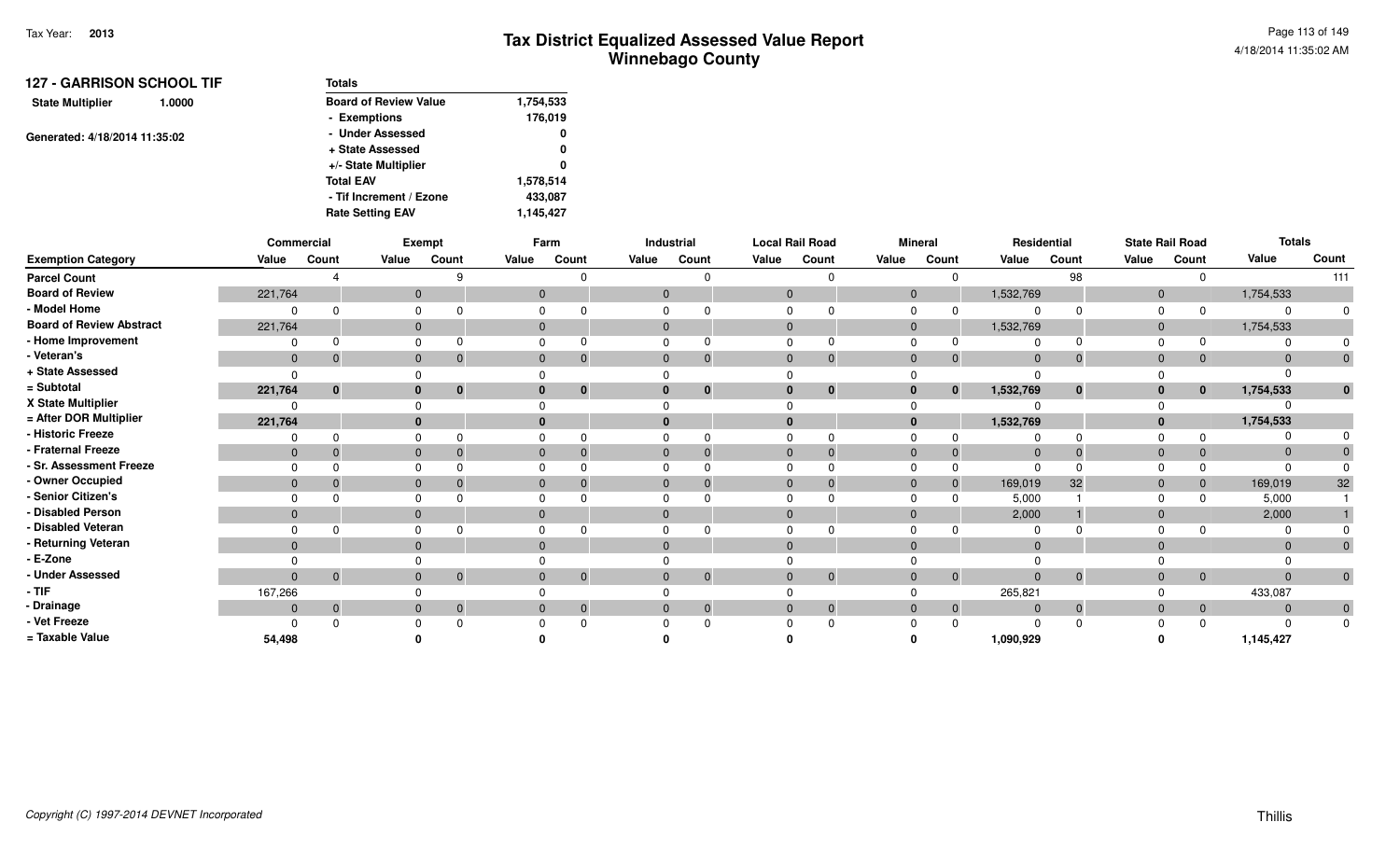| <b>128 - KISHWAUKEE/HARRISON TIF</b> | <b>Totals</b>                |           |
|--------------------------------------|------------------------------|-----------|
| <b>State Multiplier</b><br>1.0000    | <b>Board of Review Value</b> | 1,780,600 |
|                                      | - Exemptions                 | 0         |
| Generated: 4/18/2014 11:35:02        | - Under Assessed             | 0         |
|                                      | + State Assessed             | 0         |
|                                      | +/- State Multiplier         | 0         |
|                                      | <b>Total EAV</b>             | 1,780,600 |
|                                      | - Tif Increment / Ezone      | 291,404   |
|                                      | <b>Rate Setting EAV</b>      | 1,489,196 |

|                                 |              | Commercial   |              | Exempt                   |              | Farm           |              | Industrial     |                | <b>Local Rail Road</b> |                | <b>Mineral</b> |              | Residential    |              | <b>State Rail Road</b> | <b>Totals</b>  |                |
|---------------------------------|--------------|--------------|--------------|--------------------------|--------------|----------------|--------------|----------------|----------------|------------------------|----------------|----------------|--------------|----------------|--------------|------------------------|----------------|----------------|
| <b>Exemption Category</b>       | Value        | Count        | Value        | Count                    | Value        | Count          | Value        | Count          | Value          | Count                  | Value          | Count          | Value        | Count          | Value        | Count                  | Value          | Count          |
| <b>Parcel Count</b>             |              |              |              |                          |              | $\Omega$       |              | 24             |                |                        |                |                |              |                |              | $\Omega$               |                | 24             |
| <b>Board of Review</b>          | $\mathbf{0}$ |              |              | $\mathbf{0}$             | $\mathbf{0}$ |                | 1,780,600    |                | $\mathbf{0}$   |                        | $\overline{0}$ |                | $\mathbf{0}$ |                | $\mathbf 0$  |                        | 1,780,600      |                |
| - Model Home                    |              |              | $\Omega$     |                          |              |                |              |                | $\Omega$       |                        | $\Omega$       |                | $\Omega$     |                | $\Omega$     |                        | $\Omega$       |                |
| <b>Board of Review Abstract</b> | $\mathbf{0}$ |              | $\mathbf{0}$ |                          | $\mathbf{0}$ |                | 1,780,600    |                | $\overline{0}$ |                        | $\Omega$       |                | $\mathbf 0$  |                | 0            |                        | 1,780,600      |                |
| - Home Improvement              |              |              | $\Omega$     |                          |              |                |              | ∩              | $\Omega$       |                        | $\Omega$       |                | $\Omega$     |                | $\Omega$     | $\Omega$               | $\Omega$       |                |
| - Veteran's                     | $\mathbf{0}$ | $\mathbf 0$  |              | $\mathbf{0}$             | $\mathbf{0}$ | $\mathbf{0}$   | $\mathbf{0}$ | $\overline{0}$ | $\mathbf{0}$   | $\Omega$               | $\overline{0}$ | $\mathbf{0}$   | $\mathbf 0$  | 0              | $\mathbf 0$  | $\overline{0}$         | $\mathbf{0}$   | $\overline{0}$ |
| + State Assessed                |              |              | $\Omega$     |                          |              |                |              |                |                |                        |                |                |              |                |              |                        | $\Omega$       |                |
| = Subtotal                      | 0            | $\bf{0}$     | $\mathbf{0}$ | $\bf{0}$                 |              | $\bf{0}$       | 1,780,600    | $\mathbf{0}$   | $\mathbf{0}$   | $\bf{0}$               | $\mathbf{0}$   | $\bf{0}$       | $\mathbf{0}$ | $\mathbf{0}$   | $\bf{0}$     | $\mathbf{0}$           | 1,780,600      | $\mathbf{0}$   |
| X State Multiplier              |              |              |              |                          |              |                |              |                |                |                        |                |                |              |                |              |                        |                |                |
| = After DOR Multiplier          |              |              | $\bf{0}$     |                          |              |                | 1,780,600    |                | $\bf{0}$       |                        |                |                | $\bf{0}$     |                |              |                        | 1,780,600      |                |
| - Historic Freeze               |              |              |              |                          |              |                |              | $\Omega$       |                |                        |                |                |              |                |              |                        | $\Omega$       |                |
| - Fraternal Freeze              | $\mathbf{0}$ |              |              | $\mathbf{0}$             | $\mathbf{0}$ |                |              | $\Omega$       | $\mathbf{0}$   |                        | $\Omega$       |                | $\Omega$     |                | 0            | $\mathbf{0}$           | $\Omega$       |                |
| - Sr. Assessment Freeze         |              |              |              |                          |              |                |              |                | <sup>n</sup>   |                        |                |                | $\Omega$     |                |              |                        | $\Omega$       |                |
| - Owner Occupied                | $\mathbf 0$  |              | $\Omega$     |                          | 0            | $\Omega$       |              | 0              | $\mathbf{0}$   |                        | $\Omega$       |                | $\mathbf{0}$ |                | $\Omega$     | $\overline{0}$         | $\mathbf{0}$   |                |
| - Senior Citizen's              |              |              |              |                          |              |                |              |                |                |                        |                |                | $\Omega$     |                |              |                        | $\Omega$       |                |
| - Disabled Person               | $\mathbf{0}$ |              |              | $\mathbf{0}$             | $\Omega$     |                | $\Omega$     |                | $\Omega$       |                        | $\Omega$       |                | $\Omega$     |                | $\Omega$     |                        | $\Omega$       |                |
| - Disabled Veteran              |              |              | $\Omega$     |                          |              |                |              |                | 0              |                        | $\Omega$       |                | $\Omega$     |                |              |                        | $\Omega$       |                |
| - Returning Veteran             | $\Omega$     |              | $\Omega$     |                          | $\Omega$     |                | $\Omega$     |                | $\mathbf{0}$   |                        | $\Omega$       |                | $\Omega$     |                |              |                        | $\Omega$       |                |
| - E-Zone                        |              |              |              |                          |              |                |              |                |                |                        |                |                |              |                |              |                        |                |                |
| - Under Assessed                | $\mathbf{0}$ | $\mathbf{0}$ |              | $\mathbf{0}$<br>$\Omega$ | $\mathbf{0}$ | $\mathbf{0}$   |              | $\overline{0}$ | $\mathbf{0}$   | $\Omega$               | $\Omega$       | $\overline{0}$ | $\mathbf{0}$ | $\overline{0}$ | $\mathbf{0}$ | $\overline{0}$         | $\mathbf{0}$   | $\overline{0}$ |
| $-$ TIF                         |              |              | 0            |                          |              |                | 291,404      |                |                |                        |                |                |              |                |              |                        | 291,404        |                |
| - Drainage                      | $\mathbf{0}$ | $\mathbf{0}$ |              | $\mathbf{0}$<br>$\Omega$ | $\mathbf{0}$ | $\overline{0}$ |              | $\overline{0}$ | $\mathbf{0}$   | $\Omega$               | $\overline{0}$ | $\mathbf{0}$   | $\Omega$     | $\Omega$       | $\Omega$     | $\overline{0}$         | $\overline{0}$ | $\mathbf{0}$   |
| - Vet Freeze                    |              |              |              |                          |              |                |              |                |                |                        |                |                |              |                |              |                        | $\Omega$       | $\mathbf{0}$   |
| = Taxable Value                 |              |              |              |                          |              |                | 1,489,196    |                |                |                        |                |                |              |                |              |                        | 1,489,196      |                |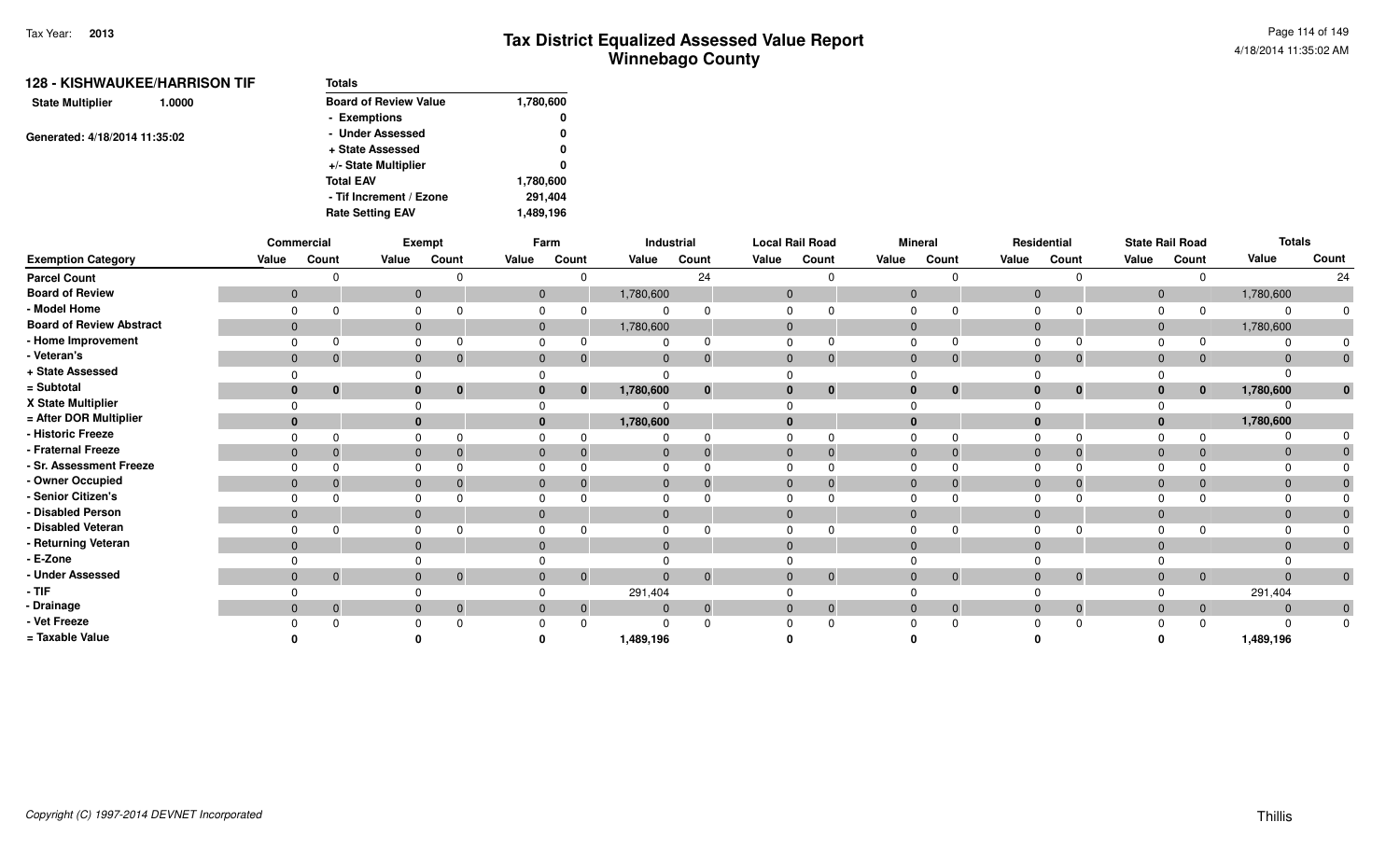| 129 - LINCOLNWOOD TIF #2<br><b>State Multiplier</b><br>1.0000<br>Generated: 4/18/2014 11:35:02 | <b>Totals</b>                |         |
|------------------------------------------------------------------------------------------------|------------------------------|---------|
|                                                                                                | <b>Board of Review Value</b> | 418,942 |
|                                                                                                | - Exemptions                 | 102,264 |
|                                                                                                | - Under Assessed             | 0       |
|                                                                                                | + State Assessed             | 0       |
|                                                                                                | +/- State Multiplier         | 0       |
|                                                                                                | <b>Total EAV</b>             | 316,678 |
|                                                                                                | - Tif Increment / Ezone      | 306,130 |
|                                                                                                | <b>Rate Setting EAV</b>      | 10.548  |

|                                 |                | Commercial   |              | Exempt                         |          | Farm                           |                | Industrial                   | <b>Local Rail Road</b> |                |              | <b>Mineral</b> |                | Residential    |                | <b>State Rail Road</b> | <b>Totals</b> |                |
|---------------------------------|----------------|--------------|--------------|--------------------------------|----------|--------------------------------|----------------|------------------------------|------------------------|----------------|--------------|----------------|----------------|----------------|----------------|------------------------|---------------|----------------|
| <b>Exemption Category</b>       | Value          | Count        | Value        | Count                          | Value    | Count                          | Value          | Count                        | Value                  | Count          | Value        | Count          | Value          | Count          | Value          | Count                  | Value         | Count          |
| <b>Parcel Count</b>             |                |              |              |                                |          |                                |                |                              |                        | $\Omega$       |              |                |                | 18             |                |                        |               | 18             |
| <b>Board of Review</b>          | $\mathbf{0}$   |              |              | $\mathbf{0}$                   |          | $\mathbf 0$                    | $\overline{0}$ |                              | $\mathbf{0}$           |                | $\mathbf{0}$ |                | 418,942        |                | $\mathbf{0}$   |                        | 418,942       |                |
| - Model Home                    |                |              |              |                                | $\Omega$ |                                |                |                              |                        |                |              |                |                |                |                |                        |               |                |
| <b>Board of Review Abstract</b> | $\mathbf{0}$   |              |              | $\mathbf{0}$                   |          | $\mathbf{0}$                   |                |                              |                        |                | $\mathbf{0}$ |                | 418,942        |                | $\mathbf{0}$   |                        | 418,942       |                |
| - Home Improvement              |                |              |              |                                |          |                                |                |                              |                        |                |              |                | 264            |                |                |                        | 264           |                |
| - Veteran's                     | $\mathbf{0}$   |              |              | $\mathbf 0$<br>$\Omega$        |          | $\overline{0}$                 |                | $\Omega$<br>0                | $\Omega$               | $\mathbf{0}$   | $\Omega$     | $\overline{0}$ | $\overline{0}$ | $\overline{0}$ | $\overline{0}$ | $\overline{0}$         | $\Omega$      | $\mathbf{0}$   |
| + State Assessed                |                |              |              |                                |          |                                |                |                              |                        |                |              |                | $\Omega$       |                |                |                        |               |                |
| = Subtotal                      | 0              | $\bf{0}$     |              | $\bf{0}$<br>$\mathbf{0}$       |          | 0<br>$\bf{0}$                  |                | $\mathbf{0}$                 | $\bf{0}$               | $\mathbf 0$    |              | $\mathbf{0}$   | 418,678        |                | $\bf{0}$       | $\mathbf{0}$           | 418,678       |                |
| X State Multiplier              |                |              |              |                                |          |                                |                |                              |                        |                |              |                |                |                |                |                        |               |                |
| = After DOR Multiplier          | 0              |              |              | $\mathbf{0}$                   |          | $\bf{0}$                       |                |                              |                        |                |              |                | 418,678        |                | $\bf{0}$       |                        | 418,678       |                |
| - Historic Freeze               |                |              |              |                                |          |                                |                |                              |                        |                |              |                |                |                |                |                        |               |                |
| - Fraternal Freeze              | $\mathbf{0}$   |              | $\mathbf{0}$ |                                |          | $\mathbf{0}$                   |                |                              |                        |                |              |                | $\mathbf 0$    |                | $\overline{0}$ | $\overline{0}$         |               |                |
| - Sr. Assessment Freeze         |                |              |              |                                |          |                                |                |                              |                        |                |              |                | $\Omega$       |                |                |                        |               |                |
| - Owner Occupied                | $\mathbf{0}$   |              | $\Omega$     |                                |          | $\mathbf{0}$                   |                |                              | $\mathbf{0}$           | $\Omega$       |              |                | 102,000        | 17             | $\overline{0}$ | $\mathbf{0}$           | 102,000       |                |
| - Senior Citizen's              |                |              |              |                                |          |                                |                |                              |                        |                |              |                |                |                |                |                        |               |                |
| - Disabled Person               | $\mathbf{0}$   |              |              | $\mathbf{0}$                   |          | $\Omega$                       |                |                              |                        |                |              |                | $\Omega$       |                | $\Omega$       |                        |               |                |
| - Disabled Veteran              |                |              |              |                                |          |                                |                |                              |                        |                |              |                |                |                |                |                        |               |                |
| - Returning Veteran             | $\Omega$       |              |              | $\mathbf{0}$                   |          | $\Omega$                       |                |                              | $\Omega$               |                | $\Omega$     |                | $\Omega$       |                | $\Omega$       |                        | 0             | $\mathbf{0}$   |
| - E-Zone                        |                |              |              |                                |          |                                |                |                              |                        |                |              |                |                |                |                |                        |               |                |
| - Under Assessed                | $\overline{0}$ | $\mathbf{0}$ |              | $\mathbf{0}$<br>$\overline{0}$ |          | $\mathbf{0}$<br>$\overline{0}$ |                | $\mathbf{0}$<br>$\mathbf{0}$ | $\mathbf{0}$           | $\mathbf{0}$   | $\Omega$     | $\overline{0}$ | $\Omega$       | $\overline{0}$ | $\mathbf{0}$   | $\overline{0}$         | $\mathbf{0}$  | $\overline{0}$ |
| - TIF                           |                |              |              |                                |          |                                |                |                              |                        |                |              |                | 306,130        |                |                |                        | 306,130       |                |
| - Drainage                      | $\mathbf{0}$   | $\mathbf 0$  |              | $\mathbf{0}$<br>$\overline{0}$ |          | $\overline{0}$<br>$\mathbf 0$  |                | $\mathbf 0$                  | $\mathbf{0}$           | $\overline{0}$ | 0            | $\overline{0}$ | $\Omega$       | $\overline{0}$ | $\mathbf{0}$   | $\overline{0}$         |               | $\overline{0}$ |
| - Vet Freeze                    |                |              |              |                                |          |                                |                |                              |                        | $\Omega$       |              |                |                |                |                |                        |               | $\mathbf 0$    |
| = Taxable Value                 |                |              |              |                                |          |                                |                |                              |                        |                |              |                | 10,548         |                |                |                        | 10,548        |                |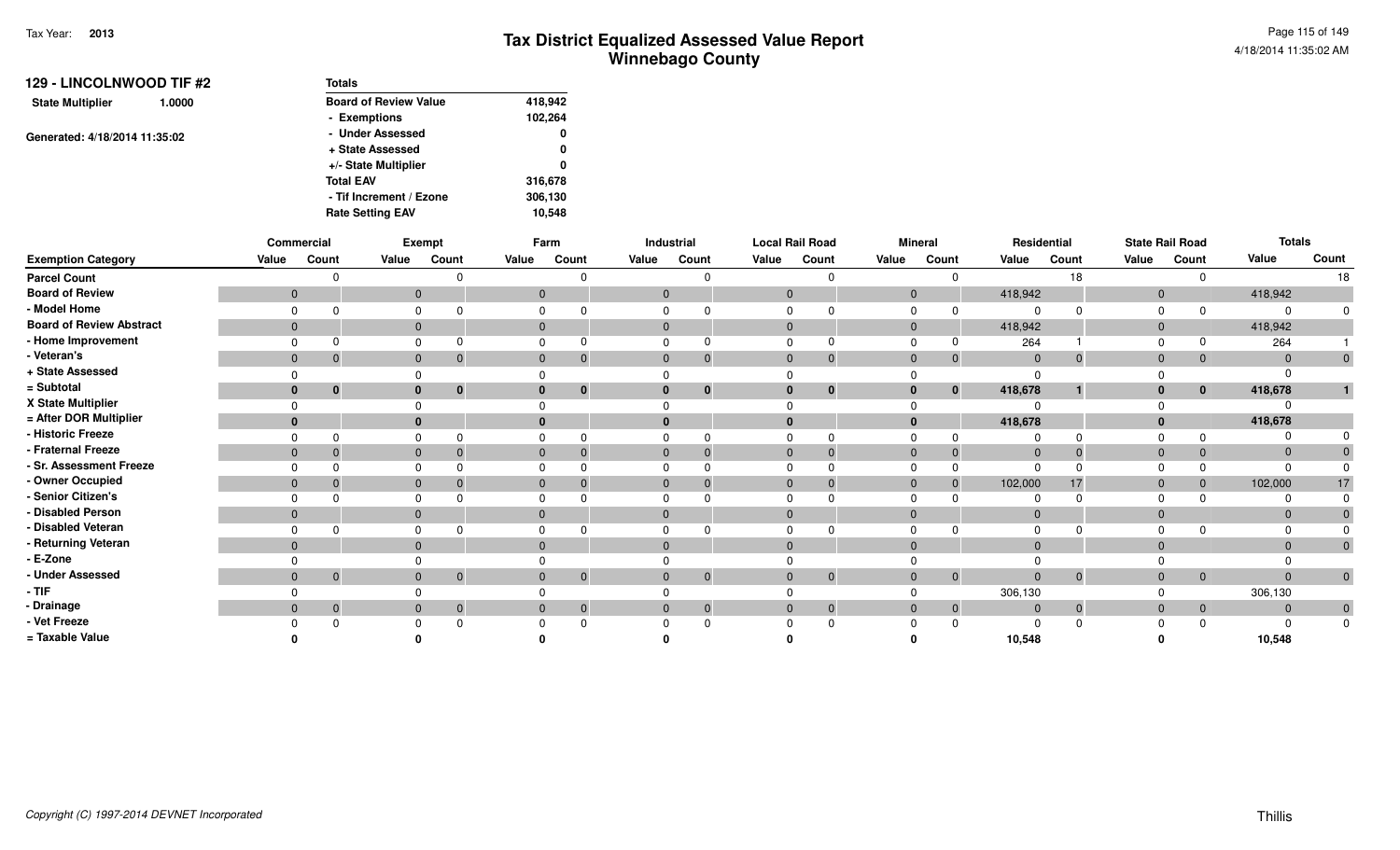| 130 - HOPE VI TIF             |        | <b>Totals</b>                |           |
|-------------------------------|--------|------------------------------|-----------|
| <b>State Multiplier</b>       | 1.0000 | <b>Board of Review Value</b> | 2,577,959 |
|                               |        | - Exemptions                 | 690,320   |
| Generated: 4/18/2014 11:35:02 |        | - Under Assessed             | 925       |
|                               |        | + State Assessed             | 0         |
|                               |        | +/- State Multiplier         | 0         |
|                               |        | <b>Total EAV</b>             | 1,886,714 |
|                               |        | - Tif Increment / Ezone      | 1,132,373 |
|                               |        | <b>Rate Setting EAV</b>      | 754.341   |

|                                 | Commercial   |              |       | Exempt                   |       | Farm                         |              | Industrial     |                | <b>Local Rail Road</b> |                | <b>Mineral</b> | Residential  |              |                | <b>State Rail Road</b> | <b>Totals</b>  |                |
|---------------------------------|--------------|--------------|-------|--------------------------|-------|------------------------------|--------------|----------------|----------------|------------------------|----------------|----------------|--------------|--------------|----------------|------------------------|----------------|----------------|
| <b>Exemption Category</b>       | Value        | Count        | Value | Count                    | Value | Count                        | Value        | Count          | Value          | Count                  | Value          | Count          | Value        | Count        | Value          | Count                  | Value          | Count          |
| <b>Parcel Count</b>             |              |              |       | 16                       |       | <sup>n</sup>                 |              |                |                |                        |                |                |              | 409          |                |                        |                | 426            |
| <b>Board of Review</b>          | 5,057        |              |       | $\mathbf{0}$             |       | $\mathbf{0}$                 | $\mathbf{0}$ |                | $\mathbf{0}$   |                        | $\overline{0}$ |                | 2,572,902    |              | $\mathbf 0$    |                        | 2,577,959      |                |
| - Model Home                    |              |              |       | $\Omega$                 |       |                              |              |                |                |                        | $\Omega$       |                | $\Omega$     |              | $\Omega$       |                        | $\Omega$       |                |
| <b>Board of Review Abstract</b> | 5,057        |              |       | $\mathbf{0}$             |       | $\mathbf{0}$                 | $\Omega$     |                | $\mathbf{0}$   |                        | $\mathbf{0}$   |                | 2,572,902    |              | $\mathbf 0$    |                        | 2,577,959      |                |
| - Home Improvement              |              |              |       | $\Omega$                 |       |                              |              |                | $\Omega$       |                        | $\Omega$       |                | 6,287        |              | $\Omega$       |                        | 6,287          |                |
| - Veteran's                     | $\mathbf 0$  | $\Omega$     |       | $\mathbf{0}$             |       | $\mathbf{0}$<br>$\Omega$     | $\Omega$     | $\overline{0}$ | $\mathbf{0}$   | $\Omega$               | $\overline{0}$ | $\Omega$       | $\mathbf{0}$ | 0            | $\mathbf 0$    | $\overline{0}$         | $\overline{0}$ |                |
| + State Assessed                |              |              |       |                          |       |                              |              |                |                |                        |                |                | $\Omega$     |              |                |                        |                |                |
| = Subtotal                      | 5,057        | $\bf{0}$     |       | $\bf{0}$<br>$\bf{0}$     |       | $\mathbf{0}$                 |              | $\bf{0}$       | $\bf{0}$       | $\bf{0}$               | $\mathbf{0}$   | $\bf{0}$       | 2,566,615    | 5.           | $\bf{0}$       | $\mathbf{0}$           | 2,571,672      | $5^{\circ}$    |
| X State Multiplier              |              |              |       |                          |       |                              |              |                |                |                        |                |                |              |              |                |                        |                |                |
| = After DOR Multiplier          | 5,057        |              |       | $\bf{0}$                 |       |                              |              |                | $\Omega$       |                        |                |                | 2,566,615    |              |                |                        | 2,571,672      |                |
| - Historic Freeze               |              |              |       |                          |       |                              |              |                |                |                        |                |                |              |              |                |                        | $\Omega$       |                |
| - Fraternal Freeze              | $\mathbf 0$  |              |       | $\Omega$                 |       |                              |              | $\Omega$       | $\overline{0}$ |                        | $\Omega$       |                | $\Omega$     |              | 0              | $\overline{0}$         | $\Omega$       |                |
| - Sr. Assessment Freeze         |              |              |       |                          |       |                              |              |                |                |                        |                |                | 54,729       | 20           |                | $\Omega$               | 54,729         | 20             |
| - Owner Occupied                | $\Omega$     |              |       | $\Omega$                 |       | $\Omega$                     |              | 0              | $\overline{0}$ |                        | $\Omega$       |                | 547,258      | 118          | $\Omega$       | $\overline{0}$         | 547,258        | 118            |
| - Senior Citizen's              |              |              |       |                          |       |                              |              |                |                |                        |                |                | 54,046       | 20           |                |                        | 54,046         | 20             |
| - Disabled Person               | $\mathbf{0}$ |              |       | $\mathbf{0}$             |       |                              |              |                | $\Omega$       |                        | $\Omega$       |                | 28,000       | 14           | $\overline{0}$ |                        | 28,000         | 14             |
| - Disabled Veteran              |              |              |       | $\Omega$                 |       |                              |              |                |                |                        | $\Omega$       |                | $\Omega$     |              |                |                        |                |                |
| - Returning Veteran             | $\Omega$     |              |       | $\Omega$                 |       |                              |              |                | $\Omega$       |                        | $\Omega$       |                | $\Omega$     |              |                |                        | $\overline{0}$ | $\overline{0}$ |
| - E-Zone                        |              |              |       |                          |       |                              |              |                |                |                        |                |                | $\Omega$     |              |                |                        |                |                |
| - Under Assessed                | $\Omega$     | $\mathbf{0}$ |       | $\mathbf{0}$<br>$\Omega$ |       | $\mathbf{0}$<br>$\mathbf 0$  |              | $\overline{0}$ | $\mathbf{0}$   | $\Omega$               | $\Omega$       | $\overline{0}$ | 925          | 8            | $\mathbf{0}$   | $\overline{0}$         | 925            | 8 <sup>8</sup> |
| $-$ TIF                         | 1,090        |              |       |                          |       |                              |              |                |                |                        |                |                | 1,131,283    |              |                |                        | 1,132,373      |                |
| - Drainage                      | $\mathbf{0}$ | $\mathbf{0}$ |       | $\mathbf{0}$             |       | $\mathbf{0}$<br>$\mathbf{0}$ |              | $\overline{0}$ | $\mathbf{0}$   | $\Omega$               | $\Omega$       | $\mathbf{0}$   | $\Omega$     | $\mathbf{0}$ | $\overline{0}$ | $\overline{0}$         | $\overline{0}$ | $\mathbf{0}$   |
| - Vet Freeze                    |              |              |       |                          |       |                              |              |                |                |                        |                |                | $\Omega$     |              |                | $\Omega$               | $\Omega$       | $\mathbf 0$    |
| = Taxable Value                 | 3,967        |              |       |                          |       |                              |              |                |                |                        |                |                | 750,374      |              |                |                        | 754,341        |                |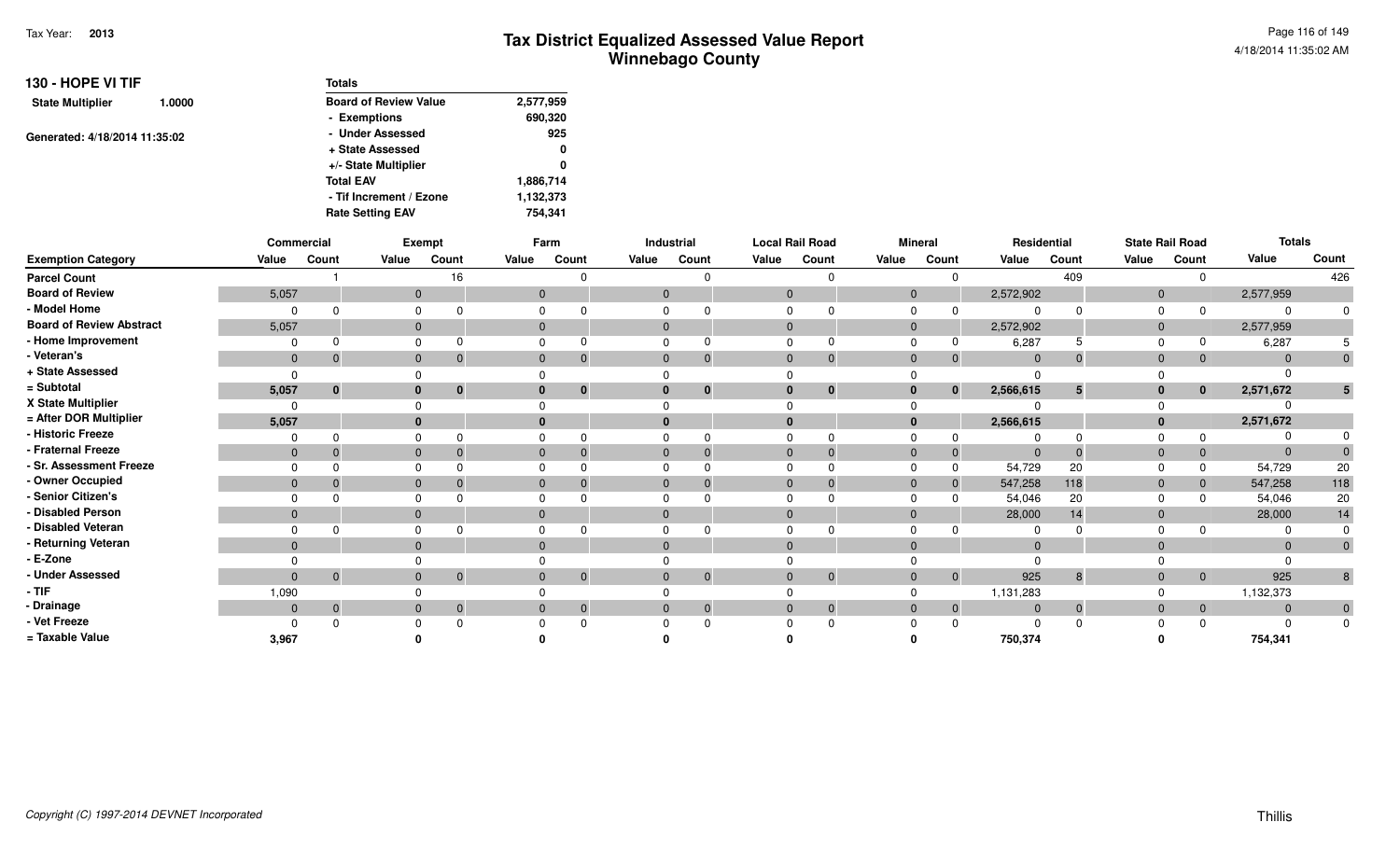| <b>131 - QUARRY TIF</b>           | <b>Totals</b>                |    |
|-----------------------------------|------------------------------|----|
| <b>State Multiplier</b><br>1.0000 | <b>Board of Review Value</b> | 84 |
|                                   | - Exemptions                 | 0  |
|                                   | - Under Assessed             | 84 |
| Generated: 4/18/2014 11:35:02     | + State Assessed             | 0  |
|                                   | +/- State Multiplier         | 0  |
|                                   | <b>Total EAV</b>             | 0  |
|                                   | - Tif Increment / Ezone      | 0  |
|                                   | <b>Rate Setting EAV</b>      | 0  |

|                                 |                | Commercial     |                | Exempt       |              | Farm             |              | Industrial     |              | <b>Local Rail Road</b> |              | <b>Mineral</b> |       | Residential                      |              | <b>State Rail Road</b> |       | <b>Totals</b>  |
|---------------------------------|----------------|----------------|----------------|--------------|--------------|------------------|--------------|----------------|--------------|------------------------|--------------|----------------|-------|----------------------------------|--------------|------------------------|-------|----------------|
| <b>Exemption Category</b>       | Value          | Count          | Value          | Count        | Value        | Count            | Value        | Count          | Value        | Count                  | Value        | Count          | Value | Count                            | Value        | Count                  | Value | Count          |
| <b>Parcel Count</b>             |                |                |                |              |              |                  |              |                |              |                        |              |                |       |                                  |              |                        |       |                |
| <b>Board of Review</b>          | 84             |                | $\mathbf 0$    |              | $\mathbf 0$  |                  | $\mathbf{0}$ |                | $\mathbf{0}$ |                        | $\mathbf 0$  |                |       | $\overline{0}$                   | $\mathbf{0}$ |                        | 84    |                |
| - Model Home                    |                |                | 0              |              |              |                  |              |                |              |                        |              |                |       |                                  |              |                        |       |                |
| <b>Board of Review Abstract</b> | 84             |                | $\mathbf{0}$   |              | $\mathbf 0$  |                  | $\mathbf{0}$ |                | $\Omega$     |                        |              |                |       | $\Omega$                         | $\Omega$     |                        | 84    |                |
| - Home Improvement              |                | $\Omega$       | 0              |              |              |                  |              |                |              |                        |              |                |       |                                  |              |                        |       |                |
| - Veteran's                     | $\mathbf 0$    | $\overline{0}$ | $\mathbf{0}$   |              | $\mathbf{0}$ | $\boldsymbol{0}$ | $\mathbf{0}$ | $\mathbf 0$    | $\mathbf{0}$ | $\Omega$               | $\mathbf{0}$ | $\mathbf 0$    |       | $\mathbf{0}$                     | $\mathbf{0}$ | $\overline{0}$         |       |                |
| + State Assessed                |                |                |                |              |              |                  |              |                |              |                        |              |                |       |                                  |              |                        |       |                |
| = Subtotal                      | 84             | $\bf{0}$       | $\bf{0}$       | 0            | $\bf{0}$     | $\bf{0}$         | $\bf{0}$     | $\bf{0}$       |              | $\bf{0}$               |              | $\bf{0}$       |       | 0<br>$\bf{0}$                    |              | $\bf{0}$               | 84    |                |
| X State Multiplier              |                |                |                |              |              |                  |              |                |              |                        |              |                |       |                                  |              |                        |       |                |
| = After DOR Multiplier          | 84             |                | $\mathbf{0}$   |              | $\Omega$     |                  | $\bf{0}$     |                |              |                        |              |                |       | $\Omega$                         |              |                        | 84    |                |
| - Historic Freeze               |                |                | $\Omega$       |              |              |                  |              |                |              |                        |              |                |       |                                  |              |                        |       |                |
| - Fraternal Freeze              | $\mathbf{0}$   | $\Omega$       | $\mathbf{0}$   |              | $\mathbf 0$  |                  | $\mathbf{0}$ |                | $\mathbf{0}$ |                        |              | $\Omega$       |       | $\mathbf{0}$                     |              | $\overline{0}$         |       |                |
| - Sr. Assessment Freeze         |                |                | $\Omega$       |              |              |                  |              |                |              |                        |              |                |       |                                  |              |                        |       |                |
| - Owner Occupied                | $\mathbf 0$    | $\mathbf{0}$   | $\overline{0}$ |              | $\mathbf{0}$ |                  | $\mathbf{0}$ |                | $\Omega$     |                        |              | $\mathbf 0$    |       | $\mathbf{0}$                     |              | $\mathbf{0}$           |       |                |
| - Senior Citizen's              |                |                | $\Omega$       |              |              |                  |              |                |              |                        |              |                |       |                                  |              |                        |       |                |
| - Disabled Person               | $\mathbf{0}$   |                | $\overline{0}$ |              | $\mathbf{0}$ |                  | $\mathbf{0}$ |                |              |                        |              |                |       | $\Omega$                         | $\Omega$     |                        |       |                |
| - Disabled Veteran              |                |                |                |              |              |                  |              |                |              |                        |              |                |       |                                  |              |                        |       |                |
| - Returning Veteran             | $\overline{0}$ |                | $\mathbf{0}$   |              | $\Omega$     |                  | $\mathbf{0}$ |                |              |                        |              |                |       | $\Omega$                         | $\Omega$     |                        |       |                |
| - E-Zone                        |                |                |                |              |              |                  |              |                |              |                        |              |                |       |                                  |              |                        |       |                |
| - Under Assessed                | 84             |                | $\overline{0}$ | $\mathbf{0}$ | $\mathbf 0$  | $\mathbf{0}$     | $\mathbf{0}$ | $\overline{0}$ | $\mathbf{0}$ | $\overline{0}$         | $\mathbf{0}$ | $\overline{0}$ |       | $\mathbf{0}$<br>$\overline{0}$   | $\Omega$     | $\overline{0}$         | 84    |                |
| $-$ TIF                         |                |                | $\Omega$       |              |              |                  | <sup>n</sup> |                |              |                        |              |                |       |                                  |              |                        |       |                |
| - Drainage                      | $\overline{0}$ | $\overline{0}$ | $\overline{0}$ | 0            | $\mathbf{0}$ | $\mathbf{0}$     | $\mathbf{0}$ | $\mathbf{0}$   | $\Omega$     | $\Omega$               |              | $\mathbf 0$    |       | $\overline{0}$<br>$\overline{0}$ |              | $\overline{0}$         |       | $\overline{0}$ |
| - Vet Freeze                    |                | $\Omega$       |                |              |              |                  |              |                |              |                        |              |                |       |                                  |              |                        |       | $\mathbf{0}$   |
| = Taxable Value                 |                |                |                |              |              |                  |              |                |              |                        |              |                |       |                                  |              |                        |       |                |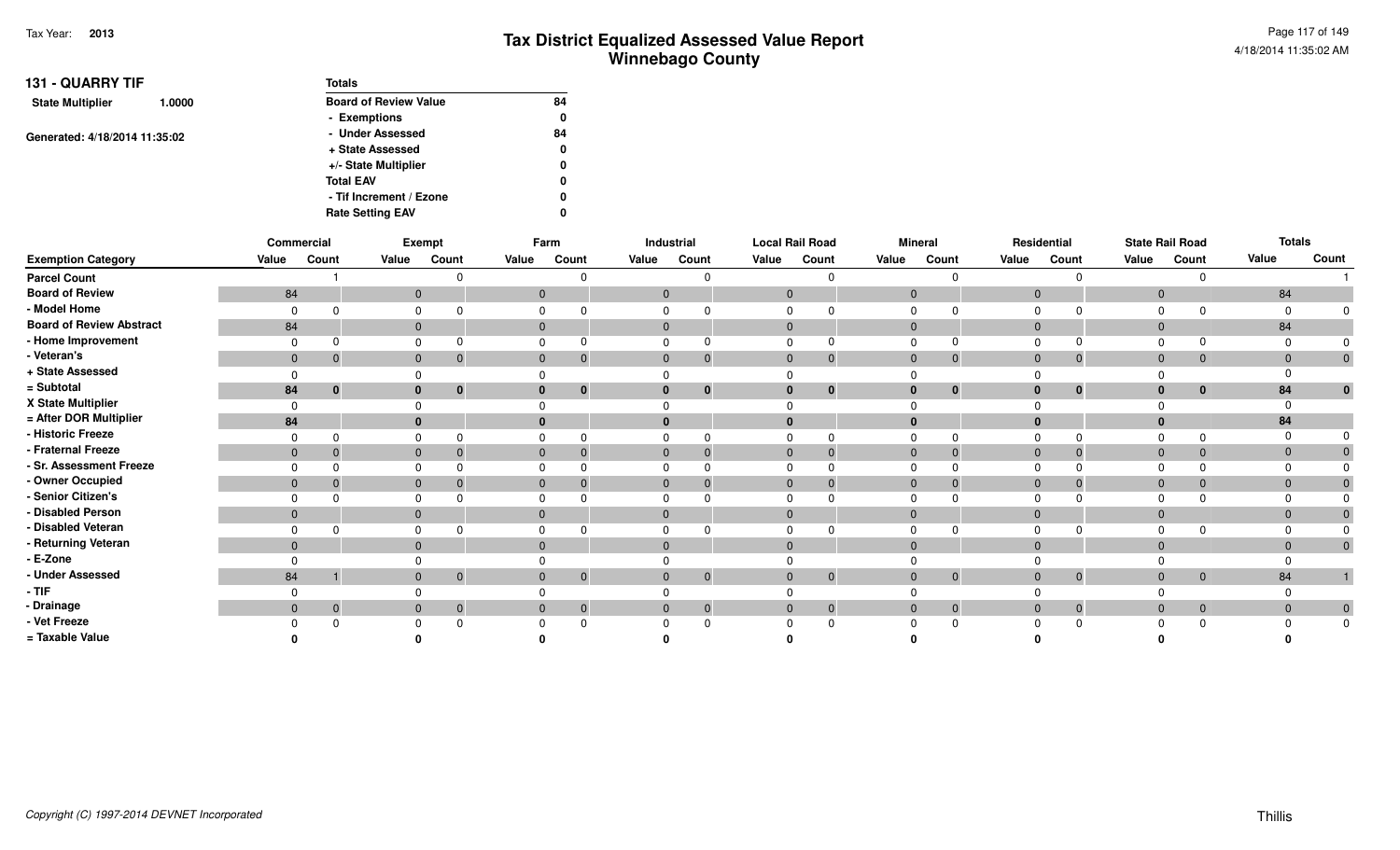| <b>132 - NORTH 2ND TIF LOVES PARK</b> | Totals                       |            |
|---------------------------------------|------------------------------|------------|
| <b>State Multiplier</b><br>1.0000     | <b>Board of Review Value</b> | 11,372,045 |
|                                       | - Exemptions                 | 173,605    |
| Generated: 4/18/2014 11:35:02         | - Under Assessed             | 65         |
|                                       | + State Assessed             | 0          |
|                                       | +/- State Multiplier         | 0          |
|                                       | <b>Total EAV</b>             | 11,198,375 |
|                                       | - Tif Increment / Ezone      | 744.826    |
|                                       | <b>Rate Setting EAV</b>      | 10,453,549 |

|                                 | Commercial   |                |       | Exempt                   |                | Farm         |              | Industrial     |                | <b>Local Rail Road</b> |                | <b>Mineral</b> |              | Residential  |              | <b>State Rail Road</b> | <b>Totals</b>  |                     |
|---------------------------------|--------------|----------------|-------|--------------------------|----------------|--------------|--------------|----------------|----------------|------------------------|----------------|----------------|--------------|--------------|--------------|------------------------|----------------|---------------------|
| <b>Exemption Category</b>       | Value        | Count          | Value | Count                    | Value          | Count        | Value        | Count          | Value          | Count                  | Value          | Count          | Value        | Count        | Value        | Count                  | Value          | Count               |
| <b>Parcel Count</b>             |              | 186            |       | 27                       |                |              |              | 30             |                |                        |                |                |              | 31           |              |                        |                | 274                 |
| <b>Board of Review</b>          | 8,530,292    |                |       | $\mathbf{0}$             | $\overline{0}$ |              | 2,242,412    |                | $\mathbf 0$    |                        | $\mathbf{0}$   |                | 599,341      |              | $\mathbf 0$  |                        | 11,372,045     |                     |
| - Model Home                    |              | U              |       |                          |                |              |              |                |                |                        | $\Omega$       |                | $\Omega$     |              | $\Omega$     |                        | $\Omega$       |                     |
| <b>Board of Review Abstract</b> | 8,530,292    |                |       | $\mathbf{0}$             | $\overline{0}$ |              | 2,242,412    |                | $\overline{0}$ |                        | $\mathbf{0}$   |                | 599,341      |              | $\mathbf 0$  |                        | 11,372,045     |                     |
| - Home Improvement              |              |                |       |                          |                |              |              |                |                |                        | $\Omega$       |                | $\Omega$     |              | n            |                        |                |                     |
| - Veteran's                     | $\mathbf{0}$ | $\Omega$       |       | $\Omega$<br>$\mathbf{0}$ | $\mathbf{0}$   |              | $\mathbf{0}$ | $\mathbf{0}$   | $\Omega$       | $\Omega$               | $\overline{0}$ |                | $\mathbf{0}$ |              | $\mathbf{0}$ | $\mathbf{0}$           | $\Omega$       |                     |
| + State Assessed                |              |                |       |                          |                |              |              |                |                |                        |                |                | $\Omega$     |              |              |                        |                |                     |
| = Subtotal                      | 8,530,292    | $\mathbf{0}$   |       | $\bf{0}$                 | $\mathbf{0}$   | $\mathbf{0}$ | 2,242,412    | $\mathbf{0}$   | $\bf{0}$       | $\bf{0}$               | $\mathbf{0}$   | $\mathbf{0}$   | 599,341      | $\mathbf{0}$ | $\bf{0}$     | $\mathbf{0}$           | 11,372,045     | $\bf{0}$            |
| X State Multiplier              |              |                |       |                          |                |              |              |                |                |                        |                |                |              |              |              |                        |                |                     |
| = After DOR Multiplier          | 8,530,292    |                |       |                          |                |              | 2,242,412    |                |                |                        |                |                | 599,341      |              |              |                        | 11,372,045     |                     |
| - Historic Freeze               |              | 0              |       |                          |                |              |              |                |                |                        |                |                | $\Omega$     |              |              |                        |                |                     |
| - Fraternal Freeze              | $\mathbf{0}$ |                |       |                          | $\Omega$       |              | $\Omega$     | $\Omega$       | $\Omega$       | $\Omega$               | $\Omega$       |                | $\Omega$     |              |              | $\mathbf{0}$           | $\Omega$       |                     |
| - Sr. Assessment Freeze         | $\Omega$     |                |       |                          |                |              |              |                |                |                        |                |                | 26,523       |              |              | $\Omega$               | 26,523         |                     |
| - Owner Occupied                | 6,000        |                |       |                          | $\Omega$       |              |              | 0              | $\Omega$       | $\Omega$               | $\overline{0}$ |                | 98,582       | 17           | $\Omega$     | $\mathbf{0}$           | 104,582        | 18                  |
| - Senior Citizen's              |              |                |       |                          |                |              |              |                |                |                        | $\Omega$       |                | 40,000       |              |              |                        | 40,000         |                     |
| - Disabled Person               | $\mathbf{0}$ |                |       | $\Omega$                 | $\overline{0}$ |              | $\Omega$     |                | $\Omega$       |                        | $\Omega$       |                | $\mathbf{0}$ |              |              |                        | $\overline{0}$ |                     |
| - Disabled Veteran              |              |                |       |                          |                |              |              |                |                |                        |                |                | 2,500        |              |              |                        | 2,500          |                     |
| - Returning Veteran             | $\Omega$     |                |       |                          | $\Omega$       |              | $\Omega$     |                |                |                        | $\Omega$       |                | $\Omega$     |              |              |                        | $\overline{0}$ |                     |
| - E-Zone                        |              |                |       |                          |                |              |              |                |                |                        |                |                | $\Omega$     |              |              |                        |                |                     |
| - Under Assessed                | 65           | $\overline{2}$ |       | $\overline{0}$           | $\mathbf{0}$   | $\mathbf{0}$ | $\Omega$     | $\overline{0}$ | $\mathbf 0$    | $\mathbf{0}$           | $\overline{0}$ | $\mathbf{0}$   | $\mathbf{0}$ | $\Omega$     | $\mathbf{0}$ | $\overline{0}$         | 65             | $2 \nightharpoonup$ |
| - TIF                           | 235,153      |                |       |                          |                |              | 459,996      |                |                |                        |                |                | 49,677       |              |              |                        | 744,826        |                     |
| - Drainage                      | $\mathbf{0}$ | $\mathbf 0$    |       | $\Omega$                 | $\mathbf{0}$   | $\mathbf{0}$ |              | $\overline{0}$ | $\Omega$       | $\mathbf{0}$           | $\overline{0}$ | $\mathbf{0}$   | $\Omega$     | $\Omega$     | $\Omega$     | $\overline{0}$         | $\mathbf{0}$   | $\mathbf{0}$        |
| - Vet Freeze                    |              | <sup>0</sup>   |       |                          |                |              |              |                |                | $\Omega$               |                |                | $\Omega$     |              |              | $\Omega$               | $\Omega$       | $\mathbf{0}$        |
| = Taxable Value                 | 8,289,074    |                |       |                          |                |              | 1,782,416    |                |                |                        |                |                | 382,059      |              |              |                        | 10,453,549     |                     |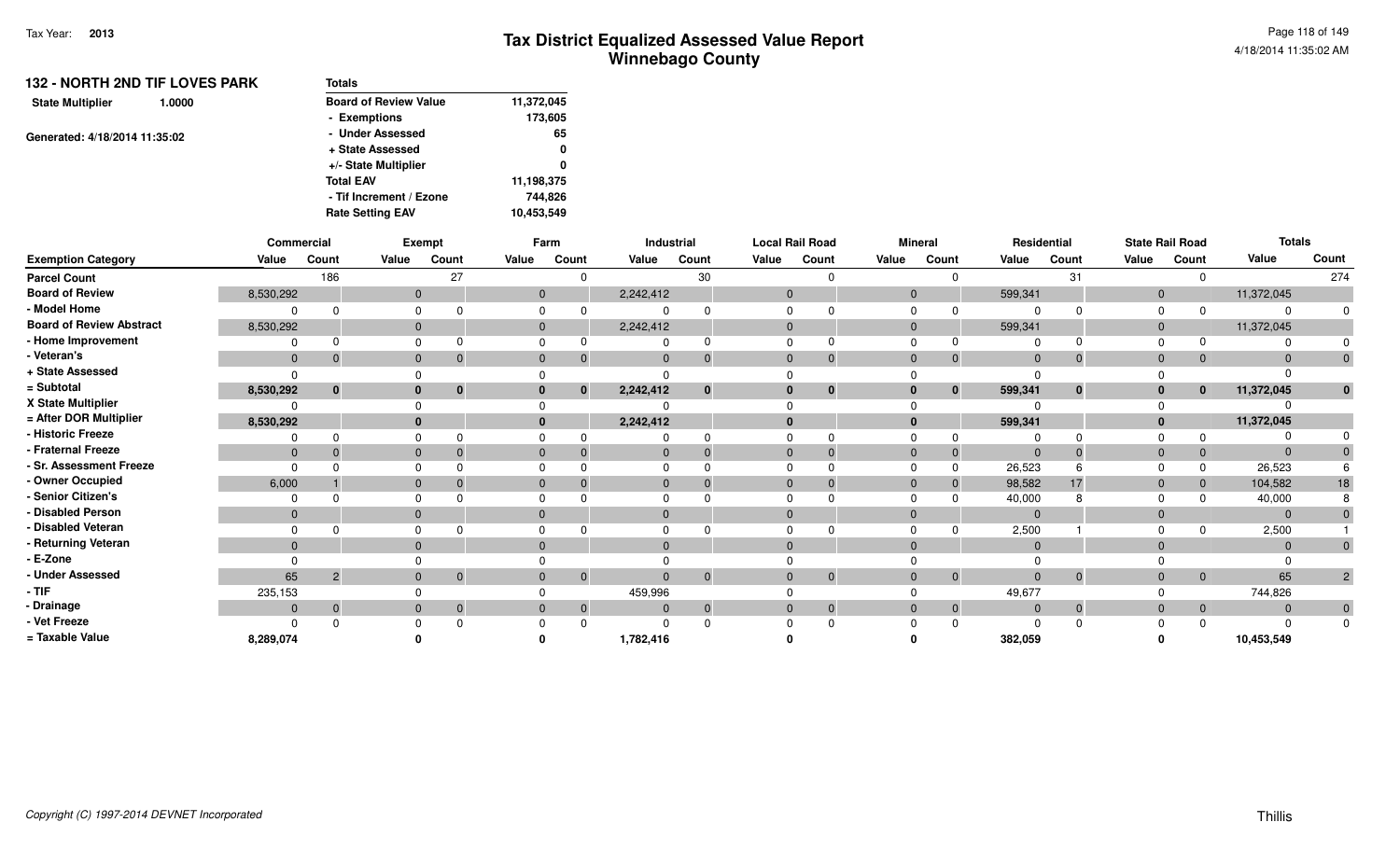| 133 - GLOBAL TRADE TIF #2         | Totals                       |           |
|-----------------------------------|------------------------------|-----------|
| <b>State Multiplier</b><br>1.0000 | <b>Board of Review Value</b> | 8,750,790 |
|                                   | - Exemptions                 | 6,000     |
| Generated: 4/18/2014 11:35:02     | - Under Assessed             | 19        |
|                                   | + State Assessed             | 0         |
|                                   | +/- State Multiplier         | 0         |
|                                   | <b>Total EAV</b>             | 8,744,771 |
|                                   | - Tif Increment / Ezone      | 1,751,912 |
|                                   | <b>Rate Setting EAV</b>      | 6,992,859 |

|                                 | Commercial     |          |              | Exempt         |              | Farm         |           | Industrial     |              | <b>Local Rail Road</b> |                | <b>Mineral</b> | Residential |              |              | <b>State Rail Road</b> | <b>Totals</b>  |              |
|---------------------------------|----------------|----------|--------------|----------------|--------------|--------------|-----------|----------------|--------------|------------------------|----------------|----------------|-------------|--------------|--------------|------------------------|----------------|--------------|
| <b>Exemption Category</b>       | Value          | Count    | Value        | Count          | Value        | Count        | Value     | Count          | Value        | Count                  | Value          | Count          | Value       | Count        | Value        | Count                  | Value          | Count        |
| <b>Parcel Count</b>             |                |          |              |                |              | 8            |           | 21             |              |                        |                |                |             |              |              |                        |                | 47           |
| <b>Board of Review</b>          | 1,773,408      |          | $\mathbf{0}$ |                | 48,675       |              | 6,841,199 |                | $\Omega$     |                        | $\overline{0}$ |                | 87,508      |              | $\mathbf 0$  |                        | 8,750,790      |              |
| - Model Home                    |                |          |              |                |              |              |           |                | $\Omega$     |                        | $\Omega$       |                | $\Omega$    |              | $\Omega$     |                        | $\Omega$       |              |
| <b>Board of Review Abstract</b> | 1,773,408      |          | $\mathbf{0}$ |                | 48,675       |              | 6,841,199 |                | $\mathbf{0}$ |                        | $\overline{0}$ |                | 87,508      |              | $\mathbf{0}$ |                        | 8,750,790      |              |
| - Home Improvement              |                |          |              |                |              |              |           |                | $\Omega$     |                        | $\Omega$       |                | $\Omega$    |              |              |                        |                |              |
| - Veteran's                     | $\mathbf{0}$   | $\Omega$ | $\mathbf{0}$ |                | $\mathbf{0}$ |              | $\Omega$  | $\overline{0}$ | $\Omega$     | $\Omega$               | $\overline{0}$ |                | $\mathbf 0$ | 0            | $\mathbf{0}$ | $\overline{0}$         | $\Omega$       |              |
| + State Assessed                |                |          |              |                |              |              |           |                |              |                        |                |                | $\Omega$    |              |              |                        |                |              |
| = Subtotal                      | 1,773,408      | $\bf{0}$ | $\bf{0}$     | $\bf{0}$       | 48,675       | $\mathbf{0}$ | 6,841,199 | $\bf{0}$       | $\bf{0}$     | $\bf{0}$               | $\Omega$       | 0              | 87,508      | $\mathbf{0}$ | 0            | $\mathbf{0}$           | 8,750,790      | $\mathbf{0}$ |
| X State Multiplier              |                |          |              |                |              |              |           |                |              |                        |                |                |             |              |              |                        |                |              |
| = After DOR Multiplier          | 1,773,408      |          | $\bf{0}$     |                | 48,675       |              | 6,841,199 |                |              |                        |                |                | 87,508      |              |              |                        | 8,750,790      |              |
| - Historic Freeze               |                | n        |              |                |              |              |           | 0              |              |                        |                |                | $\Omega$    |              |              |                        |                |              |
| - Fraternal Freeze              | $\mathbf{0}$   |          | $\Omega$     |                | $\mathbf{0}$ |              |           | $\Omega$       | $\Omega$     |                        | $\Omega$       |                | $\mathbf 0$ |              |              | $\Omega$               | $\Omega$       |              |
| - Sr. Assessment Freeze         |                |          |              |                |              |              |           |                |              |                        |                |                | $\Omega$    |              |              |                        | $\Omega$       |              |
| - Owner Occupied                |                |          | $\Omega$     |                |              |              |           | 0              | $\Omega$     |                        | $\Omega$       |                | 6,000       |              | $\Omega$     | $\mathbf{0}$           | 6,000          |              |
| - Senior Citizen's              |                |          |              |                |              |              |           |                |              |                        |                |                | $\Omega$    |              |              |                        |                |              |
| <b>Disabled Person</b>          | $\mathbf{0}$   |          | $\Omega$     |                | $\Omega$     |              | $\Omega$  |                | $\Omega$     |                        | $\Omega$       |                | $\Omega$    |              |              |                        | $\Omega$       |              |
| - Disabled Veteran              |                |          |              |                |              |              |           |                |              |                        |                |                | $\Omega$    |              |              |                        | $\Omega$       |              |
| - Returning Veteran             | $\Omega$       |          | $\Omega$     |                | $\Omega$     |              | $\Omega$  |                | $\Omega$     |                        | $\Omega$       |                | $\Omega$    |              |              |                        | $\Omega$       |              |
| - E-Zone                        |                |          |              |                |              |              |           |                |              |                        |                |                |             |              |              |                        |                |              |
| - Under Assessed                | $\mathbf{0}$   | $\Omega$ | $\Omega$     | $\Omega$       | 19           |              |           | $\overline{0}$ | $\Omega$     | $\Omega$               | $\Omega$       | $\mathbf{0}$   | $\Omega$    | $\Omega$     | $\Omega$     | $\overline{0}$         | 19             |              |
| $-$ TIF                         | 1,444,411      |          |              |                | 18,420       |              | 272,824   |                |              |                        |                |                | 16,257      |              |              |                        | 1,751,912      |              |
| - Drainage                      | $\overline{0}$ | $\Omega$ | $\mathbf{0}$ | $\overline{0}$ | $\mathbf{0}$ | $\mathbf{0}$ |           | $\overline{0}$ | $\mathbf{0}$ | $\mathbf{0}$           | $\overline{0}$ | $\mathbf{0}$   | $\mathbf 0$ | $\Omega$     | $\mathbf{0}$ | $\overline{0}$         | $\overline{0}$ | $\mathbf{0}$ |
| - Vet Freeze                    |                |          |              |                |              |              |           |                |              |                        |                |                | $\Omega$    |              |              |                        |                | $\mathbf{0}$ |
| = Taxable Value                 | 328,997        |          |              |                | 30,236       |              | 6,568,375 |                |              |                        |                |                | 65,251      |              |              |                        | 6,992,859      |              |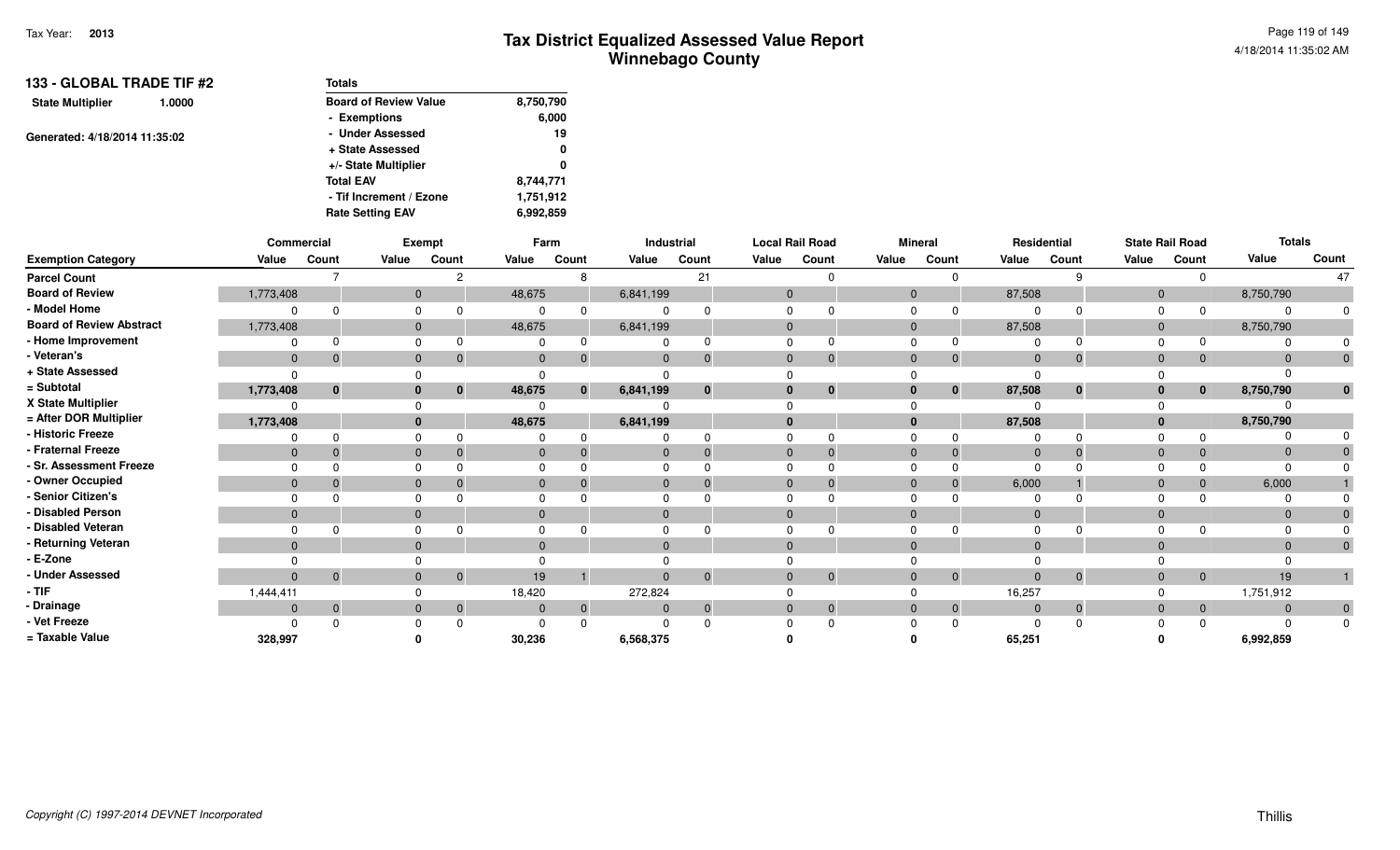| <b>Board of Review Value</b><br>70,541<br><b>State Multiplier</b><br>1.0000<br>- Exemptions<br>- Under Assessed<br>Generated: 4/18/2014 11:35:02<br>+ State Assessed<br>+/- State Multiplier |        |
|----------------------------------------------------------------------------------------------------------------------------------------------------------------------------------------------|--------|
|                                                                                                                                                                                              |        |
|                                                                                                                                                                                              | 0      |
|                                                                                                                                                                                              | 0      |
|                                                                                                                                                                                              | 0      |
|                                                                                                                                                                                              | 0      |
| <b>Total EAV</b>                                                                                                                                                                             | 70.541 |
| - Tif Increment / Ezone                                                                                                                                                                      | 0      |
| <b>Rate Setting EAV</b><br>70.541                                                                                                                                                            |        |

|                                 | Commercial   |                |                | Exempt         |              | Farm           |                | Industrial   |                | <b>Local Rail Road</b> |          | <b>Mineral</b>               |       | Residential                  |              | <b>State Rail Road</b> | <b>Totals</b> |             |
|---------------------------------|--------------|----------------|----------------|----------------|--------------|----------------|----------------|--------------|----------------|------------------------|----------|------------------------------|-------|------------------------------|--------------|------------------------|---------------|-------------|
| <b>Exemption Category</b>       | Value        | Count          | Value          | Count          | Value        | Count          | Value          | Count        | Value          | Count                  | Value    | Count                        | Value | Count                        | Value        | Count                  | Value         | Count       |
| <b>Parcel Count</b>             |              |                |                |                |              |                |                | $\Omega$     |                | $\Omega$               |          |                              |       |                              |              |                        |               |             |
| <b>Board of Review</b>          | 70,541       |                | $\mathbf{0}$   |                | $\mathbf{0}$ |                | $\mathbf 0$    |              | $\mathbf{0}$   |                        |          | $\mathbf{0}$                 |       | $\mathbf{0}$                 | $\mathbf{0}$ |                        | 70,541        |             |
| - Model Home                    | $\Omega$     |                | 0              |                | 0            |                | 0              |              |                | n                      |          | $\mathbf 0$                  |       |                              |              |                        | $\Omega$      |             |
| <b>Board of Review Abstract</b> | 70,541       |                | $\mathbf{0}$   |                | $\mathbf{0}$ |                | $\overline{0}$ |              | $\mathbf{0}$   |                        |          | $\mathbf 0$                  |       | $\mathbf{0}$                 | $\mathbf{0}$ |                        | 70,541        |             |
| - Home Improvement              | $\Omega$     |                | $\mathbf 0$    |                | $\Omega$     |                | 0              |              |                | $\Omega$               |          | $\mathbf 0$                  |       |                              |              |                        |               |             |
| - Veteran's                     | $\mathbf{0}$ | $\overline{0}$ | $\mathbf{0}$   | 0              | $\mathbf 0$  | $\mathbf 0$    | $\mathbf 0$    | $\Omega$     | $\mathbf 0$    | $\mathbf 0$            |          | $\mathbf{0}$<br>0            |       | $\mathbf{0}$<br>0            | $\mathbf{0}$ | 0                      |               | $\mathbf 0$ |
| + State Assessed                | $\Omega$     |                | $\Omega$       |                | 0            |                | 0              |              |                |                        |          | $\Omega$                     |       |                              |              |                        |               |             |
| = Subtotal                      | 70,541       | $\mathbf 0$    | $\bf{0}$       | $\mathbf{0}$   | $\bf{0}$     | $\mathbf{0}$   | $\mathbf{0}$   | $\mathbf 0$  | $\mathbf{0}$   | $\bf{0}$               |          | $\bf{0}$<br>$\bf{0}$         |       | $\mathbf{0}$<br>$\mathbf{0}$ | $\mathbf{0}$ | $\bf{0}$               | 70,541        | $\mathbf 0$ |
| X State Multiplier              | $\Omega$     |                | $\Omega$       |                | $\Omega$     |                |                |              |                |                        | $\Omega$ |                              |       |                              |              |                        | 0             |             |
| = After DOR Multiplier          | 70,541       |                | $\mathbf 0$    |                | $\mathbf{0}$ |                | $\mathbf{0}$   |              | $\bf{0}$       |                        |          | $\bf{0}$                     |       |                              | $\bf{0}$     |                        | 70,541        |             |
| - Historic Freeze               | 0            | $\Omega$       | $\mathbf 0$    |                | 0            |                |                | $\Omega$     |                | $\Omega$               |          | $\mathbf 0$                  |       |                              |              |                        |               | $\Omega$    |
| - Fraternal Freeze              | $\mathbf 0$  | $\mathbf 0$    | $\mathbf{0}$   |                | $\mathbf 0$  | 0              | $\mathbf 0$    | $\Omega$     | $\mathbf 0$    | $\mathbf{0}$           |          | $\mathbf{0}$                 |       | $\mathbf{0}$                 | $\mathbf{0}$ |                        |               |             |
| - Sr. Assessment Freeze         | $\Omega$     |                | 0              |                | $\Omega$     |                | $\Omega$       |              | $\Omega$       |                        | $\Omega$ |                              |       |                              |              |                        |               |             |
| - Owner Occupied                | $\mathbf{0}$ | - 0            | $\overline{0}$ |                | $\mathbf{0}$ | 0              | $\mathbf{0}$   | $\Omega$     | $\mathbf{0}$   | $\mathbf{0}$           |          | $\mathbf{0}$                 |       | $\mathbf{0}$                 | $\mathbf 0$  | 0                      |               |             |
| - Senior Citizen's              | $\Omega$     |                | $\Omega$       |                | $\Omega$     |                | $\Omega$       |              | $\Omega$       |                        |          | $\Omega$                     |       |                              | $\Omega$     |                        |               |             |
| - Disabled Person               | $\mathbf{0}$ |                | $\overline{0}$ |                | $\mathbf{0}$ |                | $\mathbf 0$    |              | $\overline{0}$ |                        |          | $\mathbf{0}$                 |       | $\Omega$                     | $\mathbf 0$  |                        |               |             |
| - Disabled Veteran              | $\Omega$     |                | $\mathbf 0$    |                | $\Omega$     |                | 0              |              | $\Omega$       | <sup>0</sup>           |          | $\Omega$                     |       |                              |              |                        |               |             |
| - Returning Veteran             | $\Omega$     |                | $\mathbf{0}$   |                | $\Omega$     |                | $\mathbf{0}$   |              | $\Omega$       |                        |          | $\mathbf{0}$                 |       | $\Omega$                     | $\mathbf{0}$ |                        |               | $\mathbf 0$ |
| - E-Zone                        |              |                | $\Omega$       |                |              |                |                |              |                |                        |          |                              |       |                              |              |                        |               |             |
| - Under Assessed                | $\mathbf{0}$ | $\overline{0}$ | $\mathbf{0}$   | $\overline{0}$ | $\mathbf{0}$ | $\overline{0}$ | $\mathbf{0}$   | $\mathbf 0$  | $\mathbf{0}$   | $\mathbf 0$            |          | $\mathbf{0}$<br>$\mathbf{0}$ |       | $\mathbf{0}$<br>$\mathbf 0$  | $\mathbf{0}$ | $\overline{0}$         |               | $\mathbf 0$ |
| $-$ TIF                         | $\Omega$     |                | $\Omega$       |                |              |                |                |              |                |                        | 0        |                              |       |                              |              |                        |               |             |
| - Drainage                      | $\mathbf{0}$ | $\overline{0}$ | $\overline{0}$ | $\overline{0}$ | $\mathbf{0}$ | $\mathbf{0}$   | $\mathbf 0$    | $\mathbf{0}$ | $\mathbf{0}$   | $\mathbf 0$            |          | $\mathbf{0}$<br>$\mathbf{0}$ |       | $\mathbf{0}$<br>$\mathbf{0}$ | $\mathbf{0}$ | $\overline{0}$         |               | $\mathbf 0$ |
| - Vet Freeze                    | $\Omega$     | $\Omega$       | $\Omega$       |                | $\Omega$     | $\Omega$       |                | $\Omega$     | $\Omega$       | $\Omega$               |          | $\Omega$                     |       |                              |              |                        | $\Omega$      | 0           |
| = Taxable Value                 | 70,541       |                |                |                |              |                |                |              |                |                        |          |                              |       |                              |              |                        | 70,541        |             |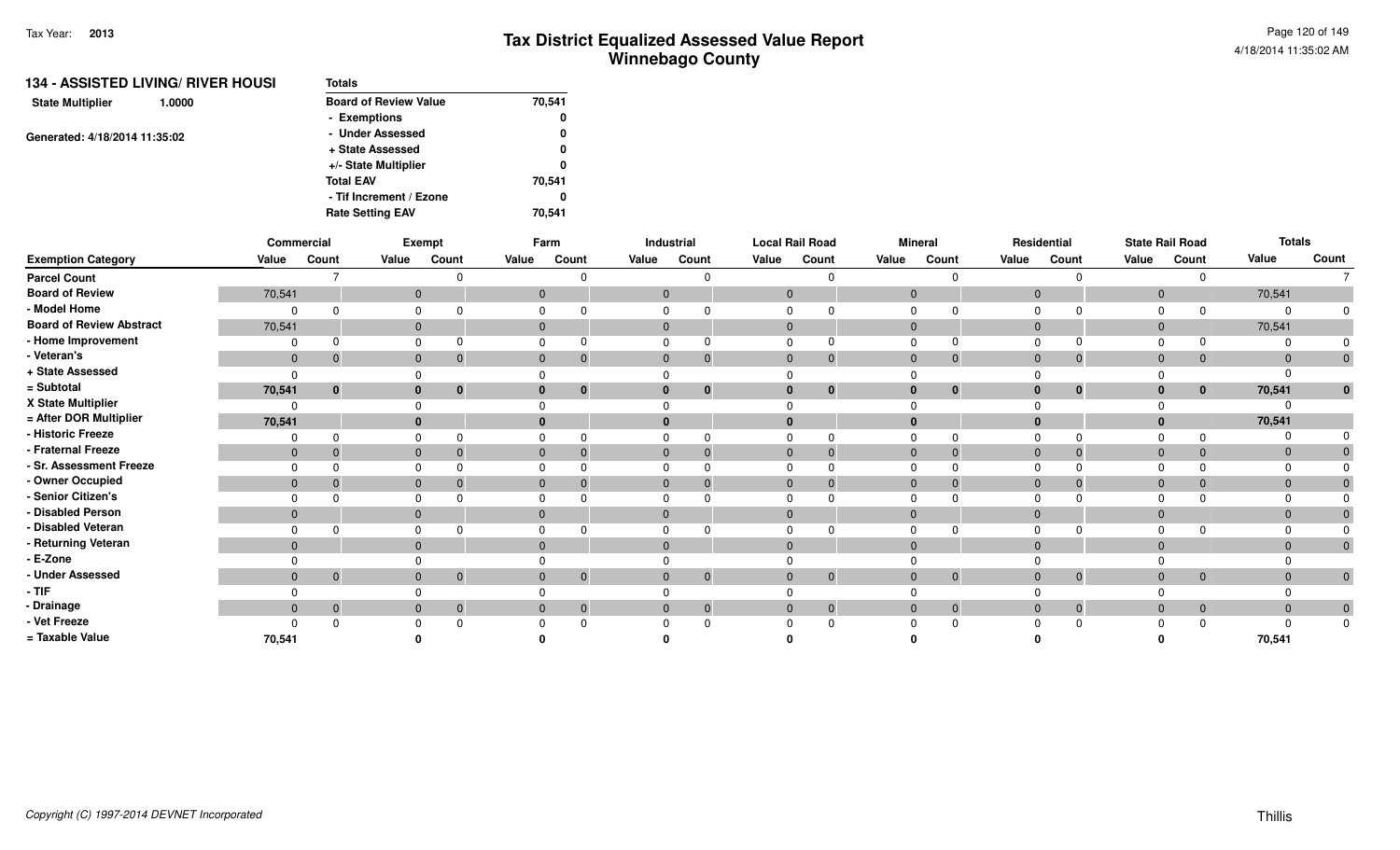| 135 - NORTH 2ND TIF MACHESNEY P/  | <b>Totals</b>                |           |
|-----------------------------------|------------------------------|-----------|
| <b>State Multiplier</b><br>1.0000 | <b>Board of Review Value</b> | 9,482,163 |
|                                   | - Exemptions                 | 890,480   |
| Generated: 4/18/2014 11:35:02     | - Under Assessed             | 0         |
|                                   | + State Assessed             | 0         |
|                                   | +/- State Multiplier         | 0         |
|                                   | <b>Total EAV</b>             | 8,591,683 |
|                                   | - Tif Increment / Ezone      | 637,674   |
|                                   | <b>Rate Setting EAV</b>      | 7.954.009 |

|                                 | Commercial   |              |              | Exempt                   |              | Farm                         |          | Industrial     |              | <b>Local Rail Road</b> |                | <b>Mineral</b> | Residential |          |                | <b>State Rail Road</b> | <b>Totals</b>  |                 |
|---------------------------------|--------------|--------------|--------------|--------------------------|--------------|------------------------------|----------|----------------|--------------|------------------------|----------------|----------------|-------------|----------|----------------|------------------------|----------------|-----------------|
| <b>Exemption Category</b>       | Value        | Count        | Value        | Count                    | Value        | Count                        | Value    | Count          | Value        | Count                  | Value          | Count          | Value       | Count    | Value          | Count                  | Value          | Count           |
| <b>Parcel Count</b>             |              | 69           |              | 10                       |              | 0                            |          |                |              |                        |                |                |             | 195      |                | $\Omega$               |                | 277             |
| <b>Board of Review</b>          | 5,473,374    |              | $\mathbf{0}$ |                          | $\mathbf{0}$ |                              | 133,100  |                | $\mathbf{0}$ |                        | $\overline{0}$ |                | 3,875,689   |          | $\overline{0}$ |                        | 9,482,163      |                 |
| - Model Home                    |              |              | $\Omega$     |                          |              |                              |          |                |              |                        | $\Omega$       |                |             |          | $\Omega$       |                        | $\Omega$       |                 |
| <b>Board of Review Abstract</b> | 5,473,374    |              | $\mathbf{0}$ |                          | $\mathbf{0}$ |                              | 133,100  |                | $\mathbf{0}$ |                        | $\Omega$       |                | 3,875,689   |          | $\overline{0}$ |                        | 9,482,163      |                 |
| - Home Improvement              |              |              | $\Omega$     |                          |              |                              |          |                | 0            |                        | $\Omega$       |                | 8,663       |          | $\Omega$       |                        | 8,663          |                 |
| - Veteran's                     | $\mathbf{0}$ |              |              | $\mathbf{0}$             | $\mathbf{0}$ | $\mathbf{0}$                 | $\Omega$ | $\overline{0}$ | $\mathbf{0}$ | $\Omega$               | $\overline{0}$ | $\mathbf{0}$   | $\mathbf 0$ | 0        | $\mathbf 0$    | $\overline{0}$         | $\mathbf{0}$   | $\overline{0}$  |
| + State Assessed                |              |              |              |                          |              |                              |          |                |              |                        |                |                |             |          |                |                        |                |                 |
| = Subtotal                      | 5,473,374    | $\bf{0}$     | $\bf{0}$     | $\bf{0}$                 |              | $\bf{0}$                     | 133,100  | $\bf{0}$       | $\bf{0}$     | $\bf{0}$               | $\mathbf{0}$   | $\bf{0}$       | 3,867,026   | 8        | $\bf{0}$       | $\mathbf{0}$           | 9,473,500      | 8               |
| X State Multiplier              |              |              |              |                          |              |                              |          |                |              |                        |                |                |             |          |                |                        |                |                 |
| = After DOR Multiplier          | 5,473,374    |              | $\bf{0}$     |                          |              |                              | 133,100  |                | $\bf{0}$     |                        |                |                | 3,867,026   |          |                |                        | 9,473,500      |                 |
| - Historic Freeze               |              |              |              |                          |              |                              |          | $\Omega$       |              |                        |                |                |             |          |                |                        | $\Omega$       |                 |
| - Fraternal Freeze              | $\mathbf{0}$ |              | $\Omega$     |                          |              |                              |          | $\Omega$       | $\mathbf{0}$ |                        | $\Omega$       |                | $\Omega$    |          | $\Omega$       | $\mathbf{0}$           | $\Omega$       |                 |
| - Sr. Assessment Freeze         |              |              |              |                          |              |                              |          |                | n            |                        |                |                | 57,817      | 10       |                | $\Omega$               | 57,817         | 10 <sup>°</sup> |
| - Owner Occupied                | 6,000        |              | $\Omega$     |                          |              |                              |          | $\overline{a}$ | $\Omega$     |                        | $\Omega$       |                | 684,000     | 114      | 0              | $\overline{0}$         | 690,000        | 115             |
| - Senior Citizen's              |              |              |              |                          |              |                              |          |                |              |                        | $\cap$         |                | 130,000     | 26       |                |                        | 130,000        | 26              |
| - Disabled Person               | $\mathbf{0}$ |              | $\Omega$     |                          |              |                              | $\Omega$ |                | $\Omega$     |                        | $\Omega$       |                | 4,000       | 2        | $\overline{0}$ |                        | 4,000          | $\overline{2}$  |
| - Disabled Veteran              |              |              | $\Omega$     |                          |              |                              |          |                |              |                        | $\Omega$       |                | $\Omega$    |          |                |                        | $\Omega$       |                 |
| - Returning Veteran             | $\Omega$     |              | $\Omega$     |                          |              |                              |          |                | $\Omega$     |                        | $\Omega$       |                | $\Omega$    |          |                |                        | $\Omega$       |                 |
| - E-Zone                        |              |              |              |                          |              |                              |          |                |              |                        |                |                |             |          |                |                        |                |                 |
| - Under Assessed                | $\Omega$     | $\mathbf{0}$ |              | $\mathbf{0}$<br>$\Omega$ |              | $\mathbf{0}$<br>$\mathbf{0}$ |          | $\overline{0}$ | $\mathbf{0}$ | $\Omega$               | $\Omega$       | $\overline{0}$ | $\Omega$    | $\Omega$ | $\Omega$       | $\overline{0}$         | $\mathbf{0}$   | $\overline{0}$  |
| $-$ TIF                         | 500,963      |              | $\Omega$     |                          |              |                              |          |                |              |                        |                |                | 136,711     |          |                |                        | 637,674        |                 |
| - Drainage                      | $\mathbf{0}$ | $\Omega$     |              | $\mathbf{0}$<br>$\Omega$ | $\Omega$     | $\mathbf{0}$                 |          | $\mathbf{0}$   | $\mathbf{0}$ | $\Omega$               | $\overline{0}$ | $\mathbf{0}$   | $\Omega$    | $\Omega$ | $\Omega$       | $\overline{0}$         | $\overline{0}$ | $\mathbf{0}$    |
| - Vet Freeze                    |              |              |              |                          |              |                              |          |                |              |                        |                |                |             |          |                |                        |                | $\mathbf{0}$    |
| = Taxable Value                 | 4,966,411    |              |              |                          |              |                              | 133,100  |                |              |                        |                |                | 2,854,498   |          |                |                        | 7,954,009      |                 |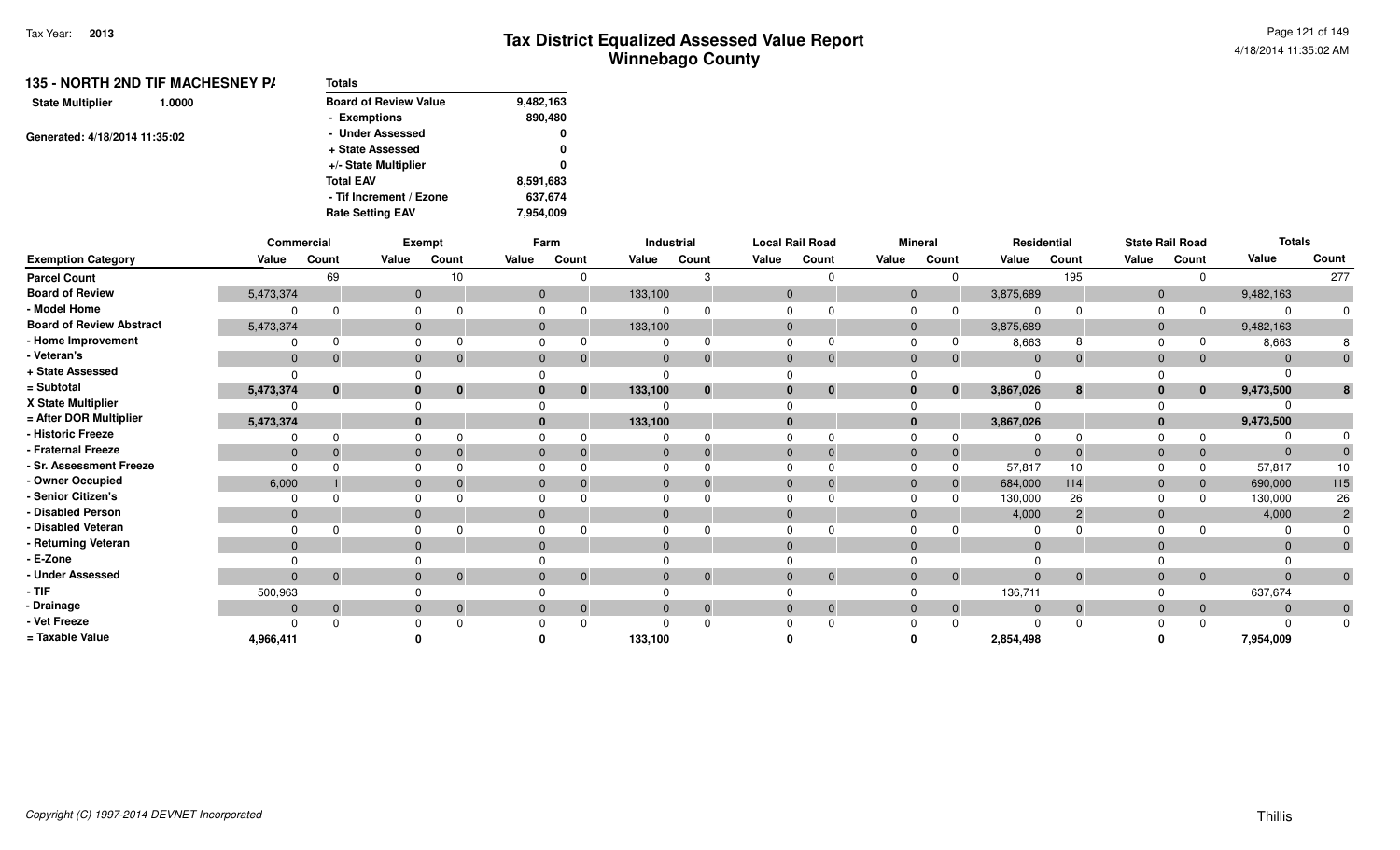| <b>136 - HARVEST HILLS SSA</b>    | <b>Totals</b>                |           |
|-----------------------------------|------------------------------|-----------|
| <b>State Multiplier</b><br>1.0000 | <b>Board of Review Value</b> | 2,993,683 |
|                                   | - Exemptions                 | 150,916   |
| Generated: 4/18/2014 11:35:02     | - Under Assessed             | 116       |
|                                   | + State Assessed             | 0         |
|                                   | +/- State Multiplier         | 0         |
|                                   | <b>Total EAV</b>             | 2,842,651 |
|                                   | - Tif Increment / Ezone      | 0         |
|                                   | <b>Rate Setting EAV</b>      | 2,842,651 |

|                                 |              | Commercial                       |       | Exempt                         |                | Farm                             |              | Industrial   |                | <b>Local Rail Road</b> |              | <b>Mineral</b> |              | Residential |              | <b>State Rail Road</b> | <b>Totals</b> |                |
|---------------------------------|--------------|----------------------------------|-------|--------------------------------|----------------|----------------------------------|--------------|--------------|----------------|------------------------|--------------|----------------|--------------|-------------|--------------|------------------------|---------------|----------------|
| <b>Exemption Category</b>       | Value        | Count                            | Value | Count                          | Value          | Count                            | Value        | Count        | Value          | Count                  | Value        | Count          | Value        | Count       | Value        | Count                  | Value         | Count          |
| <b>Parcel Count</b>             |              | $\Omega$                         |       | $\Omega$                       |                | $\Omega$                         |              |              |                |                        |              |                |              | 27          |              |                        |               | 27             |
| <b>Board of Review</b>          | $\mathbf{0}$ |                                  |       | $\overline{0}$                 | $\mathbf 0$    |                                  | $\mathbf 0$  |              | $\mathbf{0}$   |                        | $\mathbf 0$  |                | 2,993,683    |             | $\mathbf 0$  |                        | 2,993,683     |                |
| - Model Home                    |              |                                  |       |                                |                |                                  | $\Omega$     |              |                |                        |              |                |              |             | $\Omega$     |                        |               | $\Omega$       |
| <b>Board of Review Abstract</b> | $\mathbf{0}$ |                                  |       | $\mathbf 0$                    | $\mathbf 0$    |                                  | $\mathbf 0$  |              | $\mathbf{0}$   |                        | $\mathbf{0}$ |                | 2,993,683    |             | $\mathbf 0$  |                        | 2,993,683     |                |
| - Home Improvement              |              | $\Omega$                         |       | $\Omega$<br><sup>0</sup>       | $\Omega$       | <sup>0</sup>                     | $\mathbf 0$  |              | $\Omega$       |                        | $\Omega$     |                | 916          |             | $\Omega$     |                        | 916           |                |
| - Veteran's                     | $\mathbf{0}$ | $\mathbf{0}$                     |       | $\overline{0}$<br>$\mathbf{0}$ |                | $\overline{0}$<br>$\mathbf{0}$   | $\mathbf 0$  | $\Omega$     | $\overline{0}$ | $\mathbf 0$            | $\mathbf{0}$ |                | $\mathbf 0$  | $\mathbf 0$ | $\mathbf 0$  | $\mathbf{0}$           | $\Omega$      | $\mathbf{0}$   |
| + State Assessed                |              |                                  |       |                                |                |                                  | $\Omega$     |              |                |                        |              |                |              |             |              |                        |               |                |
| = Subtotal                      | $\bf{0}$     | $\bf{0}$                         |       | $\bf{0}$<br>$\mathbf{0}$       |                | $\mathbf{0}$<br>$\bf{0}$         | $\bf{0}$     | $\mathbf 0$  | $\mathbf{0}$   | $\bf{0}$               | $\bf{0}$     | $\mathbf{0}$   | 2,992,767    |             | $\mathbf{0}$ | $\bf{0}$               | 2,992,767     |                |
| X State Multiplier              |              |                                  |       |                                |                |                                  | $\Omega$     |              |                |                        |              |                |              |             |              |                        |               |                |
| = After DOR Multiplier          | $\bf{0}$     |                                  |       | $\bf{0}$                       |                |                                  | $\bf{0}$     |              | $\bf{0}$       |                        | $\bf{0}$     |                | 2,992,767    |             | $\mathbf{0}$ |                        | 2,992,767     |                |
| - Historic Freeze               |              | $\Omega$                         |       | $\Omega$                       |                | $\Omega$                         | $\Omega$     |              |                |                        |              |                |              |             | $\Omega$     |                        |               |                |
| - Fraternal Freeze              | $\mathbf{0}$ | $\Omega$                         |       | $\mathbf{0}$                   | $\mathbf 0$    | $\mathbf 0$                      | $\mathbf 0$  |              | $\mathbf{0}$   |                        | $\mathbf{0}$ |                | $\Omega$     |             | $\mathbf 0$  |                        |               |                |
| - Sr. Assessment Freeze         |              |                                  |       | $\Omega$                       | $\Omega$       |                                  | $\Omega$     |              | $\Omega$       |                        |              |                |              |             | $\Omega$     |                        |               |                |
| - Owner Occupied                | $\mathbf{0}$ | $\Omega$                         |       | $\mathbf 0$<br>$\Omega$        | $\overline{0}$ | $\Omega$                         | $\mathbf 0$  |              | $\overline{0}$ |                        | $\mathbf{0}$ |                | 138,000      | 23          | $\mathbf{0}$ | 0                      | 138,000       | 23             |
| - Senior Citizen's              |              |                                  |       |                                |                |                                  | $\Omega$     |              |                |                        |              |                | 10,000       | ∩           |              |                        | 10,000        | $\overline{2}$ |
| - Disabled Person               | $\mathbf{0}$ |                                  |       | $\mathbf 0$                    | $\mathbf{0}$   |                                  | $\mathbf{0}$ |              | $\Omega$       |                        | $\mathbf{0}$ |                | 2,000        |             | $\mathbf{0}$ |                        | 2,000         |                |
| - Disabled Veteran              |              |                                  |       | $\Omega$                       | $\Omega$       |                                  | $\Omega$     |              |                |                        |              |                |              |             | $\Omega$     |                        |               |                |
| - Returning Veteran             | $\Omega$     |                                  |       | $\mathbf{0}$                   | $\Omega$       |                                  | $\mathbf{0}$ |              | $\Omega$       |                        | $\Omega$     |                | $\Omega$     |             | $\mathbf{0}$ |                        |               | $\Omega$       |
| - E-Zone                        |              |                                  |       |                                |                |                                  |              |              |                |                        |              |                |              |             |              |                        |               |                |
| - Under Assessed                |              | $\overline{0}$<br>$\overline{0}$ |       | $\mathbf{0}$<br>$\mathbf 0$    |                | $\overline{0}$<br>$\overline{0}$ | $\mathbf{0}$ | $\mathbf{0}$ | $\mathbf{0}$   | $\mathbf{0}$           | $\mathbf{0}$ | $\overline{0}$ | 116          |             | $\mathbf{0}$ | $\overline{0}$         | 116           |                |
| - TIF                           |              |                                  |       |                                |                |                                  | $\mathbf 0$  |              |                |                        |              |                |              |             |              |                        |               |                |
| - Drainage                      | $\mathbf{0}$ | $\overline{0}$                   |       | $\mathbf{0}$<br>$\mathbf 0$    |                | $\mathbf{0}$<br>$\overline{0}$   | $\mathbf 0$  | $\mathbf{0}$ | $\overline{0}$ | $\mathbf{0}$           | $\mathbf{0}$ | $\Omega$       | $\mathbf{0}$ | $\Omega$    | $\mathbf{0}$ | $\overline{0}$         |               | $\Omega$       |
| - Vet Freeze                    |              | $\Omega$                         |       | $\Omega$                       |                |                                  |              |              |                |                        |              |                |              |             |              |                        |               | 0              |
| = Taxable Value                 |              |                                  |       |                                |                |                                  |              |              |                |                        |              |                | 2,842,651    |             |              |                        | 2,842,651     |                |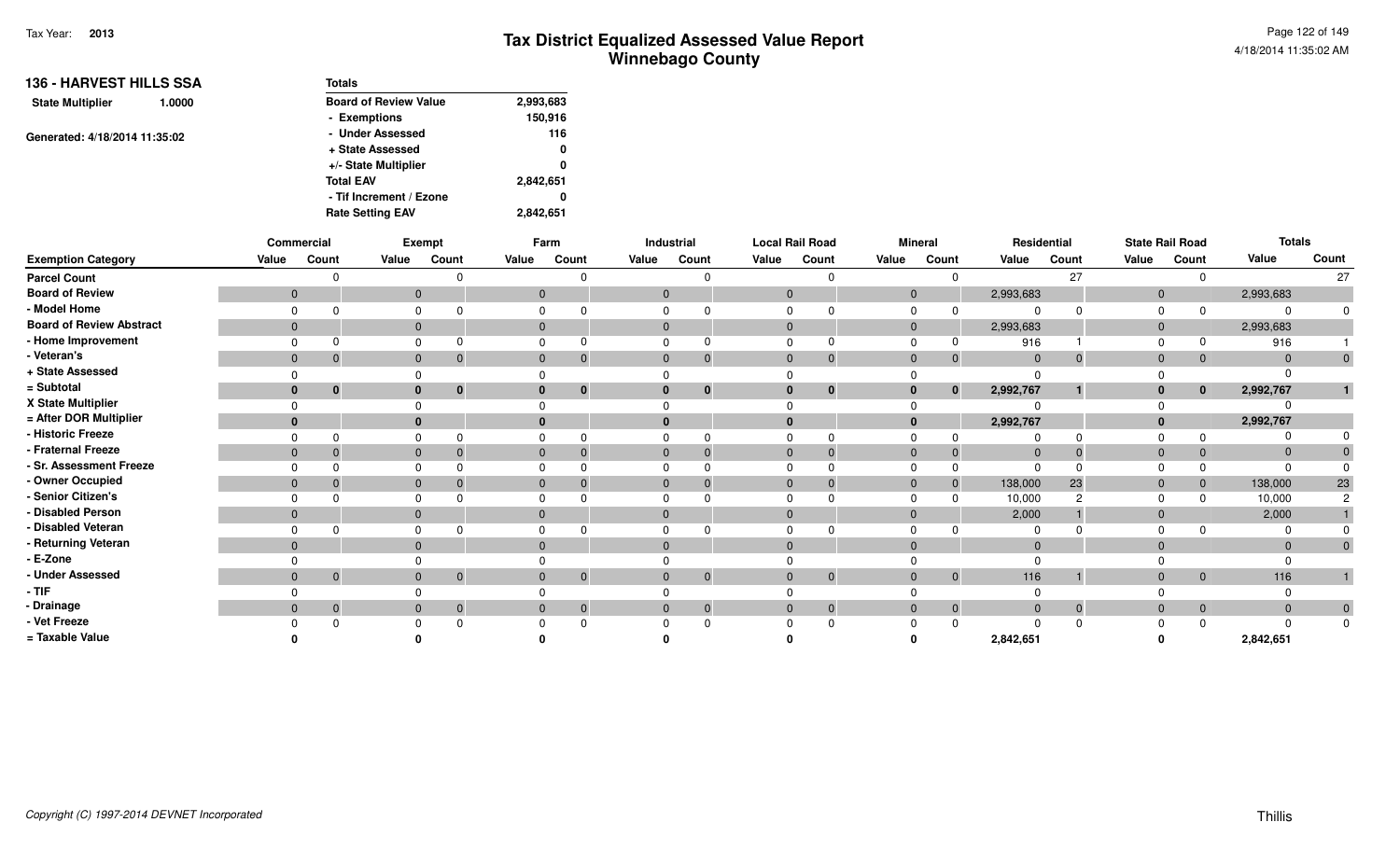| <b>137 - MAIN/WHITMAN TIF</b> |                         | <b>Totals</b>                |           |
|-------------------------------|-------------------------|------------------------------|-----------|
| <b>State Multiplier</b>       | 1.0000                  | <b>Board of Review Value</b> | 1,104,272 |
|                               |                         | - Exemptions                 | 11,000    |
| Generated: 4/18/2014 11:35:02 |                         | - Under Assessed             | 0         |
|                               |                         | + State Assessed             | 0         |
|                               |                         | +/- State Multiplier         | 0         |
|                               |                         | <b>Total EAV</b>             | 1,093,272 |
|                               |                         | - Tif Increment / Ezone      | 190,626   |
|                               | <b>Rate Setting EAV</b> | 902,646                      |           |

|                                 |              | Commercial     |              | Exempt         |              | Farm     |              | Industrial                     | <b>Local Rail Road</b> |                |             | <b>Mineral</b> |                | Residential  |              | <b>State Rail Road</b> | <b>Totals</b>  |                |
|---------------------------------|--------------|----------------|--------------|----------------|--------------|----------|--------------|--------------------------------|------------------------|----------------|-------------|----------------|----------------|--------------|--------------|------------------------|----------------|----------------|
| <b>Exemption Category</b>       | Value        | Count          | Value        | Count          | Value        | Count    | Value        | Count                          | Value                  | Count          | Value       | Count          | Value          | Count        | Value        | Count                  | Value          | Count          |
| <b>Parcel Count</b>             |              |                |              |                |              |          |              |                                |                        |                |             |                |                |              |              |                        |                |                |
| <b>Board of Review</b>          | 1,036,287    |                | $\mathbf{0}$ |                | $\mathbf{0}$ |          | $\mathbf{0}$ |                                | $\Omega$               |                | $\mathbf 0$ |                | 67,985         |              | $\mathbf{0}$ |                        | 1,104,272      |                |
| - Model Home                    |              | $\Omega$       |              |                |              |          |              |                                |                        |                |             |                |                |              |              |                        |                |                |
| <b>Board of Review Abstract</b> | 1,036,287    |                | $\mathbf{0}$ |                | $\Omega$     |          | $\mathbf{0}$ |                                | $\Omega$               |                |             |                | 67,985         |              | $\mathbf{0}$ |                        | 1,104,272      |                |
| - Home Improvement              |              | <sup>n</sup>   |              |                |              |          |              |                                |                        |                |             |                |                |              |              |                        |                |                |
| - Veteran's                     | $\mathbf{0}$ | $\overline{0}$ | $\mathbf{0}$ |                | $\Omega$     |          | $\Omega$     |                                | $\Omega$               | 0              | $\Omega$    | $\mathbf{0}$   | $\Omega$       |              | $\Omega$     | $\overline{0}$         | $\mathbf{0}$   | $\overline{0}$ |
| + State Assessed                |              |                |              |                |              |          |              |                                |                        |                |             |                |                |              |              |                        |                |                |
| = Subtotal                      | 1,036,287    | $\mathbf{0}$   | 0            | $\mathbf 0$    | 0            | $\bf{0}$ | $\bf{0}$     | $\bf{0}$                       | $\mathbf{0}$           | $\bf{0}$       |             | $\mathbf{0}$   | 67,985         | 0            | 0            | $\mathbf{0}$           | 1,104,272      | $\mathbf{0}$   |
| X State Multiplier              |              |                |              |                |              |          |              |                                |                        |                |             |                |                |              |              |                        |                |                |
| = After DOR Multiplier          | 1,036,287    |                | $\bf{0}$     |                | $\bf{0}$     |          | $\bf{0}$     |                                | $\mathbf{0}$           |                |             |                | 67,985         |              | $\bf{0}$     |                        | 1,104,272      |                |
| - Historic Freeze               |              | $\Omega$       |              |                |              |          |              |                                |                        |                |             |                |                |              |              |                        |                |                |
| - Fraternal Freeze              | $\mathbf{0}$ | $\Omega$       | $\mathbf{0}$ |                | $\Omega$     |          | $\Omega$     |                                | $\Omega$               |                |             | $\overline{0}$ | $\Omega$       |              | $\Omega$     | $\mathbf{0}$           | $\Omega$       |                |
| - Sr. Assessment Freeze         |              |                |              |                |              |          |              |                                |                        |                |             |                |                |              |              |                        | $\Omega$       |                |
| - Owner Occupied                | $\mathbf{0}$ | $\mathbf{0}$   | $\Omega$     |                | $\Omega$     |          | $\Omega$     |                                | $\Omega$               | $\Omega$       |             | $\mathbf{0}$   | 6,000          |              | $\Omega$     | $\mathbf{0}$           | 6,000          |                |
| - Senior Citizen's              |              |                |              |                |              |          |              |                                |                        |                |             |                | 5,000          |              |              |                        | 5,000          |                |
| - Disabled Person               | $\mathbf{0}$ |                | $\mathbf{0}$ |                | $\Omega$     |          | $\Omega$     |                                | $\Omega$               |                |             |                | $\mathbf{0}$   |              | $\mathbf 0$  |                        | $\mathbf{0}$   |                |
| - Disabled Veteran              |              | ∩              |              |                |              |          |              |                                |                        |                |             |                | $\cap$         |              |              |                        | $\mathbf 0$    |                |
| - Returning Veteran             | $\mathbf{0}$ |                | $\Omega$     |                | $\Omega$     |          | $\Omega$     |                                | $\Omega$               |                | $\Omega$    |                | $\Omega$       |              | $\Omega$     |                        | $\Omega$       | $\overline{0}$ |
| - E-Zone                        |              |                |              |                |              |          |              |                                |                        |                |             |                |                |              |              |                        |                |                |
| - Under Assessed                | $\mathbf{0}$ | $\overline{0}$ | $\mathbf{0}$ | $\overline{0}$ | $\mathbf{0}$ | $\Omega$ |              | $\mathbf{0}$<br>$\overline{0}$ | $\Omega$               | $\overline{0}$ | $\Omega$    | $\overline{0}$ | $\mathbf{0}$   | $\mathbf{0}$ | $\Omega$     | $\overline{0}$         | $\overline{0}$ | $\overline{0}$ |
| $-$ TIF                         | 190,626      |                |              |                |              |          |              |                                |                        |                |             |                |                |              |              |                        | 190,626        |                |
| - Drainage                      | $\mathbf 0$  | $\overline{0}$ | $\mathbf 0$  |                | $\mathbf{0}$ |          |              | $\mathbf 0$                    | $\mathbf{0}$           | $\mathbf{0}$   |             | $\mathbf{0}$   | $\overline{0}$ |              | $\mathbf{0}$ | $\overline{0}$         | $\mathbf{0}$   | $\mathbf{0}$   |
| - Vet Freeze                    |              | $\Omega$       |              |                |              | $\Omega$ |              |                                |                        |                |             | 0              |                |              |              | $\Omega$               | $\Omega$       | $\mathbf 0$    |
| = Taxable Value                 | 845,661      |                |              |                |              |          |              |                                |                        |                |             |                | 56,985         |              |              |                        | 902,646        |                |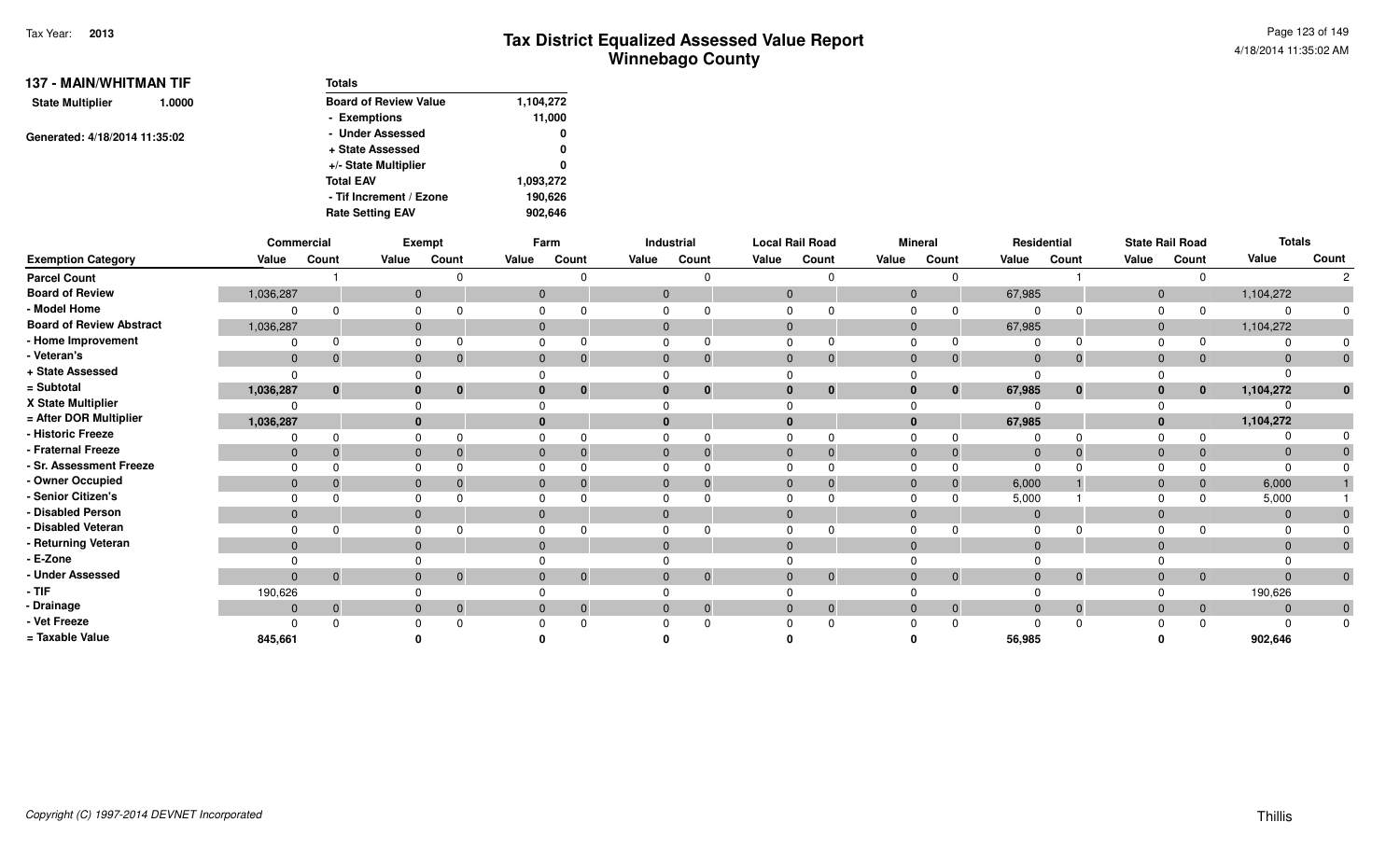| <b>138 - MIDTOWN TIF</b>      |        | <b>Totals</b>                |           |  |  |
|-------------------------------|--------|------------------------------|-----------|--|--|
| <b>State Multiplier</b>       | 1.0000 | <b>Board of Review Value</b> | 7,602,940 |  |  |
|                               |        | - Exemptions                 | 985.397   |  |  |
| Generated: 4/18/2014 11:35:02 |        | - Under Assessed             | 293       |  |  |
|                               |        | + State Assessed             | 0         |  |  |
|                               |        | +/- State Multiplier         | 0         |  |  |
|                               |        | <b>Total EAV</b>             | 6,617,250 |  |  |
|                               |        | - Tif Increment / Ezone      | 100.151   |  |  |
|                               |        | <b>Rate Setting EAV</b>      | 6,517,099 |  |  |

|                                 | Commercial   |          |             | Exempt                      |              | Farm           |          | Industrial     | <b>Local Rail Road</b> |          |                | <b>Mineral</b> | Residential |                |                | <b>State Rail Road</b> | <b>Totals</b>  |                     |
|---------------------------------|--------------|----------|-------------|-----------------------------|--------------|----------------|----------|----------------|------------------------|----------|----------------|----------------|-------------|----------------|----------------|------------------------|----------------|---------------------|
| <b>Exemption Category</b>       | Value        | Count    | Value       | Count                       | Value        | Count          | Value    | Count          | Value                  | Count    | Value          | Count          | Value       | Count          | Value          | Count                  | Value          | Count               |
| <b>Parcel Count</b>             |              | 118      |             | 59                          |              | $\Omega$       |          | 51             |                        |          |                |                |             | 390            |                | $\Omega$               |                | 619                 |
| <b>Board of Review</b>          | 2,309,052    |          |             | $\mathbf 0$                 | $\mathbf{0}$ |                | 910,517  |                | 4,487                  |          | $\overline{0}$ |                | 4,378,884   |                | $\mathbf 0$    |                        | 7,602,940      |                     |
| - Model Home                    | $\Omega$     |          |             |                             |              | $\Omega$       |          |                |                        |          | $\Omega$       |                |             |                | $\Omega$       |                        | $\Omega$       |                     |
| <b>Board of Review Abstract</b> | 2,309,052    |          |             | $\mathbf 0$                 | $\mathbf{0}$ |                | 910,517  |                | 4,487                  |          | $\overline{0}$ |                | 4,378,884   |                | $\mathbf 0$    |                        | 7,602,940      |                     |
| - Home Improvement              | $\Omega$     |          | $\Omega$    |                             |              | $\Omega$       |          |                |                        |          | $\Omega$       |                | 6,922       |                | $\Omega$       |                        | 6,922          |                     |
| - Veteran's                     | $\mathbf{0}$ | $\Omega$ |             | $\Omega$<br>$\mathbf 0$     | $\mathbf{0}$ | $\mathbf 0$    | $\Omega$ | $\overline{0}$ | $\mathbf{0}$           |          | $\Omega$       | $\mathbf{0}$   | $\Omega$    |                | $\Omega$       | $\overline{0}$         | $\mathbf{0}$   |                     |
| + State Assessed                | $\Omega$     |          |             |                             |              |                |          |                |                        |          |                |                |             |                |                |                        |                |                     |
| = Subtotal                      | 2,309,052    | 0        | $\mathbf 0$ | $\bf{0}$                    |              | $\mathbf{0}$   | 910,517  | $\mathbf{0}$   | 4,487                  | 0        |                | $\bf{0}$       | 4,371,962   | 3 <sup>1</sup> | 0              | $\mathbf{0}$           | 7,596,018      | $\mathbf{3}$        |
| X State Multiplier              | O            |          |             |                             |              |                |          |                |                        |          |                |                |             |                |                |                        |                |                     |
| = After DOR Multiplier          | 2,309,052    |          |             |                             |              |                | 910,517  |                | 4,487                  |          |                |                | 4,371,962   |                |                |                        | 7,596,018      |                     |
| - Historic Freeze               | O            |          |             |                             |              | $\Omega$       |          |                |                        |          |                |                |             |                |                | $\Omega$               | $\Omega$       |                     |
| - Fraternal Freeze              | 70,216       |          |             | $\mathbf{0}$                |              | $\Omega$       |          |                | $\mathbf{0}$           |          |                | $\Omega$       | $\Omega$    |                | $\Omega$       | $\overline{0}$         | 70,216         |                     |
| - Sr. Assessment Freeze         | $\Omega$     |          |             |                             |              |                |          |                |                        |          |                |                | 14,945      |                |                | $\Omega$               | 14,945         |                     |
| - Owner Occupied                | 16,313       |          | $\Omega$    |                             |              |                |          |                | $\Omega$               |          |                | $\Omega$       | 760,791     | 140            | $\Omega$       | $\overline{0}$         | 777,104        | 143                 |
| - Senior Citizen's              |              |          |             |                             |              |                |          |                |                        |          |                |                | 109,210     | 23             |                |                        | 109,210        | 23                  |
| - Disabled Person               | $\mathbf{0}$ |          |             | $\mathbf{0}$                |              |                |          |                | $\Omega$               |          | $\Omega$       |                | 2,000       |                | $\overline{0}$ |                        | 2,000          |                     |
| - Disabled Veteran              | $\Omega$     |          | $\Omega$    |                             |              |                |          |                | $\Omega$               |          | $\Omega$       |                | 5,000       |                |                |                        | 5,000          |                     |
| - Returning Veteran             | $\mathbf{0}$ |          |             | $\mathbf{0}$                |              |                |          |                | $\Omega$               |          |                |                | $\Omega$    |                |                |                        | $\Omega$       |                     |
| - E-Zone                        |              |          |             |                             |              |                |          |                |                        |          |                |                |             |                |                |                        |                |                     |
| - Under Assessed                | $\mathbf{0}$ | $\Omega$ |             | $\mathbf{0}$<br>$\mathbf 0$ | $\mathbf{0}$ | $\overline{0}$ | $\Omega$ | $\overline{0}$ | $\Omega$               | $\Omega$ | $\Omega$       | $\overline{0}$ | 293         | $2^{\circ}$    | $\mathbf{0}$   | $\overline{0}$         | 293            | $2 \nightharpoonup$ |
| $-$ TIF                         | 16,104       |          |             |                             |              |                |          |                |                        |          |                |                | 84,047      |                |                |                        | 100,151        |                     |
| - Drainage                      | $\mathbf 0$  | $\Omega$ |             | $\mathbf{0}$<br>$\mathbf 0$ | $\Omega$     | $\overline{0}$ |          | $\overline{0}$ | $\Omega$               | $\Omega$ | $\Omega$       | $\mathbf{0}$   | $\Omega$    | $\Omega$       | $\Omega$       | $\overline{0}$         | $\overline{0}$ | $\mathbf{0}$        |
| - Vet Freeze                    | ∩            |          |             |                             |              | $\Omega$       |          |                |                        |          |                |                |             |                |                | $\Omega$               | $\Omega$       | $\mathbf{0}$        |
| = Taxable Value                 | 2,206,419    |          |             |                             |              |                | 910,517  |                | 4,487                  |          |                |                | 3,395,676   |                |                |                        | 6,517,099      |                     |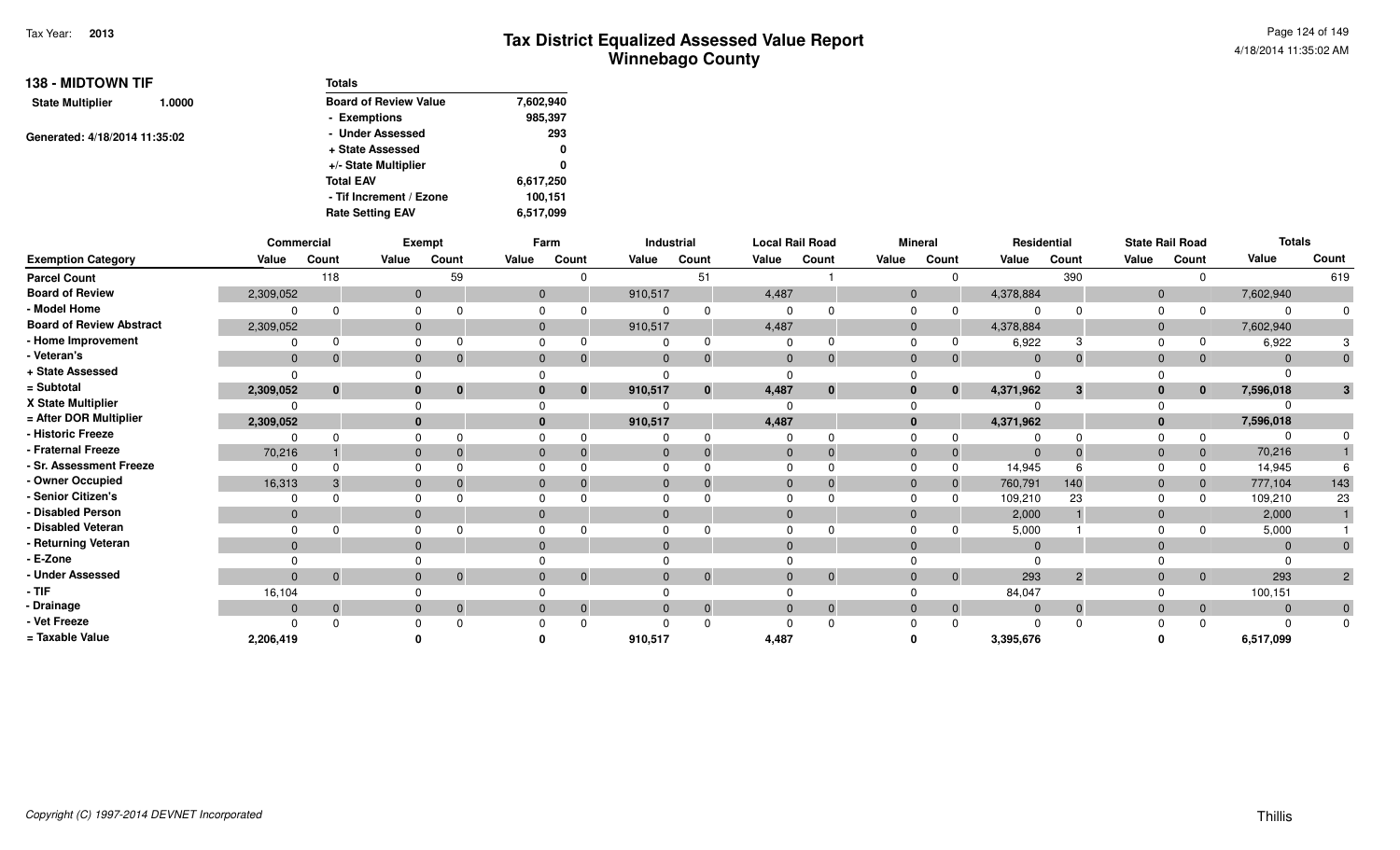| <b>139 - KISH/HAR TIF #2</b>  |                         | <b>Totals</b>                |         |
|-------------------------------|-------------------------|------------------------------|---------|
| <b>State Multiplier</b>       | 1.0000                  | <b>Board of Review Value</b> | 409,064 |
|                               |                         | - Exemptions                 | 0       |
| Generated: 4/18/2014 11:35:02 |                         | - Under Assessed             | 0       |
|                               |                         | + State Assessed             | 0       |
|                               |                         | +/- State Multiplier         | 0       |
|                               |                         | <b>Total EAV</b>             | 409,064 |
|                               |                         | - Tif Increment / Ezone      | 0       |
|                               | <b>Rate Setting EAV</b> | 409.064                      |         |

|                                 |                | Commercial   |       | Exempt                         |                | Farm                         |              | Industrial   |              | <b>Local Rail Road</b> |                | <b>Mineral</b> |       | Residential                    |              | <b>State Rail Road</b> |         | <b>Totals</b> |
|---------------------------------|----------------|--------------|-------|--------------------------------|----------------|------------------------------|--------------|--------------|--------------|------------------------|----------------|----------------|-------|--------------------------------|--------------|------------------------|---------|---------------|
| <b>Exemption Category</b>       | Value          | Count        | Value | Count                          | Value          | Count                        | Value        | Count        | Value        | Count                  | Value          | Count          | Value | Count                          | Value        | Count                  | Value   | Count         |
| <b>Parcel Count</b>             |                | ∩            |       |                                |                | n                            |              | ◠            |              |                        |                |                |       | C                              |              |                        |         | C             |
| <b>Board of Review</b>          | $\overline{0}$ |              |       | $\mathbf{0}$                   |                | $\mathbf{0}$                 | 409,064      |              | $\mathbf{0}$ |                        | $\mathbf{0}$   |                |       | $\mathbf{0}$                   | $\mathbf 0$  |                        | 409,064 |               |
| - Model Home                    | $\Omega$       |              |       | $\Omega$                       | $\Omega$       |                              |              |              |              |                        |                |                |       |                                | $\Omega$     |                        |         |               |
| <b>Board of Review Abstract</b> | $\overline{0}$ |              |       | $\mathbf{0}$                   |                | $\mathbf{0}$                 | 409,064      |              | $\mathbf{0}$ |                        | $\overline{0}$ |                |       | $\mathbf{0}$                   | $\mathbf{0}$ |                        | 409,064 |               |
| - Home Improvement              | $\Omega$       |              |       | $\Omega$                       | $\Omega$       |                              |              |              |              |                        | U              |                |       | $\Omega$                       | $\Omega$     |                        |         |               |
| - Veteran's                     | $\mathbf{0}$   | $\mathbf 0$  |       | $\mathbf{0}$<br>$\mathbf{0}$   |                | $\mathbf{0}$<br>$\mathbf{0}$ | $\mathbf 0$  |              | $\mathbf 0$  | 0                      | $\mathbf{0}$   |                |       | $\mathbf{0}$<br>$\mathbf 0$    | $\mathbf{0}$ | $\overline{0}$         |         | $\mathbf 0$   |
| + State Assessed                |                |              |       |                                |                |                              |              |              |              |                        |                |                |       |                                |              |                        |         |               |
| = Subtotal                      | $\bf{0}$       | $\bf{0}$     |       | $\mathbf{0}$<br>$\mathbf{0}$   |                | $\bf{0}$<br>$\bf{0}$         | 409,064      | $\mathbf{0}$ | $\bf{0}$     | $\bf{0}$               | 0              | $\bf{0}$       |       | $\mathbf{0}$<br>$\bf{0}$       | $\mathbf{0}$ | $\bf{0}$               | 409,064 | $\bf{0}$      |
| X State Multiplier              |                |              |       |                                |                |                              |              |              |              |                        |                |                |       |                                |              |                        |         |               |
| = After DOR Multiplier          | $\bf{0}$       |              |       | $\bf{0}$                       | $\bf{0}$       |                              | 409,064      |              |              |                        |                |                |       |                                | $\bf{0}$     |                        | 409,064 |               |
| - Historic Freeze               |                |              |       |                                |                |                              |              |              |              |                        |                |                |       |                                |              |                        |         |               |
| - Fraternal Freeze              | $\mathbf{0}$   | $\mathbf 0$  |       | $\mathbf{0}$                   | $\overline{0}$ |                              | $\mathbf{0}$ |              | $\mathbf{0}$ |                        | $\mathbf 0$    |                |       | $\mathbf{0}$                   | $\mathbf{0}$ |                        |         |               |
| - Sr. Assessment Freeze         | $\Omega$       |              |       | $\Omega$                       | $\Omega$       |                              |              |              |              |                        |                |                |       |                                |              |                        |         |               |
| - Owner Occupied                | $\mathbf{0}$   | $\mathbf{0}$ |       | $\mathbf{0}$                   |                | $\mathbf{0}$                 | $\mathbf 0$  |              | $\mathbf{0}$ |                        |                |                |       | $\Omega$                       | $\Omega$     |                        |         |               |
| - Senior Citizen's              | $\Omega$       |              |       | $\Omega$                       |                |                              |              |              |              |                        |                |                |       |                                | $\Omega$     |                        |         |               |
| - Disabled Person               | $\mathbf{0}$   |              |       | $\mathbf{0}$                   | $\Omega$       |                              | $\mathbf{0}$ |              |              |                        | $\mathbf{0}$   |                |       | $\mathbf{0}$                   | $\Omega$     |                        |         |               |
| - Disabled Veteran              |                |              |       | $\Omega$                       |                |                              |              |              |              |                        |                |                |       |                                |              |                        |         |               |
| - Returning Veteran             | $\mathbf{0}$   |              |       | $\mathbf{0}$                   | $\Omega$       |                              | $\mathbf{0}$ |              |              |                        | $\mathbf{0}$   |                |       | $\Omega$                       | $\mathbf{0}$ |                        |         | $\mathbf{0}$  |
| - E-Zone                        |                |              |       |                                |                |                              |              |              |              |                        |                |                |       |                                |              |                        |         |               |
| - Under Assessed                | $\mathbf{0}$   | $\mathbf 0$  |       | $\mathbf{0}$<br>$\mathbf{0}$   |                | $\mathbf{0}$<br>$\mathbf{0}$ | $\mathbf{0}$ | $\mathbf 0$  | $\mathbf{0}$ | $\mathbf 0$            | $\mathbf{0}$   | $\mathbf 0$    |       | $\mathbf{0}$<br>$\mathbf 0$    | $\mathbf{0}$ | $\mathbf{0}$           |         | $\mathbf 0$   |
| - TIF                           |                |              |       |                                |                |                              |              |              |              |                        |                |                |       |                                |              |                        |         |               |
| - Drainage                      | $\mathbf{0}$   | $\mathbf 0$  |       | $\mathbf{0}$<br>$\overline{0}$ | $\overline{0}$ | $\Omega$                     | $\mathbf{0}$ |              | $\mathbf{0}$ | $\mathbf 0$            | $\mathbf{0}$   | $\mathbf{0}$   |       | $\mathbf{0}$<br>$\overline{0}$ | $\mathbf{0}$ | $\overline{0}$         |         | $\mathbf 0$   |
| - Vet Freeze                    |                |              |       | ∩                              |                |                              |              |              |              |                        |                |                |       |                                |              |                        |         | $\mathbf 0$   |
| = Taxable Value                 |                |              |       |                                |                |                              | 409,064      |              |              |                        |                |                |       |                                |              |                        | 409,064 |               |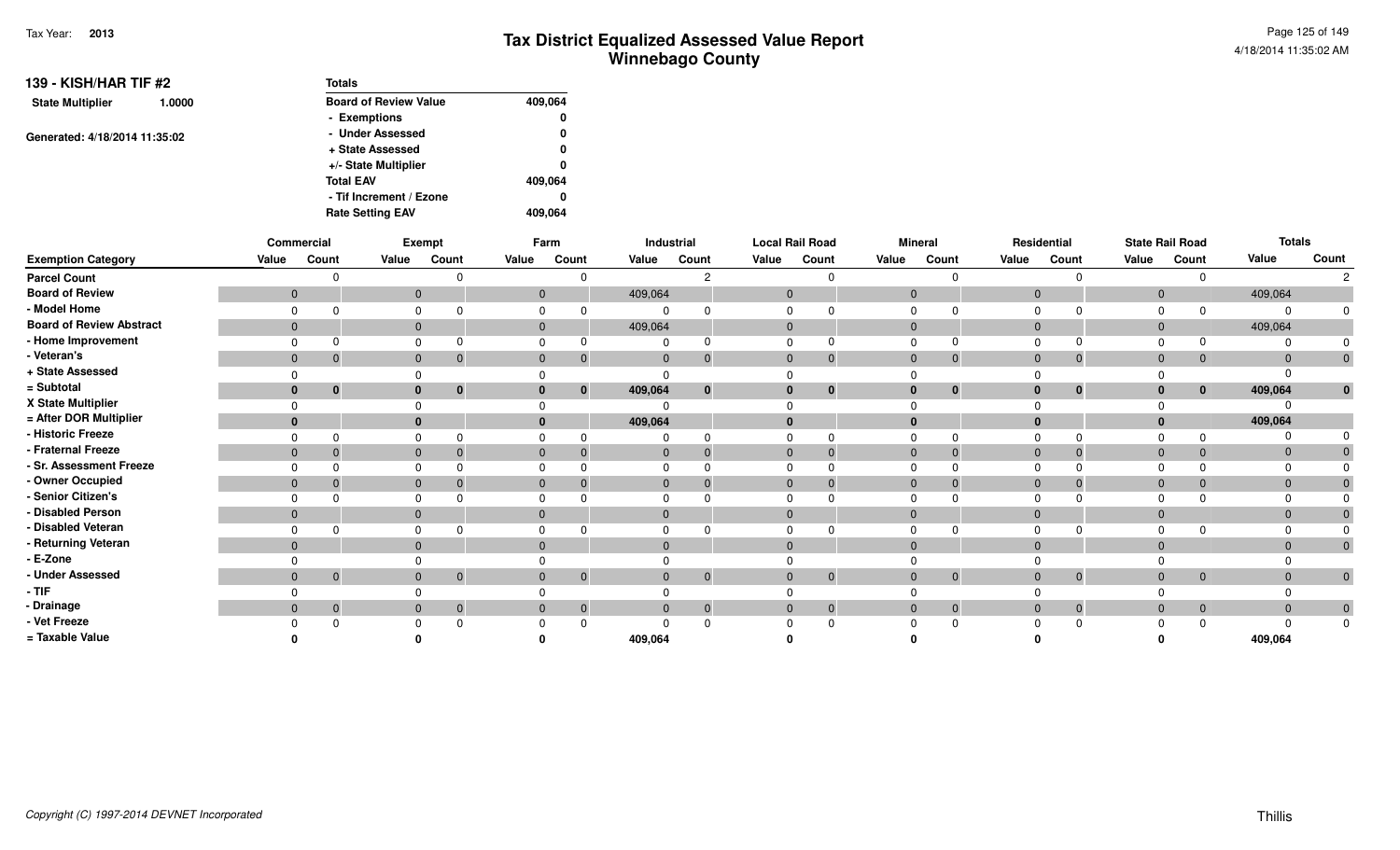| <b>140 - FORMER BELOIT CORP TIF</b> | <b>Totals</b>                |           |
|-------------------------------------|------------------------------|-----------|
| <b>State Multiplier</b><br>1.0000   | <b>Board of Review Value</b> | 3,915,275 |
|                                     | - Exemptions                 | 0         |
| Generated: 4/18/2014 11:35:02       | - Under Assessed             | 0         |
|                                     | + State Assessed             | 0         |
|                                     | +/- State Multiplier         | 0         |
|                                     | <b>Total EAV</b>             | 3,915,275 |
|                                     | - Tif Increment / Ezone      | 2,166,622 |
|                                     | <b>Rate Setting EAV</b>      | 1,748,653 |

|                                 | Commercial     |                   |              | Exempt      |                | Farm           |                | Industrial     | <b>Local Rail Road</b> |          |              | <b>Mineral</b> |       | Residential                  |              | <b>State Rail Road</b> | <b>Totals</b> |                |
|---------------------------------|----------------|-------------------|--------------|-------------|----------------|----------------|----------------|----------------|------------------------|----------|--------------|----------------|-------|------------------------------|--------------|------------------------|---------------|----------------|
| <b>Exemption Category</b>       | Value          | Count             | Value        | Count       | Value          | Count          | Value          | Count          | Value                  | Count    | Value        | Count          | Value | Count                        | Value        | Count                  | Value         | Count          |
| <b>Parcel Count</b>             |                | $\mathbf{\Omega}$ |              |             |                | $\Omega$       |                | 14             |                        | $\cap$   |              |                |       |                              |              |                        |               | 16             |
| <b>Board of Review</b>          | 22,413         |                   | $\mathbf{0}$ |             | $\overline{0}$ |                | 3,892,862      |                | $\mathbf{0}$           |          | $\mathbf 0$  |                |       | $\mathbf{0}$                 | $\mathbf{0}$ |                        | 3,915,275     |                |
| - Model Home                    |                | $\Omega$          | $\Omega$     |             |                |                | $\Omega$       |                |                        |          |              |                |       |                              |              |                        |               |                |
| <b>Board of Review Abstract</b> | 22,413         |                   | $\mathbf{0}$ |             | $\mathbf{0}$   |                | 3,892,862      |                | $\mathbf{0}$           |          | $\mathbf{0}$ |                |       | $\mathbf{0}$                 | $\mathbf{0}$ |                        | 3,915,275     |                |
| - Home Improvement              | $\Omega$       | $\Omega$          | $\mathbf 0$  |             |                |                | $\Omega$       |                |                        |          |              | <sup>0</sup>   |       |                              |              |                        |               |                |
| - Veteran's                     | $\mathbf 0$    | $\overline{0}$    | $\mathbf 0$  |             | $\mathbf 0$    | $\Omega$       | $\mathbf{0}$   | $\Omega$       | $\mathbf{0}$           |          | $\mathbf 0$  | $\mathbf{0}$   |       | $\mathbf{0}$<br>$\Omega$     | $\mathbf{0}$ | $\overline{0}$         |               |                |
| + State Assessed                |                |                   | $\Omega$     |             |                |                | $\Omega$       |                |                        |          |              |                |       |                              |              |                        |               |                |
| = Subtotal                      | 22,413         | $\mathbf{0}$      | $\bf{0}$     | $\bf{0}$    | $\bf{0}$       | $\mathbf{0}$   | 3,892,862      | $\mathbf{0}$   |                        | $\bf{0}$ |              | $\mathbf 0$    |       | $\bf{0}$<br>$\bf{0}$         |              | $\bf{0}$               | 3,915,275     |                |
| X State Multiplier              | $\Omega$       |                   | $\Omega$     |             |                |                |                |                |                        |          |              |                |       |                              |              |                        |               |                |
| = After DOR Multiplier          | 22,413         |                   | $\bf{0}$     |             |                |                | 3,892,862      |                |                        |          |              |                |       |                              |              |                        | 3,915,275     |                |
| - Historic Freeze               |                | $\Omega$          | $\Omega$     |             |                |                | $\Omega$       |                |                        |          |              | $\Omega$       |       |                              |              | $\Omega$               |               |                |
| - Fraternal Freeze              | $\mathbf{0}$   | $\Omega$          | $\mathbf{0}$ |             | $\mathbf{0}$   |                | $\mathbf{0}$   |                | $\Omega$               |          |              | $\Omega$       |       | $\Omega$                     |              | $\mathbf{0}$           |               |                |
| - Sr. Assessment Freeze         |                |                   | $\Omega$     |             |                |                |                |                |                        |          |              |                |       |                              |              |                        |               |                |
| - Owner Occupied                | $\mathbf{0}$   | $\Omega$          | $\mathbf{0}$ |             |                |                | $\Omega$       |                |                        |          |              | $\Omega$       |       | $\Omega$                     |              | $\overline{0}$         |               |                |
| - Senior Citizen's              |                |                   | $\Omega$     |             |                |                |                |                |                        |          |              |                |       |                              |              |                        |               |                |
| - Disabled Person               | $\overline{0}$ |                   | $\mathbf 0$  |             | $\Omega$       |                | $\Omega$       |                |                        |          | $\Omega$     |                |       |                              | $\Omega$     |                        |               |                |
| - Disabled Veteran              |                |                   | $\Omega$     |             |                |                | 0              |                |                        |          |              |                |       |                              |              |                        |               |                |
| - Returning Veteran             | $\Omega$       |                   | $\mathbf{0}$ |             | $\Omega$       |                | $\Omega$       |                |                        |          | 0            |                |       | $\Omega$                     | $\Omega$     |                        |               |                |
| - E-Zone                        |                |                   |              |             |                |                |                |                |                        |          |              |                |       |                              |              |                        |               |                |
| - Under Assessed                | $\mathbf{0}$   | $\overline{0}$    | $\mathbf{0}$ | $\mathbf 0$ | $\mathbf{0}$   | $\mathbf 0$    | $\overline{0}$ | $\mathbf{0}$   | $\Omega$               | $\Omega$ |              | $\mathbf 0$    |       | $\mathbf{0}$<br>$\mathbf{0}$ |              | $\overline{0}$         |               |                |
| $-$ TIF                         |                |                   |              |             |                |                | 2,166,622      |                |                        |          |              |                |       |                              |              |                        | 2,166,622     |                |
| - Drainage                      | $\mathbf{0}$   | $\mathbf 0$       | $\mathbf{0}$ | $\Omega$    | $\mathbf{0}$   | $\overline{0}$ | $\Omega$       | $\overline{0}$ | $\Omega$               | $\Omega$ |              | $\mathbf 0$    |       | $\Omega$<br>$\overline{0}$   | $\Omega$     | $\overline{0}$         |               | $\overline{0}$ |
| - Vet Freeze                    |                | $\Omega$          | <sup>0</sup> |             |                |                |                |                |                        |          |              | <sup>0</sup>   |       |                              |              |                        |               | $\Omega$       |
| = Taxable Value                 | 22,413         |                   |              |             |                |                | 1,726,240      |                |                        |          |              |                |       |                              |              |                        | 1,748,653     |                |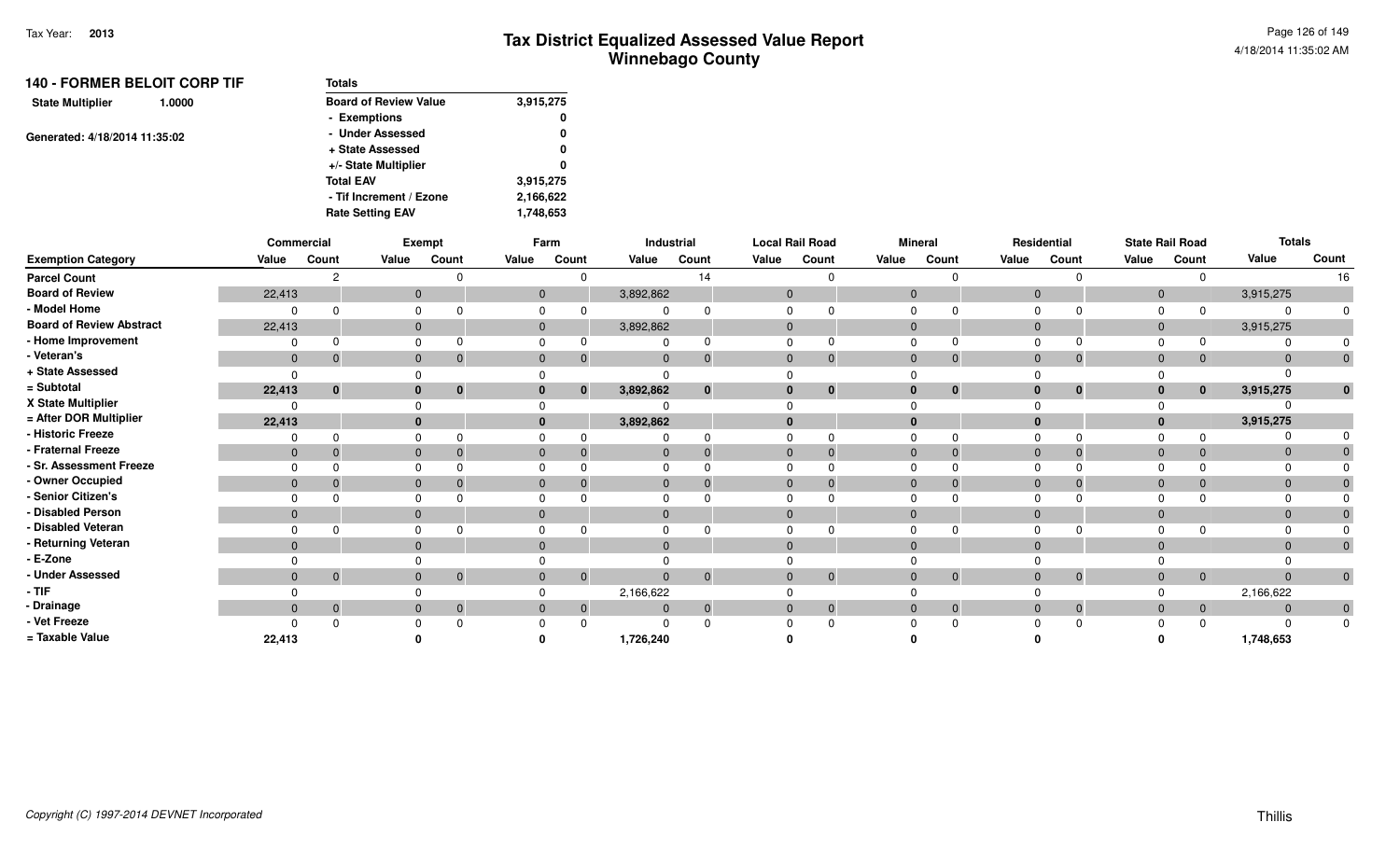| 141 - GLOBAL TRADE TIF #3         | <b>Totals</b>                |            |
|-----------------------------------|------------------------------|------------|
| <b>State Multiplier</b><br>1.0000 | <b>Board of Review Value</b> | 14,261,846 |
|                                   | - Exemptions                 | 360,243    |
| Generated: 4/18/2014 11:35:02     | - Under Assessed             | 0          |
|                                   | + State Assessed             | 0          |
|                                   | +/- State Multiplier         | 0          |
|                                   | <b>Total EAV</b>             | 13,901,603 |
|                                   | - Tif Increment / Ezone      | 151,837    |
|                                   | <b>Rate Setting EAV</b>      | 13,749,766 |

|                                 | Commercial   |              |              | Exempt   |              | Farm                             |            | Industrial     |          | <b>Local Rail Road</b> |                | <b>Mineral</b> | Residential    |          |              | <b>State Rail Road</b> | <b>Totals</b>  |                |
|---------------------------------|--------------|--------------|--------------|----------|--------------|----------------------------------|------------|----------------|----------|------------------------|----------------|----------------|----------------|----------|--------------|------------------------|----------------|----------------|
| <b>Exemption Category</b>       | Value        | Count        | Value        | Count    | Value        | Count                            | Value      | Count          | Value    | Count                  | Value          | Count          | Value          | Count    | Value        | Count                  | Value          | Count          |
| <b>Parcel Count</b>             |              | 25           |              | 12       |              | 0                                |            | 57             |          |                        |                |                |                | 43       |              | $\Omega$               |                | 137            |
| <b>Board of Review</b>          | 3,501,082    |              | $\mathbf{0}$ |          |              | $\mathbf{0}$                     | 10,019,264 |                | $\Omega$ |                        | $\overline{0}$ |                | 741,500        |          | $\mathbf 0$  |                        | 14,261,846     |                |
| - Model Home                    |              |              |              |          | $\Omega$     |                                  |            |                |          |                        | $\Omega$       |                | $\Omega$       |          | $\Omega$     |                        | $\Omega$       |                |
| <b>Board of Review Abstract</b> | 3,501,082    |              | $\Omega$     |          |              | $\mathbf{0}$                     | 10,019,264 |                | $\Omega$ |                        | $\mathbf{0}$   |                | 741,500        |          | $\mathbf 0$  |                        | 14,261,846     |                |
| - Home Improvement              |              |              |              |          |              |                                  |            |                |          |                        | $\Omega$       |                | 2,730          |          |              |                        | 2,730          |                |
| - Veteran's                     | $\mathbf{0}$ | $\mathbf{0}$ | $\Omega$     | $\Omega$ | $\mathbf{0}$ |                                  | $\Omega$   | $\mathbf{0}$   | $\Omega$ | $\Omega$               | $\overline{0}$ |                | $\overline{0}$ | $\Omega$ | $\Omega$     | $\overline{0}$         | $\mathbf{0}$   | $\mathbf{0}$   |
| + State Assessed                |              |              |              |          |              |                                  |            |                |          |                        |                |                | $\Omega$       |          |              |                        |                |                |
| = Subtotal                      | 3,501,082    | $\mathbf{0}$ |              | $\bf{0}$ | $\bf{0}$     | $\mathbf{0}$                     | 10,019,264 | $\bf{0}$       | $\bf{0}$ | $\bf{0}$               | $\bf{0}$       | $\mathbf{0}$   | 738,770        | 3        | 0            | $\mathbf{0}$           | 14,259,116     | 3              |
| X State Multiplier              |              |              |              |          |              |                                  |            |                |          |                        |                |                | $\Omega$       |          |              |                        |                |                |
| = After DOR Multiplier          | 3,501,082    |              |              |          |              |                                  | 10,019,264 |                |          |                        | $\mathbf{0}$   |                | 738,770        |          |              |                        | 14,259,116     |                |
| - Historic Freeze               |              | $\Omega$     |              |          |              |                                  |            | <sup>0</sup>   |          |                        |                |                | $\Omega$       |          |              |                        | $\Omega$       |                |
| - Fraternal Freeze              | 98,471       |              |              |          | $\mathbf{0}$ |                                  | $\Omega$   | $\Omega$       | $\Omega$ | $\Omega$               | $\overline{0}$ |                | $\overline{0}$ |          |              | $\overline{0}$         | 98,471         |                |
| - Sr. Assessment Freeze         |              |              |              |          |              |                                  |            |                |          |                        | $\Omega$       |                | 21,042         |          |              | $\Omega$               | 21,042         |                |
| - Owner Occupied                | $\Omega$     |              |              |          | $\Omega$     |                                  |            | 0              | $\Omega$ | $\Omega$               | $\overline{0}$ |                | 174,000        | 29       | 0            | $\overline{0}$         | 174,000        | 29             |
| - Senior Citizen's              |              |              |              |          |              |                                  |            |                |          |                        | $\Omega$       |                | 60,000         | 12       |              |                        | 60,000         | 12             |
| - Disabled Person               | $\mathbf{0}$ |              | $\Omega$     |          | $\Omega$     |                                  | $\Omega$   |                | $\Omega$ |                        | $\Omega$       |                | 4,000          |          | $\Omega$     |                        | 4,000          |                |
| - Disabled Veteran              |              |              |              |          |              |                                  |            |                |          |                        |                |                | $\Omega$       |          |              |                        |                |                |
| - Returning Veteran             | $\mathbf{0}$ |              | $\Omega$     |          | $\Omega$     |                                  | $\Omega$   |                |          |                        | $\Omega$       |                | $\mathbf{0}$   |          |              |                        | $\mathbf{0}$   |                |
| - E-Zone                        |              |              |              |          |              |                                  |            |                |          |                        |                |                | $\Omega$       |          |              |                        |                |                |
| - Under Assessed                | $\mathbf{0}$ | $\Omega$     |              | $\Omega$ |              | $\overline{0}$<br>$\overline{0}$ | $\Omega$   | $\mathbf{0}$   | $\Omega$ | $\mathbf{0}$           | $\overline{0}$ | $\overline{0}$ | $\Omega$       | $\Omega$ | $\mathbf{0}$ | $\overline{0}$         | $\mathbf{0}$   | $\overline{0}$ |
| - TIF                           | 3,815        |              |              |          |              |                                  | 136,317    |                |          |                        |                |                | 11,705         |          |              |                        | 151,837        |                |
| - Drainage                      | $\mathbf{0}$ | $\mathbf 0$  |              | $\Omega$ | $\mathbf{0}$ | $\mathbf 0$                      | $\Omega$   | $\overline{0}$ | $\Omega$ | $\mathbf{0}$           | $\overline{0}$ | $\mathbf{0}$   | $\Omega$       | $\Omega$ | $\Omega$     | $\overline{0}$         | $\overline{0}$ | $\mathbf{0}$   |
| - Vet Freeze                    |              | <sup>0</sup> |              |          |              |                                  |            |                |          | $\Omega$               |                |                | $\Omega$       |          |              | $\Omega$               | $\Omega$       | $\Omega$       |
| = Taxable Value                 | 3,398,796    |              |              |          |              |                                  | 9,882,947  |                |          |                        |                |                | 468,023        |          |              |                        | 13,749,766     |                |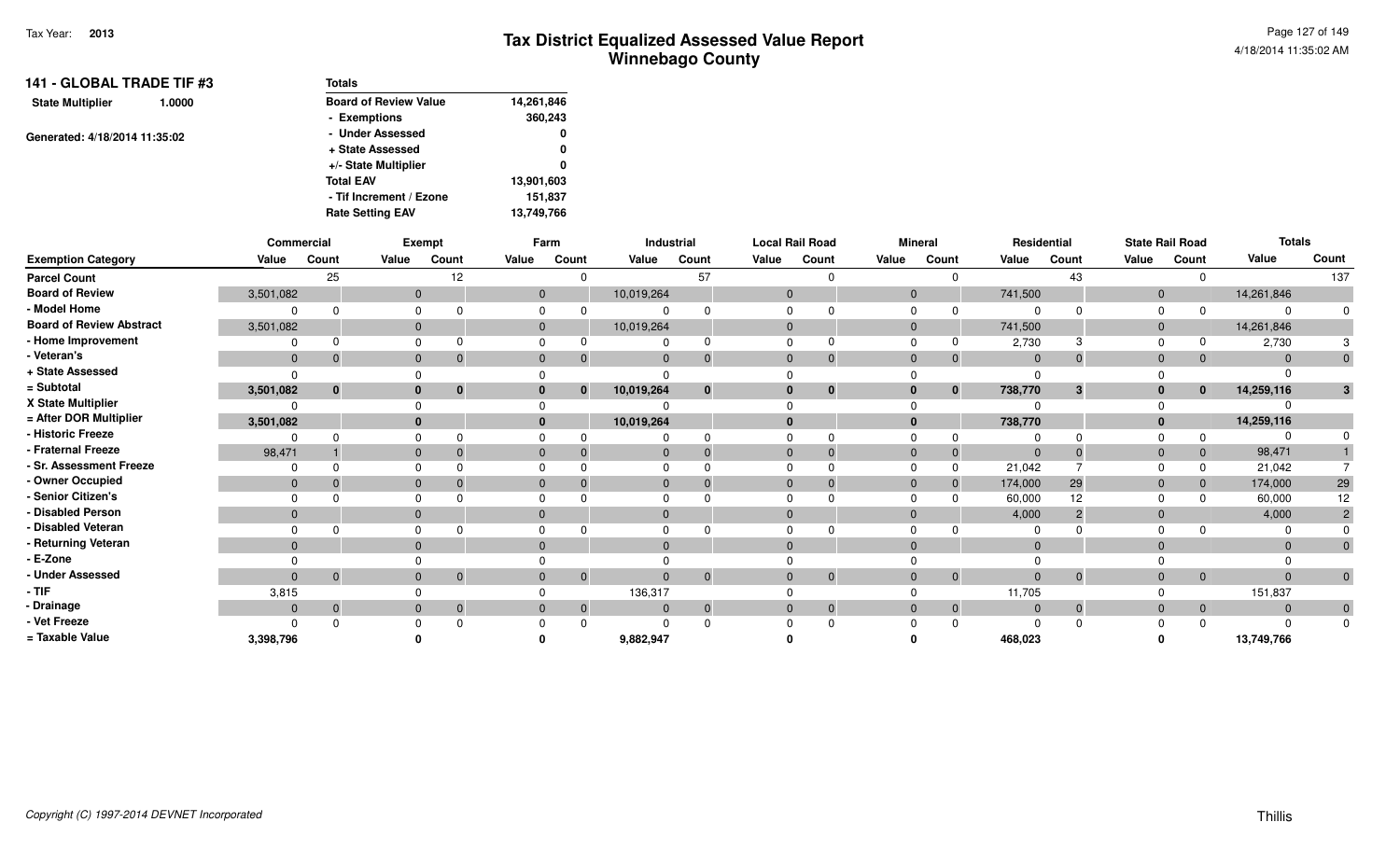| <b>142 - RIVER DISTRICT NORTH TIF</b> | <b>Totals</b>                |           |
|---------------------------------------|------------------------------|-----------|
| <b>State Multiplier</b><br>1.0000     | <b>Board of Review Value</b> | 8,194,306 |
|                                       | - Exemptions                 | 369,800   |
| Generated: 4/18/2014 11:35:02         | - Under Assessed             | 93        |
|                                       | + State Assessed             | 0         |
|                                       | +/- State Multiplier         | 0         |
|                                       | <b>Total EAV</b>             | 7,824,413 |
|                                       | - Tif Increment / Ezone      | 424.937   |
|                                       | <b>Rate Setting EAV</b>      | 7,399,476 |

|                                 | Commercial   |                |              | Exempt   |                | Farm         |              | Industrial     |          | <b>Local Rail Road</b> |                | <b>Mineral</b> | Residential    |          |                | <b>State Rail Road</b> | <b>Totals</b>  |                |
|---------------------------------|--------------|----------------|--------------|----------|----------------|--------------|--------------|----------------|----------|------------------------|----------------|----------------|----------------|----------|----------------|------------------------|----------------|----------------|
| <b>Exemption Category</b>       | Value        | Count          | Value        | Count    | Value          | Count        | Value        | Count          | Value    | Count                  | Value          | Count          | Value          | Count    | Value          | Count                  | Value          | Count          |
| <b>Parcel Count</b>             |              | 118            |              | 71       |                | U            |              |                |          |                        |                |                |                | 205      |                | $\Omega$               |                | 395            |
| <b>Board of Review</b>          | 6,022,735    |                | $\mathbf{0}$ |          | $\overline{0}$ |              | 63,333       |                | $\Omega$ |                        | $\overline{0}$ |                | 2,108,238      |          | $\mathbf 0$    |                        | 8,194,306      |                |
| - Model Home                    |              |                |              |          | $\Omega$       |              |              |                |          |                        | $\Omega$       |                | $\Omega$       |          | $\Omega$       |                        | $\Omega$       |                |
| <b>Board of Review Abstract</b> | 6,022,735    |                |              |          | $\mathbf{0}$   |              | 63,333       |                | 0        |                        | $\mathbf 0$    |                | 2,108,238      |          | $\mathbf 0$    |                        | 8,194,306      |                |
| - Home Improvement              |              |                |              |          |                |              |              |                |          |                        | $\Omega$       |                | 327            |          |                |                        | 327            |                |
| - Veteran's                     | $\mathbf{0}$ | $\Omega$       | $\Omega$     | $\Omega$ | $\mathbf{0}$   |              | $\mathbf{0}$ | $\mathbf{0}$   | $\Omega$ | $\Omega$               | $\overline{0}$ |                | $\overline{0}$ | 0        | $\Omega$       | $\mathbf{0}$           | $\Omega$       |                |
| + State Assessed                |              |                |              |          |                |              |              |                |          |                        |                |                | $\Omega$       |          |                |                        |                |                |
| = Subtotal                      | 6,022,735    | $\mathbf{0}$   |              | $\bf{0}$ | $\bf{0}$       | $\bf{0}$     | 63,333       | $\bf{0}$       | $\bf{0}$ | $\bf{0}$               | $\bf{0}$       | 0              | 2,107,911      |          | 0              | $\mathbf{0}$           | 8,193,979      |                |
| X State Multiplier              |              |                |              |          |                |              |              |                |          |                        |                |                |                |          |                |                        |                |                |
| = After DOR Multiplier          | 6,022,735    |                |              |          |                |              | 63,333       |                |          |                        | $\bf{0}$       |                | 2,107,911      |          |                |                        | 8,193,979      |                |
| - Historic Freeze               |              | O              |              |          |                |              |              |                |          |                        |                |                | $\Omega$       |          |                |                        | $\Omega$       |                |
| - Fraternal Freeze              | $\mathbf{0}$ |                |              |          | $\mathbf{0}$   |              | $\Omega$     | $\Omega$       | $\Omega$ | $\Omega$               | $\Omega$       |                | $\Omega$       |          |                | $\mathbf{0}$           | $\Omega$       |                |
| - Sr. Assessment Freeze         |              |                |              |          |                |              |              |                |          |                        |                |                | 5,135          |          |                | $\Omega$               | 5,135          |                |
| - Owner Occupied                | 18,000       |                |              |          | $\Omega$       |              |              | 0              |          |                        | $\Omega$       |                | 299,491        | 63       | $\Omega$       | $\overline{0}$         | 317,491        | 66             |
| - Senior Citizen's              |              |                |              |          |                |              |              |                |          |                        |                |                | 42,847         | 10       |                |                        | 42,847         | 10             |
| - Disabled Person               | $\mathbf{0}$ |                | $\Omega$     |          | $\overline{0}$ |              | $\Omega$     |                | $\Omega$ |                        | $\Omega$       |                | 4,000          |          | $\overline{0}$ |                        | 4,000          |                |
| - Disabled Veteran              |              |                |              |          |                |              |              |                |          |                        |                |                | $\Omega$       |          |                |                        |                |                |
| - Returning Veteran             | $\Omega$     |                |              |          | $\Omega$       |              | $\Omega$     |                |          |                        | $\Omega$       |                | $\Omega$       |          |                |                        | $\overline{0}$ |                |
| - E-Zone                        |              |                |              |          |                |              |              |                |          |                        |                |                | $\Omega$       |          |                |                        | $\Omega$       |                |
| - Under Assessed                | 93           | $\overline{2}$ | $\Omega$     | $\Omega$ | $\mathbf{0}$   | $\mathbf{0}$ | $\Omega$     | $\mathbf 0$    | $\Omega$ | $\Omega$               | $\overline{0}$ | $\mathbf{0}$   | $\overline{0}$ | $\Omega$ | $\mathbf{0}$   | $\overline{0}$         | 93             | $2^{\circ}$    |
| - TIF                           | 358,836      |                |              |          |                |              |              |                |          |                        |                |                | 66,101         |          |                |                        | 424,937        |                |
| - Drainage                      | $\mathbf{0}$ | $\mathbf{0}$   |              | $\Omega$ | $\mathbf{0}$   |              | $\Omega$     | $\overline{0}$ | $\Omega$ | $\Omega$               | $\overline{0}$ |                | $\Omega$       |          | $\overline{0}$ | $\overline{0}$         | $\overline{0}$ | $\overline{0}$ |
| - Vet Freeze                    |              | $\Omega$       |              |          |                |              |              |                |          |                        |                |                | $\Omega$       |          |                | $\Omega$               | $\Omega$       | $\Omega$       |
| = Taxable Value                 | 5,645,806    |                |              |          |                |              | 63,333       |                |          |                        |                |                | 1,690,337      |          |                |                        | 7,399,476      |                |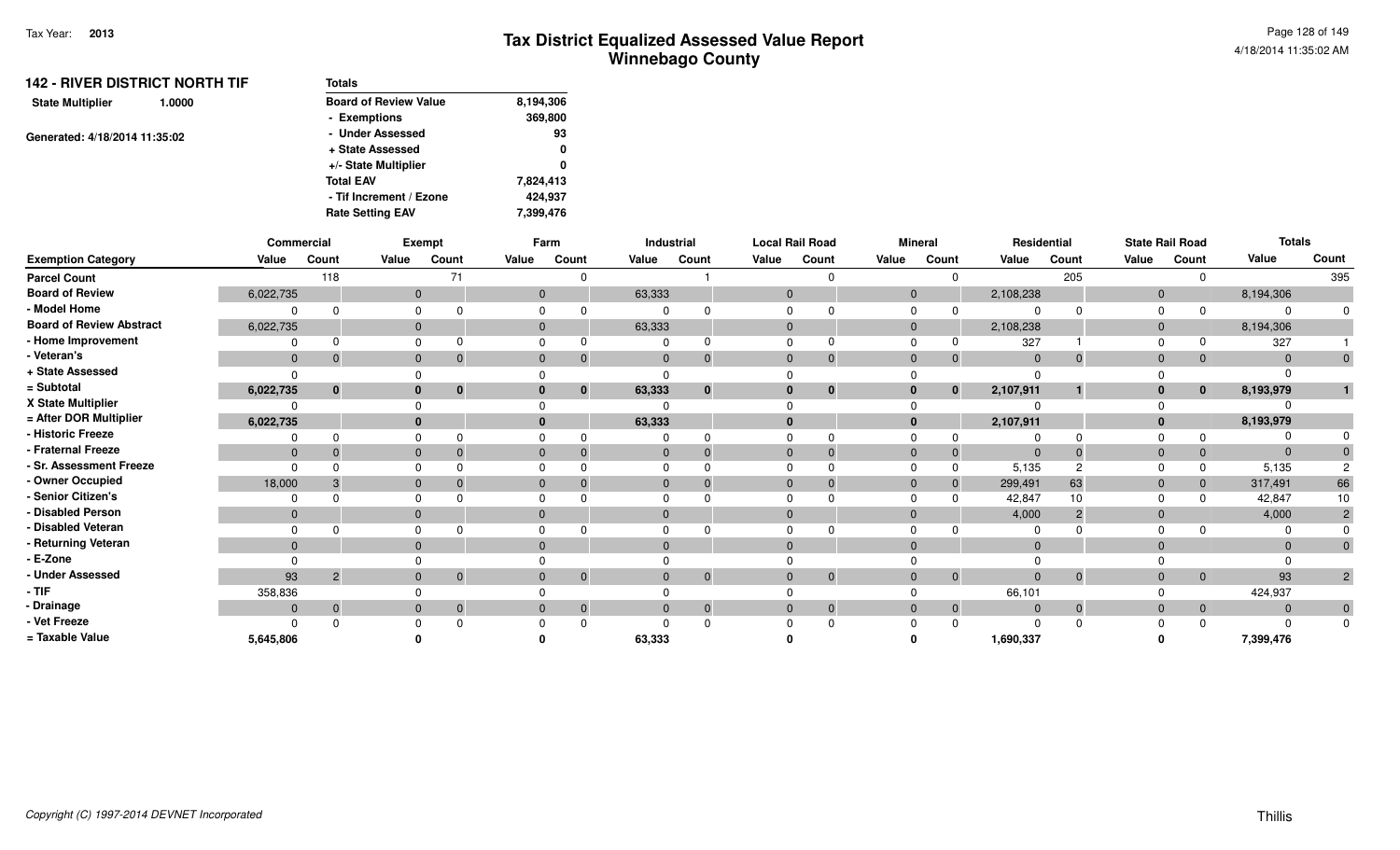| <b>143 - BROADWAY TIF</b>     |        | <b>Totals</b>                |            |
|-------------------------------|--------|------------------------------|------------|
| <b>State Multiplier</b>       | 1.0000 | <b>Board of Review Value</b> | 15,460,509 |
|                               |        | - Exemptions                 | 1,882,691  |
| Generated: 4/18/2014 11:35:02 |        | - Under Assessed             | 105        |
|                               |        | + State Assessed             | 0          |
|                               |        | +/- State Multiplier         | 0          |
|                               |        | <b>Total EAV</b>             | 13,577,713 |
|                               |        | - Tif Increment / Ezone      | 134,550    |
|                               |        | <b>Rate Setting EAV</b>      | 13,443,163 |

|                                 | Commercial     |                |       | <b>Exempt</b> |          |              | Farm         | Industrial   |                |              | <b>Local Rail Road</b> |                | <b>Mineral</b> | Residential |       |                | <b>State Rail Road</b> | <b>Totals</b>  |                |
|---------------------------------|----------------|----------------|-------|---------------|----------|--------------|--------------|--------------|----------------|--------------|------------------------|----------------|----------------|-------------|-------|----------------|------------------------|----------------|----------------|
| <b>Exemption Category</b>       | Value          | Count          | Value | Count         |          | Value        | Count        | Value        | Count          | Value        | Count                  | Value          | Count          | Value       | Count | Value          | Count                  | Value          | Count          |
| <b>Parcel Count</b>             |                | 205            |       |               | 39       |              |              |              | 50             |              |                        |                |                |             | 623   |                |                        |                | 918            |
| <b>Board of Review</b>          | 4,534,352      |                |       | $\mathbf{0}$  |          | $\mathbf{0}$ |              | 2,013,340    |                | 664          |                        | $\overline{0}$ |                | 8,912,153   |       | $\mathbf 0$    |                        | 15,460,509     |                |
| - Model Home                    |                |                |       |               |          |              |              |              |                | $\Omega$     |                        | $\Omega$       |                | $\Omega$    |       | $\Omega$       |                        | $\Omega$       |                |
| <b>Board of Review Abstract</b> | 4,534,352      |                |       | $\mathbf{0}$  |          | $\mathbf{0}$ |              | 2,013,340    |                | 664          |                        | $\overline{0}$ |                | 8,912,153   |       | $\mathbf{0}$   |                        | 15,460,509     |                |
| - Home Improvement              |                |                |       |               |          |              |              |              |                | $\Omega$     |                        | $\Omega$       |                | 2,614       |       | $\Omega$       |                        | 2,614          |                |
| - Veteran's                     | $\mathbf{0}$   |                |       | $\mathbf{0}$  |          | $\mathbf{0}$ |              | $\mathbf{0}$ | $\overline{0}$ | $\mathbf{0}$ | $\Omega$               | $\Omega$       |                | $\mathbf 0$ |       | $\mathbf{0}$   | $\mathbf{0}$           | $\Omega$       |                |
| + State Assessed                |                |                |       |               |          |              |              |              |                |              |                        |                |                | $\Omega$    |       |                |                        |                |                |
| = Subtotal                      | 4,534,352      | $\bf{0}$       |       | $\bf{0}$      | $\bf{0}$ |              | $\mathbf{0}$ | 2,013,340    | $\bf{0}$       | 664          | $\bf{0}$               | $\mathbf{0}$   | 0              | 8,909,539   | 6     | $\bf{0}$       | $\mathbf{0}$           | 15,457,895     |                |
| X State Multiplier              |                |                |       |               |          |              |              |              |                |              |                        |                |                |             |       |                |                        |                |                |
| = After DOR Multiplier          | 4,534,352      |                |       | $\bf{0}$      |          |              |              | 2,013,340    |                | 664          |                        |                |                | 8,909,539   |       |                |                        | 15,457,895     |                |
| - Historic Freeze               |                |                |       |               |          |              |              |              | $\Omega$       |              |                        |                |                |             |       |                |                        | $\Omega$       |                |
| - Fraternal Freeze              | $\Omega$       |                |       | $\Omega$      |          |              |              |              | $\Omega$       | $\Omega$     |                        | $\Omega$       |                | $\Omega$    |       |                | $\mathbf{0}$           | $\Omega$       |                |
| - Sr. Assessment Freeze         | 1,057          |                |       |               |          |              |              |              |                |              |                        |                |                | 25,808      | 14    |                |                        | 26,865         |                |
| - Owner Occupied                | 20,999         |                |       | $\Omega$      |          |              |              | 4,105        |                | $\Omega$     |                        | $\Omega$       |                | 1,557,839   | 275   | $\Omega$       | $\Omega$               | 1,582,943      | 282            |
| - Senior Citizen's              | 5,000          |                |       |               |          |              |              |              |                |              |                        | $\Omega$       |                | 224,675     | 46    |                |                        | 229,675        | 47             |
| <b>Disabled Person</b>          | $\overline{0}$ |                |       | $\Omega$      |          | $\Omega$     |              | $\Omega$     |                | $\Omega$     |                        | $\overline{0}$ |                | 10,000      |       | $\overline{0}$ |                        | 10,000         |                |
| Disabled Veteran                |                |                |       |               |          |              |              |              |                |              |                        | $\Omega$       |                | 5,000       |       |                |                        | 5,000          |                |
| - Returning Veteran             | $\Omega$       |                |       | $\Omega$      |          |              |              | $\Omega$     |                | $\Omega$     |                        | $\Omega$       |                | $\Omega$    |       |                |                        | $\overline{0}$ |                |
| - E-Zone                        |                |                |       |               |          |              |              |              |                |              |                        |                |                | $\Omega$    |       |                |                        |                |                |
| <b>Under Assessed</b>           | 28             | $\overline{2}$ |       | $\Omega$      | $\Omega$ | $\Omega$     | $\Omega$     |              | $\overline{0}$ | $\Omega$     | $\Omega$               | $\Omega$       | $\mathbf{0}$   | 77          |       | $\Omega$       | $\overline{0}$         | 105            | $\mathbf{3}$   |
| $-$ TIF                         | 11,906         |                |       |               |          |              |              | 56           |                |              |                        |                |                | 122,588     |       |                |                        | 134,550        |                |
| - Drainage                      | $\Omega$       | $\mathbf{0}$   |       | $\Omega$      |          | $\mathbf{0}$ | $\Omega$     |              | $\overline{0}$ | $\Omega$     | $\Omega$               | $\Omega$       |                | $\Omega$    | 0     | $\overline{0}$ | $\overline{0}$         | $\overline{0}$ | $\overline{0}$ |
| - Vet Freeze                    | 25,594         |                |       |               |          |              |              |              |                |              |                        |                |                | $\Omega$    |       |                | $\Omega$               | 25,594         |                |
| = Taxable Value                 | 4,469,768      |                |       |               |          |              |              | 2,009,179    |                | 664          |                        |                |                | 6,963,552   |       |                |                        | 13,443,163     |                |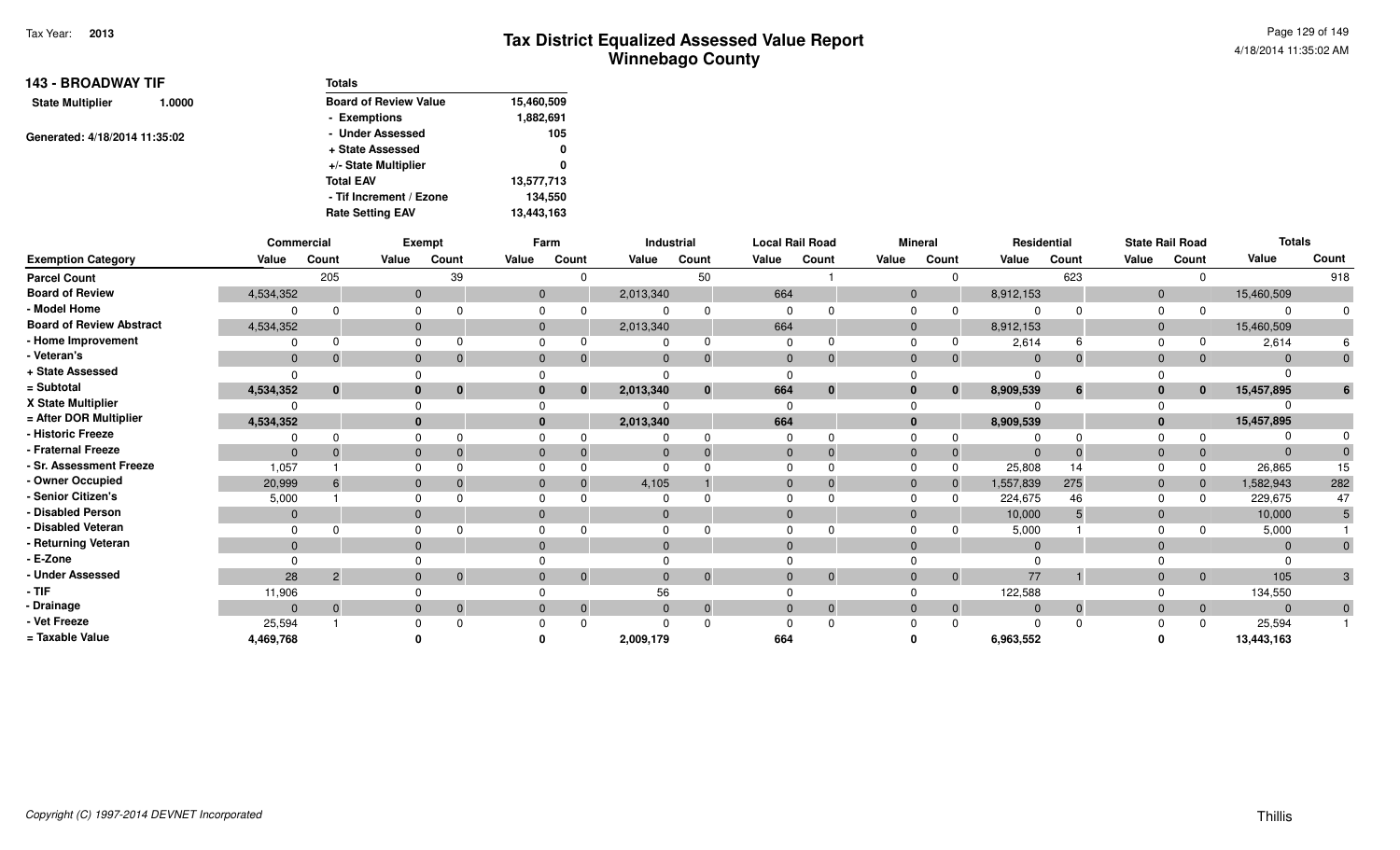| <b>144 - EAST RIVER TIF</b> |                               | <b>Totals</b>                |            |
|-----------------------------|-------------------------------|------------------------------|------------|
| <b>State Multiplier</b>     | 1.0000                        | <b>Board of Review Value</b> | 11,488,757 |
|                             |                               | - Exemptions                 | 1,030,370  |
|                             |                               | - Under Assessed             | 110        |
|                             | Generated: 4/18/2014 11:35:02 | + State Assessed             | 0          |
|                             |                               | +/- State Multiplier         | 0          |
|                             |                               | <b>Total EAV</b>             | 10,458,277 |
|                             |                               | - Tif Increment / Ezone      | 929,652    |
|                             |                               | <b>Rate Setting EAV</b>      | 9,528,625  |

|                                 | Commercial   |              |       | <b>Exempt</b> |          | Farm                           |           | Industrial     |                | <b>Local Rail Road</b> |                | <b>Mineral</b> | Residential  |          |                | <b>State Rail Road</b> | <b>Totals</b>  |              |
|---------------------------------|--------------|--------------|-------|---------------|----------|--------------------------------|-----------|----------------|----------------|------------------------|----------------|----------------|--------------|----------|----------------|------------------------|----------------|--------------|
| <b>Exemption Category</b>       | Value        | Count        | Value | Count         | Value    | Count                          | Value     | Count          | Value          | Count                  | Value          | Count          | Value        | Count    | Value          | Count                  | Value          | Count        |
| <b>Parcel Count</b>             |              | 119          |       | 79            |          |                                |           | 48             |                |                        |                |                |              | 406      |                |                        |                | 653          |
| <b>Board of Review</b>          | 3,741,629    |              |       | $\mathbf{0}$  |          | $\mathbf{0}$                   | 2,266,276 |                | 1,864          |                        | $\overline{0}$ |                | 5,478,988    |          | $\mathbf{0}$   |                        | 11,488,757     |              |
| - Model Home                    |              | n            |       |               | $\Omega$ |                                |           |                | $\Omega$       |                        | $\Omega$       |                | $\Omega$     |          | $\Omega$       |                        | $\Omega$       |              |
| <b>Board of Review Abstract</b> | 3,741,629    |              |       |               |          | $\Omega$                       | 2,266,276 |                | 1,864          |                        | $\Omega$       |                | 5,478,988    |          | $\mathbf 0$    |                        | 11,488,757     |              |
| - Home Improvement              |              |              |       |               | $\Omega$ |                                |           |                |                |                        | $\Omega$       |                | 3,310        |          |                |                        | 3,310          |              |
| - Veteran's                     | $\mathbf{0}$ | $\Omega$     |       | $\Omega$      |          | $\mathbf{0}$                   | $\Omega$  | $\overline{0}$ | $\overline{0}$ | $\Omega$               | $\Omega$       |                | $\mathbf{0}$ |          | $\Omega$       | $\mathbf{0}$           | $\Omega$       |              |
| + State Assessed                |              |              |       |               |          |                                |           |                |                |                        |                |                | $\Omega$     |          |                |                        |                |              |
| = Subtotal                      | 3,741,629    | $\mathbf{0}$ |       | 0             |          | $\bf{0}$                       | 2,266,276 | $\bf{0}$       | 1,864          | $\bf{0}$               | 0              |                | 5,475,678    | 3        | 0              | $\mathbf{0}$           | 11,485,447     | 3            |
| X State Multiplier              |              |              |       |               |          |                                |           |                |                |                        |                |                |              |          |                |                        |                |              |
| = After DOR Multiplier          | 3,741,629    |              |       |               |          |                                | 2,266,276 |                | 1,864          |                        | $\bf{0}$       |                | 5,475,678    |          |                |                        | 11,485,447     |              |
| - Historic Freeze               |              |              |       |               |          |                                |           |                |                |                        |                |                | 36,110       |          |                | 0                      | 36,110         |              |
| - Fraternal Freeze              | $\Omega$     |              |       |               |          | $\mathbf{0}$                   |           | $\Omega$       | $\Omega$       | $\Omega$               | $\overline{0}$ |                | $\mathbf{0}$ |          |                | $\mathbf{0}$           | $\overline{0}$ |              |
| - Sr. Assessment Freeze         |              |              |       |               |          |                                |           |                |                |                        |                |                | 23,990       |          |                |                        | 23,990         | 11           |
| - Owner Occupied                | 10,449       |              |       |               |          | 0                              |           |                | 0              |                        | $\overline{0}$ |                | 828,969      | 164      | $\overline{0}$ | $\overline{0}$         | 839,418        | 166          |
| - Senior Citizen's              |              |              |       |               |          |                                |           |                |                |                        | $\Omega$       |                | 114,542      | 26       |                | $\Omega$               | 114,542        | 26           |
| - Disabled Person               | $\mathbf{0}$ |              |       |               | $\Omega$ |                                | $\Omega$  |                |                |                        | $\Omega$       |                | 8,000        |          |                |                        | 8,000          |              |
| - Disabled Veteran              |              |              |       |               |          |                                |           |                |                |                        |                |                | 5,000        |          |                |                        | 5,000          |              |
| - Returning Veteran             | $\Omega$     |              |       | $\Omega$      | $\Omega$ |                                | $\Omega$  |                |                |                        | $\Omega$       |                | $\Omega$     |          |                |                        | $\Omega$       |              |
| - E-Zone                        |              |              |       |               |          |                                |           |                |                |                        |                |                |              |          |                |                        |                |              |
| - Under Assessed                |              |              |       | $\Omega$      |          | $\overline{0}$<br>$\Omega$     | $\Omega$  | $\mathbf 0$    | $\Omega$       | $\Omega$               | $\Omega$       | $\mathbf{0}$   | 109          |          | $\Omega$       | $\overline{0}$         | 110            | $2^{\circ}$  |
| - TIF                           | 368,119      |              |       |               |          |                                | 253,876   |                |                |                        |                |                | 307,657      |          |                |                        | 929,652        |              |
| - Drainage                      | $\mathbf{0}$ | $\mathbf{0}$ |       | $\Omega$      |          | $\mathbf{0}$<br>$\overline{0}$ | $\Omega$  | $\overline{0}$ | $\Omega$       | $\Omega$               | $\overline{0}$ | $\mathbf{0}$   | $\Omega$     | $\Omega$ | $\overline{0}$ | $\overline{0}$         | $\overline{0}$ | $\mathbf{0}$ |
| - Vet Freeze                    |              |              |       |               |          |                                |           |                |                |                        |                |                |              |          |                |                        |                | $\mathbf{0}$ |
| = Taxable Value                 | 3,363,060    |              |       |               |          |                                | 2,012,400 |                | 1,864          |                        |                |                | 4,151,301    |          |                |                        | 9,528,625      |              |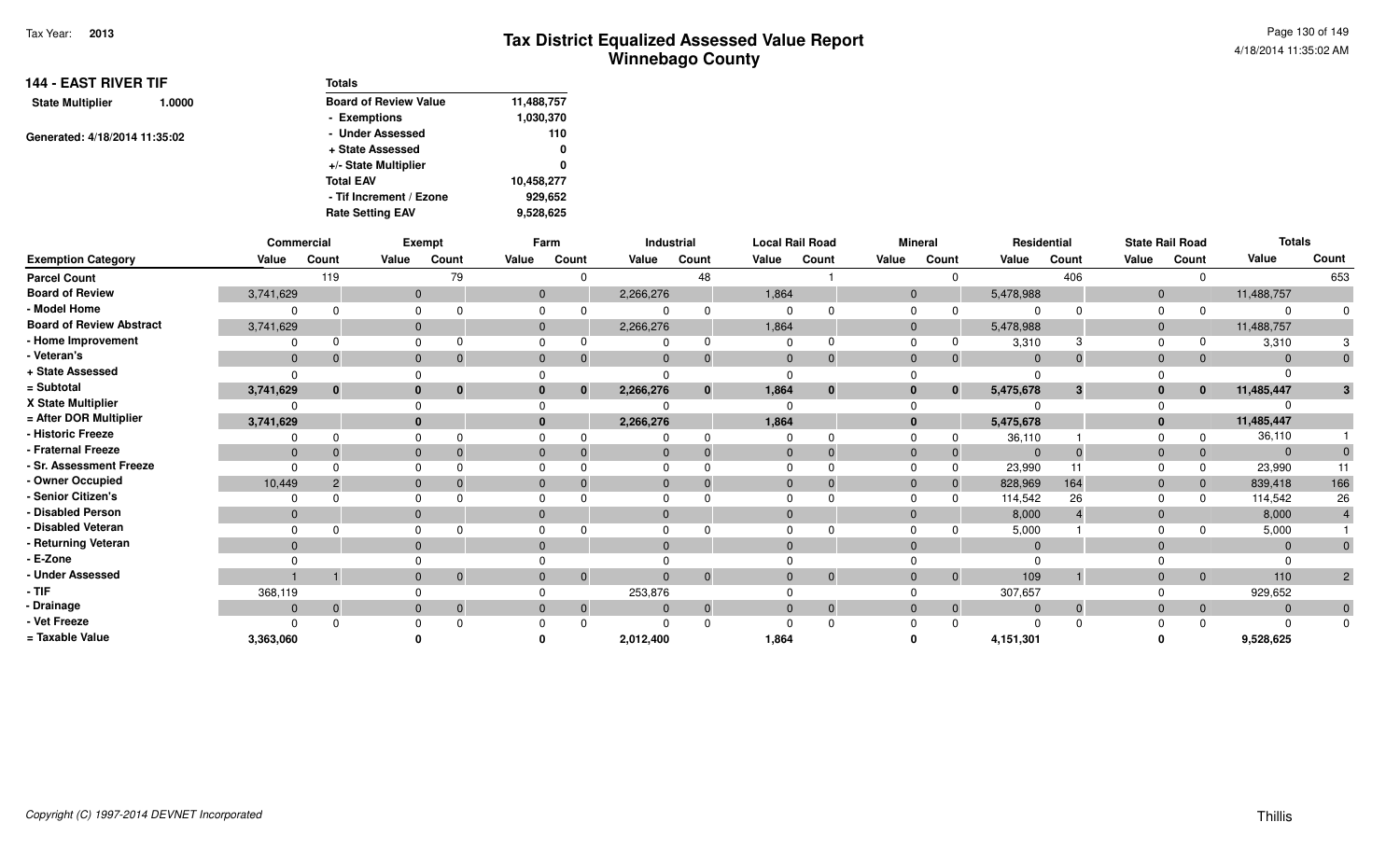| <b>145 - SUMNER ROAD/GROVE STREET</b> | Totals                       |        |
|---------------------------------------|------------------------------|--------|
| <b>State Multiplier</b><br>1.0000     | <b>Board of Review Value</b> | 58,949 |
|                                       | - Exemptions                 | 0      |
| Generated: 4/18/2014 11:35:02         | - Under Assessed             | 0      |
|                                       | + State Assessed             | 0      |
|                                       | +/- State Multiplier         | 0      |
|                                       | <b>Total EAV</b>             | 58,949 |
|                                       | - Tif Increment / Ezone      | 0      |
|                                       | <b>Rate Setting EAV</b>      | 58.949 |

|                                 |              | Commercial     |                | Exempt         |              | Farm                        |              | Industrial     | <b>Local Rail Road</b> |          |                | <b>Mineral</b> |                | Residential    |                | <b>State Rail Road</b> |        | <b>Totals</b>  |
|---------------------------------|--------------|----------------|----------------|----------------|--------------|-----------------------------|--------------|----------------|------------------------|----------|----------------|----------------|----------------|----------------|----------------|------------------------|--------|----------------|
| <b>Exemption Category</b>       | Value        | Count          | Value          | Count          | Value        | Count                       | Value        | Count          | Value                  | Count    | Value          | Count          | Value          | Count          | Value          | Count                  | Value  | Count          |
| <b>Parcel Count</b>             |              | $\Omega$       |                |                |              |                             |              |                |                        |          |                | $\Omega$       |                |                |                |                        |        |                |
| <b>Board of Review</b>          | $\mathbf{0}$ |                | $\mathbf{0}$   |                | $\mathbf 0$  |                             | $\mathbf{0}$ |                | $\mathbf{0}$           |          | $\mathbf{0}$   |                | 58,949         |                | $\overline{0}$ |                        | 58,949 |                |
| - Model Home                    |              |                | $\Omega$       |                |              |                             |              |                |                        |          |                |                |                |                |                |                        |        |                |
| <b>Board of Review Abstract</b> | $\mathbf{0}$ |                |                | $\mathbf{0}$   | $\mathbf{0}$ |                             | $\mathbf{0}$ |                | $\mathbf{0}$           |          | $\mathbf{0}$   |                | 58,949         |                | $\Omega$       |                        | 58,949 |                |
| - Home Improvement              | 0            | $\Omega$       | $\Omega$       |                |              |                             | $\Omega$     |                |                        |          |                | $\Omega$       |                |                |                |                        |        |                |
| - Veteran's                     | $\mathbf{0}$ | $\mathbf 0$    | $\mathbf 0$    | $\Omega$       | $\mathbf{0}$ | 0                           | $\mathbf{0}$ | $\Omega$       | $\mathbf{0}$           |          | $\mathbf{0}$   | $\overline{0}$ | $\mathbf{0}$   | 0              | $\mathbf{0}$   | $\overline{0}$         |        |                |
| + State Assessed                |              |                | $\Omega$       |                |              |                             | $\Omega$     |                |                        |          |                |                |                |                |                |                        |        |                |
| = Subtotal                      | $\bf{0}$     | $\mathbf{0}$   | $\mathbf 0$    | $\mathbf{0}$   | $\bf{0}$     | $\mathbf 0$                 | $\mathbf{0}$ | $\bf{0}$       | $\bf{0}$               | $\bf{0}$ | 0              | $\mathbf{0}$   | 58,949         | $\bf{0}$       |                | $\bf{0}$               | 58,949 |                |
| X State Multiplier              |              |                | $\Omega$       |                |              |                             |              |                |                        |          |                |                |                |                |                |                        |        |                |
| = After DOR Multiplier          | $\mathbf{0}$ |                |                | $\mathbf{0}$   |              |                             | $\mathbf{0}$ |                | $\bf{0}$               |          |                |                | 58,949         |                |                |                        | 58,949 |                |
| - Historic Freeze               |              | $\Omega$       | $\Omega$       |                |              |                             |              |                |                        |          |                | $\Omega$       |                |                |                |                        |        |                |
| - Fraternal Freeze              | $\mathbf{0}$ | $\Omega$       | $\mathbf 0$    |                | $\mathbf{0}$ |                             | $\mathbf{0}$ |                | $\Omega$               |          |                | $\Omega$       | $\Omega$       |                |                | $\overline{0}$         |        |                |
| - Sr. Assessment Freeze         |              |                | $\Omega$       |                |              |                             |              |                |                        |          |                |                |                |                |                |                        |        |                |
| - Owner Occupied                | $\Omega$     | $\Omega$       | $\overline{0}$ |                | $\Omega$     |                             | $\Omega$     |                | $\Omega$               |          |                | $\Omega$       | $\Omega$       |                |                | $\overline{0}$         |        |                |
| - Senior Citizen's              |              |                |                |                |              |                             |              |                |                        |          |                |                |                |                |                |                        |        |                |
| - Disabled Person               | $\mathbf{0}$ |                | $\mathbf{0}$   |                | $\Omega$     |                             | $\mathbf{0}$ |                | $\Omega$               |          | $\overline{0}$ |                | $\Omega$       |                | $\Omega$       |                        |        |                |
| - Disabled Veteran              | 0            |                | $\Omega$       |                |              |                             | $\Omega$     |                |                        |          |                |                |                |                |                |                        |        |                |
| - Returning Veteran             | $\Omega$     |                | $\mathbf{0}$   |                | $\Omega$     |                             | $\mathbf{0}$ |                | $\Omega$               |          |                |                | $\Omega$       |                | $\Omega$       |                        |        |                |
| - E-Zone                        |              |                | $\Omega$       |                |              |                             | $\Omega$     |                |                        |          |                |                |                |                |                |                        |        |                |
| - Under Assessed                | $\mathbf{0}$ | $\overline{0}$ | $\mathbf{0}$   | $\overline{0}$ |              | $\mathbf{0}$<br>$\mathbf 0$ | $\mathbf{0}$ | $\overline{0}$ | $\Omega$               | $\Omega$ |                | $\overline{0}$ | $\overline{0}$ | $\overline{0}$ | $\Omega$       | $\overline{0}$         |        | $\overline{0}$ |
| - TIF                           |              |                |                |                |              |                             |              |                |                        |          |                |                |                |                |                |                        |        |                |
| - Drainage                      | $\mathbf{0}$ | $\mathbf{0}$   | $\mathbf{0}$   | $\mathbf{0}$   | $\mathbf{0}$ | $\mathbf{0}$                | $\mathbf{0}$ | $\overline{0}$ | $\mathbf{0}$           |          |                | $\overline{0}$ | $\mathbf{0}$   |                |                | $\overline{0}$         |        | $\overline{0}$ |
| - Vet Freeze                    |              | $\Omega$       |                |                |              |                             |              |                |                        |          |                | $\Omega$       |                |                |                |                        |        | $\mathbf{0}$   |
| = Taxable Value                 |              |                |                |                |              |                             |              |                |                        |          |                |                | 58,949         |                |                |                        | 58,949 |                |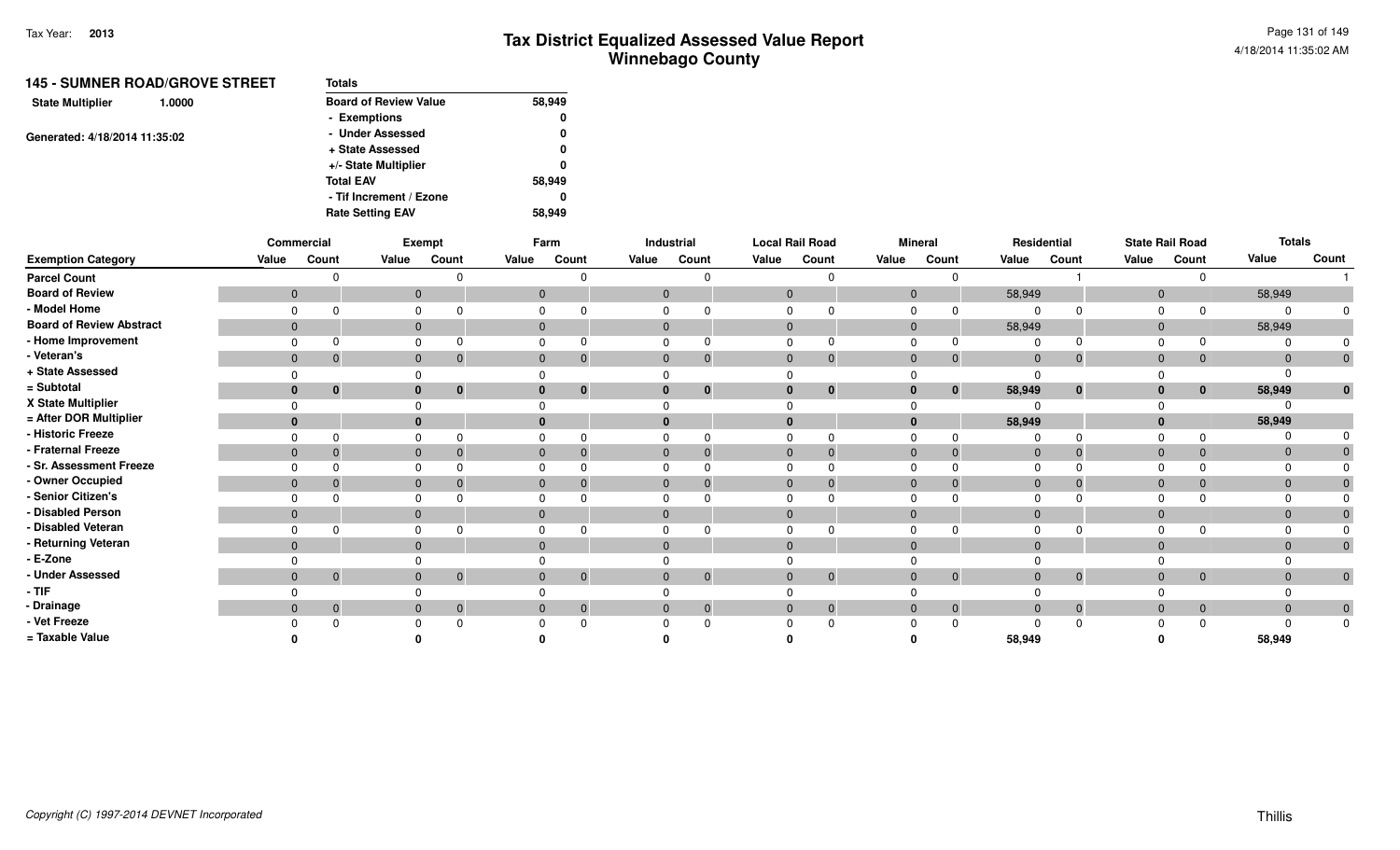| <b>146 - LOVES PARK CORP CENTER TIF</b> |        | Totals                       |           |
|-----------------------------------------|--------|------------------------------|-----------|
| <b>State Multiplier</b>                 | 1.0000 | <b>Board of Review Value</b> | 5,601,903 |
|                                         |        | - Exemptions                 | 0         |
| Generated: 4/18/2014 11:35:02           |        | - Under Assessed             | 47        |
|                                         |        | + State Assessed             | 0         |
|                                         |        | +/- State Multiplier         | 0         |
|                                         |        | <b>Total EAV</b>             | 5,601,856 |
|                                         |        | - Tif Increment / Ezone      | 1,564,742 |
|                                         |        | <b>Rate Setting EAV</b>      | 4,037,114 |
|                                         |        |                              |           |

|                                 |                | Commercial   |                | Exempt                      |              | Farm           |                | Industrial   | <b>Local Rail Road</b> |          |              | <b>Mineral</b> |                | Residential    |              | <b>State Rail Road</b> | <b>Totals</b> |                |
|---------------------------------|----------------|--------------|----------------|-----------------------------|--------------|----------------|----------------|--------------|------------------------|----------|--------------|----------------|----------------|----------------|--------------|------------------------|---------------|----------------|
| <b>Exemption Category</b>       | Value          | Count        | Value          | Count                       | Value        | Count          | Value          | Count        | Value                  | Count    | Value        | Count          | Value          | Count          | Value        | Count                  | Value         | Count          |
| <b>Parcel Count</b>             |                |              |                | 2                           |              | 12             |                |              |                        | $\Omega$ |              | $\Omega$       |                |                |              |                        |               | 24             |
| <b>Board of Review</b>          | 442,067        |              | $\overline{0}$ |                             | 11,447       |                | 5,140,166      |              | $\mathbf{0}$           |          | $\mathbf{0}$ |                | 8,223          |                | $\mathbf{0}$ |                        | 5,601,903     |                |
| - Model Home                    |                |              |                |                             |              | 0              | $\Omega$       |              |                        |          |              |                |                |                |              |                        |               |                |
| <b>Board of Review Abstract</b> | 442,067        |              |                | $\mathbf 0$                 | 11,447       |                | 5,140,166      |              | 0                      |          | $\mathbf{0}$ |                | 8,223          |                | $\mathbf{0}$ |                        | 5,601,903     |                |
| - Home Improvement              | $\Omega$       |              | $\Omega$       |                             | $\Omega$     |                |                |              |                        |          |              |                |                |                |              |                        |               |                |
| - Veteran's                     | $\mathbf{0}$   | $\mathbf{0}$ | $\mathbf 0$    |                             | $\mathbf{0}$ | $\mathbf{0}$   | $\mathbf{0}$   |              | $\Omega$               | $\Omega$ | $\Omega$     | $\mathbf{0}$   | $\mathbf 0$    | $\mathbf 0$    | $\Omega$     | $\overline{0}$         |               |                |
| + State Assessed                |                |              |                |                             |              |                |                |              |                        |          |              |                |                |                |              |                        |               |                |
| = Subtotal                      | 442,067        | $\mathbf{0}$ |                | $\mathbf{0}$<br>$\bf{0}$    | 11,447       | $\mathbf{0}$   | 5,140,166      | $\bf{0}$     |                        | $\bf{0}$ |              | $\mathbf{0}$   | 8,223          | $\bf{0}$       |              | $\mathbf{0}$           | 5,601,903     |                |
| X State Multiplier              |                |              |                |                             |              |                |                |              |                        |          |              |                |                |                |              |                        |               |                |
| = After DOR Multiplier          | 442,067        |              | $\bf{0}$       |                             | 11,447       |                | 5,140,166      |              |                        |          |              |                | 8,223          |                |              |                        | 5,601,903     |                |
| - Historic Freeze               | $\Omega$       | $\Omega$     |                |                             |              | $\Omega$       |                |              |                        |          |              |                |                |                |              | $\Omega$               |               |                |
| - Fraternal Freeze              | $\mathbf 0$    |              | $\mathbf{0}$   |                             | $\mathbf{0}$ |                | $\mathbf{0}$   |              | $\Omega$               |          |              | $\Omega$       | $\mathbf{0}$   |                |              | $\mathbf 0$            |               |                |
| - Sr. Assessment Freeze         | $\Omega$       |              | <sup>0</sup>   |                             |              |                |                |              |                        |          |              |                |                |                |              |                        |               |                |
| - Owner Occupied                | $\mathbf 0$    | $\Omega$     | $\mathbf{0}$   |                             | $\Omega$     |                | $\Omega$       |              |                        |          |              | $\Omega$       | $\Omega$       |                |              | $\mathbf{0}$           |               |                |
| - Senior Citizen's              |                |              |                |                             |              |                |                |              |                        |          |              |                |                |                |              |                        |               |                |
| - Disabled Person               | $\overline{0}$ |              | $\Omega$       |                             | $\Omega$     |                | $\Omega$       |              |                        |          | $\Omega$     |                |                |                | $\Omega$     |                        |               |                |
| - Disabled Veteran              |                |              |                |                             |              |                | $\Omega$       |              |                        |          |              |                |                |                |              |                        |               |                |
| - Returning Veteran             | $\Omega$       |              | $\Omega$       |                             | $\Omega$     |                | $\Omega$       |              |                        |          | $\Omega$     |                | $\Omega$       |                | $\Omega$     |                        |               |                |
| - E-Zone                        |                |              |                |                             |              |                |                |              |                        |          |              |                |                |                |              |                        |               |                |
| - Under Assessed                | $\mathbf{0}$   | $\mathbf 0$  |                | $\mathbf{0}$<br>$\mathbf 0$ | 47           |                | $\overline{0}$ | $\Omega$     | $\Omega$               | $\Omega$ |              | $\mathbf 0$    | $\overline{0}$ | $\mathbf{0}$   | $\Omega$     | $\overline{0}$         | 47            |                |
| $-$ TIF                         |                |              |                |                             | 3,526        |                | 1,561,216      |              |                        |          |              |                |                |                |              |                        | 1,564,742     |                |
| - Drainage                      | $\mathbf{0}$   | $\mathbf 0$  | $\mathbf{0}$   |                             | $\mathbf{0}$ | $\overline{0}$ | $\Omega$       | $\mathbf{0}$ | $\Omega$               | $\Omega$ |              | $\mathbf 0$    | $\Omega$       | $\overline{0}$ | $\Omega$     | $\overline{0}$         |               | $\overline{0}$ |
| - Vet Freeze                    |                | $\Omega$     |                |                             | $\cap$       |                |                |              |                        | $\Omega$ |              | <sup>0</sup>   |                |                |              |                        |               | $\Omega$       |
| = Taxable Value                 | 442,067        |              |                |                             | 7,874        |                | 3,578,950      |              |                        |          |              |                | 8,223          |                |              |                        | 4,037,114     |                |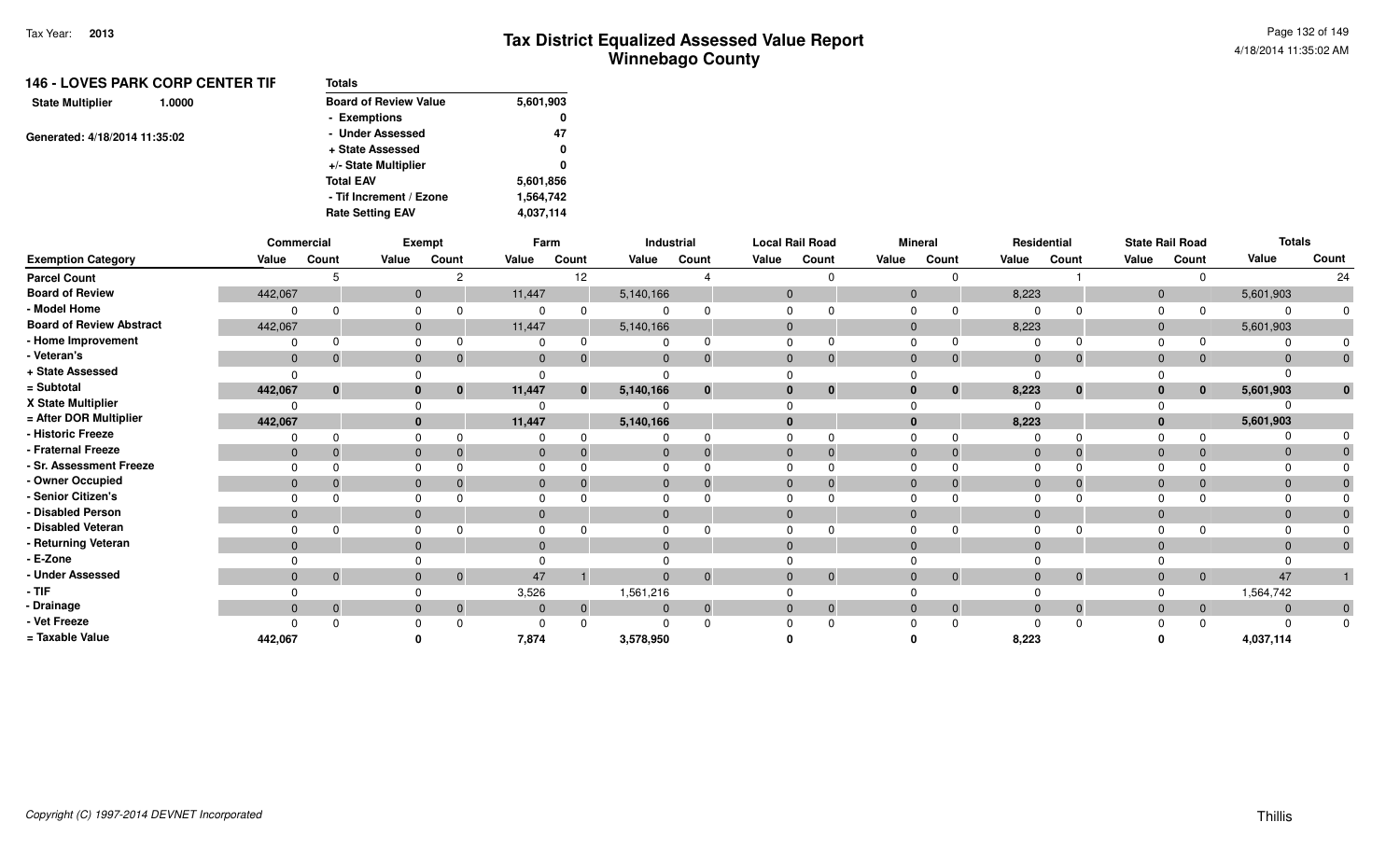| <b>147 - WESTSTONE TIF</b><br><b>State Multiplier</b><br>1.0000<br>Generated: 4/18/2014 11:35:02 | <b>Totals</b> |                              |         |
|--------------------------------------------------------------------------------------------------|---------------|------------------------------|---------|
|                                                                                                  |               | <b>Board of Review Value</b> | 102,847 |
|                                                                                                  |               | - Exemptions                 | 0       |
|                                                                                                  |               | - Under Assessed             | 0       |
|                                                                                                  |               | + State Assessed             | 0       |
|                                                                                                  |               | +/- State Multiplier         | 0       |
|                                                                                                  |               | <b>Total EAV</b>             | 102,847 |
|                                                                                                  |               | - Tif Increment / Ezone      | 3.314   |
|                                                                                                  |               | <b>Rate Setting EAV</b>      | 99.533  |

|                                 | <b>Commercial</b> |              |              | Exempt       |              | Farm           |              | Industrial     |                | <b>Local Rail Road</b> |                | <b>Mineral</b> |                | Residential    |              | <b>State Rail Road</b> | <b>Totals</b>  |                |
|---------------------------------|-------------------|--------------|--------------|--------------|--------------|----------------|--------------|----------------|----------------|------------------------|----------------|----------------|----------------|----------------|--------------|------------------------|----------------|----------------|
| <b>Exemption Category</b>       | Value             | Count        | Value        | Count        | Value        | Count          | Value        | Count          | Value          | Count                  | Value          | Count          | Value          | Count          | Value        | Count                  | Value          | Count          |
| <b>Parcel Count</b>             |                   |              |              |              |              | 10             |              |                |                |                        |                |                |                |                |              |                        |                | 11             |
| <b>Board of Review</b>          | 9,572             |              | $\mathbf{0}$ |              | 93,275       |                | $\Omega$     |                | $\mathbf 0$    |                        | $\overline{0}$ |                | $\mathbf 0$    |                | $\mathbf 0$  |                        | 102,847        |                |
| - Model Home                    |                   |              |              |              |              |                |              |                |                |                        | $\Omega$       |                | $\Omega$       |                |              |                        | $\Omega$       |                |
| <b>Board of Review Abstract</b> | 9,572             |              | $\mathbf{0}$ |              | 93,275       |                | $\mathbf{0}$ |                | $\mathbf 0$    |                        | $\overline{0}$ |                | $\overline{0}$ |                | $\mathbf 0$  |                        | 102,847        |                |
| - Home Improvement              | $\Omega$          |              |              |              |              |                | $\Omega$     |                |                |                        | $\Omega$       |                | $\Omega$       |                |              |                        | $\Omega$       |                |
| - Veteran's                     | $\mathbf{0}$      | $\mathbf{0}$ | $\mathbf{0}$ | $\Omega$     | $\mathbf{0}$ | $\Omega$       | $\mathbf{0}$ | $\mathbf 0$    | $\Omega$       | $\Omega$               | $\overline{0}$ |                | $\mathbf{0}$   | $\Omega$       | $\mathbf{0}$ | $\overline{0}$         | $\overline{0}$ | $\mathbf{0}$   |
| + State Assessed                | $\Omega$          |              |              |              |              |                |              |                |                |                        |                |                | 0              |                |              |                        |                |                |
| = Subtotal                      | 9,572             | $\bf{0}$     |              | $\mathbf 0$  | 93,275       | $\mathbf{0}$   | $\Omega$     | $\bf{0}$       | $\bf{0}$       | $\bf{0}$               | $\bf{0}$       | 0              | $\bf{0}$       | $\mathbf{0}$   |              | $\mathbf{0}$           | 102,847        | $\bf{0}$       |
| X State Multiplier              |                   |              |              |              |              |                |              |                |                |                        |                |                | $\Omega$       |                |              |                        |                |                |
| = After DOR Multiplier          | 9,572             |              |              |              | 93,275       |                |              |                |                |                        | $\mathbf{0}$   |                | $\bf{0}$       |                |              |                        | 102,847        |                |
| - Historic Freeze               |                   | ŋ            |              |              |              |                |              |                |                |                        |                |                | $\Omega$       |                |              |                        |                |                |
| - Fraternal Freeze              | $\mathbf{0}$      |              |              |              | $\mathbf{0}$ |                | $\Omega$     | $\Omega$       | $\Omega$       | $\Omega$               | $\overline{0}$ |                | $\mathbf{0}$   |                | 0            | $\overline{0}$         | $\overline{0}$ |                |
| - Sr. Assessment Freeze         |                   |              |              |              |              |                |              |                |                |                        |                |                | $\Omega$       |                |              |                        | $\Omega$       |                |
| - Owner Occupied                | $\mathbf{0}$      | $\Omega$     |              |              | $\mathbf{0}$ |                |              | 0              | $\mathbf 0$    | $\Omega$               | $\mathbf{0}$   |                | $\mathbf{0}$   |                | $\Omega$     | $\mathbf{0}$           | $\mathbf{0}$   |                |
| - Senior Citizen's              |                   |              |              |              |              |                |              |                |                |                        |                |                | $\Omega$       |                |              |                        | $\Omega$       |                |
| - Disabled Person               | $\overline{0}$    |              |              |              | $\Omega$     |                | $\Omega$     |                | $\Omega$       |                        | $\Omega$       |                | $\Omega$       |                |              |                        | $\Omega$       |                |
| - Disabled Veteran              |                   |              |              |              |              |                |              |                |                |                        |                |                | $\Omega$       |                |              |                        |                |                |
| - Returning Veteran             | $\Omega$          |              | $\Omega$     |              | $\Omega$     |                | $\Omega$     |                | $\Omega$       |                        | $\Omega$       |                | $\overline{0}$ |                |              |                        | $\Omega$       | $\overline{0}$ |
| - E-Zone                        |                   |              |              |              |              |                |              |                |                |                        |                |                |                |                |              |                        |                |                |
| - Under Assessed                | $\mathbf{0}$      | $\mathbf 0$  | $\Omega$     | $\mathbf{0}$ | $\mathbf{0}$ | $\mathbf{0}$   |              | $\overline{0}$ | $\overline{0}$ | $\mathbf{0}$           | $\overline{0}$ | $\mathbf{0}$   | $\mathbf{0}$   | $\mathbf{0}$   | $\Omega$     | $\overline{0}$         | $\Omega$       | $\overline{0}$ |
| - TIF                           |                   |              |              |              | 3,314        |                |              |                |                |                        |                |                |                |                |              |                        | 3,314          |                |
| - Drainage                      | $\mathbf{0}$      | $\mathbf 0$  |              | $\mathbf 0$  | $\mathbf{0}$ | $\overline{0}$ | $\Omega$     | $\overline{0}$ | $\Omega$       | $\mathbf{0}$           | $\overline{0}$ | $\mathbf{0}$   | $\mathbf{0}$   | $\overline{0}$ | $\mathbf{0}$ | $\overline{0}$         | $\overline{0}$ | $\overline{0}$ |
| - Vet Freeze                    |                   |              |              |              | O            |                |              |                |                | $\Omega$               |                |                |                |                |              |                        | $\Omega$       | $\mathbf 0$    |
| = Taxable Value                 | 9,572             |              |              |              | 89,961       |                |              |                |                |                        |                |                |                |                |              |                        | 99,533         |                |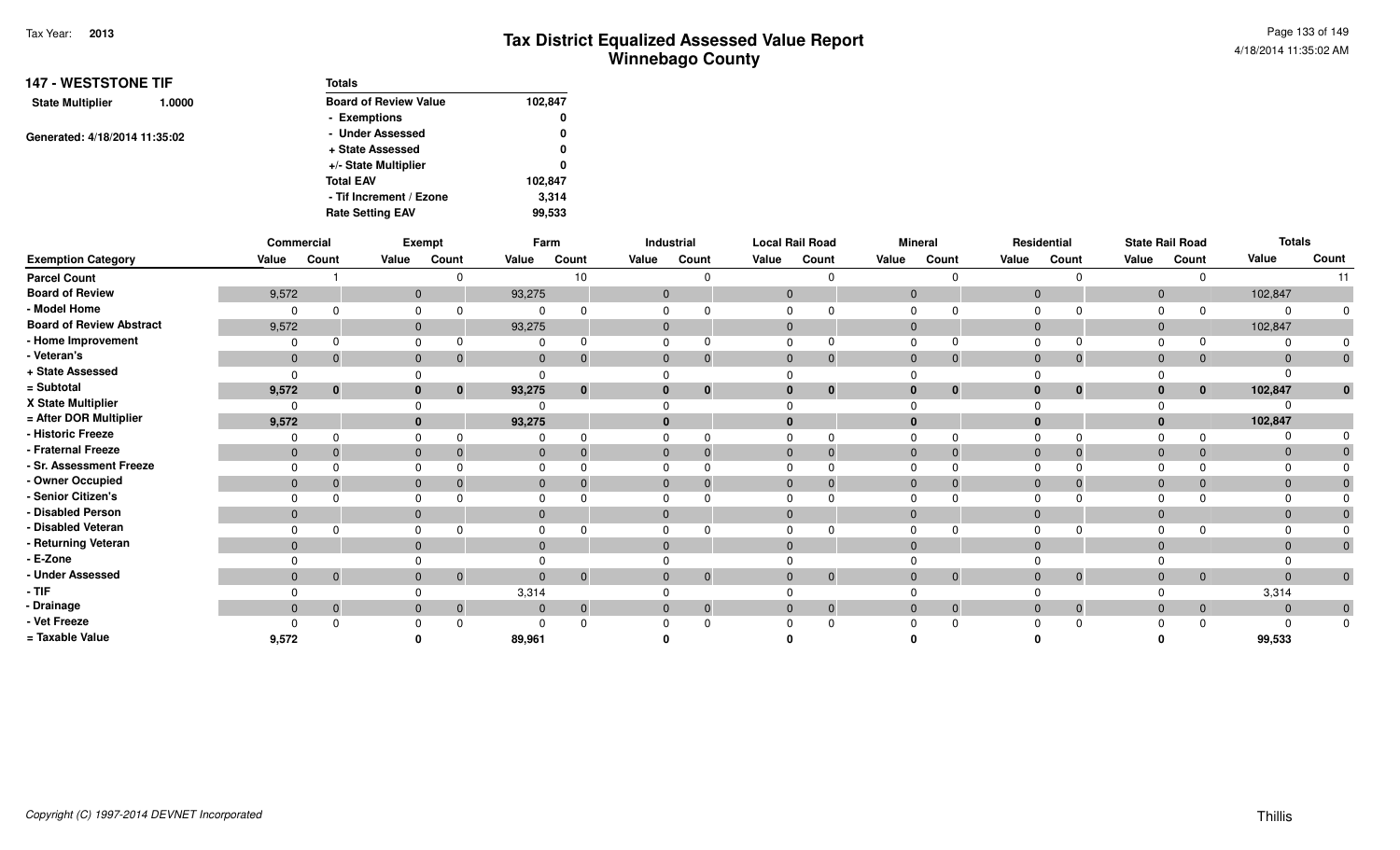| <b>148 - NORTH WILLOW CREEK TIF</b><br><b>State Multiplier</b><br>1.0000<br>Generated: 4/18/2014 11:35:02 | <b>Totals</b>                |           |
|-----------------------------------------------------------------------------------------------------------|------------------------------|-----------|
|                                                                                                           | <b>Board of Review Value</b> | 1,449,578 |
|                                                                                                           | - Exemptions                 | 0         |
|                                                                                                           | - Under Assessed             | 0         |
|                                                                                                           | + State Assessed             | 0         |
|                                                                                                           | +/- State Multiplier         | 0         |
|                                                                                                           | <b>Total EAV</b>             | 1,449,578 |
|                                                                                                           | - Tif Increment / Ezone      | 103,820   |
|                                                                                                           | <b>Rate Setting EAV</b>      | 1,345,758 |

|                                 | Commercial   |                |              | Exempt                   |                | Farm           |              | Industrial     |              | <b>Local Rail Road</b> |                | <b>Mineral</b> |                | Residential    |              | <b>State Rail Road</b> | <b>Totals</b>  |                |
|---------------------------------|--------------|----------------|--------------|--------------------------|----------------|----------------|--------------|----------------|--------------|------------------------|----------------|----------------|----------------|----------------|--------------|------------------------|----------------|----------------|
| <b>Exemption Category</b>       | Value        | Count          | Value        | Count                    | Value          | Count          | Value        | Count          | Value        | Count                  | Value          | Count          | Value          | Count          | Value        | Count                  | Value          | Count          |
| <b>Parcel Count</b>             |              | ∩              |              |                          |                |                |              |                |              |                        |                |                |                |                |              | $\cap$                 |                |                |
| <b>Board of Review</b>          | $\mathbf{0}$ |                | $\mathbf 0$  |                          | 804            |                | 1,448,774    |                | $\mathbf{0}$ |                        | $\overline{0}$ |                | $\mathbf{0}$   |                | $\mathbf 0$  |                        | 1,449,578      |                |
| - Model Home                    |              |                |              |                          |                |                |              |                |              |                        | $\Omega$       |                | $\Omega$       |                | $\Omega$     |                        | $\Omega$       |                |
| <b>Board of Review Abstract</b> | $\mathbf{0}$ |                | $\mathbf{0}$ |                          | 804            |                | 1,448,774    |                | $\Omega$     |                        | $\Omega$       |                | $\mathbf 0$    |                | $\mathbf 0$  |                        | 1,449,578      |                |
| - Home Improvement              |              |                |              |                          |                |                |              |                | $\Omega$     |                        | $\Omega$       |                | $\Omega$       |                | $\Omega$     |                        |                |                |
| - Veteran's                     | $\mathbf{0}$ | $\mathbf 0$    | $\mathbf 0$  |                          | $\mathbf{0}$   | $\mathbf 0$    | $\mathbf{0}$ | $\overline{0}$ | $\mathbf{0}$ | $\Omega$               | $\overline{0}$ |                | $\mathbf{0}$   | 0              | $\mathbf 0$  | $\overline{0}$         | $\Omega$       | $\mathbf{0}$   |
| + State Assessed                |              |                |              |                          |                |                |              |                |              |                        |                |                |                |                |              |                        |                |                |
| = Subtotal                      | $\mathbf{0}$ | $\mathbf{0}$   | $\bf{0}$     | $\bf{0}$                 | 804            | $\mathbf{0}$   | 1,448,774    | $\bf{0}$       | $\bf{0}$     | $\bf{0}$               | $\bf{0}$       | $\mathbf{0}$   | $\mathbf{0}$   | $\mathbf{0}$   | $\bf{0}$     | $\mathbf{0}$           | 1,449,578      |                |
| X State Multiplier              |              |                |              |                          |                |                |              |                |              |                        |                |                |                |                |              |                        |                |                |
| = After DOR Multiplier          |              |                | $\bf{0}$     |                          | 804            |                | 1,448,774    |                |              |                        |                |                | $\bf{0}$       |                |              |                        | 1,449,578      |                |
| - Historic Freeze               |              |                |              |                          |                |                |              | <sup>0</sup>   |              |                        |                |                | $\Omega$       |                |              |                        | $\Omega$       |                |
| - Fraternal Freeze              | $\mathbf{0}$ |                | $\Omega$     |                          | $\mathbf{0}$   |                | $\Omega$     | $\mathbf{0}$   | $\Omega$     | $\Omega$               | $\Omega$       |                | $\Omega$       |                | 0            | $\mathbf{0}$           | $\Omega$       |                |
| - Sr. Assessment Freeze         |              |                |              |                          |                |                |              |                |              |                        |                |                | $\Omega$       |                |              |                        | $\Omega$       |                |
| - Owner Occupied                |              |                | $\Omega$     |                          | $\Omega$       |                |              | $\Omega$       | $\Omega$     |                        | $\Omega$       |                | $\mathbf 0$    |                | $\Omega$     | $\overline{0}$         | $\mathbf{0}$   |                |
| - Senior Citizen's              |              |                |              |                          |                |                |              |                |              |                        |                |                | $\Omega$       |                |              |                        | $\Omega$       |                |
| <b>Disabled Person</b>          | $\mathbf{0}$ |                | $\Omega$     |                          | $\Omega$       |                | $\Omega$     |                | $\Omega$     |                        | $\Omega$       |                | $\Omega$       |                | $\Omega$     |                        | $\Omega$       |                |
| - Disabled Veteran              |              |                |              |                          | n              |                |              |                |              |                        | $\Omega$       |                | $\Omega$       |                |              |                        | $\Omega$       |                |
| - Returning Veteran             | $\Omega$     |                | $\Omega$     |                          | $\Omega$       |                | $\Omega$     |                | $\Omega$     |                        | $\Omega$       |                | $\Omega$       |                |              |                        | $\Omega$       |                |
| - E-Zone                        |              |                |              |                          |                |                |              |                |              |                        |                |                |                |                |              |                        |                |                |
| - Under Assessed                | $\mathbf{0}$ | $\mathbf{0}$   |              | $\mathbf{0}$<br>$\Omega$ | $\mathbf{0}$   | $\mathbf{0}$   |              | $\overline{0}$ | $\mathbf{0}$ | $\Omega$               | $\Omega$       | $\mathbf{0}$   | $\overline{0}$ | $\overline{0}$ | $\mathbf{0}$ | $\overline{0}$         | $\mathbf{0}$   | $\overline{0}$ |
| $-$ TIF                         |              |                |              |                          | 177            |                | 103,643      |                |              |                        |                |                | $\Omega$       |                |              |                        | 103,820        |                |
| - Drainage                      | $\mathbf{0}$ | $\overline{0}$ | $\Omega$     | $\Omega$                 | $\overline{0}$ | $\overline{0}$ | $\Omega$     | $\overline{0}$ | $\mathbf{0}$ | $\mathbf{0}$           | $\overline{0}$ | $\mathbf{0}$   | $\Omega$       | $\Omega$       | $\Omega$     | $\overline{0}$         | $\overline{0}$ | $\mathbf{0}$   |
| - Vet Freeze                    |              |                |              |                          |                |                |              |                |              | $\Omega$               |                |                |                |                |              |                        | $\Omega$       | $\mathbf{0}$   |
| = Taxable Value                 |              |                |              |                          | 627            |                | 1,345,131    |                |              |                        |                |                |                |                |              |                        | 1,345,758      |                |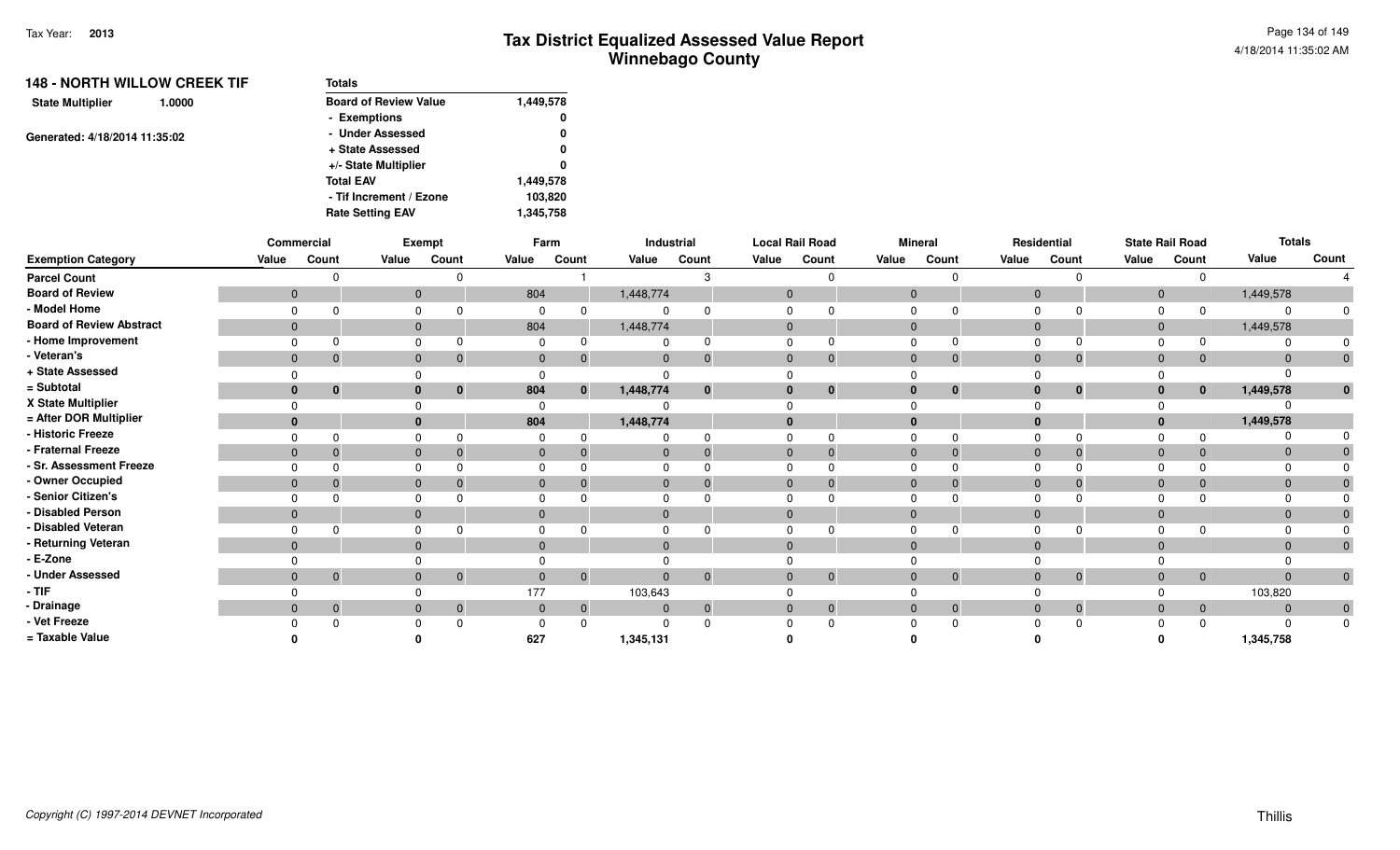| <b>149 - SOUTH WILLOW CREEK TIF</b><br><b>State Multiplier</b><br>1.0000 | <b>Totals</b>                |           |
|--------------------------------------------------------------------------|------------------------------|-----------|
|                                                                          | <b>Board of Review Value</b> | 6,000,473 |
|                                                                          | - Exemptions                 | 0         |
| Generated: 4/18/2014 11:35:02                                            | - Under Assessed             | 914       |
|                                                                          | + State Assessed             | 0         |
|                                                                          | +/- State Multiplier         | 0         |
|                                                                          | <b>Total EAV</b>             | 5,999,559 |
|                                                                          | - Tif Increment / Ezone      | 395.004   |
|                                                                          | <b>Rate Setting EAV</b>      | 5,604,555 |

|                                 | Commercial     |                |              | Exempt |              | Farm           |              | Industrial | <b>Local Rail Road</b> |                |                | <b>Mineral</b> |       | Residential                    | <b>State Rail Road</b> |                | <b>Totals</b> |                |
|---------------------------------|----------------|----------------|--------------|--------|--------------|----------------|--------------|------------|------------------------|----------------|----------------|----------------|-------|--------------------------------|------------------------|----------------|---------------|----------------|
| <b>Exemption Category</b>       | Value          | Count          | Value        | Count  | Value        | Count          | Value        | Count      | Value                  | Count          | Value          | Count          | Value | Count                          | Value                  | Count          | Value         | Count          |
| <b>Parcel Count</b>             |                | 6              |              |        |              | 3              |              | 36         |                        | $\cap$         |                |                |       |                                |                        |                |               | 46             |
| <b>Board of Review</b>          | 2,012,146      |                | $\mathbf 0$  |        | 1,686        |                | 3,986,641    |            | $\overline{0}$         |                | 0              |                |       | $\Omega$                       | $\mathbf{0}$           |                | 6,000,473     |                |
| - Model Home                    |                | $\Omega$       | O            |        |              | $\Omega$       | $\Omega$     |            |                        |                |                |                |       |                                |                        |                |               |                |
| <b>Board of Review Abstract</b> | 2,012,146      |                | $\mathbf 0$  |        | 1,686        |                | 3,986,641    |            |                        |                | $\mathbf{0}$   |                |       | $\Omega$                       | $\mathbf{0}$           |                | 6,000,473     |                |
| - Home Improvement              | $\Omega$       | <sup>0</sup>   | $\Omega$     |        | $\Omega$     |                |              |            |                        |                |                |                |       |                                |                        |                |               |                |
| - Veteran's                     | $\mathbf{0}$   | $\mathbf{0}$   | $\mathbf 0$  |        | $\mathbf{0}$ | $\mathbf{0}$   | $\mathbf{0}$ |            | $\overline{0}$         | $\Omega$       | $\mathbf{0}$   | $\Omega$       |       | $\mathbf{0}$<br>$\overline{0}$ | $\mathbf{0}$           | $\overline{0}$ | $\Omega$      | $\overline{0}$ |
| + State Assessed                | $\Omega$       |                |              |        |              |                |              |            |                        |                |                |                |       |                                |                        |                |               |                |
| = Subtotal                      | 2,012,146      | $\bf{0}$       | $\mathbf{0}$ | 0      | 1,686        | $\mathbf{0}$   | 3,986,641    | $\bf{0}$   |                        | $\mathbf{0}$   | 0              | $\bf{0}$       |       | $\bf{0}$                       | $\bf{0}$               | $\mathbf{0}$   | 6,000,473     | $\bf{0}$       |
| X State Multiplier              | $\Omega$       |                |              |        | $\Omega$     |                |              |            |                        |                |                |                |       |                                |                        |                |               |                |
| = After DOR Multiplier          | 2,012,146      |                | $\bf{0}$     |        | 1,686        |                | 3,986,641    |            |                        |                |                |                |       |                                | $\bf{0}$               |                | 6,000,473     |                |
| - Historic Freeze               |                | $\Omega$       |              |        |              | 0              |              |            |                        | $\Omega$       |                |                |       |                                |                        |                |               |                |
| - Fraternal Freeze              | $\mathbf{0}$   | $\Omega$       | $\mathbf{0}$ |        | $\mathbf{0}$ |                | $\mathbf{0}$ |            |                        |                | $\Omega$       |                |       | $\Omega$                       | $\Omega$               | $\mathbf{0}$   | $\Omega$      |                |
| - Sr. Assessment Freeze         | $\Omega$       |                | $\Omega$     |        |              |                |              |            |                        |                |                |                |       |                                |                        |                |               |                |
| - Owner Occupied                | $\mathbf{0}$   | $\Omega$       | $\mathbf{0}$ |        | $\Omega$     |                | $\Omega$     |            |                        |                | 0              |                |       | $\left($                       | $\Omega$               | $\mathbf{0}$   |               |                |
| - Senior Citizen's              |                |                |              |        |              |                |              |            |                        |                |                |                |       |                                |                        |                |               |                |
| - Disabled Person               | $\overline{0}$ |                | $\Omega$     |        | $\Omega$     |                | $\Omega$     |            |                        |                | $\Omega$       |                |       | $\Omega$                       | $\Omega$               |                |               |                |
| - Disabled Veteran              |                |                |              |        | $\Omega$     |                |              |            |                        |                |                |                |       |                                |                        |                |               |                |
| - Returning Veteran             | $\Omega$       |                | $\Omega$     |        | $\Omega$     |                | $\Omega$     |            |                        |                | $\Omega$       |                |       |                                | $\Omega$               |                | $\Omega$      | $\overline{0}$ |
| - E-Zone                        |                |                |              |        |              |                |              |            |                        |                |                |                |       |                                |                        |                |               |                |
| - Under Assessed                | $\mathbf{0}$   | $\overline{0}$ | $\mathbf{0}$ |        | 144          | $\overline{2}$ | 770          | 9          |                        | $\overline{0}$ | $\overline{0}$ | $\overline{0}$ |       | $\Omega$<br>$\overline{0}$     | $\Omega$               | $\overline{0}$ | 914           | 11             |
| $-TIF$                          | 165,171        |                |              |        | 432          |                | 229,401      |            |                        |                |                |                |       |                                |                        |                | 395,004       |                |
| - Drainage                      | $\overline{0}$ | $\mathbf{0}$   | $\mathbf{0}$ |        | $\mathbf{0}$ | $\overline{0}$ | $\Omega$     | $\Omega$   |                        | $\overline{0}$ | $\Omega$       | $\overline{0}$ |       | $\Omega$<br>$\overline{0}$     | $\Omega$               | $\overline{0}$ | $\Omega$      | $\overline{0}$ |
| - Vet Freeze                    |                | $\Omega$       |              |        |              |                |              |            |                        | $\Omega$       |                |                |       |                                |                        |                |               | $\Omega$       |
| = Taxable Value                 | 1,846,975      |                |              |        | 1,110        |                | 3,756,470    |            |                        |                |                |                |       |                                |                        |                | 5,604,555     |                |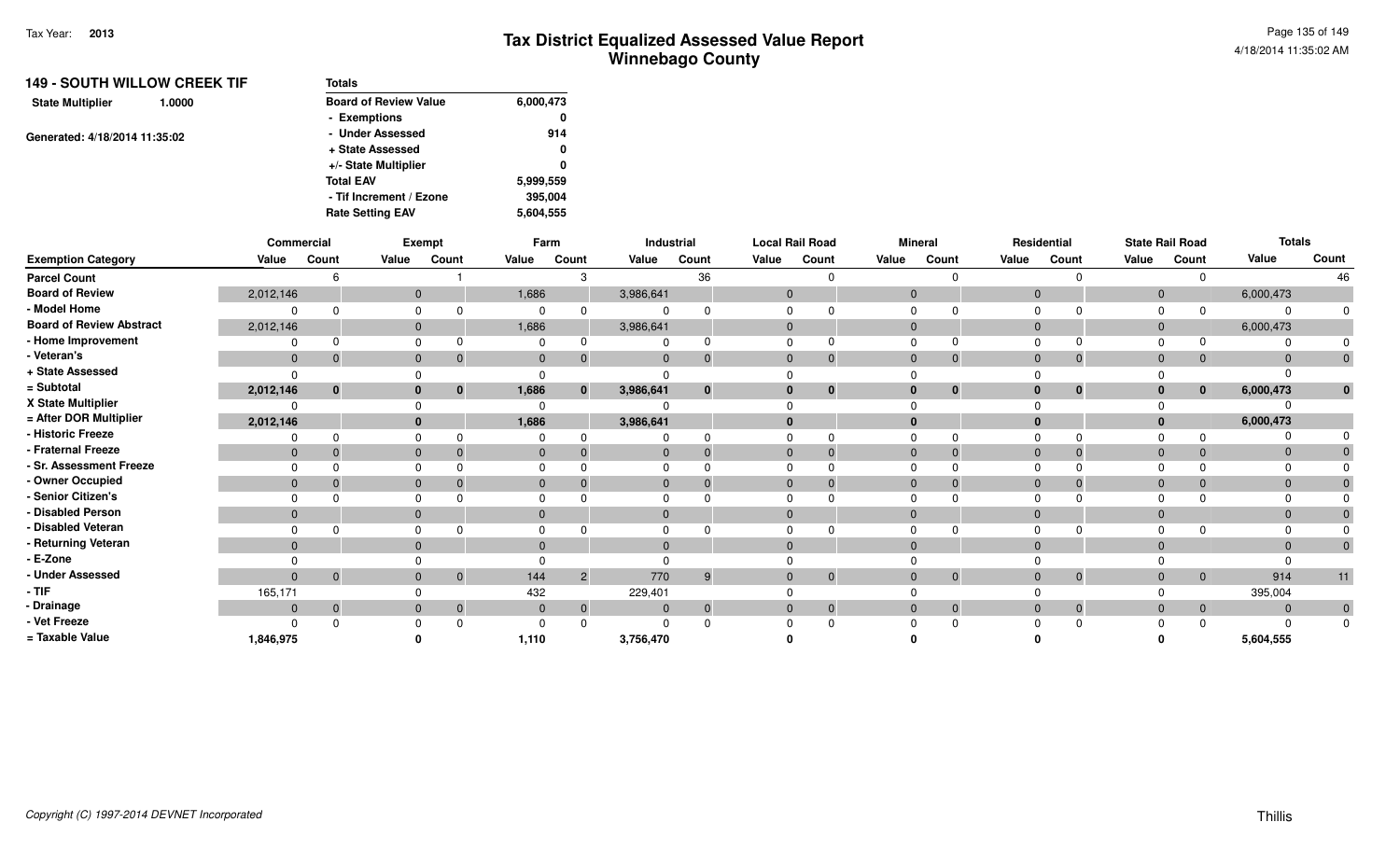| 150 - GLOBAL TRADEPARK SOUTH TI   | Totals                       |         |
|-----------------------------------|------------------------------|---------|
| <b>State Multiplier</b><br>1.0000 | <b>Board of Review Value</b> | 249,394 |
|                                   | - Exemptions                 | 0       |
| Generated: 4/18/2014 11:35:02     | - Under Assessed             | 0       |
|                                   | + State Assessed             | 0       |
|                                   | +/- State Multiplier         | 0       |
|                                   | <b>Total EAV</b>             | 249,394 |
|                                   | - Tif Increment / Ezone      | 67,999  |
|                                   | <b>Rate Setting EAV</b>      | 181,395 |

|                                 | Commercial     |                | Exempt       |                |              | Farm           |                | Industrial     | <b>Local Rail Road</b> |             | <b>Mineral</b> |                |                | Residential    |                | <b>State Rail Road</b> | <b>Totals</b> |                |
|---------------------------------|----------------|----------------|--------------|----------------|--------------|----------------|----------------|----------------|------------------------|-------------|----------------|----------------|----------------|----------------|----------------|------------------------|---------------|----------------|
| <b>Exemption Category</b>       | Value          | Count          | Value        | Count          | Value        | Count          | Value          | Count          | Value                  | Count       | Value          | Count          | Value          | Count          | Value          | Count                  | Value         | Count          |
| <b>Parcel Count</b>             |                |                |              |                |              | 21             |                |                |                        |             |                |                |                |                |                |                        |               | 21             |
| <b>Board of Review</b>          | $\mathbf{0}$   |                | $\mathbf{0}$ |                | 249,394      |                | $\mathbf{0}$   |                | $\mathbf{0}$           |             | $\overline{0}$ |                | $\overline{0}$ |                | $\mathbf{0}$   |                        | 249,394       |                |
| - Model Home                    | $\Omega$       |                |              |                |              |                |                |                | $\Omega$               |             |                |                | $\Omega$       |                |                |                        | $\Omega$      |                |
| <b>Board of Review Abstract</b> | $\mathbf{0}$   |                | $\mathbf{0}$ |                | 249,394      |                | 0              |                | $\Omega$               |             | $\overline{0}$ |                | $\overline{0}$ |                | $\mathbf 0$    |                        | 249,394       |                |
| - Home Improvement              |                |                |              |                |              |                |                |                |                        |             |                |                |                |                |                |                        |               |                |
| - Veteran's                     | $\mathbf 0$    | $\mathbf{0}$   | $\mathbf{0}$ | $\Omega$       | $\mathbf{0}$ | $\Omega$       | $\mathbf{0}$   |                | $\Omega$               | $\Omega$    | $\Omega$       | $\mathbf{0}$   | $\Omega$       |                | $\Omega$       | $\mathbf{0}$           | $\Omega$      | $\overline{0}$ |
| + State Assessed                |                |                |              |                |              |                |                |                |                        |             |                |                |                |                |                |                        | $\Omega$      |                |
| = Subtotal                      | $\bf{0}$       | $\mathbf 0$    | $\bf{0}$     | $\bf{0}$       | 249,394      | $\bf{0}$       | $\bf{0}$       | $\bf{0}$       | $\bf{0}$               | $\bf{0}$    |                | $\mathbf 0$    | $\bf{0}$       | $\mathbf{0}$   |                | $\mathbf{0}$           | 249,394       |                |
| X State Multiplier              |                |                |              |                |              |                |                |                |                        |             |                |                |                |                |                |                        |               |                |
| = After DOR Multiplier          | $\bf{0}$       |                | $\mathbf{0}$ |                | 249,394      |                | 0              |                | $\mathbf{0}$           |             |                |                | $\mathbf{0}$   |                |                |                        | 249,394       |                |
| - Historic Freeze               |                |                |              |                |              |                |                |                |                        |             |                |                |                |                |                |                        |               |                |
| - Fraternal Freeze              | $\mathbf 0$    | $\Omega$       | $\mathbf{0}$ |                | $\Omega$     |                | $\Omega$       |                | $\Omega$               |             |                | $\mathbf{0}$   | $\overline{0}$ |                | $\Omega$       | $\mathbf{0}$           | $\mathbf{0}$  |                |
| - Sr. Assessment Freeze         |                |                |              |                |              |                |                |                |                        |             |                |                |                |                |                |                        | $\Omega$      |                |
| - Owner Occupied                | $\mathbf{0}$   | $\Omega$       | $\Omega$     |                | $\Omega$     |                | $\Omega$       |                | $\Omega$               |             |                | $\overline{0}$ | $\mathbf{0}$   |                | $\Omega$       | $\overline{0}$         | $\Omega$      |                |
| - Senior Citizen's              |                |                |              |                |              |                |                |                |                        |             |                |                |                |                |                |                        |               |                |
| - Disabled Person               | $\overline{0}$ |                | $\mathbf 0$  |                | $\Omega$     |                | $\Omega$       |                | $\Omega$               |             | $\Omega$       |                | $\Omega$       |                | $\Omega$       |                        | $\Omega$      |                |
| - Disabled Veteran              | $\Omega$       |                | $\Omega$     |                |              |                |                |                | $\Omega$               |             | $\Omega$       |                | $\Omega$       |                |                |                        | $\Omega$      |                |
| - Returning Veteran             | $\overline{0}$ |                | $\mathbf{0}$ |                | $\Omega$     |                | $\Omega$       |                | $\Omega$               |             |                |                | $\Omega$       |                | $\Omega$       |                        | $\Omega$      |                |
| - E-Zone                        |                |                |              |                |              |                |                |                |                        |             |                |                |                |                |                |                        |               |                |
| - Under Assessed                | $\mathbf{0}$   | $\overline{0}$ | $\mathbf{0}$ | $\mathbf 0$    | $\Omega$     | $\mathbf{0}$   | $\overline{0}$ | $\overline{0}$ | $\mathbf{0}$           | $\mathbf 0$ |                | $\mathbf 0$    | $\mathbf{0}$   | $\overline{0}$ | $\Omega$       | $\overline{0}$         | $\Omega$      | $\overline{0}$ |
| $-$ TIF                         |                |                |              |                | 67,999       |                |                |                |                        |             |                |                |                |                |                |                        | 67,999        |                |
| - Drainage                      | $\overline{0}$ | $\overline{0}$ | $\mathbf{0}$ | $\overline{0}$ | $\Omega$     | $\overline{0}$ | $\Omega$       | $\overline{0}$ | $\Omega$               | $\mathbf 0$ | $\Omega$       | $\mathbf 0$    | $\Omega$       | $\Omega$       | $\overline{0}$ | $\overline{0}$         | $\mathbf 0$   | $\mathbf{0}$   |
| - Vet Freeze                    |                |                |              |                |              | $\Omega$       |                |                |                        |             |                |                |                |                |                |                        | $\Omega$      | $\mathbf 0$    |
| = Taxable Value                 |                |                |              |                | 181,395      |                |                |                |                        |             |                |                |                |                |                |                        | 181,395       |                |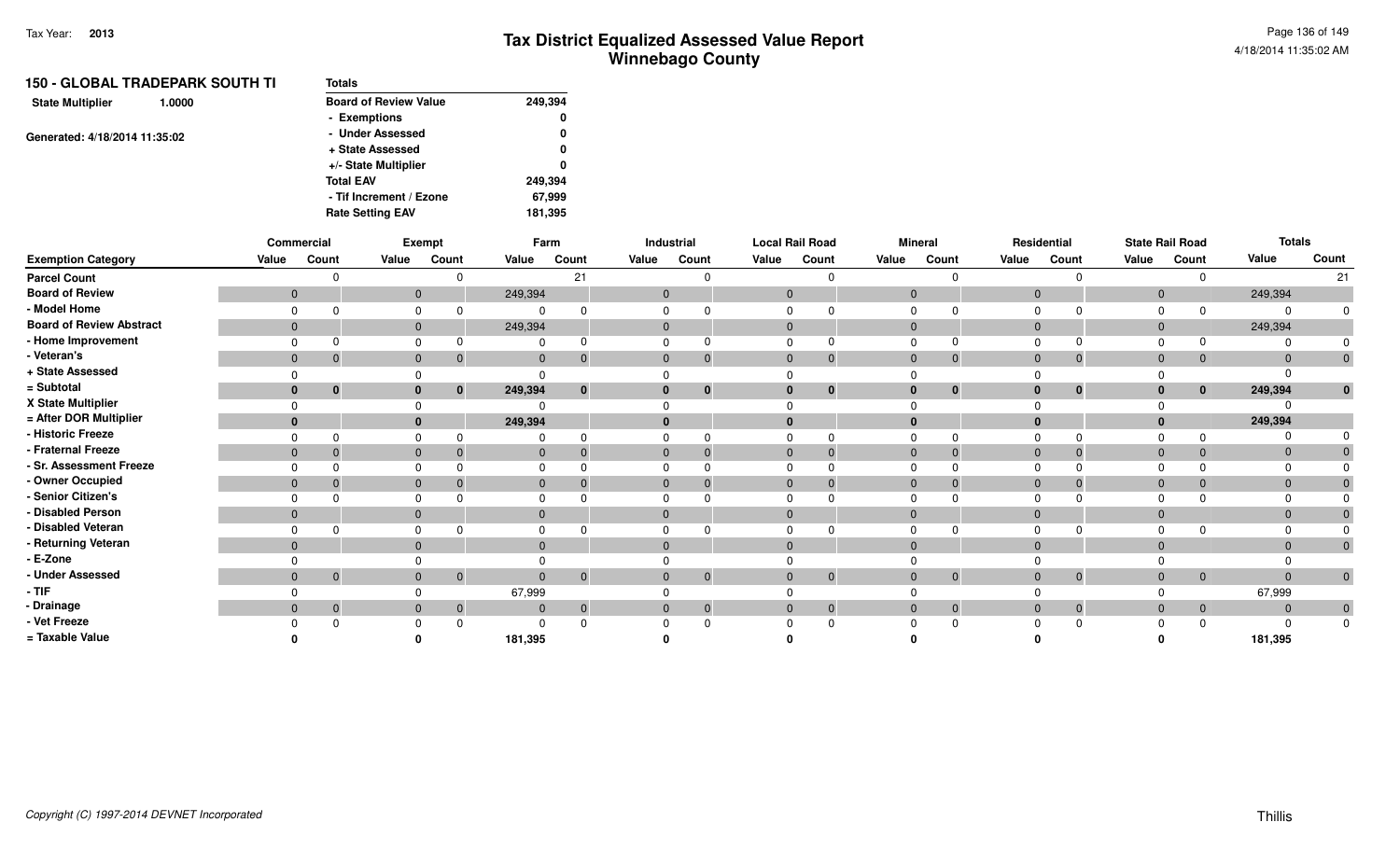| 151 - I-39 / BAXTER ROAD TIF      | <b>Totals</b>                |           |
|-----------------------------------|------------------------------|-----------|
| <b>State Multiplier</b><br>1.0000 | <b>Board of Review Value</b> | 1,579,958 |
|                                   | - Exemptions                 | 66,231    |
| Generated: 4/18/2014 11:35:02     | - Under Assessed             | 259       |
|                                   | + State Assessed             | 0         |
|                                   | +/- State Multiplier         | 0         |
|                                   | <b>Total EAV</b>             | 1,513,468 |
|                                   | - Tif Increment / Ezone      | 49.993    |
|                                   | <b>Rate Setting EAV</b>      | 1,463,475 |

|                                 | Commercial   |          |              | <b>Exempt</b>  |              | Farm           |                | Industrial   |              | <b>Local Rail Road</b> |                | <b>Mineral</b> |              | Residential  |              | <b>State Rail Road</b> | <b>Totals</b> |       |
|---------------------------------|--------------|----------|--------------|----------------|--------------|----------------|----------------|--------------|--------------|------------------------|----------------|----------------|--------------|--------------|--------------|------------------------|---------------|-------|
| <b>Exemption Category</b>       | Value        | Count    | Value        | Count          | Value        | Count          | Value          | Count        | Value        | Count                  | Value          | Count          | Value        | Count        | Value        | Count                  | Value         | Count |
| <b>Parcel Count</b>             |              |          |              | $\Omega$       |              | 28             |                |              |              |                        |                | $\Omega$       |              |              |              |                        |               | 42    |
| <b>Board of Review</b>          | 569,112      |          | $\mathbf 0$  |                | 247,025      |                | 539,894        |              | $\mathbf{0}$ |                        | 0              |                | 223,927      |              | $\Omega$     |                        | 1,579,958     |       |
| - Model Home                    | $\Omega$     |          |              | 0              |              |                |                |              | $\Omega$     |                        |                |                |              |              |              |                        |               |       |
| <b>Board of Review Abstract</b> | 569,112      |          | $\mathbf 0$  |                | 247,025      |                | 539,894        |              | $\mathbf{0}$ |                        | $\overline{0}$ |                | 223,927      |              | $\Omega$     |                        | 1,579,958     |       |
| - Home Improvement              | $\Omega$     |          | $\mathbf 0$  |                |              |                | 0              |              | $\Omega$     |                        |                |                | 4,722        |              |              |                        | 4,722         |       |
| - Veteran's                     | $\mathbf{0}$ | $\Omega$ | $\mathbf 0$  | $\mathbf{0}$   | $\mathbf 0$  |                | $\mathbf{0}$   | $\Omega$     | $\mathbf{0}$ |                        |                | $\overline{0}$ | $\mathbf{0}$ | $\Omega$     | $\mathbf{0}$ | $\overline{0}$         |               |       |
| + State Assessed                | $\Omega$     |          |              |                |              |                |                |              | $\Omega$     |                        |                |                |              |              |              |                        |               |       |
| = Subtotal                      | 569,112      | $\bf{0}$ | $\mathbf{0}$ | $\bf{0}$       | 247,025      | $\bf{0}$       | 539,894        | $\mathbf{0}$ | $\mathbf{0}$ | $\bf{0}$               |                | $\mathbf{0}$   | 219,205      |              |              | $\bf{0}$               | 1,575,236     |       |
| X State Multiplier              | 0            |          | $\Omega$     |                |              |                |                |              | $\Omega$     |                        |                |                |              |              |              |                        |               |       |
| = After DOR Multiplier          | 569,112      |          | $\mathbf{0}$ |                | 247,025      |                | 539,894        |              | $\bf{0}$     |                        |                |                | 219,205      |              |              |                        | 1,575,236     |       |
| - Historic Freeze               | 0            |          | $\Omega$     | 0              | ŋ            |                |                | U            |              |                        |                | $\Omega$       |              |              |              | $\Omega$               |               |       |
| - Fraternal Freeze              | $\mathbf{0}$ |          | $\mathbf{0}$ | $\Omega$       | $\mathbf{0}$ |                | $\mathbf{0}$   |              | $\mathbf{0}$ |                        |                | $\Omega$       | $\mathbf{0}$ |              |              | $\mathbf{0}$           |               |       |
| - Sr. Assessment Freeze         | $\Omega$     |          | $\Omega$     |                | 12,509       |                |                |              | <sup>n</sup> |                        |                |                |              |              |              | $\Omega$               | 12,509        |       |
| - Owner Occupied                | $\mathbf{0}$ |          | $\mathbf{0}$ | $\Omega$       | 12,000       | $\overline{2}$ | $\overline{0}$ |              | $\Omega$     |                        |                | $\Omega$       | 30,000       |              |              | $\mathbf{0}$           | 42,000        |       |
| - Senior Citizen's              |              |          | $\Omega$     |                | 5,000        |                |                |              |              |                        |                |                |              |              |              |                        | 5,000         |       |
| - Disabled Person               | $\mathbf{0}$ |          | $\mathbf{0}$ |                | $\Omega$     |                | $\mathbf{0}$   |              | $\Omega$     |                        |                |                | 2,000        |              | $\Omega$     |                        | 2,000         |       |
| - Disabled Veteran              |              |          | $\Omega$     |                |              |                | $\Omega$       |              |              |                        |                |                |              |              |              |                        |               |       |
| - Returning Veteran             | $\Omega$     |          | $\mathbf{0}$ |                | $\Omega$     |                | $\Omega$       |              | $\Omega$     |                        |                |                | $\Omega$     |              | $\Omega$     |                        |               |       |
| - E-Zone                        |              |          |              |                |              |                |                |              |              |                        |                |                |              |              |              |                        |               |       |
| - Under Assessed                | $\mathbf{0}$ | $\Omega$ | $\mathbf{0}$ | $\overline{0}$ | 259          | 3              | $\overline{0}$ | $\mathbf{0}$ | $\mathbf{0}$ | $\Omega$               |                | $\overline{0}$ | $\mathbf{0}$ | $\mathbf{0}$ |              | $\overline{0}$         | 259           | 3     |
| $-$ TIF                         | 8,384        |          |              |                | 28,245       |                |                |              |              |                        |                |                | 13,364       |              |              |                        | 49,993        |       |
| - Drainage                      | $\mathbf{0}$ | $\Omega$ | $\mathbf{0}$ | $\overline{0}$ | $\mathbf{0}$ |                | $\mathbf{0}$   | $\mathbf{0}$ | $\mathbf{0}$ | $\Omega$               |                | $\overline{0}$ | $\mathbf{0}$ | $\mathbf{0}$ | $\Omega$     | $\overline{0}$         |               |       |
| - Vet Freeze                    |              |          |              | <sup>0</sup>   |              |                |                |              |              |                        |                | $\Omega$       | ŋ            |              |              |                        |               |       |
| = Taxable Value                 | 560,728      |          |              |                | 189,012      |                | 539,894        |              |              |                        |                |                | 173,841      |              |              |                        | 1,463,475     |       |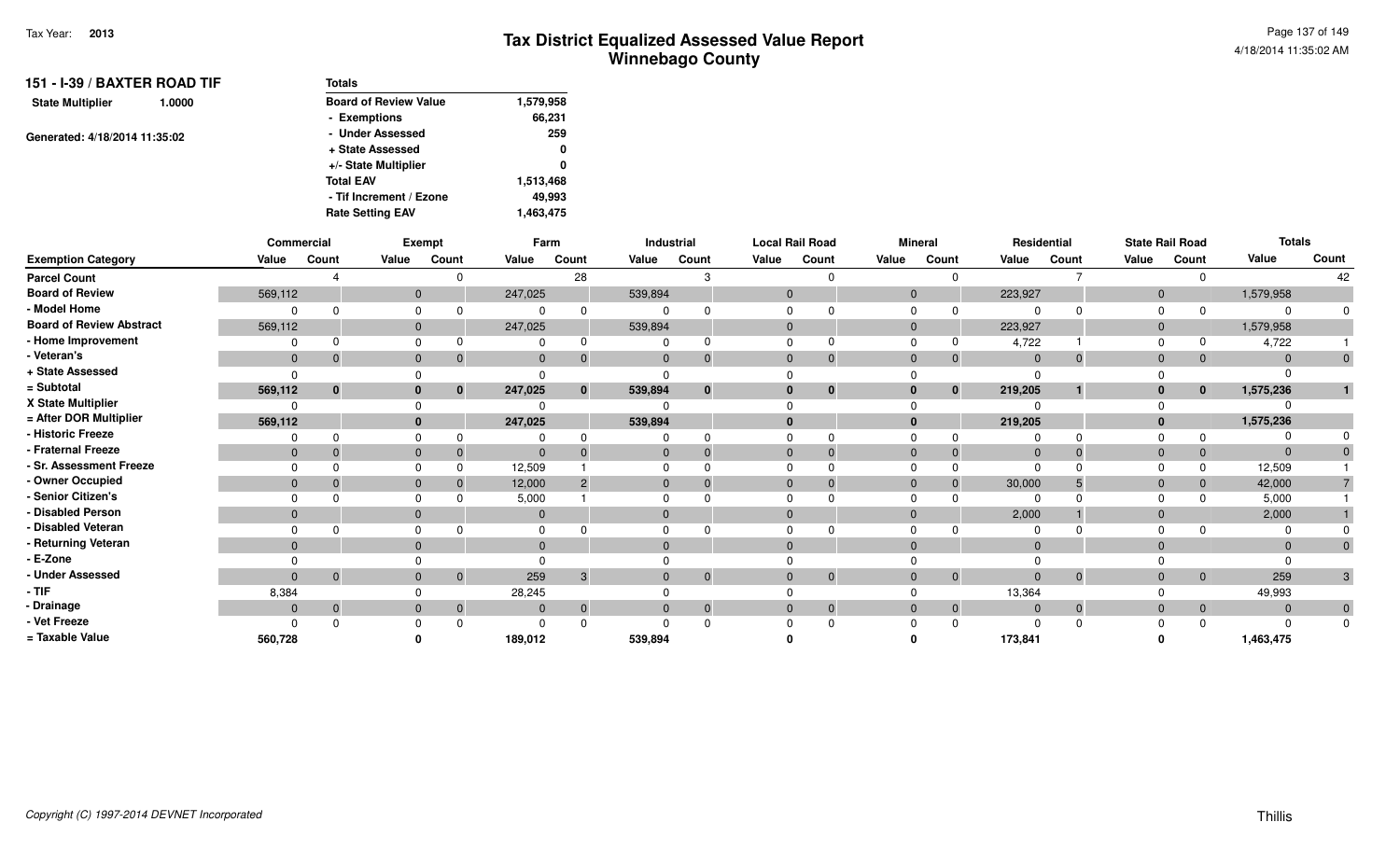| <b>152 - ZENITH CUTTER TIF</b> |        | <b>Totals</b>                |         |
|--------------------------------|--------|------------------------------|---------|
| <b>State Multiplier</b>        | 1.0000 | <b>Board of Review Value</b> | 879,779 |
|                                |        | - Exemptions                 | 0       |
| Generated: 4/18/2014 11:35:02  |        | - Under Assessed             | 0       |
|                                |        | + State Assessed             | 0       |
|                                |        | +/- State Multiplier         | 0       |
|                                |        | <b>Total EAV</b>             | 879,779 |
|                                |        | - Tif Increment / Ezone      | 181     |
|                                |        | <b>Rate Setting EAV</b>      | 879,598 |

|                                 |              | Commercial   |              | Exempt      |                | Farm         |              | Industrial |              | <b>Local Rail Road</b> |              | <b>Mineral</b> |       | Residential                    |              | <b>State Rail Road</b> |          | <b>Totals</b> |
|---------------------------------|--------------|--------------|--------------|-------------|----------------|--------------|--------------|------------|--------------|------------------------|--------------|----------------|-------|--------------------------------|--------------|------------------------|----------|---------------|
| <b>Exemption Category</b>       | Value        | Count        | Value        | Count       | Value          | Count        | Value        | Count      | Value        | Count                  | Value        | Count          | Value | Count                          | Value        | Count                  | Value    | Count         |
| <b>Parcel Count</b>             |              |              |              |             |                | 2            |              |            |              |                        |              |                |       |                                |              |                        |          |               |
| <b>Board of Review</b>          | 475,374      |              | $\mathbf{0}$ |             | 11,671         |              | 392,734      |            | $\mathbf{0}$ |                        | $\mathbf{0}$ |                |       | $\mathbf{0}$                   | $\mathbf 0$  |                        | 879,779  |               |
| - Model Home                    | $\Omega$     |              | $\Omega$     |             | $\Omega$       |              |              |            |              |                        |              |                |       |                                | $\Omega$     |                        |          | $\Omega$      |
| <b>Board of Review Abstract</b> | 475,374      |              | $\mathbf{0}$ |             | 11,671         |              | 392,734      |            | $\mathbf{0}$ |                        | $\mathbf{0}$ |                |       | $\mathbf{0}$                   | $\mathbf 0$  |                        | 879,779  |               |
| - Home Improvement              | $\Omega$     | <sup>0</sup> | $\mathbf 0$  |             | $\Omega$       |              |              |            |              |                        |              |                |       |                                | $\Omega$     |                        |          | $\Omega$      |
| - Veteran's                     | $\mathbf{0}$ | $\mathbf 0$  | $\mathbf{0}$ | $\mathbf 0$ | $\mathbf{0}$   | 0            | $\mathbf 0$  |            | $\mathbf{0}$ |                        | $\mathbf{0}$ |                |       | $\mathbf{0}$<br>$\mathbf 0$    | $\mathbf 0$  | $\overline{0}$         |          | $\mathbf 0$   |
| + State Assessed                |              |              | $\Omega$     |             |                |              |              |            |              |                        |              |                |       |                                |              |                        |          |               |
| = Subtotal                      | 475,374      | $\bf{0}$     | $\bf{0}$     | $\bf{0}$    | 11,671         | $\mathbf{0}$ | 392,734      | $\bf{0}$   |              | $\bf{0}$               | $\bf{0}$     | $\bf{0}$       |       | $\bf{0}$<br>$\bf{0}$           | $\mathbf{0}$ | $\bf{0}$               | 879,779  | $\bf{0}$      |
| X State Multiplier              |              |              |              |             |                |              |              |            |              |                        |              |                |       |                                |              |                        |          |               |
| = After DOR Multiplier          | 475,374      |              | $\bf{0}$     |             | 11,671         |              | 392,734      |            |              |                        |              |                |       |                                | $\bf{0}$     |                        | 879,779  |               |
| - Historic Freeze               | $\Omega$     | $\Omega$     | 0            |             | $\Omega$       |              |              |            |              |                        |              |                |       |                                |              |                        |          |               |
| - Fraternal Freeze              | $\mathbf{0}$ | $\Omega$     | $\mathbf{0}$ |             | $\overline{0}$ |              | $\mathbf 0$  |            | $\mathbf{0}$ |                        | $\mathbf{0}$ |                |       | $\mathbf{0}$                   | $\mathbf{0}$ |                        |          |               |
| - Sr. Assessment Freeze         | $\Omega$     |              | $\Omega$     |             |                |              |              |            |              |                        |              |                |       |                                |              |                        |          |               |
| - Owner Occupied                | $\mathbf{0}$ | $\mathbf{0}$ | $\mathbf{0}$ |             | $\mathbf{0}$   |              | $\mathbf{0}$ |            |              |                        | $\mathbf{0}$ |                |       | $\mathbf{0}$                   | $\mathbf{0}$ |                        |          |               |
| - Senior Citizen's              | $\Omega$     |              | $\Omega$     |             | $\Omega$       |              |              |            |              |                        |              |                |       |                                | $\Omega$     |                        |          |               |
| - Disabled Person               | $\mathbf{0}$ |              | $\mathbf{0}$ |             | $\mathbf{0}$   |              | $\mathbf{0}$ |            | $\Omega$     |                        | $\mathbf{0}$ |                |       | $\mathbf{0}$                   | $\mathbf{0}$ |                        |          |               |
| - Disabled Veteran              |              |              | 0            |             |                |              |              |            |              |                        |              |                |       |                                | 0            |                        |          |               |
| - Returning Veteran             | $\mathbf{0}$ |              | $\mathbf{0}$ |             | $\Omega$       |              | $\mathbf{0}$ |            |              |                        | $\mathbf{0}$ |                |       | $\Omega$                       | $\mathbf{0}$ |                        |          | $\mathbf 0$   |
| - E-Zone                        |              |              |              |             |                |              |              |            |              |                        |              |                |       |                                |              |                        |          |               |
| - Under Assessed                | $\mathbf{0}$ | $\mathbf{0}$ | $\mathbf{0}$ | $\mathbf 0$ | $\mathbf{0}$   | $\Omega$     | $\mathbf{0}$ |            | $\Omega$     | $\mathbf{0}$           | $\mathbf{0}$ | $\mathbf 0$    |       | $\mathbf{0}$<br>$\overline{0}$ | $\mathbf{0}$ | $\overline{0}$         | $\Omega$ | $\mathbf{0}$  |
| - TIF                           |              |              |              |             | 181            |              |              |            |              |                        |              |                |       |                                |              |                        | 181      |               |
| - Drainage                      | $\mathbf{0}$ | $\mathbf 0$  | $\mathbf{0}$ | $\mathbf 0$ | $\overline{0}$ | $\mathbf{0}$ | $\mathbf{0}$ |            | $\mathbf{0}$ | 0                      | $\mathbf{0}$ | 0              |       | $\mathbf{0}$<br>$\overline{0}$ | $\mathbf{0}$ | $\mathbf{0}$           | $\Omega$ | $\mathbf{0}$  |
| - Vet Freeze                    |              | $\Omega$     |              |             | $\Omega$       |              |              |            |              |                        |              |                |       |                                |              |                        |          |               |
| = Taxable Value                 | 475,374      |              |              |             | 11,490         |              | 392,734      |            |              |                        |              |                |       |                                |              |                        | 879,598  |               |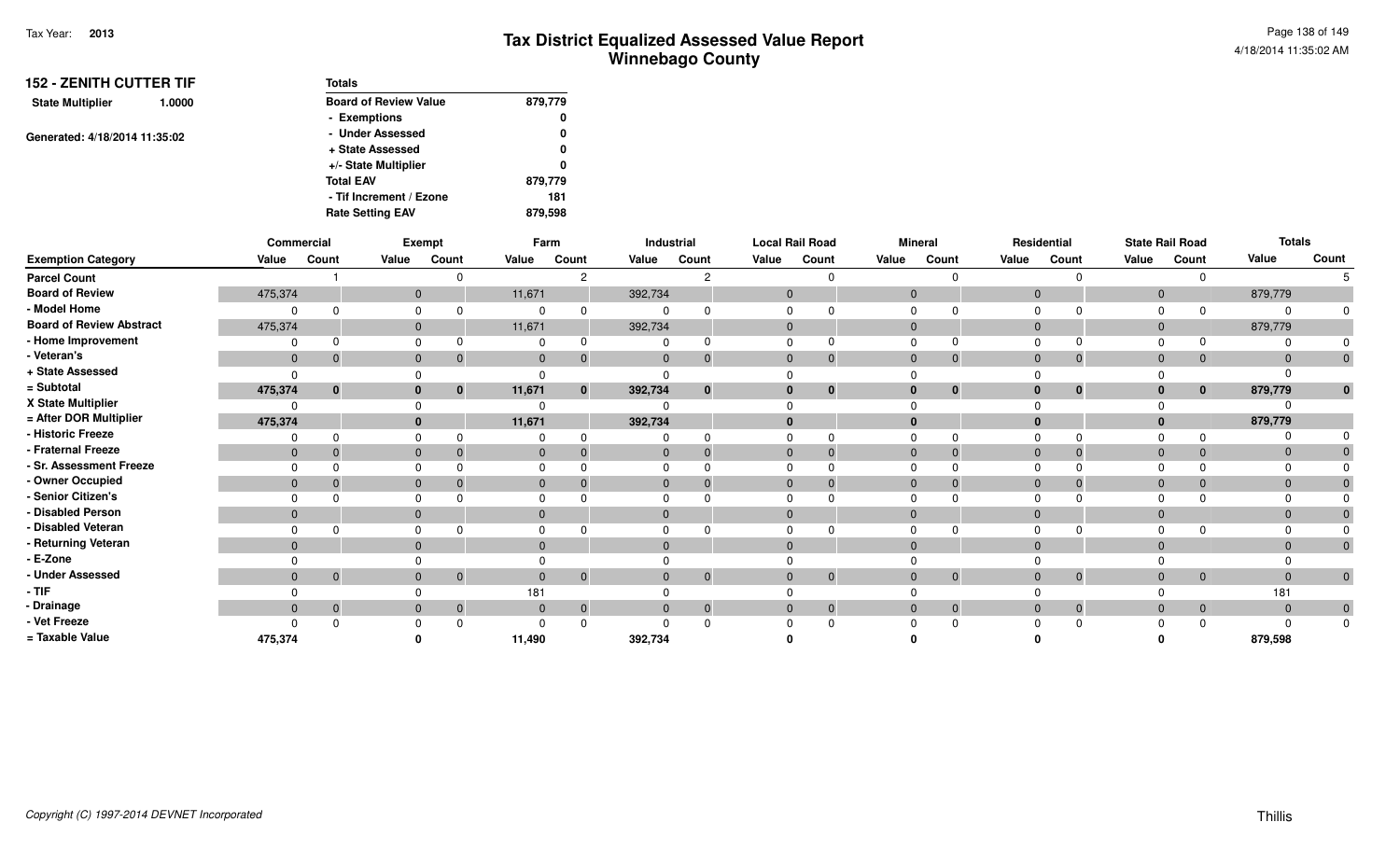| <b>153 - SPRING CREEK LAKES TIF</b> | <b>Totals</b>                |         |
|-------------------------------------|------------------------------|---------|
| <b>State Multiplier</b><br>1.0000   | <b>Board of Review Value</b> | 135,427 |
|                                     | - Exemptions                 | 0       |
|                                     | - Under Assessed             | 0       |
| Generated: 4/18/2014 11:35:02       | + State Assessed             | 0       |
|                                     | +/- State Multiplier         | 0       |
|                                     | <b>Total EAV</b>             | 135,427 |
|                                     | - Tif Increment / Ezone      | 27,883  |
|                                     | <b>Rate Setting EAV</b>      | 107.544 |

|                                 |              | Commercial   |          | Exempt                         |                | Farm           |       | Industrial   |              | <b>Local Rail Road</b> |          | <b>Mineral</b>                 |              | Residential    |                | <b>State Rail Road</b> | <b>Totals</b> |                |
|---------------------------------|--------------|--------------|----------|--------------------------------|----------------|----------------|-------|--------------|--------------|------------------------|----------|--------------------------------|--------------|----------------|----------------|------------------------|---------------|----------------|
| <b>Exemption Category</b>       | Value        | Count        | Value    | Count                          | Value          | Count          | Value | Count        | Value        | Count                  | Value    | Count                          | Value        | Count          | Value          | Count                  | Value         | Count          |
| <b>Parcel Count</b>             |              |              |          |                                |                | 14             |       |              |              | $\Omega$               |          |                                |              |                |                |                        |               | 16             |
| <b>Board of Review</b>          | $\mathbf 0$  |              |          | $\mathbf{0}$                   | 130,887        |                |       |              | $\mathbf{0}$ |                        | 0        |                                | 4,540        |                | $\Omega$       |                        | 135,427       |                |
| - Model Home                    |              |              |          |                                | 0              |                |       |              |              |                        |          |                                |              |                |                |                        |               |                |
| <b>Board of Review Abstract</b> | $\mathbf{0}$ |              |          | $\mathbf{0}$                   | 130,887        |                |       |              | 0            |                        |          |                                | 4,540        |                | $\mathbf{0}$   |                        | 135,427       |                |
| - Home Improvement              |              |              |          |                                |                |                |       |              |              |                        |          |                                |              |                |                |                        |               |                |
| - Veteran's                     | $\mathbf{0}$ |              |          | $\mathbf 0$<br>$\Omega$        | $\mathbf 0$    |                |       | $\Omega$     | $\Omega$     | $\mathbf{0}$           | $\Omega$ | $\mathbf 0$                    | $\mathbf{0}$ | $\overline{0}$ | $\overline{0}$ | $\mathbf{0}$           | $\Omega$      | $\mathbf{0}$   |
| + State Assessed                |              |              |          |                                | $\Omega$       |                |       |              |              |                        |          |                                |              |                |                |                        |               |                |
| = Subtotal                      | 0            | $\bf{0}$     |          | $\bf{0}$<br>$\mathbf{0}$       | 130,887        | $\bf{0}$       |       | $\mathbf{0}$ | $\bf{0}$     | $\mathbf{0}$           |          | $\mathbf{0}$                   | 4,540        | $\bf{0}$       | $\bf{0}$       | $\mathbf{0}$           | 135,427       | $\bf{0}$       |
| X State Multiplier              |              |              |          |                                | <sup>n</sup>   |                |       |              |              |                        |          |                                |              |                |                |                        |               |                |
| = After DOR Multiplier          | $\bf{0}$     |              |          | $\mathbf{0}$                   | 130,887        |                |       |              |              |                        |          |                                | 4,540        |                | $\mathbf{0}$   |                        | 135,427       |                |
| - Historic Freeze               |              |              |          |                                |                |                |       |              |              |                        |          |                                |              |                |                |                        |               |                |
| - Fraternal Freeze              | $\mathbf{0}$ |              |          | $\mathbf{0}$                   | $\mathbf{0}$   |                |       |              | $\mathbf{0}$ | $\Omega$               |          |                                | $\mathbf{0}$ | $\Omega$       | $\Omega$       | $\overline{0}$         |               |                |
| - Sr. Assessment Freeze         |              |              |          |                                |                |                |       |              |              |                        |          |                                |              |                |                |                        |               |                |
| - Owner Occupied                | $\Omega$     |              | $\Omega$ |                                | $\Omega$       |                |       |              | $\Omega$     | $\Omega$               | 0        |                                | $\mathbf{0}$ | $\Omega$       | $\Omega$       | $\overline{0}$         |               |                |
| - Senior Citizen's              |              |              |          |                                |                |                |       |              |              |                        |          |                                |              |                |                |                        |               |                |
| - Disabled Person               | $\mathbf{0}$ |              |          | $\mathbf{0}$                   | $\mathbf{0}$   |                |       |              | $\Omega$     |                        |          |                                | $\Omega$     |                | $\Omega$       |                        |               |                |
| - Disabled Veteran              |              |              | $\Omega$ |                                |                |                |       |              |              |                        |          |                                |              |                |                |                        |               |                |
| - Returning Veteran             | $\mathbf{0}$ |              |          | $\mathbf{0}$                   | $\mathbf{0}$   |                |       |              |              |                        |          |                                | $\Omega$     |                | $\Omega$       |                        | $\Omega$      | $\overline{0}$ |
| - E-Zone                        |              |              |          |                                |                |                |       |              |              |                        |          |                                |              |                |                |                        |               |                |
| - Under Assessed                | $\mathbf{0}$ | $\mathbf{0}$ |          | $\mathbf{0}$<br>$\overline{0}$ | $\overline{0}$ | $\overline{0}$ |       | $\mathbf 0$  | $\mathbf{0}$ | $\overline{0}$         |          | $\overline{0}$<br>$\mathbf{0}$ | $\mathbf{0}$ | $\overline{0}$ | $\mathbf{0}$   | $\overline{0}$         | $\Omega$      | $\overline{0}$ |
| - TIF                           |              |              |          |                                | 27,883         |                |       |              |              |                        |          |                                |              |                |                |                        | 27,883        |                |
| - Drainage                      | $\mathbf{0}$ | $\mathbf 0$  |          | $\mathbf{0}$<br>$\overline{0}$ | $\mathbf{0}$   | $\mathbf{0}$   |       | $\mathbf{0}$ | $\mathbf{0}$ | $\overline{0}$         |          | $\overline{0}$                 | $\mathbf{0}$ | $\overline{0}$ | $\mathbf{0}$   | $\overline{0}$         | $\Omega$      | $\overline{0}$ |
| - Vet Freeze                    |              |              |          |                                | $\Omega$       |                |       | $\Omega$     |              | 0                      |          |                                |              | ∩              |                |                        |               | $\Omega$       |
| = Taxable Value                 |              |              |          |                                | 103,004        |                |       |              |              |                        |          |                                | 4,540        |                |                |                        | 107,544       |                |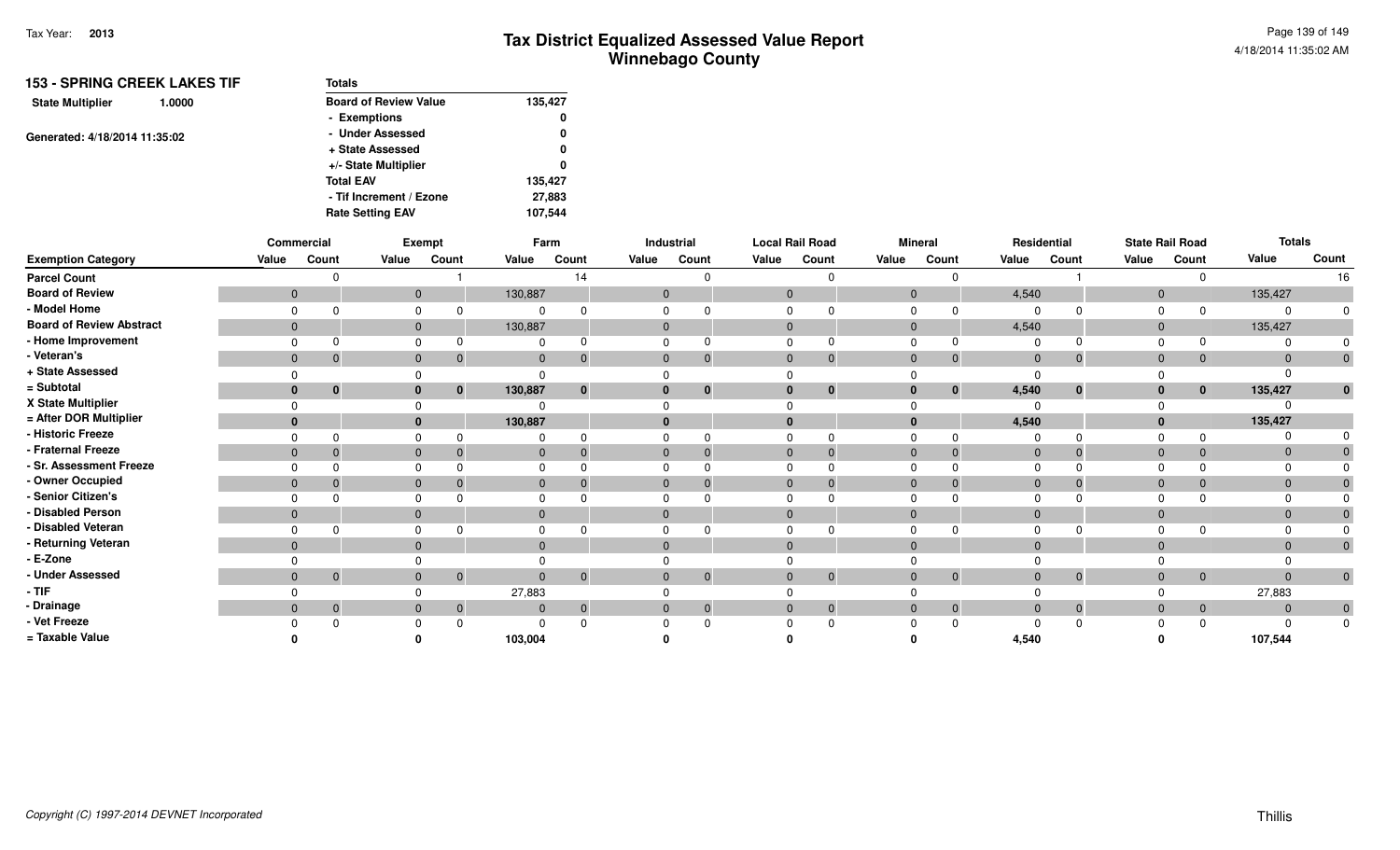| 154 - FORMER WARNER ELECTRIC TI   | <b>Totals</b>                |         |
|-----------------------------------|------------------------------|---------|
| <b>State Multiplier</b><br>1.0000 | <b>Board of Review Value</b> | 400,658 |
|                                   | - Exemptions                 | 0       |
| Generated: 4/18/2014 11:35:02     | - Under Assessed             | 0       |
|                                   | + State Assessed             | 0       |
|                                   | +/- State Multiplier         | 0       |
|                                   | <b>Total EAV</b>             | 400,658 |
|                                   | - Tif Increment / Ezone      | 10.477  |
|                                   | <b>Rate Setting EAV</b>      | 390,181 |

|                                 |                | Commercial   |                | Exempt      |              | Farm                           |              | Industrial | <b>Local Rail Road</b> |                |                | <b>Mineral</b>              |       | Residential                    |              | <b>State Rail Road</b> | <b>Totals</b> |                |
|---------------------------------|----------------|--------------|----------------|-------------|--------------|--------------------------------|--------------|------------|------------------------|----------------|----------------|-----------------------------|-------|--------------------------------|--------------|------------------------|---------------|----------------|
| <b>Exemption Category</b>       | Value          | Count        | Value          | Count       | Value        | Count                          | Value        | Count      | Value                  | Count          | Value          | Count                       | Value | Count                          | Value        | Count                  | Value         | Count          |
| <b>Parcel Count</b>             |                | $\Omega$     |                |             |              | n                              |              |            |                        | $\Omega$       |                |                             |       |                                |              |                        |               |                |
| <b>Board of Review</b>          | $\overline{0}$ |              | $\overline{0}$ |             |              | $\mathbf{0}$                   | 400,658      |            | $\overline{0}$         |                | 0              |                             |       | $\mathbf{0}$                   | $\mathbf{0}$ |                        | 400,658       |                |
| - Model Home                    |                |              |                |             |              |                                |              |            |                        |                |                |                             |       |                                |              |                        |               |                |
| <b>Board of Review Abstract</b> | $\overline{0}$ |              | $\mathbf 0$    |             |              | $\mathbf{0}$                   | 400,658      |            |                        |                | $\overline{0}$ |                             |       | $\mathbf 0$                    | $\mathbf{0}$ |                        | 400,658       |                |
| - Home Improvement              | $\Omega$       | $\Omega$     | $\Omega$       |             | $\Omega$     |                                |              |            |                        | $\Omega$       |                |                             |       |                                |              |                        |               |                |
| - Veteran's                     | $\overline{0}$ | $\mathbf 0$  | $\overline{0}$ |             |              | $\mathbf{0}$<br>$\mathbf{0}$   | $\mathbf{0}$ |            | $\mathbf{0}$           | $\overline{0}$ |                | $\mathbf{0}$<br>$\mathbf 0$ |       | $\overline{0}$<br>$\mathbf{0}$ | $\mathbf{0}$ | $\overline{0}$         | $\mathbf 0$   | $\overline{0}$ |
| + State Assessed                |                |              |                |             |              |                                |              |            |                        |                |                |                             |       |                                |              |                        |               |                |
| = Subtotal                      | $\mathbf{0}$   | $\bf{0}$     | $\mathbf{0}$   | $\bf{0}$    |              | $\bf{0}$<br>$\mathbf{0}$       | 400,658      | $\bf{0}$   |                        | $\bf{0}$       | $\bf{0}$       | $\bf{0}$                    |       | $\bf{0}$<br>$\bf{0}$           | $\bf{0}$     | $\mathbf{0}$           | 400,658       | $\bf{0}$       |
| X State Multiplier              |                |              |                |             |              |                                |              |            |                        |                |                |                             |       |                                |              |                        |               |                |
| = After DOR Multiplier          | $\bf{0}$       |              | $\mathbf{0}$   |             |              | $\bf{0}$                       | 400,658      |            |                        |                | 0              |                             |       |                                | $\mathbf{0}$ |                        | 400,658       |                |
| - Historic Freeze               |                | $\Omega$     |                |             |              |                                |              |            |                        |                |                |                             |       |                                |              |                        |               |                |
| - Fraternal Freeze              | $\mathbf 0$    | $\mathbf{0}$ | $\mathbf 0$    |             |              | $\mathbf{0}$                   | $\Omega$     |            |                        | $\Omega$       | $\Omega$       |                             |       | $\Omega$                       | $\Omega$     | $\overline{0}$         |               |                |
| - Sr. Assessment Freeze         |                |              |                |             |              |                                |              |            |                        |                |                |                             |       |                                |              |                        |               |                |
| - Owner Occupied                | $\mathbf{0}$   | $\mathbf{0}$ | $\mathbf{0}$   |             | $\mathbf{0}$ |                                | $\mathbf{0}$ |            |                        | $\Omega$       | $\mathbf{0}$   |                             |       | $\Omega$<br>0                  | $\Omega$     | $\overline{0}$         | 0             |                |
| - Senior Citizen's              |                |              |                |             |              |                                |              |            |                        |                |                |                             |       |                                |              |                        |               |                |
| - Disabled Person               | $\mathbf{0}$   |              | $\mathbf 0$    |             |              | $\mathbf{0}$                   | $\mathbf{0}$ |            |                        |                | 0              |                             |       |                                | $\Omega$     |                        |               |                |
| - Disabled Veteran              |                |              |                |             | $\Omega$     |                                |              |            |                        |                |                |                             |       |                                |              |                        |               |                |
| - Returning Veteran             | $\overline{0}$ |              | $\mathbf{0}$   |             |              | $\Omega$                       | $\Omega$     |            |                        |                | $\Omega$       |                             |       | $\Omega$                       | $\Omega$     |                        |               | $\overline{0}$ |
| - E-Zone                        |                |              |                |             |              |                                |              |            |                        |                |                |                             |       |                                |              |                        |               |                |
| - Under Assessed                | $\overline{0}$ | $\mathbf 0$  | $\overline{0}$ | $\mathbf 0$ |              | $\mathbf{0}$<br>$\overline{0}$ | $\mathbf{0}$ | $\Omega$   | $\Omega$               | $\mathbf 0$    |                | $\mathbf{0}$<br>$\mathbf 0$ |       | $\Omega$<br>$\overline{0}$     | $\Omega$     | $\overline{0}$         | $\Omega$      | $\overline{0}$ |
| $-$ TIF                         |                |              |                |             |              |                                | 10,477       |            |                        |                |                |                             |       |                                |              |                        | 10,477        |                |
| - Drainage                      | $\overline{0}$ | $\mathbf 0$  | $\mathbf{0}$   |             |              | $\mathbf{0}$<br>$\overline{0}$ | $\mathbf{0}$ |            |                        | $\mathbf{0}$   | $\Omega$       | $\mathbf 0$                 |       | $\Omega$<br>$\overline{0}$     | $\Omega$     | $\overline{0}$         | $\Omega$      | $\overline{0}$ |
| - Vet Freeze                    |                | $\Omega$     |                |             |              |                                |              |            |                        | $\Omega$       |                |                             |       | $\Omega$                       |              |                        |               | $\Omega$       |
| = Taxable Value                 |                |              |                |             |              |                                | 390,181      |            |                        |                |                |                             |       |                                |              |                        | 390,181       |                |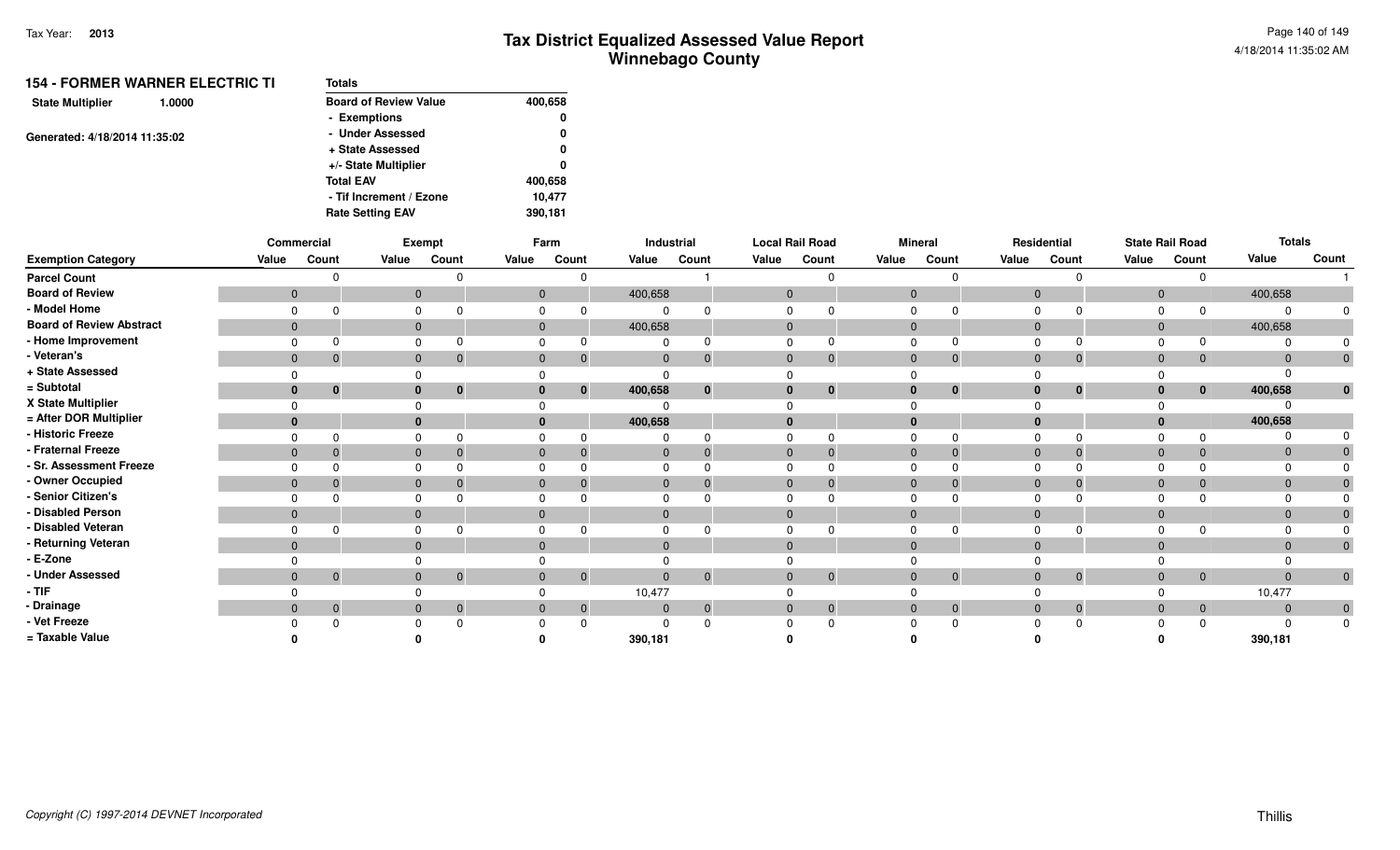| <b>155 - PERRYVILLE ROAD SSA</b><br><b>State Multiplier</b><br>1.0000 | <b>Totals</b>                |   |
|-----------------------------------------------------------------------|------------------------------|---|
|                                                                       | <b>Board of Review Value</b> | 0 |
|                                                                       | - Exemptions                 | 0 |
| Generated: 4/18/2014 11:35:02                                         | - Under Assessed             | 0 |
|                                                                       | + State Assessed             | 0 |
|                                                                       | +/- State Multiplier         | 0 |
|                                                                       | <b>Total EAV</b>             | 0 |
|                                                                       | - Tif Increment / Ezone      | 0 |
|                                                                       | <b>Rate Setting EAV</b>      |   |

|                                 |              | Commercial     |                | <b>Exempt</b>  |                | Farm         |              | Industrial     |                | <b>Local Rail Road</b> |              | <b>Mineral</b> |       | Residential                      |          | <b>State Rail Road</b> |       | <b>Totals</b>  |
|---------------------------------|--------------|----------------|----------------|----------------|----------------|--------------|--------------|----------------|----------------|------------------------|--------------|----------------|-------|----------------------------------|----------|------------------------|-------|----------------|
| <b>Exemption Category</b>       | Value        | Count          | Value          | Count          | Value          | Count        | Value        | Count          | Value          | Count                  | Value        | Count          | Value | Count                            | Value    | Count                  | Value | Count          |
| <b>Parcel Count</b>             |              |                |                |                |                |              |              |                |                |                        |              |                |       |                                  |          |                        |       |                |
| <b>Board of Review</b>          | $\mathbf{0}$ |                | $\overline{0}$ |                | $\mathbf{0}$   |              | $\mathbf{0}$ |                | $\mathbf{0}$   |                        | 0            |                |       | $\mathbf{0}$                     | $\Omega$ |                        |       |                |
| - Model Home                    | $\Omega$     |                | 0              |                |                |              | $\Omega$     |                | $\Omega$       |                        |              |                |       |                                  |          |                        |       |                |
| <b>Board of Review Abstract</b> | $\mathbf{0}$ |                | $\overline{0}$ |                | $\overline{0}$ |              | $\mathbf{0}$ |                | $\mathbf{0}$   |                        |              |                |       | $\Omega$                         |          |                        |       |                |
| - Home Improvement              |              |                |                |                |                |              |              |                |                |                        |              |                |       |                                  |          |                        |       |                |
| - Veteran's                     | $\mathbf{0}$ | $\mathbf 0$    | $\mathbf{0}$   | $\overline{0}$ | $\mathbf{0}$   |              | $\mathbf{0}$ | $\mathbf 0$    | $\mathbf{0}$   |                        |              | $\overline{0}$ |       | $\mathbf 0$                      | $\Omega$ | $\overline{0}$         |       |                |
| + State Assessed                |              |                |                |                |                |              |              |                |                |                        |              |                |       |                                  |          |                        |       |                |
| = Subtotal                      | $\bf{0}$     | 0              | $\bf{0}$       | $\bf{0}$       | 0              | $\bf{0}$     | $\mathbf{0}$ | $\mathbf{0}$   | $\bf{0}$       | $\bf{0}$               |              | $\mathbf{0}$   |       | $\bf{0}$<br>$\bf{0}$             |          | $\bf{0}$               |       |                |
| X State Multiplier              |              |                |                |                |                |              |              |                |                |                        |              |                |       |                                  |          |                        |       |                |
| = After DOR Multiplier          | $\mathbf{0}$ |                |                | $\bf{0}$       | $\bf{0}$       |              | $\mathbf{0}$ |                | $\mathbf{0}$   |                        |              |                |       | $\bf{0}$                         |          |                        |       |                |
| - Historic Freeze               |              |                | 0              |                |                |              |              |                | $\Omega$       |                        |              |                |       |                                  |          |                        |       |                |
| - Fraternal Freeze              | $\mathbf{0}$ |                | $\mathbf{0}$   | $\mathbf 0$    | $\mathbf 0$    |              | $\mathbf{0}$ |                | $\mathbf{0}$   |                        |              | $\mathbf 0$    |       | $\overline{0}$                   |          | $\overline{0}$         |       |                |
| - Sr. Assessment Freeze         | $\Omega$     |                | $\Omega$       |                |                |              | $\Omega$     |                | $\Omega$       |                        |              | $\Omega$       |       |                                  |          |                        |       |                |
| - Owner Occupied                | $\mathbf{0}$ |                | $\mathbf{0}$   |                | $\mathbf{0}$   |              | $\mathbf{0}$ |                | $\mathbf{0}$   |                        |              | $\Omega$       |       | $\Omega$                         |          | $\overline{0}$         |       |                |
| - Senior Citizen's              | 0            |                | $\Omega$       |                |                |              |              |                |                |                        |              |                |       |                                  |          |                        |       |                |
| - Disabled Person               | $\mathbf{0}$ |                | $\mathbf{0}$   |                | $\Omega$       |              | $\mathbf 0$  |                | $\Omega$       |                        |              |                |       | $\Omega$                         |          |                        |       |                |
| - Disabled Veteran              | $\Omega$     |                |                |                |                |              |              |                |                |                        |              |                |       |                                  |          |                        |       |                |
| - Returning Veteran             | $\Omega$     |                | $\mathbf{0}$   |                | $\mathbf{0}$   |              | $\mathbf{0}$ |                | $\Omega$       |                        |              |                |       | $\Omega$                         |          |                        |       |                |
| - E-Zone                        |              |                |                |                |                |              |              |                |                |                        |              |                |       |                                  |          |                        |       |                |
| - Under Assessed                | $\mathbf{0}$ | $\overline{0}$ | $\overline{0}$ | $\mathbf{0}$   | $\overline{0}$ | $\mathbf{0}$ | $\mathbf{0}$ | $\overline{0}$ | $\overline{0}$ | $\overline{0}$         | $\mathbf{0}$ | $\overline{0}$ |       | $\overline{0}$<br>$\overline{0}$ | $\Omega$ | $\overline{0}$         |       | $\overline{0}$ |
| $-TIF$                          |              |                |                |                |                |              |              |                | $\Omega$       |                        |              |                |       |                                  |          |                        |       |                |
| - Drainage                      | $\mathbf{0}$ | $\overline{0}$ | $\overline{0}$ | $\mathbf 0$    | $\overline{0}$ | $\mathbf 0$  | $\mathbf{0}$ | $\mathbf 0$    | $\mathbf{0}$   | $\mathbf{0}$           |              | $\mathbf{0}$   |       | $\overline{0}$<br>$\overline{0}$ |          | $\overline{0}$         |       | $\overline{0}$ |
| - Vet Freeze                    |              |                |                | 0              |                |              |              |                |                |                        |              | $\Omega$       |       |                                  |          |                        |       | $\mathbf 0$    |
| = Taxable Value                 |              |                |                |                |                |              |              |                |                |                        |              |                |       |                                  |          |                        |       |                |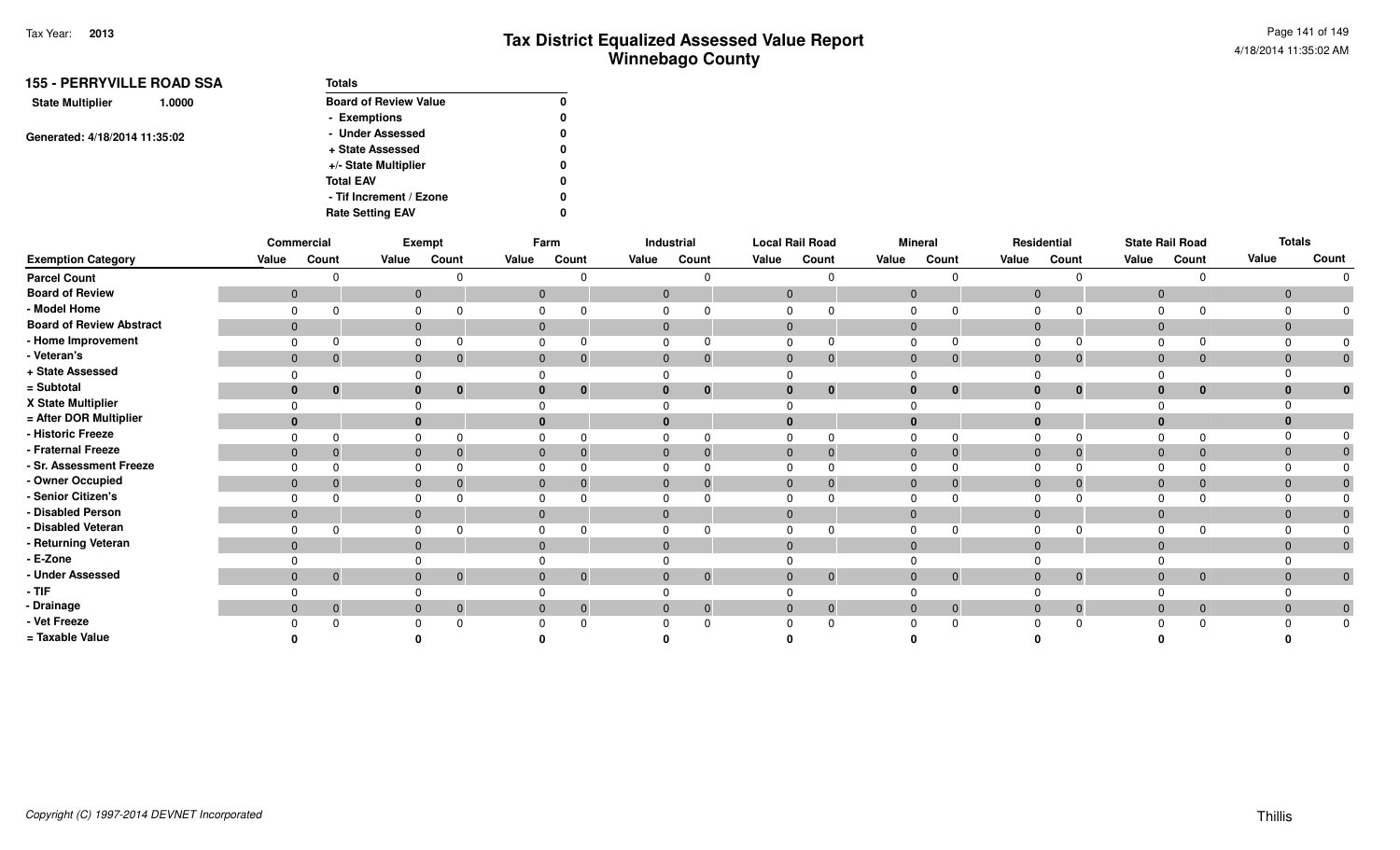| <b>156 - OLDE RIVER RIDGE PLAT 6 SSA</b> |        | <b>Totals</b>                |       |
|------------------------------------------|--------|------------------------------|-------|
| <b>State Multiplier</b>                  | 1.0000 | <b>Board of Review Value</b> | 4,417 |
|                                          |        | - Exemptions                 | 0     |
|                                          |        | - Under Assessed             | 0     |
| Generated: 4/18/2014 11:35:02            |        | + State Assessed             | 0     |
|                                          |        | +/- State Multiplier         | 0     |
|                                          |        | <b>Total EAV</b>             | 4.417 |
|                                          |        | - Tif Increment / Ezone      | 0     |
|                                          |        | <b>Rate Setting EAV</b>      | 4.417 |
|                                          |        |                              |       |

|                                 |                | Commercial   |                | Exempt         |                | Farm           |              | Industrial   | <b>Local Rail Road</b> |              |                | <b>Mineral</b> |              | Residential    |              | <b>State Rail Road</b> | <b>Totals</b> |              |
|---------------------------------|----------------|--------------|----------------|----------------|----------------|----------------|--------------|--------------|------------------------|--------------|----------------|----------------|--------------|----------------|--------------|------------------------|---------------|--------------|
| <b>Exemption Category</b>       | Value          | Count        | Value          | Count          | Value          | Count          | Value        | Count        | Value                  | Count        | Value          | Count          | Value        | Count          | Value        | Count                  | Value         | Count        |
| <b>Parcel Count</b>             |                | <sup>0</sup> |                |                |                |                |              |              |                        |              |                |                |              |                |              |                        |               |              |
| <b>Board of Review</b>          | $\overline{0}$ |              | $\overline{0}$ |                | $\mathbf{0}$   |                | $\mathbf 0$  |              | $\mathbf{0}$           |              | $\mathbf{0}$   |                | 4,417        |                | $\mathbf 0$  |                        | 4,417         |              |
| - Model Home                    | $\Omega$       |              | $\Omega$       |                | $\Omega$       |                | 0            |              |                        |              |                |                |              |                | $\Omega$     |                        |               |              |
| <b>Board of Review Abstract</b> | $\overline{0}$ |              | $\overline{0}$ |                | $\overline{0}$ |                | $\mathbf 0$  |              | $\mathbf{0}$           |              | $\mathbf{0}$   |                | 4,417        |                | $\mathbf 0$  |                        | 4,417         |              |
| - Home Improvement              | ∩              |              | 0              |                |                |                |              |              |                        |              |                |                |              |                |              |                        |               |              |
| - Veteran's                     | $\mathbf{0}$   | $\mathbf 0$  | $\mathbf{0}$   | 0              | $\mathbf 0$    | 0              | $\mathbf{0}$ |              | $\mathbf 0$            |              | $\mathbf{0}$   |                | $\mathbf{0}$ | 0              | $\mathbf{0}$ | $\mathbf{0}$           |               | $\mathbf{0}$ |
| + State Assessed                | $\Omega$       |              | $\Omega$       |                |                |                |              |              |                        |              |                |                |              |                |              |                        |               |              |
| = Subtotal                      | $\bf{0}$       | $\mathbf{0}$ | $\bf{0}$       | $\mathbf{0}$   | $\bf{0}$       | $\bf{0}$       | $\bf{0}$     | $\mathbf{0}$ | $\bf{0}$               | $\bf{0}$     | $\mathbf{0}$   | $\mathbf{0}$   | 4,417        | $\mathbf{0}$   | $\mathbf 0$  | $\mathbf{0}$           | 4,417         | $\bf{0}$     |
| X State Multiplier              |                |              |                |                |                |                |              |              |                        |              |                |                |              |                |              |                        |               |              |
| = After DOR Multiplier          | $\bf{0}$       |              | $\bf{0}$       |                | $\bf{0}$       |                | $\mathbf{0}$ |              |                        |              | $\mathbf{0}$   |                | 4,417        |                | $\mathbf{0}$ |                        | 4,417         |              |
| - Historic Freeze               |                |              |                |                |                |                |              |              |                        |              |                |                |              |                |              |                        |               |              |
| - Fraternal Freeze              | $\overline{0}$ | $\mathbf{0}$ | $\mathbf{0}$   |                | $\mathbf{0}$   |                | $\mathbf{0}$ |              | $\Omega$               |              | $\mathbf{0}$   |                | $\mathbf{0}$ |                | $\mathbf 0$  |                        |               |              |
| - Sr. Assessment Freeze         | $\Omega$       |              | $\Omega$       |                | O              |                |              |              |                        |              |                |                |              |                |              |                        |               |              |
| - Owner Occupied                | $\overline{0}$ | $\mathbf{0}$ | $\overline{0}$ |                | $\overline{0}$ |                | $\mathbf 0$  |              | $\mathbf{0}$           |              | $\overline{0}$ |                | $\mathbf{0}$ |                | $\mathbf{0}$ | $\overline{0}$         |               |              |
| - Senior Citizen's              |                |              | $\Omega$       |                |                |                |              |              |                        |              |                |                |              |                |              |                        |               |              |
| - Disabled Person               | $\mathbf{0}$   |              | $\overline{0}$ |                | $\mathbf{0}$   |                | $\mathbf{0}$ |              |                        |              | $\mathbf{0}$   |                | $\mathbf{0}$ |                | $\mathbf{0}$ |                        |               | $\mathbf 0$  |
| - Disabled Veteran              | $\Omega$       |              | 0              |                |                |                |              |              |                        |              | 0              |                |              |                | $\Omega$     |                        |               |              |
| - Returning Veteran             | $\overline{0}$ |              | $\overline{0}$ |                | $\mathbf{0}$   |                | $\mathbf{0}$ |              | $\Omega$               |              | $\mathbf{0}$   |                | $\Omega$     |                | $\mathbf{0}$ |                        |               | $\mathbf 0$  |
| - E-Zone                        |                |              | $\Omega$       |                | <sup>0</sup>   |                |              |              |                        |              |                |                |              |                |              |                        |               |              |
| - Under Assessed                | $\overline{0}$ | $\mathbf 0$  | $\overline{0}$ | $\overline{0}$ | $\overline{0}$ | $\overline{0}$ | $\mathbf{0}$ | $\mathbf 0$  | $\mathbf{0}$           | $\mathbf 0$  | $\overline{0}$ | $\overline{0}$ | $\mathbf{0}$ | $\overline{0}$ | $\mathbf{0}$ | $\overline{0}$         | $\mathbf{0}$  | $\mathbf 0$  |
| - TIF                           |                |              |                |                |                |                |              |              |                        |              |                |                |              |                |              |                        |               |              |
| - Drainage                      | $\overline{0}$ | $\mathbf 0$  | $\mathbf{0}$   | $\overline{0}$ | $\overline{0}$ | $\mathbf{0}$   | $\mathbf 0$  |              | $\mathbf{0}$           | $\mathbf{0}$ | $\mathbf{0}$   | $\mathbf{0}$   | $\mathbf{0}$ | $\overline{0}$ | $\mathbf{0}$ | $\overline{0}$         |               | $\mathbf 0$  |
| - Vet Freeze                    |                | $\Omega$     | ∩              |                |                |                |              |              |                        |              |                |                |              | $\Omega$       |              |                        |               | $\mathbf 0$  |
| = Taxable Value                 |                |              |                |                |                |                |              |              |                        |              |                |                | 4,417        |                |              |                        | 4,417         |              |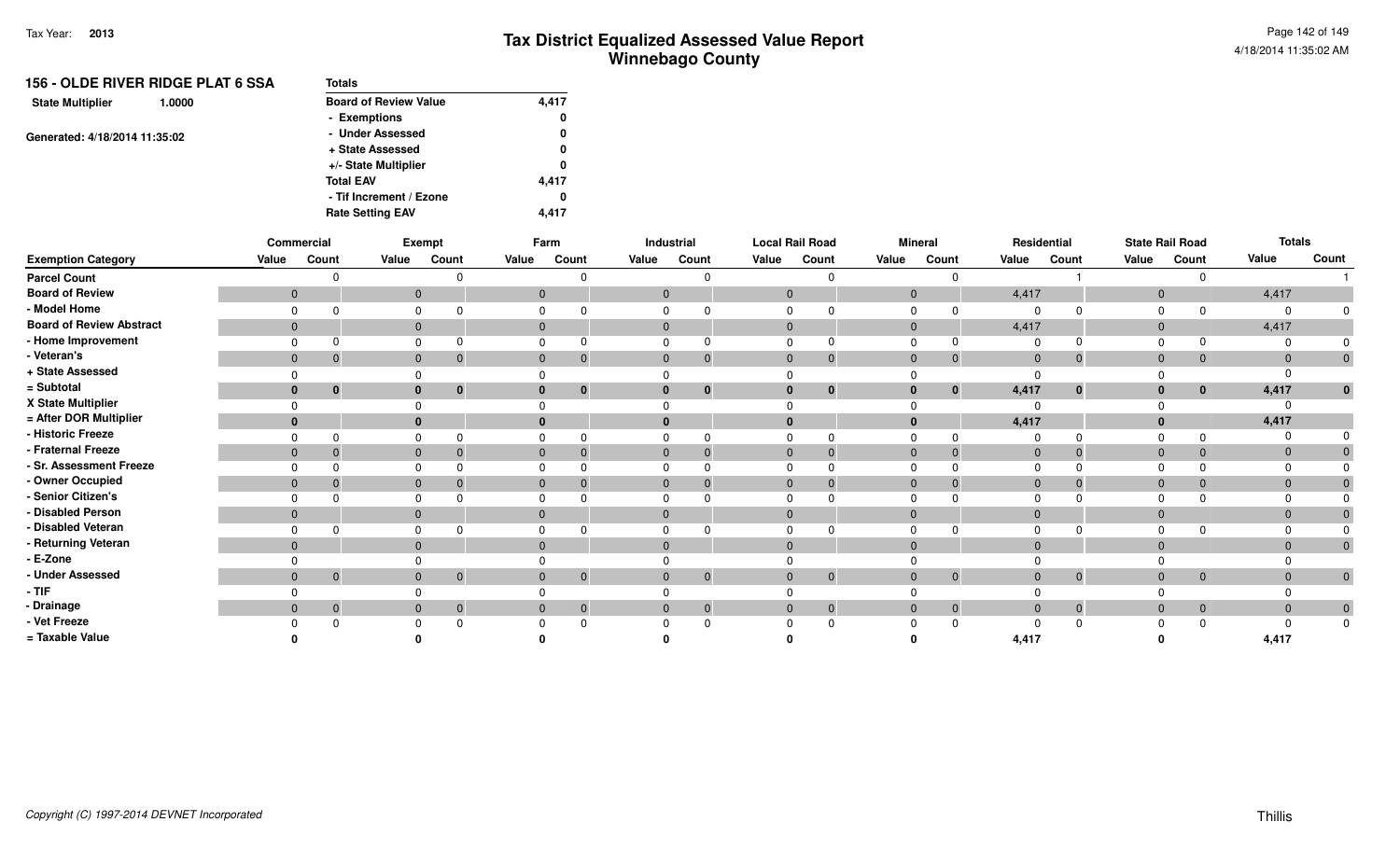| 157 - JEFFERSON / NORTH 3RD ST TII | <b>Totals</b>                |         |
|------------------------------------|------------------------------|---------|
| <b>State Multiplier</b><br>1.0000  | <b>Board of Review Value</b> | 329,633 |
|                                    | - Exemptions                 | 6,000   |
| Generated: 4/18/2014 11:35:02      | - Under Assessed             | 0       |
|                                    | + State Assessed             | 0       |
|                                    | +/- State Multiplier         | 0       |
|                                    | <b>Total EAV</b>             | 323,633 |
|                                    | - Tif Increment / Ezone      | 101,961 |
|                                    | <b>Rate Setting EAV</b>      | 221,672 |

|                                 | Commercial   |                |       | Exempt                   |              | Farm           |              | Industrial     |                | <b>Local Rail Road</b> |                | <b>Mineral</b> | Residential    |                |                | <b>State Rail Road</b> | <b>Totals</b>  |                |
|---------------------------------|--------------|----------------|-------|--------------------------|--------------|----------------|--------------|----------------|----------------|------------------------|----------------|----------------|----------------|----------------|----------------|------------------------|----------------|----------------|
| <b>Exemption Category</b>       | Value        | Count          | Value | Count                    | Value        | Count          | Value        | Count          | Value          | Count                  | Value          | Count          | Value          | Count          | Value          | Count                  | Value          | Count          |
| <b>Parcel Count</b>             |              | 14             |       |                          |              | $\Omega$       |              |                |                |                        |                |                |                |                |                |                        |                | 20             |
| <b>Board of Review</b>          | 278,370      |                |       | $\mathbf{0}$             | $\mathbf{0}$ |                | $\mathbf{0}$ |                | $\mathbf{0}$   |                        | $\overline{0}$ |                | 51,263         |                | $\mathbf 0$    |                        | 329,633        |                |
| - Model Home                    |              |                |       | $\Omega$                 |              |                |              |                |                |                        | $\Omega$       |                |                |                | $\Omega$       |                        | $\Omega$       |                |
| <b>Board of Review Abstract</b> | 278,370      |                |       | $\mathbf{0}$             | $\mathbf{0}$ |                | $\Omega$     |                | $\mathbf{0}$   |                        | $\overline{0}$ |                | 51,263         |                | $\overline{0}$ |                        | 329,633        |                |
| - Home Improvement              |              |                |       | $\Omega$                 |              |                |              |                | <sup>0</sup>   |                        | $\Omega$       |                |                |                | $\Omega$       |                        | $\Omega$       |                |
| - Veteran's                     | $\mathbf{0}$ | $\mathbf 0$    |       | $\mathbf{0}$             | $\mathbf{0}$ | $\mathbf{0}$   | $\Omega$     | $\overline{0}$ | $\mathbf{0}$   | $\Omega$               | $\overline{0}$ | 0              | $\mathbf{0}$   | $\Omega$       | $\mathbf 0$    | $\overline{0}$         | $\mathbf{0}$   | $\overline{0}$ |
| + State Assessed                |              |                |       | $\Omega$                 |              |                |              |                |                |                        |                |                | $\Omega$       |                |                |                        | $\Omega$       |                |
| = Subtotal                      | 278,370      | $\mathbf{0}$   |       | $\mathbf{0}$<br>$\bf{0}$ | 0            | $\mathbf 0$    |              | $\bf{0}$       | $\bf{0}$       | $\bf{0}$               | $\mathbf{0}$   | $\mathbf{0}$   | 51,263         | $\mathbf{0}$   | $\bf{0}$       | $\mathbf{0}$           | 329,633        | $\bf{0}$       |
| X State Multiplier              |              |                |       | $\Omega$                 |              |                |              |                |                |                        |                |                |                |                |                |                        |                |                |
| = After DOR Multiplier          | 278,370      |                |       | $\mathbf{0}$             |              |                |              |                | $\bf{0}$       |                        |                |                | 51,263         |                |                |                        | 329,633        |                |
| - Historic Freeze               |              |                |       |                          |              |                |              |                |                |                        |                |                |                |                |                |                        |                |                |
| - Fraternal Freeze              | $\mathbf 0$  |                |       | $\Omega$                 |              |                |              | 0              | $\overline{0}$ |                        | $\Omega$       |                | $\Omega$       |                | $\Omega$       | $\overline{0}$         | $\Omega$       |                |
| - Sr. Assessment Freeze         |              |                |       |                          |              |                |              |                |                |                        |                |                | $\Omega$       |                |                |                        | $\Omega$       |                |
| - Owner Occupied                | $\mathbf{0}$ |                |       | $\Omega$                 |              | $\Omega$       |              | 0              | $\overline{0}$ |                        | $\Omega$       |                | 6,000          |                | $\Omega$       | $\mathbf{0}$           | 6,000          |                |
| - Senior Citizen's              |              |                |       |                          |              |                |              |                |                |                        |                |                |                |                |                |                        |                |                |
| - Disabled Person               | $\mathbf{0}$ |                |       | $\mathbf{0}$             |              |                |              |                | $\Omega$       |                        | $\Omega$       |                | $\mathbf{0}$   |                |                |                        | $\mathbf{0}$   |                |
| - Disabled Veteran              |              |                |       | $\Omega$                 |              |                |              |                |                |                        | $\Omega$       |                | $\Omega$       |                |                |                        | $\Omega$       |                |
| - Returning Veteran             | $\Omega$     |                |       | $\Omega$                 |              |                |              |                | $\Omega$       |                        | $\Omega$       |                | $\Omega$       |                |                |                        | $\Omega$       | $\overline{0}$ |
| - E-Zone                        |              |                |       |                          |              |                |              |                |                |                        |                |                |                |                |                |                        |                |                |
| - Under Assessed                | $\mathbf{0}$ | $\overline{0}$ |       | $\mathbf{0}$<br>$\Omega$ | $\Omega$     | $\overline{0}$ |              | $\mathbf{0}$   | $\mathbf{0}$   | $\overline{0}$         | $\Omega$       | $\overline{0}$ | $\overline{0}$ | $\overline{0}$ | $\Omega$       | $\overline{0}$         | $\overline{0}$ | $\overline{0}$ |
| $-$ TIF                         | 97,760       |                |       |                          |              |                |              |                |                |                        |                |                | 4,201          |                |                |                        | 101,961        |                |
| - Drainage                      | $\mathbf{0}$ | $\mathbf 0$    |       | $\mathbf{0}$             | $\mathbf{0}$ | $\mathbf{0}$   |              | $\overline{0}$ | $\mathbf{0}$   | $\Omega$               | $\Omega$       | 0              | $\mathbf{0}$   | 0              | $\overline{0}$ | $\overline{0}$         | $\mathbf{0}$   | $\mathbf{0}$   |
| - Vet Freeze                    |              |                |       |                          |              | $\Omega$       |              | $\Omega$       |                | $\Omega$               |                |                | $\Omega$       |                |                | $\Omega$               | $\Omega$       | $\mathbf 0$    |
| = Taxable Value                 | 180,610      |                |       |                          |              |                |              |                |                |                        |                |                | 41,062         |                |                |                        | 221,672        |                |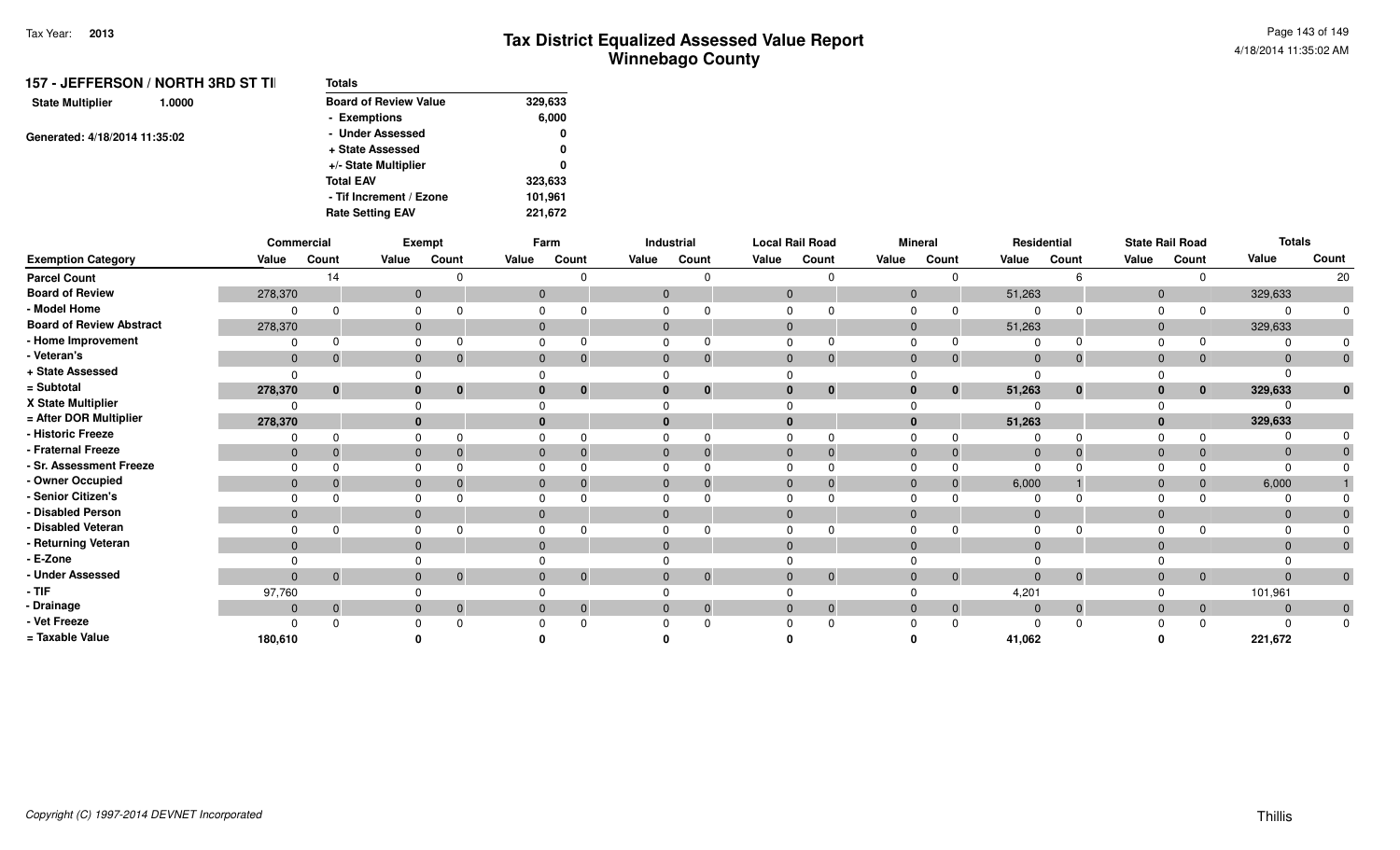| 158 - I-39 BAXTER ROAD SSA<br><b>State Multiplier</b><br>1.0000 | <b>Totals</b>                |   |
|-----------------------------------------------------------------|------------------------------|---|
|                                                                 | <b>Board of Review Value</b> | 0 |
|                                                                 | - Exemptions                 | 0 |
| Generated: 4/18/2014 11:35:02                                   | - Under Assessed             | 0 |
|                                                                 | + State Assessed             | 0 |
|                                                                 | +/- State Multiplier         | 0 |
|                                                                 | <b>Total EAV</b>             | 0 |
|                                                                 | - Tif Increment / Ezone      | 0 |
|                                                                 | <b>Rate Setting EAV</b>      | 0 |

|                                 |                | Commercial     |             | Exempt                         |                | Farm           |                | Industrial   |                | <b>Local Rail Road</b> |                | <b>Mineral</b> |              | Residential                 |                | <b>State Rail Road</b> |                | <b>Totals</b> |
|---------------------------------|----------------|----------------|-------------|--------------------------------|----------------|----------------|----------------|--------------|----------------|------------------------|----------------|----------------|--------------|-----------------------------|----------------|------------------------|----------------|---------------|
| <b>Exemption Category</b>       | Value          | Count          | Value       | Count                          | Value          | Count          | Value          | Count        | Value          | Count                  | Value          | Count          | Value        | Count                       | Value          | Count                  | Value          | Count         |
| <b>Parcel Count</b>             |                |                |             |                                |                |                |                | $\Omega$     |                | $\Omega$               |                |                |              |                             |                |                        |                |               |
| <b>Board of Review</b>          | $\mathbf{0}$   |                |             | $\overline{0}$                 | $\mathbf{0}$   |                | $\mathbf 0$    |              | $\mathbf{0}$   |                        | $\mathbf 0$    |                | $\mathbf{0}$ |                             | $\mathbf{0}$   |                        | $\overline{0}$ |               |
| - Model Home                    | $\Omega$       |                |             | $\Omega$                       | $\Omega$       |                |                |              |                | $\Omega$               | 0              |                |              |                             |                |                        |                |               |
| <b>Board of Review Abstract</b> | $\mathbf{0}$   |                |             | $\mathbf{0}$                   | $\mathbf 0$    |                | $\mathbf 0$    |              | $\mathbf{0}$   |                        | $\mathbf{0}$   |                | $\mathbf{0}$ |                             | $\mathbf{0}$   |                        |                |               |
| - Home Improvement              | $\Omega$       |                | $\mathbf 0$ |                                | $\Omega$       |                | 0              |              | $\Omega$       | $\Omega$               | $\mathbf 0$    |                |              |                             |                |                        |                | $\Omega$      |
| - Veteran's                     | $\mathbf 0$    | $\overline{0}$ |             | $\mathbf{0}$<br>0              | $\mathbf 0$    | $\mathbf 0$    | $\mathbf 0$    | $\Omega$     | $\mathbf 0$    | $\mathbf 0$            | $\overline{0}$ | $\Omega$       | $\mathbf 0$  | 0                           | $\mathbf{0}$   | $\mathbf{0}$           |                | $\mathbf 0$   |
| + State Assessed                | $\Omega$       |                |             | $\Omega$                       |                |                |                |              |                |                        | $\Omega$       |                |              |                             |                |                        |                |               |
| = Subtotal                      | $\mathbf{0}$   | $\mathbf{0}$   |             | $\mathbf 0$<br>0               | $\bf{0}$       | $\mathbf{0}$   | $\mathbf{0}$   | $\mathbf 0$  | $\bf{0}$       | $\bf{0}$               | $\bf{0}$       | $\bf{0}$       |              | $\mathbf{0}$<br>$\bf{0}$    | $\mathbf{0}$   | $\bf{0}$               |                | $\bf{0}$      |
| X State Multiplier              |                |                |             | 0                              | 0              |                |                |              |                |                        | $\Omega$       |                |              |                             |                |                        |                |               |
| = After DOR Multiplier          | $\mathbf{0}$   |                |             | $\bf{0}$                       | $\bf{0}$       |                | $\bf{0}$       |              | $\bf{0}$       |                        | $\mathbf{0}$   |                |              | 0                           | $\bf{0}$       |                        |                |               |
| - Historic Freeze               | $\Omega$       |                |             | $\Omega$                       | $\Omega$       |                | 0              |              | $\Omega$       | <sup>0</sup>           | $\Omega$       |                |              |                             |                |                        |                |               |
| - Fraternal Freeze              | $\mathbf{0}$   | - 0            |             | $\mathbf{0}$                   | $\overline{0}$ |                | $\mathbf 0$    | 0            | $\overline{0}$ | $\mathbf{0}$           | $\overline{0}$ |                | $\mathbf{0}$ |                             | $\mathbf{0}$   |                        |                |               |
| - Sr. Assessment Freeze         | $\Omega$       |                |             | $\Omega$                       | $\Omega$       |                | 0              |              | $\Omega$       |                        | $\Omega$       |                |              |                             |                |                        |                |               |
| - Owner Occupied                | $\mathbf{0}$   | $\Omega$       |             | $\mathbf{0}$                   | $\mathbf{0}$   |                | $\mathbf 0$    |              | $\mathbf 0$    | $\mathbf{0}$           | $\mathbf 0$    |                | $\mathbf{0}$ |                             | $\overline{0}$ |                        |                | 0             |
| - Senior Citizen's              | $\Omega$       |                |             | 0                              | $\Omega$       |                | 0              |              | $\Omega$       |                        | $\Omega$       |                |              |                             |                |                        |                |               |
| - Disabled Person               | $\overline{0}$ |                |             | $\overline{0}$                 | $\mathbf{0}$   |                | $\mathbf 0$    |              | $\mathbf 0$    |                        | $\mathbf{0}$   |                | $\mathbf{0}$ |                             | $\mathbf{0}$   |                        |                | 0             |
| - Disabled Veteran              | $\Omega$       |                |             | $\Omega$                       |                |                |                |              |                |                        |                |                |              |                             |                |                        |                |               |
| - Returning Veteran             | $\mathbf{0}$   |                |             | $\mathbf{0}$                   | $\Omega$       |                | $\mathbf{0}$   |              | $\Omega$       |                        | $\mathbf{0}$   |                | $\Omega$     |                             | $\Omega$       |                        |                | $\mathbf{0}$  |
| - E-Zone                        | $\Omega$       |                |             | $\Omega$                       |                |                |                |              |                |                        |                |                |              |                             |                |                        |                |               |
| - Under Assessed                | $\mathbf{0}$   | $\overline{0}$ |             | $\mathbf{0}$<br>$\overline{0}$ | $\mathbf{0}$   | $\overline{0}$ | $\overline{0}$ | $\mathbf{0}$ | $\mathbf{0}$   | $\mathbf 0$            | $\mathbf{0}$   | $\Omega$       | $\mathbf{0}$ | $\mathbf{0}$                | $\mathbf{0}$   | $\overline{0}$         |                | $\mathbf 0$   |
| $-TIF$                          | $\Omega$       |                |             | 0                              | 0              |                |                |              |                |                        | $\Omega$       |                |              |                             |                |                        |                |               |
| - Drainage                      | $\mathbf 0$    | $\overline{0}$ |             | $\mathbf{0}$<br>$\overline{0}$ | $\mathbf 0$    | $\overline{0}$ | $\mathbf 0$    | $\mathbf 0$  | $\mathbf 0$    | $\mathbf 0$            | $\mathbf{0}$   | $\mathbf{0}$   |              | $\mathbf 0$<br>$\mathbf{0}$ | $\mathbf{0}$   | $\overline{0}$         |                | $\mathbf 0$   |
| - Vet Freeze                    |                |                |             |                                |                |                |                | $\Omega$     |                | $\Omega$               |                |                |              |                             |                |                        |                | 0             |
| = Taxable Value                 |                |                |             |                                |                |                |                |              |                |                        |                |                |              |                             |                |                        |                |               |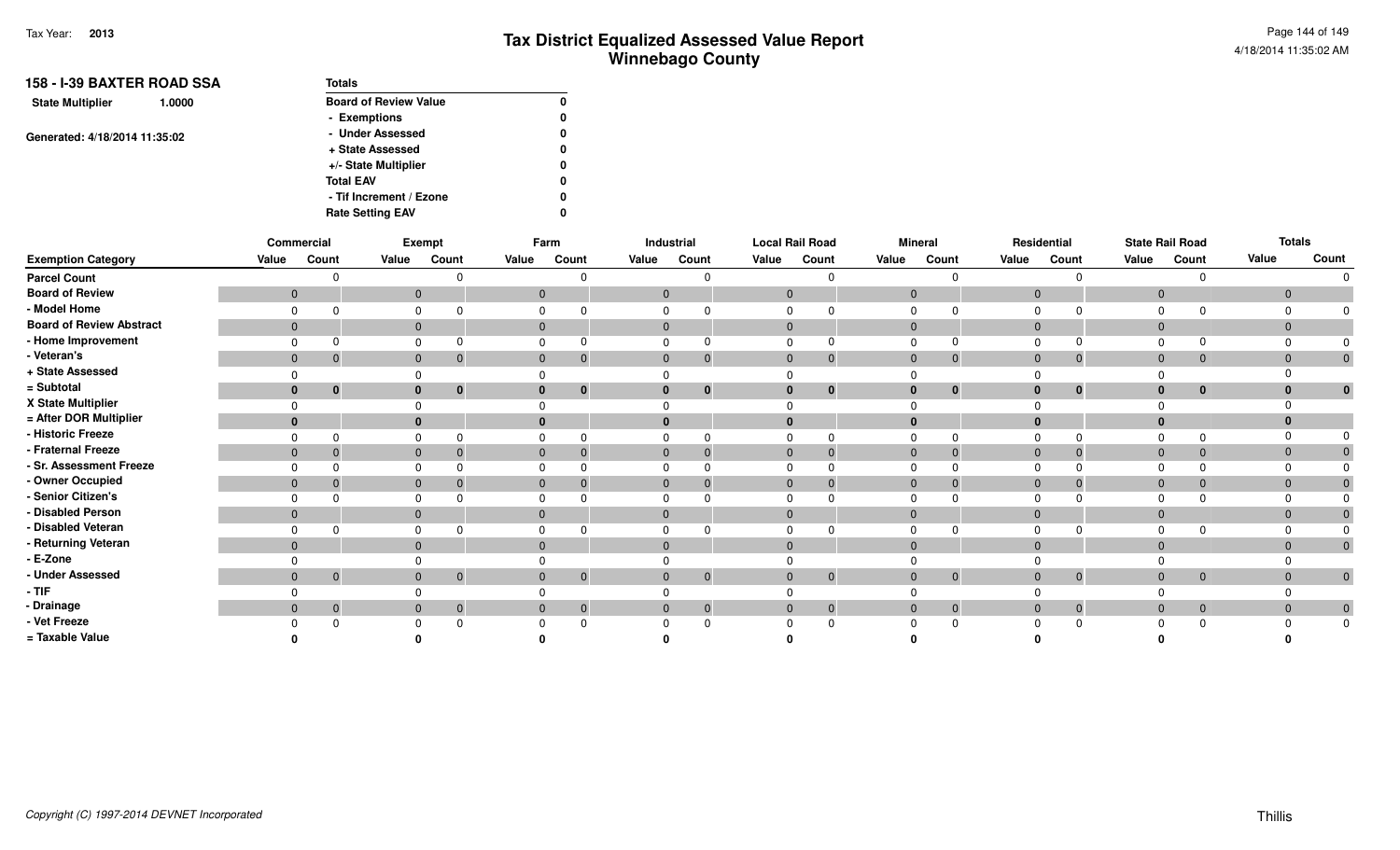|                               | <b>159 - MULFORD &amp; EAST STATE STREI</b> | <b>Totals</b>                |            |  |  |  |  |  |  |  |
|-------------------------------|---------------------------------------------|------------------------------|------------|--|--|--|--|--|--|--|
| <b>State Multiplier</b>       | 1.0000                                      | <b>Board of Review Value</b> | 42,273,840 |  |  |  |  |  |  |  |
|                               |                                             | - Exemptions                 | 549,284    |  |  |  |  |  |  |  |
| Generated: 4/18/2014 11:35:02 |                                             | - Under Assessed             | 0          |  |  |  |  |  |  |  |
|                               |                                             | + State Assessed             | 0          |  |  |  |  |  |  |  |
|                               |                                             | +/- State Multiplier         | 0          |  |  |  |  |  |  |  |
|                               |                                             | <b>Total EAV</b>             | 41,724,556 |  |  |  |  |  |  |  |
|                               |                                             | - Tif Increment / Ezone      | 981,469    |  |  |  |  |  |  |  |
|                               |                                             | <b>Rate Setting EAV</b>      | 40,743,087 |  |  |  |  |  |  |  |
|                               |                                             |                              |            |  |  |  |  |  |  |  |

|                                 | Commercial     |              |                | Exempt   |          | Farm                           |              | Industrial |                | <b>Local Rail Road</b> |                | <b>Mineral</b> |                | Residential    |              | <b>State Rail Road</b> |                | <b>Totals</b>  |  |
|---------------------------------|----------------|--------------|----------------|----------|----------|--------------------------------|--------------|------------|----------------|------------------------|----------------|----------------|----------------|----------------|--------------|------------------------|----------------|----------------|--|
| <b>Exemption Category</b>       | Value          | Count        | Value          | Count    | Value    | Count                          | Value        | Count      | Value          | Count                  | Value          | Count          | Value          | Count          | Value        | Count                  | Value          | Count          |  |
| <b>Parcel Count</b>             |                | 183          |                | 40       |          | U                              |              |            |                | $\Omega$               |                |                |                | 172            |              |                        |                | 395            |  |
| <b>Board of Review</b>          | 36,582,479     |              | $\mathbf{0}$   |          |          | $\mathbf{0}$                   | $\mathbf{0}$ |            | $\overline{0}$ |                        | $\overline{0}$ |                | 5,691,361      |                | $\Omega$     |                        | 42,273,840     |                |  |
| - Model Home                    |                | $\Omega$     | 0              |          |          |                                |              |            |                |                        |                |                |                |                |              |                        |                |                |  |
| <b>Board of Review Abstract</b> | 36,582,479     |              | $\mathbf{0}$   |          |          | $\mathbf{0}$                   | $\mathbf{0}$ |            |                |                        | $\overline{0}$ |                | 5,691,361      |                | $\mathbf{0}$ |                        | 42,273,840     |                |  |
| - Home Improvement              |                | $\Omega$     | $\Omega$       |          | $\Omega$ |                                |              |            |                | $\Omega$               | 0              |                | 10,119         | 2              | $\Omega$     |                        | 10,119         | 2              |  |
| - Veteran's                     | $\mathbf 0$    | $\mathbf 0$  | $\mathbf{0}$   |          |          | $\mathbf{0}$<br>$\Omega$       | $\mathbf{0}$ |            |                | $\Omega$               | $\mathbf{0}$   | 0              | $\overline{0}$ | $\overline{0}$ | $\mathbf{0}$ | $\mathbf{0}$           | $\Omega$       | $\overline{0}$ |  |
| + State Assessed                | $\Omega$       |              |                |          |          |                                |              |            |                |                        |                |                |                |                |              |                        |                |                |  |
| = Subtotal                      | 36,582,479     | $\mathbf{0}$ | $\mathbf{0}$   | $\bf{0}$ |          | $\bf{0}$<br>$\mathbf{0}$       | $\bf{0}$     | $\bf{0}$   |                | $\mathbf{0}$           | $\bf{0}$       | $\mathbf{0}$   | 5,681,242      | $\overline{2}$ | $\bf{0}$     | $\mathbf{0}$           | 42,263,721     | $\overline{2}$ |  |
| X State Multiplier              |                |              | $\Omega$       |          |          |                                |              |            |                |                        |                |                |                |                |              |                        |                |                |  |
| = After DOR Multiplier          | 36,582,479     |              | $\mathbf{0}$   |          | $\bf{0}$ |                                | $\bf{0}$     |            |                |                        | $\mathbf{0}$   |                | 5,681,242      |                | $\bf{0}$     |                        | 42,263,721     |                |  |
| - Historic Freeze               |                | $\Omega$     |                |          |          |                                |              |            |                |                        |                |                |                |                |              |                        |                |                |  |
| - Fraternal Freeze              | $\mathbf{0}$   | $\Omega$     | $\mathbf{0}$   |          |          | $\mathbf{0}$                   | $\Omega$     |            |                | $\Omega$               | $\Omega$       |                |                | $\Omega$       | $\Omega$     | $\mathbf{0}$           | $\Omega$       |                |  |
| - Sr. Assessment Freeze         | $\Omega$       |              |                |          |          |                                |              |            |                |                        |                |                | 13,436         |                |              | $\Omega$               | 13,436         |                |  |
| - Owner Occupied                | 6,000          |              | $\mathbf{0}$   |          | $\Omega$ |                                | $\Omega$     |            |                | $\Omega$               | $\Omega$       | $\Omega$       | 445,729        | 79             | $\mathbf{0}$ | $\mathbf{0}$           | 451,729        | 80             |  |
| - Senior Citizen's              |                |              |                |          |          |                                |              |            |                |                        |                |                | 65,000         | 13             |              |                        | 65,000         | 13             |  |
| - Disabled Person               | $\mathbf{0}$   |              | $\mathbf 0$    |          |          | $\mathbf{0}$                   | $\Omega$     |            |                |                        | $\overline{0}$ |                | 4,000          | $\overline{2}$ | $\Omega$     |                        | 4,000          | $\overline{2}$ |  |
| - Disabled Veteran              | $\Omega$       |              |                |          | $\Omega$ |                                |              |            |                |                        |                |                | 5,000          |                | $\Omega$     |                        | 5,000          |                |  |
| - Returning Veteran             | $\Omega$       |              | $\Omega$       |          |          | $\Omega$                       | $\Omega$     |            |                |                        | $\Omega$       |                | $\Omega$       |                | $\Omega$     |                        | $\Omega$       | $\overline{0}$ |  |
| - E-Zone                        |                |              | <sup>0</sup>   |          |          |                                |              |            |                |                        |                |                |                |                |              |                        |                |                |  |
| - Under Assessed                | $\overline{0}$ | $\mathbf 0$  | $\overline{0}$ | $\Omega$ |          | $\mathbf{0}$<br>$\overline{0}$ | $\Omega$     | $\Omega$   | $\Omega$       | $\overline{0}$         | $\overline{0}$ | $\mathbf 0$    | $\Omega$       | $\overline{0}$ | $\Omega$     | $\overline{0}$         | $\Omega$       | $\overline{0}$ |  |
| - TIF                           | 959,072        |              |                |          |          |                                |              |            |                |                        |                |                | 22,397         |                |              |                        | 981,469        |                |  |
| - Drainage                      | $\mathbf 0$    | $\mathbf 0$  | $\mathbf{0}$   |          |          | $\mathbf{0}$<br>$\mathbf{0}$   | $\mathbf{0}$ |            |                | $\mathbf{0}$           | $\mathbf{0}$   |                | $\Omega$       | $\overline{0}$ | $\Omega$     | $\mathbf{0}$           | $\overline{0}$ | $\overline{0}$ |  |
| - Vet Freeze                    |                | <sup>0</sup> |                |          |          | ŋ                              |              |            |                | $\Omega$               |                |                |                | ∩              |              |                        |                | $\Omega$       |  |
| = Taxable Value                 | 35,617,407     |              |                |          |          |                                |              |            |                |                        |                |                | 5,125,680      |                |              |                        | 40,743,087     |                |  |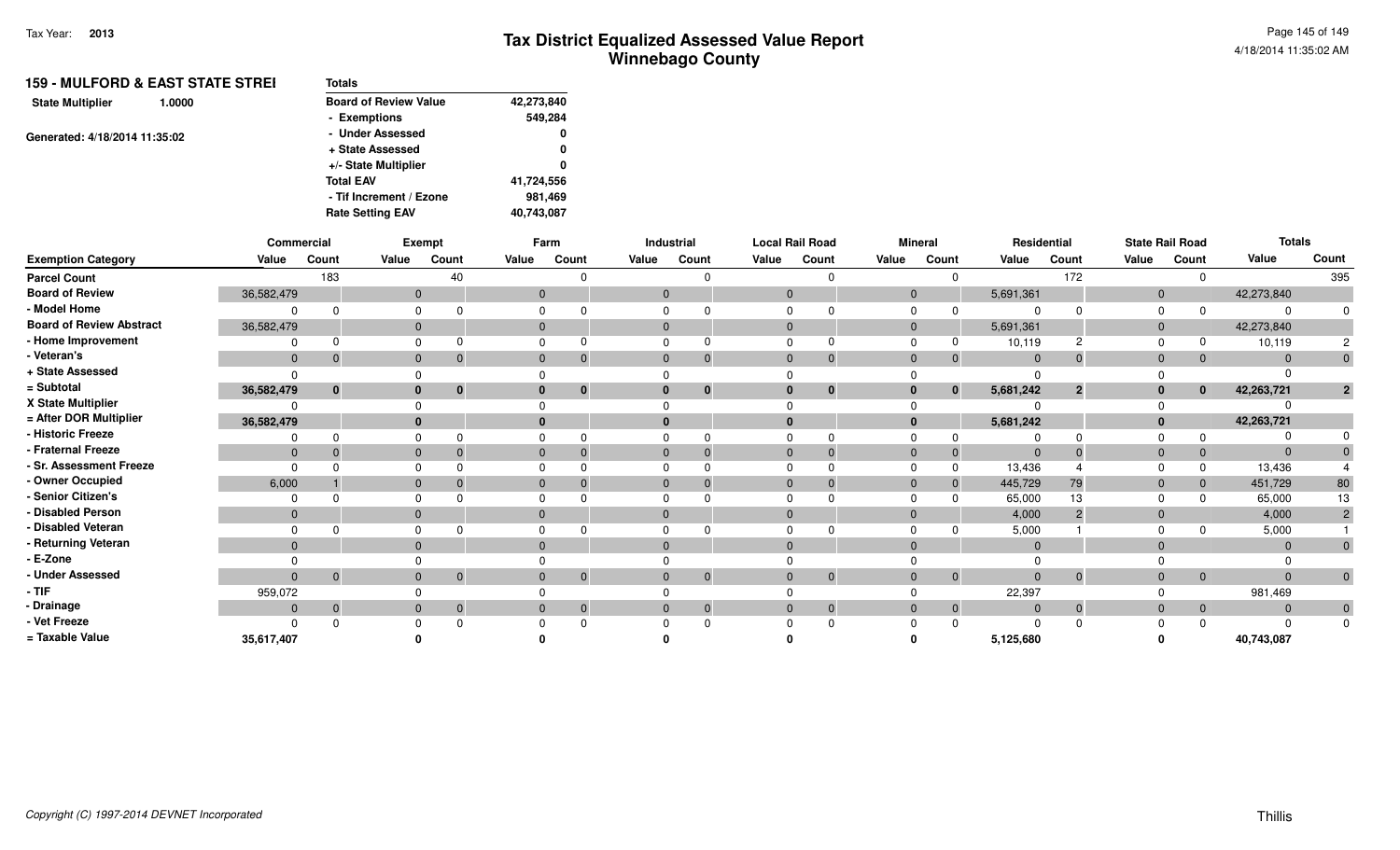| 160 - SOUTH BELOIT SSA 1          | Totals                       |        |
|-----------------------------------|------------------------------|--------|
| <b>State Multiplier</b><br>1.0000 | <b>Board of Review Value</b> | 11,745 |
|                                   | - Exemptions                 | 0      |
| Generated: 4/18/2014 11:35:02     | - Under Assessed             | 0      |
|                                   | + State Assessed             | 0      |
|                                   | +/- State Multiplier         | 0      |
|                                   | <b>Total EAV</b>             | 11,745 |
|                                   | - Tif Increment / Ezone      | 0      |
|                                   | <b>Rate Setting EAV</b>      | 11.745 |

|                                 | Commercial     |                |       | <b>Exempt</b>                    |       | Farm                           |              | Industrial     |       | <b>Local Rail Road</b>         |                | <b>Mineral</b> |                | Residential    |                | <b>State Rail Road</b> |                | <b>Totals</b>  |
|---------------------------------|----------------|----------------|-------|----------------------------------|-------|--------------------------------|--------------|----------------|-------|--------------------------------|----------------|----------------|----------------|----------------|----------------|------------------------|----------------|----------------|
| <b>Exemption Category</b>       | Value          | Count          | Value | Count                            | Value | Count                          | Value        | Count          | Value | Count                          | Value          | Count          | Value          | Count          | Value          | Count                  | Value          | Count          |
| <b>Parcel Count</b>             |                |                |       |                                  |       |                                |              |                |       |                                |                |                |                |                |                |                        |                |                |
| <b>Board of Review</b>          | $\mathbf 0$    |                |       | $\mathbf{0}$                     |       | $\mathbf{0}$                   | $\mathbf{0}$ |                |       | $\mathbf{0}$                   | $\overline{0}$ |                | 11,745         |                | $\mathbf 0$    |                        | 11,745         |                |
| - Model Home                    |                |                |       | $\Omega$                         |       |                                |              |                |       |                                |                |                | $\Omega$       |                |                |                        | $\Omega$       |                |
| <b>Board of Review Abstract</b> | $\mathbf{0}$   |                |       | $\mathbf{0}$                     |       | $\mathbf{0}$                   |              |                |       | $\mathbf{0}$                   | $\Omega$       |                | 11,745         |                | $\mathbf 0$    |                        | 11,745         |                |
| - Home Improvement              |                |                |       |                                  |       |                                |              |                |       | 0                              | $\cap$         |                |                |                | $\Omega$       |                        |                |                |
| - Veteran's                     | $\mathbf 0$    | 0              |       | $\mathbf{0}$                     |       | $\mathbf{0}$<br>$\mathbf{0}$   | $\Omega$     | $\overline{0}$ |       | $\mathbf{0}$<br>$\Omega$       | $\Omega$       | 0              | $\mathbf{0}$   | 0              | $\mathbf{0}$   | $\overline{0}$         | $\mathbf{0}$   | $\overline{0}$ |
| + State Assessed                |                |                |       |                                  |       |                                |              |                |       |                                |                |                | $\Omega$       |                |                |                        | $\Omega$       |                |
| = Subtotal                      | 0              | $\mathbf 0$    |       | $\bf{0}$<br>$\mathbf{0}$         |       | $\mathbf 0$<br>$\mathbf{0}$    |              | $\bf{0}$       |       | $\mathbf{0}$<br>$\bf{0}$       | $\mathbf{0}$   | $\bf{0}$       | 11,745         | $\mathbf{0}$   | 0              | $\mathbf{0}$           | 11,745         | $\mathbf{0}$   |
| X State Multiplier              |                |                |       | $\Omega$                         |       |                                |              |                |       |                                |                |                |                |                |                |                        |                |                |
| = After DOR Multiplier          | 0              |                |       | $\mathbf{0}$                     |       | 0                              |              |                |       | $\mathbf{0}$                   | 0              |                | 11,745         |                |                |                        | 11,745         |                |
| - Historic Freeze               |                |                |       |                                  |       |                                |              |                |       |                                |                |                |                |                |                |                        |                |                |
| - Fraternal Freeze              | $\mathbf{0}$   |                |       | $\mathbf{0}$                     |       |                                |              | -0             |       | $\overline{0}$                 | $\Omega$       |                | $\mathbf 0$    |                | $\Omega$       | $\mathbf{0}$           | $\mathbf{0}$   |                |
| - Sr. Assessment Freeze         |                |                |       |                                  |       |                                |              |                |       |                                |                |                | $\Omega$       |                |                |                        | $\Omega$       |                |
| - Owner Occupied                | $\mathbf{0}$   |                |       | $\Omega$                         |       | $\mathbf{0}$<br>$\Omega$       |              | $\Omega$       |       | $\mathbf{0}$<br>$\Omega$       | $\Omega$       |                | $\overline{0}$ |                | $\Omega$       | $\mathbf{0}$           | $\overline{0}$ |                |
| - Senior Citizen's              |                |                |       |                                  |       |                                |              |                |       | $\Omega$                       |                |                | $\Omega$       |                |                |                        | $\Omega$       |                |
| - Disabled Person               | $\mathbf{0}$   |                |       | $\mathbf{0}$                     |       |                                |              |                |       | $\Omega$                       | $\overline{0}$ |                | $\mathbf{0}$   |                | $\overline{0}$ |                        | $\mathbf{0}$   |                |
| - Disabled Veteran              |                |                |       | $\Omega$                         |       |                                |              |                |       |                                |                |                | 0              |                |                |                        | 0              |                |
| - Returning Veteran             | $\Omega$       |                |       | $\Omega$                         |       |                                |              |                |       | $\Omega$                       | $\Omega$       |                | $\Omega$       |                |                |                        | $\Omega$       | $\overline{0}$ |
| - E-Zone                        |                |                |       |                                  |       |                                |              |                |       |                                |                |                |                |                |                |                        |                |                |
| - Under Assessed                | $\overline{0}$ | $\overline{0}$ |       | $\overline{0}$<br>$\overline{0}$ |       | $\mathbf{0}$<br>$\overline{0}$ |              | $\overline{0}$ |       | $\mathbf{0}$<br>$\overline{0}$ | $\Omega$       | $\overline{0}$ | $\overline{0}$ | $\overline{0}$ | $\Omega$       | $\overline{0}$         | $\overline{0}$ | $\overline{0}$ |
| $-$ TIF                         |                |                |       |                                  |       |                                |              |                |       |                                |                |                |                |                |                |                        |                |                |
| - Drainage                      | $\mathbf{0}$   | $\mathbf 0$    |       | $\mathbf{0}$                     |       | $\mathbf{0}$<br>$\mathbf 0$    |              | $\overline{0}$ |       | $\mathbf{0}$<br>$\mathbf{0}$   | $\Omega$       | 0              | $\mathbf{0}$   | $\overline{0}$ | $\Omega$       | $\overline{0}$         | $\mathbf{0}$   | $\overline{0}$ |
| - Vet Freeze                    |                |                |       |                                  |       | $\Omega$                       |              | $\Omega$       |       | $\Omega$                       |                |                | $\Omega$       |                |                | $\Omega$               | $\Omega$       | $\mathbf 0$    |
| = Taxable Value                 |                |                |       |                                  |       |                                |              |                |       |                                |                |                | 11,745         |                |                |                        | 11,745         |                |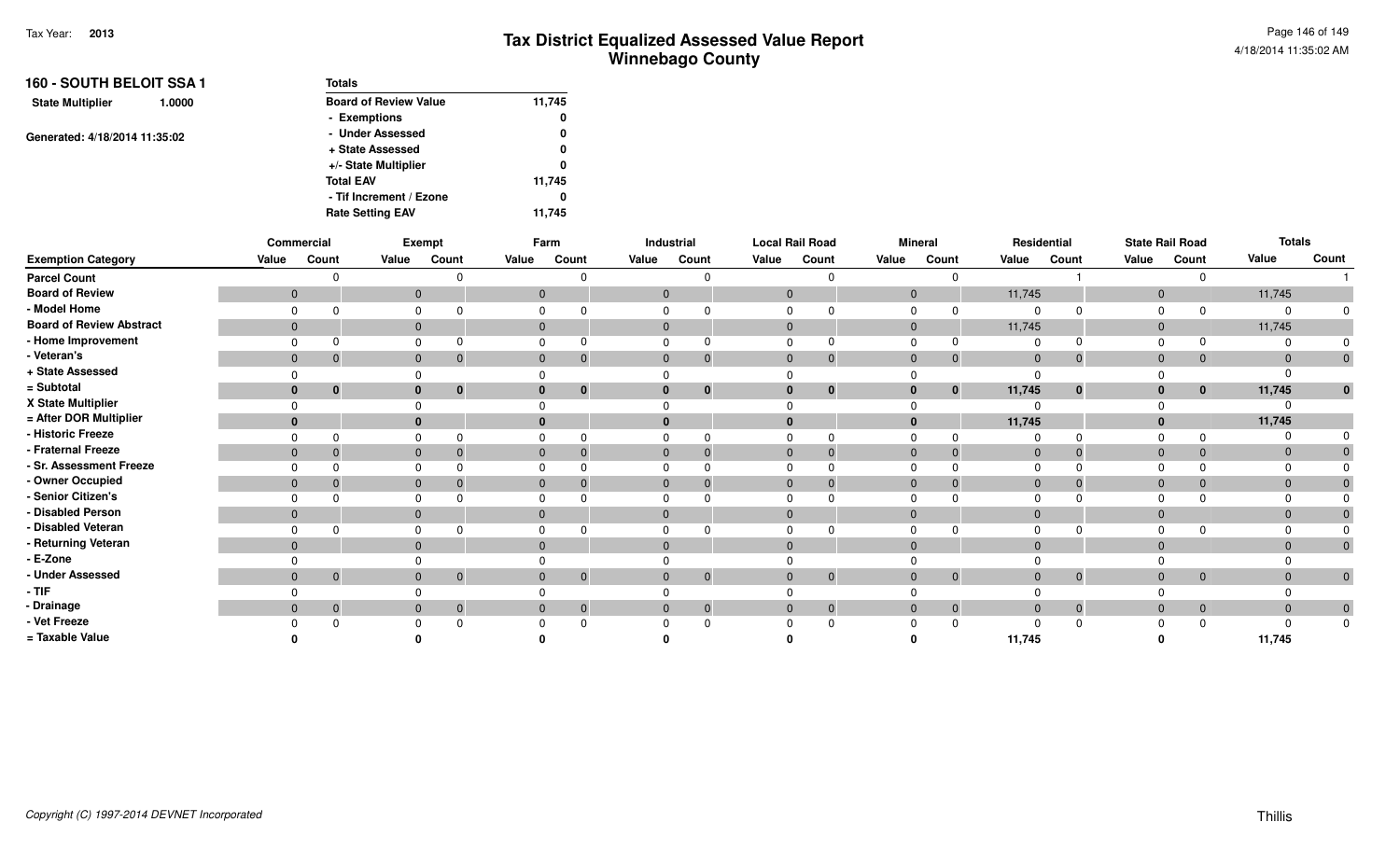| <b>161 - SOUTH BELOIT SSA 2</b>   | Totals                       |   |
|-----------------------------------|------------------------------|---|
| <b>State Multiplier</b><br>1.0000 | <b>Board of Review Value</b> | 0 |
|                                   | - Exemptions                 | 0 |
| Generated: 4/18/2014 11:35:02     | - Under Assessed             | 0 |
|                                   | + State Assessed             | 0 |
|                                   | +/- State Multiplier         | 0 |
|                                   | <b>Total EAV</b>             | 0 |
|                                   | - Tif Increment / Ezone      | 0 |
|                                   | <b>Rate Setting EAV</b>      |   |

|                                 |              | Commercial     |                | <b>Exempt</b> |                | Industrial<br>Farm |              |                | <b>Local Rail Road</b> |                |              | <b>Mineral</b> |       | Residential                      |          | <b>State Rail Road</b> | <b>Totals</b> |                |
|---------------------------------|--------------|----------------|----------------|---------------|----------------|--------------------|--------------|----------------|------------------------|----------------|--------------|----------------|-------|----------------------------------|----------|------------------------|---------------|----------------|
| <b>Exemption Category</b>       | Value        | Count          | Value          | Count         | Value          | Count              | Value        | Count          | Value                  | Count          | Value        | Count          | Value | Count                            | Value    | Count                  | Value         | Count          |
| <b>Parcel Count</b>             |              |                |                |               |                |                    |              |                |                        |                |              |                |       |                                  |          |                        |               |                |
| <b>Board of Review</b>          | $\mathbf{0}$ |                | $\overline{0}$ |               | $\mathbf{0}$   |                    | $\mathbf{0}$ |                | $\overline{0}$         |                | 0            |                |       | $\mathbf{0}$                     | $\Omega$ |                        |               |                |
| - Model Home                    | $\Omega$     |                | 0              |               |                |                    | $\Omega$     |                | $\Omega$               |                |              |                |       |                                  |          |                        |               |                |
| <b>Board of Review Abstract</b> | $\mathbf{0}$ |                | $\overline{0}$ |               | $\overline{0}$ |                    | $\mathbf{0}$ |                | $\mathbf{0}$           |                |              |                |       | $\Omega$                         |          |                        |               |                |
| - Home Improvement              |              |                |                |               |                |                    |              |                |                        |                |              |                |       |                                  |          |                        |               |                |
| - Veteran's                     | $\mathbf{0}$ | $\mathbf 0$    | $\mathbf{0}$   | $\mathbf{0}$  | $\mathbf{0}$   |                    | $\mathbf{0}$ | $\mathbf 0$    | $\mathbf{0}$           |                |              | $\overline{0}$ |       | $\mathbf 0$                      | $\Omega$ | $\mathbf{0}$           |               |                |
| + State Assessed                |              |                |                |               |                |                    |              |                |                        |                |              |                |       |                                  |          |                        |               |                |
| = Subtotal                      | $\bf{0}$     | 0              | $\bf{0}$       | $\bf{0}$      | 0              | $\bf{0}$           | $\mathbf{0}$ | $\mathbf{0}$   | $\bf{0}$               | $\bf{0}$       |              | $\mathbf{0}$   |       | $\bf{0}$<br>$\bf{0}$             |          | $\bf{0}$               |               |                |
| X State Multiplier              |              |                |                |               |                |                    |              |                |                        |                |              |                |       |                                  |          |                        |               |                |
| = After DOR Multiplier          | $\mathbf{0}$ |                |                | $\bf{0}$      | $\bf{0}$       |                    | $\mathbf{0}$ |                | $\mathbf{0}$           |                |              |                |       | $\bf{0}$                         |          |                        |               |                |
| - Historic Freeze               |              |                | 0              |               |                |                    |              |                | $\Omega$               |                |              |                |       |                                  |          |                        |               |                |
| - Fraternal Freeze              | $\mathbf{0}$ |                | $\mathbf{0}$   | $\mathbf 0$   | $\mathbf{0}$   |                    | $\mathbf{0}$ |                | $\mathbf{0}$           |                |              | $\mathbf 0$    |       | $\overline{0}$                   |          | $\overline{0}$         |               |                |
| - Sr. Assessment Freeze         | $\Omega$     |                | $\Omega$       |               |                |                    | $\Omega$     |                | $\Omega$               |                |              | $\Omega$       |       |                                  |          |                        |               |                |
| - Owner Occupied                | $\mathbf{0}$ |                | $\mathbf{0}$   |               | $\mathbf{0}$   |                    | $\mathbf{0}$ |                | $\mathbf{0}$           |                |              | $\Omega$       |       | $\Omega$                         |          | $\overline{0}$         |               |                |
| - Senior Citizen's              | 0            |                | $\Omega$       |               |                |                    |              |                |                        |                |              |                |       |                                  |          |                        |               |                |
| - Disabled Person               | $\mathbf{0}$ |                | $\mathbf{0}$   |               | $\Omega$       |                    | $\mathbf 0$  |                | $\Omega$               |                |              |                |       | $\Omega$                         |          |                        |               |                |
| - Disabled Veteran              | $\Omega$     |                |                |               |                |                    |              |                |                        |                |              |                |       |                                  |          |                        |               |                |
| - Returning Veteran             | $\Omega$     |                | $\mathbf{0}$   |               | $\mathbf{0}$   |                    | $\mathbf{0}$ |                | $\Omega$               |                |              |                |       | $\Omega$                         |          |                        |               |                |
| - E-Zone                        |              |                |                |               |                |                    |              |                |                        |                |              |                |       |                                  |          |                        |               |                |
| - Under Assessed                | $\mathbf{0}$ | $\overline{0}$ | $\overline{0}$ | $\mathbf{0}$  | $\overline{0}$ | $\mathbf{0}$       | $\mathbf{0}$ | $\overline{0}$ | $\overline{0}$         | $\overline{0}$ | $\mathbf{0}$ | $\overline{0}$ |       | $\overline{0}$<br>$\overline{0}$ | $\Omega$ | $\overline{0}$         |               | $\overline{0}$ |
| $-TIF$                          |              |                |                |               |                |                    |              |                | $\Omega$               |                |              |                |       |                                  |          |                        |               |                |
| - Drainage                      | $\mathbf{0}$ | $\overline{0}$ | $\overline{0}$ | $\mathbf{0}$  | $\overline{0}$ | $\mathbf 0$        | $\mathbf{0}$ | $\mathbf 0$    | $\mathbf{0}$           | $\overline{0}$ |              | $\mathbf{0}$   |       | $\overline{0}$<br>$\overline{0}$ |          | $\overline{0}$         |               | $\overline{0}$ |
| - Vet Freeze                    |              |                |                | 0             |                |                    |              |                |                        |                |              | $\Omega$       |       |                                  |          |                        |               | $\mathbf 0$    |
| = Taxable Value                 |              |                |                |               |                |                    |              |                |                        |                |              |                |       |                                  |          |                        |               |                |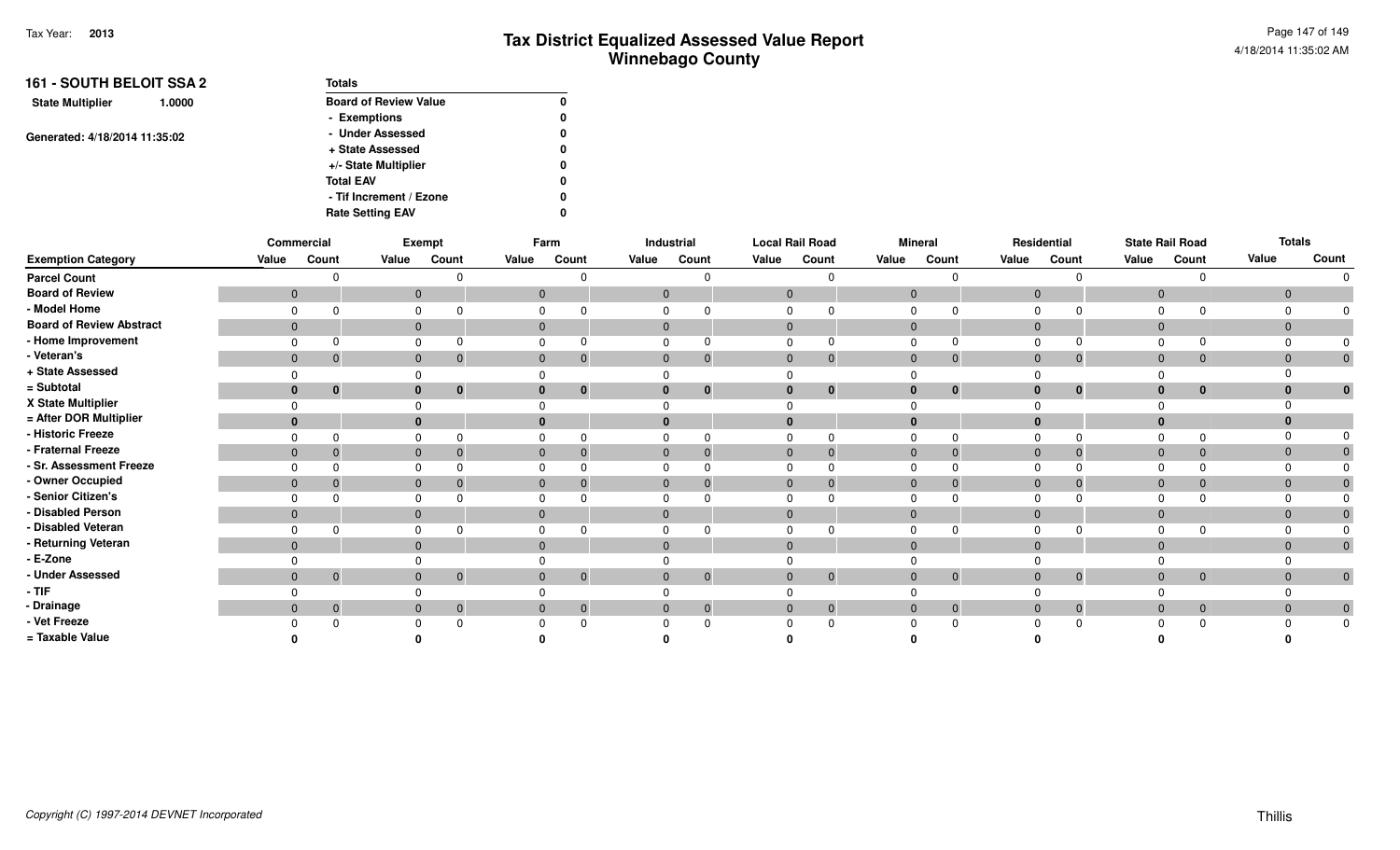| <b>162 - SOUTH BELOIT SSA 3</b>   | <b>Totals</b>                |   |  |  |  |  |  |  |  |
|-----------------------------------|------------------------------|---|--|--|--|--|--|--|--|
| <b>State Multiplier</b><br>1.0000 | <b>Board of Review Value</b> | 0 |  |  |  |  |  |  |  |
|                                   | - Exemptions                 | 0 |  |  |  |  |  |  |  |
| Generated: 4/18/2014 11:35:02     | - Under Assessed             | 0 |  |  |  |  |  |  |  |
|                                   | + State Assessed             | 0 |  |  |  |  |  |  |  |
|                                   | +/- State Multiplier         | 0 |  |  |  |  |  |  |  |
|                                   | <b>Total EAV</b>             | 0 |  |  |  |  |  |  |  |
|                                   | - Tif Increment / Ezone      | 0 |  |  |  |  |  |  |  |
|                                   | <b>Rate Setting EAV</b>      | 0 |  |  |  |  |  |  |  |

|                                 |                | <b>Commercial</b>           |              | Exempt         |                | Farm                             |                | Industrial  | <b>Local Rail Road</b> |              |                | <b>Mineral</b> |              | Residential                    |              | <b>State Rail Road</b> |       | <b>Totals</b>  |
|---------------------------------|----------------|-----------------------------|--------------|----------------|----------------|----------------------------------|----------------|-------------|------------------------|--------------|----------------|----------------|--------------|--------------------------------|--------------|------------------------|-------|----------------|
| <b>Exemption Category</b>       | Value          | Count                       | Value        | Count          | Value          | Count                            | Value          | Count       | Value                  | Count        | Value          | Count          | Value        | Count                          | Value        | Count                  | Value | Count          |
| <b>Parcel Count</b>             |                |                             |              |                |                | ŋ                                |                |             |                        |              |                |                |              |                                |              |                        |       |                |
| <b>Board of Review</b>          | $\overline{0}$ |                             | $\mathbf 0$  |                | $\overline{0}$ |                                  | $\mathbf{0}$   |             | $\overline{0}$         |              | $\mathbf{0}$   |                | $\mathbf{0}$ |                                | $\mathbf{0}$ |                        | 0     |                |
| - Model Home                    |                |                             |              |                |                |                                  |                |             |                        |              |                |                |              |                                |              |                        |       |                |
| <b>Board of Review Abstract</b> | $\overline{0}$ |                             | $\mathbf{0}$ |                |                | $\mathbf{0}$                     | $\mathbf{0}$   |             |                        |              | $\mathbf{0}$   |                | $\mathbf{0}$ |                                | $\Omega$     |                        |       |                |
| - Home Improvement              |                |                             |              |                |                |                                  |                |             |                        |              |                |                |              |                                |              |                        |       |                |
| - Veteran's                     |                | $\mathbf{0}$<br>$\mathbf 0$ | $\mathbf{0}$ |                |                | $\mathbf 0$<br>$\mathbf 0$       | $\mathbf{0}$   |             | $\overline{0}$         | $\mathbf 0$  | $\mathbf{0}$   | $\mathbf{0}$   | $\mathbf{0}$ |                                | $\Omega$     | $\mathbf{0}$           |       |                |
| + State Assessed                |                |                             |              |                |                |                                  |                |             |                        |              |                |                |              |                                |              |                        |       |                |
| = Subtotal                      | $\bf{0}$       | $\bf{0}$                    | $\bf{0}$     | $\bf{0}$       |                | $\bf{0}$<br>$\bf{0}$             | 0              | $\bf{0}$    |                        | $\bf{0}$     |                | $\bf{0}$       |              | $\bf{0}$                       |              | $\bf{0}$               |       |                |
| X State Multiplier              |                |                             |              |                |                |                                  |                |             |                        |              |                |                |              |                                |              |                        |       |                |
| = After DOR Multiplier          | $\mathbf{0}$   |                             | $\bf{0}$     |                |                | $\mathbf{0}$                     | $\mathbf{0}$   |             |                        |              |                |                |              |                                |              |                        |       |                |
| - Historic Freeze               |                |                             |              |                |                |                                  |                |             |                        |              |                |                |              |                                |              |                        |       |                |
| - Fraternal Freeze              | $\mathbf{0}$   | $\Omega$                    | $\mathbf{0}$ |                |                | $\mathbf{0}$                     | $\mathbf{0}$   |             |                        |              |                |                | $\mathbf{0}$ |                                |              | $\mathbf 0$            |       |                |
| - Sr. Assessment Freeze         |                |                             |              |                | $\Omega$       |                                  |                |             |                        |              |                |                |              |                                |              |                        |       |                |
| - Owner Occupied                | $\mathbf 0$    | $\Omega$                    | $\mathbf{0}$ |                |                | $\mathbf{0}$                     | $\mathbf{0}$   |             |                        |              |                |                | $\Omega$     |                                | $\Omega$     | $\mathbf{0}$           |       |                |
| - Senior Citizen's              |                |                             |              |                |                |                                  |                |             |                        |              |                |                |              |                                |              |                        |       |                |
| - Disabled Person               | $\overline{0}$ |                             | $\mathbf 0$  |                |                | $\mathbf{0}$                     | $\mathbf{0}$   |             |                        |              | $\mathbf{0}$   |                |              |                                | $\Omega$     |                        |       |                |
| - Disabled Veteran              |                |                             |              |                |                |                                  |                |             |                        |              |                |                |              |                                |              |                        |       |                |
| - Returning Veteran             | $\mathbf{0}$   |                             | $\mathbf{0}$ |                | $\Omega$       |                                  | $\mathbf{0}$   |             |                        |              | $\mathbf 0$    |                |              |                                | $\Omega$     |                        |       |                |
| - E-Zone                        |                |                             |              |                |                |                                  |                |             |                        |              |                |                |              |                                |              |                        |       |                |
| - Under Assessed                | $\overline{0}$ | $\overline{0}$              | $\mathbf{0}$ | $\overline{0}$ |                | $\overline{0}$<br>$\overline{0}$ | $\overline{0}$ | $\Omega$    | $\mathbf{0}$           | $\mathbf{0}$ | $\overline{0}$ | $\overline{0}$ |              | $\mathbf{0}$<br>$\overline{0}$ | $\Omega$     | $\overline{0}$         |       | $\overline{0}$ |
| - TIF                           |                |                             |              |                |                |                                  |                |             |                        |              |                |                |              |                                |              |                        |       |                |
| - Drainage                      | $\overline{0}$ | $\overline{0}$              | $\mathbf{0}$ | $\overline{0}$ |                | $\mathbf{0}$<br>$\overline{0}$   | $\mathbf{0}$   | $\mathbf 0$ | $\mathbf{0}$           | $\mathbf 0$  | $\Omega$       | $\overline{0}$ |              | $\mathbf{0}$<br>$\mathbf{0}$   | $\Omega$     | $\overline{0}$         |       | $\overline{0}$ |
| - Vet Freeze                    |                |                             |              |                |                | 0                                |                |             |                        |              |                |                |              |                                |              |                        |       | $\overline{0}$ |
| = Taxable Value                 |                |                             |              |                |                |                                  |                |             |                        |              |                |                |              |                                |              |                        |       |                |